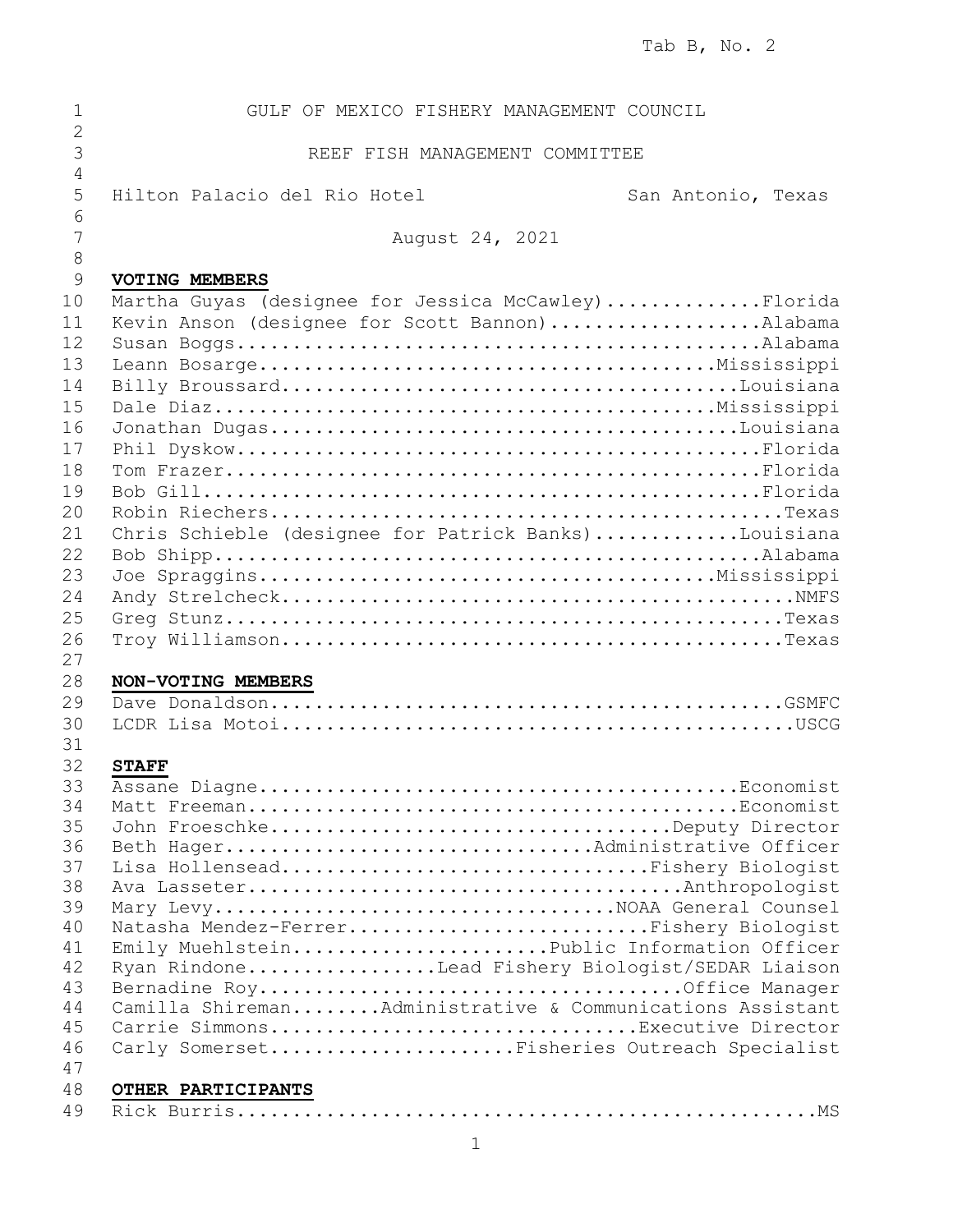| 2               |  |
|-----------------|--|
| 3               |  |
| 4               |  |
| 5               |  |
| $6^{6}$         |  |
| $7\overline{ }$ |  |
| - 8             |  |
| - 9             |  |
| 10              |  |
| 11              |  |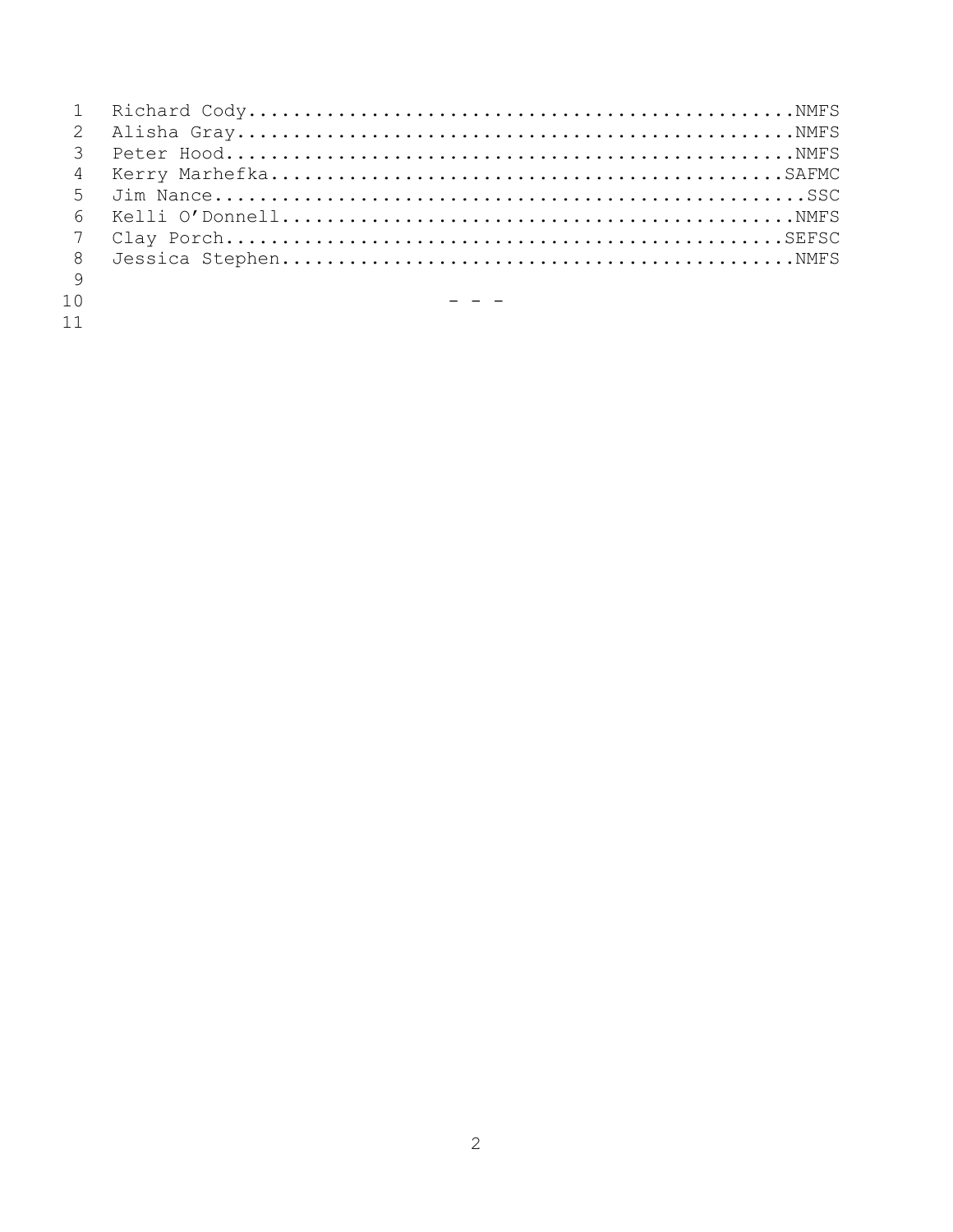| $\mathbf 1$                    | TABLE OF CONTENTS                                                                                                                   |
|--------------------------------|-------------------------------------------------------------------------------------------------------------------------------------|
| $\overline{c}$<br>3            |                                                                                                                                     |
| $\overline{4}$<br>5            |                                                                                                                                     |
| 6<br>$\overline{7}$<br>$\,8\,$ | Adoption of Agenda and Approval of Minutes and Action Guide and                                                                     |
| $\mathcal{G}$<br>10            |                                                                                                                                     |
| 11<br>12                       | Draft Framework Action: Modification of Gulf of Mexico Red                                                                          |
| 13<br>14                       |                                                                                                                                     |
| 15<br>16                       | Discussion of Implementation of the DESCEND Act of 202029                                                                           |
| 17<br>18                       | Updates of 2021 Red Snapper State Management Programs39                                                                             |
| 19<br>20                       | Discussion of Final Document - Framework Action: Gulf of Mexico<br>Red Snapper Recreational Data Calibration and Recreational Catch |
| 21<br>22                       |                                                                                                                                     |
| 23<br>24                       | Reef Fish Amendments 36B and 36C: Modifications to Individual                                                                       |
| 25<br>26                       | Discussion: Draft Snapper Grouper Amendment 44 and Reef Fish                                                                        |
| 27<br>28                       | Amendment 55: Modifications to Southeastern U.S. Yellowtail<br>Snapper Jurisdictional Allocations, Catch Limits, and South          |
| 29<br>30<br>31                 | Atlantic Sector Annual Catch Limits149<br>Presentation on Sector Separation for Four Reef Fish Species150                           |
| 32<br>33                       |                                                                                                                                     |
| 34<br>35                       |                                                                                                                                     |
| 36<br>37                       |                                                                                                                                     |
| 38<br>39                       |                                                                                                                                     |
|                                |                                                                                                                                     |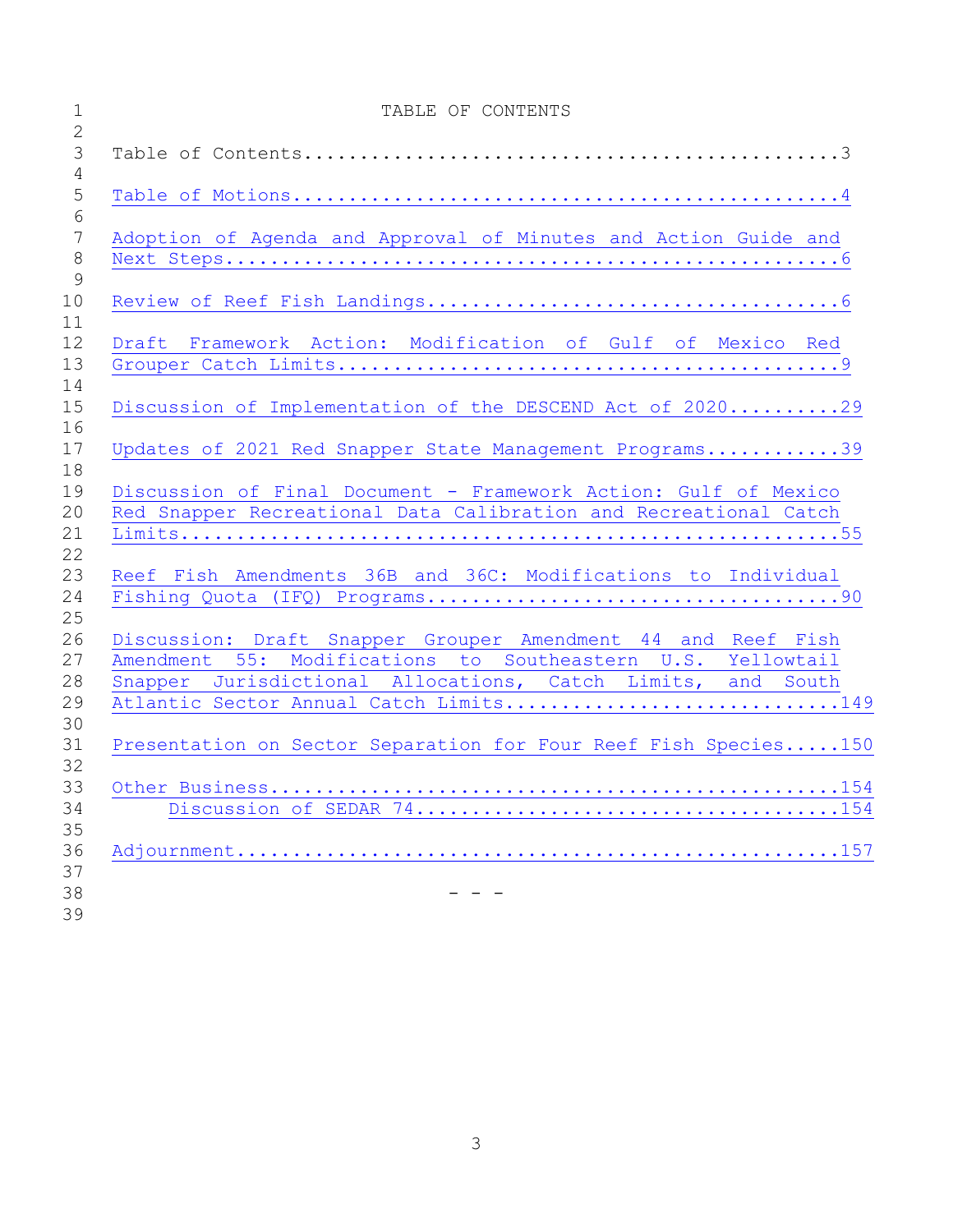#### <span id="page-3-0"></span>1 TABLE OF MOTIONS

 $\frac{2}{3}$ 3 [PAGE](#page-63-0) 64: Motion in Action 1 to revise Preferred Alternative 2<br>4 to read as follows: Modify the state-specific red snapper 4 to read as follows: Modify the state-specific red snapper<br>5 private angling component ACLs using the ratio calibrations 5 private angling component ACLs using the ratio calibrations<br>6 developed by the National Oceanic and Atmospheric 6 developed by the National Oceanic<br>7 Administration's Office of Science and Techn Administration's Office of Science and Technology and the five 8 Gulf states. The motion [failed](#page-79-0) on page 80.  $\begin{array}{c} 9 \\ 10 \end{array}$ 10 [PAGE](#page-109-0) 110: Motion to form a small facilitated focus group of<br>11 knowledgeable individuals selected by the Executive Director and 11 knowledgeable individuals selected by the Executive Director and<br>12 Council and Reef Fish Committee Chairs to provide a detailed 12 Council and Reef Fish Committee Chairs to provide a detailed 13 plan responding to their charge. The charge of this focus group<br>14 shall be to: 1) define the structure of an idealized IFO program 14 shall be to: 1) define the structure of an idealized IFQ program<br>15 for red snapper and grouper-tilefish; 2) detail the changes 15 for red snapper and grouper-tilefish; 2)detail the changes<br>16 needed to the current program to achieve the improved IFQ needed to the current program to achieve the improved IFQ 17 program; 3) report their findings to the SSC and appropriate APs<br>18 for review and advice to the council. The motion was withdrawn 18 for review and advice to the council. The motion was [withdrawn](#page-118-0)<br>19 on page 119. on [page](#page-118-0) 119. 20<br>21 21  $\frac{\text{PAGE } 125}{\text{Dreferred}$  $\frac{\text{PAGE } 125}{\text{Dreferred}$  $\frac{\text{PAGE } 125}{\text{Dreferred}$  alternative. The motion 1 to make Alternative 2 the preferred alternative. The [motion](#page-128-0) failed on page 129.  $\frac{23}{24}$ 24 [PAGE](#page-130-0) 131: Motion to move Action 3.2, Closed Accounts, to the<br>25 Considered but Rejected. The motion was withdrawn on page 134. Considered but Rejected. The motion was [withdrawn](#page-133-0) on page 134. 26<br>27 27 [PAGE](#page-133-1) 135: Motion in Action 3.2 to make Alternative 2 the<br>28 preferred. Alternative 2: Shareholder accounts that have been 28 preferred. Alternative 2: Shareholder accounts that have been<br>29 closed may be reopened, but a reopened account becomes a permit-29 closed may be reopened, but a reopened account becomes a permit-<br>30 required account and must be associated with a commercial reef 30 required account and must be associated with a commercial reef<br>31 fish permit to hold shares. The time periods provided under 31 fish permit to hold shares. The time periods provided under<br>32 Action 2 to bring an account into compliance following 32 Action 2 to bring an account into compliance following<br>33 implementation of this amendment would apply to reopened 33 implementation of this amendment would apply to reopened<br>34 accounts, if selected. The motion carried on page 135. accounts, if selected. The motion [carried](#page-134-0) on page 135. 35<br>36 36 [PAGE](#page-135-0) 136: Motion in Action 3.1 to make Alternative 1 the<br>37 preferred. Alternative 1: No Action. There is no share limit 37 preferred. Alternative 1: No Action. There is no share limit<br>38 for permit-exempt shareholder accounts that do not have a 38 for permit-exempt shareholder accounts that do not have a permit. The existing share cap for each share category that 40 applies to any U.S. citizen or permanent resident remains in 41 place. The motion [carried](#page-136-0) on page 137. 42 43 [PAGE](#page-141-0) 142: Motion in Draft Amendment 36C to move Action 3 to<br>44 Considered but Rejected. Action 3 - Accuracy of estimated 44 Considered but Rejected. Action 3 - Accuracy of estimated<br>45 weights in advance landing notifications. The motion carried on 45 weights in advance landing notifications. The motion [carried](#page-142-0) on<br>46 page 143. [page](#page-142-0) 143. 47 48 [PAGE](#page-146-0) 147: Motion in Amendment 36B, Action 2, to make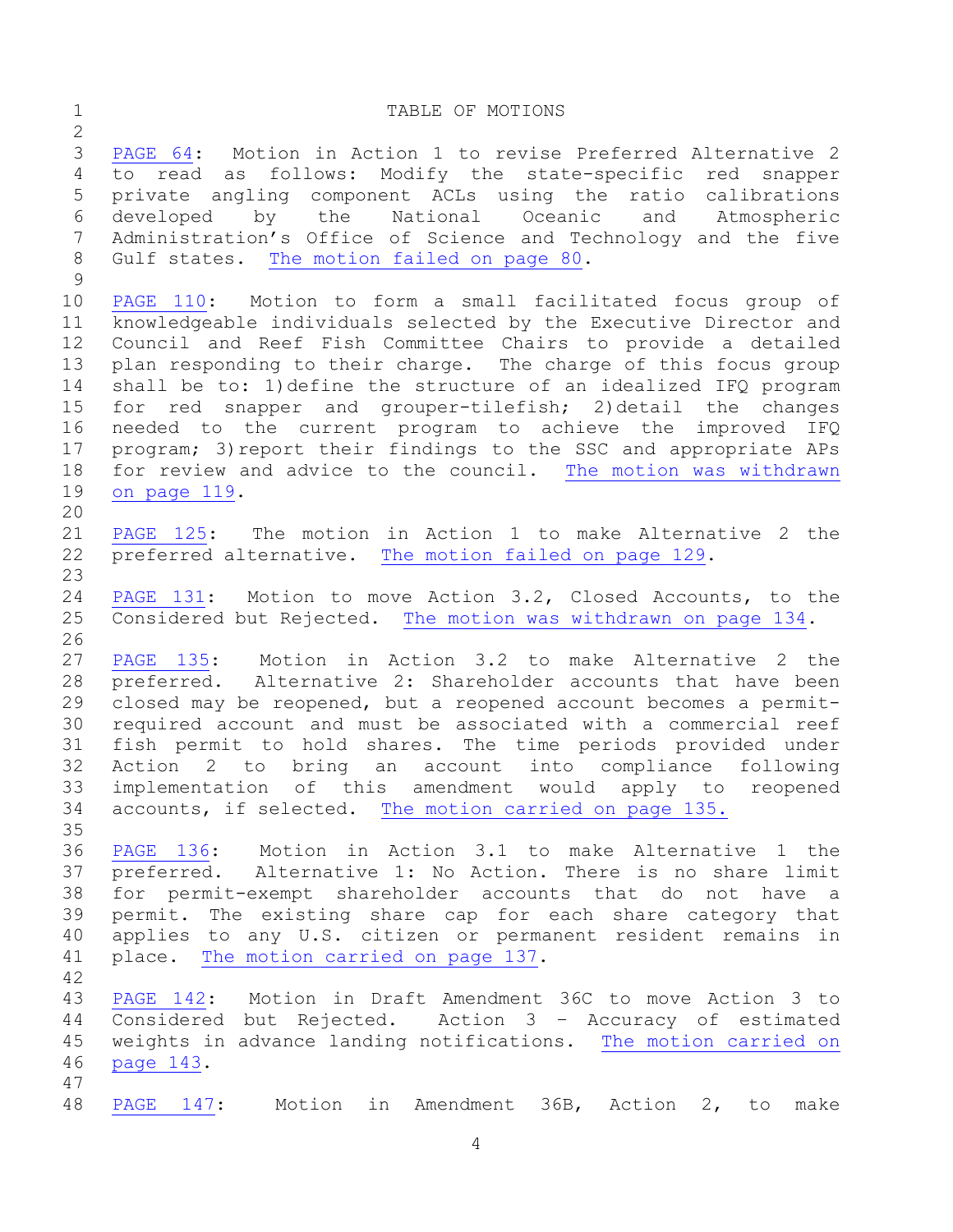1 Alternative 4 and Option 4b an additional preferred.<br>2 Alternative 4: If shares are acquired from an inheritance or 2 Alternative 4: If shares are acquired from an inheritance or<br>3 other legal proceeding (e.g., divorce) and the shares are 3 other legal proceeding (e.g., divorce) and the shares are<br>4 transferred to a permit-required shareholder account, the 4 transferred to a permit-required shareholder account, the<br>5 shareholder must divest of the account's shares as needed to 5 shareholder must divest of the account's shares as needed to<br>6 meet the requirements set in Action 1 or the shares will be 6 meet the requirements set in Action 1 or the shares will be<br>7 reclaimed by NMFS: Option 4b: 3 years following the date the 7 reclaimed by NMFS: Option 4b: 3 years following the date the<br>8 shares were transferred into the account. The motion carried on shares were transferred into the account. The motion [carried](#page-148-1) on 9 [page](#page-148-1) 149.

- 10<br>11
- 
- 12

 $11$  - - -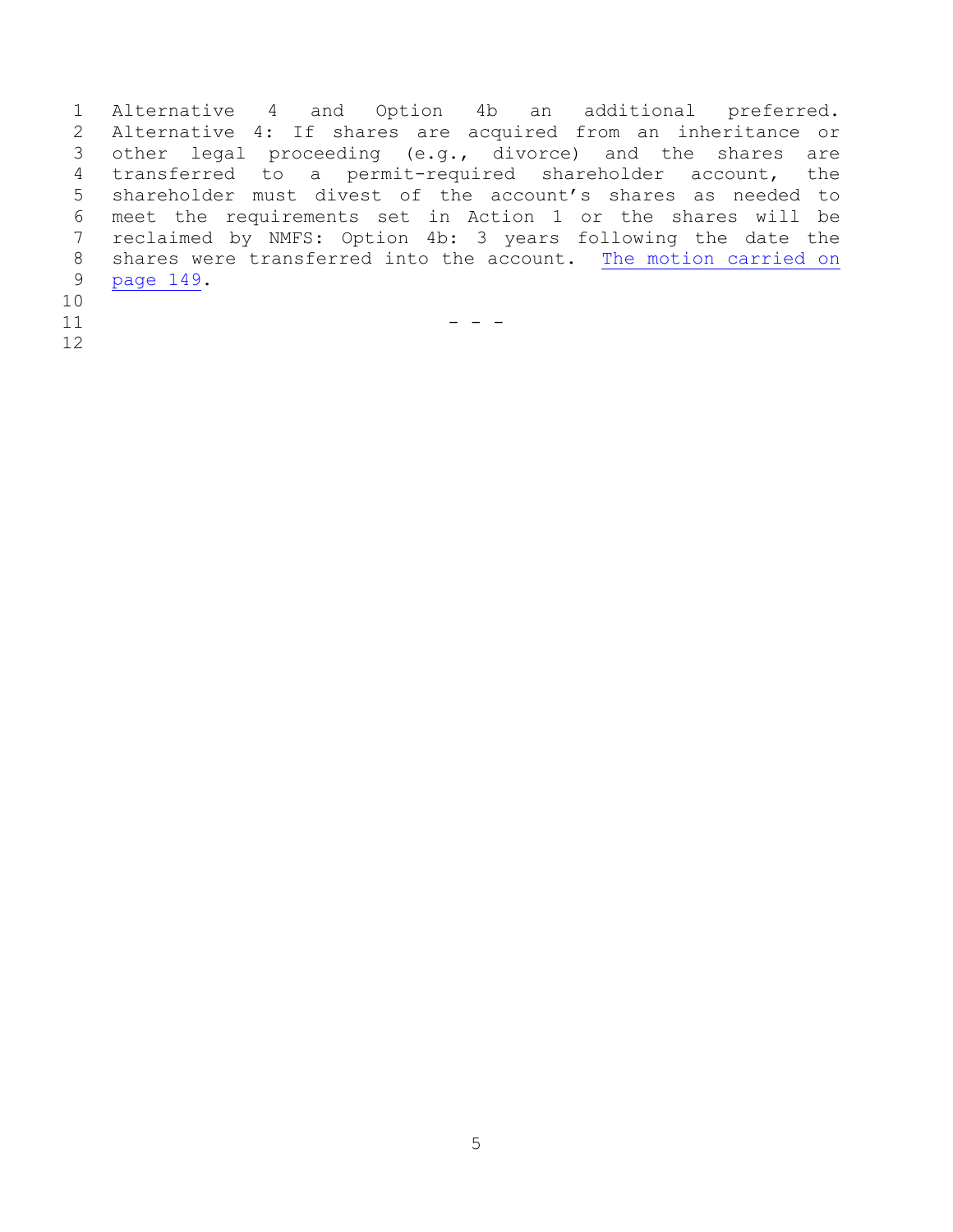1 The Reef Fish Management Committee of the Gulf of Mexico Fishery<br>2 Management Council convened on Tuesday morning, August 24, 2021, 2 Management Council convened on Tuesday morning, August 24, 2021,<br>3 and was called to order by Chairman Martha Guyas. and was called to order by Chairman Martha Guyas.

# $\frac{4}{5}$

8

# <span id="page-5-0"></span>5 **ADOPTION OF AGENDA** 6 **APPROVAL OF MINUTES** 7 **ACTION GUIDE AND NEXT STEPS**

9 **CHAIRMAN MARTHA GUYAS:** Good morning. I think -- Well, tell me<br>10 if I'm wrong, but, since this is a committee of the whole, and 10 if I'm wrong, but, since this is a committee of the whole, and<br>11 can everybody participate and make motions and stuff like that 11 can everybody participate and make motions and stuff like that<br>12 today, since everybody has been inducted? today, since everybody has been inducted?

13<br>14 DR. TOM FRAZER: Yes, they can.

 $\frac{15}{16}$ 16 **CHAIRMAN GUYAS:** Perfect. Okay. I just wanted to clear that 17 up. All right. So everyone is on the committee, even if you're<br>18 new, and so jump right in when you feel like it. Let's go to 18 new, and so jump right in when you feel like it. Let's go to<br>19 Tab B, Number 1 first. That's our agenda. Are there any 19 Tab B, Number 1 first. That's our agenda.<br>20 additions or modifications to the agenda? Kevin. additions or modifications to the agenda? Kevin.

21<br>22 22 **MR. KEVIN ANSON:** Madam Chair, I would like to add, under Other 23 Business, a discussion about SEDAR 74, the stock ID workshop<br>24 report. report.

 $\frac{25}{26}$ 

26 **CHAIRMAN GUYAS:** All right. Anything else? Okay. Seeing no 27 other additions, can I please get a motion to approve the agenda<br>28 as modified? Thank you. We have a motion and a second. Any 28 as modified? Thank you. We have a motion and a second. Any<br>29 opposition to that motion? Seeing none, the motion carries. opposition to that motion? Seeing none, the motion carries.

30<br>31 Next, we have our June minutes. Any changes to the minutes? 32 Any opposition to approving the minutes as written? Seeing<br>33 none, we will approve the minutes as they are in the briefing 33 none, we will approve the minutes as they are in the briefing<br>34 book. Okav. We'll hit up our action quide as we move through 34 book. Okay. We'll hit up our action guide as we move through<br>35 our agenda items today, and so let's start with our review of 35 our agenda items today, and so let's start with our review of<br>36 the reef fish landings next, and it looks like Ms. Kelli 36 the reef fish landings next, and it looks like Ms. Kelli<br>37 O'Donnell is going to present those for us. O'Donnell is going to present those for us.

# 38<br>39

<span id="page-5-1"></span>40

### 39 **REVIEW OF REEF FISH LANDINGS**

41 **MS. KELLI O'DONNELL:** Thank you, Madam Chair, and if we can just 42 bring up the figures, because that's all we will be going over<br>43 this morning. Thank you. The same as with the CMP yesterday, 43 this morning. Thank you. The same as with the CMP yesterday,<br>44 commercial landings are through August 5, and you have a couple 44 commercial landings are through August 5, and you have a couple<br>45 of recreational landings on there, and we do have through Wave 2 45 of recreational landings on there, and we do have through Wave 2<br>46 for MRIP, LA Creel, and headboat, and we do not have the Texas 46 for MRIP, LA Creel, and headboat, and we do not have the Texas<br>47 landings vet, and we are presenting only recreational gag and landings yet, and we are presenting only recreational gag and 48 red grouper, because that was requested at the last meeting,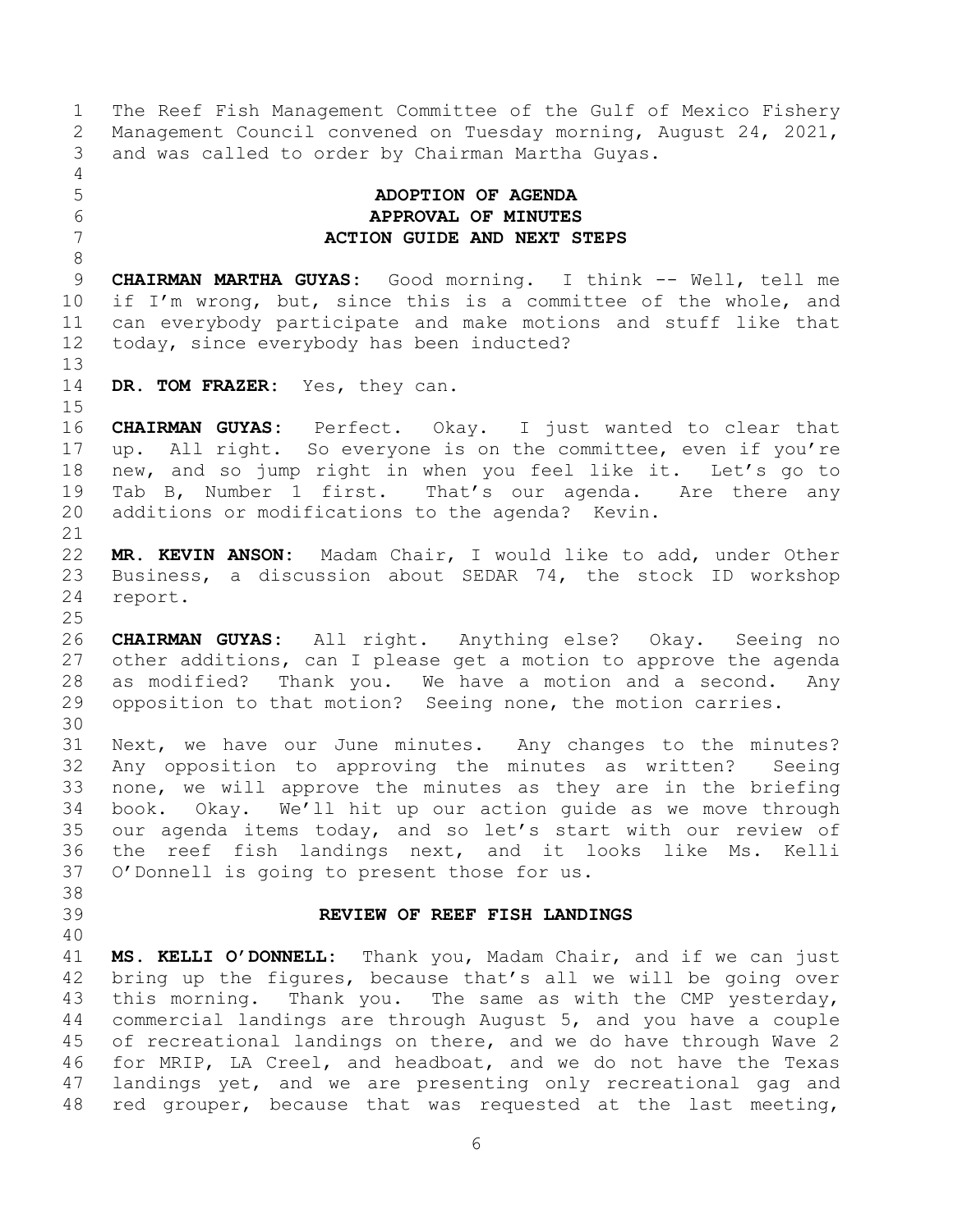1 and, at the October meeting, we will be bringing back some more<br>2 recreational landings. recreational landings. 3 4 Gag, we didn't really have much to show for the 2021 fishing<br>5 year, because we only have through Wave 2, and they are in a 5 year, because we only have through Wave 2, and they are in a<br>6 seasonal closure until the end of Mav, and so vou can't really 6 seasonal closure until the end of May, and so you can't really see that blue line, but it is hidden behind the 2019/2020 and 8 the fishing year average lines.  $\begin{array}{c} 9 \\ 10 \end{array}$ 10 Red grouper had a pretty big jump in the Wave 2 landings that we<br>11 just got in, and I just wanted to remind everybody to keep in 11 just got in, and I just wanted to remind everybody to keep in<br>12 mind that the 2021 landings are still preliminary, and so that 12 mind that the 2021 landings are still preliminary, and so that<br>13 number may change a little bit the next time you see this, and 13 number may change a little bit the next time you see this, and<br>14 so, if you don't see such a big jump for the 2021 landings, 14 so, if you don't see such a big jump for the 2021 landings,<br>15 that's probably why, because landings are still adjusting for 15 that's probably why, because landings are still adjusting for 16 2021.  $\begin{array}{c} 17 \\ 18 \end{array}$ 18 Gray triggerfish commercial landings, again, as we saw with CMP,<br>19 the 2021 has been a little bit lower, and the 2020 as well, and, 19 the 2021 has been a little bit lower, and the 2020 as well, and,<br>20 again, the same thing, and we can only right now really 20 again, the same thing, and we can only right now really<br>21 attribute that to the changes in fishing practices due to COVID. 21 attribute that to the changes in fishing practices due to COVID,<br>22 and they did not have a closure in 2020, and, right now, we 22 and they did not have a closure in 2020, and, right now, we<br>23 currently do not have a projected closure for 2021, and we also 23 currently do not have a projected closure for 2021, and we also<br>24 see the multiple lines for ACTs and ACLs, because the framework 24 see the multiple lines for ACTs and ACLs, because the framework<br>25 was recently implemented that increased their ACL, and so you 25 was recently implemented that increased their ACL, and so you<br>26 can see where they have been at in previous years compared to 26 can see where they have been at in previous years compared to<br>27 where that new increased ACL is, and so we'll see what happens 27 where that new increased ACL is, and so we'll see what happens<br>28 with the rest of this year. with the rest of this year. 29<br>30 30 The same for them, and they just came out of their seasonal<br>31 closure at the end of the July, and so we don't really have any 31 closure at the end of the July, and so we don't really have any<br>32 landings, as far as what has been happening since that has 32 landings, as far as what has been happening since that has<br>33 reopened. reopened. 34<br>35 35 Greater amberjack has steadily been decreased landings, in the<br>36 past couple of years, and they had the step-down accountability 36 past couple of years, and they had the step-down accountability<br>37 that was put in place, but they have not reached that percentage 37 that was put in place, but they have not reached that percentage<br>38 to initiate that either in 2020 or 2021, and so, right now, 38 to initiate that either in 2020 or 2021, and so, right now,<br>39 they're still at the full trip limit. they're still at the full trip limit. 40 41 The rest of these pretty much are following what all the other<br>42 species have been, with just slightly decreased landings in 2020 42 species have been, with just slightly decreased landings in 2020<br>43 and 2021, and we'll see that for the next -- Probably the rest 43 and 2021, and we'll see that for the next -- Probably the rest<br>44 of the slides. The same thing with lane snapper, and they've 44 of the slides. The same thing with lane snapper, and they've<br>45 been a little bit more back on track this year, but they're 45 been a little bit more back on track this year, but they're<br>46 still a little bit lower than in previous years. still a little bit lower than in previous years. 47 48 Vermilion, the same thing, and there's not much more to say.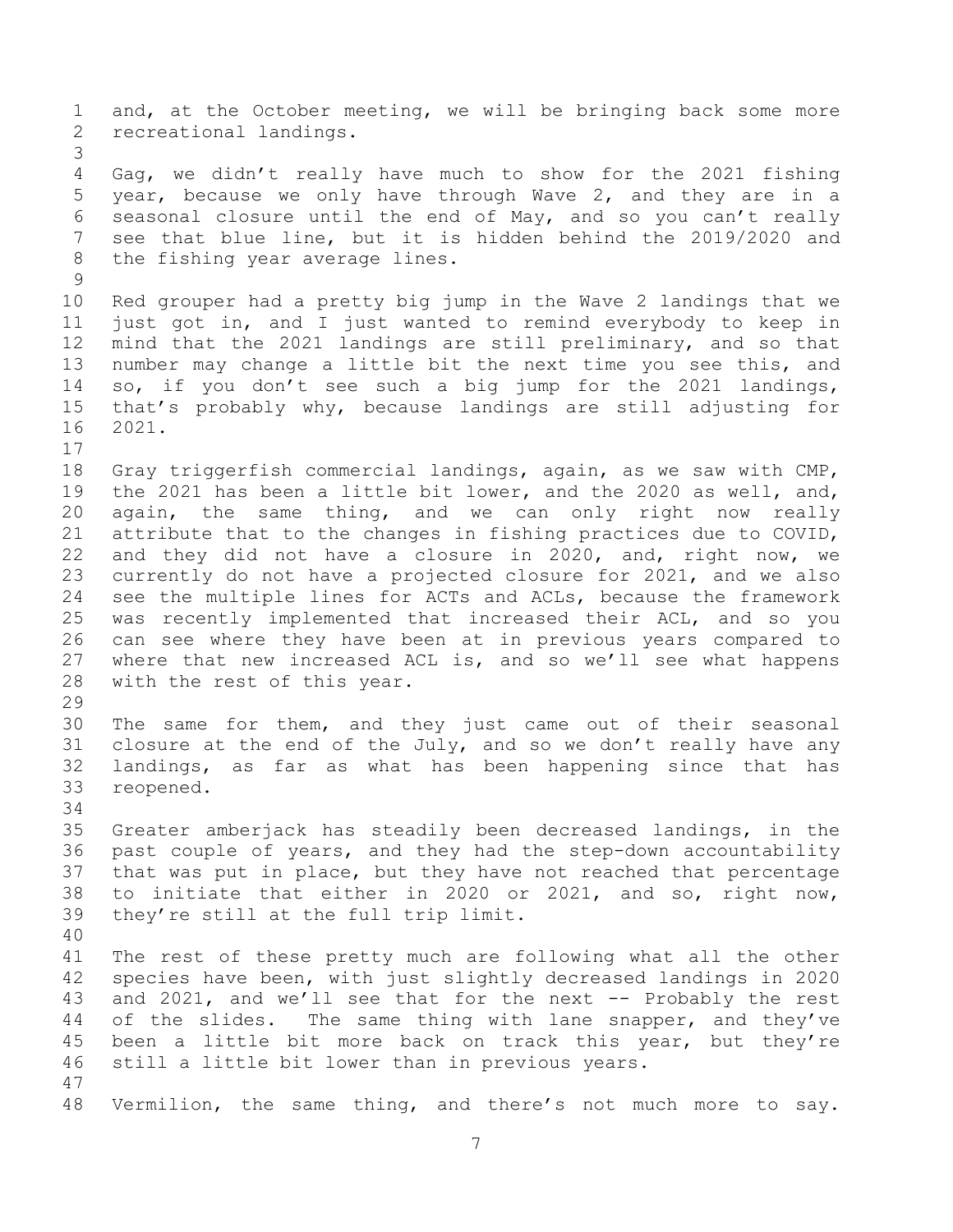1 There's a little bit lower landings these past couple of years.<br>2 For yellowtail snapper, we did see a pretty big drop in 2 For yellowtail snapper, we did see a pretty big drop in<br>3 landings, and they just finished their 2020/2021 fishing year 3 landings, and they just finished their 2020/2021 fishing year<br>4 and are now in their 2021/2022 fishing year, and so it will be 4 and are now in their 2021/2022 fishing year, and so it will be<br>5 interesting to see what happens with that, as we are also 5 interesting to see what happens with that, as we are also<br>6 developing a vellowtail snapper document, and I think that might 6 developing a yellowtail snapper document, and I think that might<br>7 be the last slide. I will be here for any questions. be the last slide. I will be here for any questions. 8 9 **CHAIRMAN GUYAS:** All right. Thanks, Kelly. Any questions?<br>10 Andy. Andy. 11<br>12 12 **MR. ANDY STRELCHECK:** Not a question, but a comment. We receive 13 Wave 3 landings data typically in the middle of August for MRIP,<br>14 and those are in FES. We're working with the Science Center to 14 and those are in FES. We're working with the Science Center to<br>15 convert them to the Coastal Household Telephone Survey, like is 15 convert them to the Coastal Household Telephone Survey, like is<br>16 typically done, and that usually takes a couple of weeks, but, typically done, and that usually takes a couple of weeks, but, 17 right now, preliminary indications is we will have some ACL<br>18 closures this year, likely for red grouper and gray triggerfish, 18 closures this year, likely for red grouper and gray triggerfish,<br>19 and so I just wanted to give the council a heads-up that we are 19 and so I just wanted to give the council a heads-up that we are<br>20 looking at the data carefully, and we'll be making 20 looking at the data carefully,<br>21 determinations likely in early Septemb determinations likely in early September.  $\frac{22}{23}$ 23 **CHAIRMAN GUYAS:** Thanks, Andy. Kevin.  $\frac{24}{25}$ 25 **MR. ANSON:** I took a look at the landings website when they 26 posted Wave 3 information, and they have some notes on there<br>27 about 2020/2021 and some of the imputations that were made in 27 about 2020/2021 and some of the imputations that were made in<br>28 order to get to the estimates, and so I'm just wondering if that 28 order to get to the estimates, and so  $I'm$  just wondering if that  $29$  might be something that, in a future council meeting, that we 29 might be something that, in a future council meeting, that we<br>30 could get maybe Science & Technology to give a summary as to how 30 could get maybe Science & Technology to give a summary as to how<br>31 those imputations occurred for some of our more popular species. those imputations occurred for some of our more popular species. 32<br>33 33 **CHAIRMAN GUYAS:** All right. Anything else? Kevin, can you make 34 your request again, just so we can make sure we've got it in the notes? 36<br>37 37 **MR. ANSON:** I actually mentioned Science & Technology, but I 38 guess the Science Center would be appropriate for our body, is<br>39 to just to request that we have a presentation brought to us, to just to request that we have a presentation brought to us, 40 sometime at a future council meeting, that describes the 41 imputation methodology that was used to account for some of the<br>42 sampling issues related to COVID from last year and this year. sampling issues related to COVID from last year and this year. 43 44 The MRIP website, when you query the recreational landings, has<br>45 some information about that, some caveats if you will, about 45 some information about that, some caveats if you will, about<br>46 some of the estimates, and so if we can just have some details 46 some of the estimates, and so if we can just have some details<br>47 as to how that was -- The methodology was used. Thank you. as to how that was  $--$  The methodology was used. Thank you. 48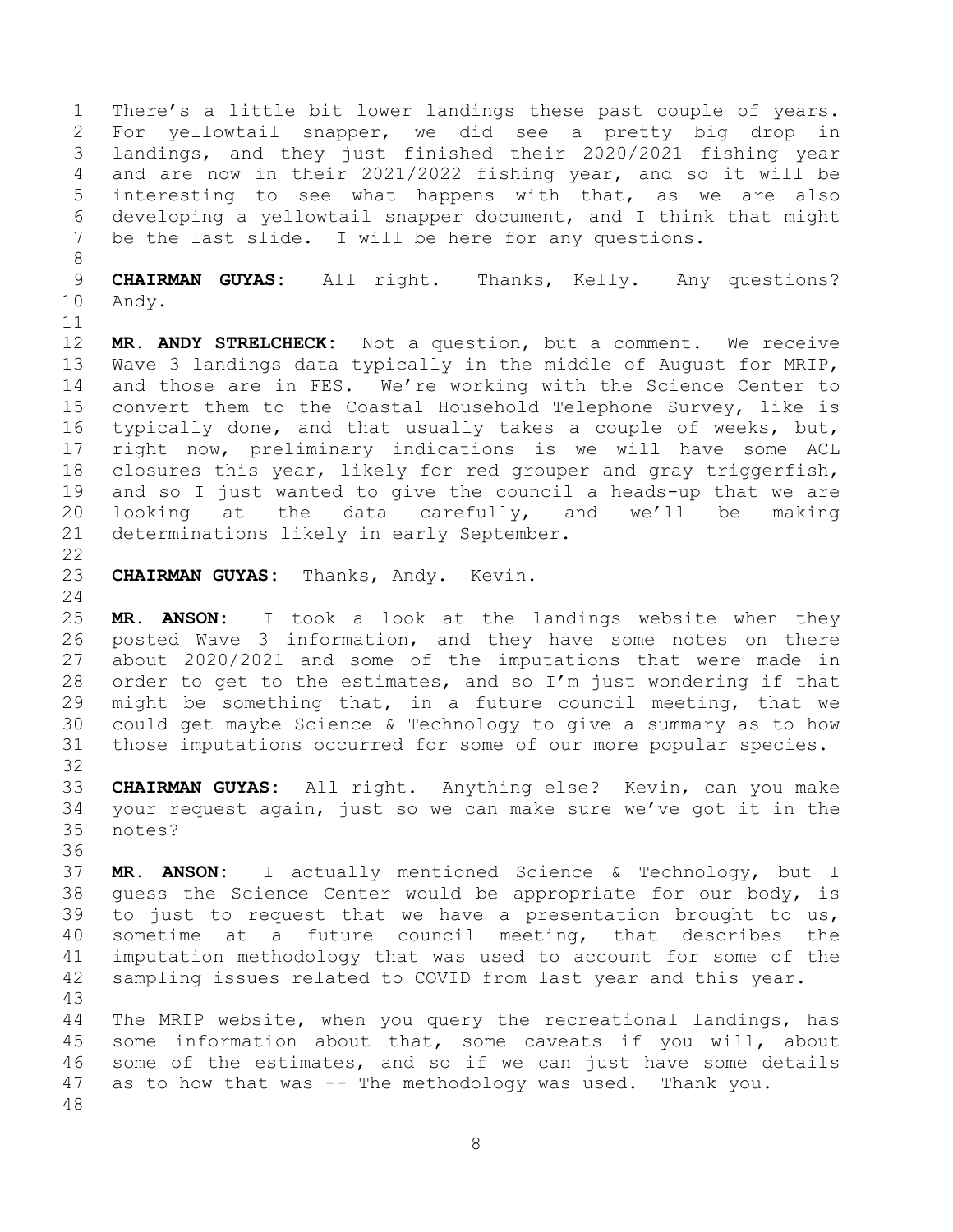<span id="page-8-0"></span>1 **CHAIRMAN GUYAS:** Okay. Got it. Yes, I think that we can 2 probably -- When the time is right, it would be good to get an<br>3 update on that. Okav. Anvthing else on ACL monitoring? update on that. Okay. Anything else on ACL monitoring?  $\frac{4}{5}$ 5 **MS. LEANN BOSARGE:** Madam Chair, my hand is up, but it's not showing on the board yet. 7 8 **CHAIRMAN GUYAS:** Go ahead, Leann.  $\begin{array}{c} 9 \\ 10 \end{array}$ 10 **MS. BOSARGE:** Okay. I just wondered, are we having to stop any<br>11 of the APAIS surveys going on, the in-person surveys, here in 11 of the APAIS surveys going on, the in-person surveys, here in<br>12 the Gulf, because of COVID, at this point, or are we still 12 the Gulf, because of COVID, at this point, or are we still<br>13 rocking and rolling with that? rocking and rolling with that?  $\begin{array}{c} 14 \\ 15 \end{array}$ 15 **CHAIRMAN GUYAS:** I guess individual states can speak for themselves, but, at least in Florida, we've been rocking and 17 rolling for quite some time for those in-person surveys. Robin,<br>18 did you want to speak? did you want to speak? 19<br>20 20 **MR. ROBIN RIECHERS:** Sure. Since last spring, we certainly came 21 back to normal and full practice early in the spring of last spring.  $\frac{23}{24}$ 24 **CHAIRMAN GUYAS:** I think that's the case for everybody, but, if<br>25 I'm mischaracterizing that, please somebody speak up. I'm 25 I'm mischaracterizing that, please somebody speak up. I'm<br>26 seeing lots of head-nods, Leann, and so evervbody is doing in-26 seeing lots of head-nods, Leann, and so everybody is doing inperson. 28<br>29 29 **MS. BOSARGE:** Thank you. 30<br>31 31 **CHAIRMAN GUYAS:** All right. Let's move on then to our next 32 agenda item, which is Draft Framework Action for Modification of<br>33 Gulf of Mexico Red Grouper Catch Limits. It sounds like Dr. 33 Gulf of Mexico Red Grouper Catch Limits. It sounds like Dr.<br>34 Freeman is going to take us through this, and don't forget about 34 Freeman is going to take us through this, and don't forget about<br>35 the action quide. the action quide. 36<br>37 37 **DRAFT FRAMEWORK ACTION: MODIFICATION OF GULF OF MEXICO RED** 38 **GROUPER CATCH LIMITS** 39 40 **DR. MATT FREEMAN:** Thank you, Madam Chair. For this item, staff 41 will review the proposed management alternatives in the draft<br>42 framework action. The council's SSC reviewed an updated interim 42 framework action. The council's SSC reviewed an updated interim<br>43 ABC analysis for Gulf red grouper, using data through 2020 and 43 ABC analysis for Gulf red grouper, using data through 2020 and<br>44 updated recreational weight estimates, at its August 2021 44 updated recreational weight estimates, at its August 2021 meeting. 46<br>47 This draft framework action follows the SSC's recommendations 48 for updated catch advice for Gulf red grouper set using the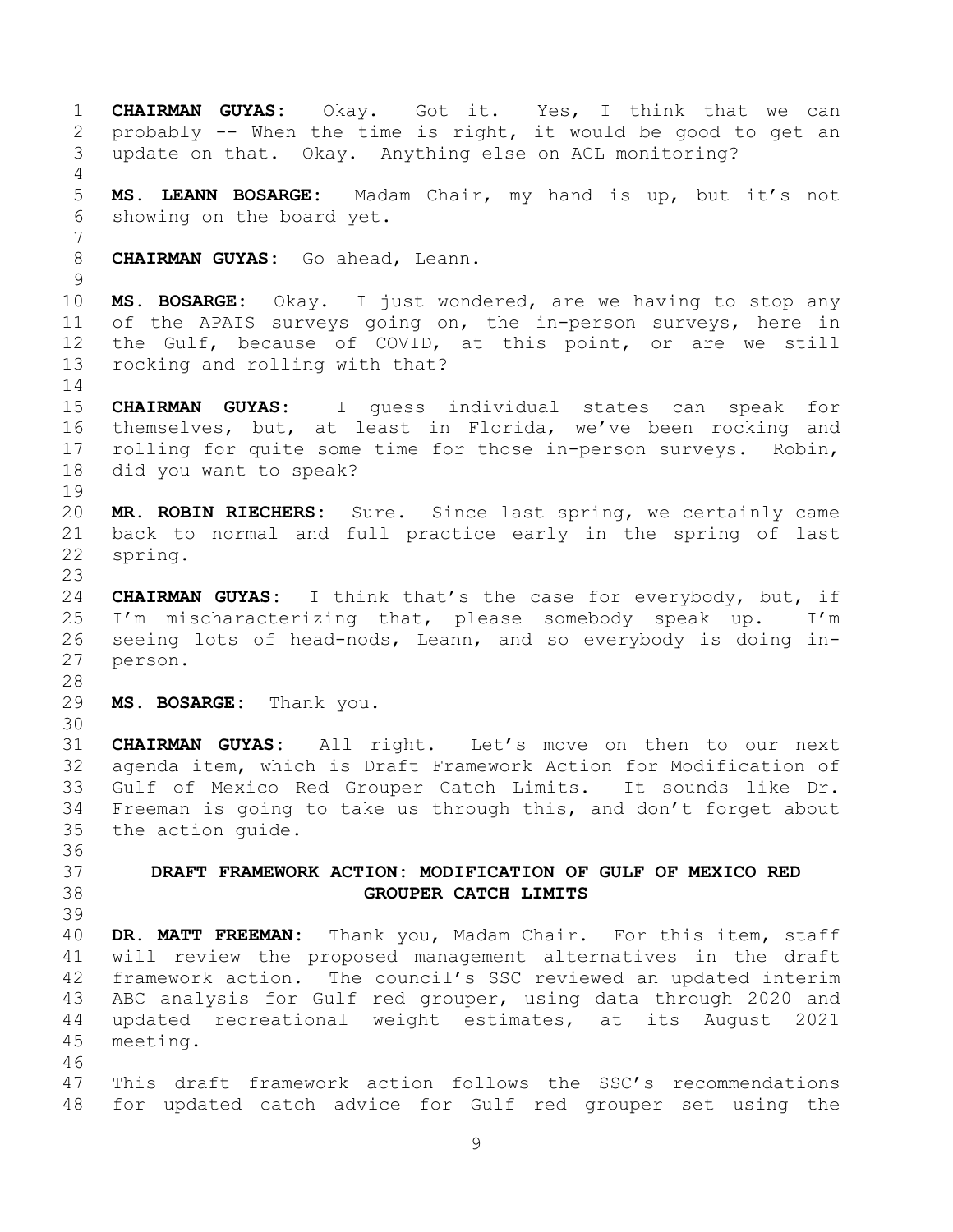1 sector allocations established in Amendment 53. The SSC<br>2 representative will be on-hand to answer questions about the IA 2 representative will be on-hand to answer questions about the IA<br>3 and the SSC's deliberations on the subject. The committee 3 and the SSC's deliberations on the subject.<br>4 should review and provide direction to s 4 should review and provide direction to staff about the<br>5 appropriateness of the purpose and need and management 5 appropriateness of the purpose and need and management<br>6 alternatives and provide any other feedback. I believe Dr. 6 alternatives and provide any other feedback. I believe Dr.<br>7 Nance is up first. Nance is up first. 8 9 **CHAIRMAN GUYAS:** All right. Great. Thanks, Dr. Freeman.<br>10 Welcome, Dr. Nance. Good morning. Welcome, Dr. Nance. Good morning. 11<br>12 12 **DR. JIM NANCE:** Good morning. Thank you, Madam Chair. I would 13 like to have Slide 14 up first. At our SSC meeting a few weeks<br>14 ago, we had a red grouper interim analysis presentation by the 14 ago, we had a red grouper interim analysis presentation by the<br>15 Southeast Fisheries Science Center, which was an excellent 15 Southeast Fisheries Science Center, which was an excellent<br>16 presentation, and I'm going to go through that presentation and 16 presentation, and I'm going to go through that presentation and<br>17 then give you our recommendations from the SSC. then give you our recommendations from the SSC. 18<br>19 19 In the presentation, it was noted that, recently, the Southeast<br>20 Fisheries Science Center began exploring the discrepancies 20 Fisheries Science Center began exploring the discrepancies<br>21 between the model weight estimates in the model and those 21 between the model weight estimates in the model and those<br>22 reported in the annual catch limit (ACL) monitoring database for 22 reported in the annual catch limit (ACL) monitoring database for<br>23 the recreational landings. the recreational landings.  $\frac{24}{25}$ 25 As you know, recreational landings are input into the stock<br>26 assessment models as number of fish, but they need to be 26 assessment models as number of fish, but they need to be<br>27 converted to weight to calculate catch advice. Investigations 27 converted to weight to calculate catch advice. Investigations<br>28 into the red-grouper specific recreational landings indicated 28 into the red-grouper specific recreational landings indicated<br>29 that the stock assessment model underestimated the average 29 that the stock assessment model underestimated the average<br>30 weight of an individual by approximately two pounds. weight of an individual by approximately two pounds. 31 32 You can see this graph indicates that, and we can see the dark<br>33 line is the assessment-predicted values, and the dotted line 33 line is the assessment-predicted values, and the dotted line<br>34 above is the ACL monitoring weights. above is the ACL monitoring weights. 35<br>36 36 In order to correct this, you can see, in Graph Number A, you<br>37 can see the ACL monitoring numbers and the assessment-predicted 37 can see the ACL monitoring numbers and the assessment-predicted<br>38 numbers, and they track fairly well together, the dark line 38 numbers, and they track fairly well together, the dark line<br>39 being the assessment and the dotted line being the ACL being the assessment and the dotted line being the ACL 40 monitoring numbers. 41<br>42 42 Putting a scalar on those, and, in other words, multiplying the<br>43 pounds, is what Graph B does, and you can see the weights, the 43 pounds, is what Graph B does, and you can see the weights, the<br>44 ACL weights, are the dotted line, and the assessment-predicted 44 ACL weights, are the dotted line, and the assessment-predicted<br>45 weight -- The dark line, you can see there is a pretty good 45 weight -- The dark line, you can see there is a pretty good<br>46 difference between those two. By putting that scalar on there 46 difference between those two. By putting that scalar on there<br>47 and multiplying by about two pounds, we get that blue line, and multiplying by about two pounds, we get that blue line, 48 which is a lot better representation of the true weights that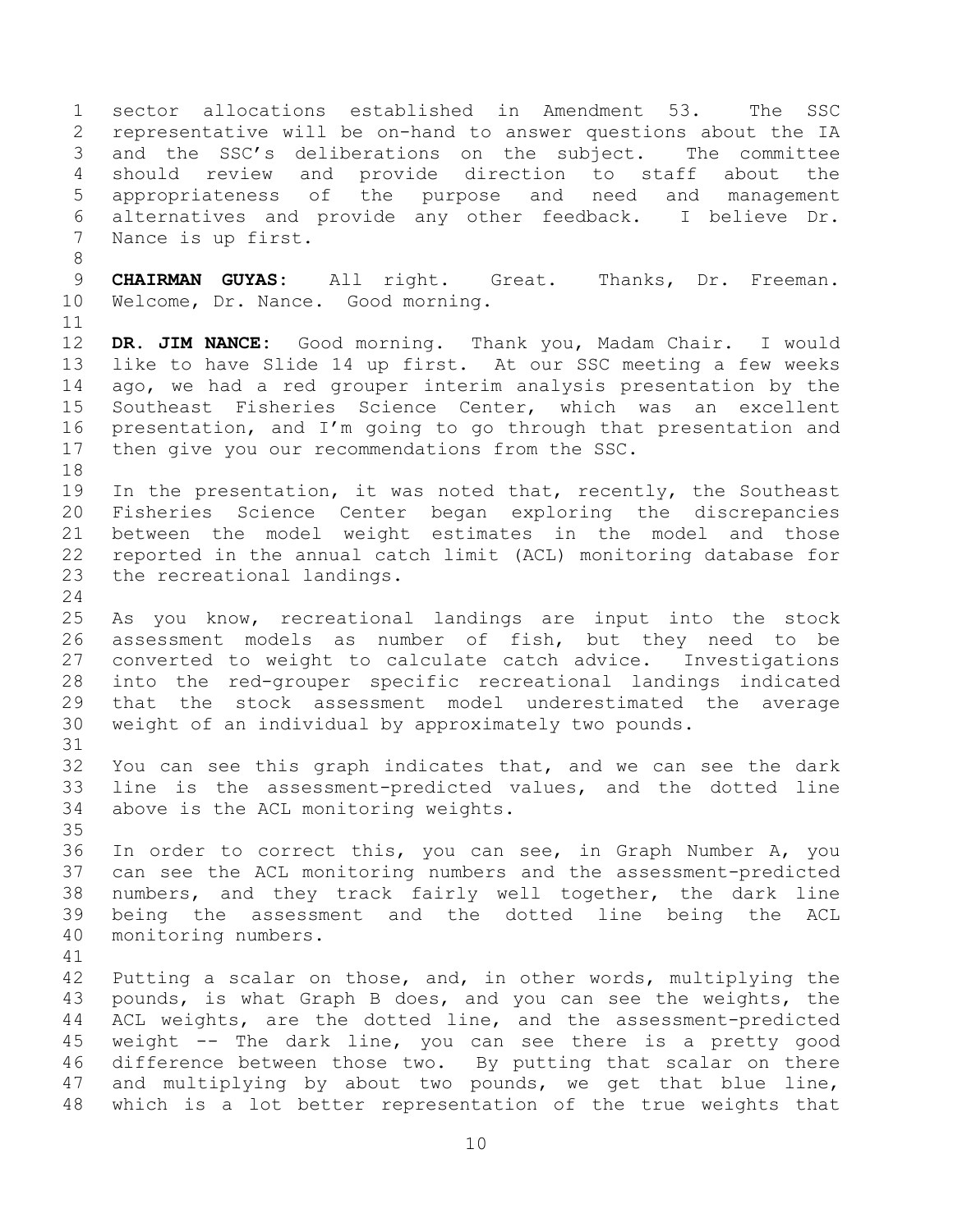1 are in there, and so that's what the Science Center has done.  $\frac{2}{3}$ 3 With that scalar, the projected 2020 to 2024 recreational<br>4 landings scaled up by 1.597, and that would be the multiplier. 4 landings scaled up by 1.597, and that would be the multiplier.<br>5 The original OFL in this graph was 4.66 million pounds gutted 5 The original OFL in this graph was 4.66 million pounds gutted<br>6 weight, and the adjustment, with the scalar, goes up to -- The 6 weight, and the adjustment, with the scalar, goes up to  $-$  The 7 0FL is 5.99 million pounds qutted weight with an ABC of 5.7 OFL is 5.99 million pounds gutted weight with an ABC of 5.7 8 million pounds gutted weight.  $\begin{array}{c} 9 \\ 10 \end{array}$ 10 Our motion at the SSC is the SSC accepts the new mean weight<br>11 estimation methodology to estimate the weight of recreationally-11 estimation methodology to estimate the weight of recreationally-<br>12 caught red grouper, and that motion carried without opposition. caught red grouper, and that motion carried without opposition. 13<br>14 14 The next part, the interim analysis, as you're all aware, it<br>15 goes on, and we have that during the year, and the Southeast 15 goes on, and we have that during the year, and the Southeast<br>16 Fisheries Science Center introduced a proposed change to that Fisheries Science Center introduced a proposed change to that 17 interim analysis approach for red grouper. Since the terminal<br>18 year that we're using in SEDAR 61 is 2017, it would be 18 year that we're using in SEDAR 61 is 2017, it would be<br>19 advantageous to inform new projections using an index-based 19 advantageous to inform new projections using an index-based<br>20 harvest model, or control rule, rather than forecasted index 20 harvest model, or control rule, rather than forecasted index<br>21 generated based on the inherent assumptions that are in SEDAR 21 generated based on the inherent assumptions that are in SEDAR<br>22 61. 61. 23 24 What the Center was proposing is to use an index-based harvest<br>25 control rule instead of the older methodology, and the Southeast 25 control rule instead of the older methodology, and the Southeast<br>26 Fisheries Science Center proposed using the National Marine 26 Fisheries Science Center proposed using the National Marine<br>27 Fisheries Service bottom longline survey as the index of 27 Fisheries Service bottom longline survey as the index of<br>28 abundance and stated that the index estimates have been 28 abundance and stated that the index estimates have been<br>29 spatially adjusted in 2020 to account for the reduced sampling 29 spatially adjusted in 2020 to account for the reduced sampling<br>30 during that year because of COVID. during that year because of COVID. 31 32 In the next graph, you can see what -- The dotted blue line is<br>33 the SEDAR 61 forecast stream, and the interim, the full area, is 33 the SEDAR 61 forecast stream, and the interim, the full area, is<br>34 the red, and the interim update is the green, and you can see 34 the red, and the interim update is the green, and you can see<br>35 that they track very well in these later years. that they track very well in these later years. 36<br>37 37 This index-based harvest control rule has performed very well in<br>38 accounting for episodic natural mortality events in red snapper 38 accounting for episodic natural mortality events in red snapper<br>39 and in gray triggerfish, and there is a published report on and in gray triggerfish, and there is a published report on 40 that. The approach considers a buffer for tolerance in the 41 observed and reference index values, using either a three or a<br>42 five-vear moving average. This calculation was performed using 42 five-year moving average. This calculation was performed using<br>43 the scenario currently selected as the preferred option in 43 the scenario currently selected as the preferred option in<br>44 Amendment 53, which is 59.3 percent commercial and 40.7 percent 44 Amendment 53, which is 59.3 percent commercial and 40.7 percent 45 recreational. recreational. 46<br>47 Here is how that buffer works. This would be the three-year 48 average, to try to adjust the ABC value, and so you can see a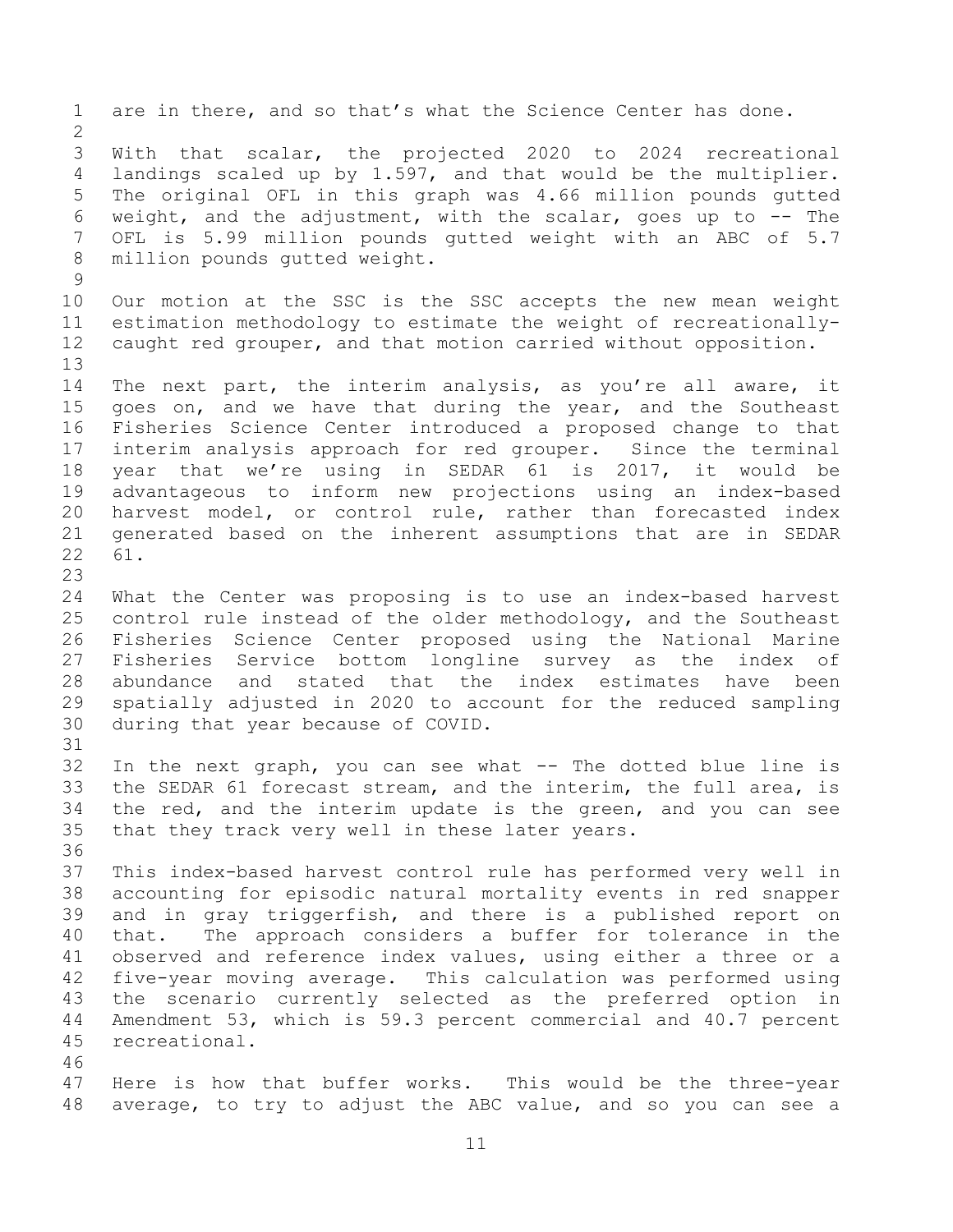1 three-year average, which is called Iref, and that would be<br>2 2017, 2018, and 2019, and that average would be 0.68. The 2 2017, 2018, and 2019, and that average would be 0.68. The<br>3 reference, the recent index, which is called Ik, would be taking 3 reference, the recent index, which is called Ik, would be taking<br>4 2018, 2019, and 2020, and that comes out to 0.60. The ratio 4 2018, 2019, and 2020, and that comes out to 0.60.<br>5 between those two is 0.89, and you can see how that 5 between those two is 0.89, and you can see how that calculation<br>6 occurs. occurs. 7 8 What you do with using the three-year average is take the 9 recommended ABC, which was 5.57, and times it by 0.89, and that<br>10 qives you a 4.96-million-pound qutted weight recommendation, 10 gives you a 4.96-million-pound gutted weight recommendation,<br>11 using the three-year average. using the three-year average. 12<br>13 13 The five-year average is the same type of adjustment, and so the<br>14 ABC, which was 5.57, you multiply it, and the ration in the 14 ABC, which was 5.57, you multiply it, and the ration in the<br>15 five-year is 0.91, and so, using that five-year average, you get 15 five-year is 0.91, and so, using that five-year average, you get<br>16 a recommended adjustment ABC of 5.07 million pounds qutted 16 a recommended adjustment ABC of 5.07 million pounds gutted<br>17 weight. weight. 18<br>19 19 Looking at those two different scenarios, the three-year and the<br>20 five-year, for adjusting the ABC, we discussed the merits of 20 five-year, for adjusting the ABC, we discussed the merits of<br>21 both of those different wavs, the three and the five-vear moving 21 both of those different ways, the three and the five-year moving<br>22 average. While the average using more, the five years of data, 22 average. While the average using more, the five years of data,<br>23 provides some stability in catch advice, a shorter temporal 23 provides some stability in catch advice, a shorter temporal<br>24 focus would allow for a more real-time approach to management. focus would allow for a more real-time approach to management.  $\frac{25}{26}$ 26 Since the council has a standing request for the annual red<br>27 grouper IA report from the Southeast Fisheries Science Center, 27 grouper IA report from the Southeast Fisheries Science Center,<br>28 using a shorter-term time series could provide, and would 28 using a shorter-term time series could provide, and would<br>29 provide, a more accurate -- It would address management 29 provide, a more accurate -- It would address management<br>30 objectives for the stock. objectives for the stock. 31 32 Here is our motion, and it was the SSC accepts the updated<br>33 methodology and interim analysis results for red grouper and 33 methodology and interim analysis results for red grouper and 34 sets the OFL at 5.99 million pounds gutted weight and the ABC at<br>35 4.96 million pounds qutted weight using the three-year moving 35 4.96 million pounds gutted weight using the three-year moving 36 average for setting the ABC relative to the OFL. These values<br>37 are in MRIP-FES units. The motion carried twenty-one to two 37 are in MRIP-FES units. The motion carried twenty-one to two<br>38 with one abstention and one absence. Madam Chair, that is the 38 with one abstention and one absence. Madam Chair, that is the 39 end of my presentation. Thank you. end of my presentation. Thank you. 40 41 **CHAIRMAN GUYAS:** Thanks, Dr. Nance. Are there any questions about the SSC's recommendations? Bob. 43 44 **MR. BOB GILL:** Thank you, Madam Chair. Thank you, Dr. Nance. I 45 appreciate that, and I am sure that you discussed this, but you<br>46 notice in the relative abundance from 2005 to 2020 that there's 46 notice in the relative abundance from 2005 to 2020 that there's<br>47 this huge spike from 2010 to 2013, and the shorter moving this huge spike from 2010 to 2013, and the shorter moving 48 average would have far more impact, in terms of what is used as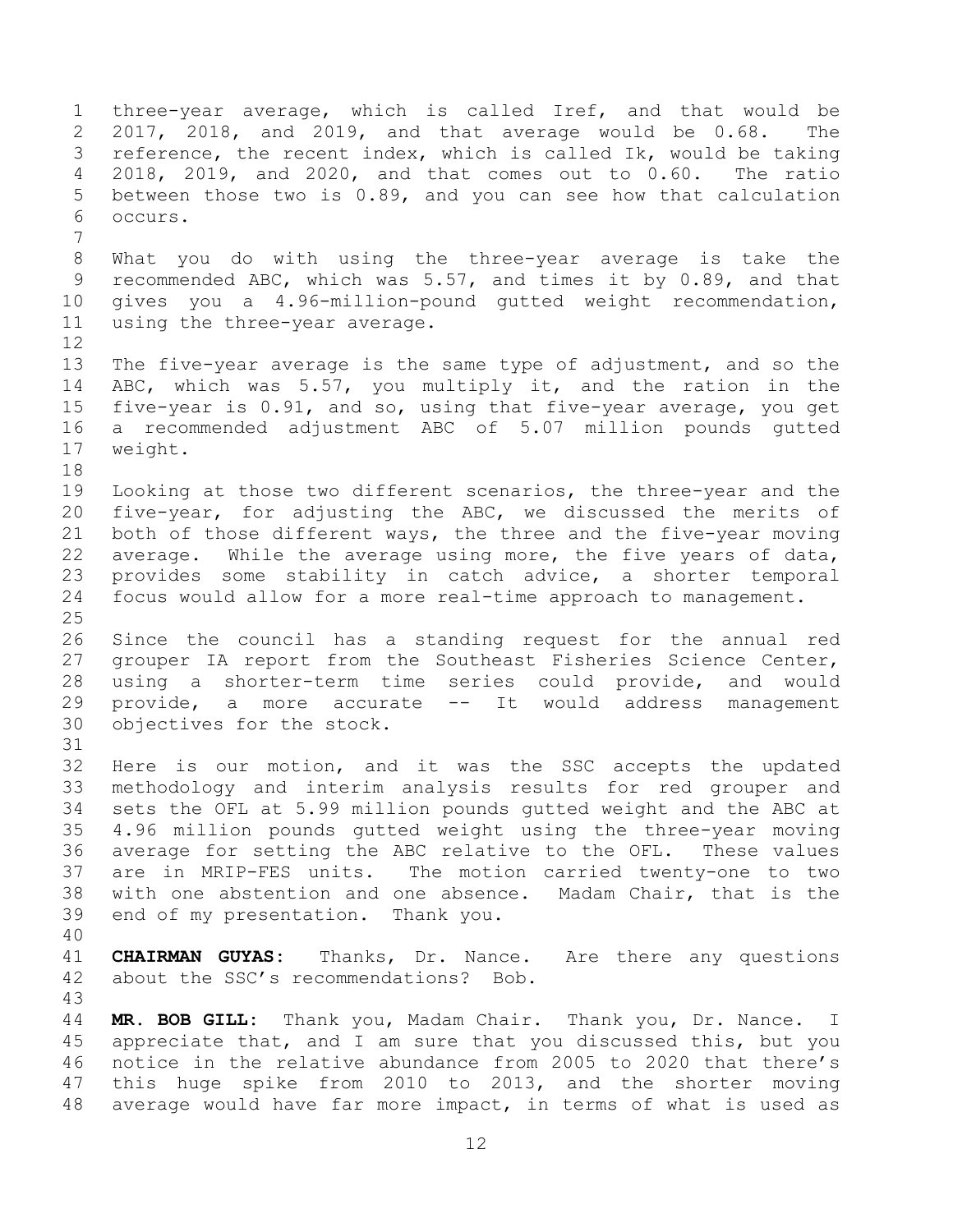1 the reference value than with the five, and you can carry it for<br>2 a longer time, if you will. a longer time, if you will. 3 4 Could you, I guess, review the comments made by the SSC as to,<br>5 given the significant difference in relative abundance 5 given the significant difference in<br>6 magnitude, how the SSC considered that, ve 6 magnitude, how the SSC considered that, versus the three-year<br>7 average rather than the five? average rather than the five? 8 9 **DR. NANCE:** Obviously, any time you take a longer average,<br>10 you're going to take away from the shorter-term N, and, in our 10 you're going to take away from the shorter-term N, and, in our<br>11 discussions, we looked at both of those, because the long-term 11 discussions, we looked at both of those, because the long-term<br>12 average gives you a more buffered effect, I quess, where the 12 average gives you a more buffered effect, I guess, where the<br>13 three-year average gives you more what it is right now. I think 13 three-year average gives you more what it is right now. I think<br>14 that's what we're interested in, is what is it the last few 14 that's what we're interested in, is what is it the last few<br>15 years, and I think that's important. years, and I think that's important. 16 17 Since the council looks at this every single year, is it better<br>18 to do this five-year long average, or is it better to do a 18 to do this five-year long average, or is it better to do a<br>19 three-vear average at the end, to give you a better indication 19 three-year average at the end, to give you a better indication<br>20 for what's happening the last shorter year period, and that was 20 for what's happening the last shorter year period, and that was<br>21 our discussion. our discussion.  $\frac{22}{23}$ MR. GILL: Thank you, sir.  $\frac{24}{25}$ 25 **CHAIRMAN GUYAS:** Any other questions for Dr. Nance? 26<br>27 MS. BOSARGE: Madam Chair, I have my hand up. 28<br>29 29 **CHAIRMAN GUYAS:** I see you hand. I even have it written down,<br>30 and I'm just looking around the room. Go ahead. and I'm just looking around the room. Go ahead. 31<br>32 32 **MS. BOSARGE:** This is such a learning curve, trying to do all 33 this virtually, but I appreciate it. I am so glad we're doing<br>34 this virtually. Otherwise, I wouldn't be able to be there. A 34 this virtually. Otherwise, I wouldn't be able to be there. A<br>35 question for Dr. Nance. When you went through the discussion 35 question for Dr. Nance. When you went through the discussion<br>36 about the weight estimation for red grouper and how you used 36 about the weight estimation for red grouper and how you used<br>37 that to come up with the new OFL and ABC, what the projections 37 that to come up with the new OFL and ABC, what the projections<br>38 would have been, did -- You had a motion, and so, if we can back 38 would have been, did  $-$  You had a motion, and so, if we can back<br>39 up a couple of slides to get that motion on the board, where you up a couple of slides to get that motion on the board, where you 40 all accepted that methodology. 41<br>42 42 There we go. The mean weight methodology to estimate the weight<br>43 of recreationally-caught red grouper. All right. So what I'm 43 of recreationally-caught red grouper. All right. So what I'm<br>44 wondering is did you all -- How deep did you all get into that 44 wondering is did you all -- How deep did you all get into that<br>45 methodology? There is an ACL methodology that we used for MRIP, 45 methodology? There is an ACL methodology that we used for MRIP,<br>46 and then there's the methodology that was used by the stock 46 and then there's the methodology that was used by the stock<br>47 assessment, and did you actually look at the N, at the number of assessment, and did you actually look at the N, at the number of 48 observations, generally speaking, for each one of those, and did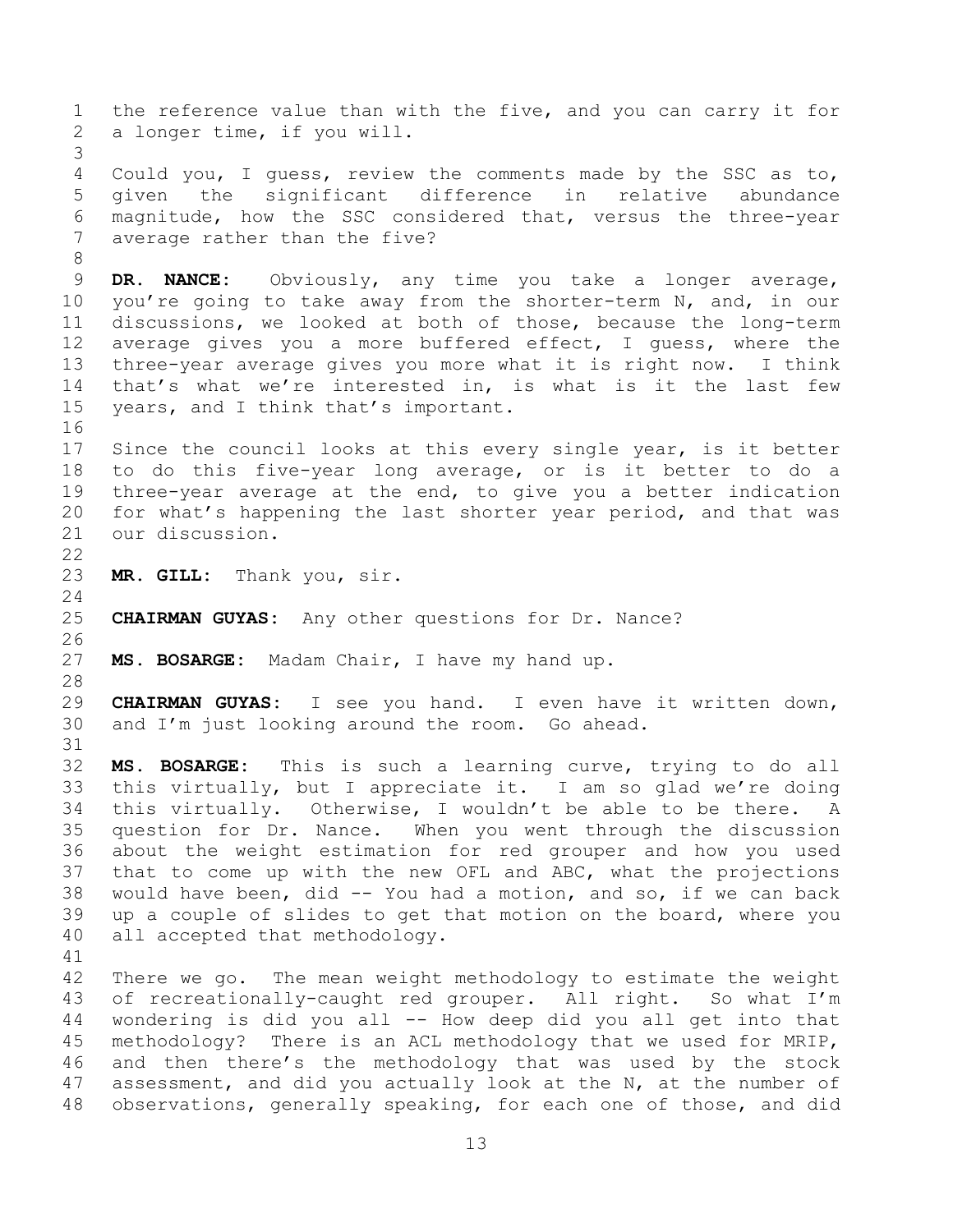1 we look at the uncertainties around the numbers in each one of<br>2 those, or did we just have the graph and look at what it did to 2 those, or did we just have the graph and look at what it did to<br>3 total landings and projections in weight? total landings and projections in weight?

 $\frac{4}{5}$ 5 **DR. NANCE:** We didn't look at any deviation around the values, 6 but what we're trying to do here, Leann, is basically the weight<br>7 is being underestimated in the assessment, and so how do you is being underestimated in the assessment, and so how do you 8 adjust for that? By using the scalar, you're just saying that 9 we're underestimating the weight in the assessment by about two<br>10 pounds per fish, and so how do we get that back to rectify that, 10 pounds per fish, and so how do we get that back to rectify that,<br>11 and you can see, by those graphs, that, by multiplying with that 11 and you can see, by those graphs, that, by multiplying with that<br>12 scalar of 1.5, we get back to more of a semblance of the 12 scalar of 1.5, we get back to more of a semblance of the<br>13 assessment model and what's in the database matching up, and so 13 assessment model and what's in the database matching up, and so<br>14 that's what they are trying to do here. As you can see, we 14 that's what they are trying to do here.<br>15 accepted that methodology and consider it a accepted that methodology and consider it an improvement.

16<br>17 17 **MS. BOSARGE:** I get that, and I think, definitely, we need to be 18 apples-to-apples, right, and we need them both to be using the<br>19 same methodology. Otherwise, it kind of skews things, if we use 19 same methodology. Otherwise, it kind of skews things, if we use<br>20 one methodology for allocation decisions and another one for 20 one methodology for allocation decisions and another one for<br>21 projections and catch level recommendations. projections and catch level recommendations.

 $\frac{22}{23}$ 23 However, I guess the flip side of it is you could say that the<br>24 stock assessment model was underestimating the landings in 24 stock assessment model was underestimating the landings in<br>25 weight, and the flip side to that is that you could say that 25 weight, and the flip side to that is that you could say that<br>26 MRIP is overestimating landings in weight, because both of them 26 MRIP is overestimating landings in weight, because both of them<br>27 are actually estimating, or imputing, and that's what I was 27 are actually estimating, or imputing, and that's what I was<br>28 wondering if you got into, the actual number of observations 28 wondering if you got into, the actual number of observations<br>29 that MRIP had, which we were presented with at our last council 29 that MRIP had, which we were presented with at our last council<br>30 meeting, or maybe two council meetings ago, and it was very few 30 meeting, or maybe two council meetings ago, and it was very few some.

32<br>33 33 Some waves are zero, and so it's imputing the whole thing from<br>34 somewhere else, and I wondered what the observations looked like 34 somewhere else, and I wondered what the observations looked like<br>35 in the different curves that the stock assessment is using to 35 in the different curves that the stock assessment is using to<br>36 estimate, or impute, those average weights, and so I hope you 36 estimate, or impute, those average weights, and so I hope you<br>37 all will get into that discussion, because I think it is a 37 all will get into that discussion, because I think it is a<br>38 little deeper discussion, and we need to fiqure out which one of 38 little deeper discussion, and we need to figure out which one of<br>39 those methodologies is actually doing a better job and has less those methodologies is actually doing a better job and has less 40 uncertainty around it. Hopefully you can have one more 41 discussion on that, because this is probably going to carry<br>42 forward for most of our species, if I had to quess. forward for most of our species, if I had to quess.

43 44 **DR. NANCE:** Thank you. We didn't get into that in our discussion.

46<br>47 **CHAIRMAN GUYAS:** Clay, I saw your hand up.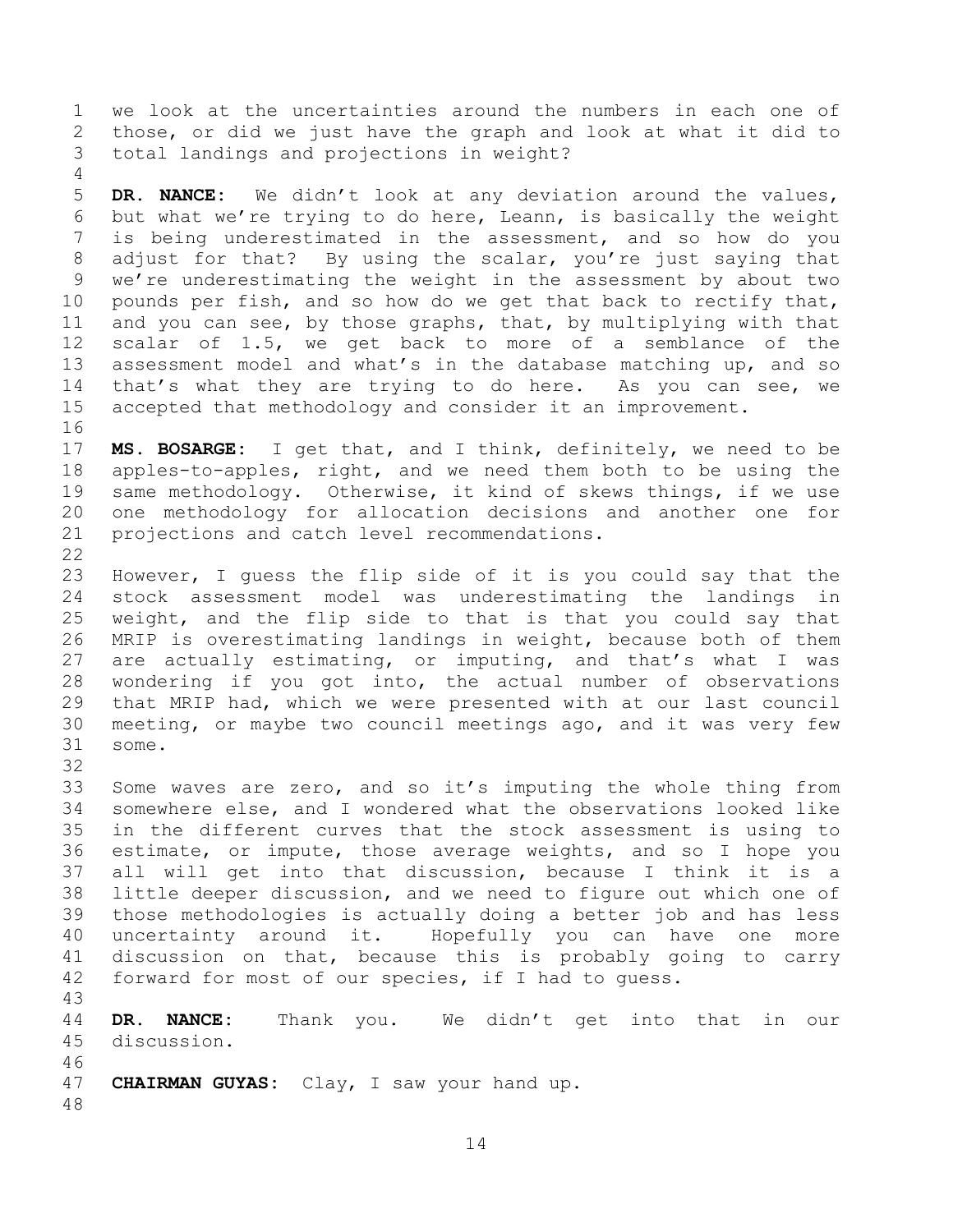1 **DR. CLAY PORCH:** Thank you. Just to be clear, this particular 2 method that was advanced using the scalar, as Dr. Nance referred<br>3 to it, is to accommodate the fact that, as the population grows, 3 to it, is to accommodate the fact that, as the population grows,<br>4 there should be more fish in the population that are of larger 4 there should be more fish in the population that are of larger<br>5 size, and so the average weight would go up. size, and so the average weight would go up. 6<br>7 If we just used fixed average weights from the recent time 8 period, it wouldn't allow that to happen, right, because it 9 would be based on the size fish that are in the population right<br>10 now, and so, when you're calculating the reference points, you 10 now, and so, when you're calculating the reference points, you<br>11 need to allow for the fact that, as the population grows, and 11 need to allow for the fact that, as the population grows, and<br>12 you get more older fish in the population that are bigger, then 12 you get more older fish in the population that are bigger, then<br>13 the average weight should go up. the average weight should go up.  $\frac{14}{15}$ 15 It is a vehicle for doing that, and there may be other ways that<br>16 we could do this more precisely, but we need to look into that, we could do this more precisely, but we need to look into that, 17 and so, Leann, I think this is about the best that we could do<br>18 right now, and we will look into very seriously considering 18 right now, and we will look into very seriously considering<br>19 other ways to accommodate modeling how the population would 19 other ways to accommodate modeling how the population would<br>20 increase in weight in the future, beyond where we actually have 20 increase in weight in the future, beyond where we actually have<br>21 data. data.  $\frac{22}{23}$ 23 I would say that the average weight information we have now is<br>24 fairly precise, and I don't think there is high uncertainty 24 fairly precise, and I don't think there is high uncertainty<br>25 there. There is probably a few samples of recreationally-caught 25 there. There is probably a few samples of recreationally-caught<br>26 red grouper, and so I'm not too worried about uncertainty in the 26 red grouper, and so I'm not too worried about uncertainty in the<br>27 average weight estimates, but I do want to publicly thank Leann 27 average weight estimates, but I do want to publicly thank Leann<br>28 for actually doing some diagnostic work and finding that there 28 for actually doing some diagnostic work and finding that there<br>29 was a problem, and I think, from now on, we're actually going to 29 was a problem, and I think, from now on, we're actually going to<br>30 include sort of a litmus test, to see how -- In cases like this, 30 include sort of a litmus test, to see how -- In cases like this,<br>31 with this particular type of model, to make sure that the with this particular type of model, to make sure that the 32 predicted average weights match up with the observed data. 33<br>34 34 There is a complicated history of why that mismatch occurred,<br>35 because we're not actually fitting to the average weight data in 35 because we're not actually fitting to the average weight data in<br>36 that particular model, and I won't go into all the 36 that particular model, and I won't go into all the<br>37 technicalities, but I think we can call this the Leann Bosarge 37 technicalities, but I think we can call this the Leann Bosarge<br>38 Test and make sure that the predicted average weight matches up 38 Test and make sure that the predicted average weight matches up<br>39 with the statistics that we have actually collected. Thank you. with the statistics that we have actually collected. Thank you. 40 41 **MS. BOSARGE:** Well, thanks for looking into it, Clay. I know 42 you all are busy, and I appreciate you all digging a little<br>43 deeper on this, and I think we are doing a better job of 43 deeper on this, and I think we are doing a better job of<br>44 comparing apples-to-apples with this presentation that you gave. 44 comparing apples-to-apples with this presentation that you gave.<br>45 Thank you. Thank you. 46<br>47 47 **CHAIRMAN GUYAS:** All right. I am not seeing any more hands, and 48 so thank you, Dr. Nance. Just kidding. Kevin.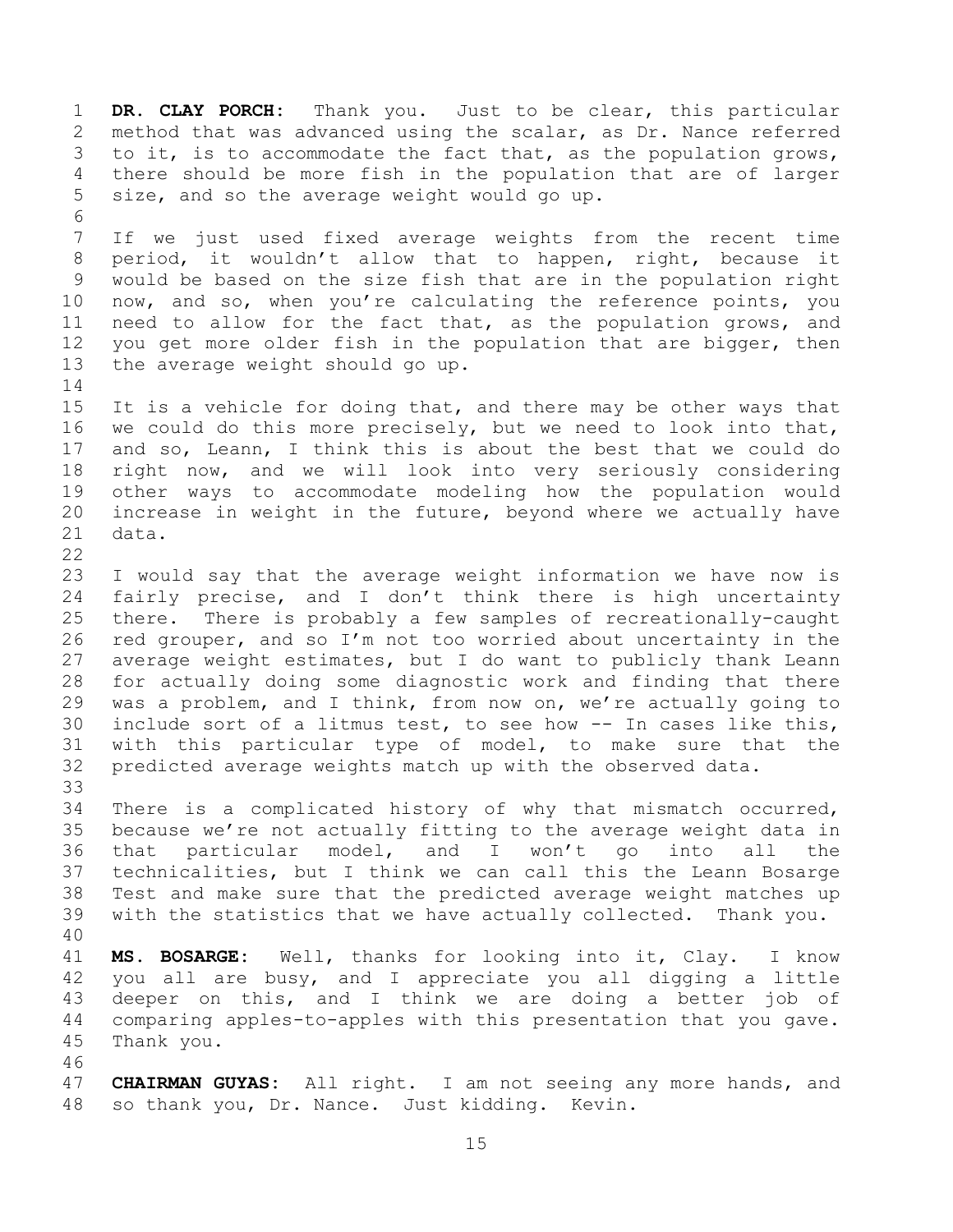$\frac{1}{2}$ 2 **MR. ANSON:** Sorry. Just to Dr. Porch, and you said, at the end 3 there, that, because this was a fitted model, that you -- It<br>4 prompted you to do the analysis, and so, in those species that 4 prompted you to do the analysis, and so, in those species that<br>5 don't use a fitted model, or vice versa, you won't be performing 5 don't use a fitted model, or vice versa, you won't be performing<br>6 this, or will vou be looking at the estimated weight versus the 6 this, or will you be looking at the estimated weight versus the observed weight for all species?

9 **DR. PORCH:** I think that's something we'll incorporate as our 10 standard battery of tests, just a litmus test, a check and make<br>11 sure that everything is performing properly, and it's something 11 sure that everything is performing properly, and it's something<br>12 that we used to do back in the day, when we had less 12 that we used to do back in the day, when we had less<br>13 sophisticated models, and so we actually just used the observed 13 sophisticated models, and so we actually just used the observed<br>14 weights at-age, and then we got into trying to predict how that 14 weights at-age, and then we got into trying to predict how that<br>15 would grow in the future, and, in this particular model, again, 15 would grow in the future, and, in this particular model, again,<br>16 it's a technical consideration, but we're fitting to age it's a technical consideration, but we're fitting to age 17 composition data and not to size composition data, and so there<br>18 is some technical reasons that explain why the average weight 18 is some technical reasons that explain why the average weight<br>19 didn't end up matching up with the observed data, and now we'll 19 didn't end up matching up with the observed data, and now we'll<br>20 start looking at that explicitly, to make sure that doesn't 20 start looking at that explicitly, to make sure that doesn't<br>21 happen anymore. happen anymore.

 $\frac{22}{23}$ 

8

23 **CHAIRMAN GUYAS:** Okay. All right. Thanks, Dr. Nance.

 $\frac{24}{25}$ DR. NANCE: You're welcome. Thank you.

26<br>27 27 **CHAIRMAN GUYAS:** All right, and so our next item for this back 28 to Dr. Freeman, and I think he's going to walk us through the 29 management options in front of us. management options in front of us.

30<br>31 DR. FREEMAN: Thank you, Madam Chair. Dr. Nance walked the 32 committee through a lot of the background, in terms of the IA<br>33 that was presented at the SSC's meeting and the adjustment to 33 that was presented at the SSC's meeting and the adjustment to<br>34 the recreational landings in weight. the recreational landings in weight.

35<br>36 36 Keeping in mind that actions taken in this framework are<br>37 contingent upon approval of Amendment 53, I just wanted to 37 contingent upon approval of Amendment 53, I just wanted to<br>38 provide an update to the committee on that status. Right now, 38 provide an update to the committee on that status. Right now,<br>39 Amendment 53 is with the Science Center for final certification Amendment 53 is with the Science Center for final certification 40 that it's based on BSIA before the council transmits the 41 document.

42

43 Just as a reminder of what the committee just saw in this last<br>44 presentation, there were two analyses conducted by the Science 44 presentation, there were two analyses conducted by the Science<br>45 Center, the first being the weight adjustment to recreational 45 Center, the first being the weight adjustment to recreational<br>46 landings in SEDAR 61 projections and the second being the 46 landings in SEDAR 61 projections and the second being the<br>47 interim analysis, which used the results of that first analysis. interim analysis, which used the results of that first analysis. 48 All of that, again, is going to be reliant upon the sector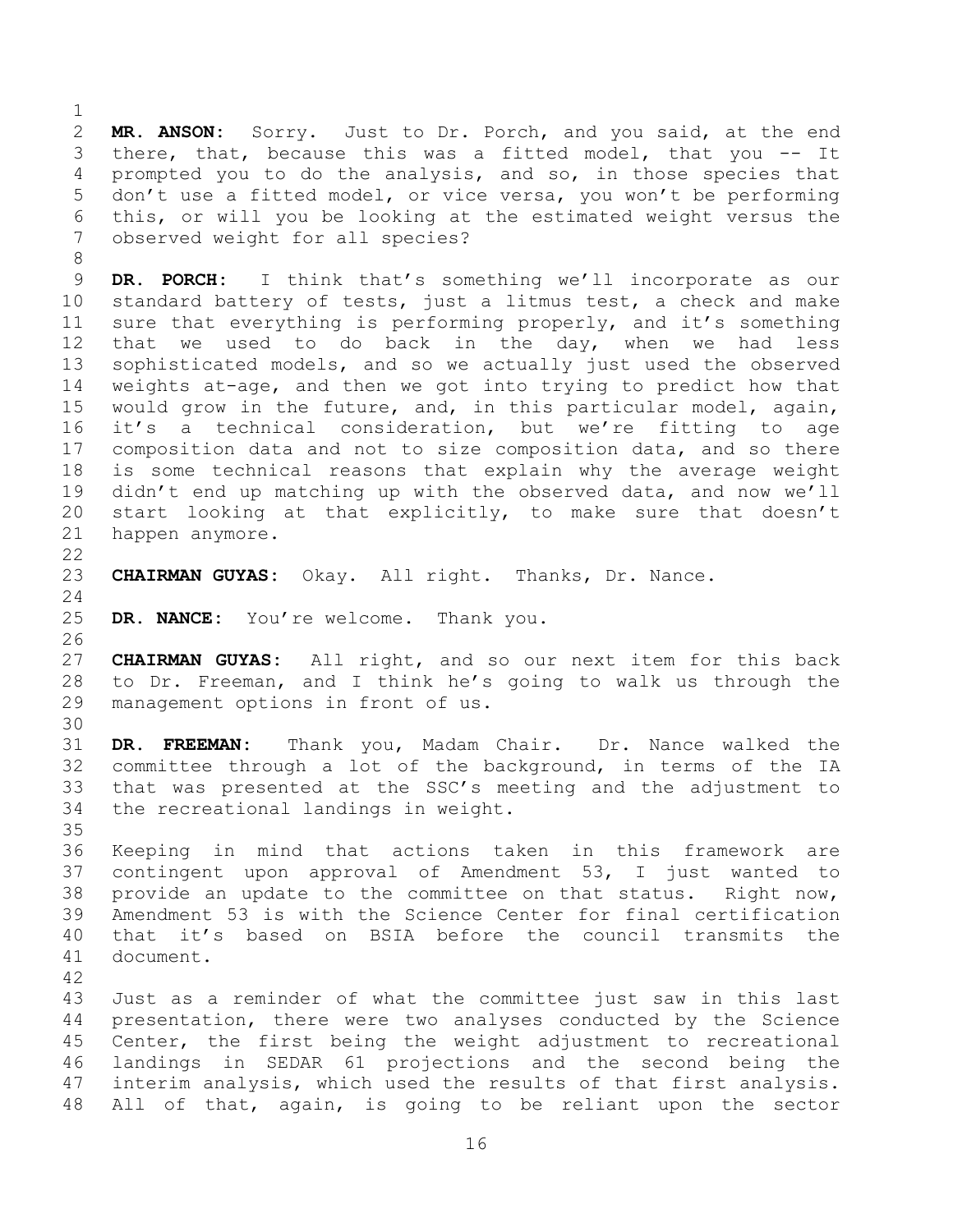1 allocations from Amendment 53.  $\frac{2}{3}$ 3 Again, as Dr. Nance covered, the SSC accepted the new mean<br>4 weight estimation methodology, as well as the IA results, and so 4 weight estimation methodology, as well as the IA results, and so<br>5 they recommended an OFL of 5.99 million pounds qutted weight and 5 they recommended an OFL of 5.99 million pounds gutted weight and<br>6 an ABC of 4.96 million pounds gutted weight. an ABC of 4.96 million pounds qutted weight. 7 8 Our draft purpose and need statements, the purpose is to modify 9 the OFL, ABC, ACLs, and ACTs for Gulf red grouper based on the<br>10 results of the new stock analyses for Gulf red grouper. The 10 results of the new stock analyses for Gulf red grouper. The<br>11 need is to revise OFL, ABC, ACLs, and ACTs consistent with the 11 need is to revise OFL, ABC, ACLs, and ACTs consistent with the<br>12 best available science for Gulf red grouper and to continue to 12 best available science for Gulf red grouper and to continue to<br>13 achieve optimum yield consistent with the requirements of the 13 achieve optimum yield consistent with the requirements of the<br>14 Magnuson-Stevens Fishery Conservation and Management Act. Madam 14 Magnuson-Stevens Fishery Conservation and Management Act. Madam<br>15 Chair, I am going to pause for just a moment, to see if the 15 Chair, I am going to pause for just a moment, to see if the<br>16 committee has any feedback on those statements before I go into 16 committee has any feedback on those statements before I go into<br>17 the action. the action. 18<br>19 19 **CHAIRMAN GUYAS:** All right, Dr. Freeman. Thanks. I am looking 20 around the room, and I will give folks on the webinar a minute<br>21 to get their hands up, if they have something to say here, or 21 to get their hands up, if they have something to say here, or  $22$  just jump in. just jump in. 23 24 **DR. FREEMAN:** We can always revisit that at the end, and that's not a problem. 26<br>27 27 **CHAIRMAN GUYAS:** Let's do that, because I think we're good at the moment. 29<br>30 30 **DR. FREEMAN:** Okay. Sounds good, and so if we can go to the We have one action with two alternatives, and the 32 first alternative is to retain the red grouper OFL, ABC, ACLs,<br>33 and ACTs established in Reef Fish Amendment 53, as shown in the 33 and ACTs established in Reef Fish Amendment 53, as shown in the<br>34 table below. The commercial and recreational sector allocations 34 table below. The commercial and recreational sector allocations<br>35 are, respectively, 59.3 percent and 40.7 percent. The 35 are, respectively, 59.3 percent and 40.7 percent. The<br>36 commercial buffer between the ACL and ACT is 5 percent, and the 36 commercial buffer between the ACL and ACT is 5 percent, and the 37 recreational buffer is 9 percent. recreational buffer is 9 percent. 38<br>39 Alternative 2 would modify the OFL, ABC, ACLs, and ACTs based on 40 the recommendation of the SSC, as determined from the 2021 red 41 grouper stock analysis provided by the Southeast Fisheries<br>42 Science Center and using the sector allocations as well as the 42 Science Center and using the sector allocations as well as the<br>43 ACL and ACT buffers for red grouper set forth in Reef Fish 43 ACL and ACT buffers for red grouper set forth in Reef Fish 44 Amendment 53. Amendment 53. 45 46 Just of note, before we go to the next table, as I mentioned,<br>47 sort of the status amendment of Amendment 53, while we're close sort of the status amendment of Amendment 53, while we're close 48 to transmittal, the reason why 53 is considered the no action,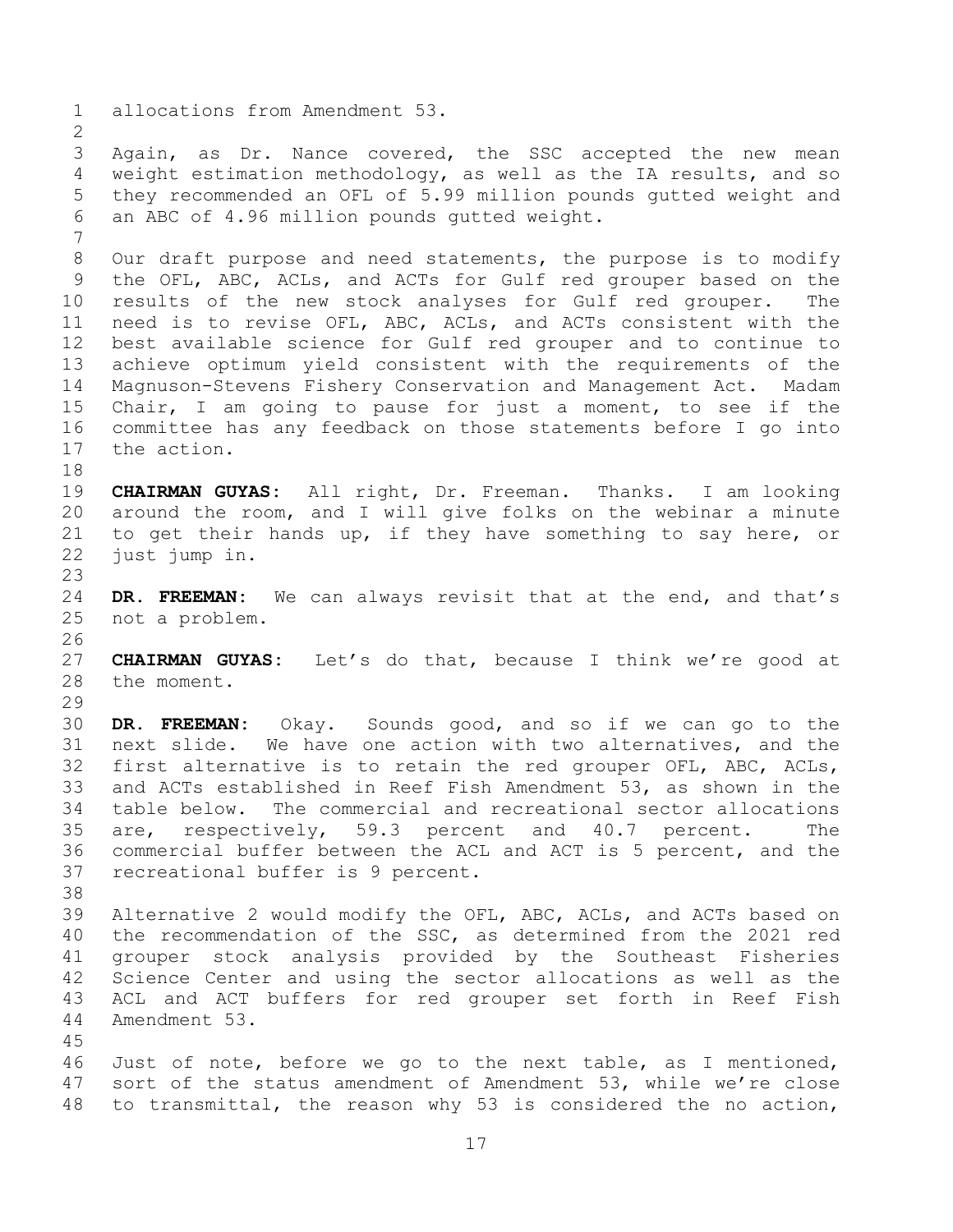1 Alternative 1, in this case, is, again, the IA from the Science<br>2 Center is dependent on 53, and so, if we don't have that as our 2 Center is dependent on 53, and so, if we don't have that as our<br>3 no action, then we can't move forward with the document and have 3 no action, then we can't move forward with the document and have<br>4 our Alternative 2. our Alternative 2. 5 6 This shows the resulting values from Alternative 2 in comparison<br>7 with Alternative 1, and you see that, for all of these values, with Alternative 1, and you see that, for all of these values, 8 they would be an increase in comparison to no action.  $\begin{array}{c} 9 \\ 10 \end{array}$ 10 Again, Dr. Nance went through a fair bit of the conversation the<br>11 SSC had. Again, the ABC was based on the three-year moving 11 SSC had. Again, the ABC was based on the three-year moving<br>12 average relative to the OFL, and, from of the SSC discussion, 12 average relative to the OFL, and, from of the SSC discussion,<br>13 they found the three-vear moving index average to be slightly 13 they found the three-year moving index average to be slightly<br>14 more conservative and thought to be more representative of 14 more conservative and thought to be more representative of<br>15 recent population trends, and there was also some discussion 15 recent population trends, and there was also some discussion<br>16 regarding the uncertainty of the impacts of the 2021 red tide regarding the uncertainty of the impacts of the 2021 red tide 17 event in Florida. That is the end of the presentation, and so I<br>18 can answer any questions or if the committee has further 18 can answer any questions or if the committee has further<br>19 discussion, either about the document or the direction of the 19 discussion, either about the document or the direction of the 20 document. document. 21<br>22 22 **CHAIRMAN GUYAS:** Okay. Thanks, Dr. Freeman. Are there<br>23 questions or discussion? Go ahead. Bob. questions or discussion? Go ahead, Bob.  $\frac{24}{25}$ 25 **MR. GILL:** Thank you, Madam Chair. Thank you, Dr. Freeman. In 26 the discussion, I guess I would take the position that a three-<br>27 year moving average is not more conservative, and it's less 27 year moving average is not more conservative, and it's less<br>28 conservative, and so I would suggest removing that. It is 28 conservative, and so I would suggest removing that. It is<br>29 thought to be more representative of recent trends, but, as we 29 thought to be more representative of recent trends, but, as we<br>30 just discussed, just because at this moment in time it looks 30 just discussed, just because at this moment in time it looks<br>31 more conservative, overall it is not. more conservative, overall it is not. 32<br>33 33 **DR. FREEMAN:** Thank you. I will make a note of that.  $\frac{34}{35}$ 35 **CHAIRMAN GUYAS:** Any other questions from the committee at this 36 point, or discussion? This is our first time looking at this,<br>37 obviously. Dr. Freeman, this would come back to us in October 37 obviously. Dr. Freeman, this would come back to us in October<br>38 for a final action? Is that correct? for a final action? Is that correct? 39 40 **DR. FREEMAN:** Based on direction from the committee, we could 41 potentially bring Chapter 3 and Chapter 4 back to the committee<br>42 in October for final action, and certainly, if the committee 42 in October for final action, and certainly, if the committee<br>43 would like to select a preferred at this point, they could, and, 43 would like to select a preferred at this point, they could, and,<br>44 again, we will more than likely see it in October. again, we will more than likely see it in October. 45 46 **CHAIRMAN GUYAS:** Okay. Thanks. Leann. 47 48 **MS. BOSARGE:** Thank you. I was going to ask about pretty much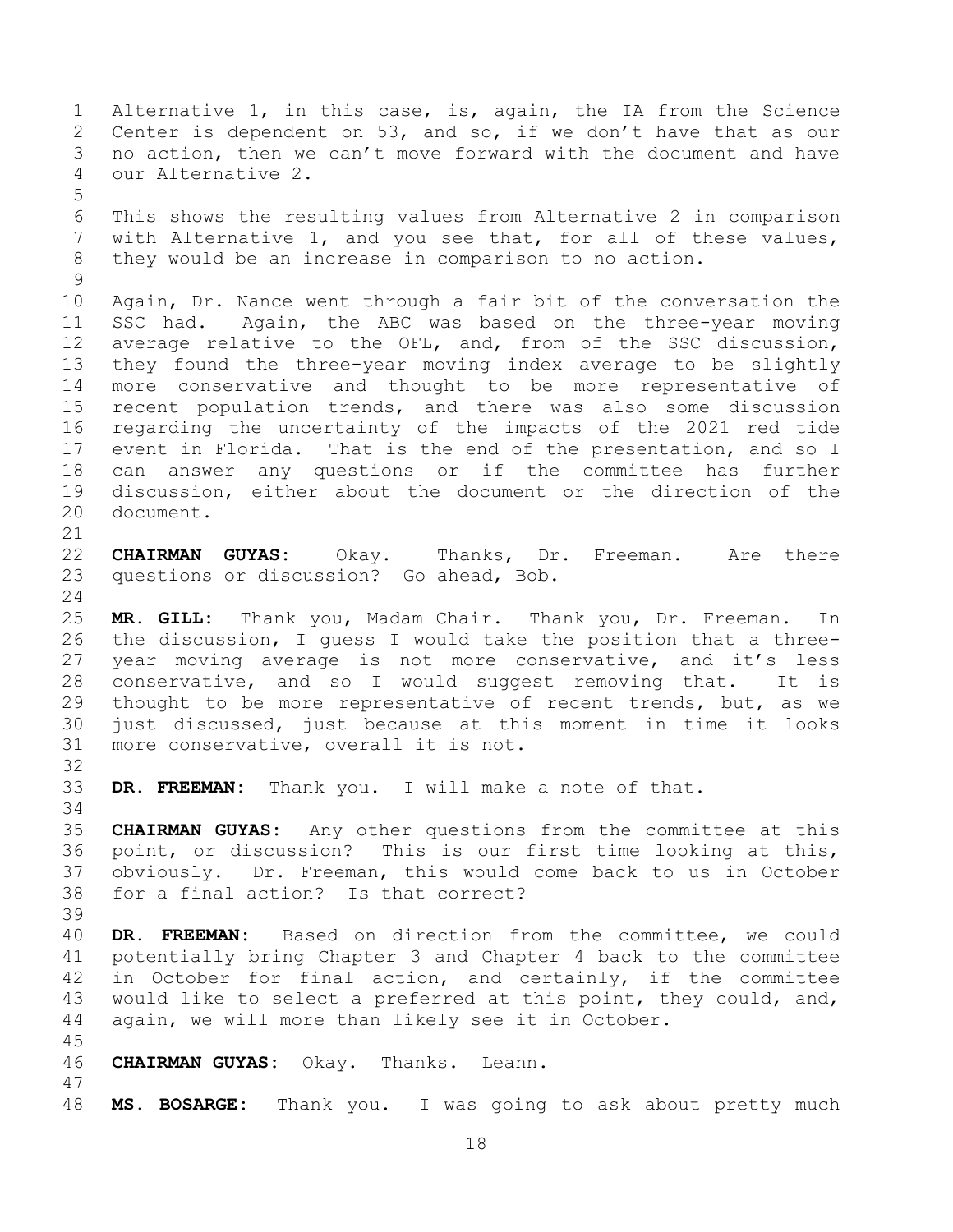1 what was addressed there, but, before we get into preferreds, I<br>2 was wondering, and so what -- I am trying to figure how all this 2 was wondering, and so what -- I am trying to figure how all this<br>3 plays out, timing-wise, and what that means for commercial 3 plays out, timing-wise, and what that means for commercial<br>4 quotas, because I know we have that holdback provision, which I 4 quotas, because I know we have that holdback provision, which I<br>5 now sometimes wish we didn't have, if NMFS feels there is going now sometimes wish we didn't have, if NMFS feels there is going 6 to be a quota reduction, and so there will be a reduction, but<br>7 then there will be an increase. 53 reduces it, and the interim then there will be an increase. 53 reduces it, and the interim 8 increases, and so what does our timing look like on all of this? 9 I guess the agency might have to speak to that.

10<br>11 11 **CHAIRMAN GUYAS:** Thanks for asking that, Leann. I had the same<br>12 question. Andy. question. Andy.

13<br>14 14 **MR. ANDY STRELCHECK:** Certainly Mara can jump in, and so several 15 moving parts. Leann, you're correct, in terms of the holdback,<br>16 and I believe the holdback provisions require us to release the and I believe the holdback provisions require us to release the 17 remaining quota by June 1, if the rulemaking hasn't been<br>18 completed, and so our goal would be to get the quota increase in 18 completed, and so our goal would be to get the quota increase in<br>19 place by that timeframe. Well, I quess it could after, because 19 place by that timeframe. Well, I guess it could after, because<br>20 this would be a higher quota increase than what is currently in 20 this would be a higher quota increase than what is currently in 21 place. place.

 $\frac{22}{23}$ 23 The other, I guess, factor in this is the allocation, and so we<br>24 would want to ensure that Amendment 53 is, obviously, going to 24 would want to ensure that Amendment 53 is, obviously, going to<br>25 be in place at the time of the quota increase, and so we're 25 be in place at the time of the quota increase, and so we're<br>26 looking at probably early summer of next year, or late spring. looking at probably early summer of next year, or late spring.

 $\begin{array}{c} 27 \\ 28 \end{array}$ 28 **MS. BOSARGE:** I didn't quite follow you, Andy. What is late summer for next year?

30<br>31 MR. STRELCHECK: You asked about the release of the additional 32 quota, and so we would be looking at a late spring or early<br>33 summer quota release. summer quota release.

34<br>35

35 **MS. BOSARGE:** Okay, and, if I remember correctly, Andy, the 36 document, the amendment that we worked on, where we gave NMFS<br>37 the ability to hold back quota if they thought -- If there was 37 the ability to hold back quota if they thought -- If there was<br>38 the potential for a reduction, and so does NMFS have any leeway 38 the potential for a reduction, and so does NMFS have any leeway<br>39 to take into account that, although there is a potential for to take into account that, although there is a potential for 40 reduction, there is a potential for an offsetting increase?

41<br>42

42 I just had to see a pushout in the middle of the year of the<br>43 increase that we know is coming, because we held back something 43 increase that we know is coming, because we held back something<br>44 for the first document, and so I quess I would hope that maybe 44 for the first document, and so I guess I would hope that maybe<br>45 there is some commonsense and leniency that can be used when 45 there is some commonsense and leniency that can be used when<br>46 applying that holdback if there's a potential decrease, but we 46 applying that holdback if there's a potential decrease, but we<br>47 also know there's a potential increase coming. also know there's a potential increase coming.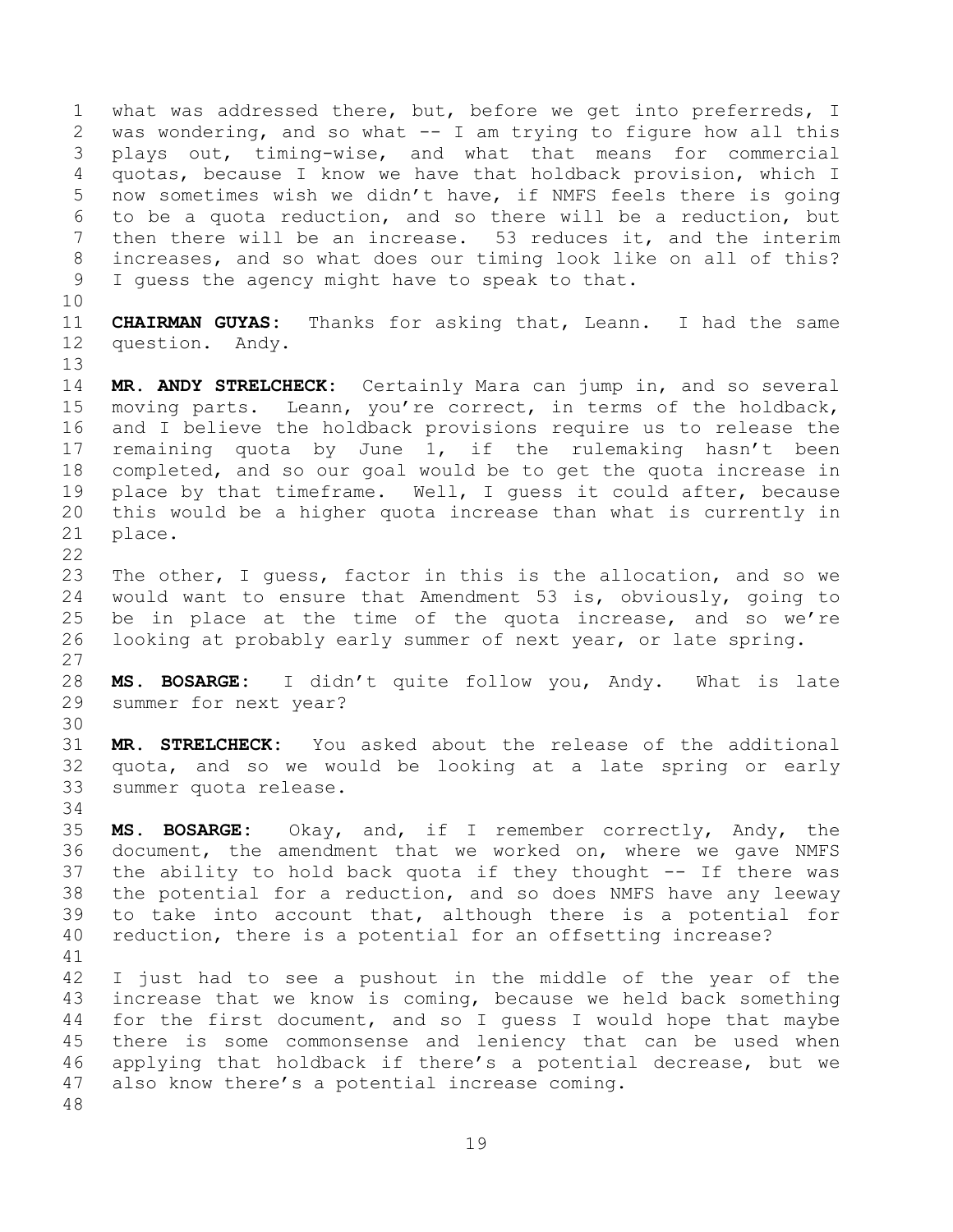1 **MR. STRELCHECK:** Leann, unfortunately, we don't have that 2 authority, based on the regulations, and so the council would<br>3 have to provide the agency that authority, in order to do what 3 have to provide the agency that authority, in order to do what<br>4 vou're suggesting, and so we would need to hold back the guota 4 you're suggesting, and so we would need to hold back the quota<br>5 based on what we expect will occur with the rulemaking and then 5 based on what we expect will occur with the rulemaking and then<br>6 release the additional quota once that, obviously, quota 6 release the additional quota once that, obviously, quota<br>7 rulemaking is completed. rulemaking is completed.

8

9 **CHAIRMAN GUYAS:** Andy, let me just make sure I understand how<br>10 this fits with 53, and so I was kind of, I quess, maybe hoping, 10 this fits with 53, and so I was kind of, I guess, maybe hoping,<br>11 in the back of my mind, that -- Obviously, 53 is a full 11 in the back of my mind, that -- Obviously, 53 is a full<br>12 amendment, and it's got a longer process to go through, with 12 amendment, and it's got a longer process to go through, with<br>13 lots of public comment periods and whatnot, and I was kind of 13 lots of public comment periods and whatnot, and I was kind of<br>14 hoping that, since this is just a framework, at some point the 14 hoping that, since this is just a framework, at some point the<br>15 two of those would move parallel, and maybe get implemented at 15 two of those would move parallel, and maybe get implemented at<br>16 the same time, and then we don't have this like quota drop and the same time, and then we don't have this like quota drop and 17 then increase and all that. Is that off the table at this<br>18 point? Do you see those moving separately, or is that still to 18 point? Do you see those moving separately, or is that still to<br>19 be determined? Maybe that's a Mara question. I don't know. be determined? Maybe that's a Mara question. I don't know.

20<br>21 21 **MS. MARA LEVY:** Well, I mean, I think the issue is, once you 22 give out the commercial quota, you can't claw it back, and so<br>23 the whole reason we have that provision is that, if the council 23 the whole reason we have that provision is that, if the council<br>24 has approved something, and NMFS is considering it for approval 24 has approved something, and NMFS is considering it for approval<br>25 and implementation, it allows the agency to withhold whatever 25 and implementation, it allows the agency to withhold whatever<br>26 that reduction would be while that's getting implemented. that reduction would be while that's getting implemented.

 $\frac{27}{28}$ 28 I think, in this case, if we couldn't get Amendment 53 fully<br>29 implemented by the end of the year, if we didn't think that was 29 implemented by the end of the year, if we didn't think that was<br>30 qoing to happen, then the agency would hold back the quota 30 going to happen, then the agency would hold back the quota<br>31 required to implement that and then move forward with the required to implement that and then move forward with the<br>rulemaking and the approval of 53 and the framework. How those 32 rulemaking and the approval of 53 and the framework.<br>33 jibe up in the end, I mean, I assume that they woul 33 jibe up in the end, I mean, I assume that they would be close<br>34 together, but, in terms of how that process will actually work, 34 together, but, in terms of how that process will actually work,<br>35 I don't think we know, right now exactly, what the mechanism 35 I don't think we know, right now exactly, what the mechanism<br>36 would be, right, but, I mean, this is a framework. I think they 36 would be, right, but, I mean, this is a framework. I think they<br>37 will end up coming together, in the end, or at least close. will end up coming together, in the end, or at least close.

38<br>39 **CHAIRMAN GUYAS:** Okay. Yes, that helps, and, yes, I get that holdback. The holdback, I quess, is going to happen more or 40 holdback. The holdback, I guess, is going to happen more or 41 less one way or another, because it's not going to make the<br>42 finish line until sometime in the spring. Okav, and so I quess 42 finish line until sometime in the spring. Okay, and so I guess<br>43 it really doesn't matter. Kevin. it really doesn't matter. Kevin.

 $\begin{array}{c} 44 \\ 45 \end{array}$ 45 **MR. ANSON:** Along the same vein as your line of thought, I 46 guess, just looking at this document, independent, or<br>47 irrespective, of Amendment 53, when would the council have to irrespective, of Amendment 53, when would the council have to 48 approve this and send it off, in order for it to meet your late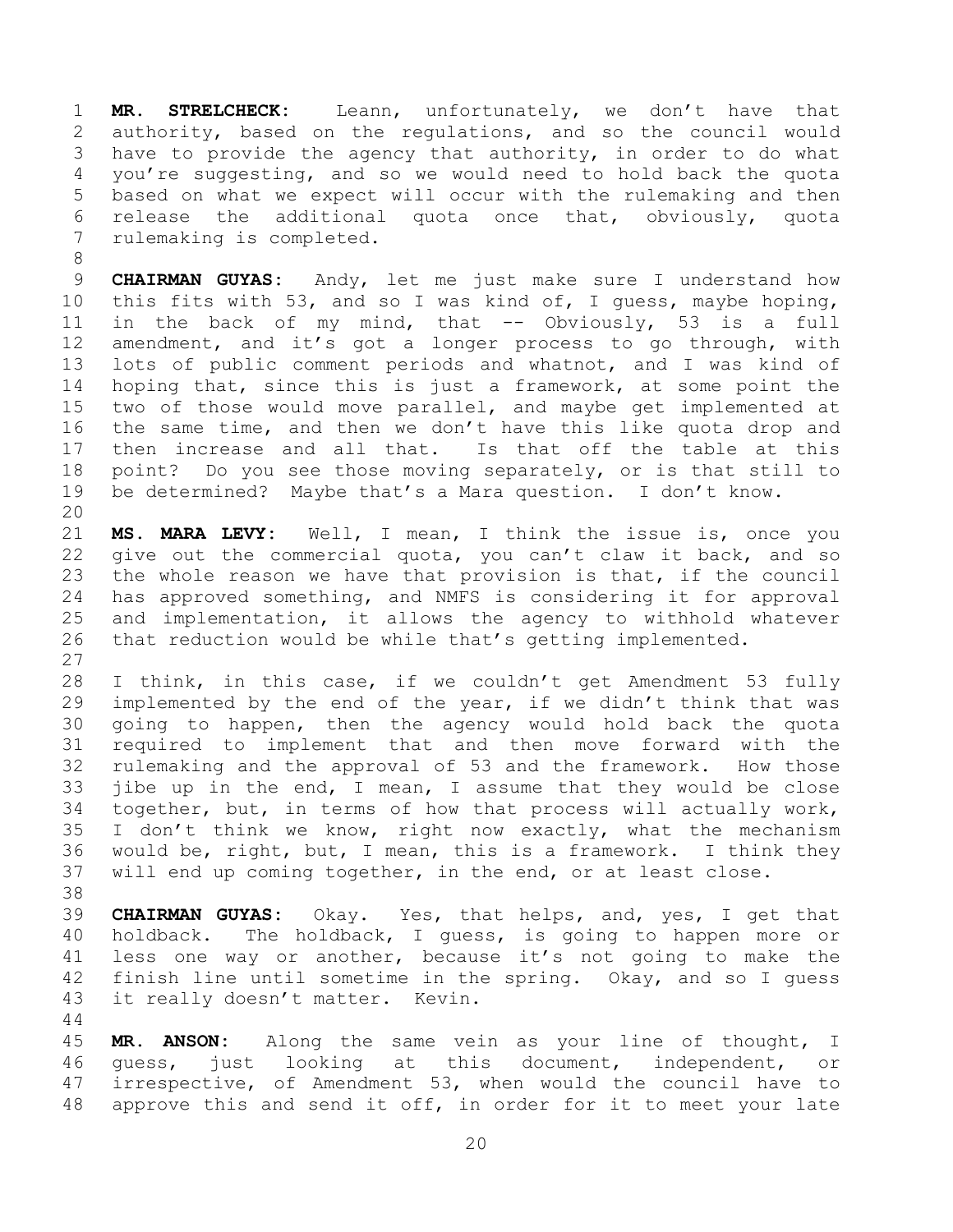1 spring or early summer prediction for release of the quota?

 $\frac{2}{3}$ 3 **MR. STRELCHECK:** Well, so, if you take action in October, final 4 action, then that would be the best-case scenario, and would<br>5 probably be even ahead of the late spring timeframe. I was 5 probably be even ahead of the late spring timeframe.<br>6 envisioning Januarv, at the latest, in order to get t 6 envisioning January, at the latest, in order to get the quota increase implemented.

9 **CHAIRMAN GUYAS:** Okay. That's helpful, and so that brings me to<br>10 another question though, too. Maybe this is partly a Clay 10 another question though, too.<br>11 question, and so we have a sta 11 question, and so we have a standing request out there to the<br>12 Science Center to get a new interim analysis like every January 12 Science Center to get a new interim analysis like every January<br>13 for red grouper, and so I'm trying to think. If we move on this 13 for red grouper, and so I'm trying to think. If we move on this<br>14 in October, or even -- Hopefully not January, but, if we move on 14 in October, or even -- Hopefully not January, but, if we move on<br>15 this in October, and then we get another interim analysis in 15 this in October, and then we get another interim analysis in<br>16 January or February, whenever our meeting is, I just -- I am January or February, whenever our meeting is, I just -- I am 17 just trying to figure out how this fits in here, and I see<br>18 Carrie has got her hand up, and so maybe I will go to her first. 18 Carrie has got her hand up, and so maybe I will go to her first.<br>19 Carrie. Carrie.

20<br>21

8

21 **EXECUTIVE DIRECTOR CARRIE SIMMONS:** Thank you, Madam Chair. We 22 have started to think about this a little bit more as<br>23 understand, roughly understand, how to use this interim analys 23 understand, roughly understand, how to use this interim analysis<br>24 tool, and one thing we've talked about with the SSC is should 24 tool, and one thing we've talked about with the SSC is should<br>25 this just be a health check, when we've recently implemented 25 this just be a health check, when we've recently implemented<br>26 management changes, and not be a consideration of actual changes 26 management changes, and not be a consideration of actual changes<br>27 in catch, but I'm sure that Dr. Porch would like to add to that. in catch, but I'm sure that Dr. Porch would like to add to that.

28<br>29

29 **CHAIRMAN GUYAS:** Go ahead, Clay.

30<br>31 DR. PORCH: Sure. Thank you. Our longline survey will go out 32 actually fairly soon, and it's conceivable that we could update<br>33 the data sometime in December, but I don't want to promise that, 33 the data sometime in December, but I don't want to promise that,<br>34 and so January is the date that we typically settle on for when 34 and so January is the date that we typically settle on for when<br>35 we can have final QA/QC'd data and convert that into an index. we can have final QA/QC'd data and convert that into an index.

36<br>37 37 The thing that I want to make the council aware of is I think<br>38 you've all heard that many of the fishermen are saying the 38 you've all heard that many of the fishermen are saying the<br>39 stocks are going up, and so our longline survey does a pretty stocks are going up, and so our longline survey does a pretty 40 good job of covering the range of red grouper, and so, if that's 41 the case, then we should see an uptick in that index.

42 43 On the other hand, you also know there's a red tide going on,<br>44 and our indications, at this point, is it's mostly an inshore 44 and our indications, at this point, is it's mostly an inshore<br>45 event and hasn't really drifted out into the areas where the red 45 event and hasn't really drifted out into the areas where the red<br>46 grouper fishery operates, but we're keeping an eye on that. 46 grouper fishery operates, but we're keeping an eye on that.<br>47 We're doing some monitoring now, and we have a lot of partners We're doing some monitoring now, and we have a lot of partners 48 looking at that, and we are detecting some hypoxia, and we're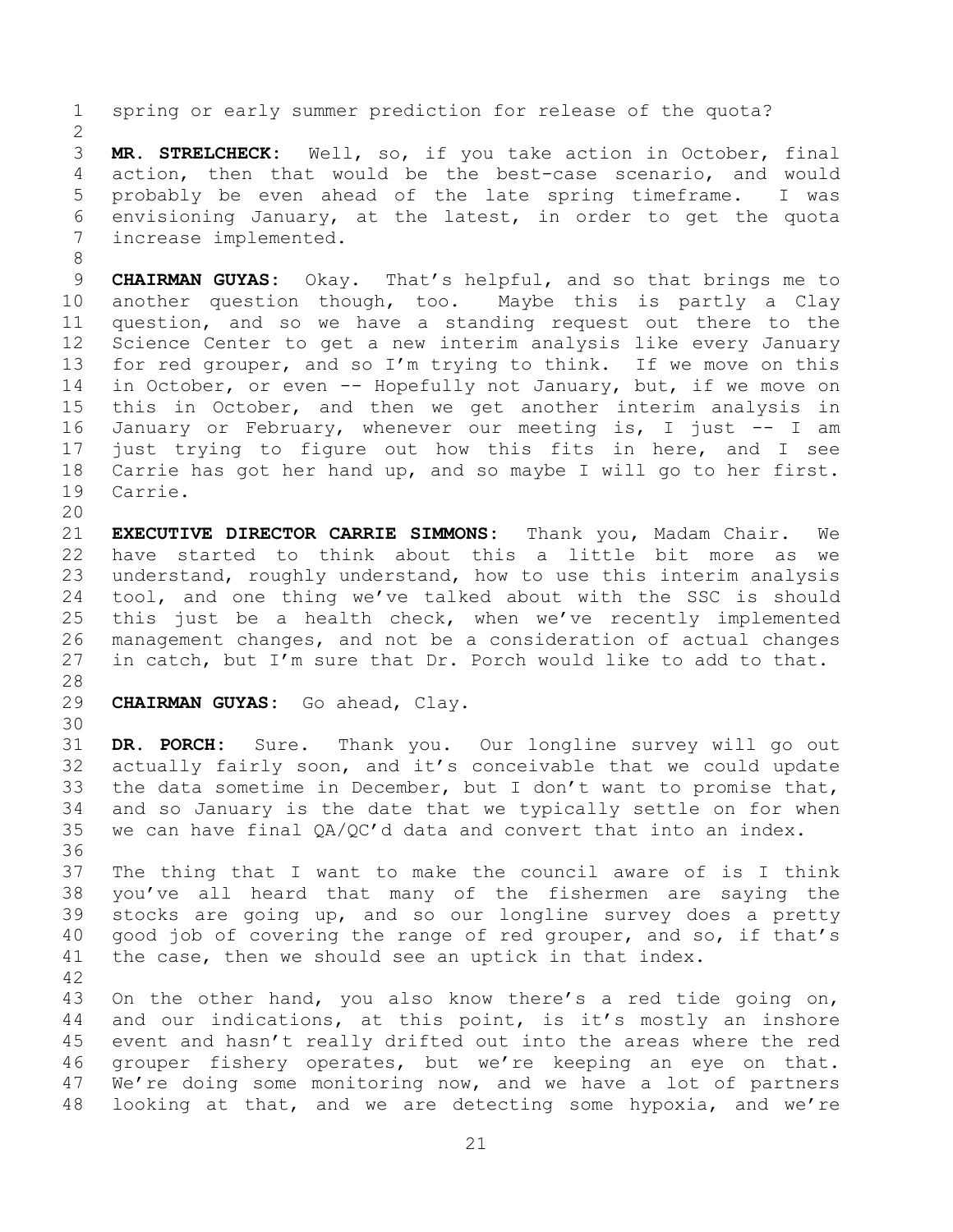1 hopeful, of course, that that doesn't drift further offshore and<br>2 affect the red grouper and gag fisheries, as they have in the 2 affect the red grouper and gag fisheries, as they have in the<br>3 past, but, in principle, our longline survey goes right through 3 past, but, in principle, our longline survey goes right through<br>4 all those areas, and so, if the red tide does affect red 4 all those areas, and so, if the red tide does affect red<br>5 grouper, we should pick it up in the survey. grouper, we should pick it up in the survey. 6<br>7 7 **CHAIRMAN GUYAS:** Thanks. That's helpful. Dale. 8 9 **MR. DALE DIAZ: If I'm jumping the gun, stop me, but, at this** 10 **time, I would be prepared to make a motion for a preferred, to** 11 **make Alternative 2 the preferred. If I get a second, I will**  $elaborate.$  $13$ <br> $14$ 14 **CHAIRMAN GUYAS:** All right. Is there a second for this motion?<br>15 It's seconded by Kevin. Let's go ahead and get that on the 15 It's seconded by Kevin. Let's go ahead and get that on the<br>16 board. All right. The motion is on the board. In Action 1, to board. All right. The motion is on the board. In Action 1, to 17 make Alternative 2 the preferred. Dale, go ahead. 18<br>19 19 **MR. DIAZ:** I don't want to try to guess what Bob is going to 20 say, although I think I have a pretty good idea. I don't really<br>21 think there's another option of what to do here. I heard what 21 think there's another option of what to do here. I heard what<br>22 Mr. Gill said earlier, but I do think, in MSA, the one thing 22 Mr. Gill said earlier, but I do think, in MSA, the one thing<br>23 that we have to go by the SSC's quidance on is when they give us 23 that we have to go by the SSC's guidance on is when they give us<br>24 catch advice on ABCs, and so this is catch advice from the SSC 24 catch advice on ABCs, and so this is catch advice from the SSC<br>25 on ABCs, and I don't think we really can do anything. on ABCs, and I don't think we really can do anything. 26<br>27 27 On most other advice we get from the SSC, we can deviate from<br>28 that and look at other alternatives, if it's warranted, but, on 28 that and look at other alternatives, if it's warranted, but, on<br>29 catch advice, I don't think we can, and so that's my rationale 29 catch advice, I don't think we can, and so that's my rationale<br>30 for making the motion, and I want to just move this document 30 for making the motion, and I want to just move this document<br>31 along as expediently as possible. Thank you, Madam Chair. along as expediently as possible. Thank you, Madam Chair. 32<br>33 33 **CHAIRMAN GUYAS:** Thanks, Dale. Bob. 34<br>35 35 **MR. GILL:** Thank you, Madam Chair, and I agree with the thinking 36 that Dale is providing, and my heart goes there, but, in<br>37 reality, we have no analysis, and we don't have a Section 3 and 37 reality, we have no analysis, and we don't have a Section 3 and<br>38 4. In my view, it's premature to pick a preferred at this time, 38 4. In my view, it's premature to pick a preferred at this time,<br>39 and, therefore, I will not support this motion. and, therefore, I will not support this motion. 40 41 **CHAIRMAN GUYAS:** Is there any other discussion on the motion? I<br>42 will wait and see if there's any hands online, or just speak up. 42 will wait and see if there's any hands online, or just speak up.<br>43 Okay. Let's go ahead and vote on this then. Let's try this. 43 Okay. Let's go ahead and vote on this then. Let's try this.<br>44 Is there any opposition to this motion? We've got one in the 44 **Is there any opposition to this motion? We've got one in the** 45 **room. Any online? Hearing none, the motion carries with one** 46 **opposed.** 47 48 All right. We only have one action here, and so I think we are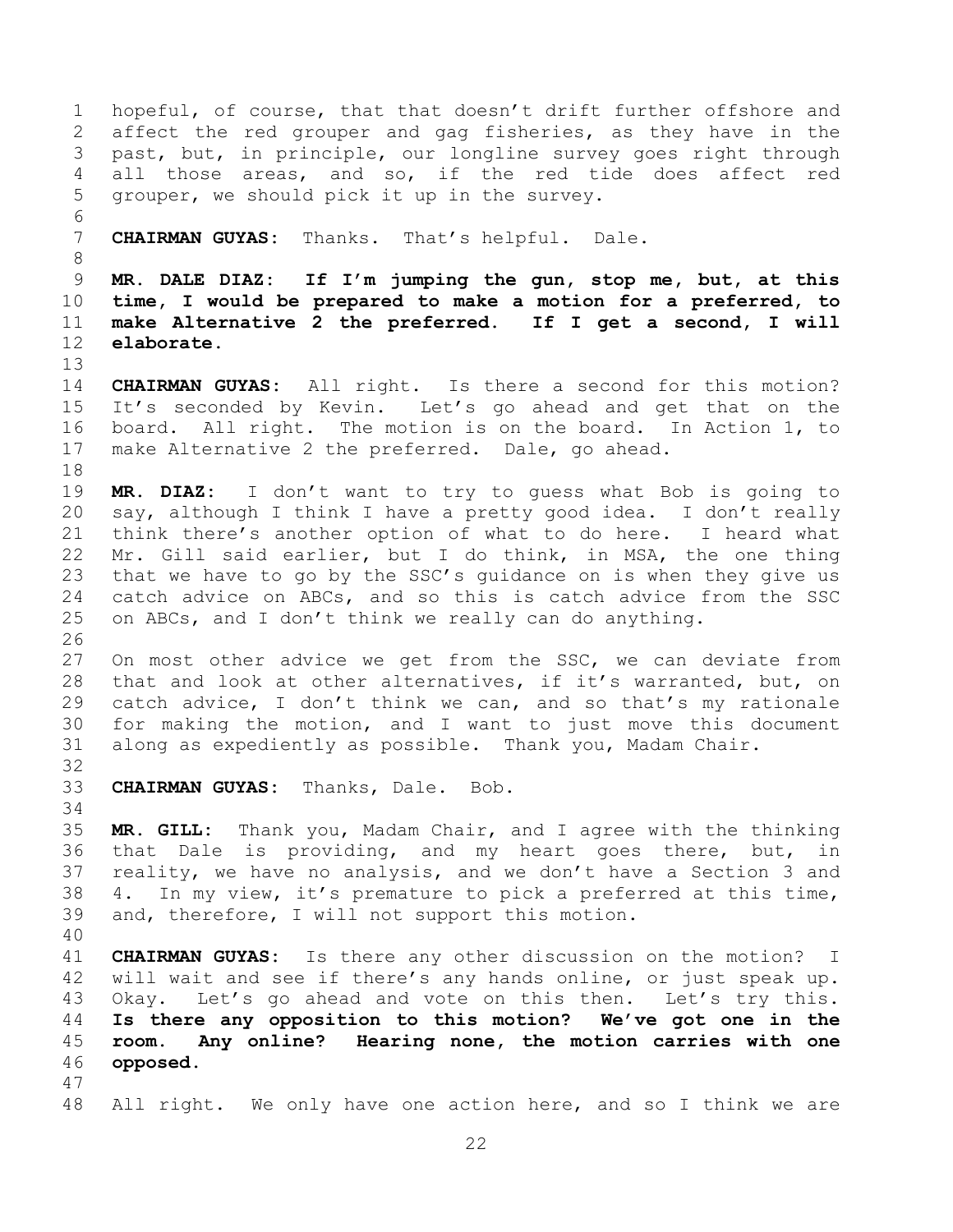1 done, unless, Dr. Freeman, you need something else from us on<br>2 red grouper. red grouper.

3 4 **DR. FREEMAN:** No, and I think having one action and two 5 alternatives makes it pretty easy for you all to go through, and<br>6 so that's all I had. so that's all I had.

7 8 **CHAIRMAN GUYAS:** Kevin.

 $\begin{array}{c} 9 \\ 10 \end{array}$ 10 **MR. ANSON:** Just to follow-up on a little bit of the 11 conversation on the path forward, I guess, and, Martha, this is<br>12 more in your realm, this species, and so I certainly would lean 12 more in your realm, this species, and so I certainly would lean<br>13 on vou, but this idea of the interim assessment and that being 13 on you, but this idea of the interim assessment and that being<br>14 used, instead of a health check, as more of a management tool, 14 used, instead of a health check, as more of a management tool,<br>15 particularly as it relates to the species and red tide and that 15 particularly as it relates to the species and red tide and that<br>16 there's that dichotomy of the longline survey and what it's there's that dichotomy of the longline survey and what it's 17 showing for older fish, and then you've got an inshore red tide<br>18 event that might be impacting juvenile fish when we know they 18 event that might be impacting juvenile fish when we know they<br>19 will be moving through. will be moving through.

20<br>21 21 I don't know, and it's more of a discussion that we can have, or<br>22 certainly the SSC can have, for this species when the longline 22 certainly the SSC can have, for this species when the longline<br>23 survey data becomes available in the interim assessment, or the 23 survey data becomes available in the interim assessment, or the 24 analysis of it. analysis of it.

- $\frac{25}{26}$ 26 **CHAIRMAN GUYAS:** I am going to go to Dr. Simmons, and then I will weigh-in on that.
- 28<br>29

29 **EXECUTIVE DIRECTOR SIMMONS:** Thank you, Madam Chair, and so I 30 believe one of the things we talked about, at the SSC meeting,<br>31 was to not just have the one fishery-independent index of was to not just have the one fishery-independent index of 32 abundance, the NMFS bottom longline, but to also bring I believe<br>33 it's the SEAMAP trawl survey, especially since it's now been 33 it's the SEAMAP trawl survey, especially since it's now been<br>34 extended off the Florida coast. I did ask, and they do catch 34 extended off the Florida coast. I did ask, and they do catch<br>35 juvenile red grouper, and so that would be another index I think 35 juvenile red grouper, and so that would be another index I think<br>36 that we're going to ask to look at, and it seemed like the 36 that we're going to ask to look at, and it seemed like the<br>37 Science Center lead staff indicated that that was a possibility 37 Science Center lead staff indicated that that was a possibility<br>38 in January, and so we would be asking for multiple indices. in January, and so we would be asking for multiple indices.

39

40 **MR. ANSON:** Thank you.

41<br>42

42 **CHAIRMAN GUYAS:** That all sounds good. I guess a challenge that<br>43 we have with red grouper, and really probably anything IFQ, 43 we have with red grouper, and really probably anything IFQ,<br>44 where we get these interim analyses, is, if we find ourselves in 44 where we get these interim analyses, is, if we find ourselves in<br>45 a situation, looking at the interim analysis that we receive in 45 a situation, looking at the interim analysis that we receive in<br>46 January, where we need to maybe consider a cut, it's too late 46 January, where we need to maybe consider a cut, it's too late<br>47 for the year, right, and the quota has been divvied out, and it for the year, right, and the quota has been divvied out, and it 48 is what it is, but, at the same time, also recognize that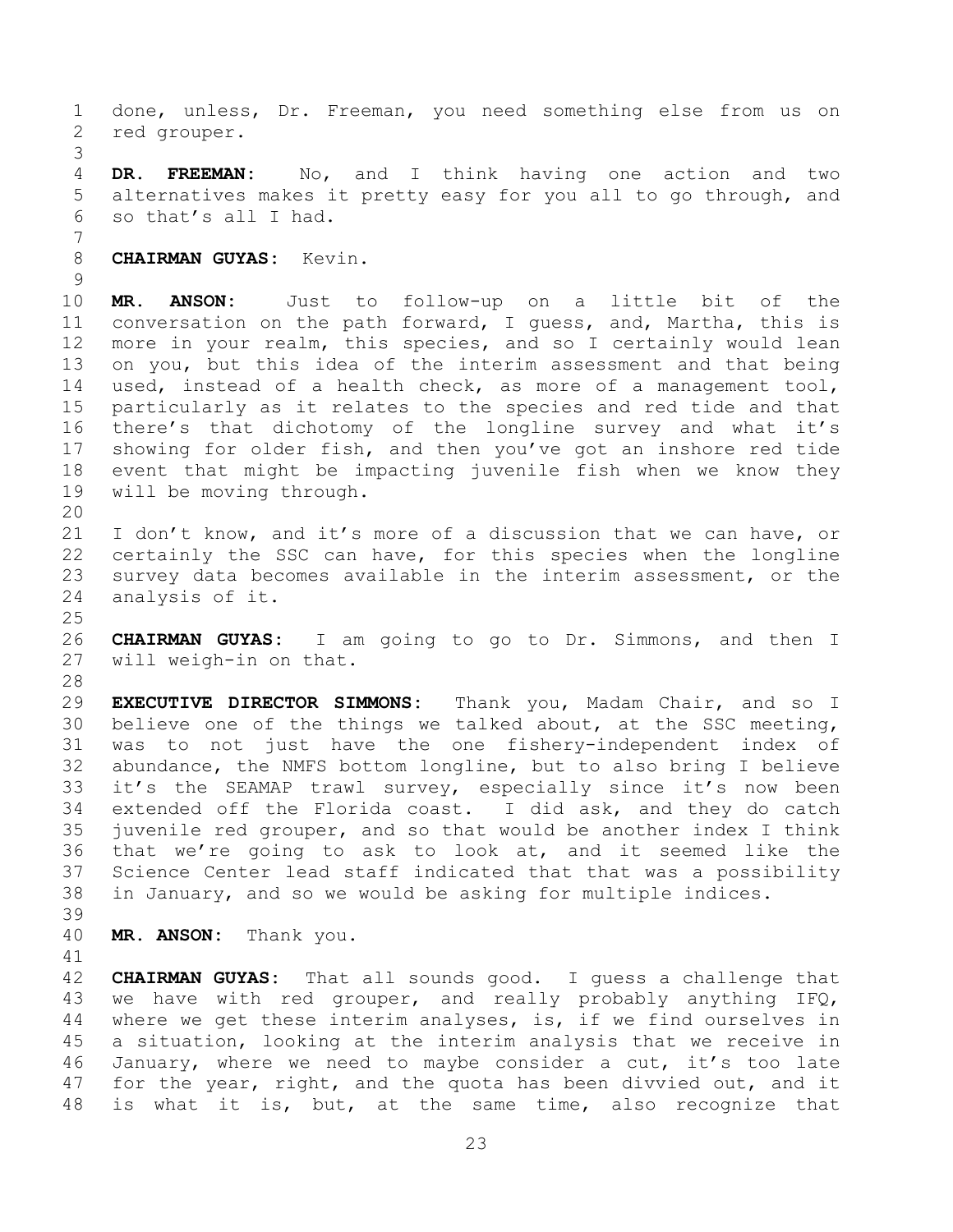1 surveys are happening now, or in the fall, and there's just -- I<br>2 feel like we have a logjam, right, where like everything is kind 2 feel like we have a logjam, right, where like everything is kind<br>3 of happening at once, and so we can be somewhat responsive with 3 of happening at once, and so we can be somewhat responsive with<br>4 the interim analyses, but not at a drop of a hat let's update 4 the interim analyses, but not at a drop of a hat let's update<br>5 the quota for next year. the quota for next year.

6<br>7 I mean, I feel like, in this case, probably coming up for 8 January -- In my opinion, it probably is appropriate to just use 9 this as a health check. I mean, we're also considering that<br>10 we're already making two changes to the quota, and hopefully 10 we're already making two changes to the quota, and hopefully<br>11 they're just implemented as one change, but it's just a lot for 11 they're just implemented as one change, but it's just a lot for<br>12 the industry, a lot of ups and downs and uncertainty, and we're 12 the industry, a lot of ups and downs and uncertainty, and we're<br>13 just trying to simplify things, as much as we can, to some 13 just trying to simplify things, as much as we can, to some<br>14 degree too, and so I'm just -- I don't know what the answer is 14 degree too, and so I'm just  $-$  I don't know what the answer is<br>15 for I quess long term, moving forward, just because there is a 15 for I guess long term, moving forward, just because there is a<br>16 lot of pieces that come together here, and we just don't have a lot of pieces that come together here, and we just don't have a 17 lot of control over all of them, but that's on my mind too,<br>18 Kevin, and so I don't know if anybody else has thoughts on this. 18 Kevin, and so I don't know if anybody else has thoughts on this.<br>19 Andy. Andy.

20<br>21 21 **MR. STRELCHECK:** Well, similar thoughts to you, in terms of 22 we're not very nimble, and, if we get the analysis in January,<br>23 and it indicates a decline, the quota for the commercial sector 23 and it indicates a decline, the quota for the commercial sector<br>24 has already been released, and you really can't do anything for 24 has already been released, and you really can't do anything for<br>25 a year. I quess the question then becomes, to what Carrie was 25 a year. I guess the question then becomes, to what Carrie was<br>26 saying, does it become a health check, or, if there is an 26 saying, does it become a health check, or, if there is an<br>27 increase, does the council want to act on that, and is there a 27 increase, does the council want to act on that, and is there a<br>28 certain amount of an increase that the council would choose to 28 certain amount of an increase that the council would choose to act on?

30<br>31 We certainly could implement a quota increase later in the year, 32 but the council would have to act very quickly, in either<br>33 January or April, in order for us to implement that before the 33 January or April, in order for us to implement that before the<br>34 end of the fishing season. end of the fishing season.

35<br>36 36 **CHAIRMAN GUYAS:** Thanks, Andy. Kevin.

37<br>38 38 **MR. ANSON:** I guess, just thinking in a broader context, when these start rolling out for other species, that might 40 something that you want to deliberate, and I know the council 41 can change its mind, but, in my mind, as we've heard about this,<br>42 I thought it would be more of a stop-gap measure, if you will, 42 I thought it would be more of a stop-gap measure, if you will,<br>43 when an assessment, an actual formal assessment, was done, and, 43 when an assessment, an actual formal assessment, was done, and,<br>44 for whatever reason, data issues or whatever, that impacted the 44 for whatever reason, data issues or whatever, that impacted the<br>45 ability for the Science Center to develop an assessment for 45 ability for the Science Center to develop an assessment for<br>46 Species X within a certain period of time, then maybe those 46 Species X within a certain period of time, then maybe those<br>47 health checks could be used. health checks could be used. 48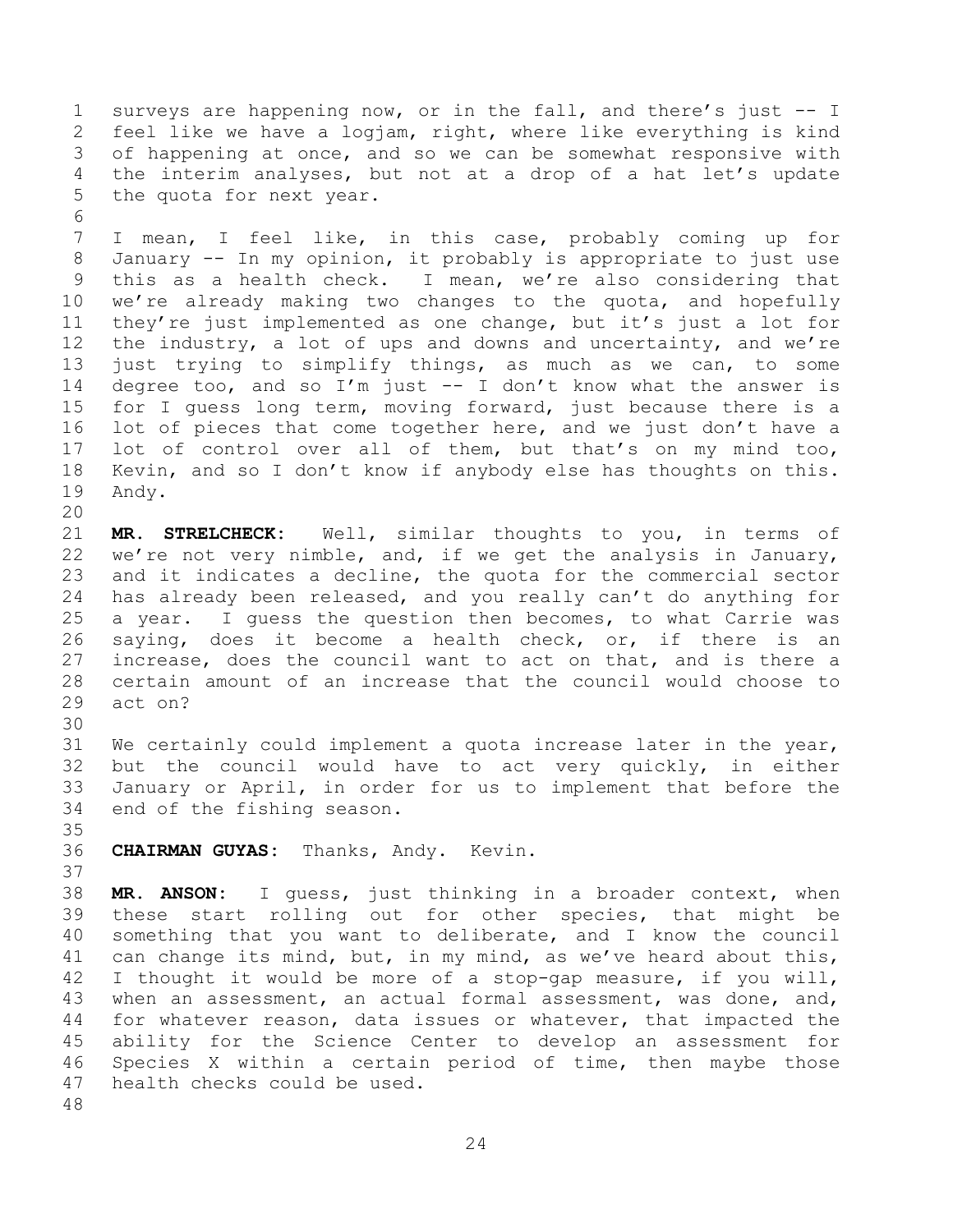1 Then you would have multiple years of these annual analyses,<br>2 these interim analyses, or health checks, done. Then that would 2 these interim analyses, or health checks, done.<br>3 provide you much more confidence, I quess, in tr 3 provide you much more confidence, I guess, in trying to make any<br>4 adjustments to ABC, or the SSC to make adjustments to the SSC 4 adjustments to ABC, or the SSC to make adjustments to the SSC<br>5 and such, and that's what I was thinking, and not necessarily, 5 and such, and that's what I was thinking, and not necessarily,<br>6 in this case, going ahead and making a change in the ABC and 6 in this case, going ahead and making a change in the ABC and<br>7 then, the next year, go ahead and use that health check, if you then, the next year, go ahead and use that health check, if you 8 will, to change it again, and that's just my opinion.  $\begin{array}{c} 9 \\ 10 \end{array}$ **CHAIRMAN GUYAS:** Thanks, Kevin. Dr. Freeman. 11<br>12 12 **DR. FREEMAN:** Thank you, Madam Chair. Just a clarification, as 13 far as the document. The committee would like to have this for<br>14 final at the October meeting, and that's with a question-mark. final at the October meeting, and that's with a question-mark.  $15$ <br> $16$ **CHAIRMAN GUYAS:** I think so, but, if anybody feels otherwise, 17 let's talk about it. October it is, it looks like. Nobody is<br>18 itching to speak on that right now, and so I think we're good. itching to speak on that right now, and so I think we're good. 19<br>20 20 **DR. FREEMAN:** Okay. Perfect. That's the direction we'll take then. Thank you.  $\frac{22}{23}$ 23 **CHAIRMAN GUYAS:** All right. Thank you. Anybody else on red grouper? Dr. Simmons.  $\frac{25}{26}$ 26 **EXECUTIVE DIRECTOR SIMMONS:** Thank you, Madam Chair. Just not 27 specifically so much on red grouper, but just the interim<br>28 analysis tool as a whole. I mean, I think, at the SSC meetings, 28 analysis tool as a whole. I mean, I think, at the SSC meetings,<br>29 we've tried to come up with a schedule, and we've talked about 29 we've tried to come up with a schedule, and we've talked about<br>30 to give the Science Center a heads-up of when we might request 30 to give the Science Center a heads-up of when we might request<br>31 these, but I do think we need to carefully think about what these, but I do think we need to carefully think about what 32 we're asking for, and I think, if we're not really intending to<br>33 change the catch advice, that, when that's provided to an SSC 33 change the catch advice, that, when that's provided to an SSC<br>34 meeting, and whether the council acts upon it or not, we need to 34 meeting, and whether the council acts upon it or not, we need to<br>35 think about perceptions from the public, and so, perhaps at Full 35 think about perceptions from the public, and so, perhaps at Full<br>36 Council, we could get a little better understanding of what the 36 Council, we could get a little better understanding of what the<br>37 council would really like to see at that January meeting. council would really like to see at that January meeting. 38<br>39 My feeling is it should be a health check, looking at those 40 fishery-independent indices of abundance. Should the SSC 41 decide, and the council rep, that they would really like to see<br>42 changes in catch advice, we could ask that at a future meeting, 42 changes in catch advice, we could ask that at a future meeting,<br>43 but I feel like the constant changing and fluctuations and 43 but I feel like the constant changing and fluctuations and<br>44 anticipation of catch advice is causing us quite a bit of 44 anticipation of catch advice is causing us quite a bit of<br>45 confusion, not only at the public level, but I think even at the 45 confusion, not only at the public level, but I think even at the 46 SSC and council level. SSC and council level.

47

48 I just think we need to kind of maybe perhaps more holistically,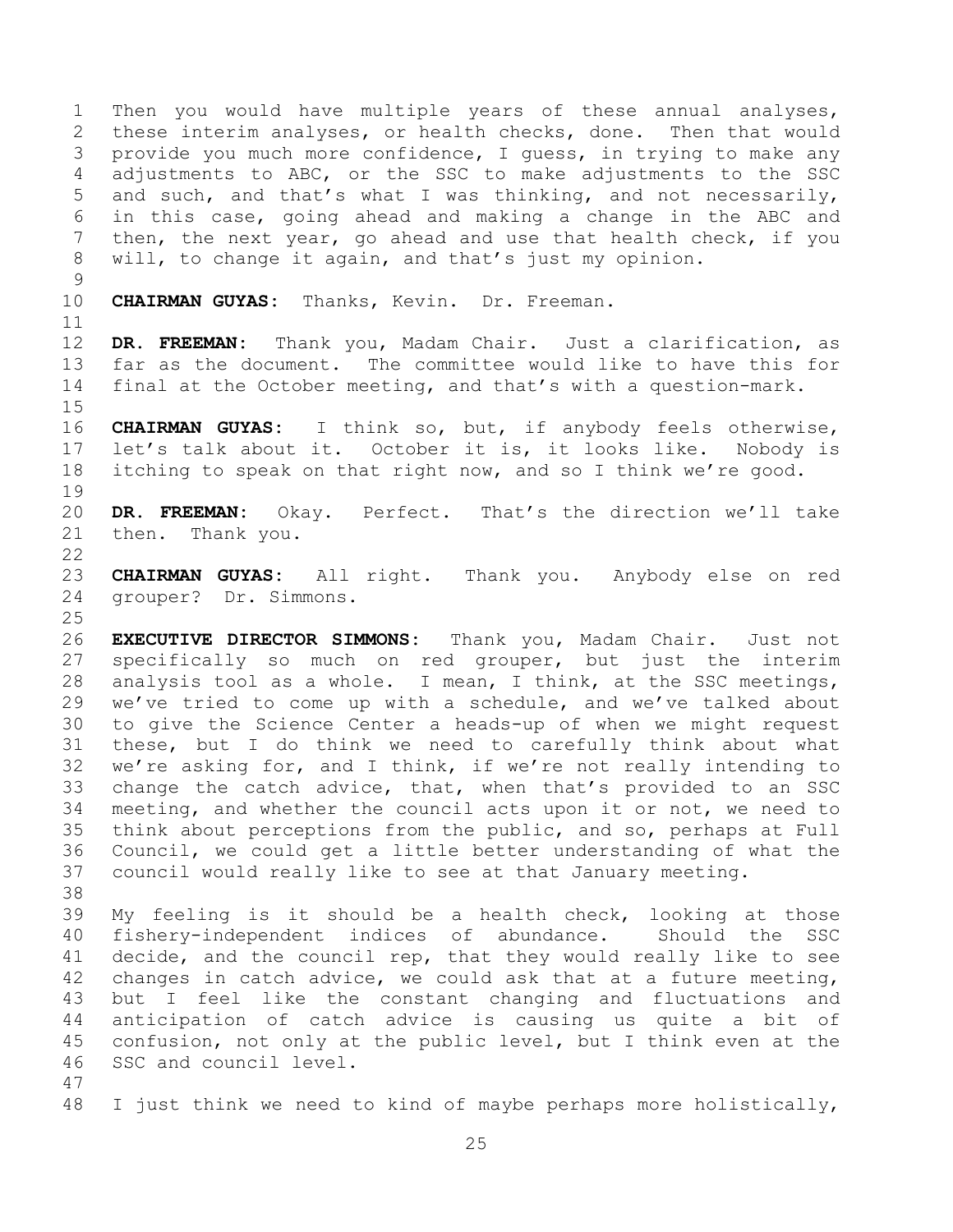1 again, think about this with the Regional Office and the Science<br>2 Center and bring something back maybe to the SSC and the 2 Center and bring something back maybe to the SSC and the<br>3 council, again. I mean, we've been working on it, but we're not 3 council, again. I mean, we've been working on it, but we're not<br>4 quite there vet, I don't think. quite there yet, I don't think.

5 6 Then, again, more broadly, something that I think we should<br>7 consider is how to automate this. We had a request on the consider is how to automate this. We had a request on the 8 books, but we just have not been able to figure that process 9 out, not only for red grouper, but for multiple species, and so<br>10 we just haven't been able to focus on that, and so I do think 10 we just haven't been able to focus on that, and so I do think<br>11 there's some utility for us to work on that, and so thank you. there's some utility for us to work on that, and so thank you.

 $\begin{array}{c} 12 \\ 13 \end{array}$ 

13 **CHAIRMAN GUYAS:** Kevin.

 $\begin{array}{c} 14 \\ 15 \end{array}$ 15 **MR. ANSON:** If I can offer my two-cents, I think branding is certainly, as far as communicating to us and to the public at 17 large, and branding, I think, is something that ought to be<br>18 considered before the actual rollout of the first interim 18 considered before the actual rollout of the first interim<br>19 analysis tool output is produced, and so maybe expressed or 19 analysis tool output is produced, and so maybe expressed or<br>20 identified as a health check, with an asterisk type of thing 20 identified as a health check, with an asterisk type of thing<br>21 that, again, under certain conditions, maybe that could be used 21 that, again, under certain conditions, maybe that could be used<br>22 to help with catch advice down the road, after, again, so many 22 to help with catch advice down the road, after, again, so many<br>23 vears since the last assessment was done, and, again, at that 23 years since the last assessment was done, and, again, at that<br>24 point in time, we can look and see what the SEDAR schedule looks 24 point in time, we can look and see what the SEDAR schedule looks<br>25 like and see if that species is going to roll up very soon. like and see if that species is going to roll up very soon.

26<br>27 27 If not, then maybe the tool could be used to inform some catch<br>28 advice through the SSC. Certainly it's more work to do the 28 advice through the SSC. Certainly it's more work to do the<br>29 tool, to do those things, on the frontend, but then, also, on 29 tool, to do those things, on the frontend, but then, also, on<br>30 the backend, as Andy mentioned, in order to go through the 30 the backend, as Andy mentioned, in order to go through the<br>31 rulemaking procedure, there is more work on agencies in that rulemaking procedure, there is more work on agencies in that 32 respect too, and then the issue of the changing ACLs and ABCs<br>33 and the quotas and such, and I think it would be a little 33 and the quotas and such, and I think it would be a little<br>34 problematic too to the public, if you're just constantly moving 34 problematic too to the public, if you're just constantly moving<br>35 the needle, so to speak. Anyway, it probably should be 35 the needle, so to speak. Anyway, it probably should be<br>36 discussed here at the January meeting. If we have results for 36 discussed here at the January meeting. If we have results for<br>37 red grouper, that would be something for us to start looking at 37 red grouper, that would be something for us to start looking at<br>38 as part of our discussion. Thank you. as part of our discussion. Thank you.

- 39
- 40 **CHAIRMAN GUYAS:** Dale.
- 41<br>42

42 **MR. DIAZ:** I agree with what Kevin is saying, and I think it's a 43 good conversation to have, and I agree with Carrie's points. I<br>44 would like it to be a health check, and I'm fine with that, but, 44 would like it to be a health check, and I'm fine with that, but,  $45$  at certain times, it's a tool that's in the toolbox that we 45 at certain times, it's a tool that's in the toolbox that we<br>46 might need to use, and we need to be able to use it when we need 46 might need to use, and we need to be able to use it when we need<br>47 to. to. 48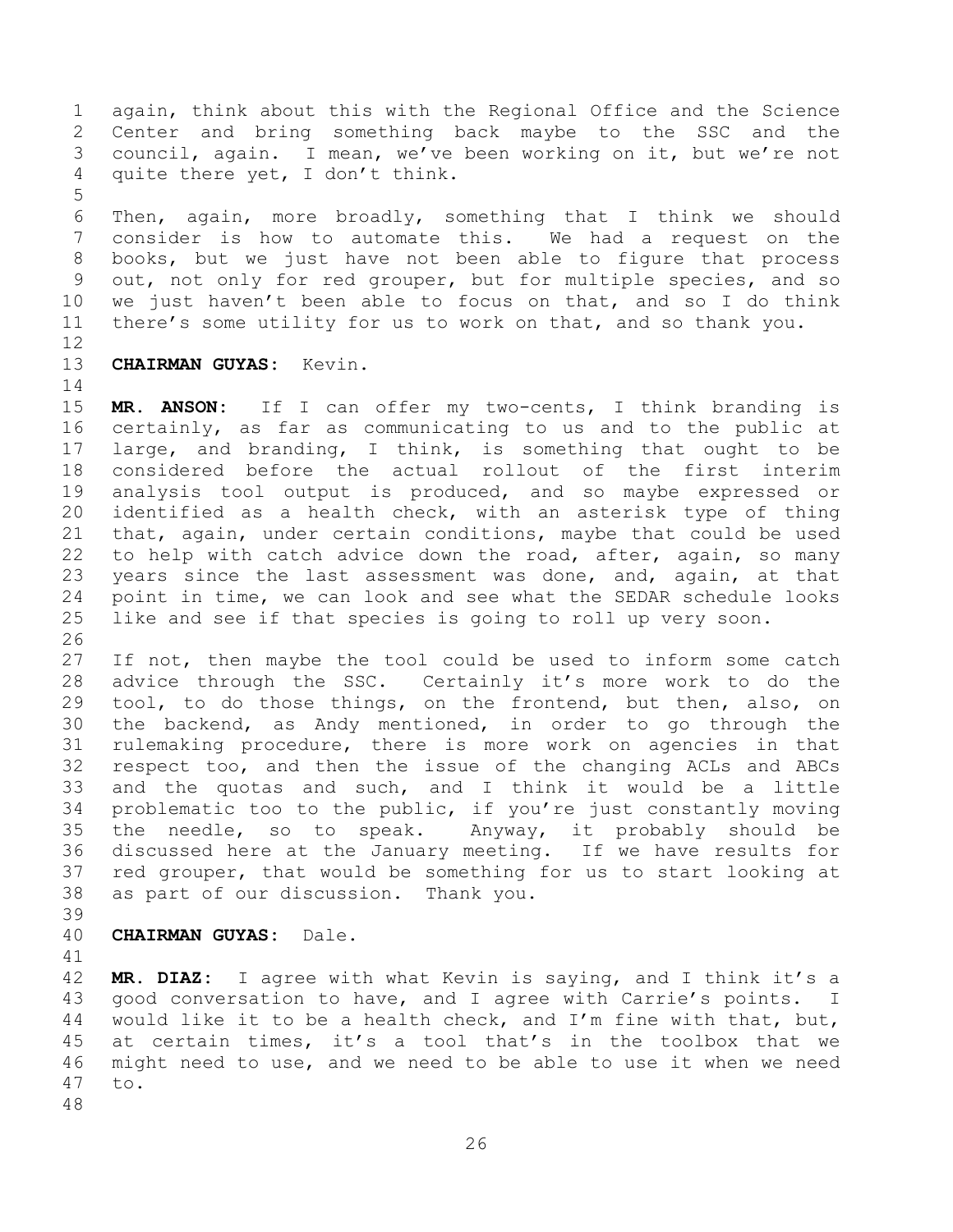1 What I am thinking about is, you know, sometimes we're so far<br>2 behind with the data that we're using to manage something that 2 behind with the data that we're using to manage something that<br>3 things have changed out on the water, and that's why we even 3 things have changed out on the water, and that's why we even<br>4 created this Something's Fishy tool. I could name several 4 created this Something's Fishy tool.<br>5 different species, but there's been ti 5 different species, but there's been times when we're using<br>6 outdated stuff, and what people are seeing on the water is 6 outdated stuff, and what people are seeing on the water is<br>7 drastically different, and we know it has changed, but we can't drastically different, and we know it has changed, but we can't 8 adapt to it, because we've got to wait on stock assessments and 9 other things, and so I like the discussion we're having.

10<br>11

11 I think we're going down the right road of a health check at<br>12 appropriate times, but the tool is there if we need it and we 12 appropriate times, but the tool is there if we need it and we<br>13 have indications that things have drastically changed, where we 13 have indications that things have drastically changed, where we<br>14 could update something and it would bring us more up-to-date. 14 could update something and it would bring us more up-to-date.<br>15 Anyway, thank you. Anyway, thank you.

16<br>17

### 17 **CHAIRMAN GUYAS:** Andy.

18<br>19 19 **MR. STRELCHECK:** I just wanted to thank Carrie for the points<br>20 she was raising, and one of the frustrations and challenges, 20 she was raising, and one of the frustrations and challenges,<br>21 obviously, is kind of the timing of when we're able to do 21 obviously, is kind of the timing of when we're able to do<br>22 rulemaking and when the council takes action. I know, in New 22 rulemaking and when the council takes action. I know, in New<br>23 England, they have an annual specifications process that they 23 England, they have an annual specifications process that they<br>24 run at a certain time of the year, so that they can ensure that 24 run at a certain time of the year, so that they can ensure that<br>25 catch limit changes are implemented by the start of the fishing 25 catch limit changes are implemented by the start of the fishing<br>26 year. year.

 $\frac{27}{28}$ 

28 The South Atlantic Council has a fairly detailed calendar of<br>29 when they're taking action, so that they kind of line up and 29 when they're taking action, so that they kind of line up and<br>30 time up actions that kind of best meet the changes that are 30 time up actions that kind of best meet the changes that are<br>31 happening with their regulations, and so I think there are some happening with their regulations, and so I think there are some 32 opportunities here to maybe think about this and factor in,<br>33 obviously, the NMFS rulemaking process, to ensure that we can 33 obviously, the NMFS rulemaking process, to ensure that we can<br>34 start lining up some of these changes more with fishing years 34 start lining up some of these changes more with fishing years<br>35 and be less disruptive to the industry, wherever possible. and be less disruptive to the industry, wherever possible.

36<br>37

# 37 **CHAIRMAN GUYAS:** Clay.

38<br>39

39 **DR. PORCH:** Just following up on Andy and Carrie's points, just 40 to inform the council, as I have in the past, that we're making 41 very good progress in just automating our calculation of indices<br>42 of abundance from our survevs, and we're working now to get it 42 of abundance from our surveys, and we're working now to get it<br>43 up on the website, so that, basically, we're streamlining the 43 up on the website, so that, basically, we're streamlining the<br>44 whole process, from the point where we collect data, process it, 44 whole process, from the point where we collect data, process it,<br>45 create an index of abundance, so you can see abundance trends, 45 create an index of abundance, so you can see abundance trends,<br>46 and make it available to public. Hopefully, in most cases, that 46 and make it available to public. Hopefully, in most cases, that<br>47 will happen in a matter of months. will happen in a matter of months.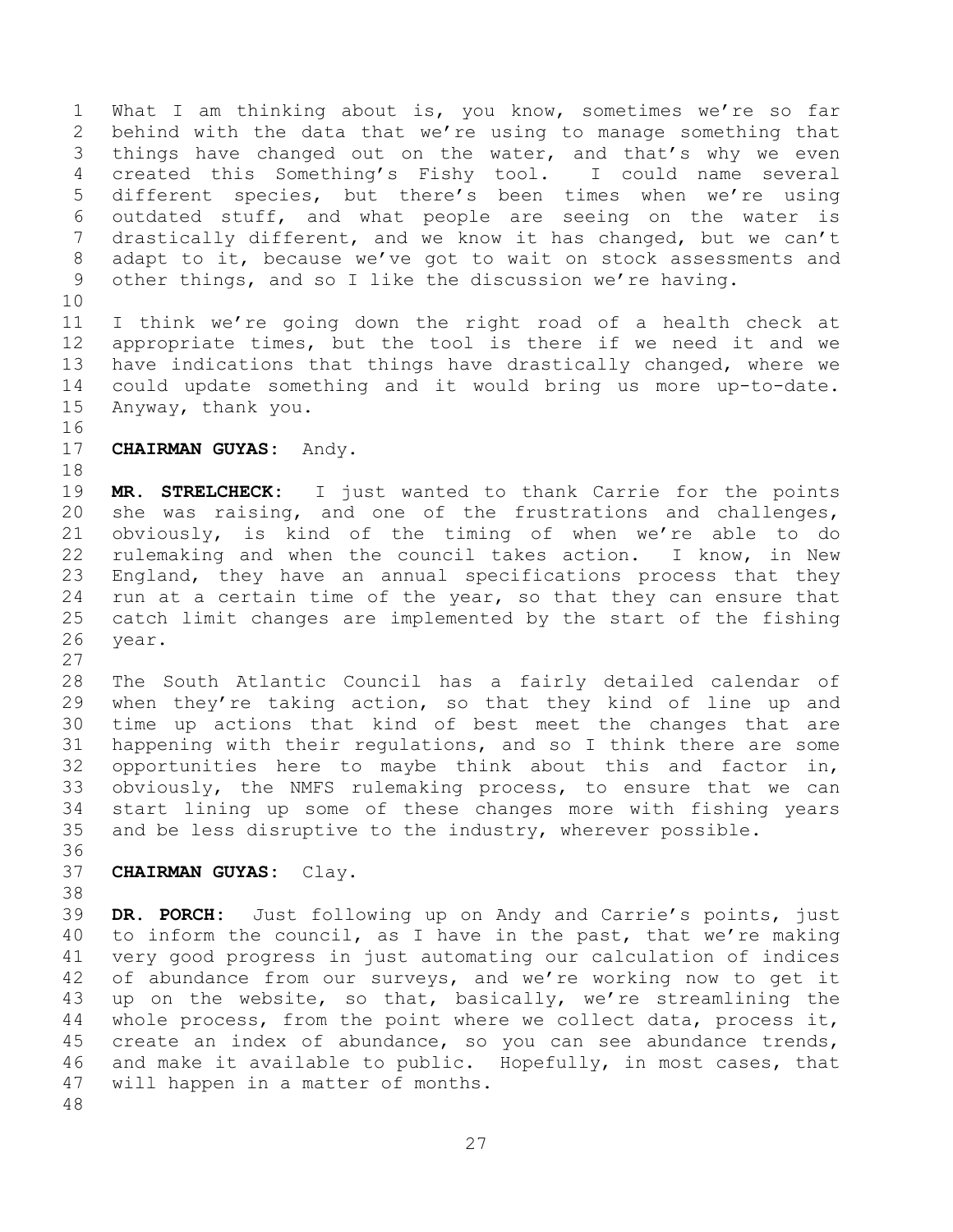1 Even for our video surveys, we may get that, because we've made<br>2 big progress on our software for automatic image recognition. 2 big progress on our software for automatic image recognition.<br>3 We're not there vet, but we've made great progress, even to the 3 We're not there yet, but we've made great progress, even to the<br>4 point where, for many species, we can do it on the vessel, as 4 point where, for many species, we can do it on the vessel, as<br>5 we're collecting the data, and so I'm hopeful that that 5 we're collecting the data, and so I'm hopeful that that<br>6 efficiency will allow even our video surveys to be processed 6 efficiency will allow even our video surveys to be processed<br>7 much faster than we've been promising in the past. much faster than we've been promising in the past. 8 9 I think that the machinery is very nearly there, and so, when<br>10 the council is ready to invoke a management procedure that is 10 the council is ready to invoke a management procedure that is<br>11 also streamlined, then we could certainly conduct the interim 11 also streamlined, then we could certainly conduct the interim<br>12 analyses based on those surveys in a very timely fashion, and, 12 analyses based on those surveys in a very timely fashion, and,<br>13 that way, vou're getting much closer to the real-time data, but 13 that way, you're getting much closer to the real-time data, but<br>14 I certainly think, as Andy said, that it's quite doable to 14 I certainly think, as Andy said, that it's quite doable to<br>15 develop a management procedure that just automatically updates 15 develop a management procedure that just automatically updates<br>16 the catch advice based on index trends. the catch advice based on index trends.  $\begin{array}{c} 17 \\ 18 \end{array}$ 18 **CHAIRMAN GUYAS:** Thanks, Clay. All right. Lots to think about,<br>19 in terms of how we move forward with these interim analyses. 19 in terms of how we move forward with these interim analyses.<br>20 Anything else on this topic? I think, at this point, we are 20 Anything else on this topic? I think, at this point, we are<br>21 scheduled for a break, and so when we would you like to come 21 scheduled for a break, and so when we would you like to come<br>22 back? back? 23 24 **DR. FRAZER:** We'll go ahead and take a fifteen-minute break, and so we'll come back at 9:55. 26<br>27 (Whereupon, a brief recess was taken.) 28<br>29 29 **CHAIRMAN GUYAS:** We are going to pick back up with Tab B, Number 30 7, and we've got a discussion about implementation of the 31 DESCEND Act of 2020, and I think -- Susan. DESCEND Act of 2020, and I think -- Susan. 32<br>33 33 **MS. SUSAN BOGGS:** Thank you, Madam Chair. I just wanted to ask why the amberjack was struck from the agenda. Thank you. 35<br>36 36 **CHAIRMAN GUYAS:** Fair question. Who would like to take that one? Ryan Rindone. 38<br>39 DR. NANCE: I can take it, if you want. 40 41 **MR. RYAN RINDONE:** Sure, Dr. Nance. 42 43 **CHAIRMAN GUYAS:** Come on up.  $\begin{array}{c} 44 \\ 45 \end{array}$ 45 **DR. NANCE:** That's a good question, and I'm glad that you asked 46 it. At our meeting, the Southeast Fisheries Science Center came<br>47 and introduced a new R-based statistical software approach to and introduced a new R-based statistical software approach to

48 generate projections that had not been previously used in the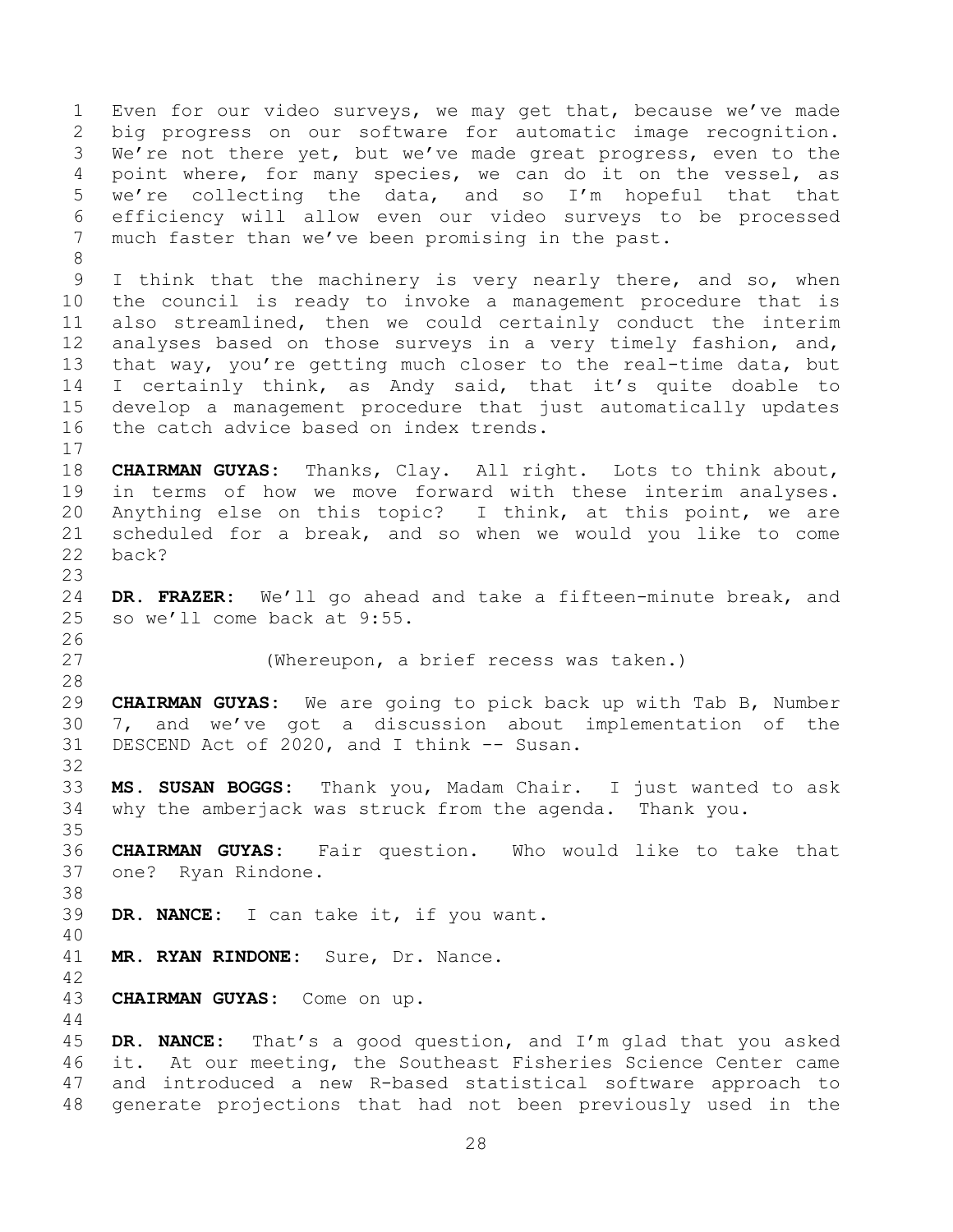<span id="page-28-0"></span>1 assessments.  $rac{2}{3}$ 3 Historically, we understand that the projections are estimated<br>4 independent of the base model. As we know, sometimes it's 4 independent of the base model. As we know, sometimes it's<br>5 difficult to constrain static targets, such as a certain SPR 5 difficult to constrain static targets, such as a certain SPR<br>6 value or constant removal rates and fixed sector analysis and 6 value or constant removal rates and fixed sector analysis and<br>7 those types of things, and so they have this R-based statistical those types of things, and so they have this R-based statistical 8 software approach to be able to do that.  $\begin{array}{c} 9 \\ 10 \end{array}$ 10 The projections that they have gave us looked very promising,<br>11 but we only had a short time to look at them, and we wanted to 11 but we only had a short time to look at them, and we wanted to<br>12 have a full rundown of how this new projection system works, and 12 have a full rundown of how this new projection system works, and<br>13 so we've asked them to come back at our September 2021 meeting 13 so we've asked them to come back at our September 2021 meeting<br>14 to present those new projections in their entirety, to show us 14 to present those new projections in their entirety, to show us<br>15 how the models are made, and, also, we requested that we review 15 how the models are made, and, also, we requested that we review<br>16 SEDAR 70 again, just to make sure what was happening and to be SEDAR 70 again, just to make sure what was happening and to be 17 able to make sure that that was still the best available science. 19<br>20 20 **CHAIRMAN GUYAS:** Thanks, Dr. Nance. 21<br>22 DR. NANCE: You're welcome.  $\frac{23}{24}$ 24 **CHAIRMAN GUYAS:** All right. Susan, does that answer your 25 question? All set. Okay. In that case, let's move into Tab B,<br>26 Number 7, the DESCEND Act, and Peter Hood is going to talk to us 26 Number 7, the DESCEND Act, and Peter Hood is going to talk to us<br>27 about that. Go ahead, Peter. about that. Go ahead, Peter. 28<br>29 29 **DISCUSSION OF IMPLEMENTATION OF THE DESCEND ACT OF 2020** 30<br>31 31 **MR. PETER HOOD:** Thank you. If I can get the -- We did send a 32 PowerPoint presentation. If we could throw that up, that would<br>33 be great. What's on the screen right now is the codified text. 33 be great. What's on the screen right now is the codified text.<br>34 Well, I will get started and just talk about it a little bit. Well, I will get started and just talk about it a little bit. 35<br>36 36 Basically, this is in response to the DESCEND Act, where, from<br>37 Congress, we were basically given a directive to implement a 37 Congress, we were basically given a directive to implement a<br>38 requirement for either having venting tools or descending 38 requirement for either having venting tools or descending<br>39 devices on vessels where the people onboard are fishing for reef devices on vessels where the people onboard are fishing for reef 40 fish. 41<br>42 42 **MR. RINDONE:** Peter, can you resend that, because none of us have any record of any presentation.  $\begin{array}{c} 44 \\ 45 \end{array}$ 45 **MR. HOOD:** Really? Okay. I sent it earlier this week. Okay. 46<br>47 47 **MR. RINDONE:** Maybe it went to our spam or clutter or special 48 hidden Peter folder.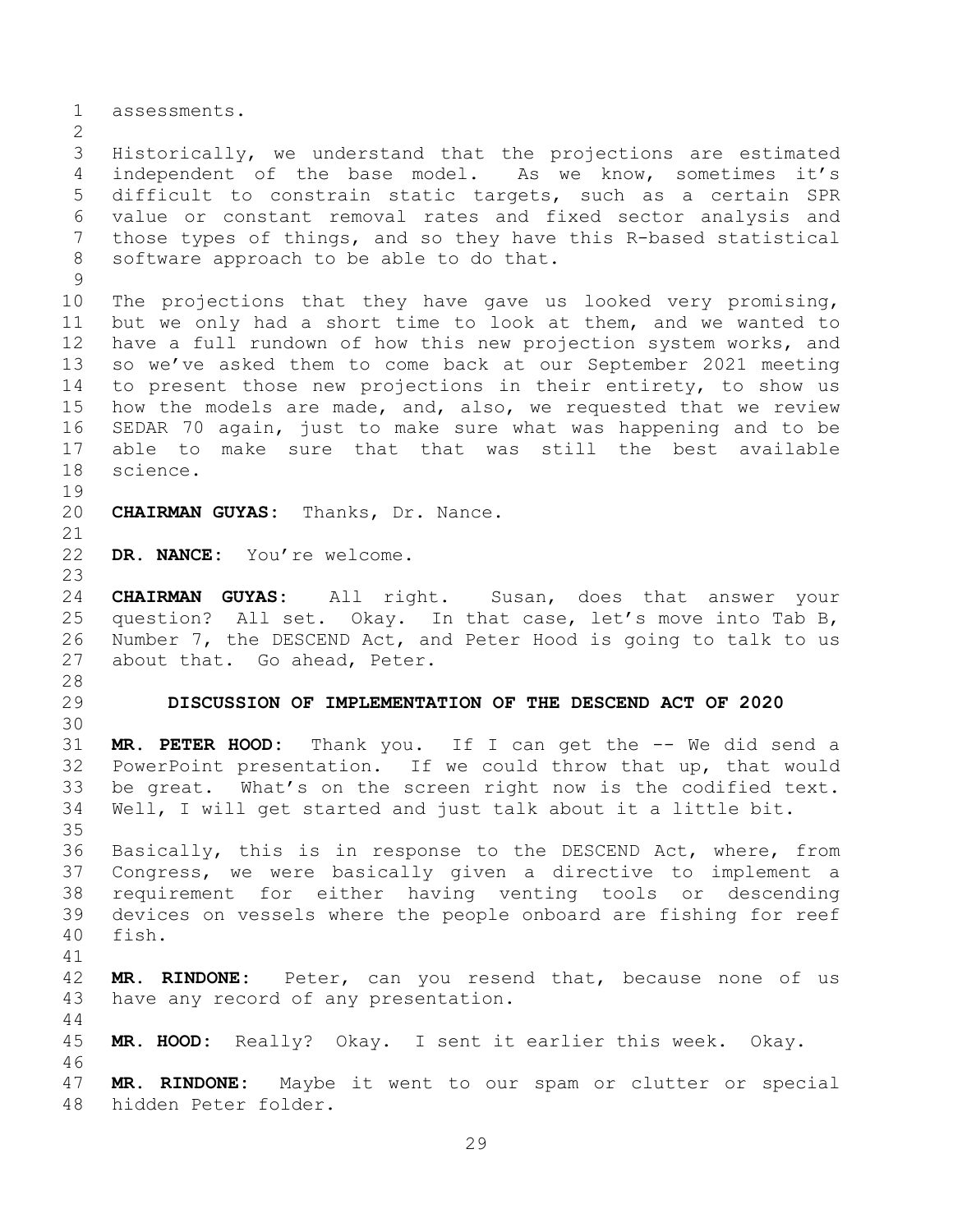$\frac{1}{2}$ 2 **EXECUTIVE DIRECTOR SIMMONS:** It might have been my fault, because I didn't forward it. Sorry.  $\frac{4}{5}$ MR. HOOD: All right. Let me -- The joys of --6<br>7 7 **EXECUTIVE DIRECTOR SIMMONS:** Bernie, I just sent it to Meetings. 8 Sorry about that.  $\begin{array}{c} 9 \\ 10 \end{array}$ MR. HOOD: Okay. Did you send it then? 11<br>12 12 **EXECUTIVE DIRECTOR SIMMONS:** Yes, I just sent it to Meetings. 13<br>14 MR. HOOD: Okay.  $15$ <br> $16$ DR. FRAZER: Peter, if you just give us a second, we'll get it 17 up on the board. 18<br>19 19 **MR. HOOD:** Okay. It we go to the first slide, basically this 20 will appear in 622.30, which deals with required gear for reef<br>21 fish, and, basically, it states that a venting tool or 21 fish, and, basically, it states that a venting tool or<br>22 descending device must be on a vessel, and a person who is --22 descending device must be on a vessel, and a person who is  $-$ -<br>23 Basically, a person must use the gear as specified for each gear 23 Basically, a person must use the gear as specified for each gear<br>24 type. The gear must be rigged and ready for use while fishing 24 type. The gear must be rigged and ready for use while fishing<br>25 is occurring, and it must be on the vessel, and then the 25 is occurring, and it must be on the vessel, and then the<br>26 requirements will be effective through January 14, 2026. At 26 requirements will be effective through January 14, 2026.<br>27 some point, if you feel that these requirements shoule 27 some point, if you feel that these requirements should go<br>28 forward, it certainly would be your option to have them extend 28 forward, it certainly would be your option to have them extend<br>29 beyond that, but, in terms of the Act, it's just through January 29 beyond that, but, in terms of the Act, it's just through January<br>30 14. 2026. 30 14, 2026. 31 32 For venting tool, the gist of the definition is that it must be<br>33 capable of penetrating the abdomen of a fish to release gases in 33 capable of penetrating the abdomen of a fish to release gases in<br>34 the body cavity for fish that are retrieved from depth. It must 34 the body cavity for fish that are retrieved from depth. It must<br>35 be a sharpened, hollow instrument that allows air to escape. 35 be a sharpened, hollow instrument that allows air to escape.<br>36 The minimum size hollow instrument would be a sixteen-gauge 36 The minimum size hollow instrument would be a sixteen-gauge<br>37 needle or hollow tube, and certainly I think we have some 37 needle or hollow tube, and certainly I think we have some<br>38 language in there that suggest that, if somebody wants to use 38 language in there that suggest that, if somebody wants to use<br>39 something bigger, that is actually better. Then the devices something bigger, that is actually better. Then the devices 40 that are not hollow, such as a knife or an icepick, wouldn't be 41 allowed or classified as a venting tool. 42 43 Then the other part is for descending devices, and this must be<br>44 an instrument capable of releasing fish at-depth. It must be a 44 an instrument capable of releasing fish at-depth. It must be a<br>45 weighted hook, lip clamp, or container that will hold a fish 45 weighted hook, lip clamp, or container that will hold a fish<br>46 while it's being lowered, and, when it says container there, I 46 while it's being lowered, and, when it says container there, I<br>47 think you've all seen the hooks or the lip clamp types, but think you've all seen the hooks or the lip clamp types, but 48 containers are things like people using weighted milk crates and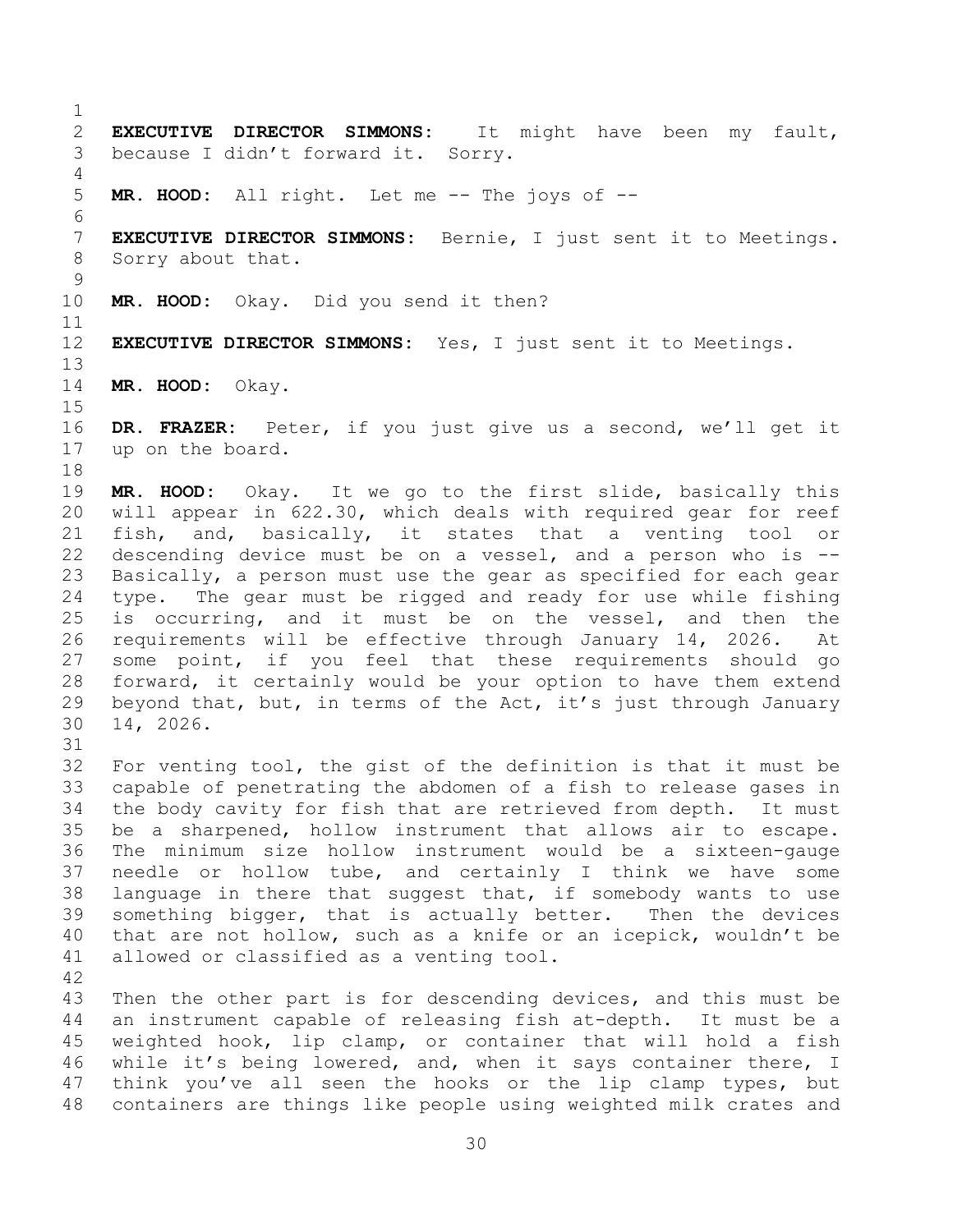$rac{2}{3}$ 3 It must be capable of releasing the fish automatically by the<br>4 device operator or by allowing a fish to escape on its own when 4 device operator or by allowing a fish to escape on its own when<br>5 at-depth, and so something like a SeaQualizer, and that's 5 at-depth, and so something like a SeaQualizer, and that's<br>6 something that would release a fish once it had a fish down to a 6 something that would release a fish once it had a fish down to a<br>7 certain depth, or something like a Shelton descending device, certain depth, or something like a Shelton descending device, 8 and that's one where the operator would do like a quick pullup 9 on their fishing pole, and the fish is going to slide off the<br>10 hook, or, with something like a weighted milk crate, when you 10 hook, or, with something like a weighted milk crate, when you<br>11 get it down to depth, the fish is able to swim out of that 11 get it down to depth, the fish is able to swim out of that<br>12 device. device.

1 things like that to lower a fish down.

13<br>14 14 It must have a minimum of a sixteen-ounce weight and a minimum<br>15 sixty-foot length of line, and, where we came up with the 15 sixty-foot length of line, and, where we came up with the<br>16 sixteen-ounce weight and sixty-foot length of line, that 16 sixteen-ounce weight and sixty-foot length of line, that<br>17 basically comes from the South Atlantic Council's definition for 17 basically comes from the South Atlantic Council's definition for<br>18 what they require in the snapper grouper fishery. They went 18 what they require in the snapper grouper fishery.<br>19 with a sixteen-ounce weight because that's something 19 with a sixteen-ounce weight because that's something that they<br>20 felt was commonly available. You can go into any bait and 20 felt was commonly available. You can go into any bait and<br>21 tackle shop and be able to find one. tackle shop and be able to find one.

22<br>23 23 Then the sixty-foot length of line, I mean, that basically gets<br>24 a fish down to two atmospheres, and, whatever air is trapped in 24 a fish down to two atmospheres, and, whatever air is trapped in<br>25 the abdomen, that would compress enough that the fish should be 25 the abdomen, that would compress enough that the fish should be<br>26 able to make its way down to the bottom, and I believe that's 26 able to make its way down to the bottom, and I believe that's 27 all I have. all I have.

28<br>29 29 **CHAIRMAN GUYAS:** All right. Thanks, Peter. You're just looking 30 for questions from the council and any recommendations? Mara, I<br>31 see vour hand. Go ahead. see your hand. Go ahead.

32<br>33 33 **MS. LEVY:** Right, and so, just to add a little bit more, the Act 34 requires this, and the Act has definitions, and it has a<br>35 definition of venting tool that basically says it's the 35 definition of venting tool that basically says it's the<br>36 definition given to it by the Gulf of Mexico Fishery Management 36 definition given to it by the Gulf of Mexico Fishery Management<br>37 Council, and so that venting tool definition comes from the Gulf 37 Council, and so that venting tool definition comes from the Gulf<br>38 policies that you all put in place. It's essentially that 38 policies that you all put in place. It's essentially that<br>39 policy, and we have tweaked the language a bit for the purposes policy, and we have tweaked the language a bit for the purposes 40 of the regulations, but, if you look at the policy and that 41 definition, they are almost exactly the same.

42 43 Then the Act has a definition of descending device, which<br>44 includes those first three bullets, and then the agency is just 44 includes those first three bullets, and then the agency is just<br>45 adding the more specificity about the minimum weight and the 45 adding the more specificity about the minimum weight and the<br>46 length of line, so that people know what the minimum 46 length of line, so that people know what<br>47 requirements are, and we've made it consistent w requirements are, and we've made it consistent with the South 48 Atlantic, to try and avoid any confusion, in terms of using this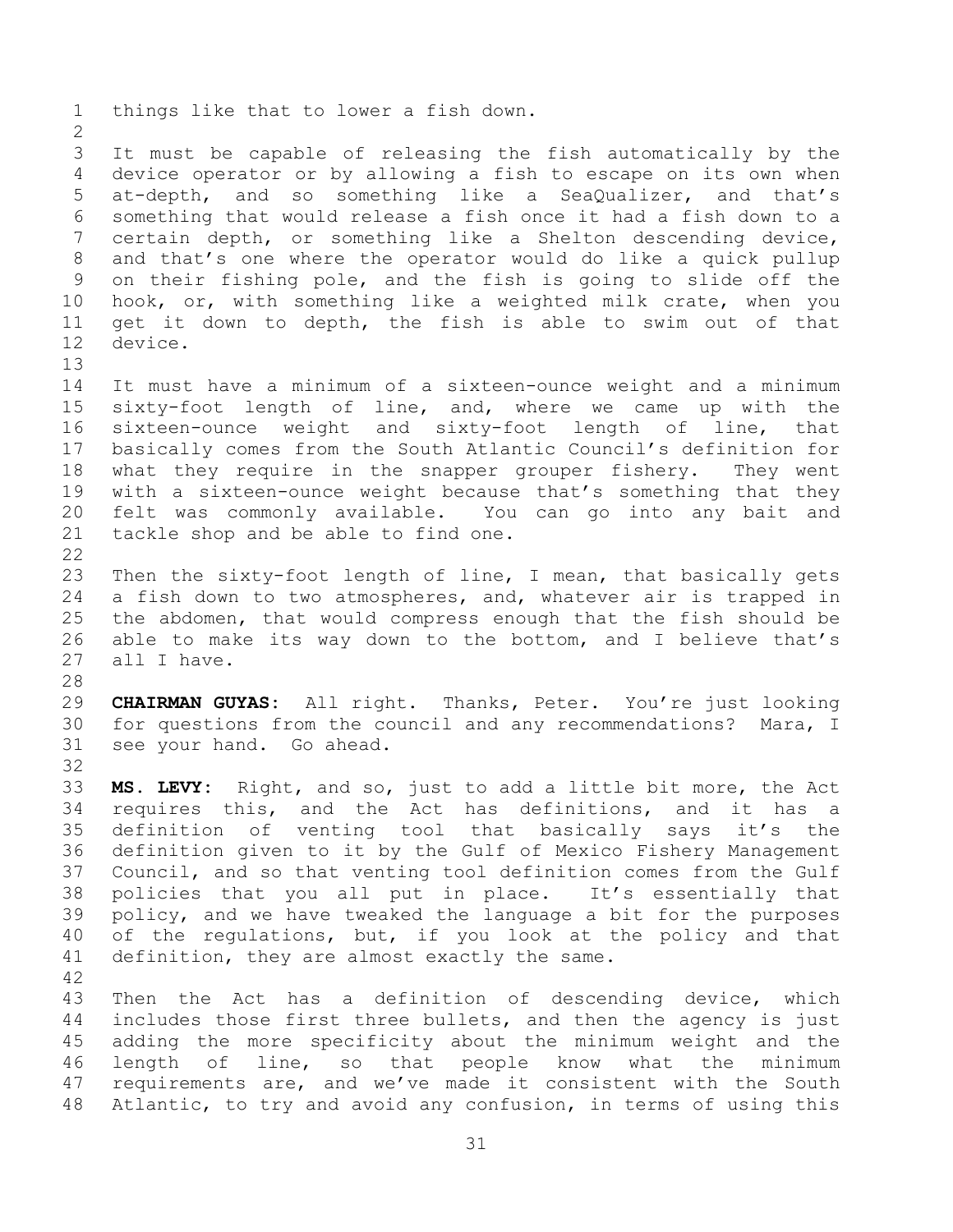1 stuff close to the Keys or around the jurisdictional boundary,<br>2 and it just seemed wise to have the same definition. and it just seemed wise to have the same definition. 3 4 I mean, if you have any comments, and there's not a whole lot of<br>5 latitude here, with respect to what the agency can do, but they latitude here, with respect to what the agency can do, but they 6 will do proposed and final rulemaking, and so there will be another opportunity during the proposed rule stage for the 8 public to submit comments, and, obviously, the council can 9 submit comments too, if desired. 10<br>11 11 **CHAIRMAN GUYAS:** Thanks, Mara. I'm going to go to Greg, and<br>12 then I've got a couple of questions. Go ahead. then I've got a couple of questions. Go ahead. 13<br>14 14 **DR. GREG STUNZ:** Thank you, Martha. I just wanted to make a 15 comment regarding the use of these devices, and, as many of us<br>16 know, and we've tried to do this through an amendment for a know, and we've tried to do this through an amendment for a 17 while, and we never were successful, and, ultimately, it<br>18 resulted in a policy, and then this act now is in place, but I 18 resulted in a policy, and then this act now is in place, but I<br>19 wanted to point out that, related to the Great Red Snapper 19 wanted to point out that, related to the Great Red Snapper<br>20 Count, but it has to do with descending, because we are 20 Count, but it has to do with descending, because we are<br>21 interested in catch advice from that study, and the abundance, 21 interested in catch advice from that study, and the abundance,<br>22 obviously, but there's a lot more to it, where we had a massive 22 obviously, but there's a lot more to it, where we had a massive  $23$  tagging study throughout the Gulf. tagging study throughout the Gulf.  $\frac{24}{25}$ 25 Part of that involved high-reward tagging, and we looked at<br>26 exploitation rates, but all of those thousands of fish were 26 exploitation rates, but all of those thousands of fish were<br>27 descended using a descending device, a SeaQualizer in this case, 27 descended using a descending device, a SeaQualizer in this case,<br>28 and I think what lesson we really learned from that study was we 28 and I think what lesson we really learned from that study was we<br>29 qot a lot of angler buy-in. got a lot of angler buy-in. 30<br>31 Well, number one, we paid high rewards, \$500 for a returned 32 fish, but, those fish that we put in, we saw over a 30 percent<br>33 return rate, and, in fact, we're getting a bunch back this 33 return rate, and, in fact, we're getting a bunch back this<br>34 season, post-study, and so the point being it really works, and 34 season, post-study, and so the point being it really works, and<br>35 I think, when the anglers, both commercial, for-hire, and 35 I think, when the anglers, both commercial, for-hire,<br>36 reqular recreational anglers, started seeing that the fish t 36 regular recreational anglers, started seeing that the fish that<br>37 they either helped tag or captured are really surviving, there 37 they either helped tag or captured are really surviving, there<br>38 was a lot of buy-in, and so I just wanted to point out that I 38 was a lot of buy-in, and so I just wanted to point out that I<br>39 think some of the issues we had in the past, maybe not used and think some of the issues we had in the past, maybe not used and 40 that sort of thing, really have gone away some, and the devices 41 really do indeed work, and we're seeing a 30 percent return<br>42 rate, and that's really off the charts. Typically, a good 42 rate, and that's really off the charts. Typically, a good<br>43 return rate is about 6 percent, and so that kind of puts into 43 return rate is about 6 percent, and so that kind of puts into<br>44 perspective that they do work, is what it comes down to. 44 perspective that they do work, is what it comes down to.<br>45 Thanks, Madam Chair. Thanks, Madam Chair. 46<br>47 47 **CHAIRMAN GUYAS:** Thank you, Greg. Susan, go ahead, and then I 48 will go.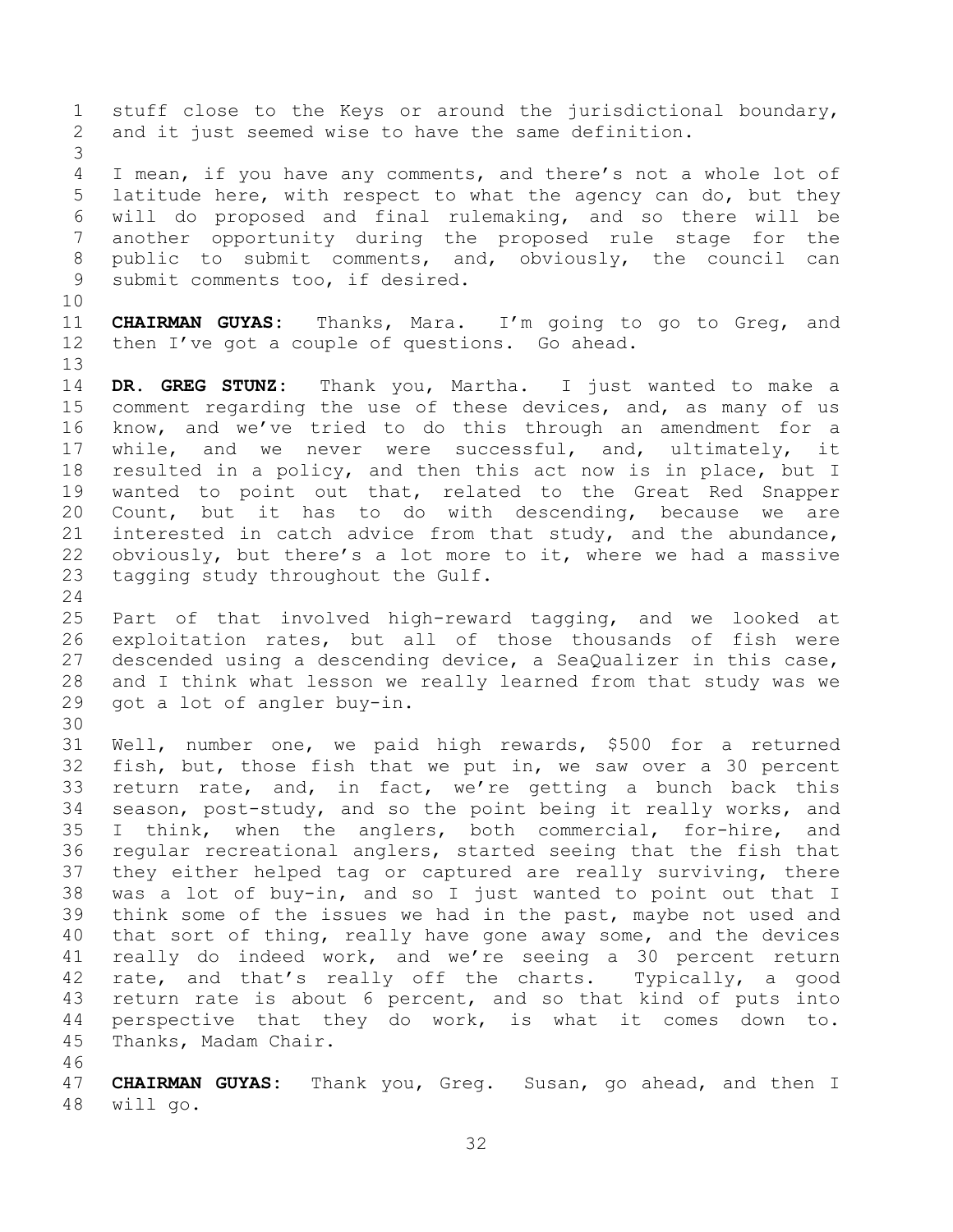$\frac{1}{2}$ 2 **MS. BOGGS:** Thank you, Madam Chair. Greg, I never got my tshirt from my tag last year.  $\frac{4}{5}$ 5 **DR. STUNZ:** Sorry, Susan. I will make sure you get that. Sorry. 7 8 **MS. BOGGS:** How does the funding that this council approved, the 9 NFWF funding, play into this for all these descending devices,<br>10 and now there's an article out about a Return 'Em Right program, 10 and now there's an article out about a Return 'Em Right program,<br>11 and so how will this all work with this program, to get these 11 and so how will this all work with this program, to get these<br>12 descending devices in the hands of the fishermen, because 12 descending devices in the hands of the fishermen, because<br>13 there's a lot of funding out there to do this. Either that, or 13 there's a lot of funding out there to do this. Either that, or<br>14 where will they be available for these fishermen to get? where will they be available for these fishermen to get?  $\frac{15}{16}$ Then I guess the last thing I would like to know is how will the 17 fishermen know that they need to do this? Will there be some<br>18 kind of, I quess, fishery notice when it goes into action, and 18 kind of, I guess, fishery notice when it goes into action, and<br>19 how are these fishermen going to know? I guess that's the 19 how are these fishermen going to know? I guess that's the<br>20 easiest way to ask the question. Thank you. easiest way to ask the question. Thank you.  $\frac{21}{22}$ 22 **CHAIRMAN GUYAS:** Thanks, Susan. I'm going to go to Dave Donaldson.  $\frac{24}{25}$ 25 **MR. DAVE DONALDSON:** Thanks, Madam Chairman. Susan, the Return 26 'Em Right is actually a program that we're coordinating with<br>27 NOAA Fisheries and Florida Sea Grant. Part of that is an 27 NOAA Fisheries and Florida Sea Grant. Part of that is an<br>28 outreach component, to notify anglers that these devices are 28 outreach component, to notify anglers that these devices are<br>29 available, and we're still in the planning stages of the 29 available, and we're still in the planning stages of the<br>30 project, but that's part of it, is to get the word out, so they 30 project, but that's part of it, is to get the word out, so they<br>31 know who to contact and where to get these devices, and so know who to contact and where to get these devices, and so 32 that's something that we're working on, and hopefully we'll be<br>33 implementing here in the near future, later this year. implementing here in the near future, later this year. 34<br>35 35 **CHAIRMAN GUYAS:** Emily. 36<br>37 37 **MS. EMILY MUEHLSTEIN:** Hi, y'all. Sorry I can't join you, but I 38 just wanted to add on to what Dave had said. As a part of that<br>39 team for the Return 'Em Right program, I think the council team for the Return 'Em Right program, I think the council 40 probably remembers, a number of years ago, we considered 41 actually doing a similar action to what the South Atlantic had<br>42 done, with creating sort of at least some regulation that would 42 done, with creating sort of at least some regulation that would<br>43 allow for the use of venting tools and descending devices, and 43 allow for the use of venting tools and descending devices, and<br>44 we kind of deferred action, in knowing that there was some money 44 we kind of deferred action, in knowing that there was some money<br>45 from the oil spill to put towards this Return 'Em Right project. from the oil spill to put towards this Return 'Em Right project. 46<br>47 Just a little bit of a timeliness update on that, especially in 48 relationship to this DESCEND Act, we worked pretty closely with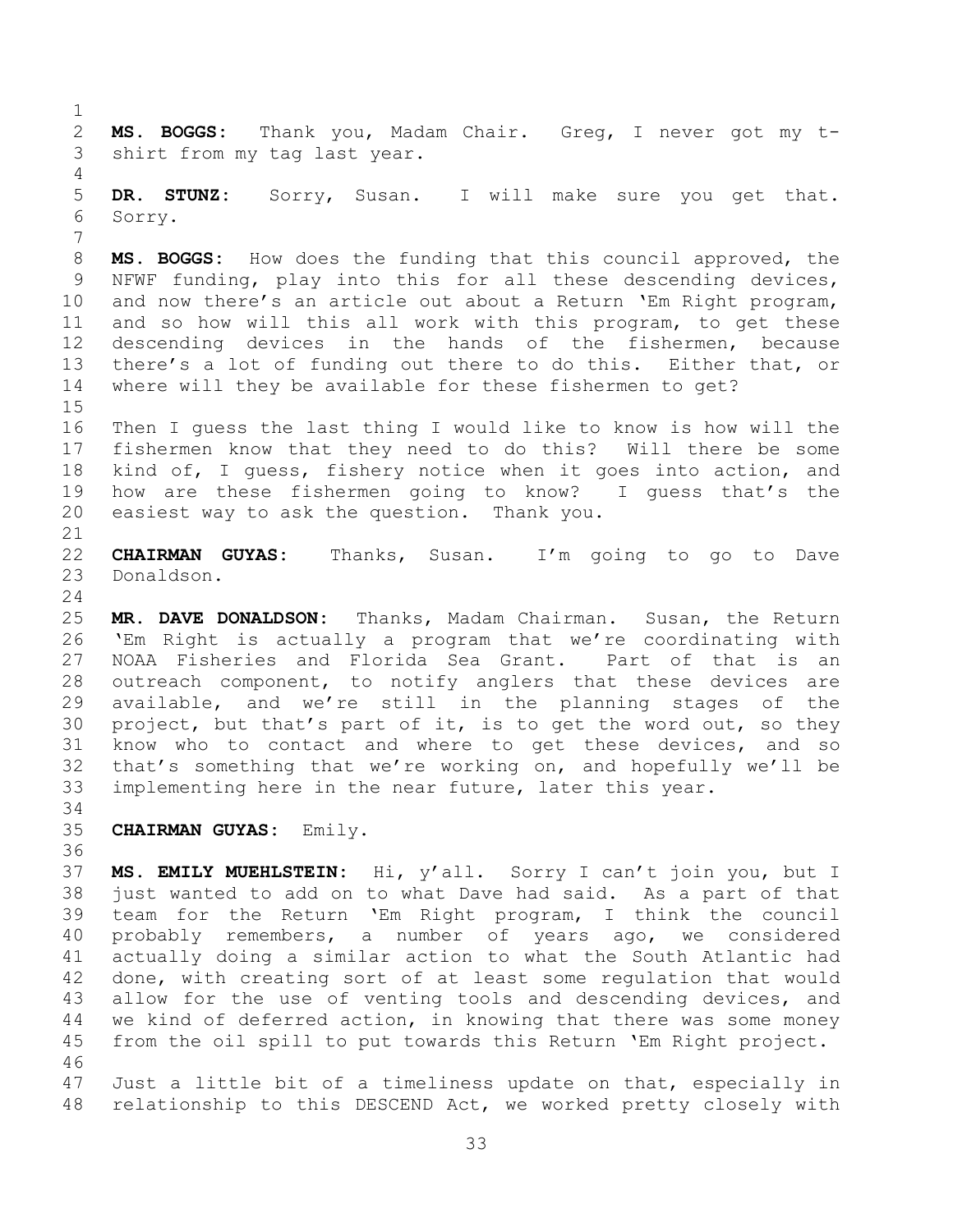1 the folks who put together the DESCEND Act with the Return 'Em<br>2 Right team, to make sure that this didn't interrupt the funding 2 Right team, to make sure that this didn't interrupt the funding<br>3 like a council requlation may have, and so the funding will not 3 like a council regulation may have, and so the funding will not<br>4 be interrupted, sort of based on one of the clauses in the 4 be interrupted, sort of based on one of the clauses in the 5 DESCEND Act, and that's important to know. DESCEND Act, and that's important to know. 6<br>7

Then the next thing is, timing-wise, actually in September, we 8 are preparing to launch the first portion of the Return 'Em 9 Right program, and that is going to be targeted specifically to<br>10 federally-permitted charter and headboat captains, permit 10 federally-permitted charter and headboat captains,<br>11 holders, and crew. In September, when that launch 11 holders, and crew. In September, when that launch happens,<br>12 those folks will have the opportunity to do a quick online 12 those folks will have the opportunity to do a quick online<br>13 module, to sort of sign a little bit of a commitment form, and 13 module, to sort of sign a little bit of a commitment form, and<br>14 then they will be sent a package, which is valued at about \$100, 14 then they will be sent a package, which is valued at about \$100,<br>15 and it has all of the things that they will need to properly 15 and it has all of the things that they will need to properly<br>16 release reef fish. release reef fish.

 $\begin{array}{c} 17 \\ 18 \end{array}$ 18 Then, the following year, in 2022, probably around the same<br>19 time, we will start opening up the private recreational 19 time, we will start opening up the private<br>20 campaign, and we will be doing a similar module an 20 campaign, and we will be doing a similar module and commitment<br>21 and sending devices to private recreational anglers, and so 21 and sending devices to private recreational anglers, and so<br>22 these two things, the DESCEND Act and the Return 'Em Right, and 22 these two things, the DESCEND Act and the Return 'Em Right, and<br>23 are actually kind of working side-by-side. They are not 23 are actually kind of working side-by-side.<br>24 related, but we will be supplying both educati 24 related, but we will be supplying both education and devices to<br>25 folks through that Return 'Em Right program that will be 25 folks through that Return 'Em Right program that will be<br>26 compliant with the DESCEND Act requirements. compliant with the DESCEND Act requirements.

 $\frac{27}{28}$ 28 **CHAIRMAN GUYAS:** Thank you, Emily. Hang on the line, because I 29 am going to have questions for you, but I am going to go back to  $30$  Susan, and she's had her hand up. Susan, and she's had her hand up.

31

32 **MS. BOGGS:** Thank you, Emily, and I do appreciate this, the 33 information, and I guess my question would be I understand the<br>34 charter fleet, and it's a smaller, confined group, and it's easy 34 charter fleet, and it's a smaller, confined group, and it's easy<br>35 to access, but I would think waiting an additional year to reach 35 to access, but I would think waiting an additional year to reach<br>36 out to your recreational anglers, who are pretty unlimited -- I 36 out to your recreational anglers, who are pretty unlimited -- I<br>37 would like to see maybe that come a little bit sooner than 37 would like to see maybe that come a little bit sooner than<br>38 September of 2022, and is that a possibility, or a way to go 38 September of 2022, and is that a possibility, or a way to go ahead and get some of them using the devices for earlier in 40 2022?

41<br>42 42 **MS. MUEHLSTEIN:** That's something that I can certainly bring<br>43 back to the team. It's a seven-year project, and I think, when 43 back to the team. It's a seven-year project, and I think, when<br>44 we were planning the rollout of the seven-year project, it was 44 we were planning the rollout of the seven-year project, it was<br>45 not related to the DESCEND Act and their timeline, but I quess, 45 not related to the DESCEND Act and their timeline, but I guess,<br>46 in light of the fact that this DESCEND Act -- Probably the 46 in light of the fact that this DESCEND Act -- Probably the<br>47 requirements will go into place before that September 2022, and 47 requirements will go into place before that September 2022, and 48 we would like the opportunity to get anglers equipped before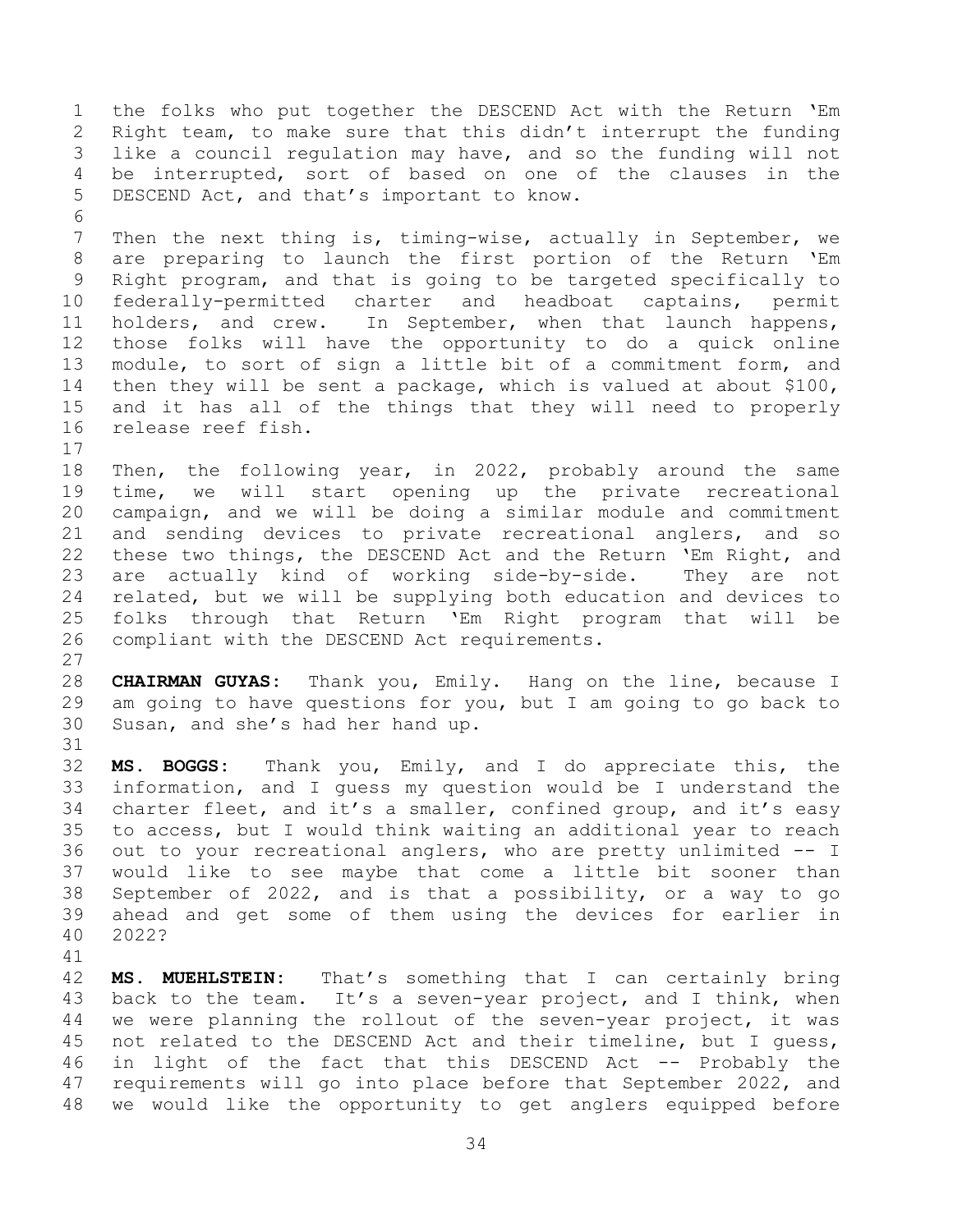1 then -- I think it's something that I can bring back to the<br>2 project team, for sure, and see if it's something that they're 2 project team, for sure, and see if it's something that they're<br>3 qoing to be able to consider. going to be able to consider.  $\frac{4}{5}$ 5 You know, we have to look at the logistics of actually being<br>6 able to launch the modules and get the devices produced. One of 6 able to launch the modules and get the devices produced. One of<br>7 the hard things is that SeaOualizer is actually a very small the hard things is that SeaQualizer is actually a very small 8 company, and they're going to have to ramp up production on 9 behalf of us, and so I will definitely look into it, and I will<br>10 qet back to you, but I am not sure about the feasibility of it. get back to you, but I am not sure about the feasibility of it. 11<br>12 12 **CHAIRMAN GUYAS:** All right. Thanks, Susan, and thanks, Emily.<br>13 My questions, I quess, were sort of along the line of Susan's, 13 My questions, I guess, were sort of along the line of Susan's,<br>14 and so, if I'm remembering correctly from the DESCEND Act, and, 14 and so, if I'm remembering correctly from the DESCEND Act, and,<br>15 NMFS people, please correct me if I'm wrong, but this 15 NMFS people, please correct me if I'm wrong, but this<br>16 requirement has to be in place by this upcoming January, right, 16 requirement has to be in place by this upcoming January, right,<br>17 like January of 2022? Okay. Peter is nodding his head yes. like January of 2022? Okay. Peter is nodding his head yes. 18<br>19 19 So this is going to be law on the books in early 2022, and we<br>20 have this RESTORE program and Return 'Em Right, I quess 20 have this RESTORE program and Return 'Em Right, I guess<br>21 happening in the background, and then we also have -- In this 21 happening in the background, and then we also have -- In this<br>22 rule, we have basically a sunset clause in 2026, and so it seems 22 rule, we have basically a sunset clause in 2026, and so it seems<br>23 to me that, one, first of all, Susan is right that we need to 23 to me that, one, first of all, Susan is right that we need to<br>24 tell people that this is going to be the law in January, and we 24 tell people that this is going to be the law in January, and we<br>25 probably need to start telling people now, and, two, I mean, is 25 probably need to start telling people now, and, two, I mean, is<br>26 there a way now to think about all these things that are 26 there a way now to think about all these things that are<br>27 happening with RESTORE, and I think the council -- It would be 27 happening with RESTORE, and I think the council  $--$  It would be 28 good to get an update on what is happening with that not, and 28 good to get an update on what is happening with that not, and<br>29 not just the distribution, but, also, if I'm remembering 29 not just the distribution, but, also, if I'm remembering<br>30 correctly, Emily, there was a bunch of research to go along with 30 correctly, Emily, there was a bunch of research to go along with<br>31 this as well, right? this as well, right? 32<br>33

33 **MS. MUEHLSTEIN:** Yes, absolutely. There was both some 34 socioeconomic research as well as some biological research that<br>35 is actually being administered through the Gulf States, and I 35 is actually being administered through the Gulf States, and I<br>36 bet Dave has some more specifics on that, because I am sort of 36 bet Dave has some more specifics on that, because I am sort of 37 focused more on the outreach launch part of the project. focused more on the outreach launch part of the project.

38<br>39 39 **CHAIRMAN GUYAS:** Okay. So what I'm getting at is now we have 40 this sunset in here, and so I guess, if the council -- It 41 probably needs to keep in mind that sunset, right, and all this<br>42 research that may be happening in the background, and we. 42 research that may be happening in the background, and we,<br>43 presumably, would want to be informed by that work moving 43 presumably, would want to be informed by that work moving<br>44 forward, if we wanted to remove the sunset or the council take 44 forward, if we wanted to remove the sunset or the council take<br>45 action to make this a long-term regulation. action to make this a long-term regulation.

46<br>47 I don't know that we need to get into the weeds of exactly 48 what's happening right here, but it seems like, when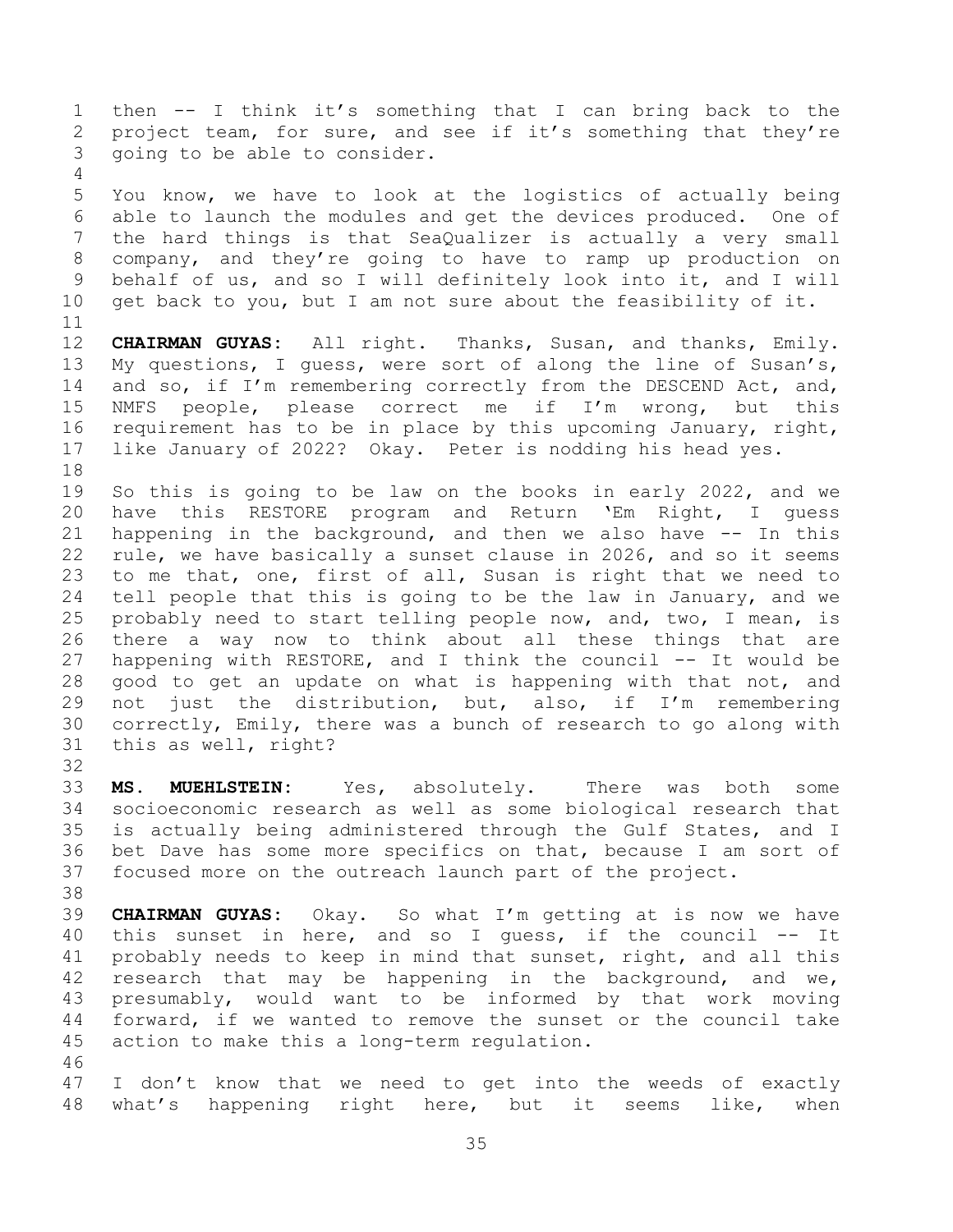1 appropriate, we probably, sooner rather than later -- It would<br>2 be nice to get an update at the council level about what's going 2 be nice to get an update at the council level about what's going<br>3 on, and certainly, for the RESTORE group and the Return 'Em 3 on, and certainly, for the RESTORE group and the Return 'Em<br>4 Right group, I quess just to think about the work that they are 4 Right group, I guess just to think about the work that they are<br>5 doing now, in light of these new deadlines, and I think that 5 doing now, in light of these new deadlines, and I think that<br>6 would be verv helpful for the council, and those are just my 6 would be very helpful for the council, and those are just my thoughts. Mara.

8

9 **MS. LEVY:** Well, I just want to make clear that the law itself<br>10 becomes effective January of 2022, regardless of what NMFS does. 10 becomes effective January of 2022, regardless of what NMFS does.<br>11 NMFS rulemaking does not do that. The law sunsets on its own, 11 NMFS rulemaking does not do that. The law sunsets on its own,<br>12 regardless of this rule, and so that's in the law. If the 12 regardless of this rule, and so that's in the law.<br>13 council wanted to do some sort of framework action or 13 council wanted to do some sort of framework action or something<br>14 to put in a requlatory requirement for the council process, that 14 to put in a regulatory requirement for the council process, that<br>15 would be fine, but those things are in the law itself. would be fine, but those things are in the law itself.

- 16<br>17
	- **CHAIRMAN GUYAS:** Kevin and then Susan.

18<br>19 19 **MR. ANSON:** Just going back to the presentation that Peter 20 provided, the venting tool description, it says a sixteen-gauge<br>21 needle, and so I looked at the Act, and I didn't see anvthing as 21 needle, and so I looked at the Act, and I didn't see anything as<br>22 far as specifications for any of the venting tools, and so I 22 far as specifications for any of the venting tools, and so I<br>23 quess this came from the agency based on prior -- Is this from 23 guess this came from the agency based on prior -- Is this from<br>24 somewhere else? somewhere else?

 $\frac{25}{26}$ MS. LEVY: That's from the Gulf policy.

 $\frac{27}{28}$ 28 **MR. ANSON:** So we had some discussion, I thought, during that 29 process of a maximum diameter, and did that ever make it into<br>30 the policy, the maximum diameter? Do we have one? the policy, the maximum diameter? Do we have one?

32 **MS. LEVY:** No, we don't have a maximum, but it says, "a larger 33 gauge needle is preferred, in order to allow more air to<br>34 escape", but vou didn't set a maximum. escape", but you didn't set a maximum.

35<br>36 36 **MR. ANSON:** Again, I'm trying to go back to the conversations, 37 and I think Dylan Hubbard brought a sample of a homemade -- He<br>38 had some surgical stainless-steel tubing or something like that 38 had some surgical stainless-steel tubing or something like that<br>39 that he did, and there was some question as to whether it was that he did, and there was some question as to whether it was 40 worthwhile or not, the larger diameter you got, and that's all. 41 I'm just trying to think of that again. That's all. Thank you.

42

31

43 **CHAIRMAN GUYAS:** Thanks, Kevin. Susan.

 $\begin{array}{c} 44 \\ 45 \end{array}$ 45 **MS. BOGGS:** I just would like some clarification, and, Madam 46 Chair, I don't know who would answer this question, and so I'm<br>47 assuming -- Will Coast Guard be involved in enforcing this, as assuming -- Will Coast Guard be involved in enforcing this, as 48 well as local law enforcement? Who is going to be looking at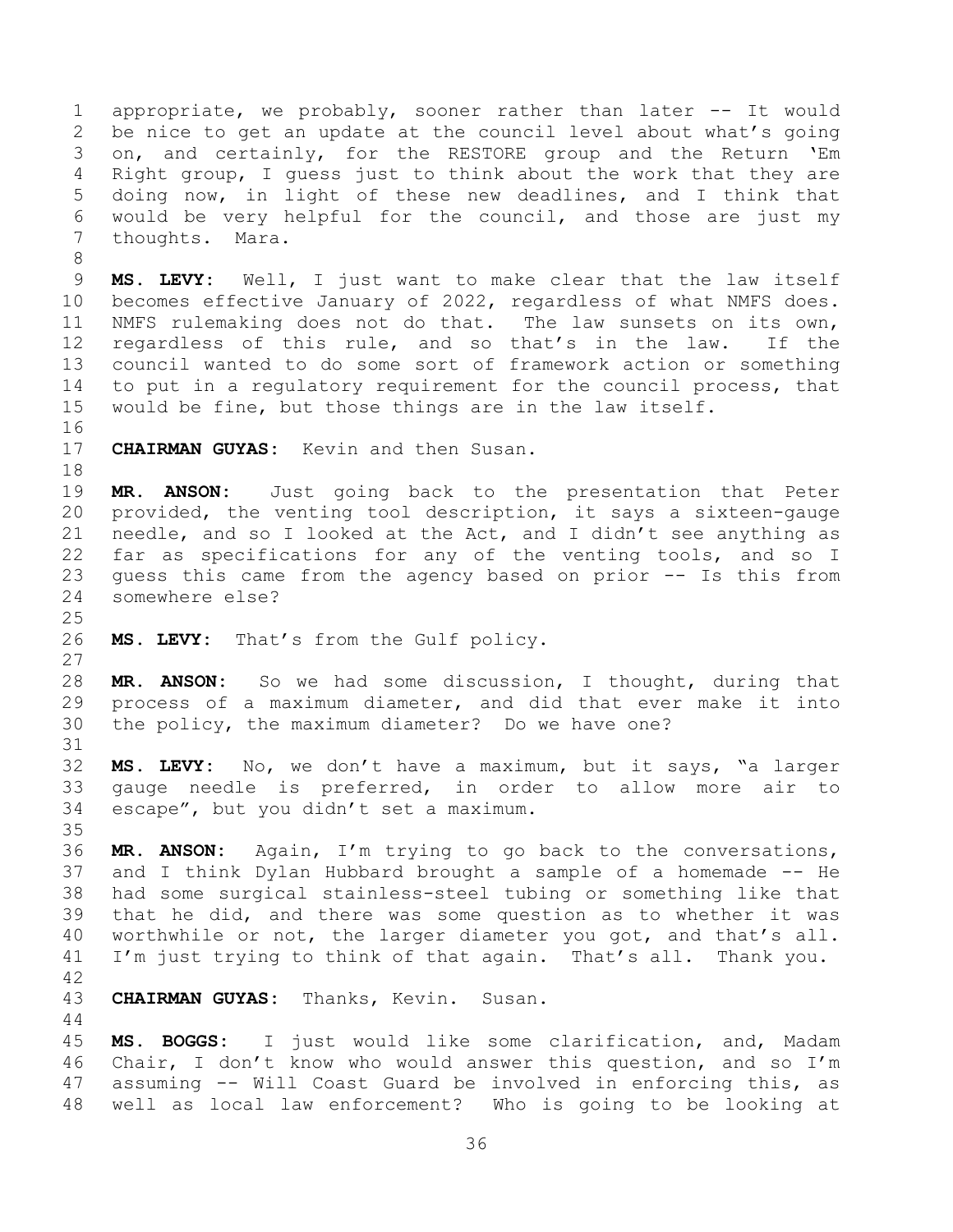$\frac{2}{3}$ 3 **CHAIRMAN GUYAS:** I don't know who wants to answer that, but, I 4 mean, certainly I think the states could enforce this, just<br>5 through their JEA, and I would assume the Coast Guard would be 5 through their JEA, and I would assume the Coast Guard would be<br>6 able to as well, but I see our Coast Guard rep walked away, but 6 able to as well, but I see our Coast Guard rep walked away, but<br>7 those are just my best quesses there. those are just my best quesses there. 8 9 I had one more, I guess, question or comment that I've been<br>10 qetting from folks. I have been getting questions from spear 10 getting from folks. I have been getting questions from spear<br>11 fishermen about how this requlation would apply to them. At 11 fishermen about how this regulation would apply to them. At<br>12 least my read of the draft rule language here is that, if they 12 least my read of the draft rule language here is that, if they<br>13 are fishing, whether they have hook-and-line gear onboard or 13 are fishing, whether they have hook-and-line gear onboard or<br>14 not, this requirement would apply to them, and is that correct, 14 not, this requirement would apply to them, and is that correct,<br>15 Mara? Mara? 16 17 **MS. LEVY:** I mean, the Act just says it's unlawful for a person 18 onboard a commercial or recreational vessel to fish for Gulf 19 reef fish in the Gulf of Mexico Exclusive Economic Zone without<br>20 possessing onboard the vessel a venting tool or a descending 20 possessing onboard the vessel a venting tool or a descending<br>21 device that is rigged and ready for use while fishing is 21 device that is rigged and ready for use while fishing is<br>22 occurring, and so it does not distinguish the type of fishing. occurring, and so it does not distinguish the type of fishing. 23 24 **CHAIRMAN GUYAS:** Okay. Thank you for that clarification. Tom.  $\frac{25}{26}$ 26 **DR. FRAZER:** I was kind of waiting for some of this discussion 27 to wrap-up, because I have a couple of questions for Greg, if<br>28 vou will indulge me for a minute. Again, I always appreciated 28 you will indulge me for a minute. Again, I always appreciated<br>29 the amount of work that was done as part of the Great Red 29 the amount of work that was done as part of the Great Red<br>30 Snapper Count, and the fact that you tagged thousands of fish 30 Snapper Count, and the fact that you tagged thousands of fish<br>31 and had a 30 percent, greater than 30 percent, kind of return and had a 30 percent, greater than 30 percent, kind of return 32 rate. 33<br>34 34 A couple of things that I wanted to know, and, as part of that<br>35 study, were you able to estimate quantitatively what the discard 35 study, were you able to estimate quantitatively what the discard<br>36 mortality rate was for those fish? That's the first one. mortality rate was for those fish? That's the first one. 37<br>38 38 **DR. STUNZ:** Tom, we're working on that, and that was part of our exploitation work that's going on that Matt Catalano was 40 leading, and we haven't really presented that to the SSC and 41 others, because that wasn't the focus of the meeting we had,<br>42 but, ves, we're working on looking at that rate, but I don't 42 but, yes, we're working on looking at that rate, but I don't<br>43 have what it is right now, and they're still working through 43 have what it is right now, and they're still working through 44 that. that. 45 46 **DR. FRAZER:** Sure, and so, at the very least though, given those preliminary numbers, that's really high exploitation rate, and 48 I'm just curious, and I will have another one after this, but,

1 this?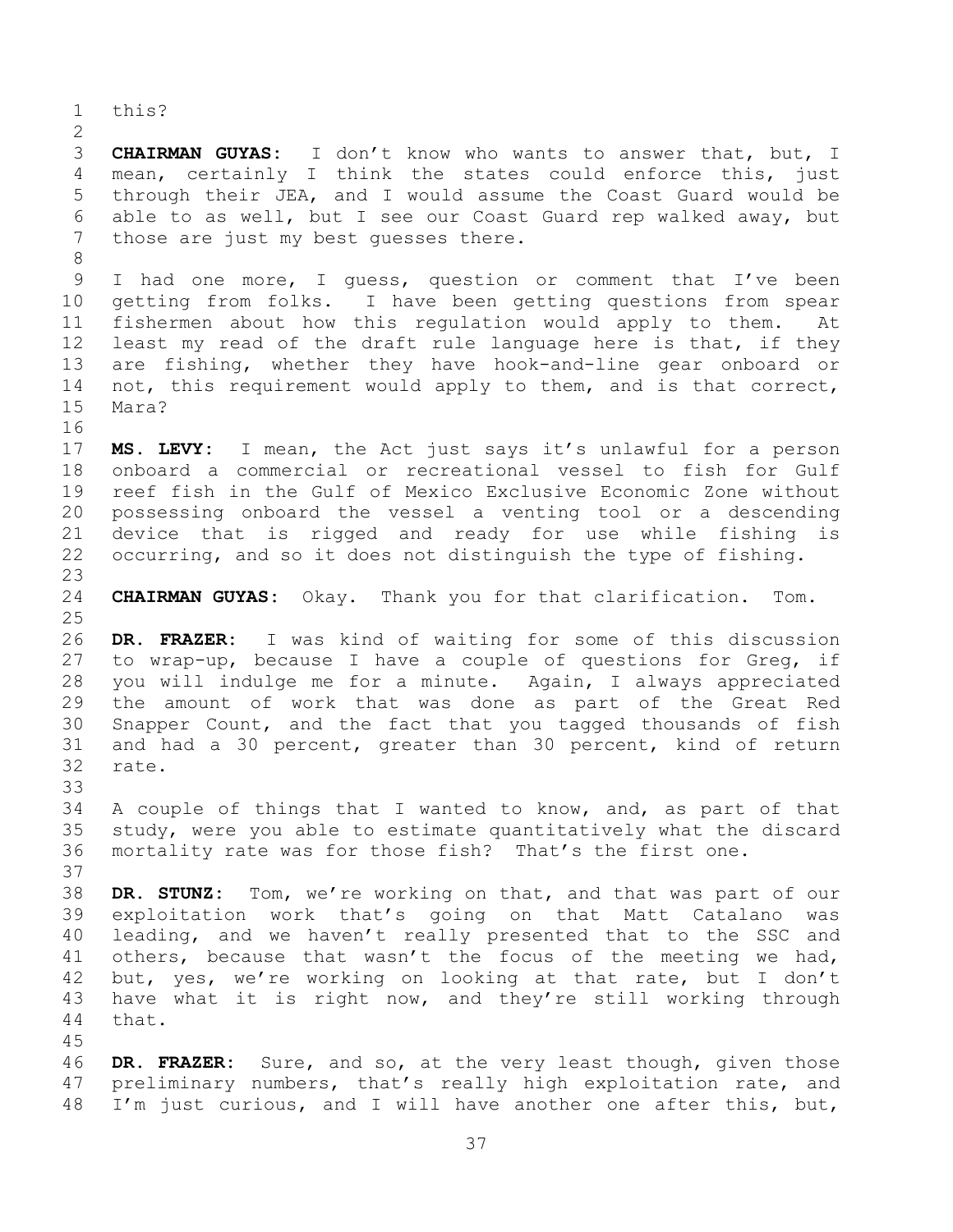1 with regard to the Science Center, does that jibe well with kind<br>2 of the F values, or the mortality rates, that you're working 2 of the F values, or the mortality rates, that you're working<br>3 with in the assessment models? Clay? with in the assessment models? Clay?  $\frac{4}{5}$ 5 **DR. PORCH:** I mean, it's in the ballpark. It's a little 6 different from some of the values that we use, but those could<br>7 be refined, for sure. be refined, for sure. 8 9 **DR. FRAZER:** Okay. Greg. 10<br>11 11 **DR. STUNZ:** Tom, to that point also, that exploitation study,<br>12 and I don't want to get into the detail, into the weeds, here, 12 and I don't want to get into the detail, into the weeds, here,<br>13 but the way it was designed is, yes, that's a high exploitation 13 but the way it was designed is, yes, that's a high exploitation<br>14 rate, but we wanted those fish to be caught, and it wasn't just 14 rate, but we wanted those fish to be caught, and it wasn't just<br>15 randomly scattered throughout the Gulf, for a very specific 15 randomly scattered throughout the Gulf, for a very specific<br>16 designed reason that we can talk about later, and Clay is designed reason that we can talk about later, and Clay is 17 familiar with that, and we have plans to get with the Science<br>18 Center to discuss all those sort of details. Center to discuss all those sort of details. 19<br>20 20 The other just brief thing that I wanted to mention, since we<br>21 were talking about venting, and I know I've brought this up to 21 were talking about venting, and I know I've brought this up to<br>22 this group, but there's a lot of new people, and maybe new 22 this group, but there's a lot of new people, and maybe new<br>23 people in the audience, but venting does do just as well as 23 people in the audience, but venting does do just as well as<br>24 descending these fish. The key, of course, there is if it's 24 descending these fish. The key, of course, there is if it's<br>25 done right, and some of our SSC members, Dr. Sean Powers and 25 done right, and some of our SSC members, Dr. Sean Powers and<br>26 Steven Scyphers, did some real clever studies, where they showed 26 Steven Scyphers, did some real clever studies, where they showed<br>27 people pictures of fish and asked them where to vent it, and you 27 people pictures of fish and asked them where to vent it, and you<br>28 can imagine where it all came in, and many of them were not in 28 can imagine where it all came in, and many of them were not in<br>29 the right spot, and most people wanted it in the stomach that's 29 the right spot, and most people wanted it in the stomach that's<br>30 coming out of the mouth, which is not what you want to do. It 30 coming out of the mouth, which is not what you want to do. It<br>31 should be inserted in the abdomen. should be inserted in the abdomen. 32<br>33 33 I know that Sea Grant and other programs, and, Dave, maybe your<br>34 program can build that in, in terms of the proper way to vent 34 program can build that in, in terms of the proper way to vent<br>35 and that sort of thing, but it is effective, but it's only 35 and that sort of thing, but it is effective, but it's only<br>36 effective because it's done properly, and so that's kind of my 36 effective because it's done properly, and so that's kind of my comment there. comment there. 38<br>39 39 **DR. FRAZER:** All right. Thanks, Greg. I really appreciate you 40 filling me in on that. 41<br>42 42 **CHAIRMAN GUYAS:** I've got a couple of other hands that want to 43 jump in on that. Ryan and then Dave. jump in on that. Ryan and then Dave.  $\begin{array}{c} 44 \\ 45 \end{array}$ 45 **MR. RINDONE:** Thanks, Madam Chair. Dr. Stunz, do you have a 46 timeline that you and Dr. Catalano expect that release mortality<br>47 information to be available? I'm just thinking about the information to be available? I'm just thinking about the 48 research track assessment that's getting spooled up for red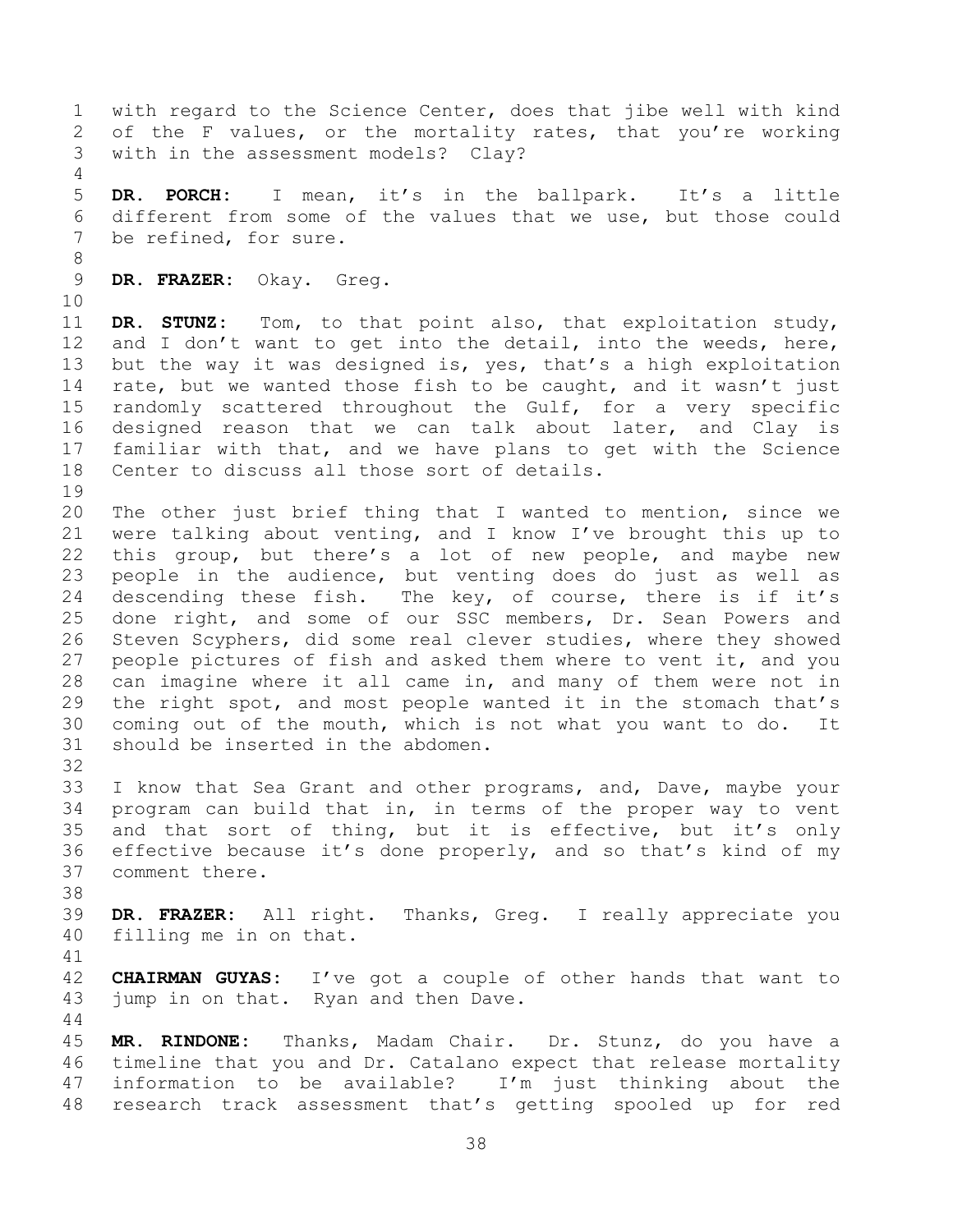1 snapper.

 $rac{2}{3}$ 3 **DR. STUNZ:** He is very close, Ryan, and I can follow-up and see 4 where he is with that, and that reminds me that maybe too at<br>5 some point that it might be good to have him come talk about 5 some point that it might be good to have him come talk about<br>6 that exploitation and that for this council, because it's 6 that exploitation and that for this council, because it's<br>7 another piece of the Snapper Count that is very important, but another piece of the Snapper Count that is very important, but 8 it just kind of goes under the radar.

 $\begin{array}{c} 9 \\ 10 \end{array}$ 

10 **CHAIRMAN GUYAS:** Dave.

11<br>12 12 **MR. DONALDSON:** Thanks, Madam Chair. Regarding a presentation 13 at the next meeting, we can certainly have our project<br>14 coordinator, who is involved in this, come talk about the 14 coordinator, who is involved in this, come talk about the<br>15 research. You're correct that we've started a couple of 15 research. You're correct that we've started a couple of<br>16 research projects, and, while we probably won't have any research projects, and, while we probably won't have any 17 preliminary results by October, we can at least give a more in-<br>18 depth update on what's going on, and then maybe have Emily's 18 depth update on what's going on, and then maybe have Emily's<br>19 team on the outreach side give an update as well, or have 19 team on the outreach side give an update as well, or have<br>20 someone at NOAA, but, yes, we can certainly do that. someone at NOAA, but, yes, we can certainly do that.

21<br>22 22 **CHAIRMAN GUYAS:** Okay. Great. Yes, I appreciate that. I just 23 want to make sure that we're putting all the pieces together<br>24 here, especially when we potentially have a decision point in 24 here, especially when we potentially have a decision point in<br>25 front of us, just in a couple of years, because it's going to 25 front of us, just in a couple of years, because it's going to<br>26 sneak up on us. sneak up on us.

 $\frac{27}{28}$ 28 **MR. DONALDSON:** The DESCEND Act wasn't -- When we first started<br>29 developing this project, the DESCEND Act wasn't really on our 29 developing this project, the DESCEND Act wasn't really on our<br>30 radar, and so that's something that we may need to adjust and 30 radar, and so that's something that we may need to adjust and<br>31 take into account. take into account.

32<br>33 33 **CHAIRMAN GUYAS:** Okay. Awesome. Anything else on DESCEND? 34 Peter, are you good? Do you have everything you need? Okay.<br>35 Awesome. All right. I think that takes us to the updates on 35 Awesome. All right. I think that takes us to the updates on<br>36 the state 2021 red snapper management programs, and so I know a 36 the state 2021 red snapper management programs, and so I know a<br>37 number of folks have sent in presentations on that, and so let's 37 number of folks have sent in presentations on that, and so let's<br>38 qo ahead and qo state-by-state, and we'll start with Texas, 38 go ahead and go state-by-state, and we'll start with Texas,<br>39 since we are here in San Antonio. since we are here in San Antonio.

40

## 41 **UPDATES OF 2021 RED SNAPPER STATE MANAGEMENT PROGRAMS**

42 43 **MR. ROBIN RIECHERS:** Yes, and welcome, everyone, to San Antonio. 44 We're glad you're here. We started our season on January 1,<br>45 with our state-water season open, and then we continued until 45 with our state-water season open, and then we continued until<br>46 when we opened the federal-water Gulf as well on June 1, and we 46 when we opened the federal-water Gulf as well on June 1, and we  $47$  closed them  $-$ - That season ran through August 4. closed them -- That season ran through August 4. 48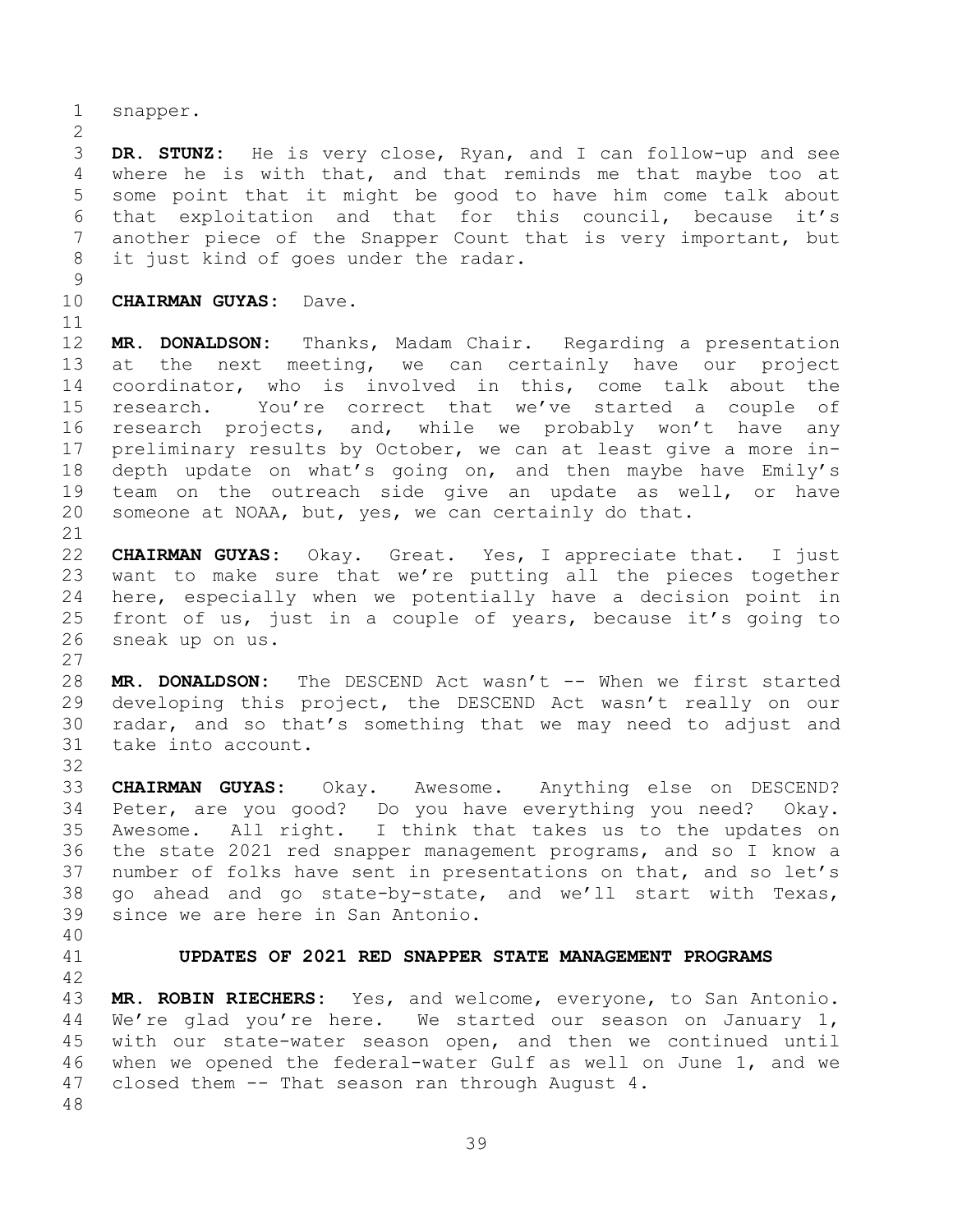1 We are currently, as of last Sunday, at 30,730 fish, two-<br>2 hundred-and-sixteen-thousand-and-a-little-bit-of-change in 2 hundred-and-sixteen-thousand-and-a-little-bit-of-change in<br>3 pounds, and, basically, we're at 81 to eighty-one-and-a-half 3 pounds, and, basically, we're at 81 to eighty-one-and-a-half<br>4 percent of our quota, at this point in time, roughly. percent of our quota, at this point in time, roughly. 5 6 **CHAIRMAN GUYAS:** Thank you, Robin. All right. Let's move to the east then, unless there is any questions for Robin on that 8 quick update. It looks like everybody is good. Okay. Chris.  $\begin{array}{c} 9 \\ 10 \end{array}$ 10 **MR. CHRIS SCHIEBLE:** I think you all got a copy of the 11 PowerPoint yesterday. I tried to keep this as similar as<br>12 possible to the one that you got last August, which was an LA 12 possible to the one that you got last August, which was an LA<br>13 Creel update and a snapper season update. Creel update and a snapper season update.  $\frac{14}{15}$ 15 Slide 2 is basically the assignment draw and compilation of LA<br>16 Creel to-date, and so the drawn assignments are the same, and Creel to-date, and so the drawn assignments are the same, and 17 you can see the 682 on that, completed assignments in 2020<br>18 versus 2021, and there's a couple more, and, obviously, the 18 versus 2021, and there's a couple more, and, obviously, the<br>19 difference there is going to be the hurricane season last vear, 19 difference there is going to be the hurricane season last year,<br>20 and we know all of us got slammed pretty well, and that will 20 and we know all of us got slammed pretty well, and that will<br>21 come into plav a little bit later here, as we start talking 21 come into play a little bit later here, as we start talking<br>22 about effort. about effort. 23 24 Missed, or incomplete, assignments are very similar, and so<br>25 there's not much difference on that either, and then total 25 there's not much difference on that either, and then total<br>26 complete trips surveyed is 6,082 in 2020 and 5,014 in 2021. As 26 complete trips surveyed is 6,082 in 2020 and 5,014 in 2021.<br>27 you know, last year, there were a lot of folks on the wa 27 you know, last year, there were a lot of folks on the water,<br>28 because of COVID, I quess, restrictions or quarantines or 28 because of COVID, I guess, restrictions or quarantines or<br>29 whatever, and so that's likely the difference in the number of 29 whatever, and so that's likely the difference in the number of<br>30 trips surveyed last year versus this year. trips surveyed last year versus this year. 31 32 Then the average number of completed assignments is very similar<br>33 as well, and there's not too much difference there, and then 33 as well, and there's not too much difference there, and then<br>34 number of fish counted by staff, and, last year, we had 33,502, 34 number of fish counted by staff, and, last year, we had 33,502,<br>35 and, this year, it's 38,946, to-date. Also, it's fairly 35 and, this year, it's 38,946, to-date.<br>36 similar. similar. 37<br>38 38 Then number of fish reported, and so that's where we interview<br>39 anglers, and thev either don't have time to allow us to count anglers, and they either don't have time to allow us to count 40 their fish, and they're kind of in a hurry, and so they report 41 what they caught, versus us actually putting eyes on the fish.<br>42 Last vear, obviouslv, it's incrementallv higher, at 27,784, 42 Last year, obviously, it's incrementally higher, at 27,784,<br>43 versus 11,182, because a lot of anglers didn't want to interact 43 versus 11,182, because a lot of anglers didn't want to interact<br>44 with people at the docks, rightly so, because of COVID 44 with people at the docks, rightly so, because of<br>45 restrictions, and so the number was higher, the reported 45 restrictions, and so the number was higher, the reported number<br>46 was higher, last year than this year. was higher, last year than this year. 47 48 Then total red snapper counted so far, last year, it was 3,332,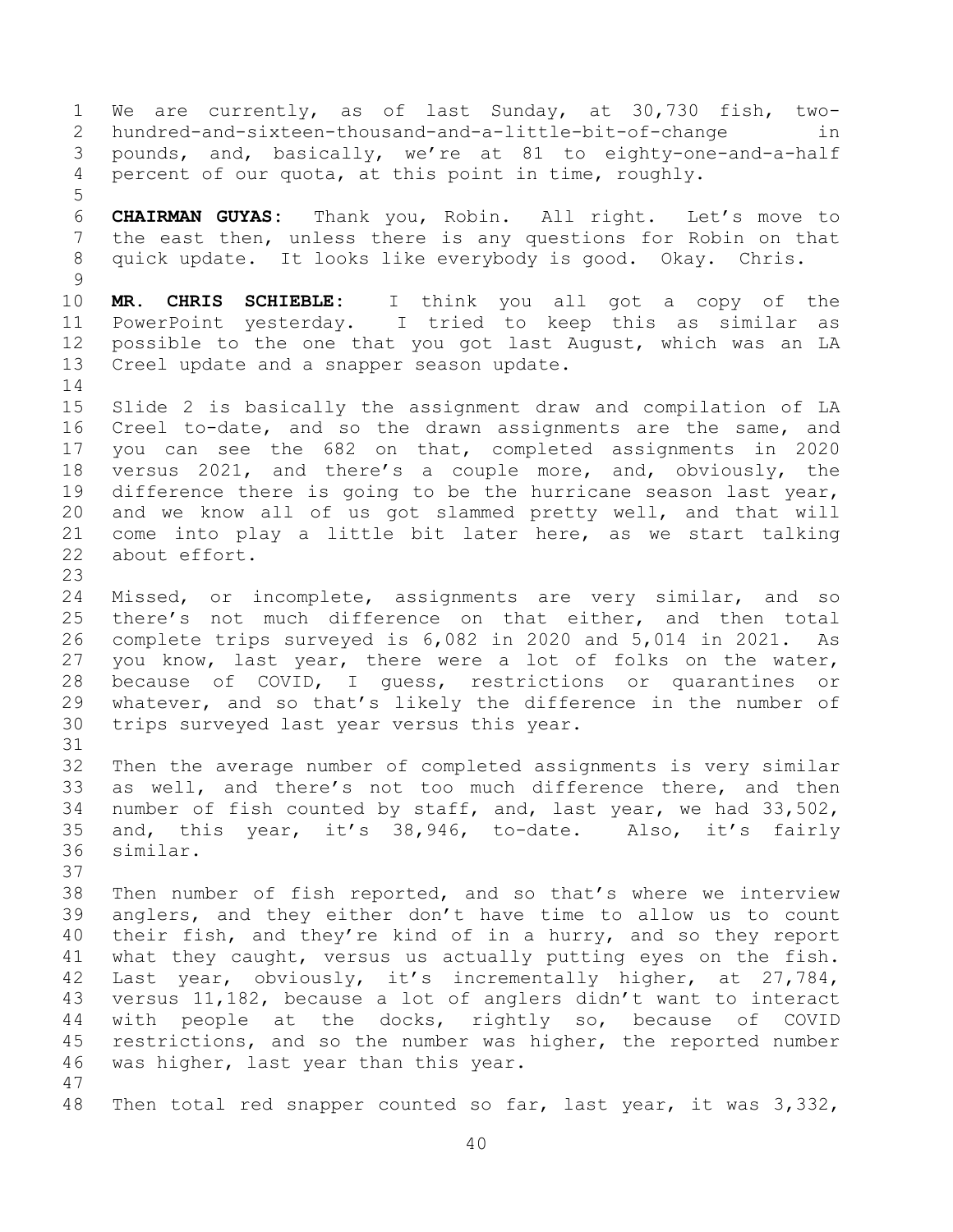1 and it's 3,031 this year, and it's fairly similar, to-date, and<br>2 then the red snapper -- I'm sorry. That was the counted and 2 then the red snapper  $--$  I'm sorry.<br>3 reported combined, and then the ne 3 reported combined, and then the next category is total red<br>4 snapper counted, hands-on, and that's 2,166 last year and 2,674 4 snapper counted, hands-on, and that's 2,166 last year and 2,674<br>5 this year. Then total trips with red snapper harvested, we were 5 this year. Then total trips with red snapper harvested, we were<br>6 at 419 last vear and 371 this vear. at 419 last year and 371 this year. 7 8 Moving on Slide Number 3, that is our total effort expanded out, 9 and so comparing 2020 to 2021, and, as we all know, a lot of<br>10 people hit the water last year, because of quarantine for COVID. 10 people hit the water last year, because of quarantine for COVID.<br>11 In Week 21 of last year, that spike that you see on the graph 11 In Week 21 of last year, that spike that you see on the graph<br>12 there in the dark green line, and that is the highest weekly 12 there in the dark green line, and that is the highest weekly<br>13 effort we have on record for LA Creel, which is last year, and, 13 effort we have on record for LA Creel, which is last year, and,<br>14 compared to this year, and that's the orange-colored line there, 14 compared to this year, and that's the orange-colored line there,<br>15 it's significantly different. The only other week we had higher 15 it's significantly different. The only other week we had higher<br>16 than that was in 2014, Week 24. than that was in 2014, Week 24.  $\begin{array}{c} 17 \\ 18 \end{array}$ 18 We have the second-highest weekly effort, during Week 21, of<br>19 2021, which is 127,560 trips, and only to be surpassed by Week 19 2021, which is 127,560 trips, and only to be surpassed by Week<br>20 24 in 2014, as I mentioned earlier. Also, the majority of the 20 24 in 2014, as I mentioned earlier. Also, the majority of the<br>21 effort, 96 percent, is from inshore private trips, which was 21 effort, 96 percent, is from inshore private trips, which was<br>22 122,565, and the offshore private trips were 4,955, and that's 22 122,565, and the offshore private trips were 4,955, and that's<br>23 compared to what we've seen around the snapper opening for the 23 compared to what we've seen around the snapper opening for the<br>24 offshore charter trips, and that's about 229, or closer to 25 24 offshore charter trips, and that's about 229, or closer to 25<br>25 percent of what we typically see for an opener. percent of what we typically see for an opener. 26<br>27 27 That's the private offshore effort only, in comparison to last<br>28 year, and you can see the difference, and so this year is the 28 year, and you can see the difference, and so this year is the<br>29 lighter-colored line, the light-orange color, and there is a 29 lighter-colored line, the light-orange color, and there is a<br>30 large spike more recently, here in the past few weeks, compared 30 large spike more recently, here in the past few weeks, compared<br>31 to last year, and I think the difference there is, obviously, 31 to last year, and I think the difference there is, obviously,<br>32 weather. I mean, we were dealing with quite a few tropical 32 weather. I mean, we were dealing with quite a few tropical<br>33 storms and hurricanes last year that may have hampered the 33 storms and hurricanes last year that may have hampered the 34 offshore effort. offshore effort. 35<br>36 36 If we go to the next slide, Number 5, you can see the<br>37 difference, and so private inshore effort was incrementally 37 difference, and so private inshore effort was incrementally<br>38 higher last year than this year, and that's -- As we all know, 38 higher last year than this year, and that's -- As we all know,<br>39 we had record boat sales, and record boat registrations and we had record boat sales, and record boat registrations and 40 record license sales, and all of that was going on last year, 41 and it's evident by the inshore effort, and that's primarily<br>42 where that took place, and this year is a little bit I would say 42 where that took place, and this year is a little bit I would say<br>43 higher than average, but it's more normal than what you would 43 higher than average, but it's more normal than what you would<br>44 expect from what happened last year. expect from what happened last year. 45 46 Moving on, Slide 6 is this year's red snapper season. Our<br>47 allocation for the state and charter harvest is 832,493 pounds, allocation for the state and charter harvest is 832,493 pounds, 48 and we started on May 28 in both state and federal waters. We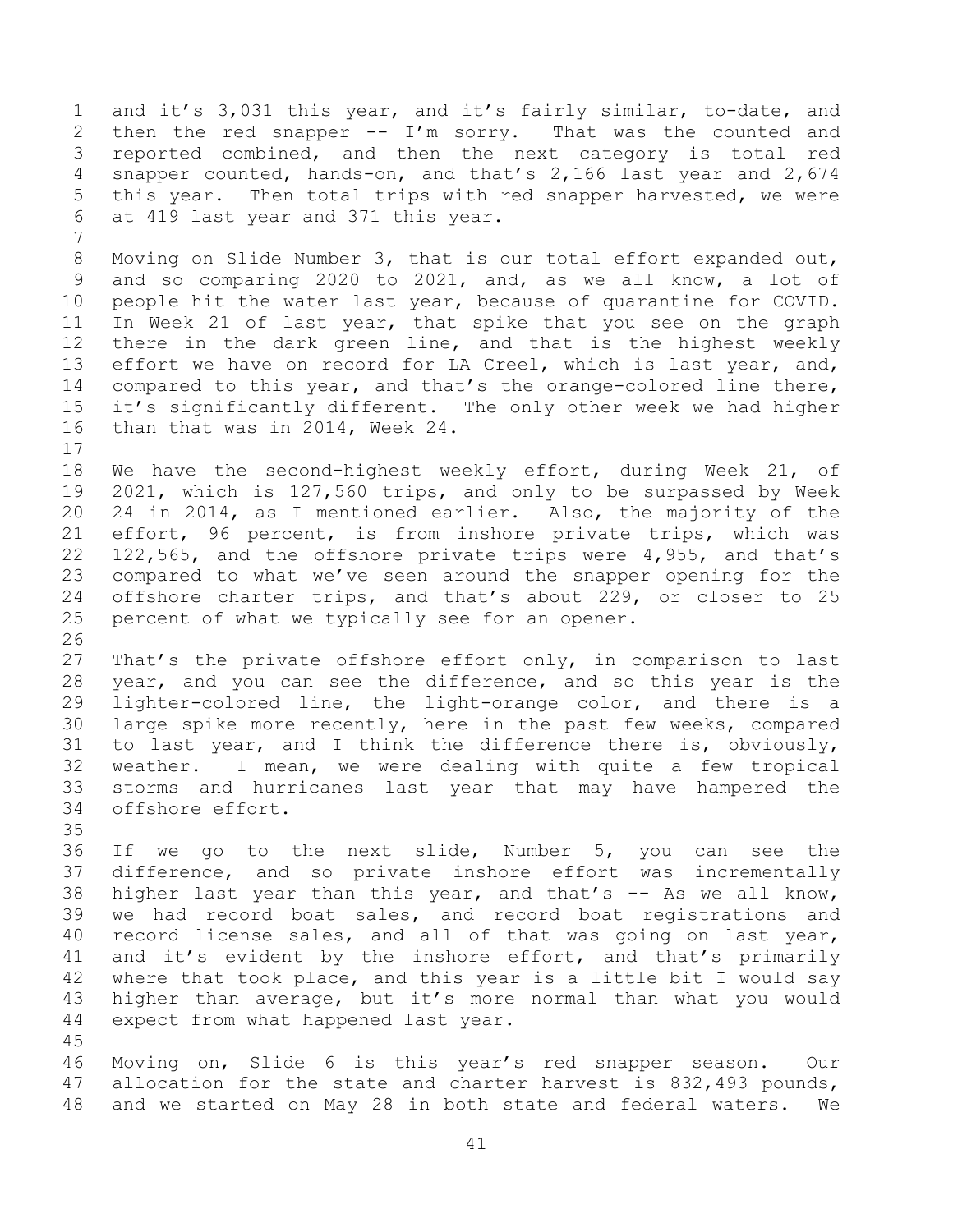1 run weekends only, and Friday, Saturday, and Sunday is the<br>2 weekend for us, and we include the Monday of Memorial Day and 2 weekend for us, and we include the Monday of Memorial Day and<br>3 Labor Day. Labor Day.  $\frac{4}{5}$ 5 The daily bag limit is the same as last year, two fish per<br>6 person with a sixteen-inch size limit, and the next slide, 6 person with a sixteen-inch size limit, and the next slide,<br>7 Number 7, is our to-date landings graph, which we send out Number 7, is our to-date landings graph, which we send out 8 weekly, and so this one here is for the first week of August, 9 and that's the most recent one, and, this Thursday, we'll have<br>10 one that comes out again, which will be the most recent for the 10 one that comes out again, which will be the most recent for the<br>11 previous weekend. We go about a week behind in our landings 11 previous weekend. We go about a week behind in our landings<br>12 updates, and we're well on track, as you can see by this graph, 12 updates, and we're well on track, as you can see by this graph,<br>13 to make it through Labor Day, at the current rate of extraction. to make it through Labor Day, at the current rate of extraction.  $\frac{14}{15}$ 15 We plan to most likely shut down the season after Labor Day<br>16 Weekend, to get our numbers of catch up and see where we're at Weekend, to get our numbers of catch up and see where we're at 17 and what allocation is remaining, and then we may go back to our<br>18 commission at that point and see if they want to decide on 18 commission at that point and see if they want to decide on<br>19 changing the season structure to finish out the vear. Potential 19 changing the season structure to finish out the year. Potential<br>20 options could be going seven days a week, like we did in the 20 options could be going seven days a week, like we did in the<br>21 past, two vears ago, to finish out our allocation, or stav where 21 past, two years ago, to finish out our allocation, or stay where<br>22 we're at. we're at. 23 24 Then the final slide, Number 8, is the landings to-date table,<br>25 and it shows -- You can see the week structure on here, and Week 25 and it shows -- You can see the week structure on here, and Week<br>26 31 is the most recent, and Week 32 landings data will come out 26 31 is the most recent, and Week 32 landings data will come out<br>27 this Thursday, and we're currently at 66 percent of our running 27 this Thursday, and we're currently at 66 percent of our running<br>28 total allocation through that week. Then the update most recent 28 total allocation through that week. Then the update most recent<br>29 one will come out this week. Any questions? one will come out this week. Any questions? 30<br>31 **CHAIRMAN GUYAS:** Any questions for Chris? Andy. 32<br>33 33 **MR. STRELCHECK:** Thanks, Chris, for the presentation. Going 34 back to Slide 2, you indicate that approximately 400 trips for<br>35 red snapper -- I assume those are sampled this year, and is that 35 red snapper -- I assume those are sampled this year, and is that<br>36 correct? correct? 37<br>38 38 **MR. SCHIEBLE:** Yes, and so that's actual trips counted at dockside. 40 41 **MR. STRELCHECK:** Okay. How does that compare to the number of 42 trips that would be reported for red snapper, or remind me again<br>43 -- You have a dockside survey, and then you're expanding that 43 -- You have a dockside survey, and then you're expanding that<br>44 based on permitted effort, and is that correct? based on permitted effort, and is that correct? 45 46 **MR. SCHIEBLE:** Yes, and so the effort is derived from the call surveys, and that's weekly call effort that's incorporated with 48 this, and so, when you see number of trips intercepted, that's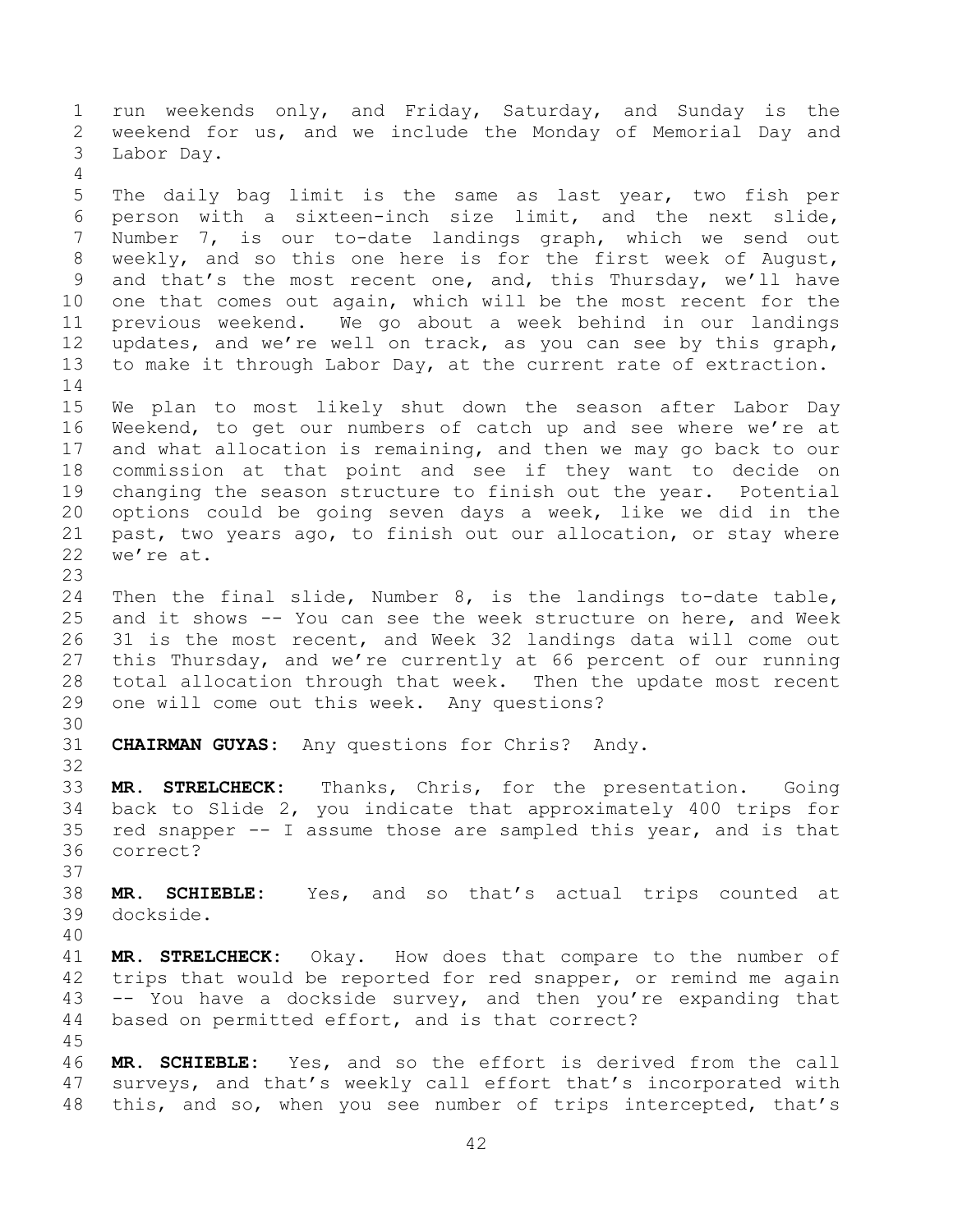1 coming from dockside, and that's actual trips intercepted on the<br>2 dock. 2 dock. 3 4 **MR. STRELCHECK:** Okay. Then, from a compliance standpoint, what<br>5 are your compliance rates these days with the offshore permits 5 are your compliance rates these days with the offshore permits<br>6 that you require? that you require? 7 8 **MR. SCHIEBLE:** Our ROLP? Well, we haven't had many citations, 9 that I know of, as far as enforcement and people that are<br>10 fishing without the ROLP, the recreational offshore landing 10 fishing without the ROLP, the recreational offshore landing<br>11 permit, and so I would say the compliance is pretty good. permit, and so I would say the compliance is pretty good.  $\begin{array}{c} 12 \\ 13 \end{array}$ 13 **MR. STRELCHECK:** Okay. Maybe I can ask it a different way. If 14 you intercept someone that doesn't have the permit, you make<br>15 adjustments though, in terms of your catch estimates, correct, 15 adjustments though, in terms of your catch estimates, correct,<br>16 for expanding for the universe of non-permitted entities? for expanding for the universe of non-permitted entities?  $\begin{array}{c} 17 \\ 18 \end{array}$ 18 **MR. SCHIEBLE:** Yes, and so, if the dockside intercept comes 19 across an angler that doesn't have an ROLP, and they ask do you<br>20 have one or do you not have one, and that's one of the questions 20 have one or do you not have one, and that's one of the questions<br>21 that is done. Then that data is taken back and separated out. that is done. Then that data is taken back and separated out.  $\frac{22}{23}$ 23 **CHAIRMAN GUYAS:** Susan.  $\frac{24}{25}$ 25 **MS. BOGGS:** Thank you, Madam Chair. Thank you, Chris, for the 26 information. I have two questions. One, is LA Creel -- Are you<br>27 required to report, all anglers, and, number two, you commented, 27 required to report, all anglers, and, number two, you commented,<br>28 and I didn't think that I understood, and so how do you report? 28 and I didn't think that I understood, and so how do you report?<br>29 I know, in Alabama, in Tails 'n Scales, how they report, but how 29 I know, in Alabama, in Tails 'n Scales, how they report, but how<br>30 do vou report to LA Creel if vou don't do the dockside 30 do you report to LA Creel if you don't do the dockside intercept? 32<br>33 33 **MR. SCHIEBLE:** LA Creel is not mandatory reporting. The 34 dockside intercept takes place, obviously, at the docks when the<br>35 anglers come in, and there's an electronic reporting option that 35 anglers come in, and there's an electronic reporting option that<br>36 takes place, and that goes through the ROLP app, and anglers can 36 takes place, and that goes through the ROLP app, and anglers can<br>37 report electronically after the fact, if they want. report electronically after the fact, if they want. 38<br>39 39 **CHAIRMAN GUYAS:** Go ahead, Susan. 40 41 **MS. BOGGS:** Last question. How many -- You may or may not know 42 this answer, and you can certainly get back to me, but how many<br>43 anglers are registered in Louisiana with a -- Do you call it a 43 anglers are registered in Louisiana with a -- Do you call it a<br>44 federal permit? I'm not sure what you all call it, a reef fish 44 federal permit? I'm not sure what you all call it, a reef fish<br>45 permit, for your private recreational anglers. permit, for your private recreational anglers. 46<br>47 47 **MR. SCHIEBLE:** You mean the ROLP holders? I don't know the 48 total number on that. I mean, if you're fishing for snapper,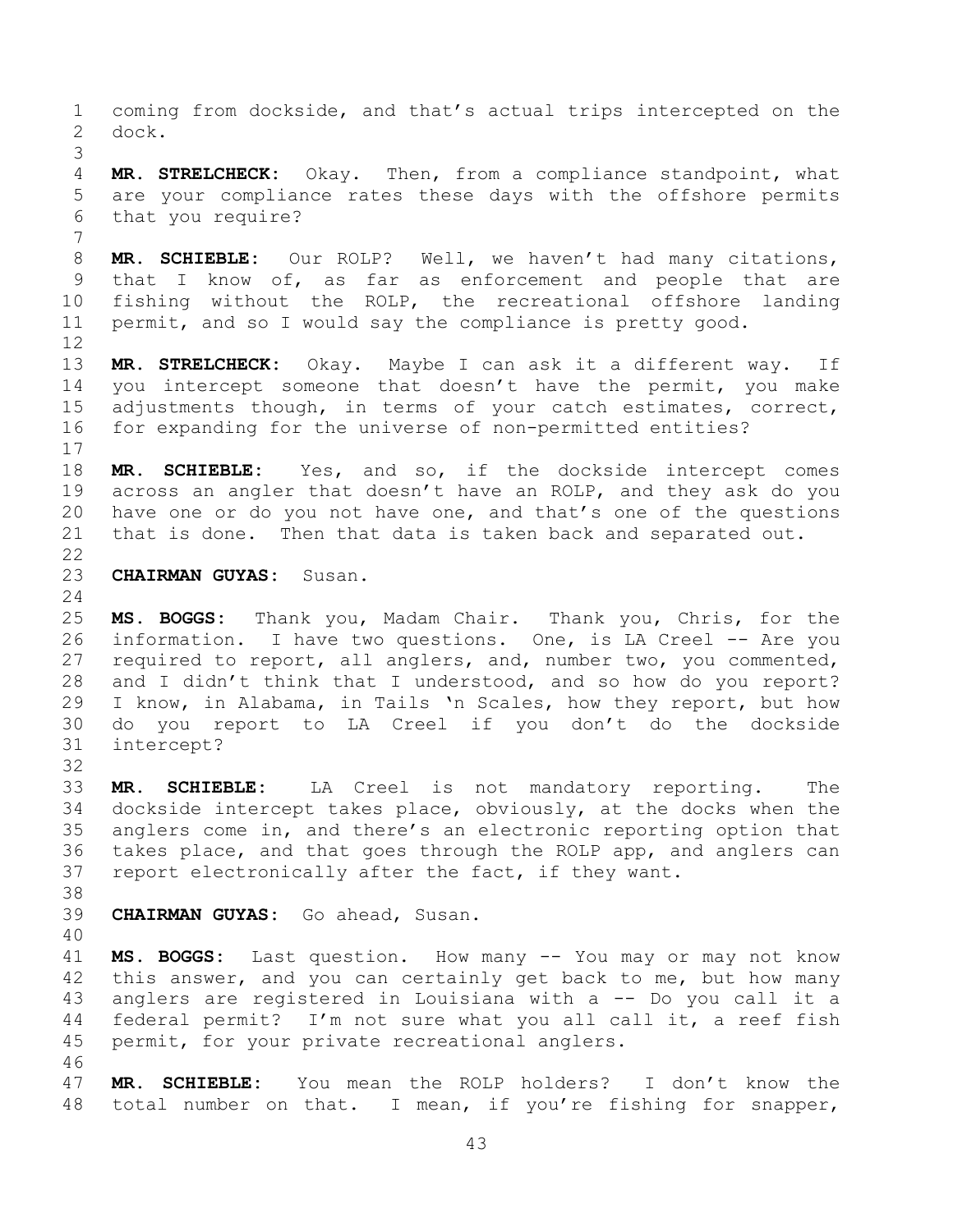1 you have to have it, even though it's free, and so they register<br>2 online and fill it out, and they don't pay a fee for it, but I 2 online and fill it out, and they don't pay a fee for it, but I<br>3 don't know the total number. don't know the total number.  $\frac{4}{5}$ 5 **CHAIRMAN GUYAS:** All right. Thank you, Chris. Let's move on to 6 Mississippi. 7 8 **GENERAL JOE SPRAGGINS:** As you can see there, the Mississippi 9 red snapper season framework, we opened on Friday, May 28, for<br>10 seven days a week, and we closed on Monday, July 5, 2021. We 10 seven days a week, and we closed on Monday, July 5, 2021. We<br>11 reopened again on Friday, August 5, 2021, and we closed on 11 reopened again on Friday, August 5, 2021, and we closed on<br>12 Sunday August 8, 2021. We reopened on Friday, August 13, and we 12 Sunday August 8, 2021. We reopened on Friday, August 13, and we<br>13 are open seven days a week. To date, the season has been open 13 are open seven days a week. To date, the season has been open<br>14 for fifty-four days. for fifty-four days.  $\frac{15}{16}$ The reason we closed on July 5 is we do that every year, and one 17 of the things is to be able to make sure that we do a<br>18 reassessment at that point. If we haven't anywhere close to 18 reassessment at that point. If we haven't anywhere close to<br>19 reached our numbers -- Obviously, if we had reached them prior 19 reached our numbers -- Obviously, if we had reached them prior<br>20 to that, we would have closed prior to that, but we look at that 20 to that, we would have closed prior to that, but we look at that<br>21 and then reevaluate, to make sure that we do not reach the 21 and then reevaluate, to make sure that we do not reach the<br>22 overfishing limit. We do not want to get there. We want to 22 overfishing limit. We do not want to get there. We want to<br>23 make sure our ACT and ACL -- That we follow it 100 percent. make sure our ACT and ACL -- That we follow it 100 percent.  $\frac{24}{25}$ 25 We close for several weeks and reassess and look at it and see<br>26 what will happen and if there is a feasibility to open any 26 what will happen and if there is a feasibility to open any<br>27 further at that point. further at that point. 28<br>29 29 As you can see here, you can look at the numbers. Obviously,<br>30 the first month, from 5/28 to 5/31, that weekend, it was a huge 30 the first month, from 5/28 to 5/31, that weekend, it was a huge<br>31 weekend, and we had over a thousand trips, and that was Memorial weekend, and we had over a thousand trips, and that was Memorial 32 Day weekend, and everybody in the world wanted to go out, and<br>33 you can see the numbers that we caught here, and we reached 27.3 33 you can see the numbers that we caught here, and we reached 27.3<br>34 percent in that one dav, or three davs. percent in that one day, or three days. 35<br>36 36 As you can see, after that, things dropped off drastically, as<br>37 they always do in Mississippi. We have just a small amount of 37 they always do in Mississippi. We have just a small amount of<br>38 boats that are going out, and you can see, even up to the point 38 boats that are going out, and you can see, even up to the point<br>39 that we opened up that weekend on August,  $8/6$  through  $8/8$ , we that we opened up that weekend on August,  $8/6$  through  $8/8$ , we 40 had 579 trips during that timeframe, and that's over a several-41 day trip now, and it's not just one day, but if you can notice<br>42 that we average on the weeks -- That we average a little over 42 that we average on the weeks -- That we average a little over<br>43 300, around 300, trips, 250 to 300 trips a week, and not very 43 300, around 300, trips, 250 to 300 trips a week, and not very<br>44 many people -- There's not that many boats. many people -- There's not that many boats. 45 46 Just to give you an idea, I was out on the Gulf of Mexico on the<br>47 4<sup>th</sup> of July, riding with Marine Patrol, and we went to the 4<sup>th</sup> of July, riding with Marine Patrol, and we went to the 48 hotspots, and I call it a hotspot, because it's where all the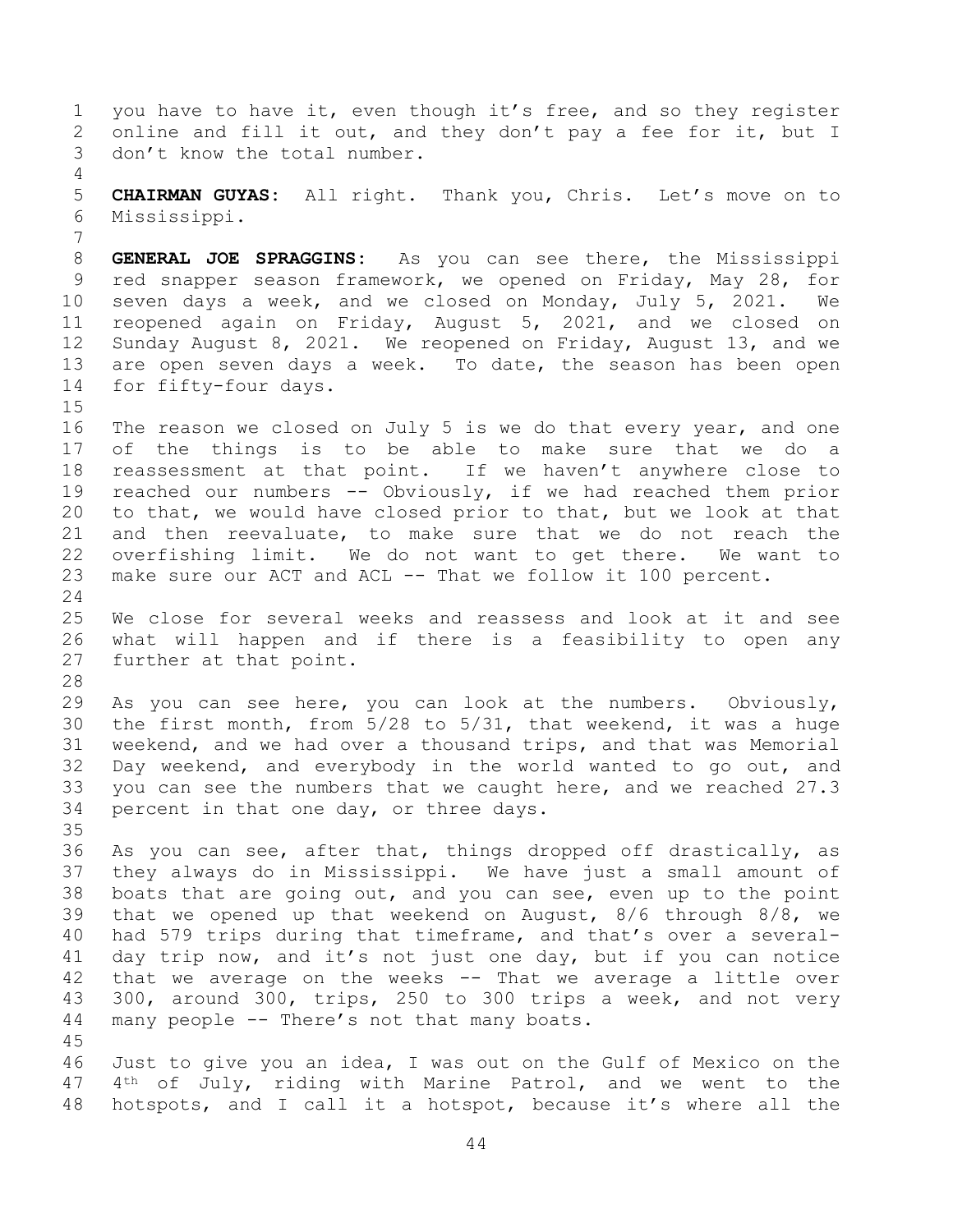1 islands -- It's where everybody is sitting and seeing what's<br>2 happening, and we didn't see a thousand boats on the whole Gulf, 2 happening, and we didn't see a thousand boats on the whole Gulf,<br>3 and that's counting every skiff and everything else who wanted 3 and that's counting every skiff and everything else who wanted<br>4 to go out there, and so we didn't have a thousand boats in the 4 to go out there, and so we didn't have a thousand boats in the<br>5 Gulf of Mexico, as far as Mississippi is concerned, in general, 5 Gulf of Mexico, as far as Mississippi is concerned, in general,<br>6 overall, but we look at it verv hard. We are continuing to 6 overall, but we look at it very hard. We are continuing to  $\overline{z}$ monitor where we're at. 8 9 As you can see, to today, we have an estimated harvest of<br>10 109,906.9 pounds. Our ACT is 136,395, and we're at 80.6 percent 10 109,906.9 pounds. Our ACT is 136,395, and we're at 80.6 percent<br>11 at this point. Our ACL is 151,550, and we're at 72.5 percent of 11 at this point. Our ACL is 151,550, and we're at 72.5 percent of 12 that. that. 13<br>14 14 Our Tails 'n Scales, which is a mandatory program, and a<br>15 mandatory program is that you must have a Tails 'n Scales when 15 mandatory program is that you must have a Tails 'n Scales when<br>16 you go snapper fishing, and, if you do not, and you're 16 you go snapper fishing, and, if you do not, and you're<br>17 intercepted, you not only get a ticket for not having Tails 'n 17 intercepted, you not only get a ticket for not having Tails 'n<br>18 Scales, but you also lose your fish. Scales, but you also lose your fish. 19<br>20 20 It's a very strong issue in Mississippi, and we have a -- We're<br>21 pretty good with that. We only -- You know, we really have two 21 pretty good with that. We only -- You know, we really have two<br>22 sides. If you go to the east or west of Ship Island, you can 22 sides. If you go to the east or west of Ship Island, you can<br>23 pretty much -- We can stop you. We can tell whether you're 23 pretty much -- We can stop you. We can tell whether you're<br>24 going out into the deep water and catching fishing, because 24 going out into the deep water and catching fishing, because<br>25 we've got kind of a little bottleneck there, and we can put 25 we've got kind of a little bottleneck there, and we can put<br>26 marine patrol there, and we can make sure that people are --26 marine patrol there, and we can make sure that people are --<br>27 We're doing an average of 10 percent, a little over 10 percent, 27 We're doing an average of 10 percent, a little over 10 percent,<br>28 of all snapper fish that are filed through the Tails 'n Scales. 28 of all snapper fish that are filed through the Tails 'n Scales.<br>29 We intercept a little over 10 percent of them, and that's a 29 We intercept a little over 10 percent of them, and that's a 20 pretty good look at it. pretty good look at it. 31<br>32 32 By doing that, and looking at it, and going back and<br>33 recalibrating, we're at over 95 percent compliance, and that's 33 recalibrating, we're at over 95 percent compliance, and that's<br>34 pretty good, when you think about that. 95 percent of all the 34 pretty good, when you think about that. 95 percent of all the<br>35 people that are complying. It didn't take very many people very 35 people that are complying. It didn't take very many people very<br>36 long to lose their fish, because they realized that they were 36 long to lose their fish, because they realized that they were<br>37 qoing to fall in and do what needed to be done. going to fall in and do what needed to be done. 38<br>39 I can tell you right now that Mississippi is working as hard as 40 anything in the Gulf to make sure that we follow the rules. You 41 can go back and look, and we have never overfished, and we have<br>42 worked verv hard to do what we need to do, and we follow ours, 42 worked very hard to do what we need to do, and we follow ours,<br>43 and our Tails 'n Scales is probably one of the best programs in 43 and our Tails 'n Scales is probably one of the best programs in<br>44 the United States, and it is very accurate, and it's about as 44 the United States, and it is very accurate, and it's about as<br>45 accurate as anything could be. We will be glad to give anybody 45 accurate as anything could be. We will be glad to give anybody<br>46 data on Tails 'n Scales and explain how accurate it is, but, 46 data on Tails 'n Scales and explain how accurate it is, but,<br>47 with that, I will leave it for any questions. with that, I will leave it for any questions. 48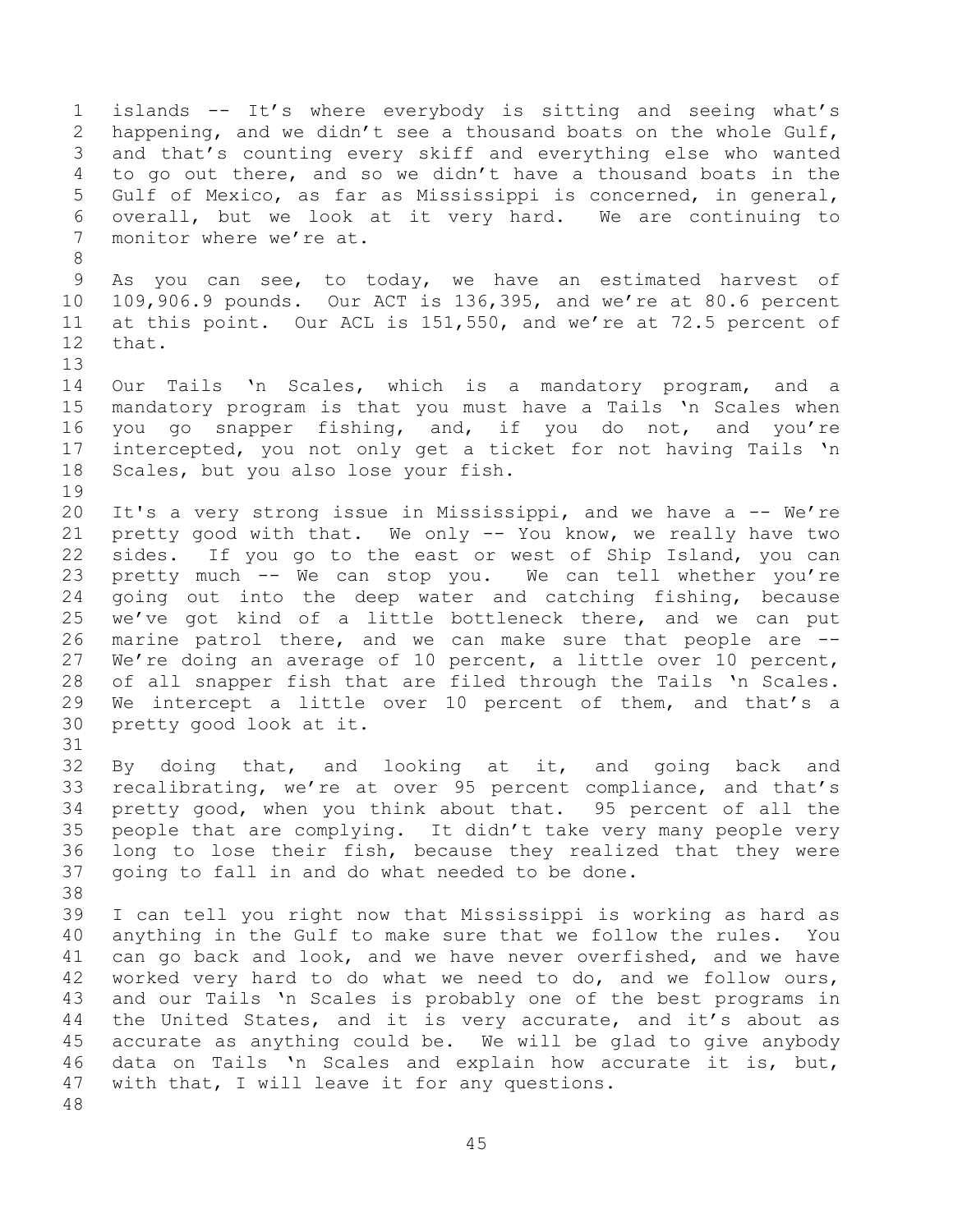1 **CHAIRMAN GUYAS:** Thank you, General Spraggins. Susan.  $rac{2}{3}$ 3 **MS. BOGGS:** Thank you, Madam Chair, and thank you, General 4 Spraggins, for the information. Would you please remind me, and<br>5 does Tails 'n Scales only collect data on red snapper, or are 5 does Tails 'n Scales only collect data on red snapper, or are<br>6 there other species included? there other species included? 7 8 **GENERAL SPRAGGINS:** It's only red snapper. We are looking at 9 expanding it to some others, but it's a pretty expensive project<br>10 to take it to that point, and it costs us quite a bit of money 10 to take it to that point, and it costs us quite a bit of money<br>11 every year just to do the red snapper itself, and we are a small 11 every year just to do the red snapper itself, and we are a small<br>12 state, and we only have a small amount of fishermen compared to 12 state, and we only have a small amount of fishermen compared to 13 the other states in the Gulf. the other states in the Gulf.  $\frac{14}{15}$ 15 **CHAIRMAN GUYAS:** Dale. 16 17 **MR. DIAZ:** Can you go back a slide? Right there. I just want 18 to point something out here. I talked to Mississippi staff<br>19 earlier this week, and I am going to talk about some stuff 19 earlier this week, and I am going to talk about some stuff<br>20 later, but, on the busiest time that Mississippi had, in four 20 later, but, on the busiest time that Mississippi had, in four<br>21 days, the 28<sup>th</sup>, 29<sup>th</sup>, 30<sup>th</sup>, and 31<sup>st</sup>, Tails 'n Scales logged 1,027 21 days, the  $28^{th}$ ,  $29^{th}$ ,  $30^{th}$ , and  $31^{st}$ , Tails 'n Scales logged 1,027<br>22 boats. boats. 23 24 They told me that the PSE for Tails 'n Scales consistently runs<br>25 below 5 percent, and so that's highly accurate, and so that 25 below 5 percent, and so that's highly accurate, and so that<br>26 comes to 256 boats a day, during the very busiest time that 26 comes to 256 boats a day, during the very busiest time that<br>27 Mississippi has seen this year, and so I just want to make a 27 Mississippi has seen this year, and so I just want to make a<br>28 note of that, that that 256 boats a day is what they have seen 28 note of that, that that 256 boats a day is what they have seen<br>29 this year, during the time when the most fish was harvested. 29 this year, during the time when the most fish was harvested.<br>30 Thank you. Thank you. 31<br>32 32 **CHAIRMAN GUYAS:** Thanks, Dale. Any other questions on Mississippi? All right. Let's move into Alabama then. 34<br>35 35 **MR. ANSON:** I want to provide a summary as to how we started of 36 the season, and so, for the 2020 season, we did not exceed the<br>37 private recreational quota, and the private recreational quota 37 private recreational quota, and the private recreational quota<br>38 that we manage includes state charter boats, state-licensed 38 that we manage includes state charter boats, state-licensed<br>39 only, and not federally-permitted charter boats. only, and not federally-permitted charter boats. 40 41 No payback was needed, and we utilized the same quota that we<br>42 had in 2020, and so our 2021 quota was just over a million 42 had in 2020, and so our 2021 quota was just over a million<br>43 pounds. The private recreational red snapper season for 2021 43 pounds. The private recreational red snapper season for 2021<br>44 consisted of four-day weekends, which were Friday through 44 consisted of four-day weekends, which were Friday through<br>45 Monday, and the season began on Friday, May 28. Monday, and the season began on Friday, May 28. 46<br>47 We continued with the two-fish per person daily bag limit and a 48 sixteen-inch total length minimum size limit, and, as Chris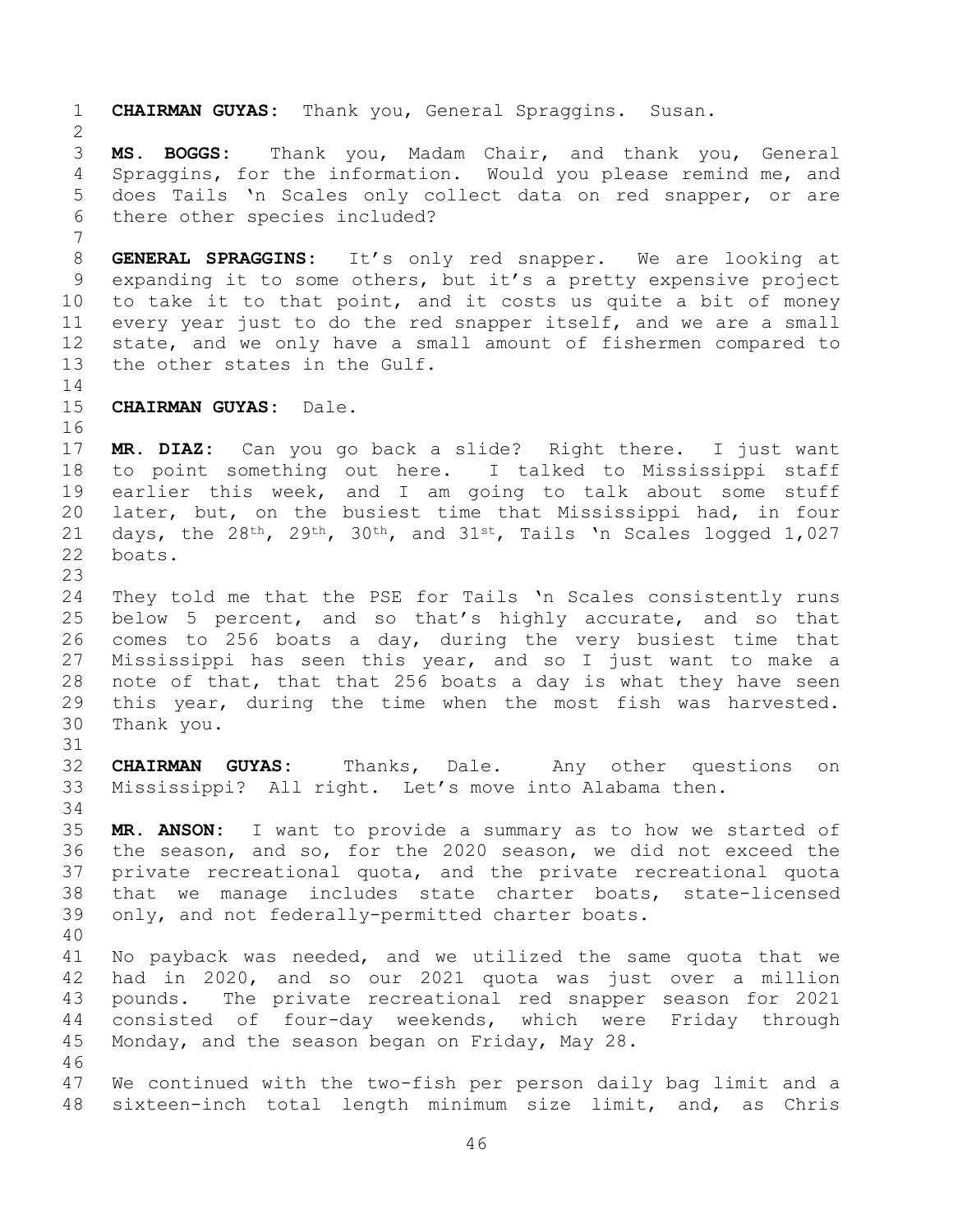1 mentioned, we also provide weekly updates, and we provide those<br>2 to National Marine Fisheries Service, and then we post 2 to National Marine Fisheries Service, and then we post<br>3 information at our department's website, and the weblink is 3 information at our department's website, and the weblink is<br>4 provided there. provided there.

5 6 We did, for 2021, include, for mandatory reporting, greater<br>7 amberiack and grav triggerfish. We had voluntary reporting for amberjack and gray triggerfish. We had voluntary reporting for 8 those two species in 2019 and 2020.

 $\begin{array}{c} 9 \\ 10 \end{array}$ 10 This is the latest graphic. If you were to go to that website,<br>11 you would see this graphic here, and it depicts how many pounds 11 you would see this graphic here, and it depicts how many pounds<br>12 have been harvested, again, for both private recreational 12 have been harvested, again, for both private recreational<br>13 vessels, or anglers, and those anglers on state charter boats, 13 vessels, or anglers, and those anglers on state charter boats,<br>14 and we have harvested 845,196 pounds, through this last previous 14 and we have harvested 845,196 pounds, through this last previous<br>15 weekend, and we will also be creating updates through this last 15 weekend, and we will also be creating updates through this last<br>16 weekend, probably posting them either on Thursday or on Friday, weekend, probably posting them either on Thursday or on Friday, 17 but that 845,000 pounds represents about 76 percent of the quota<br>18 for this year, and, in the graphic, you will also see that the 18 for this year, and, in the graphic, you will also see that the<br>19 red line depicts the 2021 season harvest, and then the light-19 red line depicts the 2021 season harvest, and then the light-<br>20 blue line that you see is the result of the 2019 season and 20 blue line that you see is the result of the 2019 season and<br>21 where it ended, and then the dark-blue line there depicts last 21 where it ended, and then the dark-blue line there depicts last<br>22 vear's season. year's season.

23 24 You will also note, on the red line there, around Day 22,<br>25 Tropical Storm Claudette made landfall in Louisiana, and that 25 Tropical Storm Claudette made landfall in Louisiana, and that<br>26 impacted our weather, and it impacted people's ability to go 26 impacted our weather, and it impacted people's ability to go<br>27 fishing, and you can see, around Day 22 through Day 30, the line 27 fishing, and you can see, around Day 22 through Day 30, the line<br>28 remains relatively flat, and then Tropical Storm Fred made 28 remains relatively flat, and then Tropical Storm Fred made<br>29 landfall on August 16, and that impacted the tail-end, or Day 29 landfall on August 16, and that impacted the tail-end, or Day<br>30 81, and so we didn't have as much of an increase in landings as 30 81, and so we didn't have as much of an increase in landings as 31 we had experienced in prior weeks. we had experienced in prior weeks.

32<br>33 33 Some statistics for the 2021 season, similar to what Louisiana<br>34 had provided, and so we had a landing report, and it's a 34 had provided, and so we had a landing report, and it's a<br>35 mandatory program. A vessel representative, which could be the 35 mandatory program. A vessel representative, which could be the<br>36 captain, but it's somebody just designated to be reporting for 36 captain, but it's somebody just designated to be reporting for<br>37 the vessel, and we had 5,866 reports for private vessels 37 the vessel, and we had 5,866 reports for private vessels<br>38 submitted through Snapper Check, and then 546 reports, so far, 38 submitted through Snapper Check, and then 546 reports, so far,  $\frac{39}{100}$  submitted through the  $16<sup>th</sup>$  of August for state-licensed charter submitted through the 16<sup>th</sup> of August for state-licensed charter 40 boats.

41<br>42

42 Then you can see the additional metrics there, and we require<br>43 anglers to be reported on those landing reports, the number of 43 anglers to be reported on those landing reports, the number of<br>44 landed fish to be reported, and then the number of dead discards 44 landed fish to be reported, and then the number of dead discards<br>45 that are reported for both private vessels and state charter 45 that are reported for both private vessels and state charter<br>46 vessels are also there. vessels are also there.

47

48 The number of dockside assignments that have been issued, we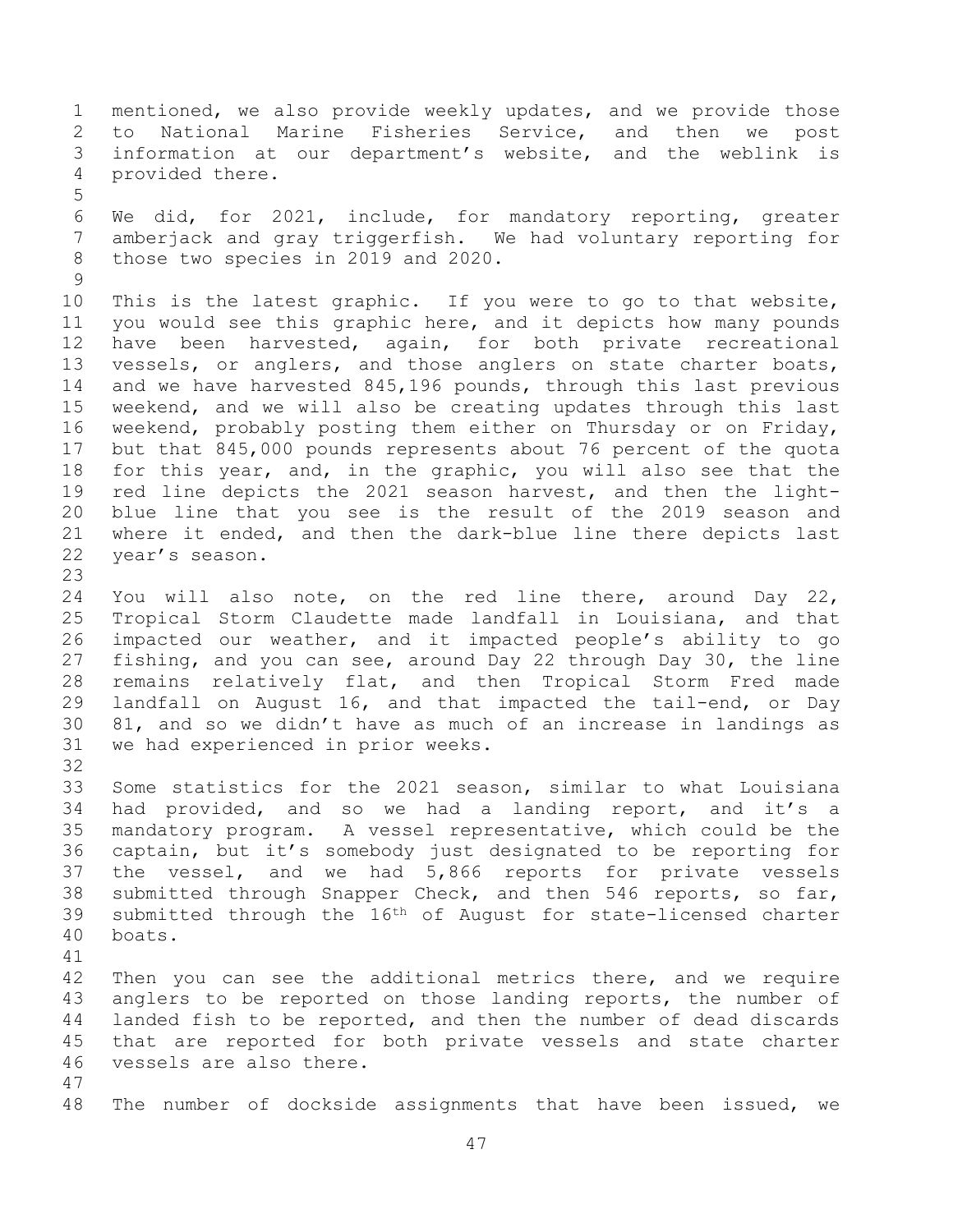1 don't issue these by mode, fishing mode, or vessel type. You<br>2 all may recall, those that have been following this, that we get 2 all may recall, those that have been following this, that we get<br>3 our assignment draw from the National Marine Fisheries Service. our assignment draw from the National Marine Fisheries Service.  $\frac{4}{5}$ 5 We provide the same pressure information and utilize essentially<br>6 the same register of sites as is used for the APAIS survey, and 6 the same register of sites as is used for the APAIS survey, and<br>7 we request that they develop the draws for our Snapper Check we request that they develop the draws for our Snapper Check 8 assignments. Snapper Check assignments are conducted 9 independent from the APAIS draws, and that's the primary reason<br>10 why we asked them to develop the assignment draws, is to make 10 why we asked them to develop the assignment draws, is to make<br>11 sure there's no overlap in sites selected, the same sites 11 sure there's no overlap in sites selected, the same sites<br>12 selected on the same day and hour block, and so part of that 12 selected on the same day and hour block, and so part of that<br>13 process though is that there is no differentiation between a 13 process though is that there is no differentiation between a<br>14 site that has private fishing vessel activity that is offshore 14 site that has private fishing vessel activity that is offshore<br>15 versus charter boat fishing vessel activity that is offshore. versus charter boat fishing vessel activity that is offshore. 16<br>17 17 They're both combined as an offshore site, and so we were issued<br>18 119 sites, of which we would be expected to find private 18 119 sites, of which we would be expected to find private<br>19 vessels, or state charter vessels, so far, through the August 16 19 vessels, or state charter vessels, so far, through the August 16<br>20 time period, for red snapper, but, again, there are some sites 20 time period, for red snapper, but, again, there are some sites<br>21 that are included in that assignment draw that are almost 21 that are included in that assignment draw that are almost<br>22 predominantly, or exclusively, sites that have the federal 22 predominantly, or exclusively, sites that have the federal<br>23 charter-boat-activity. charter boat activity.

 $\frac{24}{25}$ 25 Anyways, the number of dockside assignments that were completed<br>26 were 102, and assignments can be cancelled because a sampler 26 were 102, and assignments can be cancelled because a sampler<br>27 gets sick, or, in the case of many of these, they were cancelled 27 gets sick, or, in the case of many of these, they were cancelled<br>28 because of weather impacts, and then, as we got into the first 28 because of weather impacts, and then, as we got into the first<br>29 part of August, after August 2, assignments that are drawn at 29 part of August, after August 2, assignments that are drawn at<br>30 those sites where there is almost exclusively federal charter 30 those sites where there is almost exclusively federal charter<br>31 boat activity were not sampled. boat activity were not sampled.

32<br>33 33 The number of vessels that were surveyed so far, 288 vessels<br>34 were encountered by our staff at dockside surveys, and forty-one 34 were encountered by our staff at dockside surveys, and forty-one<br>35 state quideboats were encountered, and you can see the number of 35 state guideboats were encountered, and you can see the number of<br>36 anglers that were surveyed during those interviews at dockside, 36 anglers that were surveyed during those interviews at dockside,<br>37 1,234 for private vessels, and 163 state-licensed vessels, and 37 1,234 for private vessels, and 163 state-licensed vessels, and<br>38 number of landed fish that were observed at those interviews, or 38 number of landed fish that were observed at those interviews, or<br>39 during those interviews, for both modes of fishing. Then, at during those interviews, for both modes of fishing. 40 the bottom, you'll see the number of fish that we weighed. So 41 far, 780 fish for private vessels, private anglers, and 152 for<br>42 state-licensed vessels. state-licensed vessels.

43 44 To give you a little bit of background on this, in case people<br>45 have been watching, or looking at our website and watching the 45 have been watching, or looking at our website and watching the<br>46 weekly updates, there has been a flattening of the curve, so to 46 weekly updates, there has been a flattening of the curve, so to<br>47 speak, from the start of July, and so I wanted to use this speak, from the start of July, and so I wanted to use this 48 opportunity to explain a little bit of that.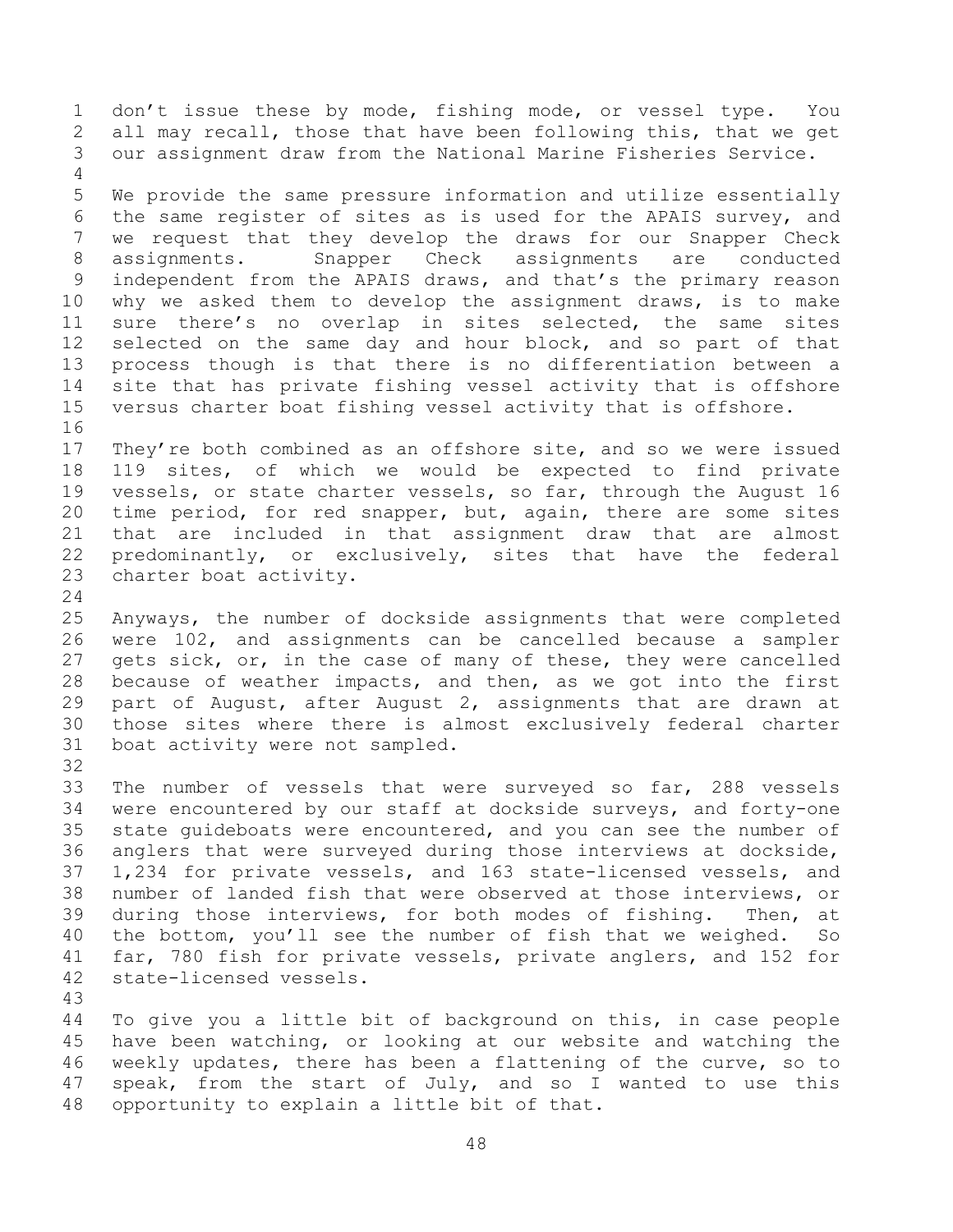$\frac{1}{2}$ 2 Estimates, for the purposes of our notifying the public, are<br>3 updated weekly, but the mean fish weight and the adjustment to 3 updated weekly, but the mean fish weight and the adjustment to<br>4 the final estimate for non-reported trips are based on the 4 the final estimate for non-reported trips are based on the<br>5 results from dockside sampling that occurs within a wave, and so 5 results from dockside sampling that occurs within a wave, and so<br>6 we accumulate all of that information within a wave period, and 6 we accumulate all of that information within a wave period, and<br>7 a wave, again, is the definition of a two-month sampling period, a wave, again, is the definition of a two-month sampling period, 8 and that is also used in the APAIS survey.

 $\begin{array}{c} 9 \\ 10 \end{array}$ 10 Essentially, you start over, if you will, within that wave, for<br>11 your average weight and your non-reported adjustment, trip 11 your average weight and your non-reported adjustment, trip<br>12 adjustment, and so estimate trend lines can vary over time, 12 adjustment, and so estimate trend lines can vary over time,<br>13 depending upon several variables that occur within that wave, 13 depending upon several variables that occur within that wave,<br>14 and there can be changes in the reporting rate from the 14 and there can be changes in the reporting rate from the<br>15 beginning of the wave to the end of the wave, and/or the mean 15 beginning of the wave to the end of the wave, and/or the mean<br>16 fish weight and charter permit status, and so we update, fish weight and charter permit status, and so we update, 17 periodically, the federally-permitted vessels that NMFS permits.

18<br>19 19 We go to their website and download the permit information<br>20 there, and then we also update, from our state license charter 20 there, and then we also update, from our state license charter<br>21 boat sales, a register of vessels that we identify as being 21 boat sales, a register of vessels that we identify as being<br>22 charter vessels, and that information is applied against the 22 charter vessels, and that information is applied against the<br>23 landing report so that we can segregate those trips as to 23 landing report so that we can segregate those trips as to<br>24 whether they are private vessels or charter vessels, and so that 24 whether they are private vessels or charter vessels, and so that<br>25 can change over time within a wave period. can change over time within a wave period.

26<br>27 27 The sampling weighting of the interviews and the fish weight,<br>28 actually, that we collect within individual weeks, based on the 28 actually, that we collect within individual weeks, based on the<br>29 sampling weighting that is derived from, again, the pressure 29 sampling weighting that is derived from, again, the pressure<br>30 value that is assigned to sampling site and then the weights 30 value that is assigned to sampling site and then the weights<br>31 that are then also applied based on the proportion of anglers that are then also applied based on the proportion of anglers 32 that are interviewed and not interviewed, as well as even the<br>33 number of fish that are weighed, versus those fish that are not 33 number of fish that are weighed, versus those fish that are not<br>34 weighed, within an interview. weighed, within an interview.

35<br>36 36 All of that, again, is to be commensurate with APAIS sample<br>37 weighting procedures, and that is what helped us to get the 37 weighting procedures, and that is what helped us to get the<br>38 program certified for the start of the 2017 season, and so, if 38 program certified for the start of the 2017 season, and so, if<br>39 you look at these two graphics here, they're of two different you look at these two graphics here, they're of two different 40 weeks through the latter part of the season.

41<br>42 42 The top one there is from the estimates through July 19, and the<br>43 bottom graphic there is from August 16, and so the Wave 4 is 43 bottom graphic there is from August 16, and so the Wave 4 is<br>44 July 1 through August 31, and so we're talking about Wave 4 and 44 July 1 through August 31, and so we're talking about Wave 4 and<br>45 this change in the trend line, or the trajectory in the 45 this change in the trend line, or the trajectory in the<br>46 estimate, and so the flattening of the trend line, as you see in 46 estimate, and so the flattening of the trend line, as you see in<br>47 the lower picture that is circled there by the red-dotted line, the lower picture that is circled there by the red-dotted line, 48 is due to a reduced average weekly fish weight, and an improved,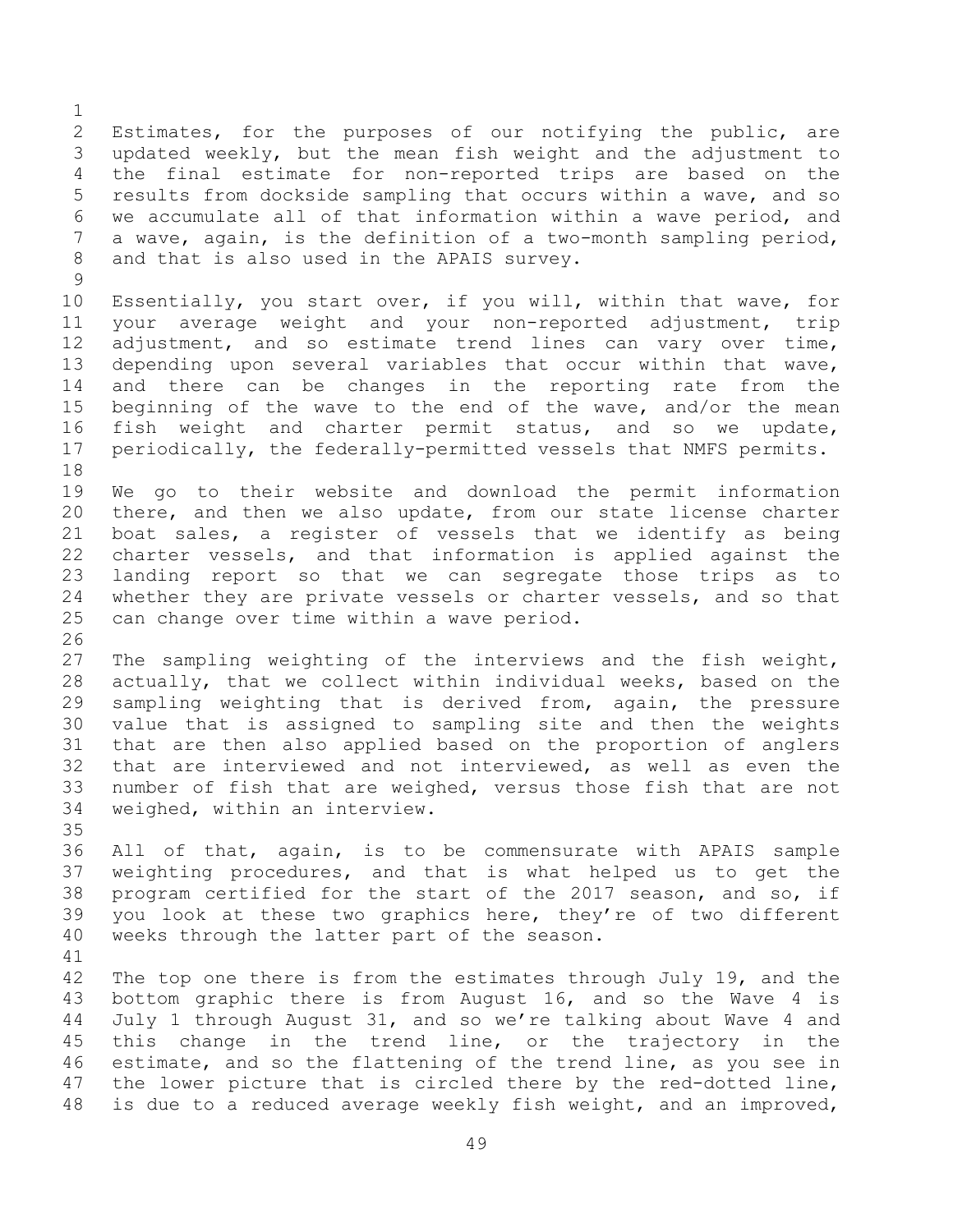1 albeit slightly, but improved reporting rate that was observed<br>2 based on our dockside sampling that occurred throughout the wave 2 based on our dockside sampling that occurred throughout the wave<br>3 period. I have summarized that in the next slide. period. I have summarized that in the next slide.  $\frac{4}{5}$ 5 The cumulative weekly metrics from the dockside survey, landing<br>6 reports, and estimates of red snapper harvest from private 6 reports, and estimates of red snapper harvest from private<br>7 recreational vessels during the 2021 season, and so this does 7 recreational vessels during the 2021 season, and so this does 8 not include state-licensed vessels. This is only the private 9 recreational fishery, but you can see it starts off with the<br>10 season, Week 1, and that's in Wave 3, and Wave 3 encompasses the 10 season, Week 1, and that's in Wave 3, and Wave 3 encompasses the<br>11 red snapper weeks of the season, Week 1 through Week 5, and so 11 red snapper weeks of the season, Week 1 through Week 5, and so<br>12 that would be the last part, the last week, of May through the 12 that would be the last part, the last week, of May through the 13 end of June would be Wave 3. end of June would be Wave 3.  $\frac{14}{15}$ 15 Going across the top there, you see the number of matched survey<br>16 vessels to landing reports, and then the next column there is vessels to landing reports, and then the next column there is 17 survey vessels, and so those are the number of vessels that we<br>18 have encountered during Week 1, or whatever weeks of sampling 18 have encountered during Week 1, or whatever weeks of sampling<br>19 that occurred there, for all the assignments that were 19 that occurred there, for all the assignments that were<br>20 completed. completed.  $\begin{array}{c} 21 \\ 22 \end{array}$ 22 Then the next column there is the reporting rate, and this is<br>23 the reporting rate as it's calculated based on the sampling 23 the reporting rate as it's calculated based on the sampling<br>24 weighting and not just the straight percentage of the matched 24 weighting and not just the straight percentage of the matched<br>25 vessel to the survey vessel, but it's based on the weighting of 25 vessel to the survey vessel, but it's based on the weighting of<br>26 those particular vessels that are interviewed and then whether 26 those particular vessels that are interviewed and then whether<br>27 or not they are matched or not, and to get a matched vessel to a 27 or not they are matched or not, and to get a matched vessel to a<br>28 landing report is one that has, in the landing report, the same 28 landing report is one that has, in the landing report, the same<br>29 vessel registration number on the same day, the same number of 29 vessel registration number on the same day, the same number of<br>30 anglers, the same number of fish that are reported harvested 30 anglers, the same number of fish that are reported harvested<br>31 within a three-and-a-half-hour time block of when the actual within a three-and-a-half-hour time block of when the actual 32 interview occurred, based on our samplers' time that is recorded on the interview. 34<br>35

35 You can see, in Week 1, the 0.3825 is the reporting rate,<br>36 essentially of 38 percent, and so 38 percent of the trips that 36 essentially of 38 percent, and so 38 percent of the trips that<br>37 were reported -- We estimate that, of the trips that are 37 were reported -- We estimate that, of the trips that are<br>38 reported, 38 percent of them were reported, and so that -- You 38 reported, 38 percent of them were reported, and so that -- You<br>39 can see, from Week 1 in Wave 3, we had an improvement in can see, from Week 1 in Wave 3, we had an improvement in 40 reporting from 38 percent to 45 percent, and then, in Wave 4, 41 you can see also that it goes from a weekly reporting rate of 45<br>42 percent, and it ticks up a little bit throughout the period, to 42 percent, and it ticks up a little bit throughout the period, to<br>43 ending at 46 percent for that week. ending at 46 percent for that week.

 $\begin{array}{c} 44 \\ 45 \end{array}$ 45 You can see, the further along for the number of fish weighed,<br>46 the mean weight of those fish, based on all of the fish that 46 the mean weight of those fish, based on all of the fish that<br>47 were counted, or weighed, up to that point, and then the number were counted, or weighed, up to that point, and then the number 48 of landing reports that were submitted, again cumulative, for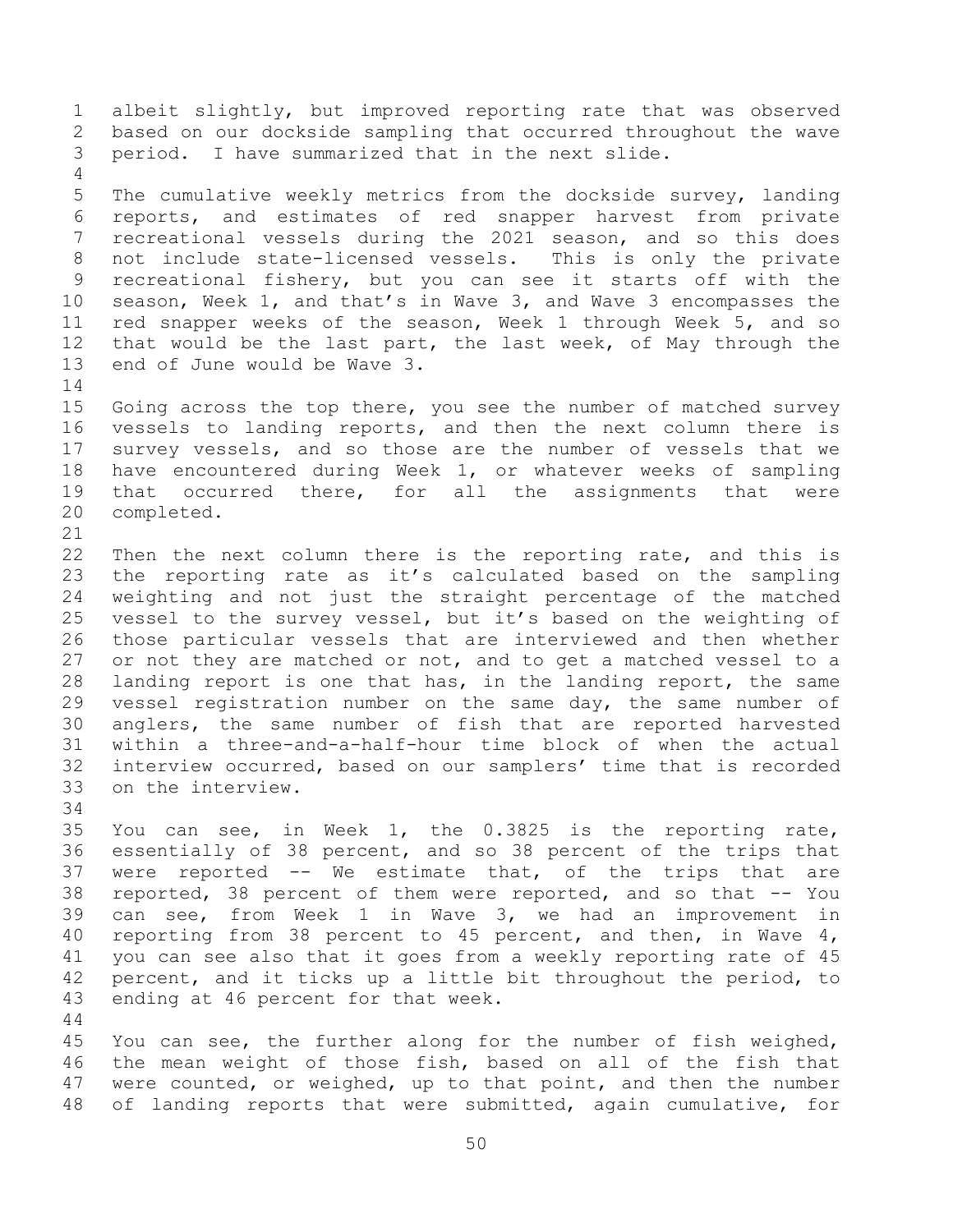1 the period of time, number of estimated vessel trips, based on<br>2 the reporting rate, and then the estimated angler trips, 2 the reporting rate, and then the estimated angler trips,<br>3 estimated landed fish, estimated dead discards, and then the 3 estimated landed fish, estimated dead discards, and then the<br>4 estimated harvest includes essentially the number of landed fish 4 estimated harvest includes essentially the number of landed fish<br>5 and dead discards multiplied by the mean weight for that week. and dead discards multiplied by the mean weight for that week. 6<br>7 7 You can see it tracks through the time, and the harvest estimate 8 increases, and so you get to Week 6, and Weeks 6, 7, and 8, 9 surrounded by the yellow-dashed-line box, corresponds to that<br>10 graphic to the prior page, where it was circled, and you can see 10 graphic to the prior page, where it was circled, and you can see<br>11 the metrics there, and you can see the biggest factor, more than 11 the metrics there, and you can see the biggest factor, more than<br>12 likely, was the increase in the average weight of red snapper. likely, was the increase in the average weight of red snapper. 13<br>14 14 We measured, between Weeks 6 and 7, thirty-one fish, and you can<br>15 see those thirty-one fish were probably quite large, and it 15 see those thirty-one fish were probably quite large, and it<br>16 doubled, effectively, or nearly doubled, the average weight that 16 doubled, effectively, or nearly doubled, the average weight that<br>17 was estimated for those fish caught in that wave. was estimated for those fish caught in that wave. 18<br>19 19 Then, the following week, we sampled another twenty-three fish,<br>20 and those fish were also quite large, because it really didn't 20 and those fish were also quite large, because it really didn't<br>21 impact the average weight, but, as vou get into Week 9, we 21 impact the average weight, but, as you get into Week 9, we<br>22 weighed an additional fifty-two fish, and then the average 22 weighed an additional fifty-two fish, and then the average<br>23 weight drops from 12.13 pounds to 9.7 pounds, and so that's two-23 weight drops from 12.13 pounds to 9.7 pounds, and so that's two-<br>24 and-a-half pounds off a twelve-pound average weight is roughly a 24 and-a-half pounds off a twelve-pound average weight is roughly a<br>25 25 percent or so reduction, and so that's automatically going to 25 25 percent or so reduction, and so that's automatically going to<br>26 impact all of the trips that occurred during that wave, and 26 impact all of the trips that occurred during that wave, and<br>27 those average weights can automatically impact your harvest 27 those average weights can automatically impact your harvest estimate. 29<br>30 30 Anyway, that just gives you -- It's a lot of information, I<br>31 understand, but it kind of gives a good insight as to how the understand, but it kind of gives a good insight as to how the 32 program works and how we get the data from dockside and from<br>33 that information reported by the anglers. We go through the 33 that information reported by the anglers. We go through the<br>34 weekly process to generate the graphic, but understand that, 34 weekly process to generate the graphic, but understand that,<br>35 essentially, we're talking about wave estimates, when we're 35 essentially, we're talking about wave estimates, when we're<br>36 talking about the quota, and that is my last slide for the 36 talking about the quota, and that is my last slide for the 37 presentation. presentation. 38<br>39 **CHAIRMAN GUYAS:** All right. Thank you, Kevin. Are there any questions for Kevin? Tom. 40 questions for Kevin? 41<br>42 42 **DR. FRAZER:** Thanks, Kevin, for going through that. I have a 43 question on this one, and I was just trying to figure it out.<br>44 If you take any row in that table, right, and, in the estimated 44 If you take any row in that table, right, and, in the estimated  $\frac{45}{100}$  harvest, it's an average -- If you take the average mean weight 45 harvest, it's an average -- If you take the average mean weight<br>46 by the number of landed fish, I quess reduced by the number of 46 by the number of landed fish, I guess reduced by the number of<br>47 discards or something, right, but I just wanted to make sure discards or something, right, but I just wanted to make sure 48 that the weight that you're using, when you multiply by the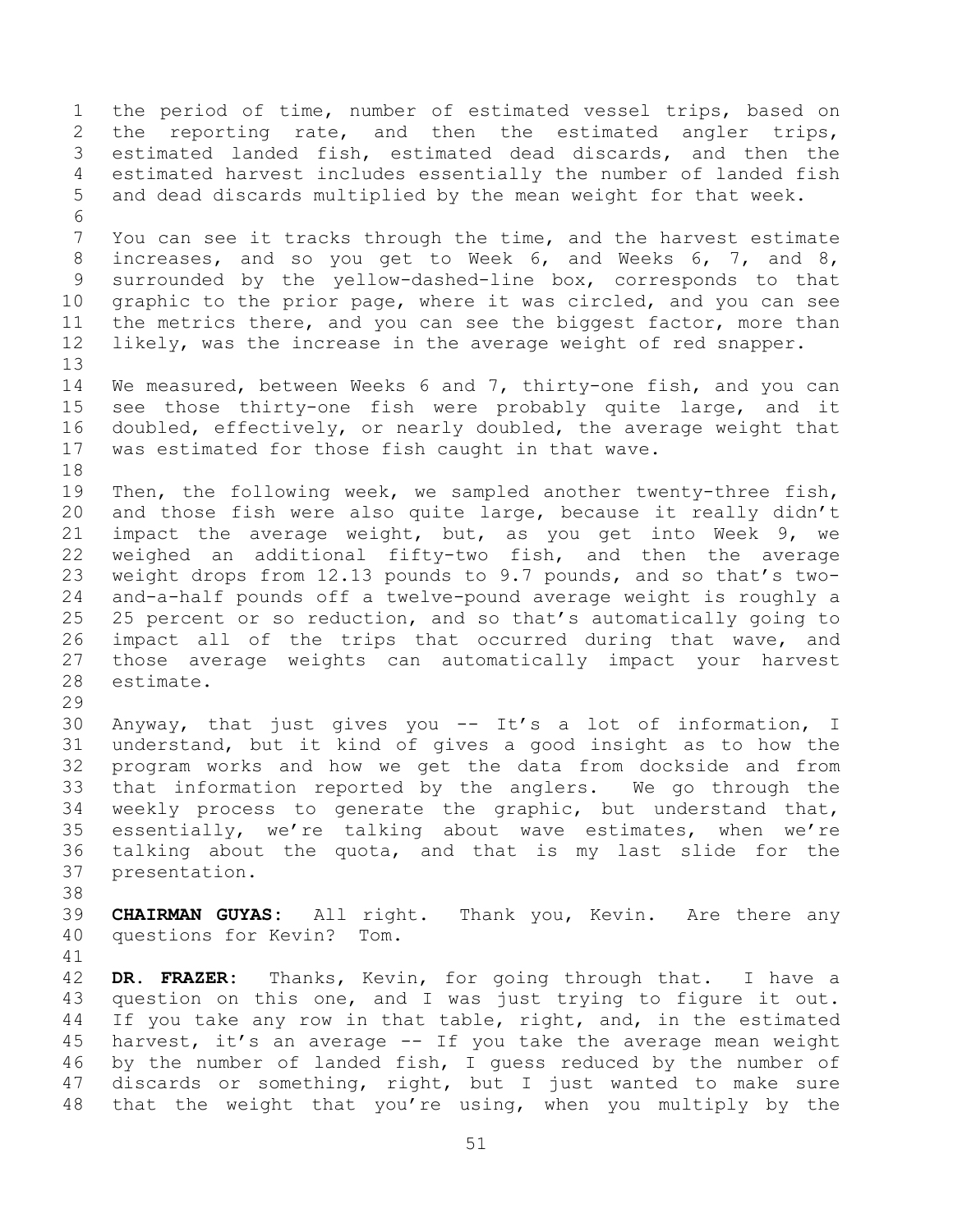1 landings, is really an average over the wave. I mean, you can't<br>2 make the math work when you walk through a row, and so -make the math work when you walk through a row, and so  $-$ -3 4 **MR. ANSON:** Yes, and so it is cumulative over the time period,<br>5 correct, yes, and it is landed fish and dead discards. The 5 correct, yes, and it is landed fish and dead discards.<br>6 estimated dead discards goes into the harvest. estimated dead discards goes into the harvest. 7 8 **DR. FRAZER:** Okay. Thank you.  $\begin{array}{c} 9 \\ 10 \end{array}$ 10 **CHAIRMAN GUYAS:** Any other questions? Okay. I will just give a<br>11 quick, very quick, update on Florida and our season this year. 11 quick, very quick, update on Florida and our season this year.<br>12 We opened on June 4 and stayed open through July 28, for 12 We opened on June 4 and stayed open through July 28, for<br>13 continuous days, a fifty-five-day season. continuous days, a fifty-five-day season.  $\begin{array}{c} 14 \\ 15 \end{array}$ 15 Our staff have been working very hard to get an estimate, and I<br>16 just got one in my email just a little bit ago, and it is very just got one in my email just a little bit ago, and it is very 17 preliminary for June, and they are projecting that we harvested<br>18 about just under 1.2 million pounds. However, there's a couple 18 about just under 1.2 million pounds. However, there's a couple<br>19 of data issues that they're looking into, and so I suspect that 19 of data issues that they're looking into, and so I suspect that<br>20 this estimate is going to change as they work out some issues. this estimate is going to change as they work out some issues. 21<br>22 22 We've also been, the last couple of years, using a projection<br>23 model, to just kind of figure out where we are relative to the 23 model, to just kind of figure out where we are relative to the<br>24 quota before we actually have our State Reef Fish Survey data 24 quota before we actually have our State Reef Fish Survey data<br>25 in-hand, and that model is projecting that we will be well 25 in-hand, and that model is projecting that we will be well<br>26 within our quota for this year, and so the data for July are 26 within our quota for this year, and so the data for July are<br>27 still coming in for the State Reef Fish Survey, and you all 27 still coming in for the State Reef Fish Survey, and you all<br>28 probably know that we have a mail survey that goes out at the 28 probably know that we have a mail survey that goes out at the<br>29 end of the month, and so those July surveys went out in Auqust, 29 end of the month, and so those July surveys went out in August,<br>30 and, since it's still -- Since we are still in August, we are 30 and, since it's still  $--$  Since we are still in August, we are 31 still getting surveys there. still getting surveys there. 32<br>33 33 We also pull from MRIP data to increase our sample size, and so,<br>34 as we get little bits and pieces of data, we will be updating 34 as we get little bits and pieces of data, we will be updating<br>35 our numbers. Typically, what we'll do is we'll report to our 35 our numbers. Typically, what we'll do is we'll report to our<br>36 commission in the fall about where we are, and then, depending 36 commission in the fall about where we are, and then, depending<br>37 on where we are, if we have some ability to reopen, that 37 on where we are, if we have some ability to reopen, that<br>38 potentially could be on the table. potentially could be on the table. 39 40 We were able to do that last year, although, unfortunately, we 41 had a number of storms in the fall over the weekends when we<br>42 opened, and we had some storms, as Alabama mentioned, impact our 42 opened, and we had some storms, as Alabama mentioned, impact our<br>43 season this summer as well, Claudette, and just some not great 43 season this summer as well, Claudette, and just some not great<br>44 weather weekends as well, into July, and so that's where we are 44 weather weekends as well, into July, and so that's where we are<br>45 right now. Any questions about Florida? Dale. right now. Any questions about Florida? Dale. 46<br>47 MR. DIAZ: You said you all make some projections. What do you 48 all use to make the projections, Martha?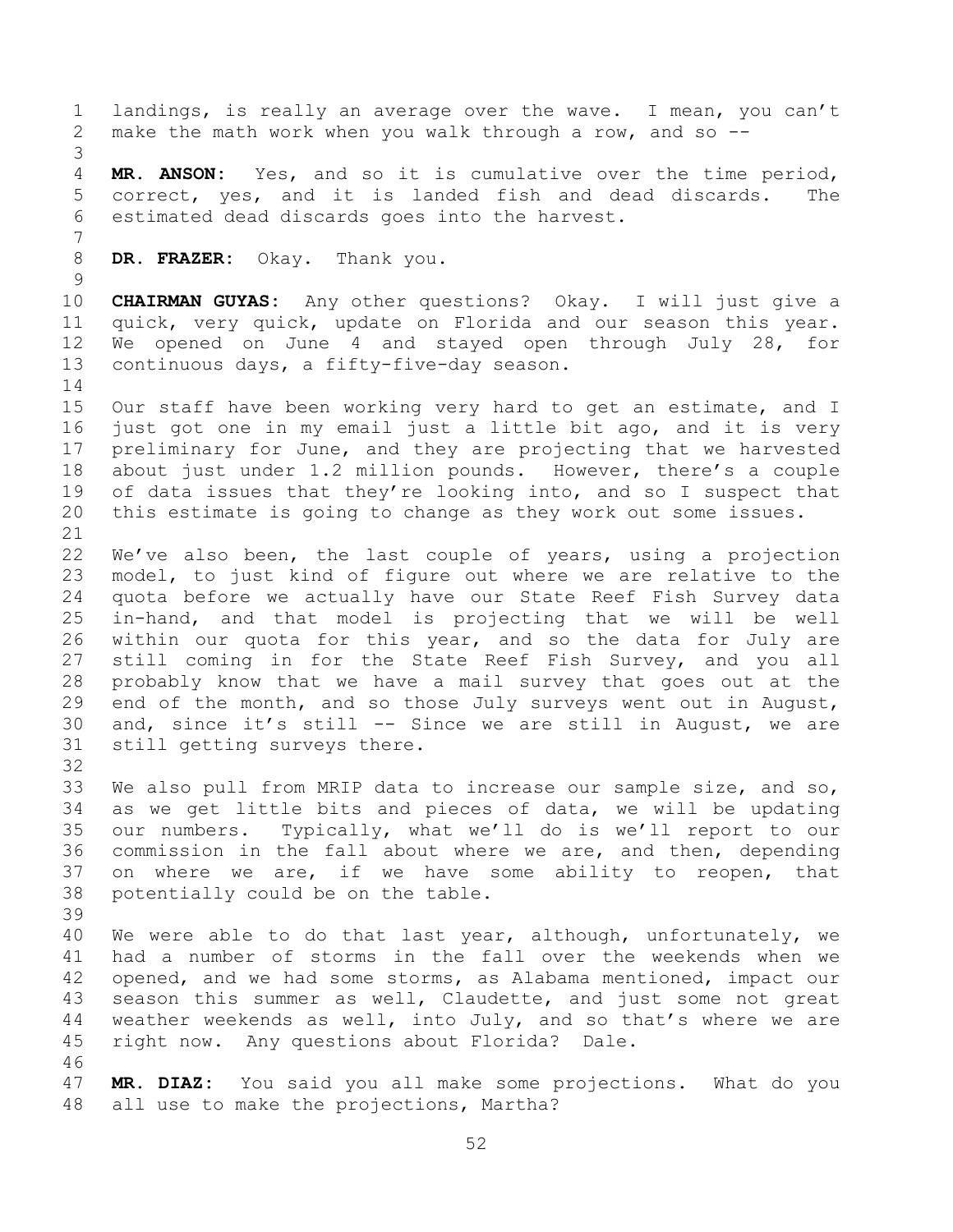$\frac{1}{2}$ 2 **CHAIRMAN GUYAS:** I mean, they have basically created a 3 projection model, I think sort of like what Andy's folks used to<br>4 do when thev would project a federal season, and so thev project 4 do when they would project a federal season, and so they project<br>5 out a season for us, and that's how we kind of figure out where 5 out a season for us, and that's how we kind of figure out where<br>6 we want to go with our davs, and then, also, looking at what 6 we want to go with our days, and then, also, looking at what<br>7 catches should be, and it's actually been pretty spot-on the catches should be, and it's actually been pretty spot-on the 8 last couple of years, and so they're looking at certainly 9 effort, and they're looking at weather days and sea conditions<br>10 and all that stuff, and so it has worked pretty well for us. 10 and all that stuff, and so it has worked pretty well for us.<br>11 Andy. Andy.

12<br>13 13 **MR. STRELCHECK:** Actually, I have a question for both you and 14 Kevin. I've gotten a lot of feedback, particularly from the<br>15 for-hire industry, this summer that catch rates have fallen, and 15 for-hire industry, this summer that catch rates have fallen, and<br>16 fishing hasn't been as good. Kevin, it seems to be borne out, fishing hasn't been as good. Kevin, it seems to be borne out, 17 with regard to some of the data and trends you're seeing, in<br>18 terms of at least slower catch rates, or accumulation, to get to 18 terms of at least slower catch rates, or accumulation, to get to 19 the quota. the quota.

 $\begin{array}{c} 20 \\ 21 \end{array}$ 21 I'm a little surprised from what you just said, Martha, about<br>22 the preliminary estimate of landings for Florida, but I'm 22 the preliminary estimate of landings for Florida, but<br>23 curious if you're hearing the same thing, in getting conce 23 curious if you're hearing the same thing, in getting concerned<br>24 calls from fishermen. calls from fishermen.

 $\frac{25}{26}$ 

26 **CHAIRMAN GUYAS:** I haven't, and this is one of the reasons why<br>27 they're looking into these data, Andy, and there are some funky 27 they're looking into these data, Andy, and there are some funky<br>28 things coming out of the data, and so I have heard, from 28 things coming out of the data, and so I have heard, from<br>29 west/central Florida, that it was a great season. I have heard, 29 west/central Florida, that it was a great season. I have heard,<br>30 in the Panhandle, there were a lot of weather days. Not so much 30 in the Panhandle, there were a lot of weather days. Not so much<br>31 that fishing was difficult, but just it was difficult to get out 31 that fishing was difficult, but just it was difficult to get out<br>32 on the water. on the water.

33<br>34 34 Typically, we do see effort and catch drop off in July. It's<br>35 usually significantly lower than June, and that's, I think, 35 usually significantly lower than June, and that's, I think,<br>36 typical for a lot of species that start in the summer also, and 36 typical for a lot of species that start in the summer also, and<br>37 so that's at least what I'm hearing. I don't know if, Kevin, 37 so that's at least what I'm hearing. I don't know if, Kevin,  $\frac{38}{100}$  you have anything. you have anything.

39

40 **MR. ANSON:** I was going to mention that too, that, typically, in 41 July, we do see kind of a tailing-off, for red snapper at least,<br>42 on average catches. There is -- We have alwavs said that there 42 on average catches. There is  $-$  We have always said that there<br>43 is limited habitat within about twenty or twenty-five miles of 43 is limited habitat within about twenty or twenty-five miles of<br>44 off Alabama, and that's where most people go to fish, initially, 44 off Alabama, and that's where most people go to fish, initially,<br>45 and it's where the catching is good and easy and cheapest, for 45 and it's where the catching is good and easy and cheapest, for<br>46 time and for fuel to put in the boat, and so they will go and 46 time and for fuel to put in the boat, and so they will go and<br>47 hit those areas at the beginning of the season, and that's both hit those areas at the beginning of the season, and that's both 48 charter boats and private boats, and then, as those fish get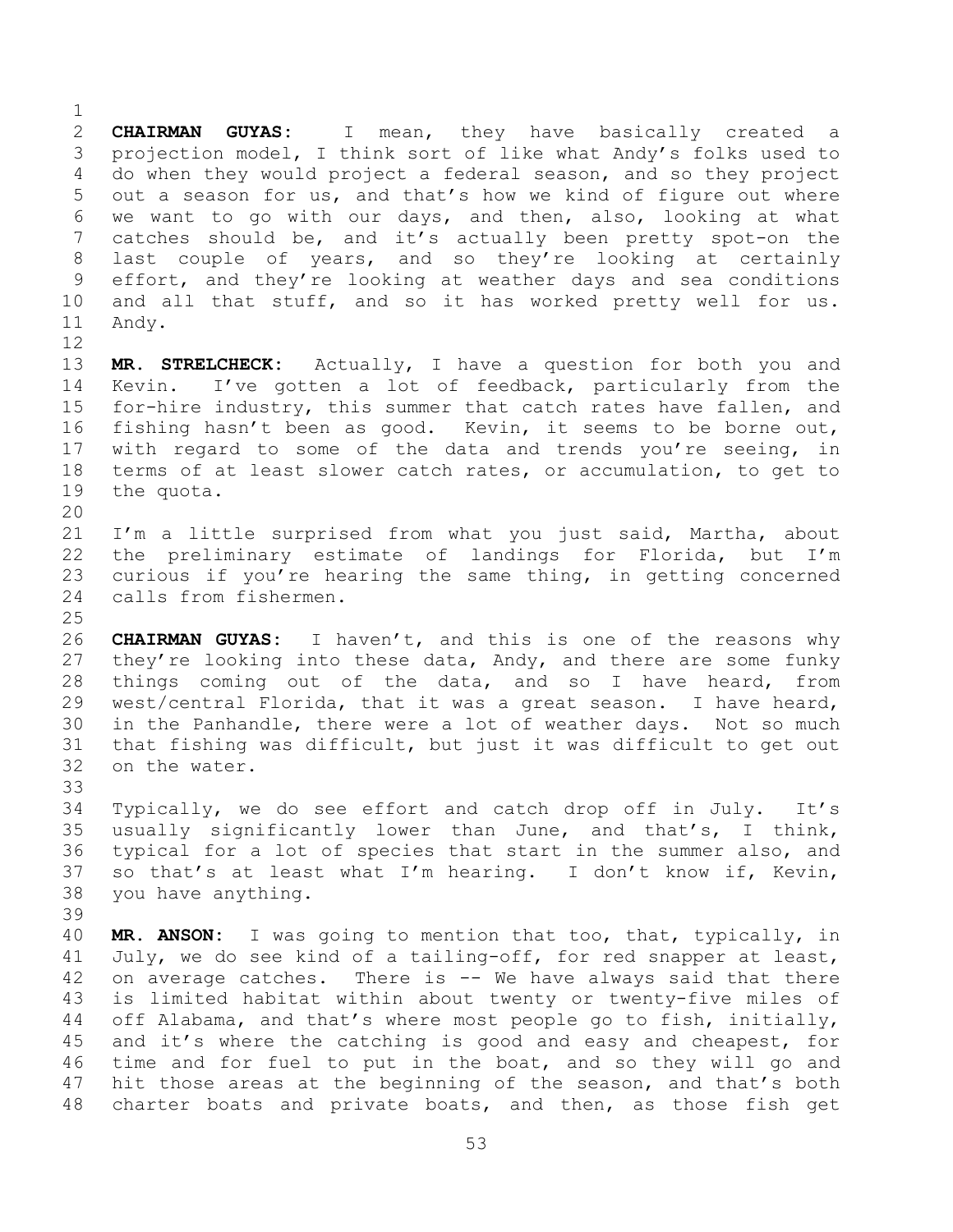1 knocked back, those folks that are more of, literally, the<br>2 weekend warriors will kind of drop off, and you probably 2 weekend warriors will kind of drop off, and you probably<br>3 noticed, or could notice, if you look at the number of landing 3 noticed, or could notice, if you look at the number of landing<br>4 reports, we have -- Just like Mississippi, our first two weeks 4 reports, we have  $-$  Just like Mississippi, our first two weeks<br>5 are the highest reports that we receive. are the highest reports that we receive. 6<br>7 Then it kind of trails off, and we get more of a consistent 8 fishing effort throughout the remainder of the season, but we do 9 see a little dip in catches in July, typically, and we did<br>10 experience it this year. experience it this year. 11<br>12 12 **CHAIRMAN GUYAS:** Susan. 13<br>14 14 **MS. BOGGS:** Thank you, Madam Chair. Just one question for you. 15 I do know that you all collect data on all species, and is it<br>16 mandatory reporting for your anglers? mandatory reporting for your anglers?  $\begin{array}{c} 17 \\ 18 \end{array}$ 18 **CHAIRMAN GUYAS:** No, and we have -- Our State Reef Fish Survey<br>19 covers thirteen different reef fish, and we have a dockside 19 covers thirteen different reef fish, and we have a dockside<br>20 sampling program, and then we have a monthly mail survey, which 20 sampling program, and then we have a monthly mail survey, which<br>21 does not go out to every angler, but we have a pretty good 21 does not go out to every angler, but we have a pretty good<br>22 sample frame on that, and so chances are, if you're signed up 22 sample frame on that, and so chances are, if you're signed up<br>23 for it, you will get it at some point, and I've gotten it, and 23 for it, you will get it at some point, and I've gotten it, and<br>24 so a lot of times we hear from people that you never see the 24 so a lot of times we hear from people that you never see the<br>25 survey, and nobody ever comes to talk to me, but I do hear from 25 survey, and nobody ever comes to talk to me, but I do hear from<br>26 people, all the time, that they got the State Reef Fish Survey 26 people, all the time, that they got the State Reef Fish Survey<br>27 in the mail, and so that's good. Anything else for Florida's 27 in the mail, and so that's good. Anything else for Florida's 28 report? Awesome. Okav. report? Awesome. Okay.  $\frac{29}{30}$ 30 Let's move on to our next item, which that takes us to<br>31 discussion of the red snapper recreational data calibration and discussion of the red snapper recreational data calibration and 32 recreational catch limits, and I don't know, Mr. Rindone, if you<br>33 want to do the action quide for that, and then we can kick it 33 want to do the action guide for that, and then we can kick it<br>34 down to Andv and friends. down to Andy and friends. 35<br>36 36 **DISCUSSION OF FINAL DOCUMENT - FRAMEWORK ACTION: GULF OF MEXICO** 37 **RED SNAPPER RECREATIONAL DATA CALIBRATION AND RECREATIONAL CATCH** 38 **LIMITS** 39 40 **MR. RINDONE:** It sounds like a morning show. I will be staying 41 after to give out autographs, I'm sure. If we can pull up the 42 action quide. Okav. action quide. Okay. 43 44 So, at its April 2021 meeting, you guys took final action on the<br>45 framework action for Gulf of Mexico red snapper recreational 45 framework action for Gulf of Mexico red snapper recreational<br>46 data calibration and recreational catch limits. This document 46 data calibration and recreational catch limits.<br>47 revised the calibration method to establish the in 47 revised the calibration method to establish the individual catch 48 limits for red snapper for the private angling component for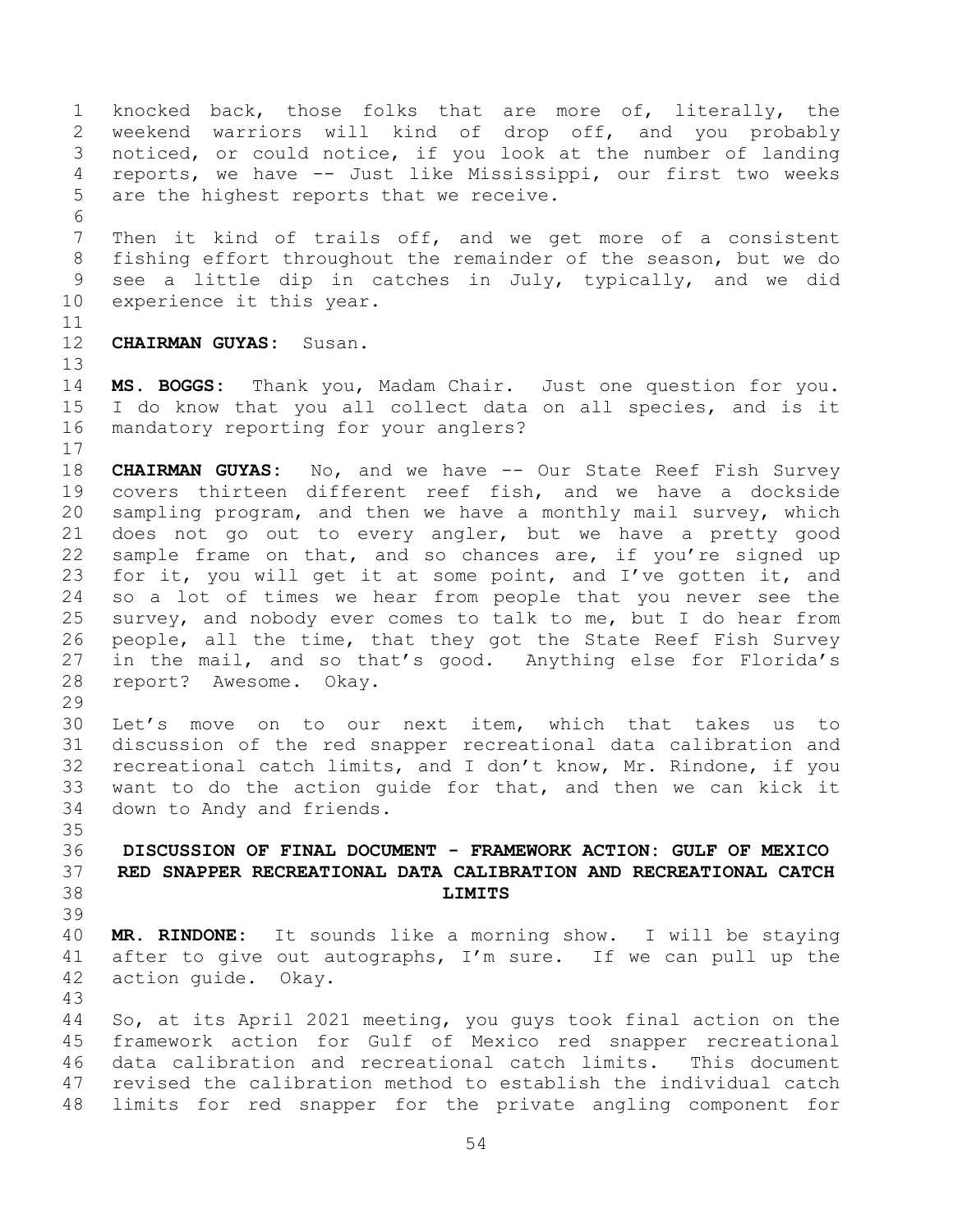1 each of the Gulf states, and the methods contained in the<br>2 framework action established a common data currency for 2 framework action established a common data currency for<br>3 establishing and monitoring those state-specific catch limits. establishing and monitoring those state-specific catch limits.  $\frac{4}{5}$ 5 As is typical when you guys send a document for final action, we<br>6 send that document to the Science Center for certification as 6 send that document to the Science Center for certification as<br>7 using the best scientific information available, and so the using the best scientific information available, and so the 8 Science Center provided three comments, which is in a memo in 9 Tab B, Number 9(b). The IPT, the interdisciplinary planning<br>10 team, was able to address Comments 1 and 3, but was not able to 10 team, was able to address Comments 1 and 3, but was not able to 11 address Comment 2. address Comment 2.  $\begin{array}{c} 12 \\ 13 \end{array}$ 13 The second comment referred to the implementation date in<br>14 Preferred Alternative 2 of Action 1, stating that implementing, 14 Preferred Alternative 2 of Action 1, stating that implementing,<br>15 or not implementing, Preferred Alternative 2 until January 1 of 15 or not implementing, Preferred Alternative 2 until January 1 of<br>16 2023 would permit the ACL to be exceeded for the private angling 2023 would permit the ACL to be exceeded for the private angling 17 component of the recreational sector. The Science Center<br>18 recommended revising the implementation date to January 1, 2022, 18 recommended revising the implementation date to January 1, 2022,<br>19 which would be expected to resolve that issue. which would be expected to resolve that issue. 20<br>21 21 The Science Center also recommended, alternatively, adding the<br>22 same implementation date to the other alternatives. However, 22 same implementation date to the other alternatives.<br>23 doing so does not resolve the discrepancy with the 23 doing so does not resolve the discrepancy with the document<br>24 being in compliance with the Act, and so Andy and Mara will go 24 being in compliance with the Act, and so Andy and Mara will go<br>25 into a little bit more detail about that compliance issue with 25 into a little bit more detail about that compliance issue with<br>26 the Act. So hot potato, Andy. the Act. So hot potato, Andy.  $\frac{27}{28}$ 28 **MR. STRELCHECK:** I just want to know who my friends are in this 29 discussion that you referred to. I know I have heard from some<br>30 of you, kind of questioning, well, why is this coming back 30 of you, kind of questioning, well, why is this coming back<br>31 before the council, and this seems a little bit unusual and not before the council, and this seems a little bit unusual and not 32 standard practice, and, although I agree that it's not common,<br>33 it's not necessarily unprecedented. We did, back in 2014, 33 it's not necessarily unprecedented. We did, back in 2014,<br>34 receive an adverse ruling on a rule regarding what was known as 34 receive an adverse ruling on a rule regarding what was known as<br>35 30B, the restrictions with regard to charter vessels and the 35 30B, the restrictions with regard to charter vessels and the<br>36 requirements, in terms of them abiding by requlations in both 36 requirements, in terms of them abiding by regulations in both state and federal waters. 38<br>39 You had already submitted to the agency, at the time, the 40 amendment for our review and approval, but then voted, during a 41 council meeting, or agreed during a council meeting, to withdraw<br>42 it. In this instance, as Rvan noted, our standard practice is 42 it. In this instance, as Ryan noted, our standard practice is<br>43 for the council to submit, or send, to the agency the document 43 for the council to submit, or send, to the agency the document 44 for review. for review. 45 46 It undergoes Science Center review and then gets returned to the<br>47 council with comments. In nearly all instances, those comments council with comments. In nearly all instances, those comments 48 can be addressed by staff, and so staff addresses those comments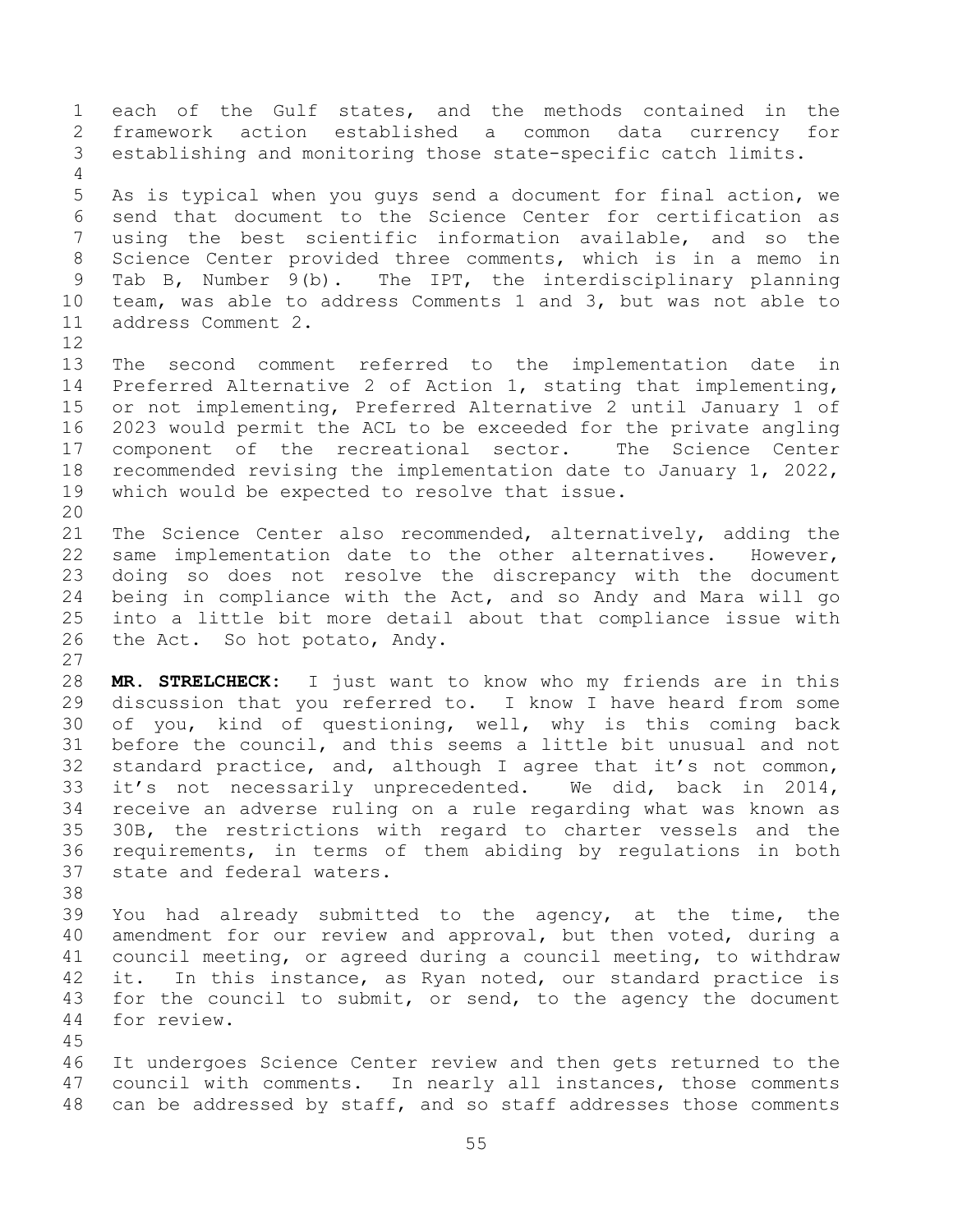1 and then, ultimately, submits the document for agency review at<br>2 that point, with any sort of certification that must happen 2 that point, with any sort of certification that must happen<br>3 through the Chair, if needed. through the Chair, if needed.

 $\frac{4}{5}$ 5 In this instance, because the comments couldn't be directly<br>6 addressed by staff, I asked Carrie to place this action back on 6 addressed by staff, I asked Carrie to place this action back on<br>7 the council agenda for discussion and deliberation, given what the council agenda for discussion and deliberation, given what 8 the Science Center, obviously, provided in terms of input to the 9 document, and so that is why it's here before you, and we<br>10 certainly can have staff walk us through the comments, if 10 certainly can have staff walk us through the comments,<br>11 needed, and you probably already looked at my memo in 11 needed, and you probably already looked at my memo in the<br>12 briefing documents, and so are well aware of those comments, but 12 briefing documents, and so are well aware of those comments, but<br>13 we wanted, obviously, the council to review that and discuss it 13 we wanted, obviously, the council to review that and discuss it<br>14 for consideration before this is submitted to the agency. for consideration before this is submitted to the agency.

 $\frac{15}{16}$ 

16 **CHAIRMAN GUYAS:** Thanks, Andy. Ryan.

 $\frac{17}{18}$ 18 **MR. RINDONE:** Just to pile on a little bit on what Andy had 19 said, the IPT does typically just take care of those comments,<br>20 and normally those comments are pretty easy to address, but, 20 and normally those comments are pretty easy to address, but,<br>21 when it's outside the scope of the council's stated intent, as 21 when it's outside the scope of the council's stated intent, as<br>22 is reflected in the verbatim minutes and detailed in the 22 is reflected in the verbatim minutes and detailed in the<br>23 summaries, that's kind of a hands-off moment, and it's got to 23 summaries, that's kind of a hands-off moment, and it's got to<br>24 come back to you quys, and so that's why we're here. come back to you guys, and so that's why we're here.

## $\frac{25}{26}$ 26 **CHAIRMAN GUYAS:** Bob.

 $\frac{27}{28}$ 28 **MR. GILL:** Thank you, Madam Chair. Before we get into the weeds 29 on the discussion of the actions, I would like to bring up a<br>30 clarification point that I think is needed as part of this 30 clarification point that I think is needed as part of this<br>31 discussion, and so, Bernie, if you could bring up page 7, which discussion, and so, Bernie, if you could bring up page 7, which 32 shows Table 1.1.2 in the document, please.

33<br>34 34 Let me start talking, while Bernie is bringing that up, and so<br>35 Table 1.1.2 shows the ratio of state landings to the CHTS 35 Table 1.1.2 shows the ratio of state landings to the CHTS<br>36 landings, and it addresses the SSC's review of those landings, 36 landings, and it addresses the SSC's review of those landings,<br>37 and, just prior to that table, the paragraph reads: "The SSC 37 and, just prior to that table, the paragraph reads: "The SSC<br>38 concluded that the methods used to generate the conversion 38 concluded that the methods used to generate the conversion<br>39 ratios between Gulf state surveys and MRIP-CHTS data are ratios between Gulf state surveys and MRIP-CHTS data 40 appropriate for monitoring of the red snapper state-specific 41 ACLs." These ratios are shown in Table 1.1.2.

42 43 I agree with that statement. That statement is correct.<br>44 However, we get to Table 1.1.2, and the title says, "Calibration 44 However, we get to Table 1.1.2, and the title says, "Calibration<br>45 ratios recommended by the SSC to convert state landings 45 ratios recommended by the SSC to convert state landings<br>46 collected in their respective state-specific data collection 46 collected in their respective state-specific data collection<br>47 program to MRIP-CHTS currency for monitoring the state ACLs." program to MRIP-CHTS currency for monitoring the state ACLs." 48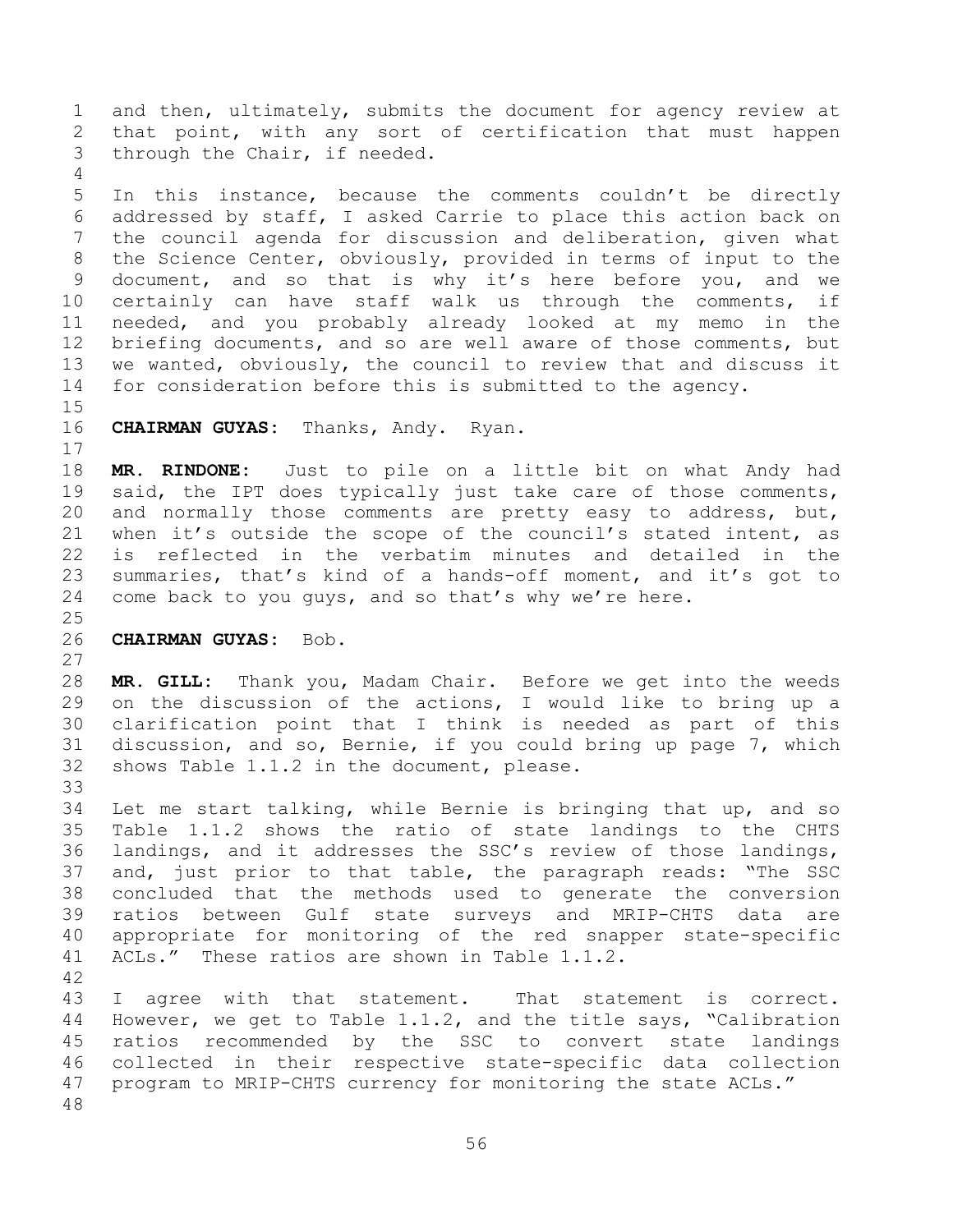1 I would argue that that statement is not correct. The SSC<br>2 concluded the methods were usable, but did not recommend them. 2 concluded the methods were usable, but did not recommend them.<br>3 For one thing, there is other methods that could be used to 3 For one thing, there is other methods that could be used to<br>4 determine calibration ratios that may be acceptable or not, but 4 determine calibration ratios that may be acceptable or not, but<br>5 the SSC only reviewed one, and so they did not come away with a 5 the SSC only reviewed one, and so they did not come away with a<br>6 recommendation, and one of the reasons I think this is important 6 recommendation, and one of the reasons I think this is important<br>7 is because we've had this back-and-forth discussion for quite a is because we've had this back-and-forth discussion for quite a 8 while about whether or not the SSC recommended FES data as BSIA 9 and back and forth, and I don't think we should be in the same<br>10 discussion relative to the calibration ratios. discussion relative to the calibration ratios.

11<br>12 12 The other implication is that, because "if recommended" was<br>13 correct, then the implication is that that's the one that should 13 correct, then the implication is that that's the one that should<br>14 be used, and I would arque that, no, they just said that the one 14 be used, and I would argue that, no, they just said that the one<br>15 what was proffered, the only one that was proffered, is 15 what was proffered, the only one that was proffered, is<br>16 acceptable, and so I think that we need to correct the title of acceptable, and so I think that we need to correct the title of 17 Table 1.1.2 to reflect that, and I've had this discussion with<br>18 Ryan, and I would invite Dr. Nance or Ryan to comment, if they 18 Ryan, and I would invite Dr. Nance or Ryan to comment, if they<br>19 so wish, but I believe that the Table 1.1.2 title is in error 19 so wish, but I believe that the Table 1.1.2 title is in error<br>20 and needs correction, so that we understand exactly what the SSC 20 and needs correction, so that we understand exactly what the SSC<br>21 did relative to calibration ratios. Thank you. did relative to calibration ratios. Thank you.

 $\frac{22}{23}$ 

23 **CHAIRMAN GUYAS:** Go ahead, Ryan.

 $\frac{24}{25}$ 25 **MR. RINDONE:** Sure, and so -- Just to Mr. Gill's point, and to 26 read the motion to clarify his position, the motion by the SSC,<br>27 at its August 2020 meeting, was that the SSC considers the 27 at its August 2020 meeting, was that the SSC considers the<br>28 methods appropriate to generate conversion ratios between the 28 methods appropriate to generate conversion ratios between the<br>29 Gulf state surveys and MRIP data as appropriate for quota 29 Gulf state surveys and MRIP data as appropriate for quota<br>30 monitoring of the red snapper state-specific ACLs. 30 monitoring of the red snapper state-specific ACLs.<br>31 Specifically, these-methods-consist-of---Then, for-each-of-the Specifically, these methods consist of  $-$ - Then, for each of the 32 four states to which a calibration ratio applied, it details<br>33 what that ratio was and then the years of data that were used to 33 what that ratio was and then the years of data that were used to<br>34 qenerate that ratio. generate that ratio.

35<br>36

36 I guess, just for your edification, the motion carried with one<br>37 abstention, and so, based on Mr. Gill's comments, the revision 37 abstention, and so, based on Mr. Gill's comments, the revision<br>38 that he and I talked about, that I will tell you quys about and 38 that he and I talked about, that I will tell you guys about and<br>39 see what you think, is so, in Table 1.1.2, right in front of you see what you think, is so, in Table  $1.1.2$ , right in front of you 40 there, instead of what it says now, it could say, "Calibration 41 ratios indicated as an appropriate method for quota monitoring<br>42 by the SSC to convert" et cetera, et cetera. by the SSC to convert" et cetera, et cetera.

43 44 Then, likewise, the other place that this would occur, and heads<br>45 up, Bernie or Camilla or whoever is piloting, is page 17, 45 up, Bernie or Camilla or whoever is piloting, is page 17,<br>46 underneath Table 2.1.1. The following paragraph says: 46 underneath Table 2.1.1. The following paragraph says:<br>47 "Preferred Alternative 2 would modify the state-specific red 47 "Preferred Alternative 2 would modify the state-specific red 48 snapper private angling component ACLs using the conversion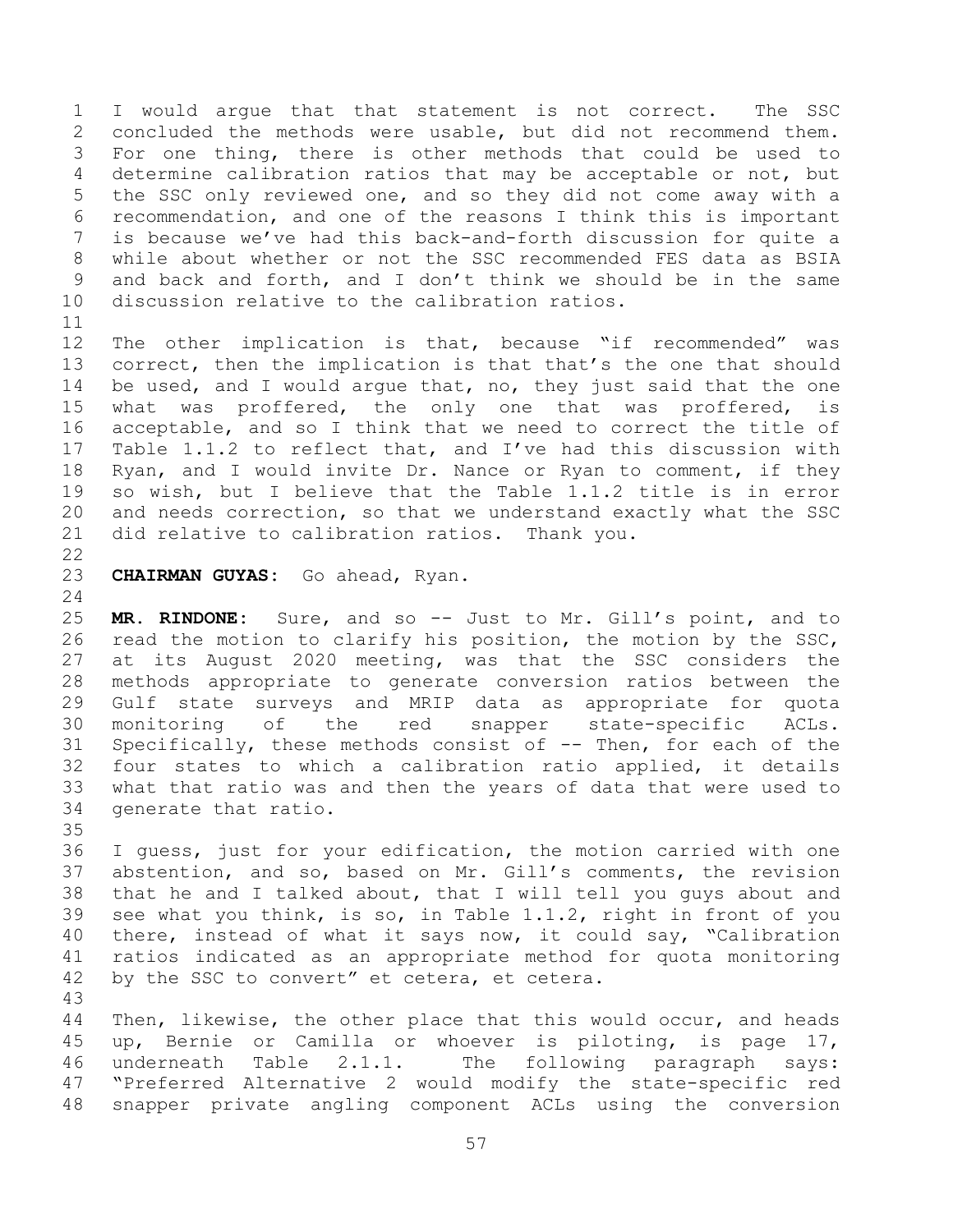1 ratios developed by the NOAA Office of Science and Technology<br>2 and the Gulf States and indicated as an appropriate method for 2 and the Gulf States and indicated as an appropriate method for<br>3 quota monitoring by the SSC." I have tried to use the exact 3 quota monitoring by the SSC." I have tried to use the exact<br>4 same language in both spots, for homogenizing the SSC's position 4 same language in both spots, for homogenizing the SSC's position<br>5 on this. Dr. Nance, how do you feel about that, representing 5 on this. Dr. Nance, how do you feel about that, representing<br>6 the SSC? the SSC? 7 8 **DR. NANCE:** I don't have any objection to those changes.  $\begin{array}{c} 9 \\ 10 \end{array}$ MR. RINDONE: Mr. Gill, how do you feel about that? 11<br>12 12 **MR. GILL:** I believe they more properly represent what the SSC<br>13 stated relative to these calibration methods. stated relative to these calibration methods.  $\frac{14}{15}$ MR. RINDONE: Madam Chair, you can consider that edit made. 16 17 **CHAIRMAN GUYAS:** Okay. Great. Is everybody good and understand<br>18 what we're doing? It's probably just some really minor change, 18 what we're doing? It's probably just some really minor change,<br>19 in the grand scheme of things, but it's definitely an important 19 in the grand scheme of things, but it's definitely an important<br>20 clarification. How would we like to proceed with this? clarification. How would we like to proceed with this? 21<br>22 22 **MR. RINDONE:** I think we can start with the memo, just so that 23 everybody has a good idea of what's being discussed here, and so<br>24 that's Number 9(b). If we scroll down a little bit, this part 24 that's Number 9(b). If we scroll down a little bit, this part<br>25 of the memo is from Mr. Strelcheck to Dr. Simmons, on behalf of 25 of the memo is from Mr. Strelcheck to Dr. Simmons, on behalf of<br>26 the council, detailing the problem. Andy laid this out, in a 26 the council, detailing the problem. Andy laid this out, in a<br>27 little bit more of a brief fashion, already for you quys. little bit more of a brief fashion, already for you guys. 28<br>29 29 Essentially, the problem is that, because of the implementation<br>30 date for Preferred Alternative 2 being January 1 of 2023, based 30 date for Preferred Alternative 2 being January 1 of 2023, based<br>31 on projections and the pace of landings that we've seen and how on projections and the pace of landings that we've seen and how 32 everything shakes out math-wise, we know that, in 2022, the<br>33 private angling component ACL would be exceeded if nothing 33 private angling component ACL would be exceeded if nothing changed. 35<br>36 36 Because we know that information, delaying implementation until<br>37 January 1 of 2023 would be inconsistent with the requirements of 37 January 1 of 2023 would be inconsistent with the requirements of<br>38 the Magnuson Act, and so the Science Center made some 38 the Magnuson Act, and so the Science Center made some<br>39 suggestions about what to do. The only viable of the two though suggestions about what to do. The only viable of the two though 40 is to modify the implementation date from January 1, 2023 to 41 January 1, 2022. 42 43 Adding implementation dates to the other alternatives doesn't<br>44 resolve the inconsistency with the requirements of the Act, and 44 resolve the inconsistency with the requirements of the Act, and<br>45 so, at this point, that's where we stand with the document, and 45 so, at this point, that's where we stand with the document, and<br>46 so, Andy, I don't know if you want to elaborate any more. so, Andy, I don't know if you want to elaborate any more. 47 48 **MR. STRELCHECK:** No, and I think you've done a good job of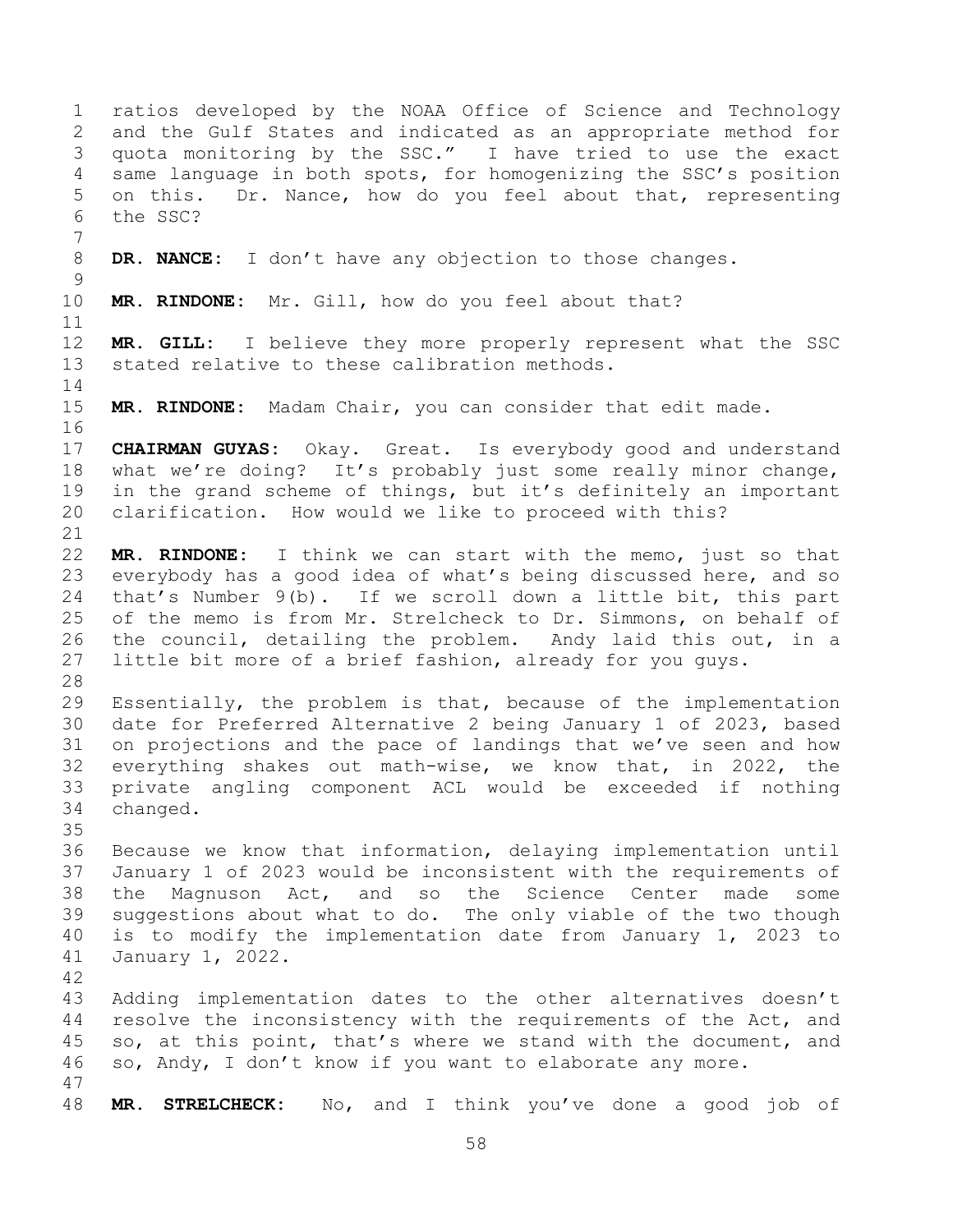1 summarizing the document. I don't think any of this is,<br>2 obviously, news to folks. We had, obviously, an extensive 2 obviously, news to folks. We had, obviously, an extensive<br>3 discussion back in April, when decisions were made. We have a 3 discussion back in April, when decisions were made.<br>4 verv poor history of the recreational sector exceeding 4 very poor history of the recreational sector exceeding the catch<br>5 limit over time, and we have lost several lawsuits. limit over time, and we have lost several lawsuits. 6<br>7 The Magnuson Act does require us to constrain catch to catch 8 limits, as specified under the Magnuson Act, and so it should 9 come as no surprise, obviously, in terms of comments by the<br>10 Science Center with regard to how this could be remedied. Science Center with regard to how this could be remedied. 11<br>12 12 The other thing that I will point out, which is not -- I guess<br>13 it's discussed in here, but kind of indirectly, is, if the 13 it's discussed in here, but kind of indirectly, is, if the<br>14 council doesn't agree, obviously, on changing the action for 14 council doesn't agree, obviously, on changing the action for<br>15 2023, in reviewing the document, there really is limited record 15 2023, in reviewing the document, there really is limited record<br>16 and rationale as to why that delay has occurred, and I know that and rationale as to why that delay has occurred, and I know that 17 there was some discussion, back in April, of that, but, to me,<br>18 that really hasn't been laid out effectively in the 18 that really hasn't been laid out effectively in<br>19 documentation\_and\_the\_record\_itself. documentation and the record itself. 20<br>21 21 The agency's position certainly is to recommend that, in order<br>22 to address this, that we would move the implementation deadline 22 to address this, that we would move the implementation deadline<br>23 to 2022, or as soon as possible, for the rulemaking to be 23 to 2022, or as soon as possible, for the rulemaking to be<br>24 implemented consistent with the Magnuson Act. implemented consistent with the Magnuson Act.  $\frac{25}{26}$ 26 **CHAIRMAN GUYAS:** Dale. 27<br>28 28 **MR. DIAZ:** Thank you, Andy, for that explanation. I did just 29 want to point out, as some rationale, and I don't remember if I<br>30 said it on the record at the last meeting, but I've certainly 30 said it on the record at the last meeting, but I've certainly<br>31 said it plenty of times, but I think there is serious, serious said it plenty of times, but I think there is serious, serious 32 data problems with how MRIP is done in small states, and, when I<br>33 supported the motion to move the document forward in April, one 33 supported the motion to move the document forward in April, one<br>34 reason I supported this was to give some time for the states to 34 reason I supported this was to give some time for the states to<br>35 have a chance to work on the data problems that I know are 35 have a chance to work on the data problems that I know are<br>36 perceived by the State of Mississippi, and I believe that 36 perceived by the State of Mississippi, and I believe that<br>37 Alabama has some issues with the data, too. Alabama has some issues with the data, too. 38<br>39 As far as Magnuson goes, I mean, I understand the requirements 40 of Magnuson, but I don't feel like moving something forward that 41 I think is incorrect is in line with the Magnuson-Stevens Act<br>42 either, and so that's been my position on it, and we probably 42 either, and so that's been my position on it, and we probably<br>43 need some other stuff on the record, if the record is light, 43 need some other stuff on the record, if the record is light,<br>44 but, anyway, I wanted to make sure and say that, and there's a 44 but, anyway, I wanted to make sure and say that, and there's a<br>45 lot of work to be done, in my opinion, to straighten out the 45 lot of work to be done, in my opinion, to straighten out the 46 data issues. Thank you. data issues. Thank you.

- 47
- 48 **CHAIRMAN GUYAS:** Kevin.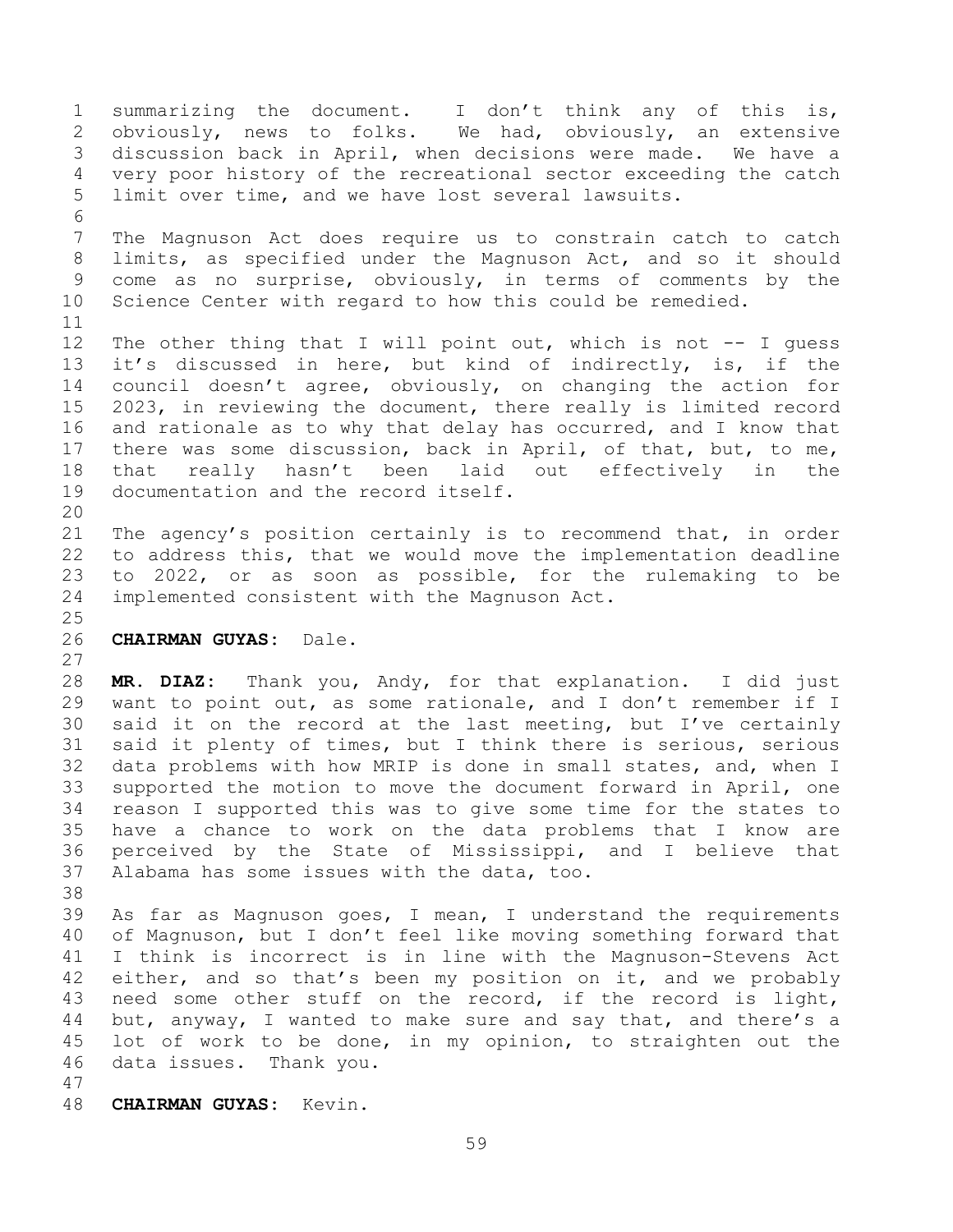$\frac{1}{2}$ 2 **MR. ANSON:** Andy mentioned that we had some discussion in April,<br>3 and I will try to recall what was discussed, and maybe, during 3 and I will try to recall what was discussed, and maybe, during<br>4 that recollection, I might add one or two new things, but, to 4 that recollection, I might add one or two new things, but, to<br>5 Dale's question regarding Alabama and our perception of the 5 Dale's question regarding Alabama and our perception of the<br>6 accuracy of the federal data, as it pertains to the recreational 6 accuracy of the federal data, as it pertains to the recreational<br>7 red snapper fishery, is we too feel like it is not accurate and red snapper fishery, is we too feel like it is not accurate and 8 that it overrepresents the harvest that is occurring there.

 $\begin{array}{c} 9 \\ 10 \end{array}$ 10 We have talked about several instances in our habitat-based<br>11 survey that we've been conducting off of Alabama since 2012, 11 survey that we've been conducting off of Alabama since 2012,<br>12 annually, and the majority of the gears that are used to 12 annually, and the majority of the gears that are used to<br>13 estimate the abundance of red snapper off of Alabama were 13 estimate the abundance of red snapper off of Alabama were<br>14 utilized in the Great Red Snapper Count. In fact, one of the 14 utilized in the Great Red Snapper Count.<br>15 gears that we have not used, but was used 15 gears that we have not used, but was used during the Great Red<br>16 Snapper Count, that identified a lot of these snapper that exist Snapper Count, that identified a lot of these snapper that exist 17 off of the unclassified, or uncharacterized, bottoms, those were<br>18 added to the number of fish that Dr. Powers estimates in the 18 added to the number of fish that Dr. Powers estimates in the 19 annual survey. annual survey.

20<br>21 21 Again, we based our EFP pounds requested on those pounds of fish<br>22 that are estimated through that habitat-based survey, and in 22 that are estimated through that habitat-based survey, and in<br>23 units of fish, and, when you take those numbers, and then apply 23 units of fish, and, when you take those numbers, and then apply<br>24 the estimates from the federal survey, as well as Snapper Check, 24 the estimates from the federal survey, as well as Snapper Check,<br>25 the numbers from Snapper Check more appropriately fit the 25 the numbers from Snapper Check more appropriately fit the<br>26 expectation vou would have of harvest based on our current, or 26 expectation you would have of harvest based on our current, or<br>27 perceived, notions of fecundity and exploitation. They match 27 perceived, notions of fecundity and exploitation.<br>28 more of the 0.1 exploitation rate, using Snapper Ch 28 more of the 0.1 exploitation rate, using Snapper Check, whereas<br>29 we used the federal numbers there, and you're approaching 0.2 29 we used the federal numbers there, and you're approaching  $0.2$ <br>30 and above, in some vears here recently. and above, in some years here recently.

32 That is the main reason, or rationale, that we feel like the<br>33 data is not appropriate, and it, in fact, is not the best 33 data is not appropriate, and it, in fact, is not the best<br>34 scientific information available, and partly the reason why it's 34 scientific information available, and partly the reason why it's<br>35 not the best scientific information available is because we've 35 not the best scientific information available is because we've<br>36 not had a reasonable review of the data, as it pertains to, 36 not had a reasonable review of the data, as it pertains to,<br>37 again, science and some of our understanding of some of the 37 again, science and some of our understanding of some of the<br>38 biological metrics of the species and the Great Red Snapper 38 biological metrics of the species and the Great Red Snapper Count.

40

31

41 Until that evaluation occurs, we feel like we're still being<br>42 shorted, and that was part of the rationale, from our 42 shorted, and that was part of the rationale,<br>43 perspective, of voting for the delay. In fact, we 43 perspective, of voting for the delay. In fact, we asked for<br>44 longer, because the process is demanding, and it requires a lot 44 longer, because the process is demanding, and it requires a lot<br>45 of time, and there are other things going on, and it's difficult 45 of time, and there are other things going on, and it's difficult<br>46 to try to do such an analysis in a relatively short period of 46 to try to do such an analysis in a relatively short period of<br>47 time, but, you know, we still haven't got the full review, at time, but, you know, we still haven't got the full review, at 48 least through the SSC, of the Great Red Snapper Count. That was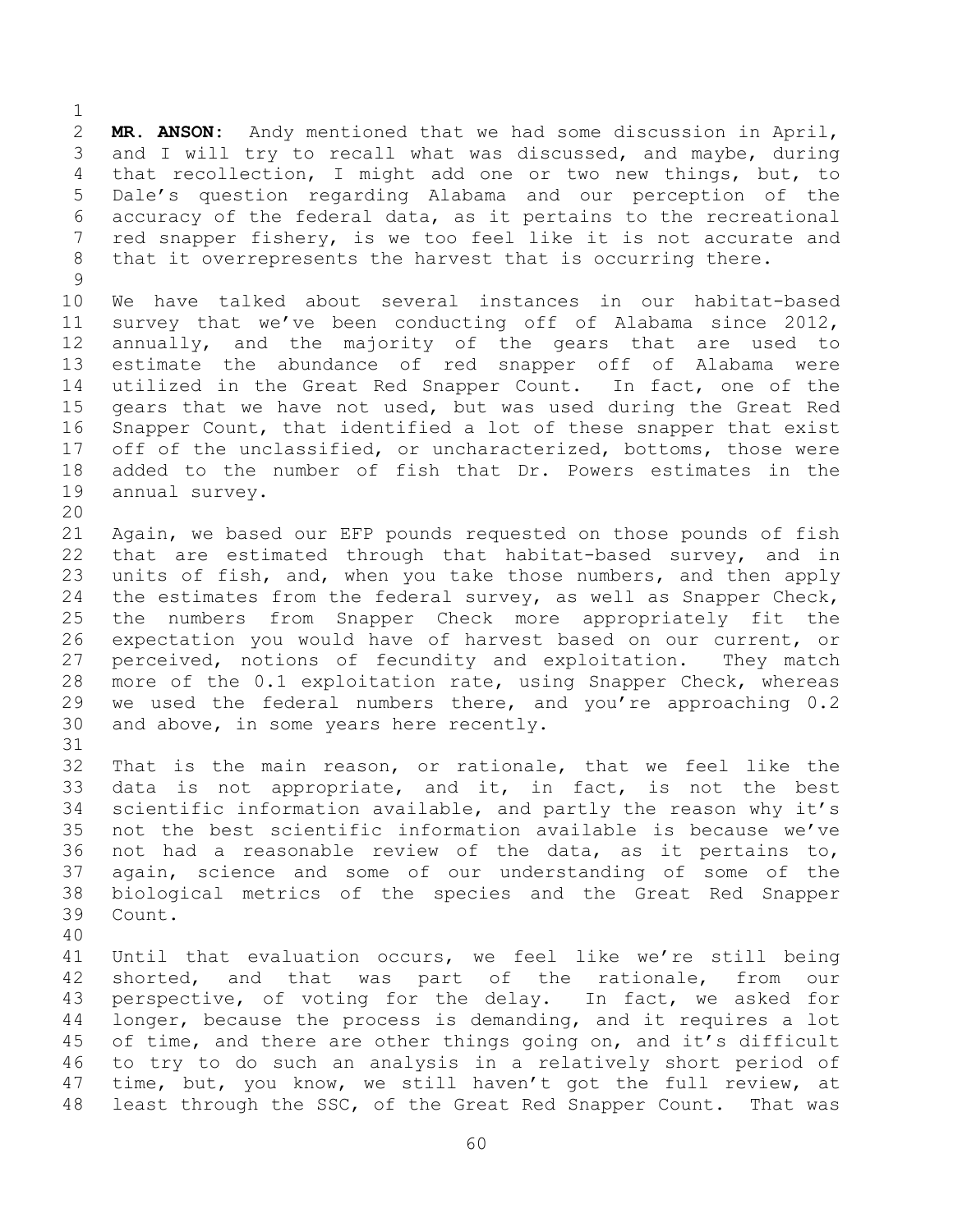1 still ongoing at the time we had the vote, but we were hoping<br>2 for that to occur. for that to occur. 3 4 We have heard of the red snapper data workshop that was to be<br>5 hosted by the Science & Technology group to compare and look at 5 hosted by the Science & Technology group to compare and look at<br>6 the states' data collection programs more closely and have 6 the states' data collection programs more closely and have outside statisticians look at it, and that has been talked 8 about, but it has not occurred yet, and that, I think, would be 9 an important step towards getting some more information relative<br>10 to what is the problem of the federal survey estimate and where 10 to what is the problem of the federal survey estimate and where<br>11 -- Why is it that Mississippi and Alabama, for instance, have 11 -- Why is it that Mississippi and Alabama, for instance, have<br>12 such large variations between the state survey and the federal 12 such large variations between the state survey and the federal<br>13 survey estimate? survey estimate?  $\begin{array}{c} 14 \\ 15 \end{array}$ 15 I mentioned before, in a previous meeting, and I can't remember<br>16 if it was April or not, but, as far as the rationale for going if it was April or not, but, as far as the rationale for going 17 against Magnuson, we have a National Standard Guideline for<br>18 variations and contingencies. variations and contingencies. 19<br>20 20 The council is allowed to  $--$  It's provided some leeway in the 21 decision-making process, based on the best information it has 21 decision-making process, based on the best information it has<br>22 available, and I know that the provision was, more than likely, 22 available, and I know that the provision was, more than likely,<br>23 created for those instances when you have information that 23 created for those instances when you have information that<br>24 indicates that the stock is in poorer shape than what your 24 indicates that the stock is in poorer shape than what your<br>25 previous assessment has shown, but, in this case, because we 25 previous assessment has shown, but, in this case, because we<br>26 have not only the Great Red Snapper Count Gulf-wide, as a single 26 have not only the Great Red Snapper Count Gulf-wide, as a single<br>27 point in time, comparing and looking at all of the states' 27 point in time, comparing and looking at all of the states'<br>28 abundance of red snapper respective to their states. abundance of red snapper respective to their states. 29<br>30 30 In addition, for our case at least, having the history of ten<br>31 vears' worth of sampling and estimating the abundance off of years' worth of sampling and estimating the abundance off of 32 Alabama, and all of that should point to a little bit more of a<br>33 comfort level for everyone that the stock is not in jeopardy. 33 comfort level for everyone that the stock is not in jeopardy.<br>34 The Great Red Snapper Count estimated that it was three-times 34 The Great Red Snapper Count estimated that it was three-times<br>35 more than the assessment, but so we were hoping for a pause on 35 more than the assessment, but so we were hoping for a pause on<br>36 any further management that would negatively impact fishermen, 36 any further management that would negatively impact fishermen,<br>37 private recreational fishermen, off of Alabama, and that's why 37 private recreational fishermen, off of Alabama, and that's why<br>38 we ended up voting, and it became the preferred alternative. 38 we ended up voting, and it became the preferred alternative.<br>39 Thank you. Thank you. 40 41 **CHAIRMAN GUYAS:** All right. Thanks, Kevin. We are at our 42 lunchbreak, and so we've got some food in the room at this<br>43 point, and we were scheduled to take that at 11:30. I do have a 43 point, and we were scheduled to take that at 11:30. I do have a<br>44 couple of hands on my list, and so what I am going to propose we 44 couple of hands on my list, and so what I am going to propose we<br>45 do  $-$ - We've got a half-hour break to grab food, and then we'll 45 do -- We've got a half-hour break to grab food, and then we'll<br>46 do our working lunch, and then we'll resume the queue. Is 46 do our working lunch, and then we'll resume the queue.<br>47 everybody good? Okay. That gives us a little bit of tim

61

everybody good? Okay. That gives us a little bit of time to

48 digest all of this too, and we'll have plenty of time after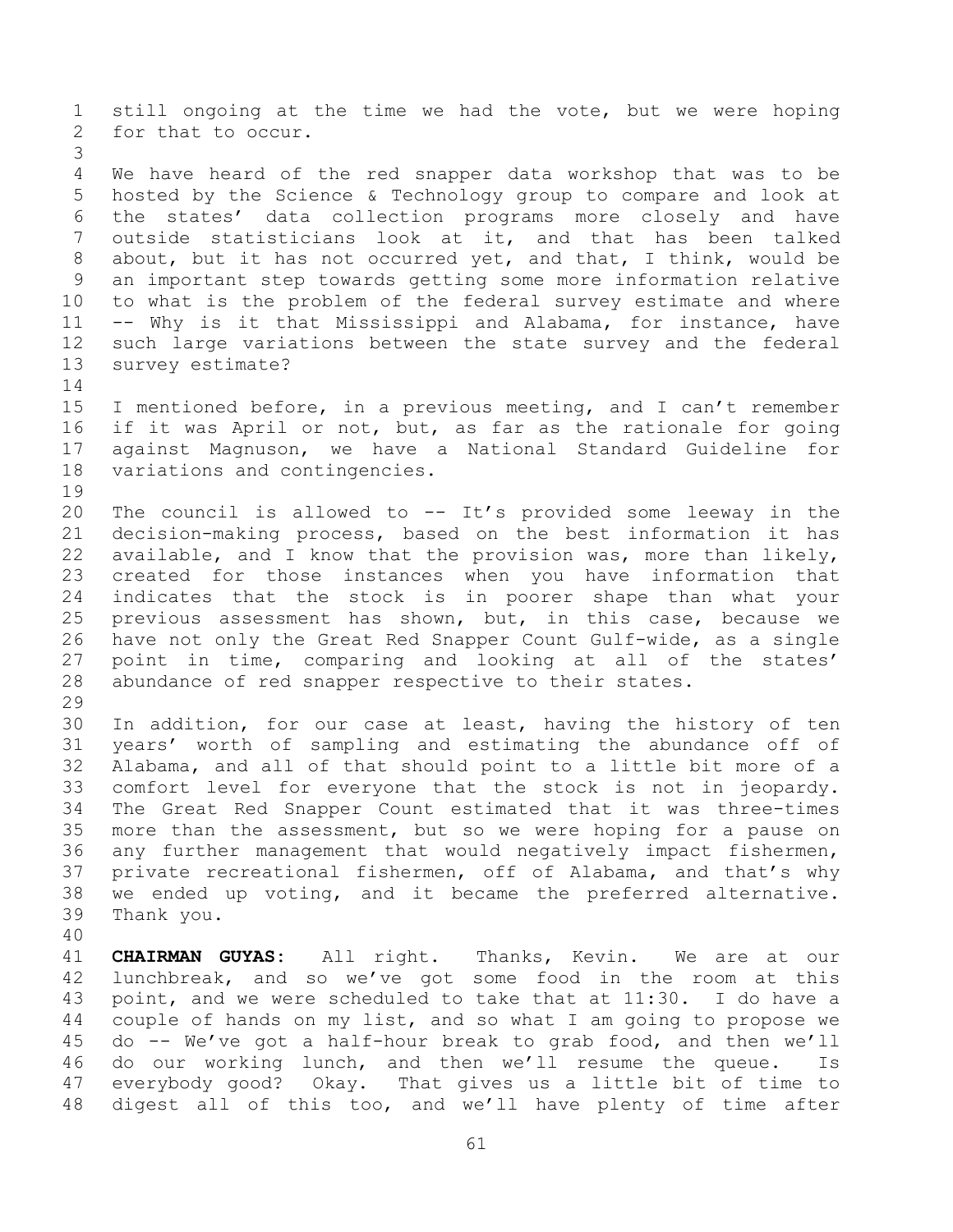1 lunch for discussion, or during lunch. If anybody else wants to<br>2 get on the list, come see me at lunch. I've got a list going. get on the list, come see me at lunch. I've got a list going. 3 (Whereupon, the meeting recessed for lunch on August 24, 2021.) 5  $6$   $-$ 7 8 August 24, 2021  $\frac{9}{10}$ 10 TUESDAY AFTERNOON SESSION 11<br>12  $12$  - - -13<br>14 14 The Reef Fish Management Committee of the Gulf of Mexico Fishery<br>15 Management Council reconvened on Tuesday afternoon, August 24, 15 Management Council reconvened on Tuesday afternoon, August 24,<br>16 2021, and was called to order by Chairman Martha Guyas. 2021, and was called to order by Chairman Martha Guyas.  $\begin{array}{c} 17 \\ 18 \end{array}$ 18 **CHAIRMAN GUYAS:** Okay. I've got four on my list so far, and so<br>19 the first person is General Spraggins. the first person is General Spraggins. 20<br>21 21 **GENERAL SPRAGGINS:** Thank you, Madam Chair. Obviously, the 22 biggest question I've got, number one, is why we're even<br>23 discussing this, to a point, because we met as a council back in 23 discussing this, to a point, because we met as a council back in<br>24 April, and we looked hard at this, and we looked hard at what we 24 April, and we looked hard at this, and we looked hard at what we<br>25 did, and we came up with an option to be able to do the 2023, to 25 did, and we came up with an option to be able to do the 2023, to 26 qive us time to look at that. give us time to look at that.  $\frac{27}{28}$ 28 In that time, and we have been almost six months now, seven<br>29 months, or somewhere about five or six months, and we still have 29 months, or somewhere about five or six months, and we still have<br>30 not received any data from anyone to say that anybody has looked 30 not received any data from anyone to say that anybody has looked<br>31 at any of the points of where we have a data issue, and we have at any of the points of where we have a data issue, and we have 32 data issues all over this. We know we have data issues, but no<br>33 one has come back and looked at anything. No one has come back 33 one has come back and looked at anything. No one has come back<br>34 and given us anything to say that we see that this calibration 34 and given us anything to say that we see that this calibration<br>35 is not correct, or we see that this data issue is not correct. is not correct, or we see that this data issue is not correct. 36<br>37 37 I understand the Magnuson-Stevens Act, and I understand it<br>38 totally, and I understand that we should not ever violate 38 totally, and I understand that we should not ever violate<br>39 anything, and I'm for that. I don't think we're violating the anything, and I'm for that. I don't think we're violating the 40 Magnuson-Stevens Act. If I did, I would have a different 41 opinion, but I do also think that the Magnuson-Steven Act asks<br>42 for us to get the best available science, and we are not doing 42 for us to get the best available science, and we are not doing<br>43 it. it.  $\begin{array}{c} 44 \\ 45 \end{array}$ 45 We know that. We know that as a fact. This whole body realizes<br>46 that this is not the best available science, because we're using 46 that this is not the best available science, because we're using<br>47 two years of data that is skewed, and, if you take the data, and two years of data that is skewed, and, if you take the data, and 48 I know that Dale has got some information that I would like for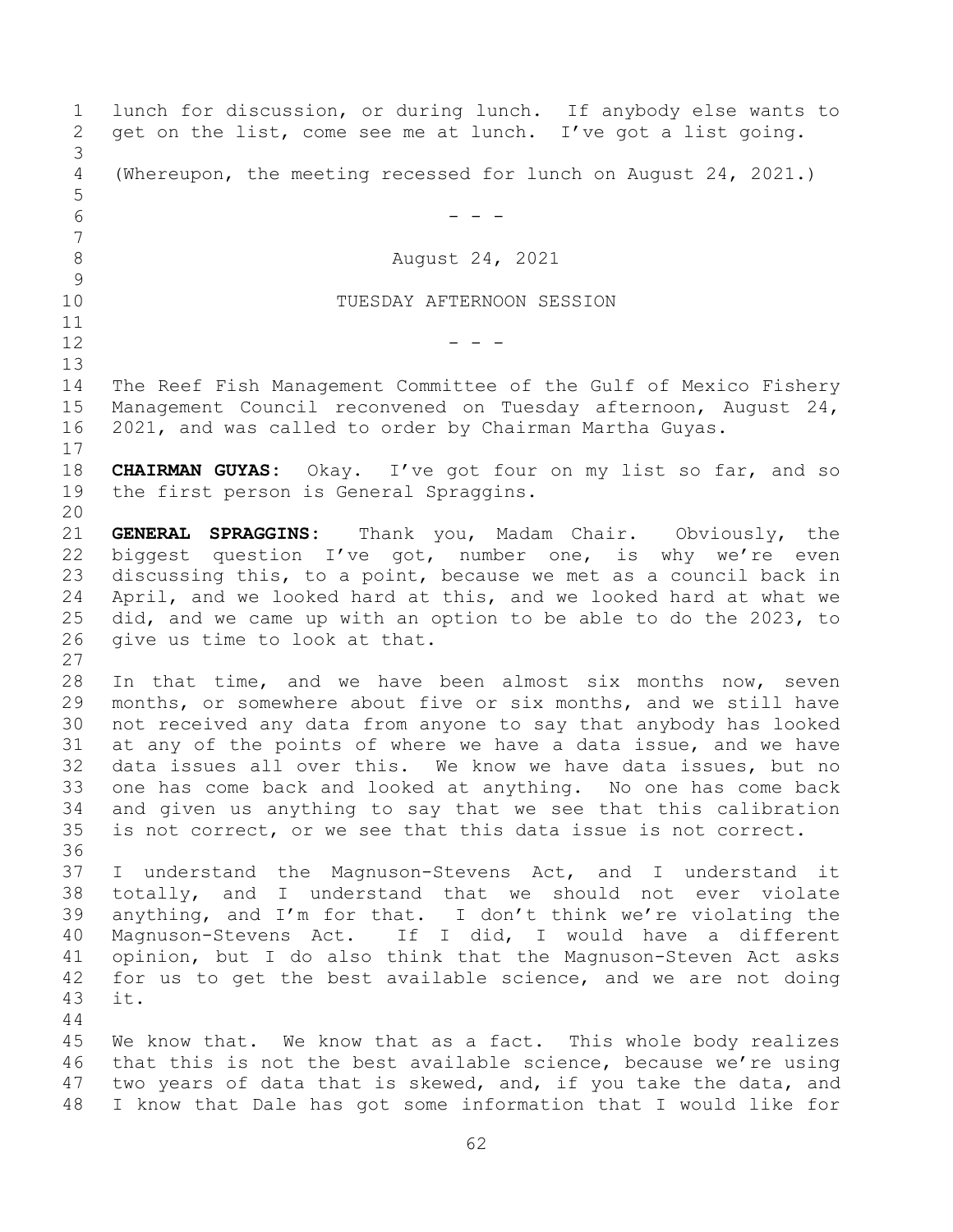1 him to bring up on it, but the point is, if you take that data,<br>2 and you look at it, and you take the situation to where you 2 and you look at it, and you take the situation to where you<br>3 count one day that the state was open to fish, and you count two 3 count one day that the state was open to fish, and you count two<br>4 months' worth of data for that one dav, it's not going to work. months' worth of data for that one day, it's not going to work. 5 6 If you say that one day equals two months of the same day,<br>7 that's not going to work, and it does not work. I mean, I am that's not going to work, and it does not work. I mean, I am 8 not a scientist, but I have commonsense, and commonsense tells 9 me that this is not working, and, if you look at it -- If there<br>10 was anything in here that I felt that we were doing something 10 was anything in here that I felt that we were doing something<br>11 that -- If there was a chance that I thought that Mississippi 11 that -- If there was a chance that I thought that Mississippi<br>12 was overfishing, I promise you that there would be no doubt in 12 was overfishing, I promise you that there would be no doubt in<br>13 my mind that we would stop it. my mind that we would stop it.  $\begin{array}{c} 14 \\ 15 \end{array}$ 15 We don't want to deplete our industry any more than anybody<br>16 else, and we don't want to take away anything anymore than else, and we don't want to take away anything anymore than 17 anyone else wants to take away, but to tell me that some of the<br>18 data that you're going to use says that I have to have 1,500 to 18 data that you're going to use says that I have to have 1,500 to<br>19 2,500 boats a dav out there fishing, and I don't even have that 19 2,500 boats a day out there fishing, and I don't even have that<br>20 many even registered, and I have a little over 1,500 boats 20 many even registered, and I have a little over 1,500 boats<br>21 registered in the State of Mississippi to be able to go snapper 21 registered in the State of Mississippi to be able to go snapper<br>22 fishing. fishing. 23 24 Do you realize what the data that you all are trying to use<br>25 would say that I had to have those 1,500 every day, just about, 25 would say that I had to have those 1,500 every day, just about,<br>26 to make it work? I mean, I don't know, and maybe somebody else 26 to make it work? I mean, I don't know, and maybe somebody else<br>27 has got a better idea than I do, but I don't think the people in 27 has got a better idea than I do, but I don't think the people in<br>28 Mississippi can afford to go fishing every day, and I don't 28 Mississippi can afford to go fishing every day, and I don't<br>29 think they can go snapper fishing every day that we're open, and 29 think they can go snapper fishing every day that we're open, and<br>30 I think they would love to if they could, but the point is, if 30 I think they would love to if they could, but the point is, if<br>31 that's the case, we wouldn't go but about two weeks, and then we that's the case, we wouldn't go but about two weeks, and then we 32 would be out, if we put 1,500. 33<br>34 34 I just don't understand it. If somebody could give me<br>35 commonsense to say why we as a body, or anyone else, would want 35 commonsense to say why we as a body, or anyone else, would want<br>36 to say that we're going to take data that is not accurate, and 36 to say that we're going to take data that is not accurate, and<br>37 we know it's not accurate, and, if we knew it was accurate, it 37 we know it's not accurate, and, if we knew it was accurate, it<br>38 would be different, but, when you deliberately use something 38 would be different, but, when you deliberately use something<br>39 that you know is not correct, then who is wrong? that you know is not correct, then who is wrong? 40 41 When you take and deliberately use some wrong data, just because<br>42 vou want to worry about a lawsuit, I really don't care about 42 you want to worry about a lawsuit, I really don't care about<br>43 those, and it doesn't bother me. I don't really care if we get 43 those, and it doesn't bother me. I don't really care if we get<br>44 sued for something, as long as we're doing everything to the 44 sued for something, as long as we're doing everything to the 45 best of our ability to do it right. best of our ability to do it right. 46<br>47 I took an oath, when I went into the United States Air Force, 48 that said that I would uphold the Constitution of the United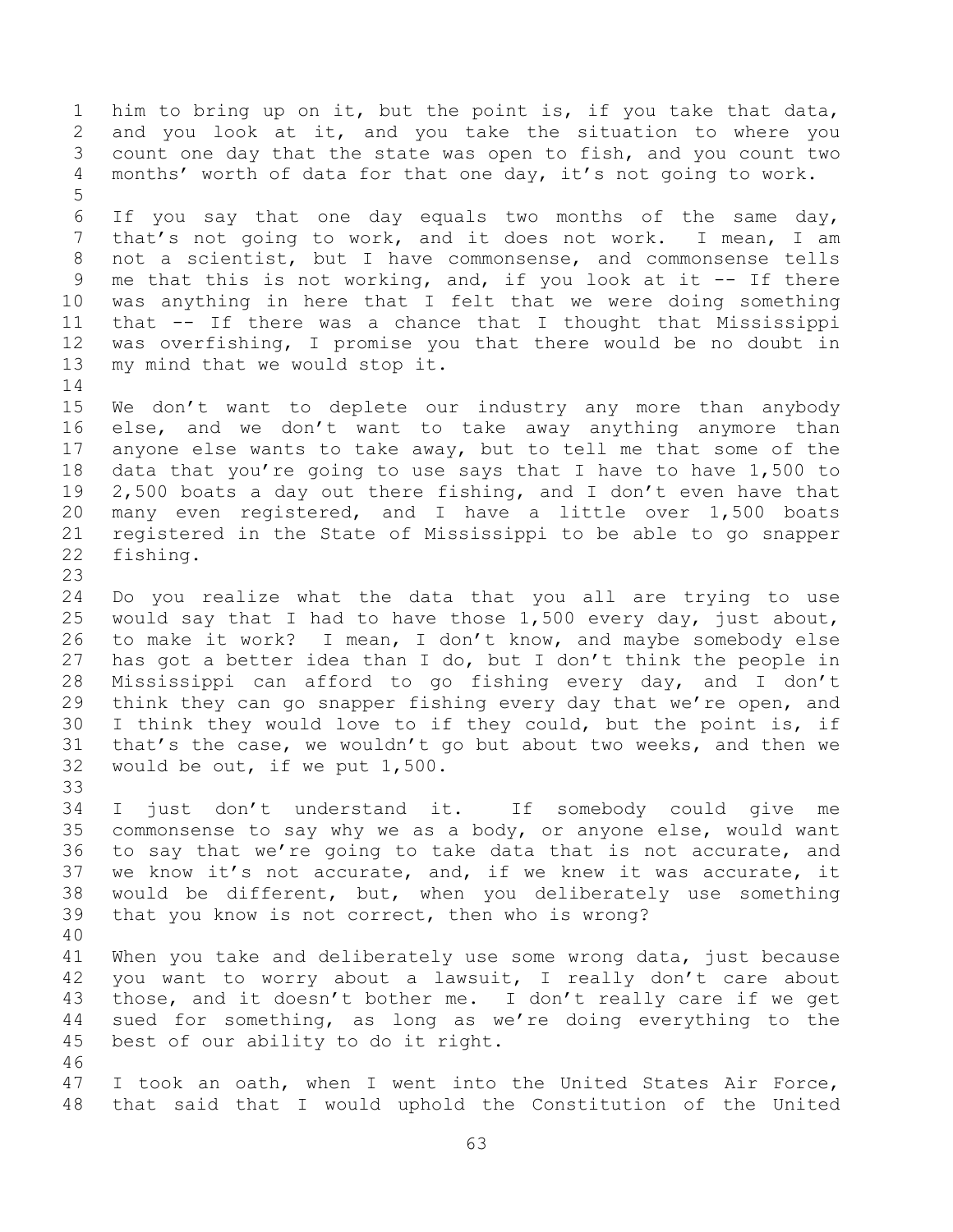1 States of America, and I'm going to do it until the day I die,<br>2 even though I'm not Air Force anymore, but the point is that I 2 even though I'm not Air Force anymore, but the point is that I<br>3 took an oath here to do the same thing. I took an oath that I 3 took an oath here to do the same thing. I took an oath that I<br>4 would stand up and I would support and do things right, and I'm 4 would stand up and I would support and do things right, and I'm<br>5 qoing to do what's right, and I am not going to do what's wrong. going to do what's right, and I am not going to do what's wrong. 6<br>7 I am not going to deliberately, just because it makes everybody 8 happy, do something. I am not going to deliberately take skewed 9 data and say that I agree with it, just so we'll get some<br>10 lawsuit off my back. lawsuit off my back. 11<br>12 12 You know, if you do something, the way we're doing it now, it<br>13 may invoke a bunch more lawsuits, and you never know what's 13 may invoke a bunch more lawsuits, and you never know what's<br>14 qoing to happen, but think about the data. We talked about this 14 going to happen, but think about the data. We talked about this<br>15 in April. We talked about what it took and what would happen 15 in April. We talked about what it took and what would happen<br>16 and then how much this was skewed out of proportion. Even Roy, and then how much this was skewed out of proportion. Even Roy, 17 when he was here, and Andy, and I know that Roy mentioned, more<br>18 than one time, that MRIP does not work for a small state. than one time, that MRIP does not work for a small state. 19<br>20 20 Whenever you take that data and try to look at it, why? If you<br>21 know it's wrong, why would you use it? I wish that somebody 21 know it's wrong, why would you use it? I wish that somebody<br>22 could give me a good answer as to how you would openly want to 22 could give me a good answer as to how you would openly want to<br>23 take wrong data, and I appreciate your time. Thank you. take wrong data, and I appreciate your time.  $\frac{24}{25}$ 25 **CHAIRMAN GUYAS:** All right. Thanks, Joe. Bob Shipp, I see you. 26 I'm going to work through the list, but I've got you on my list.<br>27 Next, I'm going to go to Bob Gill. Next, I'm going to go to Bob Gill. 28<br>29 29 **MR. GILL:** Thank you, Madam Chair. I'm coming at it from a 30 slightly different perspective, I think, than Joe, and,<br>31 obviously, it's not my ox being gored, but I am looking at it obviously, it's not my ox being gored, but I am looking at it 32 from the aspect of where we're at if we go forward. Are we<br>33 compliant with Magnuson? I just took an oath yesterday that 33 compliant with Magnuson? I just took an oath yesterday that said that I would be. 35<br>36 36 I agree with those that are in the camp that says delaying it<br>37 until 2023 is not compliant, and so not only can I not support 37 until 2023 is not compliant, and so not only can I not support<br>38 it, but it seems, to me, it's my obligation to try and get it 38 it, but it seems, to me, it's my obligation to try and get it<br>39 back to something that I believe is compliant, and, to that back to something that I believe is compliant, and, to that 40 extent, Bernie, would you bring up the calibration motion, 41 please? 42 43 **What I have tried to do, hopefully correctly, was basically** 44 **eliminate the delay and modify Preferred Alternative 2 to start** 45 **on 1 January 2022, and I proffer that for the committee's** 46 **consideration.** Thank you. **That's my motion.** 47 48 **CHAIRMAN GUYAS:** Okay. I am just going to read this. **The**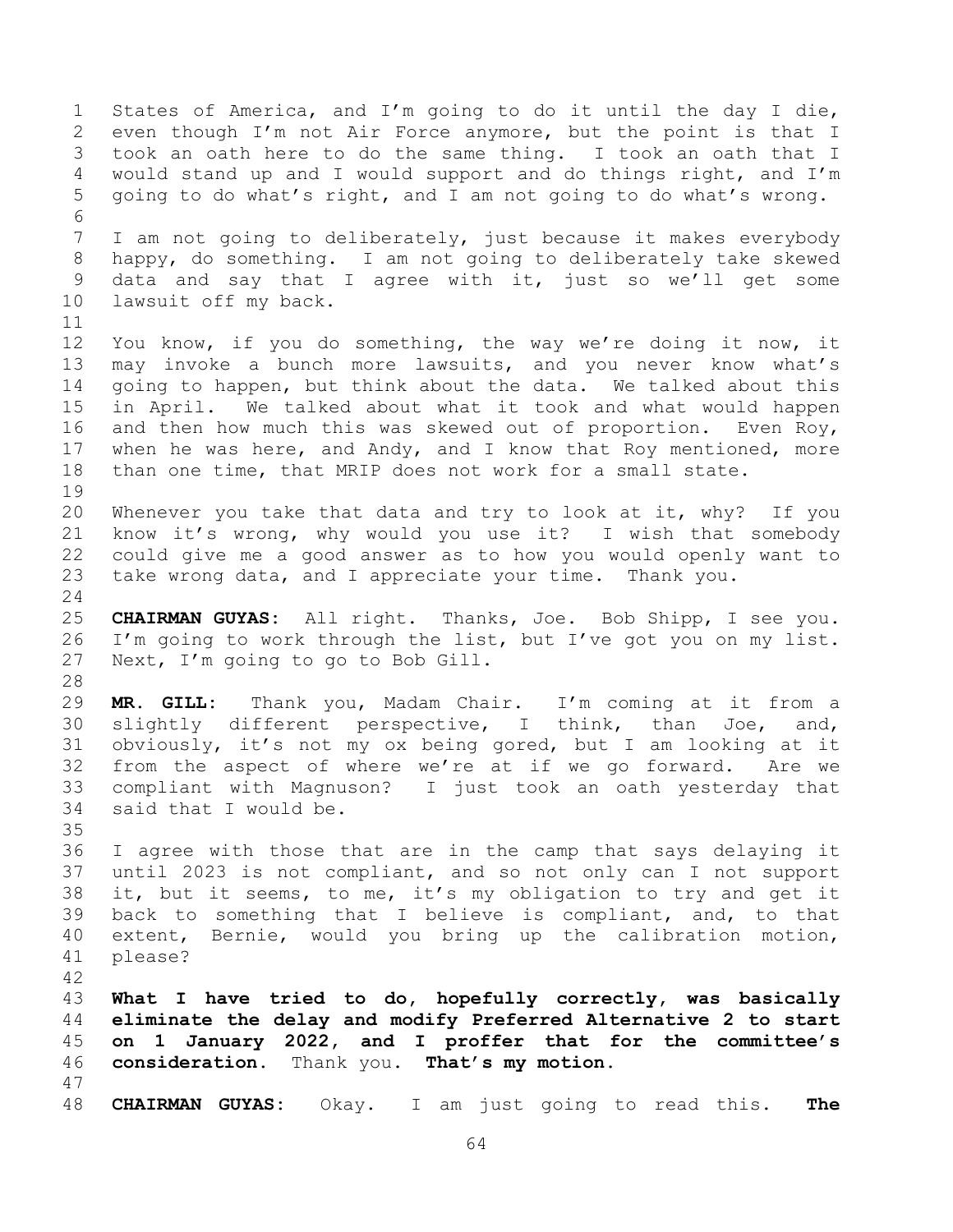1 **motion, in Action 1, is to revise Preferred Alternative 2 to** 2 **read as follows: Modify the state-specific red snapper private** 3 **angling component ACLs using the ratio calibrations developed by** 4 **the National Oceanic and Atmospheric Administration's (NOAA)** 5 **Office of Science and Technology (OST) and the five Gulf states.** 6 **The resulting ACLs in each state's currency are as follows.** 7 8 As Bob noted, the key thing here is there is no January 2023, 9 and it does not say specifically 2022, and was that your intent,<br>10 Bob? Bob? 11<br>12 12 **MR. GILL:** Yes, that's my intent, that it starts in 2022 and not<br>13 in 2023, and, basically, it's the same language that was in the 13 in 2023, and, basically, it's the same language that was in the<br>14 current preferred alternative, and I deleted all the 2023 stuff, 14 current preferred alternative, and I deleted all the 2023 stuff,<br>15 and so, if I did that correctly, that's what I am trying to get 15 and so, if I did that correctly, that's what I am trying to get<br>16 to. to.  $\begin{array}{c} 17 \\ 18 \end{array}$ 18 **CHAIRMAN GUYAS:** Okay. I see, in the table, it's 2022-plus ACL, 19 and so that's -- It's not specifically in the wording of the<br>20 motion itself. Okay. Is there a second to this motion? motion itself. Okay. Is there a second to this motion? 21<br>22 MR. STRELCHECK: I will second it. 23 24 **CHAIRMAN GUYAS:** Okay. It's seconded by Andy. I think, Bob, 25 you already laid -- Did you have any follow-up to this, just<br>26 really quick? No? Okay. Clay, I think your hand went up in 26 really quick? No? Okay. Clay, I think your hand went up in<br>27 response to General Spraggins, and so I'm going to jump to you, 27 response to General Spraggins, and so I'm going to jump to you,<br>28 real quick, and then we can discuss this motion. real quick, and then we can discuss this motion. 29<br>30 30 **DR. PORCH:** Sure. Thank you. First of all, I just wanted to make the point that no one is using data that they know is 32 wrong. There certainly is some debate about which are the<br>33 correct statistics, and, in fact, some have said that none of 33 correct statistics, and, in fact, some have said that none of<br>34 them are exactly correct, and S&T, or Science & Technology, 34 them are exactly correct, and S&T, or Science & Technology,<br>35 Division in Headquarters is actually actively looking at this, 35 Division in Headquarters is actually actively looking at this,<br>36 working with the states. working with the states. 37<br>38 38 I expect, in the fairly near future, we should see the results<br>39 of some of their explorations, and I have seen some preliminary of some of their explorations, and I have seen some preliminary 40 information, but I would say the jury is still out, officially, 41 in terms of what are the, quote, unquote, correct statistics, if<br>42 there are any that are exactly correct, and, in fact, I would 42 there are any that are exactly correct, and, in fact, I would<br>43 arque that none of the statistics -- They're all surveys, and 43 argue that none of the statistics -- They're all surveys, and<br>44 they're not perfect, and they all have some uncertainty about 44 they're not perfect, and they all have some uncertainty about 45 them. them. 46<br>47 Having said that, clarifying the record that no one is knowingly 48 using bad data, or incorrect data, I just wanted to explain the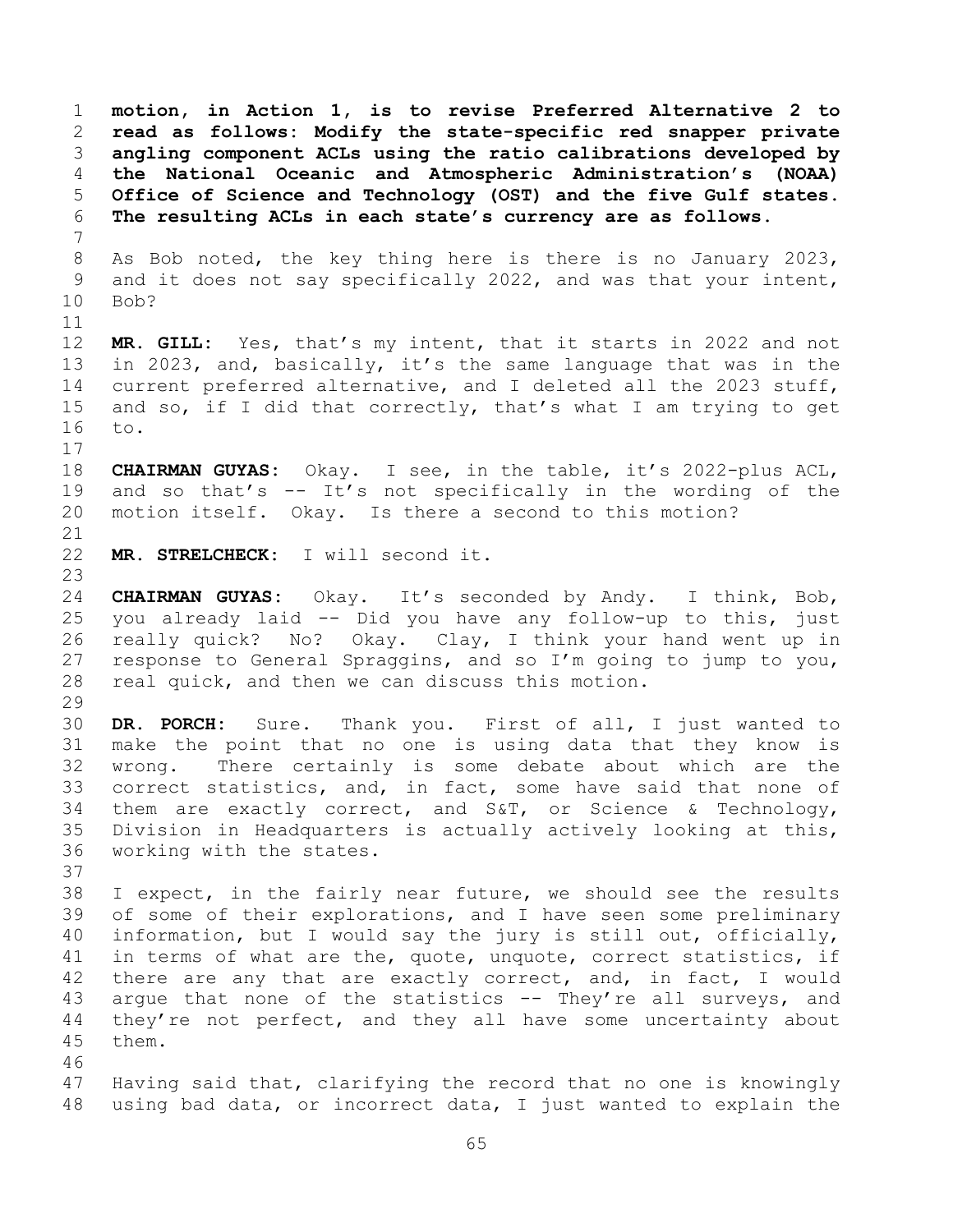1 rationale here, and this goes to Bob's point. The IPT indicated<br>2 that, without the calibration, there is potential for exceeding 2 that, without the calibration, there is potential for exceeding<br>3 the ACL, and you have to remember that the ACL is set in CHTS 3 the ACL, and you have to remember that the ACL is set in CHTS<br>4 currency, and it was based on the assessment. currency, and it was based on the assessment.

5 6 If CHTS estimates are higher than some of the states, and the<br>7 quota is in CHTS currency, then you would have to calibrate the quota is in CHTS currency, then you would have to calibrate the 8 lower estimates to the CHTS currency, because that's -- In other 9 words, if you set the quota in CHTS, you need to monitor in CHTS<br>10 currency. currency.

11<br>12 12 If we had set the quota in some combination of the state<br>13 currencies, and the state currencies were lower, the quota would 13 currencies, and the state currencies were lower, the quota would<br>14 have been lower, and so that's the fundamental issue here, and, 14 have been lower, and so that's the fundamental issue here, and,<br>15 currently, the ACL that's on the books is in CHTS currency, and 15 currently, the ACL that's on the books is in CHTS currency, and<br>16 we have that the SSC indicated that those calibrations are we have that the SSC indicated that those calibrations are 17 appropriate for management, and so that is the Center's<br>18 rationale for saying it's not the best available science to 18 rationale for saying it's not the best available science to<br>19 delav until 2023, and so I just wanted to explain the logic 19 delay until 2023, and so I just wanted to explain the logic<br>20 there. Thank you. there. Thank you.

21<br>22 22 **CHAIRMAN GUYAS:** General Spraggins.

23

24 **GENERAL SPRAGGINS:** I understand your points, but I would also 25 like to say, when you say that they're using that, tell me, when<br>26 a state -- Can you tell me, straight out, that you believe that 26 a state -- Can you tell me, straight out, that you believe that<br>27 Mississippi has the amount of landings of what you're showing on 27 Mississippi has the amount of landings of what you're showing on<br>28 the data here, as to what they're explaining, that we're going 28 the data here, as to what they're explaining, that we're going<br>29 to catch 300,000 or 400,000 pounds of fish a year, which we've 29 to catch 300,000 or 400,000 pounds of fish a year, which we've<br>30 never caught anywhere close to that, and how can you justify it 30 never caught anywhere close to that, and how can you justify it<br>31 by saying that I believe that that's accurate data, because you by saying that I believe that that's accurate data, because you 32 know it's not accurate data. If you do that, I mean, I would<br>33 really understand -- I would like to understand how do you 33 really understand -- I would like to understand how do you<br>34 justify knowing, or saving, that that's accurate data? justify knowing, or saying, that that's accurate data?

35<br>36 36 **DR. PORCH:** Again, I would say that we don't know that one is 37 inaccurate or the other is accurate. There is uncertainty about<br>38 both statistics, and the jury is still out, in terms of what is 38 both statistics, and the jury is still out, in terms of what is the most accurate. the most accurate.

40

41 Certainly some of the state surveys might be more precise, and<br>42 that's a different issue. That means that -- If you think of 42 that's a different issue. That means that -- If you think of<br>43 shooting at a target, something that is precise means you hit 43 shooting at a target, something that is precise means you hit<br>44 the same place all the time, and it doesn't necessarily mean you the same place all the time, and it doesn't necessarily mean you<br>hit the bullseye. Accurate means, on average, you will hit in 45 hit the bullseye. Accurate means, on average, you will hit in<br>46 the bullseve, but it could be imprecise, in that the shots are 46 the bullseye, but it could be imprecise, in that the shots are<br>47 all over the target, but just, on average, they're in the all over the target, but just, on average, they're in the 48 center, and there is considerable discussion about that, and,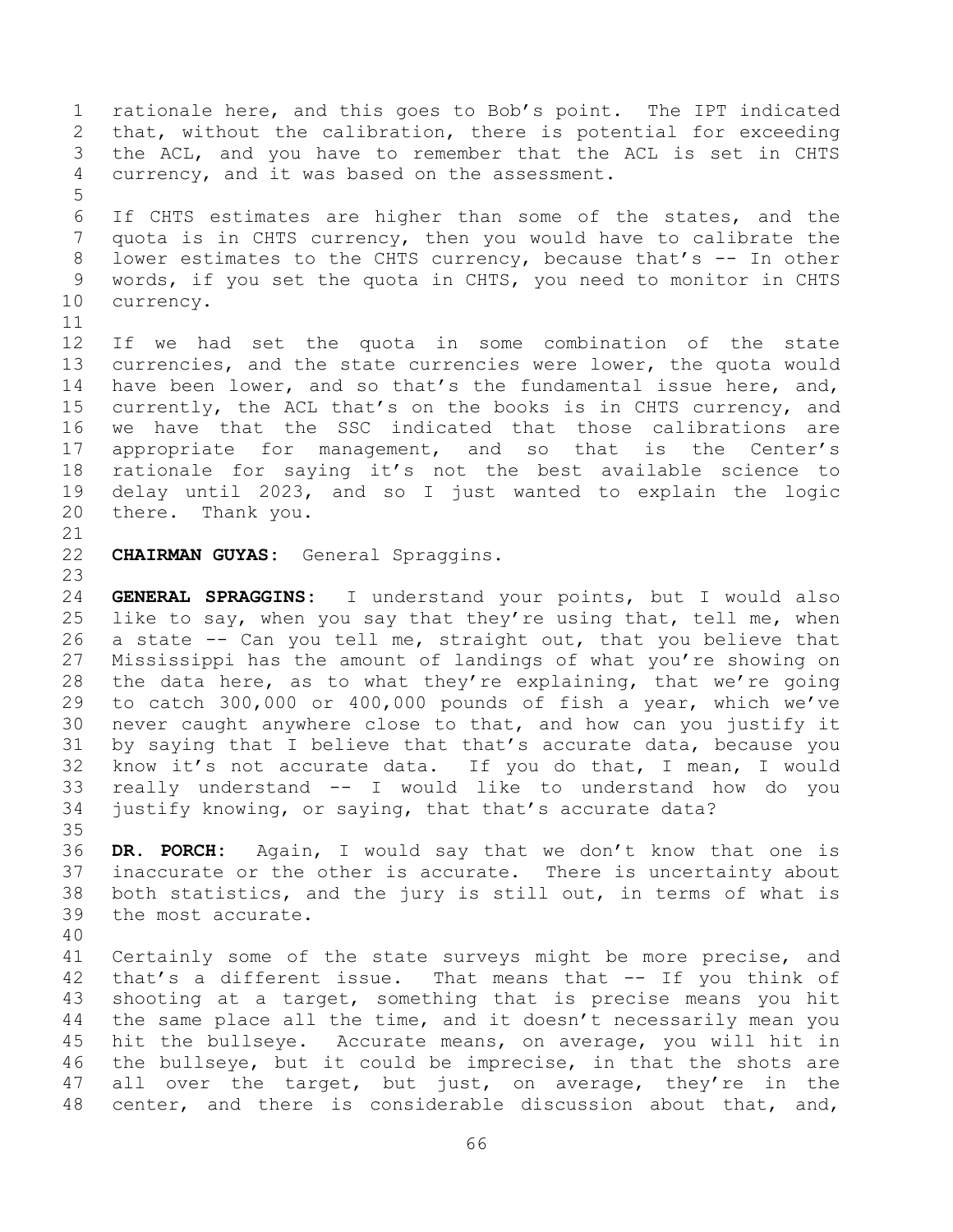1 again, I would emphasize that no one is knowingly using one<br>2 dataset or another and thinking that it's wrong. dataset or another and thinking that it's wrong. 3 4 **GENERAL SPRAGGINS:** Wouldn't you say, sir, that a small 5 percentage of an equation has a better chance of being less<br>6 accurate? In other words, when you take the State of 6 accurate? In other words, when you take the<br>7 Mississippi, which is the smallest in the Gulf of Mex Mississippi, which is the smallest in the Gulf of Mexico, with 8 the amount of numbers that we use, and go against Florida, which 9 I think is probably the largest, which one has the greatest<br>10 change of being inaccurate? change of being inaccurate? 11<br>12 12 If you're figuring it out, the way that you're looking at it,<br>13 and, if you take MRIP, and you use MRIP data against the number 13 and, if you take MRIP, and you use MRIP data against the number<br>14 of landings that Florida has against the number of landings that 14 of landings that Florida has against the number of landings that<br>15 Mississippi has, the odds are that Florida's numbers are going 15 Mississippi has, the odds are that Florida's numbers are going<br>16 to be a little bit more accurate than Mississippi's, and is that 16 to be a little bit more accurate than Mississippi's, and is that<br>17 not correct? not correct? 18<br>19 19 **CHAIRMAN GUYAS:** Clay or Andy? 20<br>21 21 **MR. STRELCHECK:** I will take it in a little bit different 22 direction, General Spraggins. What we're trying to accomplish<br>23 here isn't a debate over the accuracy of the surveys at this 23 here isn't a debate over the accuracy of the surveys at this<br>24 point, and it's to make sure that we have landings and quotas in 24 point, and it's to make sure that we have landings and quotas in 25 the same units. the same units. 26<br>27 27 What we're doing is calibrating the quota back to the same units<br>28 you're surveying, and so we're essentially saying that your 28 you're surveying, and so we're essentially saying that your<br>29 survey is the law of the land, and we want you to use that, but 29 survey is the law of the land, and we want you to use that, but<br>30 we need you to then have a quota that is comparable, in order to 30 we need you to then have a quota that is comparable, in order to<br>31 monitor against that, and it's not only important then for monitor against that, and it's not only important then for 32 Mississippi, but it's important then for all the states, because<br>33 we're running five different surveys across the Gulf of Mexico 33 we're running five different surveys across the Gulf of Mexico<br>34 that right now are not comparable. that right now are not comparable. 35<br>36 36 The only thing that was comparable in the Gulf of Mexico was<br>37 MRIP, the MRIP survey, and so that's why we're using that as the 37 MRIP, the MRIP survey, and so that's why we're using that as the<br>38 method for calibrating to a common currency across all these 38 method for calibrating to a common currency across all these<br>39 states, with the exception of Texas. states, with the exception of Texas. 40 41 **CHAIRMAN GUYAS:** General. 42 43 **GENERAL SPRAGGINS:** I understand that, sir, but, you know, if 44 you go back  $--$  When you take surveys  $--$  I think MRIP is done,<br>45 what, two months at a time, is how you operate out of it, and is 45 what, two months at a time, is how you operate out of it, and is 46 that correct? Okay. that correct? Okay. 47 48 Then we open May, June, and that's -- June and July is two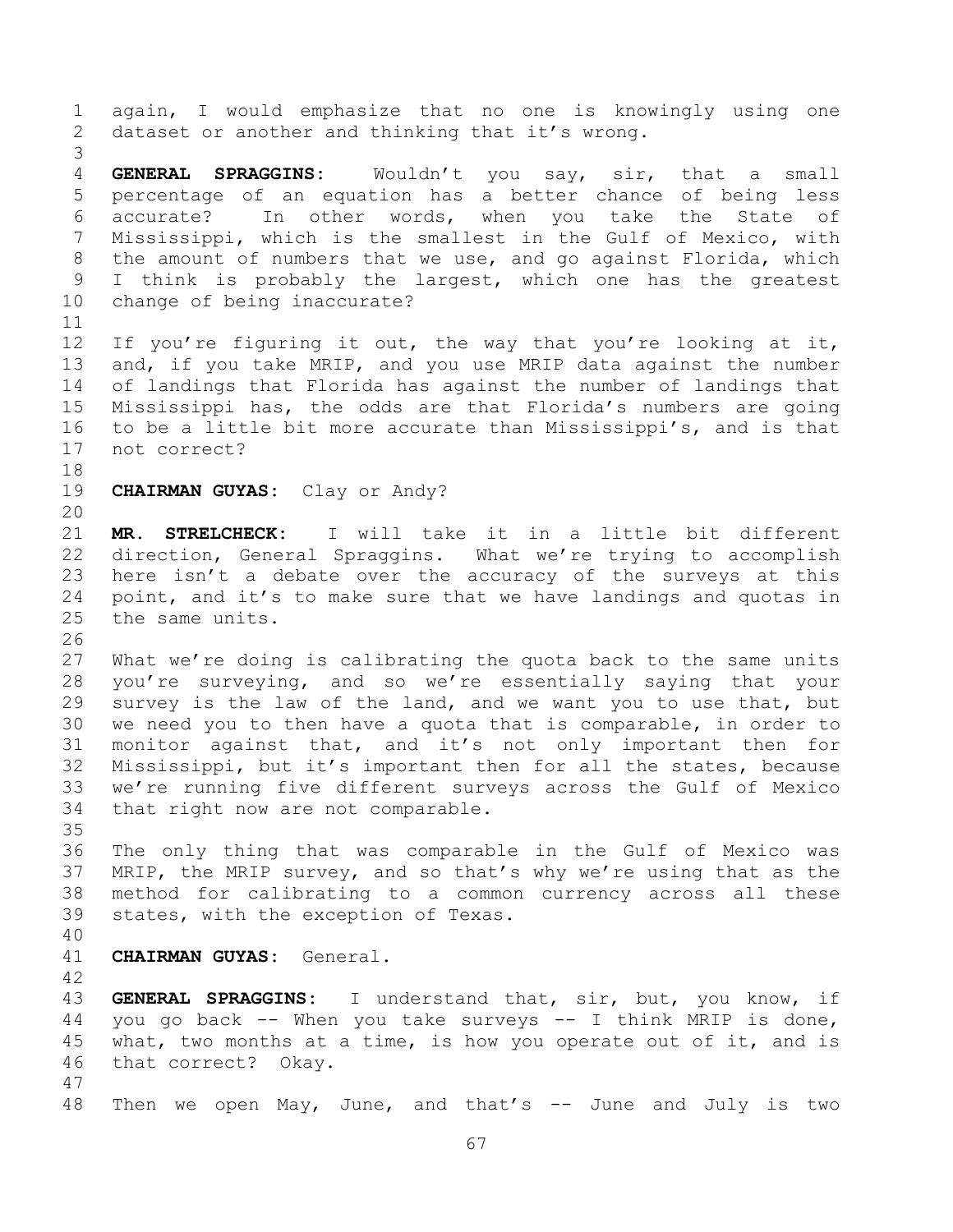1 months, and August and September is two months, or whatever,<br>2 but, when you're only open for one day in one of those months, 2 but, when you're only open for one day in one of those months,<br>3 or one of those two or three-month periods, or a two-month 3 or one of those two or three-month periods, or a two-month<br>4 period, and you want to count that as a complete year, I don't 4 period, and you want to count that as a complete year, I don't<br>5 understand how that works, to be able to equate it. understand how that works, to be able to equate it. 6<br>7 Now, if you go back to 2018, 2019, and 2020, if you look at our 8 data on that, our data shows -- Normally, I guess, if we had 9 shut off on August 31, we probably wouldn't have had any issues,<br>10 because that data would have been skewed a different way, but, 10 because that data would have been skewed a different way, but,<br>11 because we opened for one day or two days or three days in the 11 because we opened for one day or two days or three days in the<br>12 month of September, we're getting counted a whole month in 12 month of September, we're getting counted a whole month in<br>13 October, and that's not correct. It's not the way to do it, and 13 October, and that's not correct. It's not the way to do it, and<br>14 it's not the way that the numbers ought to look at. I mean, I'm 14 it's not the way that the numbers ought to look at. I mean, I'm<br>15 just using logic here to try to figure it out. just using logic here to try to figure it out. 16<br>17 17 If I thought, by any chance, that those numbers that you all are<br>18 showing there, which actually that would be 100 percent 18 showing there, which actually that would be 100 percent<br>19 weighting, but then you know, if you look at it, and look at the 19 weighting, but then you know, if you look at it, and look at the<br>20 way that things are skewed, it can't be accurate, and I would 20 way that things are skewed, it can't be accurate, and I would<br>21 just ask this body to look at it and sav, do vou honestly 21 just ask this body to look at it and say, do you honestly<br>22 believe that those numbers are correct? believe that those numbers are correct?  $\frac{23}{24}$ 24 **CHAIRMAN GUYAS:** Thanks. Andy, go ahead. Then I will go to Mara. 26<br>27 27 **MR. STRELCHECK:** Two other comments. General Spraggins, I will 28 note that, over the last five years in which they looked at the<br>29 calibration, consistently, Mississippi estimated lower landings 29 calibration, consistently, Mississippi estimated lower landings<br>30 than MRIP. There is variability, obviously, in terms of how 30 than MRIP. There is variability, obviously, in terms of how<br>31 much lower or how much difference there was, but there was a much lower or how much difference there was, but there was a<br>consistency to it and so the trends are there, right? You are 32 consistency to it and so the trends are there, right?<br>33 estimating lower landings than the federal survey, and 33 estimating lower landings than the federal survey, and we know<br>34 that, and so that's why we're calibrating. that, and so that's why we're calibrating. 35<br>36 36 I also wanted to get back to a comment you made about we're<br>37 responding essentially to the threat of a lawsuit, and, no, 37 responding essentially to the threat of a lawsuit, and, no,<br>38 we're not responding to the threat of a lawsuit, and Bob Gill 38 we're not responding to the threat of a lawsuit, and Bob Gill<br>39 talked about the oath that all of us have taken on this council talked about the oath that all of us have taken on this council 40 to uphold the Magnuson Act, and, at this point, this is what 41 we're telling the council, is that this is going to be a<br>42 violation of the Magnuson Act, right, and so we have not 42 violation of the Magnuson Act, right, and so we have not<br>43 established a record as to why we should be doing this and 43 established a record as to why we should be doing this and<br>44 delaying action until 2023, consistent with the Magnuson Act. delaying action until 2023, consistent with the Magnuson Act. 45 46 To me, pushing it and saying, well, let someone sue us is a bad<br>47 way for this council to do business, and it's certainly a bad way for this council to do business, and it's certainly a bad 48 way for NMFS to be able to manage this fishery going forward.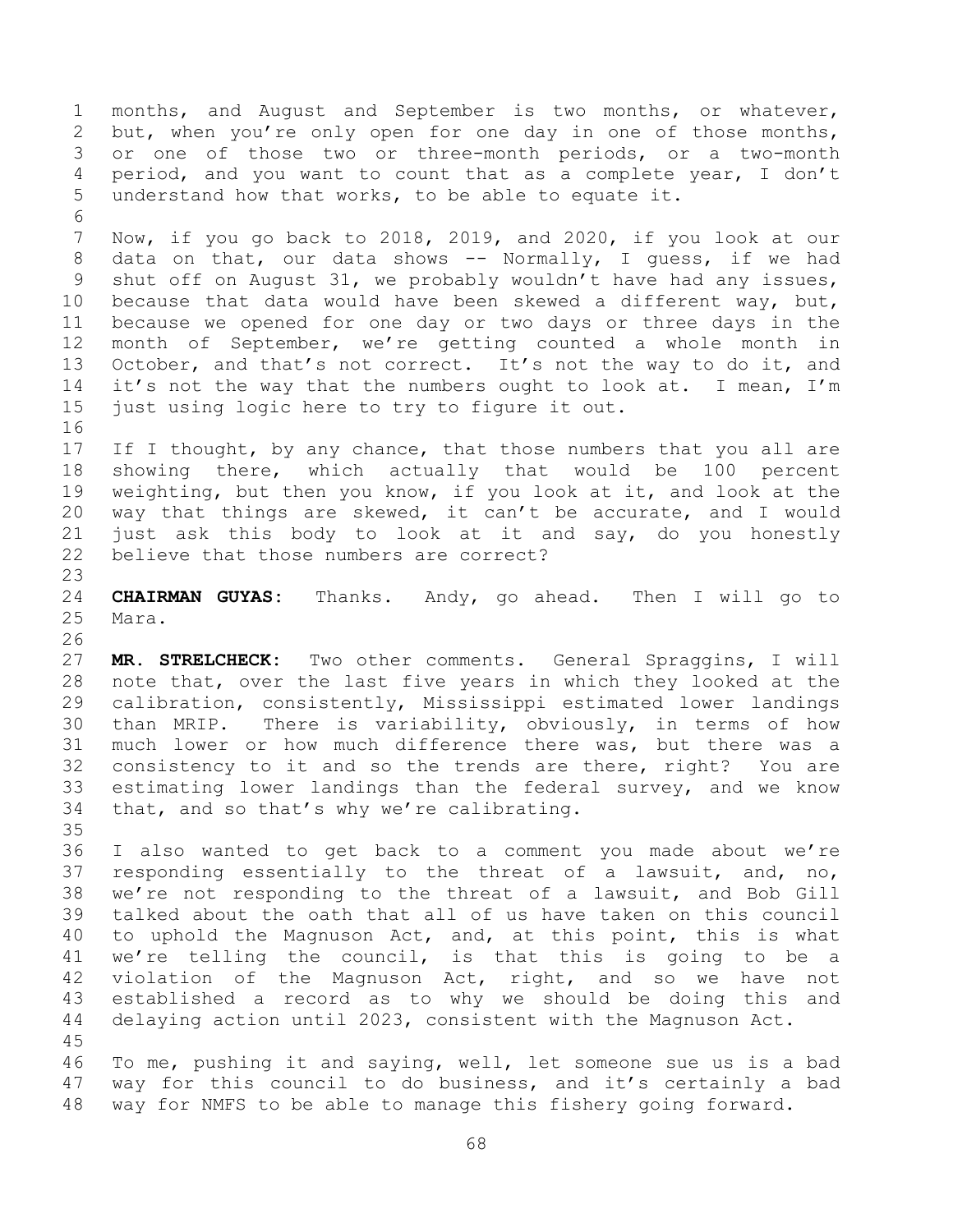$\frac{1}{2}$ 2 **CHAIRMAN GUYAS:** I am going to go to my list, because I've got 3 some people that have been waiting a long time, and then we can<br>4 spin back around, but, at some point, we've got to point back to 4 spin back around, but, at some point, we've got to point back to<br>5 this motion. Mara, you're next. this motion. Mara, you're next. 6<br>7 7 **MS. LEVY:** Thank you. I just wanted to briefly respond to the 8 National Standard 6 comment and idea. I mean, that National 9 Standard addresses having a flexible management regime that can<br>10 respond to contingencies and things like that, and it is not --10 respond to contingencies and things like that, and it is not --<br>11 Nowhere in the National Standard, or the National Standard 11 Nowhere in the National Standard, or the National Standard<br>12 Guidelines, does it indicate that it's a mechanism to ignore 12 Guidelines, does it indicate that it's a mechanism to ignore<br>13 other mandates by the Magnuson Act, and so, I mean, it's getting 13 other mandates by the Magnuson Act, and so, I mean, it's getting  $14$  at  $$  $at - 15$ <br> $16$ The management regime that you establish should recognize that 17 there are going to be contingencies and variations, and it<br>18 should allow flexibility in management, which you have done, in 18 should allow flexibility in management, which you have done, in<br>19 some respects, by setting up framework procedures and allowing 19 some respects, by setting up framework procedures and allowing<br>20 your quick responses to things that come up, but it's not a 20 your quick responses to things that come up, but it's not a<br>21 mechanism to sav we should disregard the other provisions of the 21 mechanism to say we should disregard the other provisions of the<br>22 Magnuson Act because a contingency has come up. Magnuson Act because a contingency has come up.  $\frac{23}{24}$ 24 **CHAIRMAN GUYAS:** Okay. Thanks, Mara. Dale, you're up next.  $\frac{25}{26}$ 26 **MR. DIAZ:** Thank you, Madam Chair. I'm going to probably be a 27 little while. I'm going to speak for probably ten or so<br>28 minutes, but there's been a lot said, and I don't know, and I 28 minutes, but there's been a lot said, and I don't know, and I<br>29 might come back later and try to address some things that's been 29 might come back later and try to address some things that's been<br>30 said, but the main issue is MRIP in small states, and the issues 30 said, but the main issue is MRIP in small states, and the issues<br>31 with MRIP in small states has not been addressed. with MRIP in small states has not been addressed. 32<br>33 33 Dr. Cody has been in front of this body a few times and has<br>34 talked about forming a group that could look at that issue, and 34 talked about forming a group that could look at that issue, and<br>35 that group has never been formed. What I want is I want for 35 that group has never been formed.<br>36 Mississippi and Alabama to have the: 36 Mississippi and Alabama to have their data concerns reviewed and<br>37 to show that everything is done correctly and fairly, and I 37 to show that everything is done correctly and fairly, and I<br>38 definitely don't think it's being done correctly, and I don't 38 definitely don't think it's being done correctly, and I don't<br>39 feel like it's being done fairly at this point. feel like it's being done fairly at this point. 40 41 I want to read a couple of excepts, and so this is the pre-<br>42 publication copy of the National Academy of Sciences report that 42 publication copy of the National Academy of Sciences report that<br>43 iust came out, and this is for Data Management Strategies for 43 just came out, and this is for *Data Management Strategies for* 44 *Recreational Fisheries with Annual Catch Limits*. 45 46 On page 63, Inclusions and Recommendations, it says, conclusion,<br>47 public perceptions of differences between MRIP and alternative public perceptions of differences between MRIP and alternative 48 surveys and methodology, final catch estimates, and the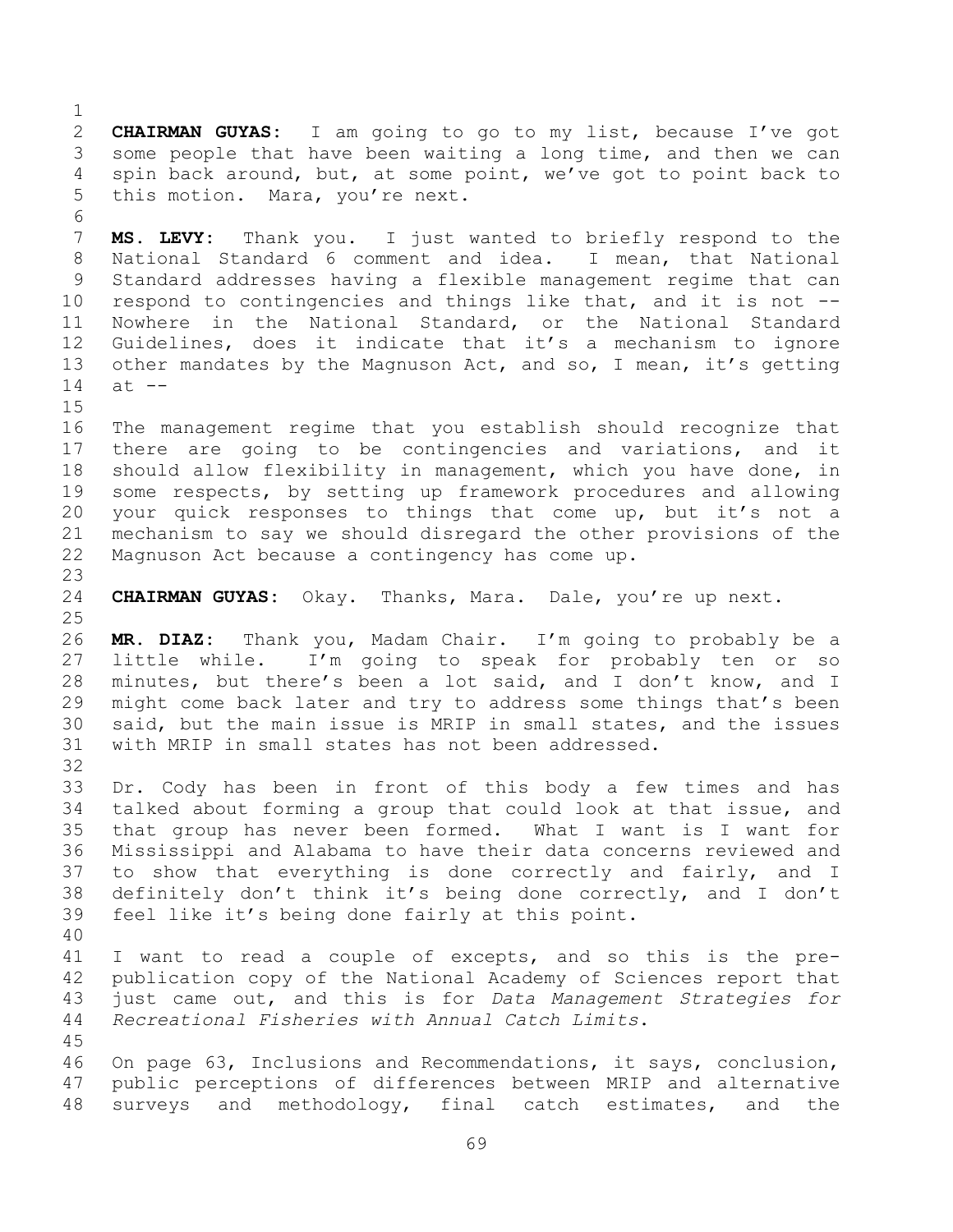1 precision of the estimates are a source of consternation among<br>2 anglers, fisheries managers, and other stakeholders. Then, as a 2 anglers, fisheries managers, and other stakeholders.<br>3 recommendation in this report, it says that current 3 recommendation in this report, it says that current efforts by<br>4 MRIP and its partners in the area of survev and intercalibration 4 MRIP and its partners in the area of survey and intercalibration<br>5 should continue, and, where significant differences between 5 should continue, and, where significant differences between<br>6 surveys exist, in terms of final estimates and precision, the 6 surveys exist, in terms of final estimates and precision, the<br>7 causes of the differences should be determined and communicated 7 causes of the differences should be determined and communicated 8 to the public.

 $\begin{array}{c} 9 \\ 10 \end{array}$ 10 Later in this report, there is some other stuff that I think<br>11 might be relevant. On page 111, there is some other conclusions 11 might be relevant. On page 111, there is some other conclusions<br>12 and a few recommendations. Conclusion, traditional statistical 12 and a few recommendations. Conclusion, traditional statistical<br>13 methods can be used to define and identify outlier catch 13 methods can be used to define and identify outlier catch<br>14 estimates in cases in which sufficient data are available. 14 estimates in cases in which sufficient data are available.<br>15 Order statistics may be useful for defining and identifying 15 Order statistics may be useful for defining and identifying<br>16 outliers in data-limited situations in which it may not be outliers in data-limited situations in which it may not be 17 possible to apply traditional methods. Change detection methods<br>18 in time series data analysis, including Bayesian approaches, can 18 in time series data analysis, including Bayesian approaches, can<br>19 be used to help answer the question of when an outlier should 19 be used to help answer the question of when an outlier should<br>20 trigger management change. trigger management change.

 $\frac{21}{22}$ 22 Then it's got some recommendations. The National Marine<br>23 Fisheries Regional Office and state agencies should explore the 23 Fisheries Regional Office and state agencies should explore the<br>24 possibility of using the following statistical methods and 24 possibility of using the following statistical methods and<br>25 approaches, as appropriate for the issue at-hand, and then one 25 approaches, as appropriate for the issue at-hand, and then one<br>26 of the -- It's got some bulleted points under there, and some of 26 of the -- It's got some bulleted points under there, and some of 27 those I will read out, real quick. those I will read out, real quick.

- 28<br>29 29 Alternative statistical definitions of outlier catch estimates<br>30 and the adoption of standard definitions, to facilitate 30 and the adoption of standard definitions, to facilitate<br>31 consistency in management actions. Another bullet is changing consistency in management actions. Another bullet is changing 32 detection methods to time series data analysis, to help answer<br>33 the question of when an outlier should trigger management 33 the question of when an outlier should trigger management<br>34 change. That's just a couple of things in that report that I 34 change. That's just a couple of things in that report that I<br>35 think are relevant to at least think about. think are relevant to at least think about.
- 36<br>37 37 I want to -- I spent some time last week, and I went by and saw<br>38 the Mississippi fisheries staff that manages Tails 'n Scales and 38 the Mississippi fisheries staff that manages Tails 'n Scales and<br>39 the red snapper program, and I asked them to try to help me the red snapper program, and I asked them to try to help me 40 understand some of the data issues, and I want to try to relay a 41 little bit of the stuff that they told me. Bernie, could you<br>42 put that document up on the board that I sent you earlier? put that document up on the board that I sent you earlier?
- 43 44 Before I talk about this document, I want to try to explain just<br>45 a couple of things and talk about just a couple of things. 45 a couple of things and talk about just a couple of things.<br>46 First, one of the things they told me is that, if calibration 46 First, one of the things they told me is that, if calibration<br>47 was done in Mississippi, and you only used 2020 data by itself, was done in Mississippi, and you only used 2020 data by itself, 48 just 2020, that Mississippi's ACL would increase by 48.2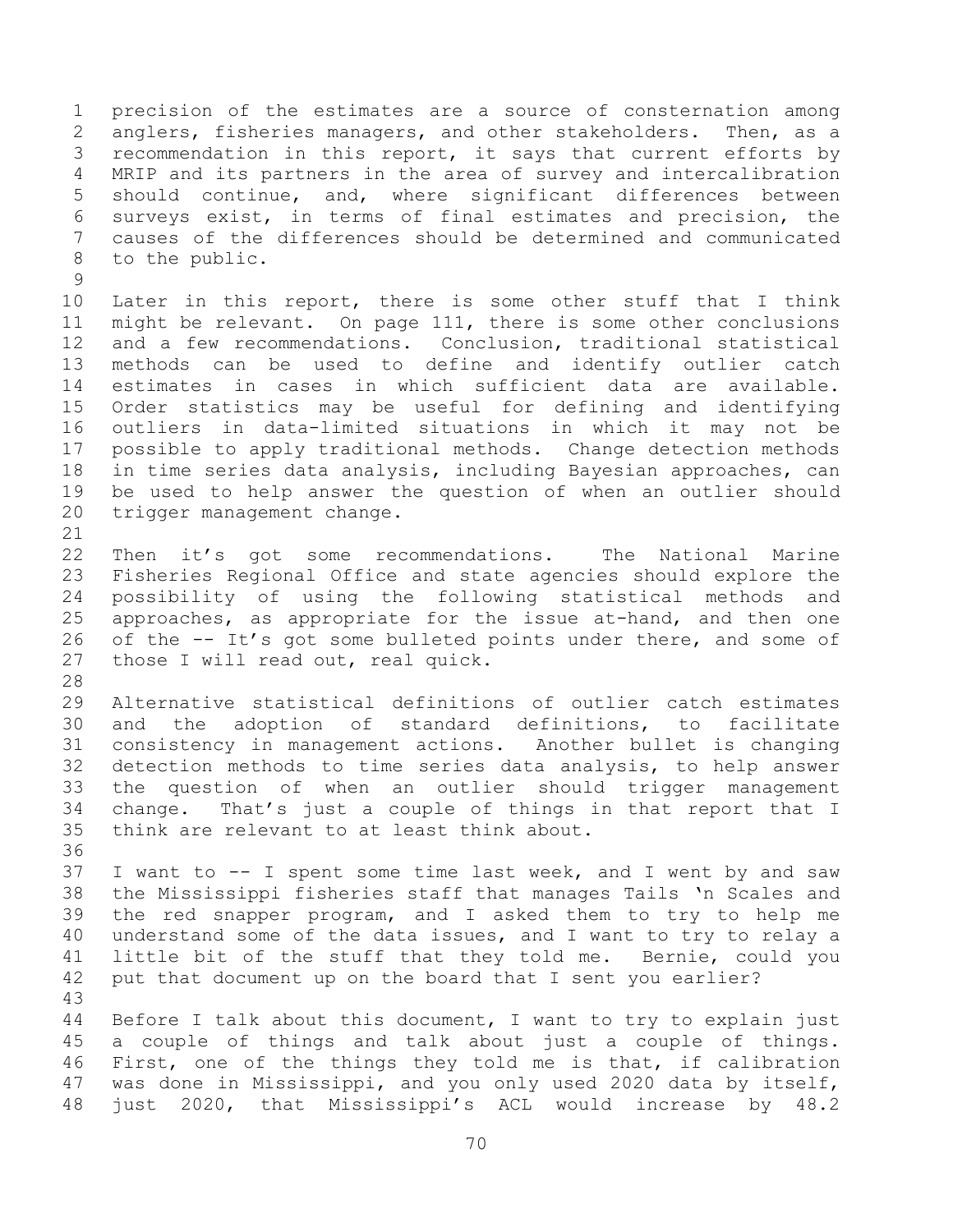1 percent.

 $\frac{2}{3}$ 3 **MR. RINDONE:** Bernie, make that bigger, please. Sorry, Mr. 4 Diaz, but I don't think they can see that. Bernie, can we blow<br>5 that up some, so that everyone can see? Keep going. A little 5 that up some, so that everyone can see? Keep going. A little form ore. more. 7

8 **MR. DIAZ:** They use the same methods that calibration used for 9 the 2018 and 2019, which was applied for Mississippi, and, had<br>10 they used 2020, it would have went up almost 50 percent. The 10 they used 2020, it would have went up almost 50 percent.<br>11 current situation we're in with this document is it's going 11 current situation we're in with this document is it's going down<br>12 by over 60 percent, and so there's a couple other things that I 12 by over 60 percent, and so there's a couple other things that I<br>13 want to explain before we talk about the document. want to explain before we talk about the document.

 $\begin{array}{c} 14 \\ 15 \end{array}$ 15 It's important that everybody understands how waves work, and I<br>16 think probably everybody does, but January and February is Wave think probably everybody does, but January and February is Wave 17 1, and March and April is Wave 2, May and June is Wave 3, July<br>18 and Auqust is Wave 4, and September and October is Wave 5. In 18 and August is Wave 4, and September and October is Wave 5.<br>19 the document that we're going to discuss here, bear in mind th 19 the document that we're going to discuss here, bear in mind that<br>20 we're only discussing Wave 5 data, and nothing else, but just 20 we're only discussing Wave 5 data, and nothing else, but just<br>21 Wave 5 that starts in September. Can vou scroll down just a 21 Wave 5 that starts in September. Can you scroll down just a<br>22 little bit, where they can see the title of the document, if you 22 little bit, where they can see the title of the document, if you<br>23 can. Bernie, or up a little bit? I'm sorry. can, Bernie, or up a little bit? I'm sorry.

 $\frac{24}{25}$ 25 Explanation of Wave 5 harvest estimates of Mississippi, and the<br>26 information here comes from the MRIP website. At least the 26 information here comes from the MRIP website.<br>27 pounds and those things come from the MRIP website pounds and those things come from the MRIP website.

28<br>29 29 Before I start talking about this, I want to talk about the<br>30 Mississippi season structure, and the General mentioned it 30 Mississippi season structure, and the General mentioned it<br>31 earlier, and so what Mississippi generally does is they open up earlier, and so what Mississippi generally does is they open up 32 on Memorial Day, and they let the season run until around the  $4^{\text{th}}$ <br>33 of July, and they shut down, and they do the QA/QC that the 33 of July, and they shut down, and they do the QA/QC that the<br>34 General was talking about, and they generally open back up 34 General was talking about, and they generally open back up<br>35 somewhere around the first of August, with the intention of, if 35 somewhere around the first of August, with the intention of, if  $36$  they have enough fish  $-$  They want to try to make it through 36 they have enough fish -- They want to try to make it through<br>37 Labor Day, and so that's what they have been doing, 37 Labor Day, and so that's what they have<br>38 consistently, since the EFPs have been in place. consistently, since the EFPs have been in place. 39

40 What the problem -- One of the big problems with the data that I 41 want to point out is you can see, for 2018, starting in the<br>42 month of September, on September 1, Mississippi was only five 42 month of September, on September 1, Mississippi was only five<br>43 days, only in Wave 5, and now this is nothing with the rest of 43 days, only in Wave 5, and now this is nothing with the rest of<br>44 the year, but five days, and the rest of that wave it was 44 the year, but five days, and the rest of that wave it was<br>45 closed. For fifty-six days, harvesting was not allowed, 45 closed. For fifty-six days, harvesting was not allowed,<br>46 legally. legally. 47

48 It's showing, in those five days, that the harvest is 204,767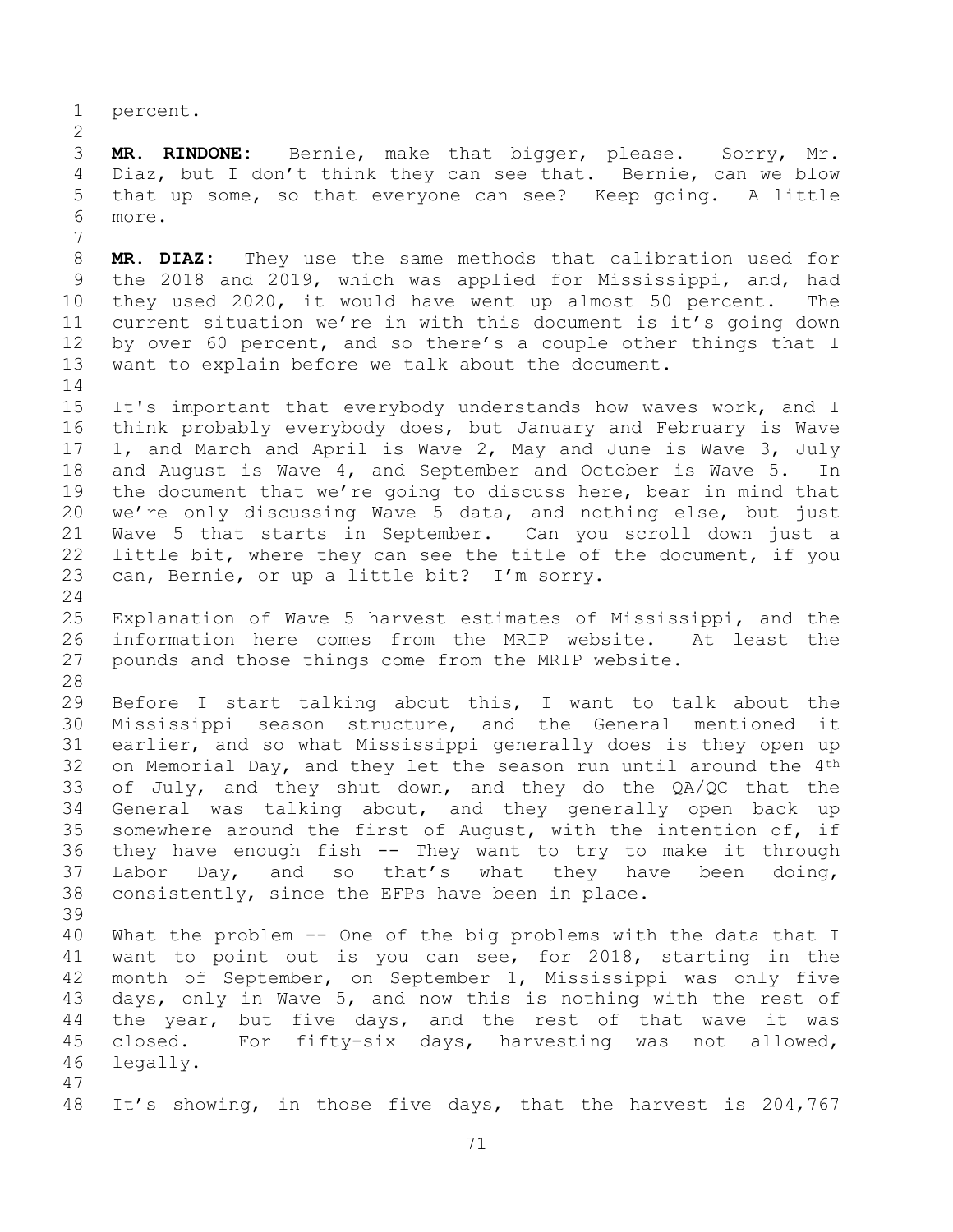1 pounds, and there were two vessel trips with fish observed that<br>2 claimed to be harvested in MRIP interviews, and so that works 2 claimed to be harvested in MRIP interviews, and so that works<br>3 out to 1,437 trips per day, or 40,953 pounds per day. out to 1,437 trips per day, or 40,953 pounds per day.  $\frac{4}{5}$ 5 If it's high, and it's consistently high, we could live with<br>6 that, but it's not consistent. It's very variable, and so the 6 that, but it's not consistent. It's very variable, and so the<br>7 next vear is 2019, and so, in 2019, the same exact thing. next year is 2019, and so, in 2019, the same exact thing. 8 Starting on September 5, five days of fishing through that time, 9 and it was closed for fifty-six days, and it shows that, in<br>10 September, for those five days, we got 344,000 pounds. 344,984 10 September, for those five days, we got 344,000 pounds.<br>11 pounds is the estimate in those five days, and there w 11 pounds is the estimate in those five days, and there were six<br>12 vessel trips with fish observed, claiming to be harvested at 12 vessel trips with fish observed, claiming to be harvested at<br>13 MRIP interviews, and that turns out to be 2,482 trips per day, 13 MRIP interviews, and that turns out to be 2,482 trips per day,<br>14 or 68,997 pounds per day, almost 69,000 pounds in the State of 14 or 68,997 pounds per day, almost 69,000 pounds in the State of 15 Mississippi. Mississippi. 16<br>17 17 Just look how variable that is between 2018 and 2019, and I<br>18 pointed out earlier, when the General did his presentation, 18 pointed out earlier, when the General did his presentation,<br>19 that, in the peak of Mississippi season, when we opened up on 19 that, in the peak of Mississippi season, when we opened up on<br>20 Memorial Day, Memorial Day weekend, those last four days in May, 20 Memorial Day, Memorial Day weekend, those last four days in May,<br>21 Tails 'n Scales, which has a 5 percent PSE, logged 256 boats a 21 Tails 'n Scales, which has a 5 percent PSE, logged 256 boats a<br>22 day, at the highest time of fishing we had during the year, and 22 day, at the highest time of fishing we had during the year, and<br>23 so look how variable this is. 2,482 boats for 2019, with a 23 so look how variable this is. 2,482 boats for 2019, with a<br>24 five-day season, and, for 2018, 1,437 boats per day, trips per 24 five-day season, and, for 2018, 1,437 boats per day, trips per<br>25 day, and that's per day to per day, and you're doing apples-to-25 day, and that's per day to per day, and you're doing apples-to-<br>26 apples there. apples there. 27<br>28 28 If you go down a little bit, the next year is 2020, and<br>29 Mississippi was only open one day in 2020, and they were close 29 Mississippi was only open one day in 2020, and they were close 30 to their ACL, and so harvest only opened for one day in<br>31 September, and, that one day, there were two vessel trips 31 September, and, that one day, there were two vessel trips<br>32 observed for MRIP interviews, and is this is the MRIP data, and 32 observed for MRIP interviews, and is this is the MRIP data, and<br>33 980 trips per day, 32,892. We go from 982 per day to 2,482 a 33 980 trips per day,  $32,892$ . We go from 982 per day to  $2,482$  a 34 day to  $1,437$  a day. day to  $1,437$  a day. 35<br>36 36 If you scroll down a little bit more, the most trips that Tails<br>37 'n Scales has ever logged is 513 in one day, and so ninety-five 37 'n Scales has ever logged is 513 in one day, and so ninety-five<br>38 trips per day is the average trip per day over the last four 38 trips per day is the average trip per day over the last four<br>39 vears, and the includes 2020 values, which were notably higher. years, and the includes 2020 values, which were notably higher. 40 41 There are some additional things that show up in MRIP that I<br>42 could note, real quick, and so it's not just these things. 42 could note, real quick, and so it's not just these things.<br>43 Also, in 2019, in Wave 3, 500,996 pounds was harvested, versus, 43 Also, in 2019, in Wave 3, 500,996 pounds was harvested, versus,<br>44 also in Wave 3, in different years, 213,330 and 155,891 44 also in Wave 3, in different years, 213,330 and 155,891<br>45 harvested, and that's in 2018 and 2020, respectively, and Wave 3 45 harvested, and that's in 2018 and 2020, respectively, and Wave 3<br>46 is under an identical structure, and so what happens in Wave 3 -46 is under an identical structure, and so what happens in Wave  $3 - 47$  - Let me explain the identical structure. - Let me explain the identical structure. 48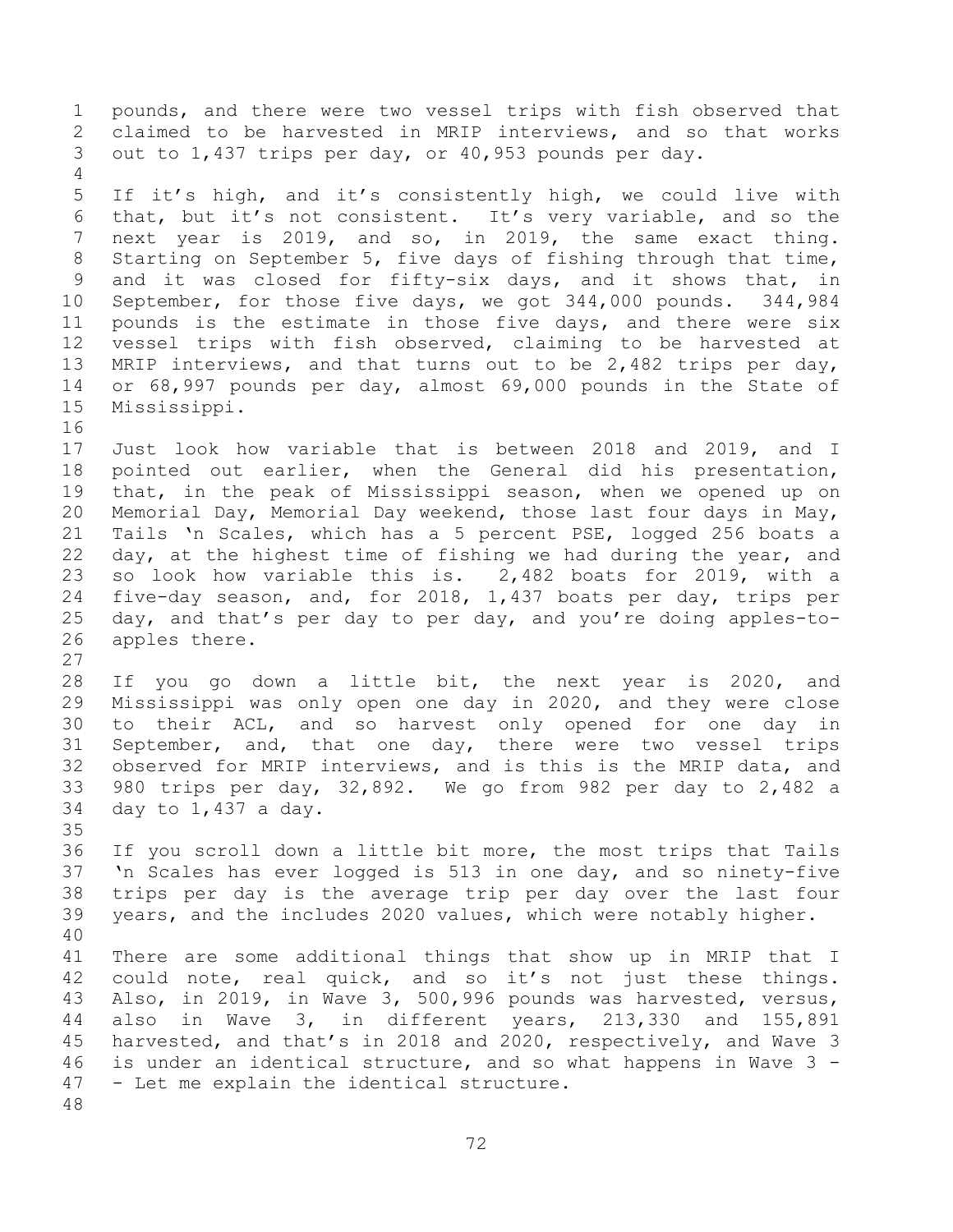1 Mississippi opens around Memorial Day, and they run the entire<br>2 month of June, and then that's that Wave 3 window, May and June, 2 month of June, and then that's that Wave 3 window, May and June,<br>3 and so the number of days are comparable, pretty comparable, 3 and so the number of days are comparable, pretty comparable,<br>4 across all three of those vears. It's about 500,000 pounds one 4 across all three of those years. It's about 500,000 pounds one<br>5 year, and just slightly over 200,000 pounds, and 155,000 pounds, 5 year, and just slightly over 200,000 pounds, and 155,000 pounds,<br>6 and so the picture that I am trving to paint here is this is 6 and so the picture that I am trying to paint here is this is highly variable. 8 9 Emily told us, and I thought it was brilliant, but Emily said<br>10 that, when you do a calibration, it's like a currency exchange, 10 that, when you do a calibration, it's like a currency exchange,<br>11 and I agree with that. That's a great way to explain it, and, 11 and I agree with that. That's a great way to explain it, and,<br>12 if you're in a big state like Florida, you've got a lot of 12 if you're in a big state like Florida, you've got a lot<br>13 dockside intercepts, and that currency exchange is fai: 13 dockside intercepts, and that currency exchange is fairly<br>14 stable, and it's like Florida maybe exchanging currency with a 14 stable, and it's like Florida maybe exchanging currency with a<br>15 stable country like Canada or France or Britain or something, 15 stable country like Canada or France or Britain or something,<br>16 but Mississippi is having to exchange with -- I couldn't even but Mississippi is having to exchange with  $-$  I couldn't even 17 find a country that I could compare this to. 18<br>19 19 Mississippi is having to exchange with a bad cryptocurrency,<br>20 and, I mean, how many of you all would take your retirement and 20 and, I mean, how many of you all would take your retirement and<br>21 want to exchange it on this currency exchange that Mississippi 21 want to exchange it on this currency exchange that Mississippi<br>22 is forced to use, and so that's what -- When we're saying there 22 is forced to use, and so that's what  $-$  When we're saying there<br>23 is problems with the data, there's problems that have just got 23 is problems with the data, there's problems that have just got<br>24 to be worked out. to be worked out.  $\frac{25}{26}$ 26 If this was consistently high, we could do it. If it was<br>27 consistently low, we could do it. When it's consistently 27 consistently low, we could do it.<br>28 inconsistent, and you're trying to c 28 inconsistent, and you're trying to compare to something like<br>29 Tails 'n Scales, which is very stable, there's just no way to do 29 Tails 'n Scales, which is very stable, there's just no way to do<br>30 it, and so we've got to figure out how to do this right. That's 30 it, and so we've got to figure out how to do this right. That's<br>31 why I have been against shoving this calibration down right now. why I have been against shoving this calibration down right now. 32 We need some help. 33<br>34 34 I know Clay said that Science & Technology is working with the<br>35 states. I asked the folks in Mississippi if they've been able 35 states. I asked the folks in Mississippi if they've been able<br>36 to get any help working with people, and they have not had good 36 to get any help working with people, and they have not had good<br>37 cooperation with people trying to help work on this issue. When 37 cooperation with people trying to help work on this issue. When<br>38 they asked the folks at MRIP why some of these discrepancies 38 they asked the folks at MRIP why some of these discrepancies<br>39 are, they can't get straight answers and get them to talk to are, they can't get straight answers and get them to talk to 40 them, where they could try to replicate this stuff. 41<br>42 42 We've got to get a path forward, where we work on this stuff<br>43 together, and I'm committed to try to help do that any way I 43 together, and I'm committed to try to help do that any way I<br>44 can. I've got more I could say, but I'm going to -- That's more 44 can. I've got more I could say, but I'm going to  $--$  That's more<br>45 than enough for you all having to listen to me at one time, and 45 than enough for you all having to listen to me at one time, and<br>46 so thank you, Madam Chair. so thank you, Madam Chair. 47 48 **CHAIRMAN GUYAS:** Thank you, Dale. All right. Bob Shipp, and I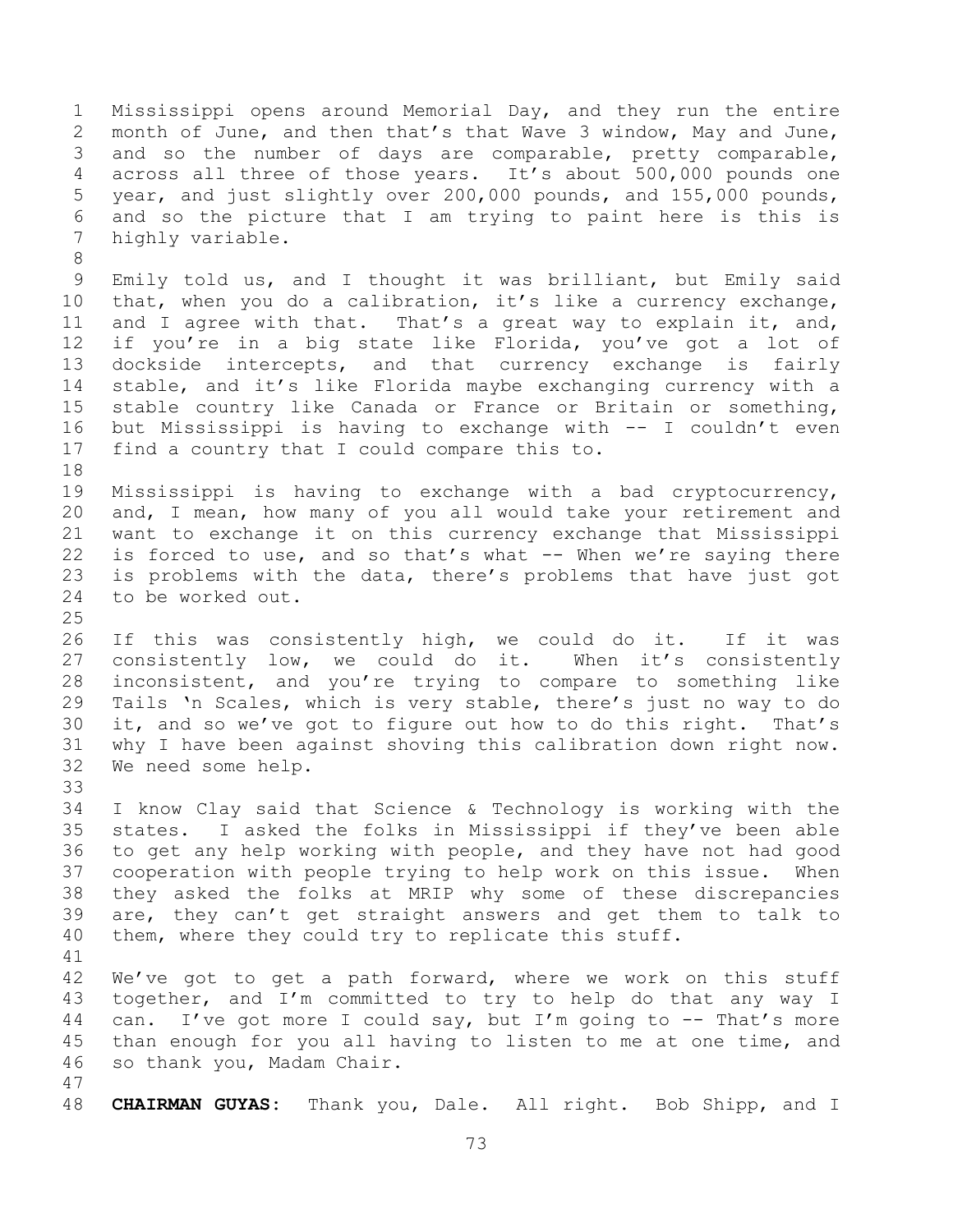1 know you've been waiting very patiently.

 $\frac{2}{3}$ 3 **DR. BOB SHIPP:** Thank you, Madam Chair. I appreciate the time. 4 What I'm going to do is take about two minutes to report some<br>5 language that has come from the Appropriation Report language 5 language that has come from the Appropriation Report language<br>6 from the Department of Commerce, Justice, and Sciences Act of 6 from the Department of Commerce, Justice, and Sciences Act of<br>7 2021, and this is the verbiage: Therefore, before making any 2021, and this is the verbiage: Therefore, before making any 8 related regulatory changes, NMFS is directed to address the 9 question of which data collection system, and that is MRIP or<br>10 the catch programs administered by the Gulf states, are 10 the catch programs administered by the Gulf states, are<br>11 providing the best estimates of recreational red snapper catch 11 providing the best estimates of recreational red snapper catch<br>12 in the Gulf of Mexico. This agreement includes \$2 million from 12 in the Gulf of Mexico. This agreement includes \$2 million from<br>13 within the funding provided to support state management of red 13 within the funding provided to support state management of red<br>14 snapper -snapper --

 $\frac{15}{16}$ 16 **CHAIRMAN GUYAS:** Bob, can you hear me? You're cutting out a 17 little bit, and we can't hear you now. Okay. We're going to<br>18 come back to Bob, because I know he had some points to make 18 come back to Bob, because I know he had some points to make<br>19 there. Once we get a stable connection with Bob, we will come 19 there. Once we get a stable connection with Bob, we will come<br>20 back to him. Greq. back to him. Greg.

21<br>22 22 **DR. STUNZ:** Thanks, Madam Chair. I mean, obviously, we've had a 23 lot of discussion on this, and even the last time, when we<br>24 actually acted on this, and so I don't want to rehash all of 24 actually acted on this, and so I don't want to rehash all of<br>25 that, and I'm certainly sensitive to Magnuson, Bob, and what you 25 that, and I'm certainly sensitive to Magnuson, Bob, and what you<br>26 bring up, but I interpreted it in a little bit different way, 26 bring up, but I interpreted it in a little bit different way,<br>27 and so, Bob, I don't support your motion, for that reason, and 27 and so, Bob, I don't support your motion, for that reason, and<br>28 probably Kevin, I think, said it best, about the alternative 28 probably Kevin, I think, said it best, about the alternative<br>29 options that we have within Magnuson. options that we have within Magnuson.

30<br>31 I'm not sure -- Mara, you kind of gave us an interpretation on 32 that, and I'm certainly not a lawyer, but that's now how I<br>33 interpreted it, and I think the council could probably greatly 33 interpreted it, and I think the council could probably greatly<br>34 benefit, in this situation, definitely, but, in others, if we 34 benefit, in this situation, definitely, but, in others, if we<br>35 had some clear quidance on when that could and couldn't be used. 35 had some clear guidance on when that could and couldn't be used.<br>36 My interpretation and read of it is that we could use these 36 My interpretation and read of it is that we could use these<br>37 alternate measures, and, if there isn't another opportune time, 37 alternate measures, and, if there isn't another opportune time,<br>38 this is certainly it. this is certainly it.

39

40 When I raised my hand, I was going to make some of the great 41 points that Dale just made in the National Academy of Sciences<br>42 report, and so I don't want to go there, but I definitely agree, 42 report, and so I don't want to go there, but I definitely agree,<br>43 100 percent, with what you're saying, Dale, but I would add just 43 100 percent, with what you're saying, Dale, but I would add just<br>44 one thing that wasn't in that National Academy of Sciences 44 one thing that wasn't in that National Academy of Sciences<br>45 report, and that was that just simple ratio estimator was not 45 report, and that was that just simple ratio estimator was not<br>46 recommended to be used. recommended to be used.

47

48 When you begin to really look at everything we've been debating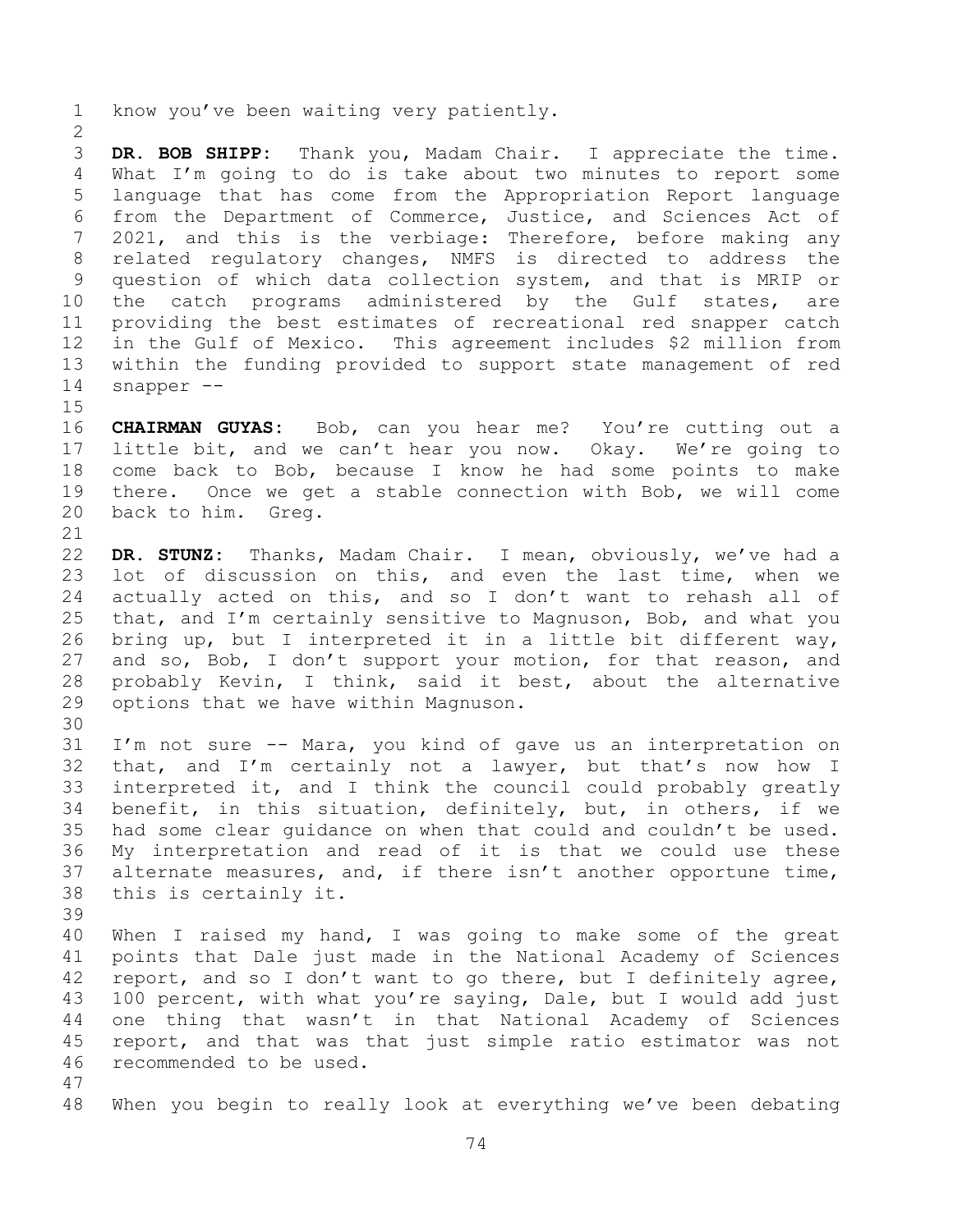1 for, whatever, the last couple of meetings, and now we're sort<br>2 of rehashing everything now, and it's very clear to me that we 2 of rehashing everything now, and it's very clear to me that we<br>3 need some more time to reevaluate this, and so I still support 3 need some more time to reevaluate this, and so I still support<br>4 where we ended up at the last meeting, of waiting until 2023, 4 where we ended up at the last meeting, of waiting until 2023,<br>5 when all of these things, hopefully, will start to come 5 when all of these things, hopefully, will start<br>6 together, between the benchmark assessment, the data 6 together, between the benchmark assessment, the data from the<br>7 Red Snapper Count, and, of course, to that point, just to rehash Red Snapper Count, and, of course, to that point, just to rehash 8 that one more time, in terms of the chances that we're 9 overfishing with that data, and there's something that also<br>10 calms my mind a little bit about violating any of the provisions 10 calms my mind a little bit about violating any of the provisions<br>11 in the Magnuson Act. With that said, Bob, I don't support your 11 in the Magnuson Act. With that said, Bob, I don't support your<br>12 amendment, and I still feel really strongly that we need to 12 amendment, and I still feel really strongly that we need to<br>13 maintain where we are with the 2023 date on this. maintain where we are with the 2023 date on this.

 $\begin{array}{c} 14 \\ 15 \end{array}$ 15 **CHAIRMAN GUYAS:** Okay. Thanks, Greg. I think maybe we have Bob<br>16 Shipp back on the line. Bob, do you want to give it another Shipp back on the line. Bob, do you want to give it another 17 shot.

18<br>19 19 DR. SHIPP: Yes, I will try one more time. I am going to get to<br>20 the meat of this thing, particularly that NMFS is directed to 20 the meat of this thing, particularly that NMFS is directed to<br>21 not make any regulatory changes until they have completed an 21 not make any regulatory changes until they have completed an<br>22 independent assessment of the accuracy and precision of both the 22 independent assessment of the accuracy and precision of both the<br>23 federal and state recreational catch data programs in the Gulf 23 federal and state recreational catch data programs in the Gulf<br>24 of Mexico. of Mexico.

 $\frac{25}{26}$ 

26 Number 2 is recommend improvements to be made to the federal and<br>27 state recreational catch data programs in the Gulf of Mexico, to 27 state recreational catch data programs in the Gulf of Mexico, to<br>28 improve accuracy and precision, and Number 3 is an independent 28 improve accuracy and precision, and Number 3 is an independent<br>29 assessment, based on the results of the two prior items, of how 29 assessment, based on the results of the two prior items, of how<br>30 best to calibrate the federal and state recreational catch data 30 best to calibrate the federal and state recreational catch data<br>31 programs in the Gulf of Mexico to a common currency. programs in the Gulf of Mexico to a common currency.

32<br>33 33 What that tells me is that Congress is telling NMFS don't make<br>34 any changes until you have examined these collection methods, 34 any changes until you have examined these collection methods,<br>35 and they have provided \$2 million for it to be done. This is in 35 and they have provided \$2 million for it to be done.<br>36 the 2021 appropriations language, and I have not hea 36 the 2021 appropriations language, and I have not heard anybody<br>37 reference this, and maybe I'm out in left field, but it seems to 37 reference this, and maybe I'm out in left field, but it seems to<br>38 me that this is a pretty strong directive from Congress for NMFS 38 me that this is a pretty strong directive from Congress for NMFS<br>39 not to make any changes until they have completed the tasks not to make any changes until they have completed the tasks 40 which are assigned to them. Thank you.

41<br>42 42 **CHAIRMAN GUYAS:** Thanks, Bob. Okay. We have Richard Cody's<br>43 hand up, but I suspect, Richard, that you are not calling in to 43 hand up, but I suspect, Richard, that you are not calling in to<br>44 weigh-in on the motion, but probably to respond to some of the 44 weigh-in on the motion, but probably to respond to some of the<br>45 comments that have been made that have been sort of related to 45 comments that have been made that have been sort of related to<br>46 the motion, but not directly, and so I am first going to give 46 the motion, but not directly, and so I am first going to give<br>47 the committee an opportunity to speak to the motion, if anybody the committee an opportunity to speak to the motion, if anybody 48 has anything. General Spraggins.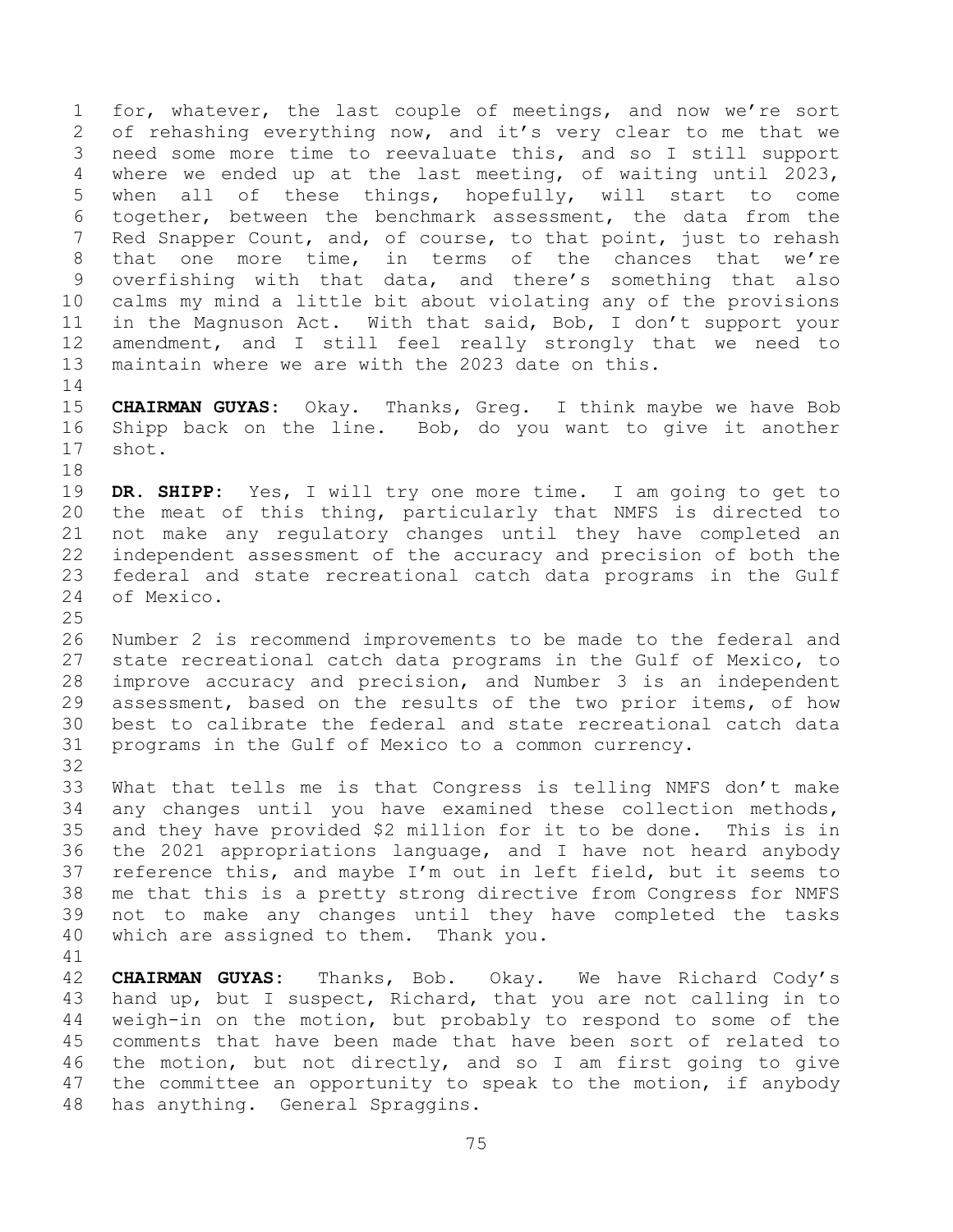$\frac{1}{2}$ 2 **GENERAL SPRAGGINS:** First, I may have -- In the situation, Andy,<br>3 I didn't mean that you were bowing to a lawsuit, and that's not 3 I didn't mean that you were bowing to a lawsuit, and that's not<br>4 what I meant, but you did mention lawsuit, and that's what 4 what I meant, but you did mention lawsuit, and that's what<br>5 brought it up, but I quess that was about losing in the past, 5 brought it up, but I guess that was about losing in the past,<br>6 and we have, but I just think that I would like to formally 6 and we have, but I just think that I would like to formally<br>7 apologize, if I did something wrong there, before we go apologize, if I did something wrong there, before we go 8 anywhere.  $\begin{array}{c} 9 \\ 10 \end{array}$ 10 **CHAIRMAN GUYAS:** Okay. Thanks. Tom. 11<br>12 12 **DR. FRAZER:** Okay. So, a couple of things. I want to make sure 13 that we separate some of the scientific issues from the issues<br>14 that are being raised by the individual states with regard to 14 that are being raised by the individual states with regard to<br>15 the value or the accuracy or the precision of their own 15 the value or the accuracy or the precision of their own<br>16 programs. I think it's important to know that, as a body, what programs. I think it's important to know that, as a body, what 17 we're trying to do is manage a particular fishery, in this case<br>18 based on an assessment that resulted from data that were 18 based on an assessment that resulted from data that were<br>19 collected using information that is fairly old now. collected using information that is fairly old now.  $\begin{array}{c} 20 \\ 21 \end{array}$ 21 It was informed by the Coastal Household Telephone Survey, and<br>22 we no longer have that survey instrument in place, and so we've 22 we no longer have that survey instrument in place, and so we've<br>23 had to calibrate our data, right, in a way that allows us to 23 had to calibrate our data, right, in a way that allows us to<br>24 make decisions that are consistent with the assessment that we 24 make decisions that are consistent with the assessment that we<br>25 have in hand. have in hand.  $\frac{26}{27}$ 27 Therein lies a bit of a problem, right, and so the only way that<br>28 we can do that -- We don't have other data that helped with that 28 we can do that -- We don't have other data that helped with that<br>29 assessment. Until the state data are actually implemented into 29 assessment. Until the state data are actually implemented into<br>30 the red snapper assessment, and are part of it, we're in a bit 30 the red snapper assessment, and are part of it, we're in a bit<br>31 of a quandary here, and so we only have one set of data that we of a quandary here, and so we only have one set of data that we 32 can use right now, and that is the best scientific information<br>33 available. That gets to the Magnuson issue. available. That gets to the Magnuson issue. 34<br>35 35 I understand that there is legitimate concerns about whether or<br>36 not the MRIP-FES data are reflective of what is collected in the 36 not the MRIP-FES data are reflective of what is collected in the<br>37 states, and there are legitimate problems and legitimate reasons 37 states, and there are legitimate problems and legitimate reasons<br>38 to question that data, but, until we actually use it in the 38 to question that data, but, until we actually use it in the<br>39 assessment, you cannot objectively make a decision, and that assessment, you cannot objectively make a decision, and that 40 gets to Clay's point of which one is better, which one is more 41 accurate, which one is more precise. We need to go through that<br>42 exercise. exercise. 43 44 We have Mara talking with us and saying, you know what, if<br>45 you've got a recommendation coming from the SSC, and you choose 45 you've got a recommendation coming from the SSC, and you choose<br>46 to take a different direction, you better build a record to do 46 to take a different direction, you better build a record to do<br>47 that. I'm okay with people building a record and making an that. I'm okay with people building a record and making an 48 argument that the data that are being used to determine how many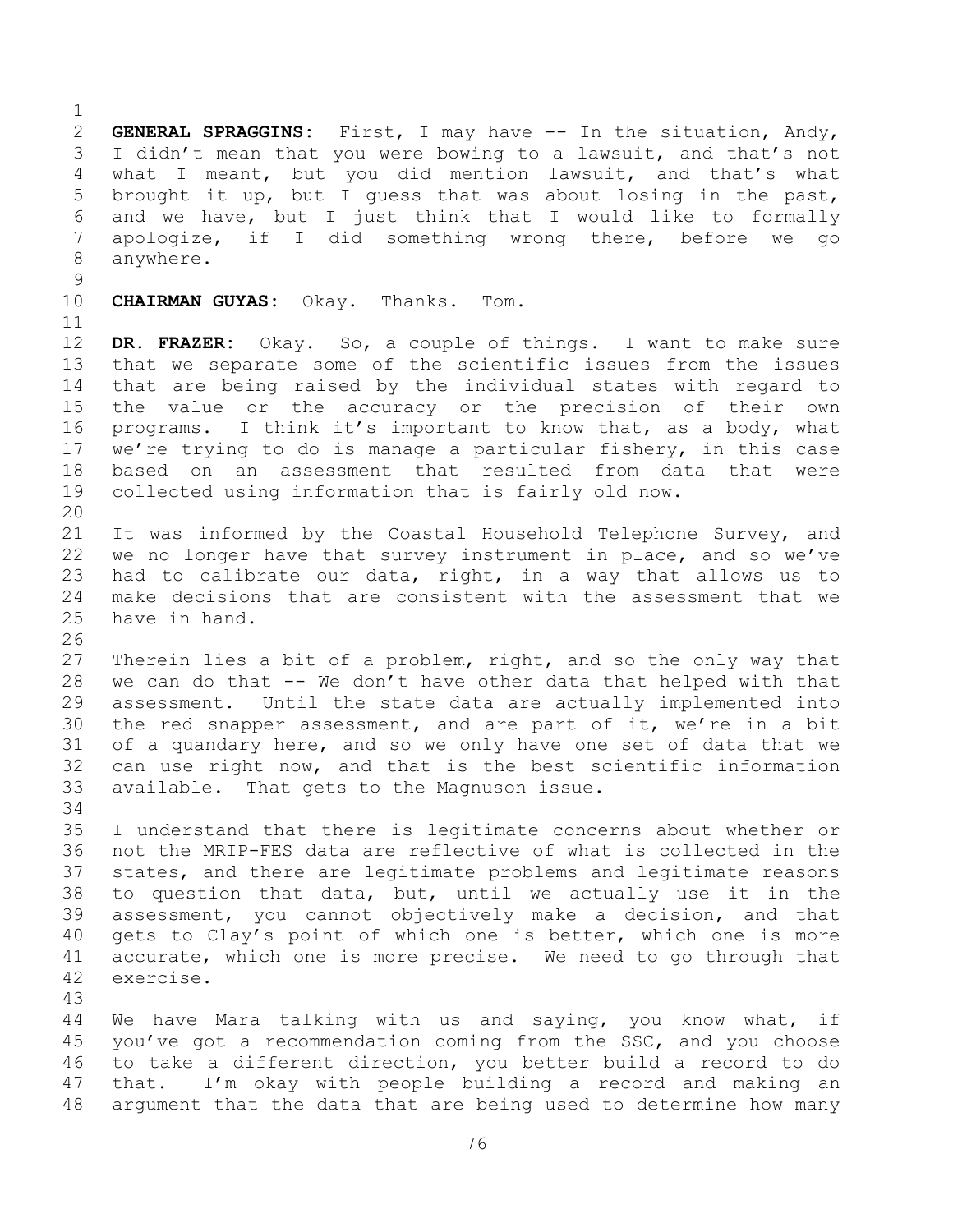1 fish I catch in my state is disadvantaging my state. That's<br>2 counter to the Magnuson, right? counter to the Magnuson, right? 3 4 We want to manage the fishery in a way that provides the best<br>5 economic, or the most economic, benefit to the nation, and so, 5 economic, or the most economic, benefit to the nation, and so,<br>6 if you can make an argument that you're being disadyantaged by 6 if you can make an argument that you're being disadvantaged by<br>7 this particular approach, you should put that into the record. this particular approach, you should put that into the record, 8 but to simply say that the data that I have in hand is not the 9 best -- Until you have evaluated all of that data and gone<br>10 through that process, which I agree that we all need to do, 10 through that process, which I agree that we all need to do,<br>11 you're saying I believe my data can be used to do the job, but 11 you're saying I believe my data can be used to do the job, but<br>12 you don't have a base, or a reference, to pin it to. you don't have a base, or a reference, to pin it to. 13<br>14 14 As a consequence of that, you're adopting a belief system, and a<br>15 belief system is not a science system, and so I don't have a 15 belief system is not a science system, and so I don't have a<br>16 problem with any of the discussion around the table, but I just 16 problem with any of the discussion around the table, but I just<br>17 want to make the difference between a science-based argument and 17 want to make the difference between a science-based argument and<br>18 a belief system. They are two very different things, and, if 18 a belief system. They are two very different things, and, if<br>19 vou want to challenge the recommendation coming from the SSC, 19 you want to challenge the recommendation coming from the SSC,<br>20 that's okay too, and I think you can make an arqument to do 20 that's okay too, and I think you can make an argument to do<br>21 that, based on whether or not vou're being disadvantaged by a 21 that, based on whether or not you're being disadvantaged by a<br>22 particular rule. particular rule.  $\frac{23}{24}$ 24 I am going to let people vote the way that they're going to<br>25 vote, but I would ask Mara, actually, in this case, if you think 25 vote, but I would ask Mara, actually, in this case, if you think<br>26 that there's a record being developed here that can be defended 26 that there's a record being developed here that can be defended<br>27 by this council and evaluated objectively by the agency. by this council and evaluated objectively by the agency. 28<br>29 29 **CHAIRMAN GUYAS:** Mara, do you want to respond to that, or maybe you don't. 31 32 **MS. LEVY:** Well, I mean, I think I've said before that the idea 33 of having to calibrate things, to make sure that everything is<br>34 in the same currency and we're monitoring the quotas is 34 in the same currency and we're monitoring the quotas is<br>35 something that is required by the Magnuson Act. I think it was 35 something that is required by the Magnuson Act. I think it was<br>36 very clear, in the final rule that implemented state management, 36 very clear, in the final rule that implemented state management,<br>37 that this was a requirement to make sure that we don't exceed 37 that this was a requirement to make sure that we don't exceed<br>38 the established catch limits, and so I haven't heard anything 38 the established catch limits, and so I haven't heard anything<br>39 that says why delaving that calibration to 2023 is appropriate that says why delaying that calibration to 2023 is appropriate 40 in that regard, but, I mean, I think Andy can also speak to -- 41 The agency is the entity that is going to have to evaluate the<br>42 action and determine its consistency with the Act. action and determine its consistency with the Act. 43

44 **CHAIRMAN GUYAS:** Okay. Kevin.

45 46 **MR. ANSON:** Thank you. I had comments to Ms. Levy, her statement on National Standard 6, Guideline 6, and then I've got 48 some comments to Dr. Frazer. I certainly appreciate Mara's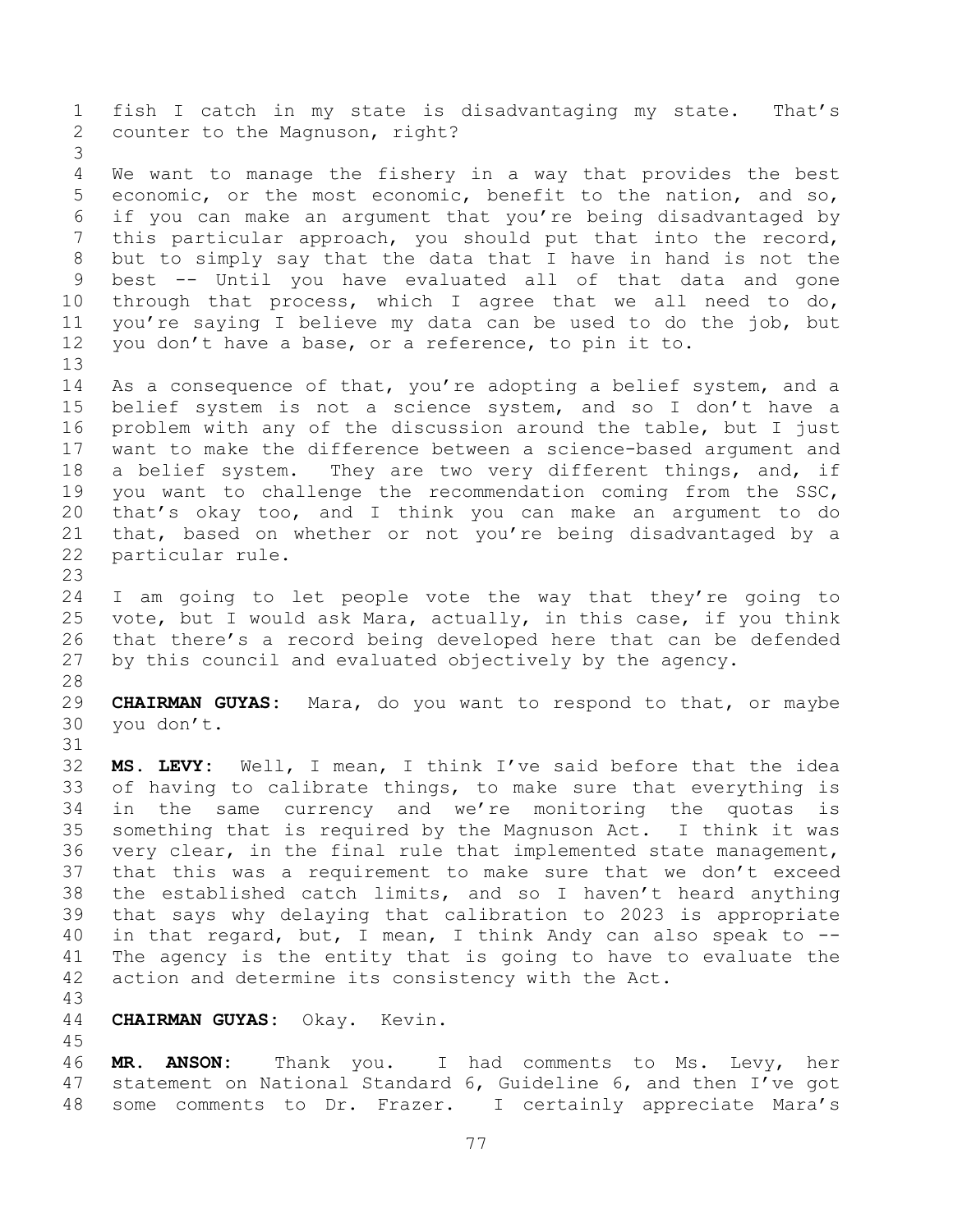1 interpretation, and she is acting as legal counsel for us at<br>2 this advisory body, the council, but the first line of National 2 this advisory body, the council, but the first line of National<br>3 Standard 6 is conservation and management measures shall take 3 Standard 6 is conservation and management measures shall take 4 into account and allow for variations among and contingencies in<br>5 fisheries, fishery resources, and catches. fisheries, fishery resources, and catches.

6<br>7 It further goes on to say that each fishery exhibits unique 8 uncertainties, and the phrase "conservation and management" 9 implies the wise use of fishery resources through a management<br>10 regime that includes some protection against these 10 regime that includes some protection against these<br>11 uncertainties. The particular regime chosen must be flexible 11 uncertainties. The particular regime chosen must be flexible<br>12 enough to allow timely response to resource, industry, and other 12 enough to allow timely response to resource, industry, and other<br>13 national and regional needs. Continual data acquisition and 13 national and regional needs. Continual data acquisition and<br>14 analysis will help the development of management measures to 14 analysis will help the development of management measures to<br>15 compensate for variation and to reduce the need for substantial 15 compensate for variation and to reduce the need for substantial<br>16 buffers. Flexibility in the management regime and the buffers. Flexibility in the management regime and the 17 regulatory process will aid in responding to contingencies.

18<br>19 19 So, I would just like to expound on that and say that we have<br>20 not had a venue and an avenue here for us to look at these 20 not had a venue and an avenue here for us to look at these<br>21 issues that are related to the problem at-hand, and the problem 21 issues that are related to the problem at-hand, and the problem<br>22 at-hand is the recreational data, how it's applied in the 22 at-hand is the recreational data, how it's applied in the<br>23 assessment, and how those pounds are then given back to the 23 assessment, and how those pounds are then given back to the<br>24 states through Amendment 50, which is part of our regime that we 24 states through Amendment 50, which is part of our regime that we<br>25 were under and are operating under right now. were under and are operating under right now.

 $\frac{26}{27}$ 27 We approved those pounds and how those pounds were distributed<br>28 through Amendment 50, and so we have the Great Red Snapper Count 28 through Amendment 50, and so we have the Great Red Snapper Count<br>29 that has transpired and has been delivered in that time, which 29 that has transpired and has been delivered in that time, which<br>30 is the new data and the new uncertainty in all of the 30 is the new data and the new uncertainty in all of the<br>31 assumptions that we made through the assessment, and so the assumptions that we made through the assessment, and so the 32 assessment came up with a number, which we're trying to manage<br>33 to, and that number is a third of what appears to be out there. to, and that number is a third of what appears to be out there.

34<br>35 35 Now, it needs to still go through its final science project to<br>36 be science and not be a belief, and you have to have the 36 be science and not be a belief, and you have to have the<br>37 process, and, if you don't have the process, then you're left 37 process, and, if you don't have the process, then you're left<br>38 with the belief, and this is what we've been trying to get, is a 38 with the belief, and this is what we've been trying to get, is a<br>39 process, so that we can have some analysis, thorough analysis, process, so that we can have some analysis, thorough analysis, 40 and everybody can have a chance to question and poke and look at 41 the data and compare the data and try to find out where the<br>42 inconsistencies are and then make those changes appropriately in 42 inconsistencies are and then make those changes appropriately in<br>43 our science process, but we have not had that time, been 43 our science process, but we have not had that time, been<br>44 afforded that time, to do so, and so this is where we are. afforded that time, to do so, and so this is where we are.

45 46 We're trying to thread the needle, so that we can manage the<br>47 fishery in a wise and responsible manner, which we have been fishery in a wise and responsible manner, which we have been 48 charged to do as well in this body, and this is an advisory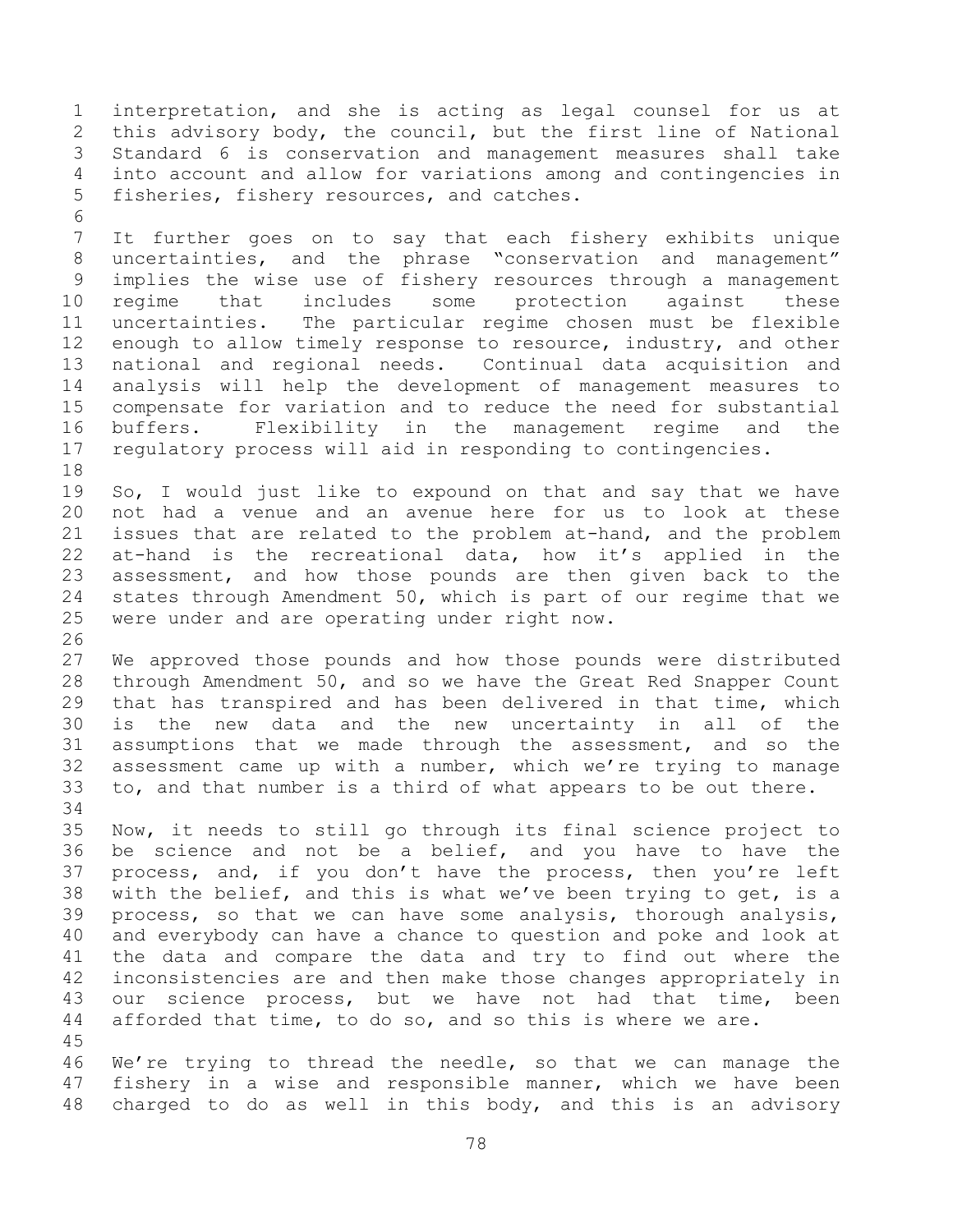1 body. We advise the National Marine Fisheries Service on how<br>2 best to manage the nation's resources. best to manage the nation's resources. 3 4 One more point, and that relates to what impact it has or how we<br>5 can further elucidate what the concerns are that we have in 5 can further elucidate what the concerns are that we have in 6 Mississippi and Alabama relative to providing justification for<br>7 why we're here today and arquing this framework action. why we're here today and arguing this framework action. 8 9 We're going to substantially receive a negative impact, economic<br>10 impact, to our state, our coastline, our boats, by eliminating 10 impact, to our state, our coastline, our boats, by eliminating<br>11 the access that's been afforded to us through Amendment 50, as 11 the access that's been afforded to us through Amendment 50, as<br>12 it currently stands. Reducing the landings and the quota by 12 it currently stands. Reducing the landings and the quota by<br>13 half will cut the access and cut those coastal communities off 13 half will cut the access and cut those coastal communities off<br>14 to access to the resource. to access to the resource.  $\frac{15}{16}$ That is a substantial reduction, and a substantial problem for 17 us, and why it is imperative for us to do something. Again, I<br>18 qo back to the EFP. If we're trying to manage this fishery as a 18 go back to the EFP. If we're trying to manage this fishery as a<br>19 whole, managing the fishery as a whole toward the management 19 whole, managing the fishery as a whole toward the management<br>20 target of 0.1 exploitation rate across the entire Gulf, then we 20 target of 0.1 exploitation rate across the entire Gulf, then we<br>21 should have access to that 0.1 exploitation rate, whatever that 21 should have access to that 0.1 exploitation rate, whatever that<br>22 is, off the irrespective state, and we have demonstrated that, 22 is, off the irrespective state, and we have demonstrated that,<br>23 through the EFP process, as to how that would work, using 23 through the EFP process, as to how that would work, using<br>24 Snapper Check numbers. Snapper Check numbers.  $\frac{25}{26}$ 26 If you use the federal numbers, you don't get there. You end up<br>27 with half as much for the private recreational sector, and so I 27 with half as much for the private recreational sector, and so I<br>28 don't know what else to say. We've gone through, and we've 28 don't know what else to say. We've gone through, and we've<br>29 talked about these issues, and we have talked and provided 29 talked about these issues, and we have talked and provided<br>30 rationale as to why you would be against this or for this, and 30 rationale as to why you would be against this or for this, and<br>31 we're certainly going to be against this motion. we're certainly going to be against this motion. 32<br>33 33 **CHAIRMAN GUYAS:** Okay. Thanks, Kevin. Are there any other 34 comments or discussions on this motion? I see that Richard has<br>35 his hand up, but Richard is not going to speak to this motion, I 35 his hand up, but Richard is not going to speak to this motion, I<br>36 already know, and he's not on the committee, and so we will get 36 already know, and he's not on the committee, and so we will get<br>37 to Richard, but we are going to deal with this motion first. I 37 to Richard, but we are going to deal with this motion first.<br>38 will read the motion one more time, and I think we all know wh. 38 will read the motion one more time, and I think we all know what<br>39 we're talking about here, but just to be clear. we're talking about here, but just to be clear. 40 41 **The motion is, in Action 1, to revise Preferred Alternative 2 to** 42 **read as follows: Modify the state-specific red snapper private** 43 **angling component ACLs using the ratio calibrations developed by** 44 **the National Oceanic and Atmospheric Administration's Office of 45 Science and Technology and the five Gulf states.**<br>46 ACLs in each state's currency are as follows. I 46 **ACLs in each state's currency are as follows.** I am not going to read off the table, but you all can see that.

48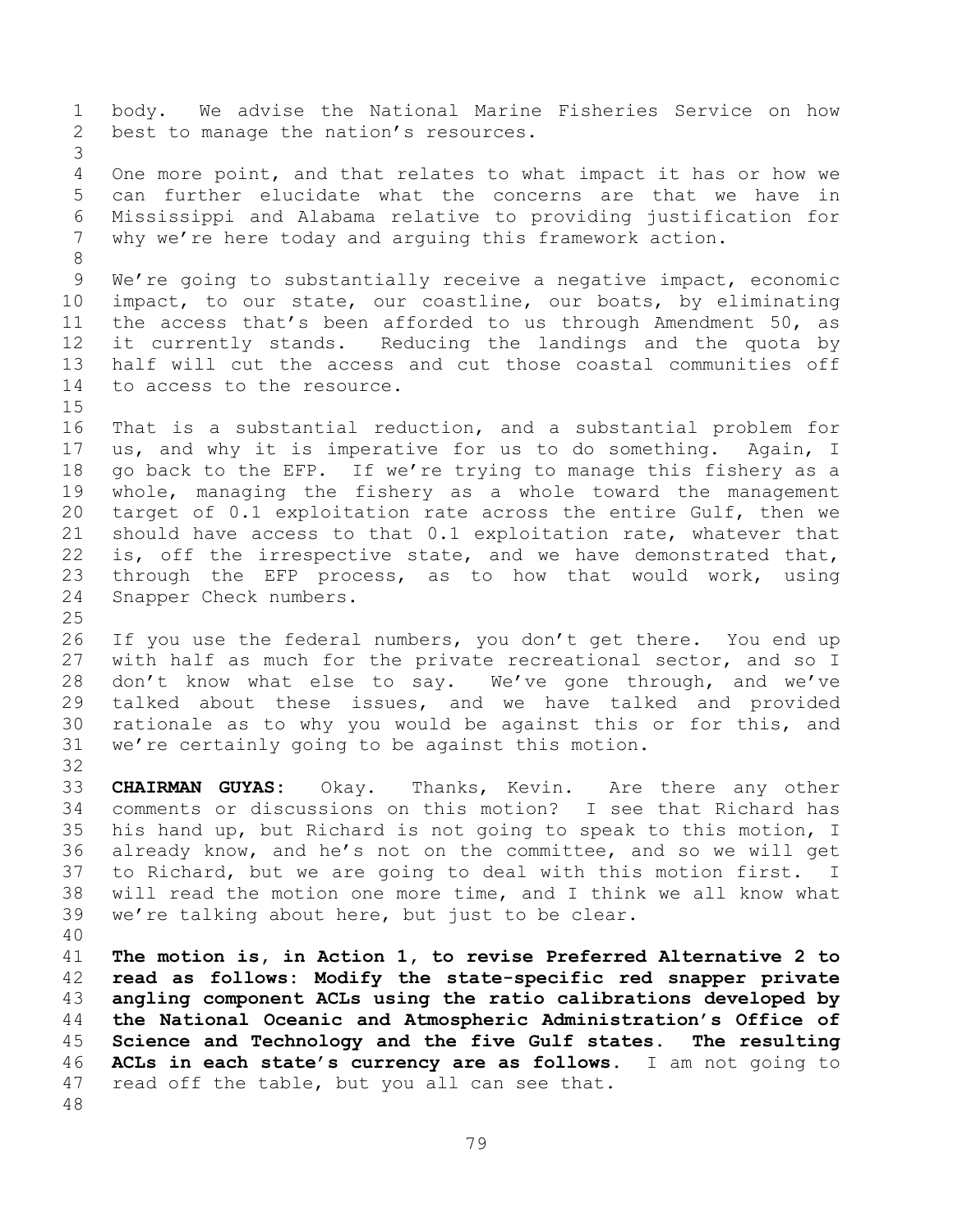1 I think we're going to need to at least raise hands for this.<br>2 Is that the best way to do this, given that we've got people on 2 Is that the best way to do this, given that we've got people on<br>3 the line and in the room? Okay. All in support of this motion, 3 the line and in the room? Okay. **All in support of this motion,** 4 **please raise your hand, and I think that includes the online** 5 **folks. Please raise your hand. We've got three in the room and** 6 **two online, or three online.** 7 8 **DR. SHIPP:** Martha, I don't know whether mine is coming up or 9 not, but I am voting against it. 10<br>11 11 **CHAIRMAN GUYAS:** Okay. **All those opposed to this motion, please** 12 **raise your hand. Our tally is four to eleven and two** 13 **abstentions, and so the motion fails.**  $\begin{array}{c} 14 \\ 15 \end{array}$ 15 All right. Now I'm going to go back to Richard, and then we're<br>16 going to need to have a little talk about what are we doing going to need to have a little talk about what are we doing 17 here, and so go ahead, Richard. 18<br>19 19 **DR. RICHARD CODY:** Thanks, Martha. I just wanted to address Dr.<br>20 Shipp's question on the congressional language. We have 20 Shipp's question on the congressional language.<br>21 provided \$1.2 million to the Gulf states to improve p 21 provided \$1.2 million to the Gulf states to improve precision of<br>22 MRIP estimates, and also to assist with electronic reporting, 22 MRIP estimates, and also to assist with electronic reporting,<br>23 and, also, we have conducted, related to that language, two 23 and, also, we have conducted, related to that language, two<br>24 studies, and one is ongoing right now, and the other was a non-24 studies, and one is ongoing right now, and the other was a non-<br>25 response. That follow-up for the FES in the second is an area 25 response. That follow-up for the FES in the second is an area<br>26 fished study for the FES, and so some of the funding for those 26 fished study for the FES, and so some of the funding for those<br>27 studies has gone toward independent consults, to assist with the 27 studies has gone toward independent consults, to assist with the<br>28 projects and the analysis. That was it. projects and the analysis. That was it. 29<br>30 30 **CHAIRMAN GUYAS:** Okay. Thank you, Richard. Kevin. 31 32 **MR. ANSON:** If I can ask Dr. Cody a question then. Of that \$2 33 million that was identified in the congressional language 34 funding authority, is any of that set aside for some of these<br>35 things we talked about, Richard, regarding having a red snapper 35 things we talked about, Richard, regarding having a red snapper<br>36 data workshop, a continuation of what we've done previously, or 36 data workshop, a continuation of what we've done previously, or<br>37 any other new thing that would further look at the issue of 37 any other new thing that would further look at the issue of<br>38 state and federal data? state and federal data? 39 40 **DR. CODY:** Well, the funding should go towards looking at 41 drivers for differences between the different surveys. I mean,<br>42 this vear, obviouslv, we have used up what we have allotted to 42 this year, obviously, we have used up what we have allotted to<br>43 address some of the FES-related questions, but it's my hope 43 address some of the FES-related questions, but it's my hope<br>44 that, in the future, that's what they would be used for, and we 44 that, in the future, that's what they would be used for, and we<br>45 can only get so far by working on just the FES itself, and we 45 can only get so far by working on just the FES itself, and we<br>46 would need to look at the other surveys as well, to get answers 46 would need to look at the other surveys as well, to get answers<br>47 to those questions. to those questions. 48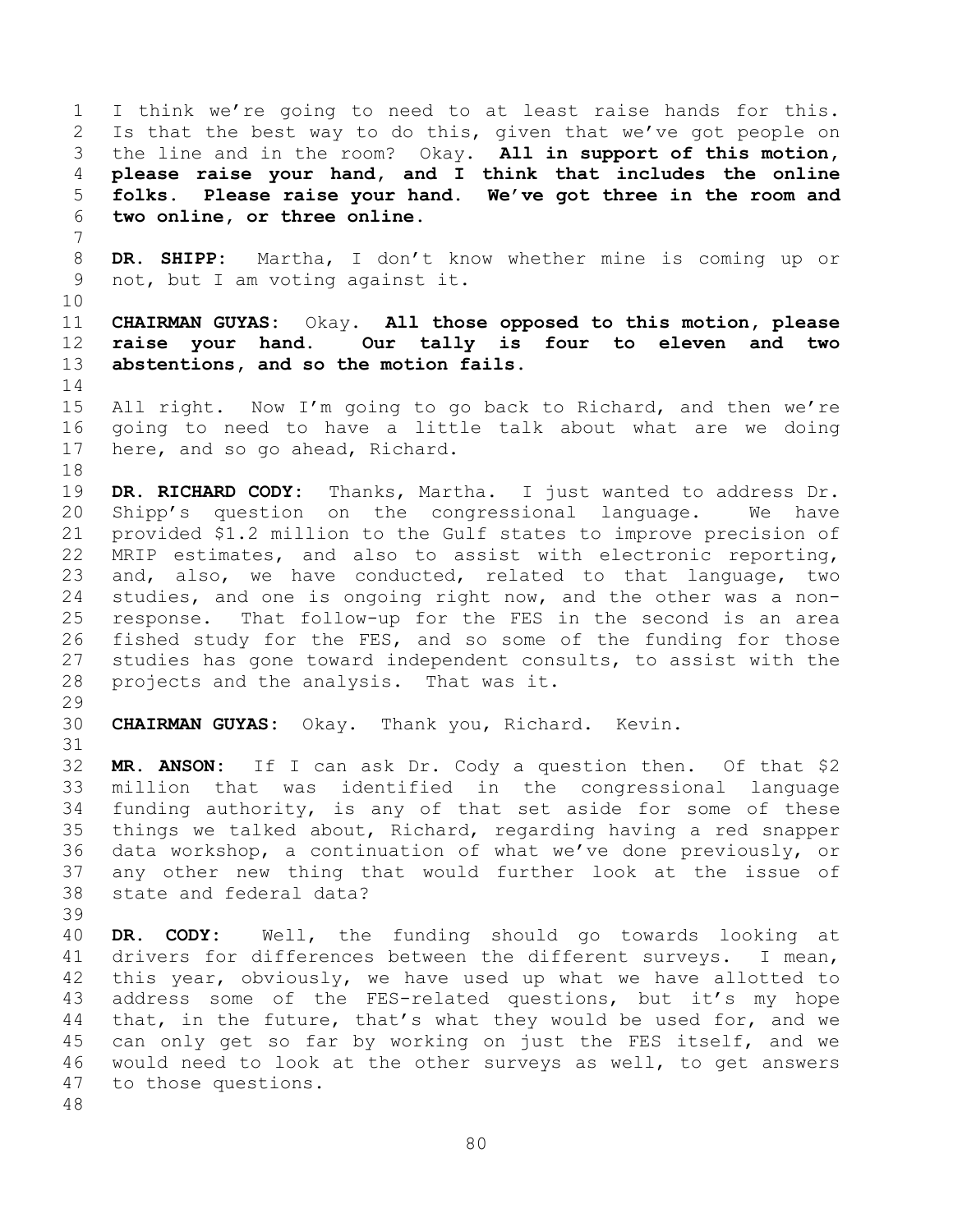1 You know, Kevin, that, at the last workshop, I introduced the<br>2 idea of a transition team working group. I felt it wasn't 2 idea of a transition team working group.<br>3 appropriate to get that team moving on some 3 appropriate to get that team moving on some of these questions<br>4 until we had some resolution at the council level for some of 4 until we had some resolution at the council level for some of<br>5 the more pressing issued related to red snapper, but it's my 5 the more pressing issued related to red snapper, but it's my<br>6 hope that, in the near future, we'll be able to get those 6 hope that, in the near future, we'll be able to get those<br>7 workshops going, although they will probably be virtual at this 7 workshops going, although they will probably be virtual at this point.  $\begin{array}{c} 9 \\ 10 \end{array}$ **CHAIRMAN GUYAS:** Okay. Thanks, Richard. Bob Shipp. 11<br>12 12 **DR. SHIPP:** Thank you, Madam Chair. Thank you, Richard. I 13 appreciate the comments, but I still am curious about the first<br>14 line of that report, where it says, "Therefore, before making 14 line of that report, where it says, "Therefore, before making<br>15 any requiatory changes, NMFS is directed to address the question 15 any regulatory changes, NMFS is directed to address the question<br>16 of which data collection system is best." of which data collection system is best."  $\begin{array}{c} 17 \\ 18 \end{array}$ 18 To me, that implies that these studies, as a result of the \$2<br>19 million, need to be completed, and it fits very nicely into the 19 million, need to be completed, and it fits very nicely into the<br>20 delay that some of us are trying to get, because they are not 20 delay that some of us are trying to get, because they are not<br>21 completed, and NMFS is directed to make no changes until then. 21 completed, and NMFS is directed to make no changes until then.<br>22 I appreciate it. Thank you. I appreciate it. 23 24 **CHAIRMAN GUYAS:** Thanks, Bob. I am not seeing any NMFS people 25 wanting to respond to that right now, but I will leave that<br>26 opportunity open. Go ahead, Andy, and then I'm going to go to 26 opportunity open. Go ahead, Andy, and then  $I'm$  going to go to  $27$  Leann. Leann. 28<br>29 29 **MR. STRELCHECK:** Thanks, Bob and Richard, for the comments. 30 That is a congressional appropriations directive, and you heard,<br>31 obviously, what the agency is working toward. I guess I would 31 obviously, what the agency is working toward. I guess I would<br>32 say that \$2 million -- One, it's not new money. It's money that 32 say that \$2 million  $--$  One, it's not new money. It's money that<br>33 the agency is  $--$  It's part of our budget, and so we're paying 33 the agency is  $-$  It's part of our budget, and so we're paying<br>34 for it based on existing budget. Two, in terms of addressing 34 for it based on existing budget. Two, in terms of addressing<br>35 this issue and the discrepancies, \$2 million is really a drop in 35 this issue and the discrepancies, \$2 million is really a drop in 36 the bucket in comparison to what probably will be needed to determine the differences. 38<br>39 Then the third point I wanted to make was simply that the 40 directive, and I can't, obviously, speak to the directive and 41 kind of the intent of the directive, but it kind of gets to the<br>42 crux of the challenge and problem that we've been discussing at 42 crux of the challenge and problem that we've been discussing at<br>43 the council meeting, which is we're discussing data collection 43 the council meeting, which is we're discussing data collection<br>44 and accuracy of data systems from a scientific standpoint, which 44 and accuracy of data systems from a scientific standpoint, which<br>45 is what the directive is talking about, but what we're trying to 45 is what the directive is talking about, but what we're trying to<br>46 do is just implement a common currency across our quota 46 do is just implement a common currency across our quota<br>47 management system, to ensure, obviously, that we're comparing management system, to ensure, obviously, that we're comparing 48 landings to quotas in an apples-to-apples comparison. To me,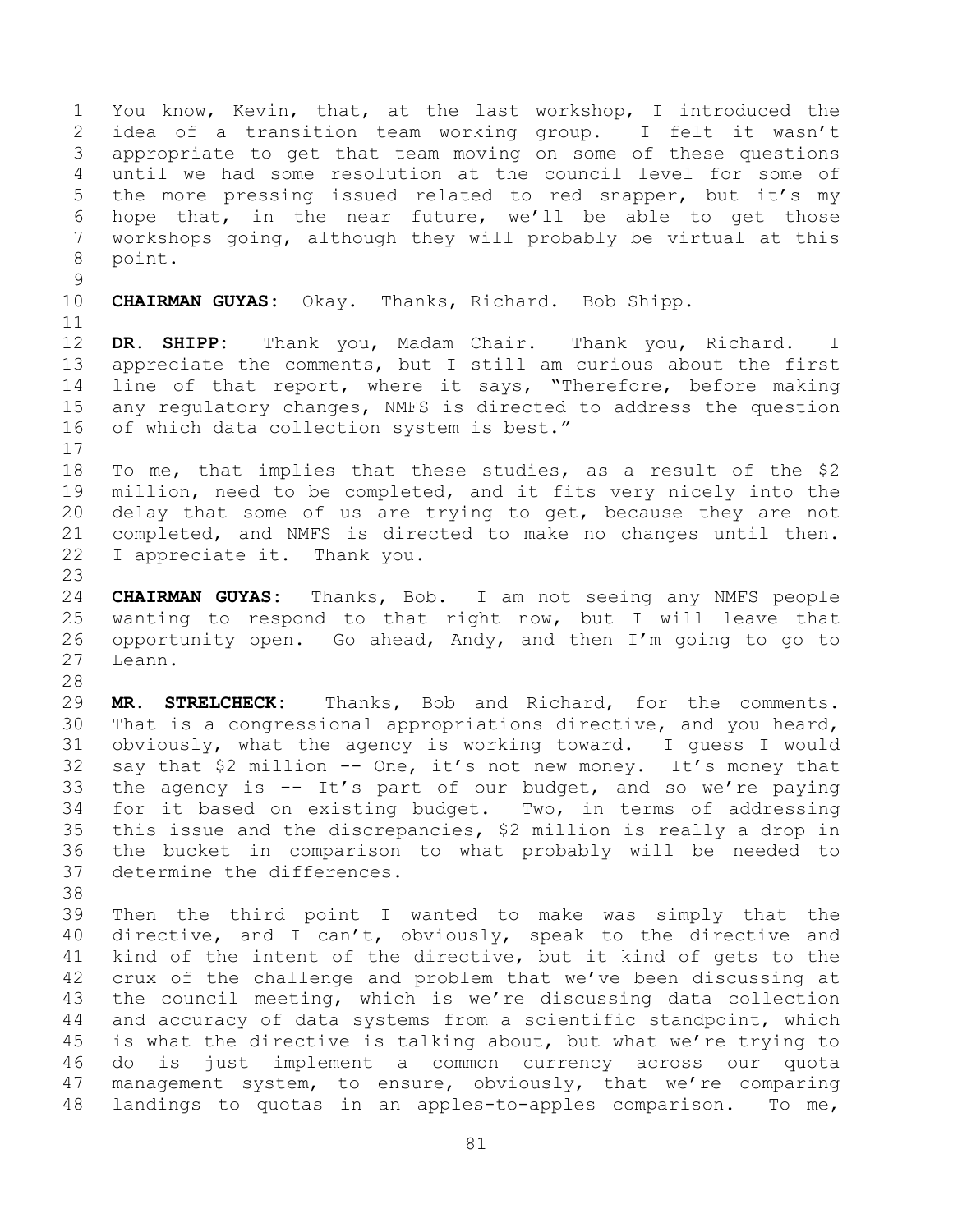1 they're two different topics, related and important to address,<br>2 but two different topics. but two different topics.

3 4 **CHAIRMAN GUYAS:** All right. Thanks, Andy. Leann.

5 6 **MS. BOSARGE:** Thank you, Madam Chair. I wanted to say thanks to Dale for bringing that data forward. I really think that that 8 is the way that we get down to the meat of the subject matter 9 and figure these types of things out. I have never been one to<br>10 sit around and wait on somebody else to figure it out for me, 10 sit around and wait on somebody else to figure it out for me,<br>11 and so, Dale, I would encourage you to, at some point during 11 and so, Dale, I would encourage you to, at some point during<br>12 this committee or Full Council, to float a motion that 12 this committee or Full Council, to float a motion that<br>13 essentially sends that data, along with Mississippi's supporting 13 essentially sends that data, along with Mississippi's supporting<br>14 data for those days and those waves and their intercepts and all 14 data for those days and those waves and their intercepts and all<br>15 of this, to the Science Center and ask them to come back to us, 15 of this, to the Science Center and ask them to come back to us,<br>16 at a future meeting, to explain -- Give us an amount, an at a future meeting, to explain -- Give us an amount, an 17 analysis, that explains the differences in how those numbers<br>18 were arrived at. were arrived at.

19<br>20 20 I think that gets us a little further down the road in finally<br>21 coming to some closure one day with what Clay touched on a 21 coming to some closure one day with what Clay touched on a<br>22 little bit about which one is more accurate, and I think we're 22 little bit about which one is more accurate, and I think we're<br>23 qoing to have to do that for all of our species. I've been 23 going to have to do that for all of our species.<br>24 trying to do it with red grouper. The council, you 24 trying to do it with red grouper. The council, you know, took<br>25 final action, and we took some huge cuts on the commercial side, 25 final action, and we took some huge cuts on the commercial side,<br>26 but I think I'm going to continue to ask for more data from the 26 but I think I'm going to continue to ask for more data from the<br>27 Science Center, and I have to give them credit. Science Center, and I have to give them credit.

28<br>29

29 Every time that I have brought data forth like that, they have<br>30 responded to it, and they have come back and given us, either us 30 responded to it, and they have come back and given us, either us<br>31 or the SSC, presentations to explain it, and sometimes they make or the SSC, presentations to explain it, and sometimes they make 32 revisions based on that, and so I do have to give them credit<br>33 for that, but I think, unless the council, Dale, passes a motion 33 for that, but I think, unless the council, Dale, passes a motion<br>34 and sends a letter to whoever, and I don't know if it would be 34 and sends a letter to whoever, and I don't know if it would be 35 0ST or the Science Clay and Clay's shop, but I think that's how 35 OST or the Science Clay and Clay's shop, but I think that's how<br>36 vou really start to see some results, and so I just throw that 36 you really start to see some results, and so I just throw that<br>37 out there, Dale, and thank you for bringing that forward. out there, Dale, and thank you for bringing that forward.

38<br>39

39 **CHAIRMAN GUYAS:** Thanks, Leann. Dale.

40

41 **MR. DIAZ:** Thank you, Leann. I haven't thought about floating a 42 motion, but I was thinking about asking Andy and Clay and Dr.<br>43 Cody -- Because I almost hate to write a letter, because this is 43 Cody -- Because I almost hate to write a letter, because this is<br>44 just some issues, and there is more issues that need to be 44 just some issues, and there is more issues that need to be<br>45 worked on in small states, and I would love to leave this 45 worked on in small states, and I would love to leave this<br>46 meeting with a commitment that we can get some people in touch 46 meeting with a commitment that we can get some people in touch<br>47 with the State of Mississippi to start working on small-state with the State of Mississippi to start working on small-state 48 issues.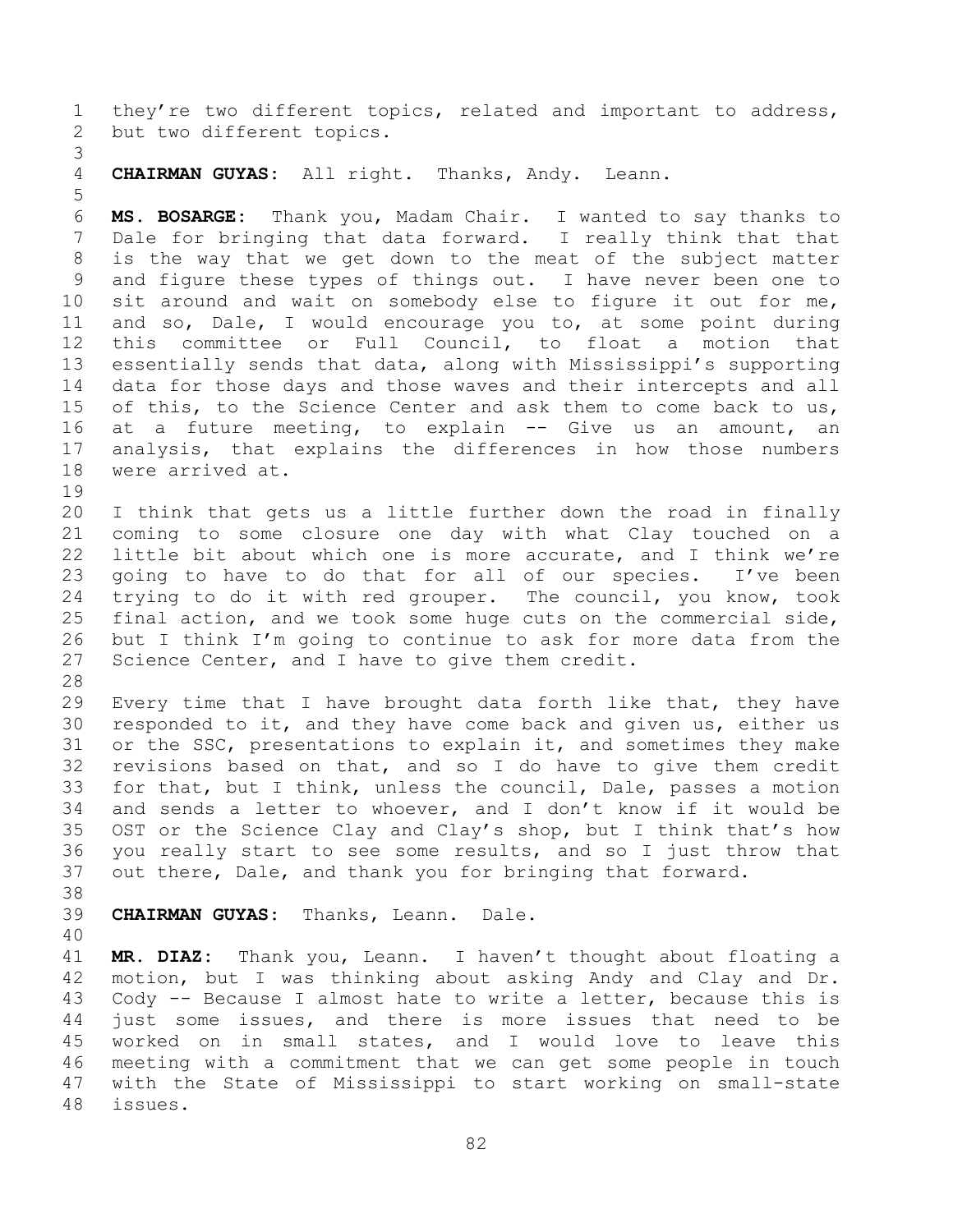$\frac{1}{2}$ 2 Andy, I don't know if you can give me some advice, or Clay, or<br>3 Dr. Cody, but, I mean, how do we get the ball rolling? I don't 3 Dr. Cody, but, I mean, how do we get the ball rolling?<br>4 want to come back here in October, or January, and make t 4 want to come back here in October, or January, and make the same<br>5 thing, and nothing has been done, and I would like for some plan 5 thing, and nothing has been done, and I would like for some plan<br>6 of action for folks to work with the states, and I know the 6 of action for folks to work with the states, and I know the<br>7 congressional thing might force it, and I don't know, and the \$2 congressional thing might force it, and I don't know, and the \$2 8 million grant that Dr. Shipp talked about might force it, but I 9 would love to get it started right now, where we could start<br>10 working on some of these issues and figure out how do we deal 10 working on some of these issues and figure out how do we deal<br>11 with things that need to be dealt with for small states. It's 11 with things that need to be dealt with for small states. It's<br>12 not just the stuff I showed today, and there are other issues 12 not just the stuff I showed today, and there are other issues<br>13 too that need to be addressed, and so I don't know if Andy or 13 too that need to be addressed, and so I don't know if Andy or<br>14 Clav has any response, or Dr. Cody. Clay has any response, or Dr. Cody.

## $15$ <br> $16$ 16 **CHAIRMAN GUYAS:** Richard, go ahead.

 $\frac{17}{18}$ 18 **DR. CODY:** Dale, I agree. We do need to start working on this<br>19 together, and I think that probably the best way to do this is 19 together, and I think that probably the best way to do this is<br>20 through the Gulf States Commission. I think that they have the 20 through the Gulf States Commission. I think that they have the<br>21 structure, or the organization, to be able to get everybody on 21 structure, or the organization, to be able to get everybody on<br>22 the same page, as far as what needs to occur to look at the 22 the same page, as far as what needs to occur to look at the<br>23 drivers for difference between the surveys, and I think we could 23 drivers for difference between the surveys, and I think we could<br>24 do that. do that.

 $\frac{25}{26}$ 

26 Also, I think they can provide guidance as well as far as the<br>27 best use of the funds, in terms of gaining precision to the 27 best use of the funds, in terms of gaining precision to the<br>28 surveys, and so I will make a concerted effort to talk to Greq 28 surveys, and so I will make a concerted effort to talk to Greg<br>29 Bray and Dave Donaldson about getting something moving, if not 29 Bray and Dave Donaldson about getting something moving, if not<br>30 at the upcoming council meeting, or commission meeting, and it 30 at the upcoming council meeting, or commission meeting, and it<br>31 might be too late for that, but to get at least a webinar might be too late for that, but to get at least a webinar 32 started, where we have the transition team working group<br>33 assembled and start to look at those things. assembled and start to look at those things.

34<br>35 35 **CHAIRMAN GUYAS:** Okay. Thanks, Richard. So, definitely a lot 36 of food for thought, and clearly some things that need to  $-$ -<br>37 Some discussions that need to be had. I am going to suggest 37 Some discussions that need to be had.<br>38 that, as far as this small-state data i 38 that, as far as this small-state data issue goes, I think there<br>39 are a number of people in the room, and maybe on the webinar, are a number of people in the room, and maybe on the webinar, 40 that could maybe think about this over the next couple of days 41 and bring some sort of path forward to the council, if we want<br>42 to talk about that, if it's convening a Gulf States workshop, or 42 to talk about that, if it's convening a Gulf States workshop, or<br>43 we're going to write some letter or whatever, but I want to give 43 we're going to write some letter or whatever, but I want to give<br>44 people some time to think through some ideas on that. I am 44 people some time to think through some ideas on that.<br>45 qoing to suggest, unless somebody is ready to drop som 45 going to suggest, unless somebody is ready to drop something<br>46 right now, that we come back to this on Thursday. Dale. right now, that we come back to this on Thursday. Dale. 47

48 **MR. DIAZ:** (Mr. Diaz's comment is not audible on the recording.)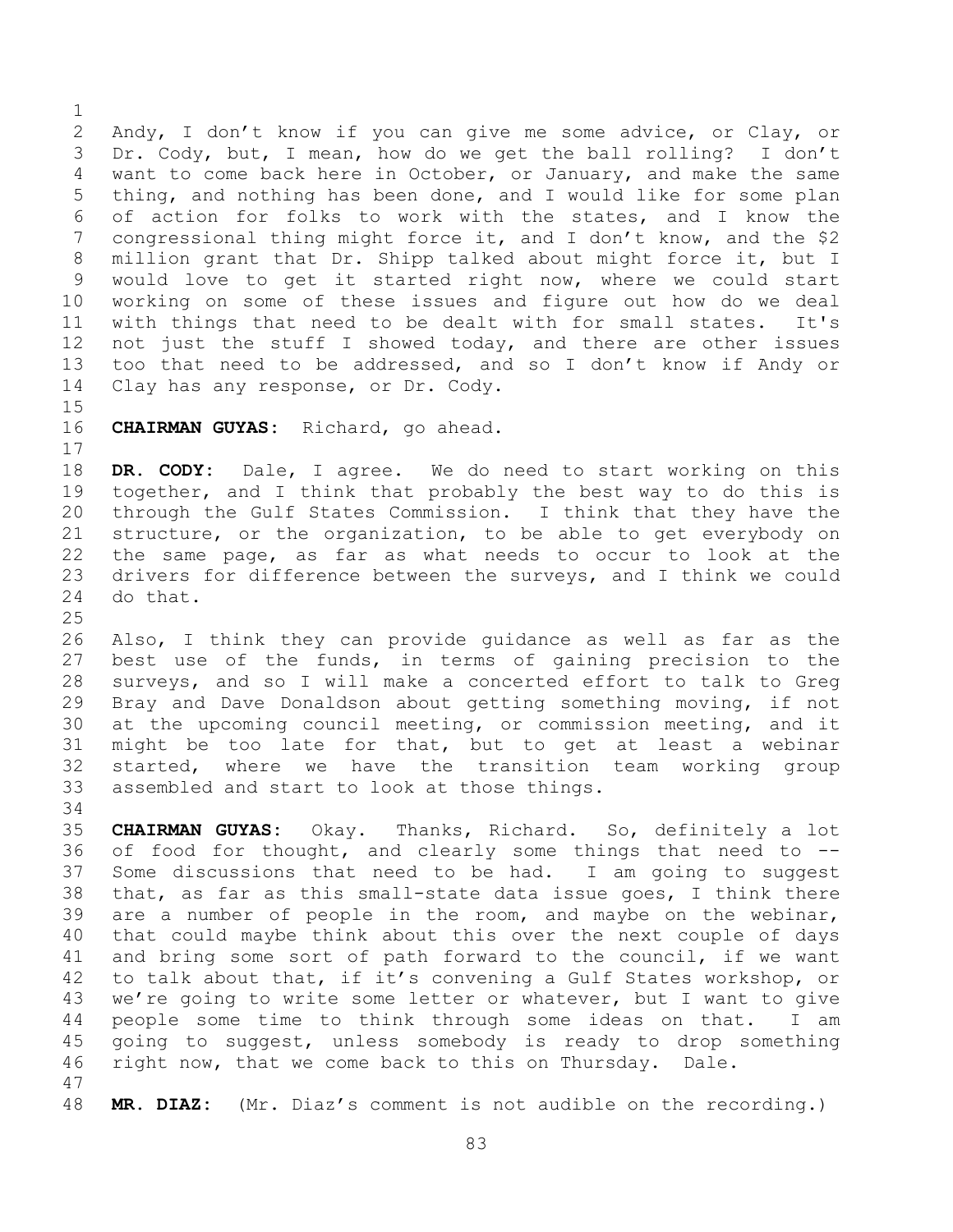$\frac{1}{2}$ 2 **CHAIRMAN GUYAS:** I am suggesting that, as far as your issue 3 goes, that everybody takes a little bit of time, and we think<br>4 about what is the best path forward here, and we bring that to 4 about what is the best path forward here, and we bring that to<br>5 Full Council, because I think there's a lot of -- I think we've 5 Full Council, because I think there's a lot of -- I think we've<br>6 had some good discussion about what some of the issues are at 6 had some good discussion about what some of the issues are at<br>7 this meeting right now, and clearly there is some things to work this meeting right now, and clearly there is some things to work 8 out, and we need to figure out what is the best way to do that, 9 and then maybe bring the ideas to Full Council, unless you've<br>10 got something that you want to offer right now. got something that you want to offer right now.

11<br>12 12 **MR. DIAZ:** No, I think that's a great idea. It will give us 13 some time to think through it, and I think that's a wonderful<br>14 idea. Thank you. idea. Thank you.

 $\begin{array}{c} 15 \\ 16 \end{array}$ 16 **CHAIRMAN GUYAS:** Okay. All right. So that's that for now. We 17 will think on it, chat with other people, and then we'll come<br>18 back to that on Thursday. So, we still have this document in 18 back to that on Thursday. So, we still have this document in<br>19 front of us, and so we have voted down a motion to rework 19 front of us, and so we have voted down a motion to rework<br>20 Preferred Alternative 2 and to take out the 2023 date, and so I 20 Preferred Alternative 2 and to take out the 2023 date, and so I<br>21 just want to give the committee another opportunity to discuss 21 just want to give the committee another opportunity to discuss<br>22 where do we go from here, since this has not been submitted to 22 where do we go from here, since this has not been submitted to<br>23 the Fisheries Service yet, to go to the Secretary. If we need 23 the Fisheries Service yet, to go to the Secretary.<br>24 to think on this one too, that's fine, but this is w 24 to think on this one too, that's fine, but this is where we're  $25$  at. Andy. at. Andy.

 $\frac{26}{27}$ 27 **MR. STRELCHECK:** Real quick, and sorry to backtrack, but I just 28 wanted to comment about our previous discussion, and I want to<br>29 note that I see this, yes, as a small-state issue, but I think 29 note that I see this, yes, as a small-state issue, but I think<br>30 it's broader than that, and I know we've received comments from 30 it's broader than that, and I know we've received comments from<br>31 your commission with regard to MRIP and the FES survey, and so I your commission with regard to MRIP and the FES survey, and so I 32 don't want to lose sight of that.

33<br>34 34 In terms of I guess direction, there's been a lot of discussion,<br>35 obviously, in terms of why delay until 2023, and Kevin and 35 obviously, in terms of why delay until 2023, and Kevin and<br>36 others have, obviously, added that input. I don't know if it's 36 others have, obviously, added that input. I don't know if it's<br>37 clear for staff, in terms of working on this amendment and what 37 clear for staff, in terms of working on this amendment and what<br>38 information that they would incorporate as part of additional 38 information that they would incorporate as part of additional<br>39 record for the document, and I would want to look to Carrie and record for the document, and I would want to look to Carrie and 40 team to find out if you need more from the council or if you 41 kind of heard enough from the discussion that you could add any<br>42 additional input to the document. additional input to the document.

43 44 **MR. RINDONE:** One of the recommendations was to add the 2023 45 implementation date to all of the alternatives, which I think we<br>46 can do, and I think you quys have established why you think that 46 can do, and I think you guys have established why you think that<br>47 implementation date is appropriate, and so I'm comfortable implementation date is appropriate, and so I'm comfortable 48 adding that into the document.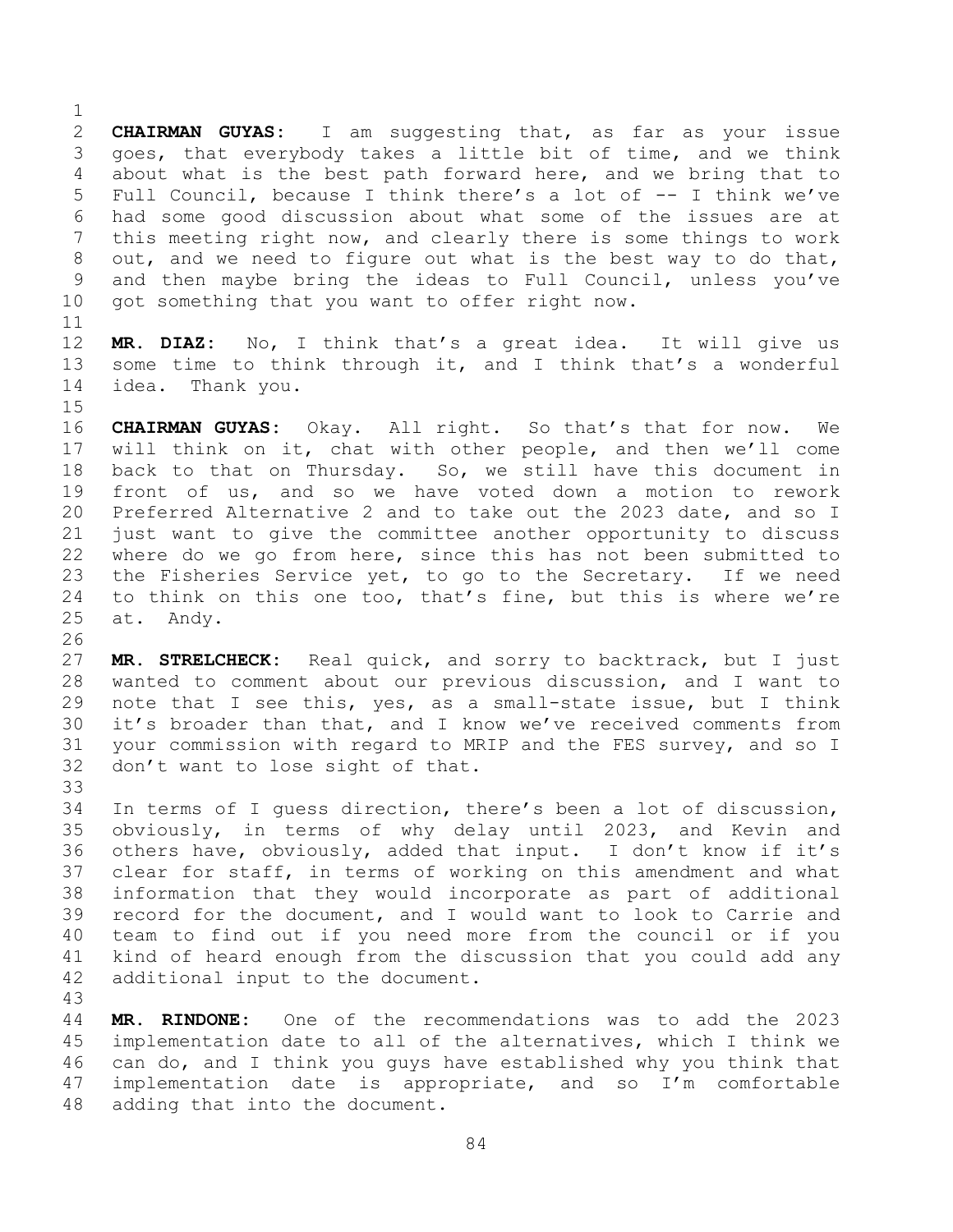$\frac{1}{2}$ 2 I will take it back to the IPT, and we'll beat it out, I guess,<br>3 and so we'll bring it back to you quys for review, to make sure 3 and so we'll bring it back to you guys for review, to make sure<br>4 that the language -- That you agree that that new language 4 that the language  $--$  That you agree that that new language<br>5 represents your perspective, and so  $-$ represents your perspective, and so  $-$ -

## 6<br>7 7 **CHAIRMAN GUYAS:** Mara.

8

9 **MS. LEVY:** Well, I mean, I guess you have a couple of options,<br>10 right? So, you've already voted to approve it and submit it, 10 right? So, you've already voted to approve it and submit it,<br>11 and so, to the extent -- If you don't do anything, that vote is 11 and so, to the extent -- If you don't do anything, that vote is<br>12 still on the record, right, and it what it is. You could vote 12 still on the record, right, and it what it is. You could vote<br>13 to change the alternatives to put an implementation date of 2023 13 to change the alternatives to put an implementation date of 2023<br>14 into all of them, right, and resubmit it, I quess. into all of them, right, and resubmit it, I guess.

 $\frac{15}{16}$ I guess you could decide to bring it back again for a re-look, 17 and I don't know if that's necessary, but, if you wanted to do<br>18 that, I quess you could do that too, and so I think you have a 18 that, I guess you could do that too, and so I think you have a<br>19 couple of options of how to move forward that you could 19 couple of options of how to move forward that you could<br>20 consider. consider.

21<br>22 22 **CHAIRMAN GUYAS:** Okay. Thanks, Mara. That's helpful. Any 23 thoughts on those ideas? Is the committee's thought just to<br>24 leave things as-is, or would we -- I think, if we wanted to add 24 leave things as-is, or would we -- I think, if we wanted to add<br>25 2023 into each of the alternatives, we would probably need a 25 2023 into each of the alternatives, we would probably need a<br>26 motion for that, just so it's clear that that's the direction we 26 motion for that, just so it's clear that that's the direction we<br>27 want to go, and it probably would be nice to have a motion, 27 want to go, and it probably would be nice to have a motion,<br>28 probably, either way, just so that we're clear. Robin. probably, either way, just so that we're clear. Robin.

 $\frac{29}{30}$ 

30 **MR. RIECHERS:** Before we go down that road, just a question regarding then our past motion sending it to the Secretary. If 32 we open the document up, are we going to walk our way back all<br>33 the way through that again, or are we going to just make what is 33 the way through that again, or are we going to just make what is<br>34 frankly an editorial change that was sent back, as far as what 34 frankly an editorial change that was sent back, as far as what<br>35 occurred, which you've already made a couple of editorial 35 occurred, which you've already made a couple of editorial<br>36 changes that staff said they could make, and even further said 36 changes that staff said they could make, and even further said<br>37 they could make this one, and whether you prefer a motion or 37 they could make this one, and whether you prefer a motion or<br>38 not, and that's up to you all, but I am trying to figure out 38 not, and that's up to you all, but I am trying to figure out<br>39 then do we go back to Secretary of Commerce submission motion, then do we go back to Secretary of Commerce submission motion, 40 or does that motion still stand from the last time? I will let 41 my chief parliamentarian help me with that.

42

43 **CHAIRMAN GUYAS:** Yes. Thanks. That's a good question. I think<br>44 what Mara was trying to say is that we maybe don't need to do 44 what Mara was trying to say is that we maybe don't need to do<br>45 another -- Bring this back for final at another meeting, or, if 45 another -- Bring this back for final at another meeting, or, if<br>46 we change it to 2023 throughout, or am I misspeaking, Mara? 46 we change it to 2023 throughout, or am I misspeaking, Mara?<br>47 What do we do here? What do we do here?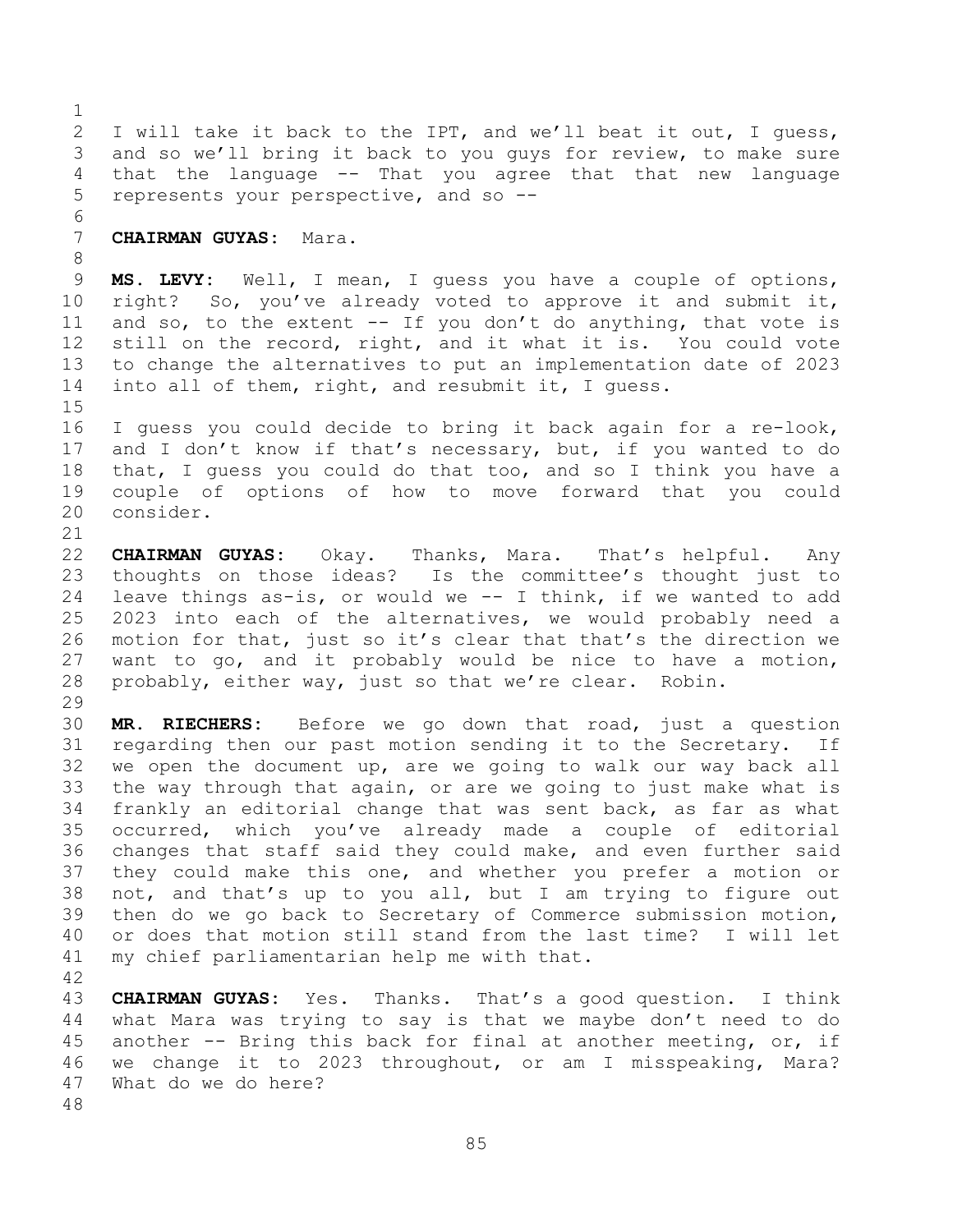1 **MS. LEVY:** I think, if you change the alternatives to add that, 2 that you should probably vote to resubmit it with the changed<br>3 alternatives, right, and like that's a substantive change, but I 3 alternatives, right, and like that's a substantive change, but I<br>4 think we noticed it in such a way -- To put the public on notice 4 think we noticed it in such a way -- To put the public on notice<br>5 that you might be reconsidering this document, right, and I 5 that you might be reconsidering this document, right, and I<br>6 think -- Is that right, Carrie? Didn't we notice it in that 6 think -- Is that right, Carrie? Didn't we notice it in that way? So, I mean, I think we set it up such that you could make 8 a change to the alternatives and vote to resubmit it in Full 9 Council, and staff would just make those changes, and the Chair<br>10 could look at them, but, I mean, if you wanted to bring it back 10 could look at them, but, I mean, if you wanted to bring it back<br>11 again for another look, we could do that too, I quess. again for another look, we could do that too, I guess.

 $\begin{array}{c} 12 \\ 13 \end{array}$ 

13 **CHAIRMAN GUYAS:** Ryan.

 $\begin{array}{c} 14 \\ 15 \end{array}$ 

15 **MR. RINDONE:** Just to that effect, if we do update the implementation dates for Alternatives 3 through 5, we will have 17 to revisit the effects, because the effects for those, right<br>18 now, are based on an immediate implementation of those 18 now, are based on an immediate implementation of those<br>19 alternatives, even though they're not preferred, but the way the 19 alternatives, even though they're not preferred, but the way the<br>20 effects are discussed is based on an immediate implementation of 20 effects are discussed is based on an immediate implementation of<br>21 those, beginning with the implementation in the document, and so 21 those, beginning with the implementation in the document, and so<br>22 there's a date that is tied to it, and those effects would 22 there's a date that is tied to it, and those effects would<br>23 presumably be delaved until such a time as they would have been 23 presumably be delayed until such a time as they would have been<br>24 implemented, and, in the interim, other effects would be 24 implemented, and, in the interim, other effects would be<br>25 expected to occur, and so there will be some differences, 25 expected to occur, and so there will be some differences,<br>26 notably in Chapter 4 of the document. notably in Chapter 4 of the document.

 $\begin{array}{c} 27 \\ 28 \end{array}$ 28 **CHAIRMAN GUYAS:** Is that something that staff can work on on the<br>29 backend, after the council is done with it, or does that mean it 29 backend, after the council is done with it, or does that mean it  $30$  needs to come back to the council? needs to come back to the council?

32 **MR. RINDONE:** I mean, it could be something that you guys direct 33 staff to do, but, in terms of  $-$  I would kind of look to Mara,<br>34 because the nature of the effects are changing, and these are 34 because the nature of the effects are changing, and these are<br>35 changes in the perception of these effects that you guys will 35 changes in the perception of these effects that you guys will<br>36 not have seen, if it doesn't come back to you, and I'm not 36 not have seen, if it doesn't come back to you, and I'm not<br>37 saying that that will or should or anything about what your 37 saying that that will or should or anything about what your<br>38 preference for a preferred alternative is, but they would be 38 preference for a preferred alternative is, but they would be<br>39 effects that you haven't seen, and so you would essentially just effects that you haven't seen, and so you would essentially just 40 be leaving that decision to the Chair, to deem it as 41 appropriate.

42

31

## 43 **CHAIRMAN GUYAS:** Mara.

 $\begin{array}{c} 44 \\ 45 \end{array}$ 45 **MS. LEVY:** Well, I mean, that's kind of what happened at the 46 last meeting, right? You added the 2023 implementation date to<br>47 Alternative 2, and we changed the effects analysis. I mean, I Alternative 2, and we changed the effects analysis. I mean,  $I$ 48 think it's fairly obvious what the effects are going to be,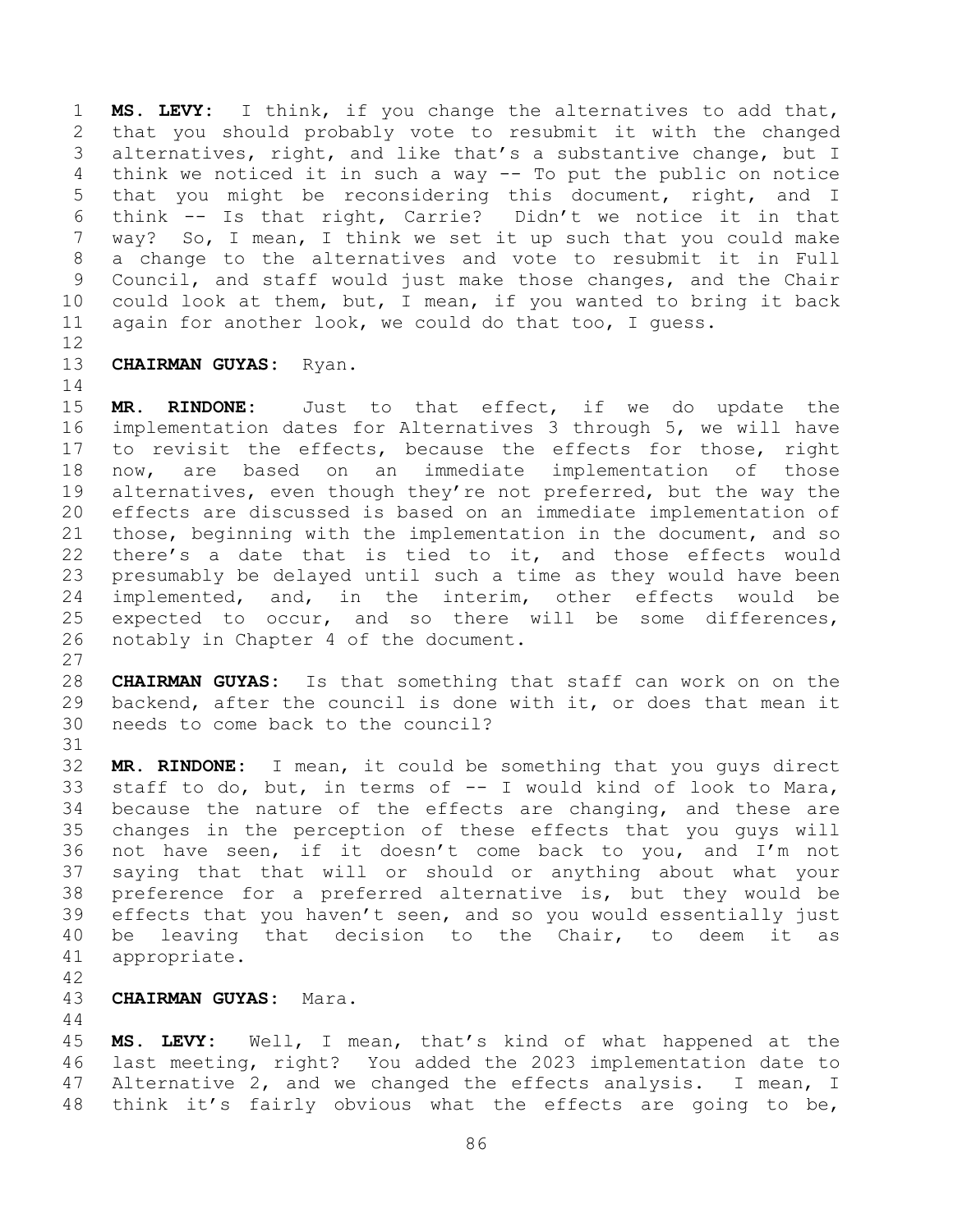1 right? You're delaying everything we talked about until 2023,<br>2 and I'm also not sure that putting an effective date of 2023 in 2 and I'm also not sure that putting an effective date of 2023 in<br>3 all of the alternatives really gets you anywhere. all of the alternatives really gets you anywhere.  $\frac{4}{5}$ 5 I mean, it doesn't change sort of the fundamental issue that<br>6 we've been discussing, and so, I mean, it's certainly up to you, 6 we've been discussing, and so, I mean, it's certainly up to you,<br>7 but I don't know whether it's worth your time to go through the but I don't know whether it's worth your time to go through the 8 process and add all that, have staff change everything, and then 9 submit it, unless there's going to be some sort of very robust<br>10 discussion about why and how it complies with the Magnuson Act 10 discussion about why and how it complies with the Magnuson Act<br>11 and all that sort of stuff. and all that sort of stuff.  $\begin{array}{c} 12 \\ 13 \end{array}$ 13 **CHAIRMAN GUYAS:** Okay. Thanks, Mara. I have Susan and then<br>14 Kevin. Kevin.  $15$ <br> $16$ MS. BOGGS: At the speed that all of this process moves, and we 17 make all these changes, are we not still looking at a 2023<br>18 implementation date? I mean, it sounds like, by the time we get 18 implementation date? I mean, it sounds like, by the time we get<br>19 through all these processes, we'll basically be through the 2022 19 through all these processes, we'll basically be through the 2022<br>20 fishing season before anything is implemented, and so I'm not 20 fishing season before anything is implemented, and so  $I'm$  not  $21$  sure what we're accomplishing. sure what we're accomplishing.  $\frac{22}{23}$ **CHAIRMAN GUYAS:** Andy and then Kevin.  $\frac{24}{25}$ 25 **MR. STRELCHECK:** I recognize that the Science Center recommended 26 putting the 2023 date in all the alternatives, and, as Mara just<br>27 pointed out, I don't think that's really a fruitful use of time. 27 pointed out, I don't think that's really a fruitful use of time.<br>28 I think what would be better is to give staff direction, like 28 I think what would be better is to give staff direction, like<br>29 vou typically do, to make any further edits to the document, and 29 you typically do, to make any further edits to the document, and<br>30 in particular the rationale for the preferred alternative, and 30 in particular the rationale for the preferred alternative, and<br>31 then have the Chair approve any of those changes for submission then have the Chair approve any of those changes for submission 32 to the agency, so it doesn't have to come back before the 33 council again. council again. 34<br>35 35 **CHAIRMAN GUYAS:** Okay. Yes, that seems to be the most 36 parsimonious way. Let me go to Kevin, and then I've got you, Robin. 38<br>39 39 **MR. ANSON:** To Mara's point, just some clarification then. We 40 keep the document as it is, and we send the preferred over to 41 the Regional Office for review, with the preferred alternative<br>42 of calibration implementation in 2023, and we have the other 42 of calibration implementation in 2023, and we have the other<br>43 preferred that has been tried here today to be made, the 43 preferred that has been tried here today to be made, the 44 preferred for 2022. preferred for 2022. 45 46 Administratively, kind of tell me, or walk me through that<br>47 process. If it goes through the Regional Office, and the process. If it goes through the Regional Office, and the 48 Regional Office is going to send up their recommendation, to I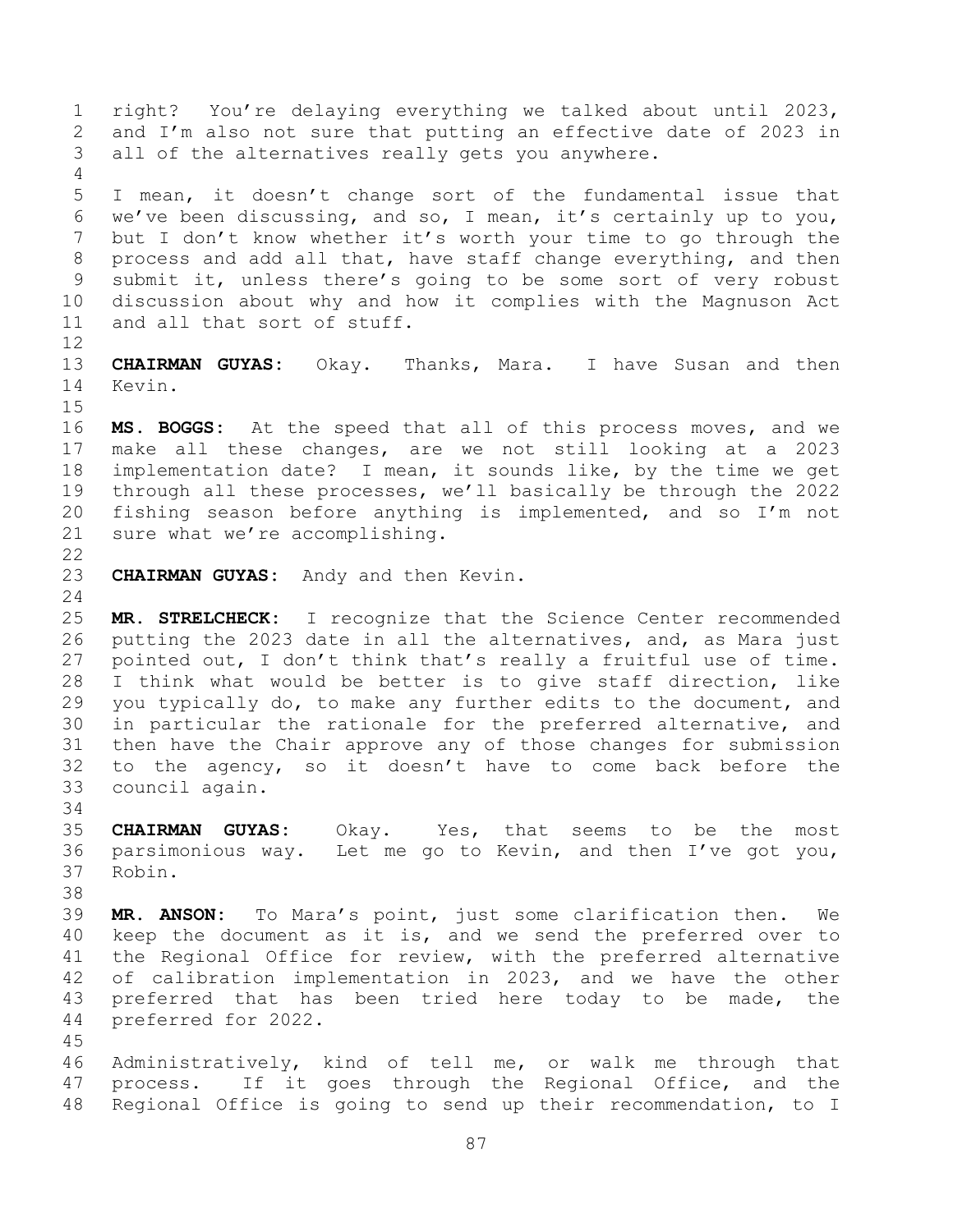1 guess Silver Spring and then over to the Secretary, and, if the<br>2 service doesn't choose the preferred, is the alternative action 2 service doesn't choose the preferred, is the alternative action<br>3 that the service can do to choose one of the other alternatives 3 that the service can do to choose one of the other alternatives<br>4 in the document and make that the recommendation to the 4 in the document and make that the recommendation to the<br>5 Secretary? Secretary? 6<br>7 7 **CHAIRMAN GUYAS:** Go ahead, Andy. 8 9 **MS. LEVY:** Well, so there are a number of different avenues that<br>10 can be used in the Magnuson Act to do certain things. If we're 10 can be used in the Magnuson Act to do certain things. If we're<br>11 just looking at the strict process for looking at submission of 11 just looking at the strict process for looking at submission of<br>12 proposed requlations, which is what this does, because it's a 12 proposed regulations, which is what this does, because it's a<br>13 framework action, and it's not an amendment, and so we're not 13 framework action, and it's not an amendment, and so we're not<br>14 qoing through that process. If we look at the part of the 14 going through that process. If we look at the part of the<br>15 Magnuson Act that talks about what the agency's obligation is 15 Magnuson Act that talks about what the agency's obligation is<br>16 when we're looking at proposed regulations submitted by the when we're looking at proposed regulations submitted by the 17 council, and they have -- 18<br>19 19 **MR. RINDONE:** Mara, could you get closer to the microphone, please? 21<br>22 22 **MS. LEVY:** They have to make a determination about whether the<br>23 proposed requiations are consistent with the fishery management 23 proposed regulations are consistent with the fishery management<br>24 plan and the Act and other applicable law, and so, if they make 24 plan and the Act and other applicable law, and so, if they make<br>25 that determination in the affirmative, that's when they go ahead 25 that determination in the affirmative, that's when they go ahead<br>26 and publish the proposed rule. and publish the proposed rule.  $\frac{27}{28}$ 28 The Act says, if the determination is negative, then they have<br>29 to notify the council in writing of the inconsistencies and 29 to notify the council in writing of the inconsistencies and<br>30 provide recommendations on revisions that would make the 30 provide recommendations on revisions that would make the<br>31 proposed requlations consistent, right, and so then the council proposed regulations consistent, right, and so then the council 32 is supposed to get that noticed and potentially provide<br>33 revision, and so that's the process. revision, and so that's the process. 34<br>35 35 There are other authorities that allow the Secretary to act,<br>36 right, and they may or may not be applicable here. The 36 right, and they may or may not be applicable here. The<br>37 Secretary could take its own action, based on those provisions, 37 Secretary could take its own action, based on those provisions,<br>38 if the agency finds that that's required, right? I mean, one of 38 if the agency finds that that's required, right? I mean, one of<br>39 the things is the Secretary, or the agency, can implement the things is the Secretary, or the agency, can implement 40 regulations that effectuate the plan, right, and part of the 41 plan was Amendment 50, and, in part of that rulemaking, we said<br>42 these calibrations need to be done, and so there may be a 42 these calibrations need to be done, and so there may be a<br>43 mechanism that wav. mechanism that way.  $\begin{array}{c} 44 \\ 45 \end{array}$ 45 I guess what I'm just trying to say is there are a lot of<br>46 different paths to take, but what I just laid out is the 46 different paths to take, but what I just laid out is the<br>47 procedure for evaluating what you're going to submit here on its procedure for evaluating what you're going to submit here on its 48 own, without any of those other factors at play.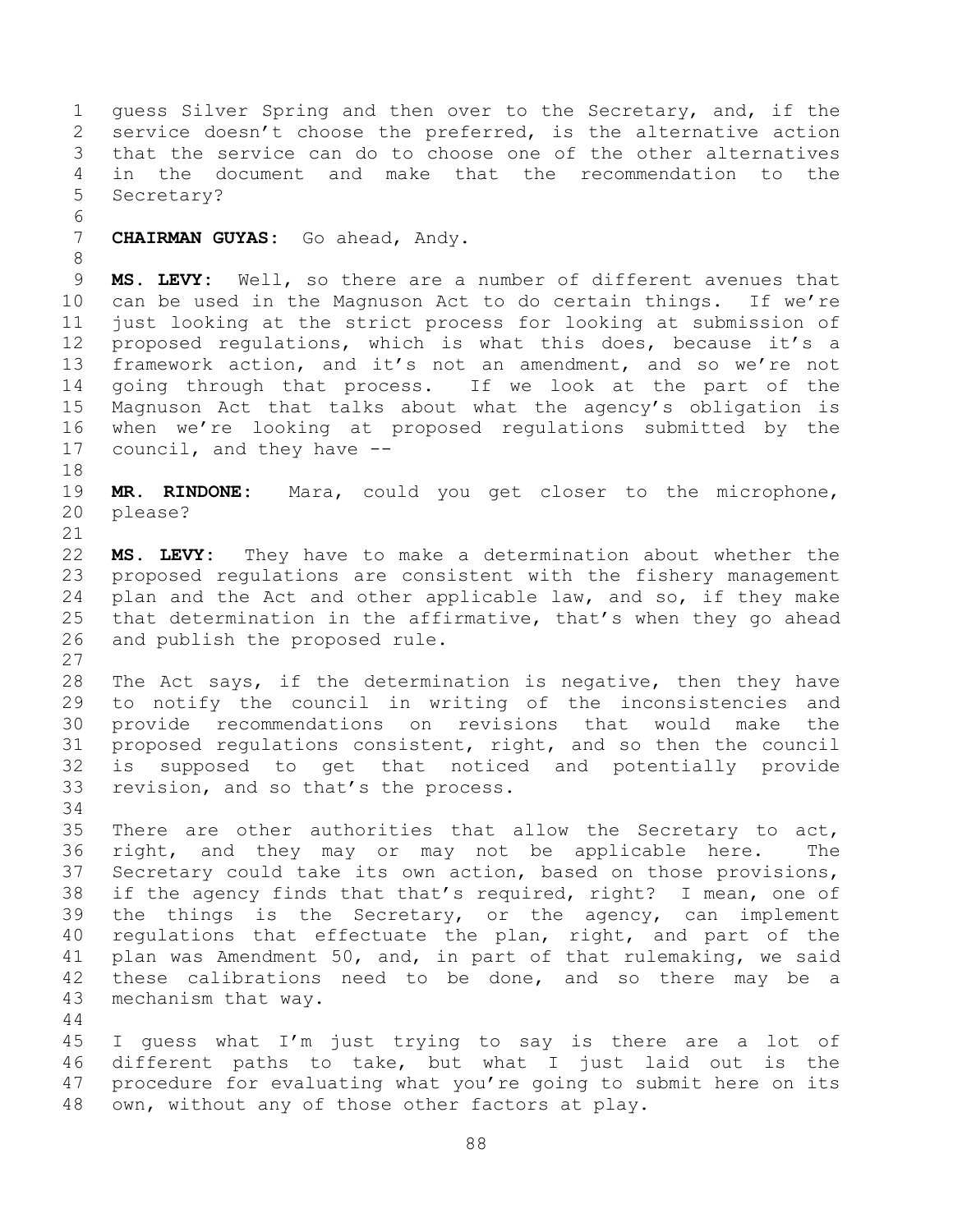$\frac{1}{2}$ 2 **CHAIRMAN GUYAS:** Okay. Thanks, Mara. Robin.

3 4 **MR. RIECHERS:** Well so, at least through that exchange, I think<br>5 what I heard was, even though -- Well, I think I heard was no 5 what I heard was, even though -- Well, I think I heard was no<br>6 one now believes there's a need to put 2023 in all of the other 6 one now believes there's a need to put 2023 in all of the other<br>7 alternatives, and, therefore, other than the changing and alternatives, and, therefore, other than the changing and 8 shoring up and writing some of the discussion that you can get 9 from the records of both today, and actually past meetings as<br>10 well, of the why of the 2023, that gets added where you can in 10 well, of the why of the 2023, that gets added where you can in<br>11 the document, and then we've already given you the liberty to 11 the document, and then we've already given you the liberty to<br>12 make those changes, via motions in previous meetings, as far as 12 make those changes, via motions in previous meetings, as far as<br>13 before going to the Secretary, and those are those other 13 before going to the Secretary, and those are those other<br>14 editorial things that Andy or Mara mentioned, one of the two, 14 editorial things that Andy or Mara mentioned, one of the two,<br>15 and so I quess I am seeing that there's not a need for any extra 15 and so I guess I am seeing that there's not a need for any extra<br>16 motions at this time, at least from the way I see it. motions at this time, at least from the way I see it.

 $\frac{17}{18}$ 18 **CHAIRMAN GUYAS:** Okay. Thanks, Robin. That makes sense, and so<br>19 we've got Bob's change that we talked about earlier today and 19 we've got Bob's change that we talked about earlier today and<br>20 the discussion we've had about where we are at this meeting. 20 the discussion we've had about where we are at this meeting.<br>21 Carrie. Carrie.

 $\frac{22}{23}$ 23 **EXECUTIVE DIRECTOR SIMMONS:** Thank you, Madam Chair. I mean, I 24 guess I would just encourage council members to take a close<br>25 look at what is written in the document currently, because we 25 look at what is written in the document currently, because we<br>26 did try to capture that, based on the preferred alternative, and 26 did try to capture that, based on the preferred alternative, and<br>27 so I mean, by Full Council, if there's any other recommendations 27 so I mean, by Full Council, if there's any other recommendations<br>28 or changes we need to make before we transmit the document, we 28 or changes we need to make before we transmit the document, we<br>29 should discuss those at Full Council. Thank you. should discuss those at Full Council. Thank you.

30<br>31

31 **CHAIRMAN GUYAS:** Tom.

32<br>33

33 **DR. FRAZER:** I am just trying to think this through, because, as 34 I said before, there are two elements here that are problematic<br>35 from my perspective. The first is that we're not allowed, as a 35 from my perspective. The first is that we're not allowed, as a<br>36 council, to exceed the ABC, right, that's recommended by the SSC 36 council, to exceed the ABC, right, that's recommended by the SSC<br>37 without building a substantial record, or having a rationale, 37 without building a substantial record, or having a rationale,<br>38 compelling rationale, for doing that. compelling rationale, for doing that.

39

40 If the council chooses to move forward with a document as it 41 exists now, with a preferred alternative that is inconsistent<br>42 with some of the advice that was received, it needs an 42 with some of the advice that was received, it needs an<br>43 accompanying letter, and I am asking, again, Mara that details 43 accompanying letter, and I am asking, again, Mara that details<br>44 the rationale for the decision that was made by the council, I 44 the rationale for the decision that was made by the council, I<br>45 quess, and that's the record that I am looking for. quess, and that's the record that I am looking for.

46<br>47 The question, really, is this. Does the council take a 48 proactive approach and provide the record for the Secretary, or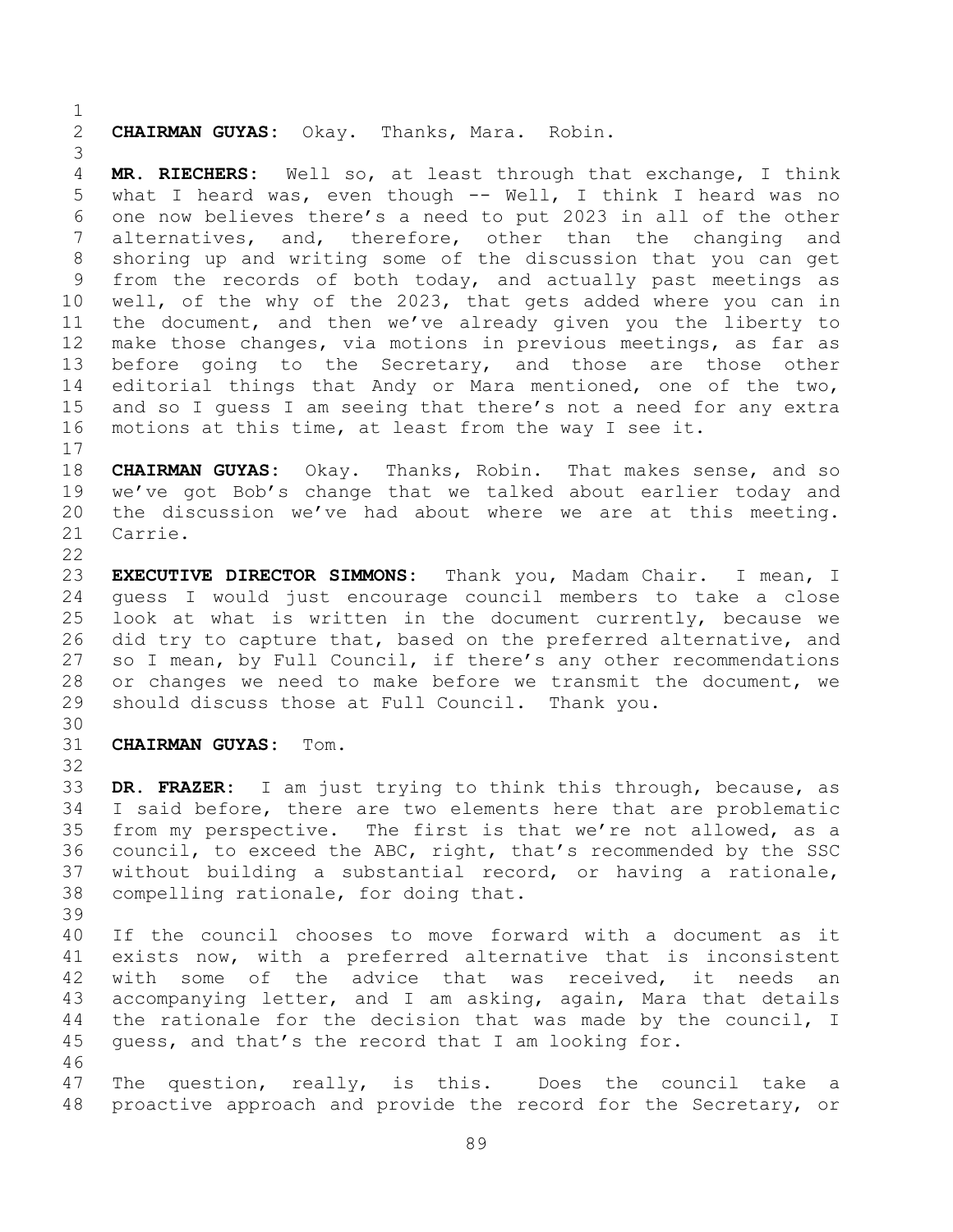1 the agency, or do they leave it to the agency and the Secretary<br>2 to wade through volumes and volumes of information, to determine 2 to wade through volumes and volumes of information, to determine<br>3 if there is a record that exists? That's a question. Andy. if there is a record that exists? That's a question. Andy.

 $\frac{4}{5}$ 5 **MR. STRELCHECK:** Thanks, Tom. Keep in mind that people that 6 work in the Regional Office are also writing this document, and<br>7 so we are preparing the record side-by-side with council staff 7 so we are preparing the record side-by-side with council staff 8 and discussions that, obviously, occur in council meetings. 9 What I was suggesting earlier is, obviously, to add to the<br>10 rationale within the framework action, to the extent practical, 10 rationale within the framework action, to the extent practical,<br>11 and, if you want to send a cover letter or some other 11 and, if you want to send a cover letter or some other<br>12 documentation, I'm certainly not opposed to that. That's 12 documentation, I'm certainly not opposed to that.<br>13 certainly additional support for the record and 13 certainly additional support for the record and kind of<br>14 captures, obviously, the discussions that have been had through 14 captures, obviously, the discussions that have been had through<br>15 the many meetings that have taken place, but that information 15 the many meetings that have taken place, but that information<br>16 should also be, in my view, captured in the framework action. should also be, in my view, captured in the framework action.

 $\frac{17}{18}$ 

18 **DR. FRAZER:** Thank you.

31 **CHAIRMAN GUYAS:** Yes, let's do it.

19<br>20 20 **CHAIRMAN GUYAS:** Okay. We've talked a lot about this, and so<br>21 I'm going to suggest that we move on for now, but it sounds 21 I'm going to suggest that we move on for now, but it sounds<br>22 like, if folks also want to think about additional rationale for 22 like, if folks also want to think about additional rationale for<br>23 where we are, or maybe other places we may want to be with this 23 where we are, or maybe other places we may want to be with this<br>24 document by Thursday, you've got your homework assignment to 24 document by Thursday, you've got your homework assignment to<br>25 bring to Full Council, and so I think we've talked this one 25 bring to Full Council, and so I think we've talked this one<br>26 through about as much as we can at this point. It's about 1:30 26 through about as much as we can at this point. It's about  $1:30$ <br>27 now, and we've got a break at  $2:30$ . Tom. now, and we've got a break at 2:30. Tom.

28<br>29 29 **DR. FRAZER:** We're going to take a fifteen-minute break anyway. 30<br>31

32<br>33

(Whereupon, a brief recess was taken.)

34<br>35 35 **CHAIRMAN GUYAS:** Next on our agenda is Reef Fish Amendments 36B 36 and 36C, and I believe Dr. Lasseter is going to take us through<br>37 that one. Ava, are you ready to go? It looks like you are. that one. Ava, are you ready to go? It looks like you are.

## 38<br>39 39 **REEF FISH AMENDMENTS 36B AND 36C: MODIFICATIONS TO INDIVIDUAL** 40 **FISHING QUOTA (IFQ) PROGRAMS**

41<br>42 42 **DR. AVA LASSETER:** Good afternoon, everybody. We're going to 43 talk about 36B and 36C. To just kind of summarize what we have<br>44 here on the action quide, I think we're qoing to actually start here on the action guide, I think we're going to actually start 45 with the AP recommendations, since we didn't really get into<br>46 those at the last meeting, and I want to use the report, which 46 those at the last meeting, and I want to use the report, which<br>47 is Tab B, Number 10(d), and we'll just look at the 36B is Tab B, Number 10(d), and we'll just look at the 36B 48 discussion, and then we'll come to the presentation.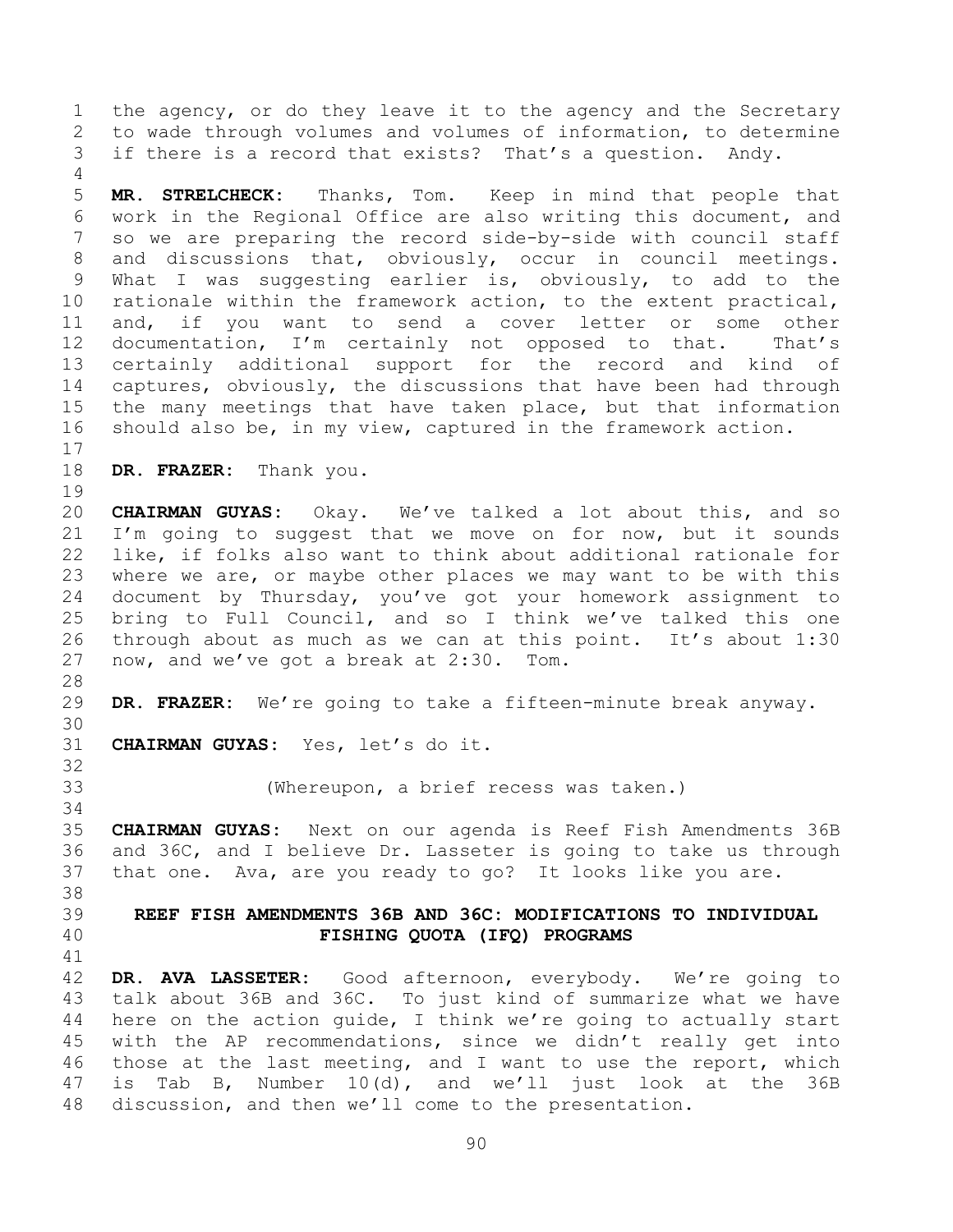$\frac{1}{2}$ 2 Then I will go through 36B, the part of the presentation. You<br>3 have a new alternative and new actions that we posed to you as 3 have a new alternative and new actions that we posed to you as<br>4 questions at the last meeting, and then Andy suggested that we 4 questions at the last meeting, and then Andy suggested that we<br>5 qo ahead and incorporate them into actions, and so we have 5 go ahead and incorporate them into actions, and so we have<br>6 brought that to you. There is not a Chapter 4 to accompany 6 brought that to you. There is not a Chapter 4 to accompany<br>7 those, because it is your first time reviewing these, and so, those, because it is your first time reviewing these, and so, 8 after we go through 36B, we will go through just a couple of 9 slides of 36C, just to remind you of what actions are in there,<br>10 because you have not looked at that document since January of 10 because you have not looked at that document since January of 11 2020.

 $\begin{array}{c} 12 \\ 13 \end{array}$ 13 Then we've added in a couple of slides that look at the purpose<br>14 and need of both of the amendments together, and I would like to 14 and need of both of the amendments together, and I would like to<br>15 stop there, and so feel free to ask questions as we're going up 15 stop there, and so feel free to ask questions as we're going up<br>16 until that point, but I'm hoping that, once we get to that until that point, but I'm hoping that, once we get to that 17 point, with the purpose and need of both amendments up on the<br>18 board, that we can kind of stop, and hopefully the committee can 18 board, that we can kind of stop, and hopefully the committee can<br>19 have a broader-level discussion on what you had in mind for 19 have a broader-level discussion on what you had in mind for 20 these amendments and where you see the future of these IFQ<br>21 programs going. programs going.

 $\frac{22}{23}$ 23 With that, let's go ahead and take a look at the Tab B, Number<br>24 10(d). At the June meeting, we did get through 36B, pretty 24 10(d). At the June meeting, we did get through 36B, pretty<br>25 much, or, actually, we got through Action 1, and I don't think 25 much, or, actually, we got through Action 1, and I don't think<br>26 we finished getting through Action 2, and we had incorporated 26 we finished getting through Action 2, and we had incorporated<br>27 the AP's recommendations into the presentation, and so, for the 27 the AP's recommendations into the presentation, and so, for the<br>28 beginning of this report, for the IFQ program review and the 28 beginning of this report, for the IFQ program review and the<br>29 AP's comments on Amendment 53, that was covered through separate 29 AP's comments on Amendment 53, that was covered through separate<br>30 sections during June. The part I'm going to talk about begins 30 sections during June. The part I'm going to talk about begins<br>31 on page  $-$  It's the last half of page 3, Amendments 36B and 36C, 31 on page  $-$  It's the last half of page 3, Amendments 36B and 36C,<br>32 and the first motion is at the very, very bottom. and the first motion is at the very, very bottom.

33<br>34

34 When we were going through this amendment with the AP, the AP<br>35 did -- The discussion did kind of bounce back and forth between 35 did -- The discussion did kind of bounce back and forth between<br>36 Actions 1 and 2 and how they kind of work together, and an issue 36 Actions 1 and 2 and how they kind of work together, and an issue<br>37 was raised about what would happen to a deceased shareholder's 37 was raised about what would happen to a deceased shareholder's<br>38 shares, and, currently, there are no restrictions on share 38 shares, and, currently, there are no restrictions on share<br>39 transfers, and so that's kind of a point that I wanted to raise transfers, and so that's kind of a point that I wanted to raise 40 here.

41<br>42

42 The AP did request that staff review and make recommendations<br>43 based on other catch share programs, and we weren't really sure 43 based on other catch share programs, and we weren't really sure<br>44 what they were looking for here, and I think the main point is 44 what they were looking for here, and I think the main point is<br>45 that other councils have restrictions on the transfer of shares. 45 that other councils have restrictions on the transfer of shares.<br>46 Thus, these other councils have provisions to allow for the 46 Thus, these other councils have provisions to allow for the 47 transfer of shares to beneficiaries. transfer of shares to beneficiaries.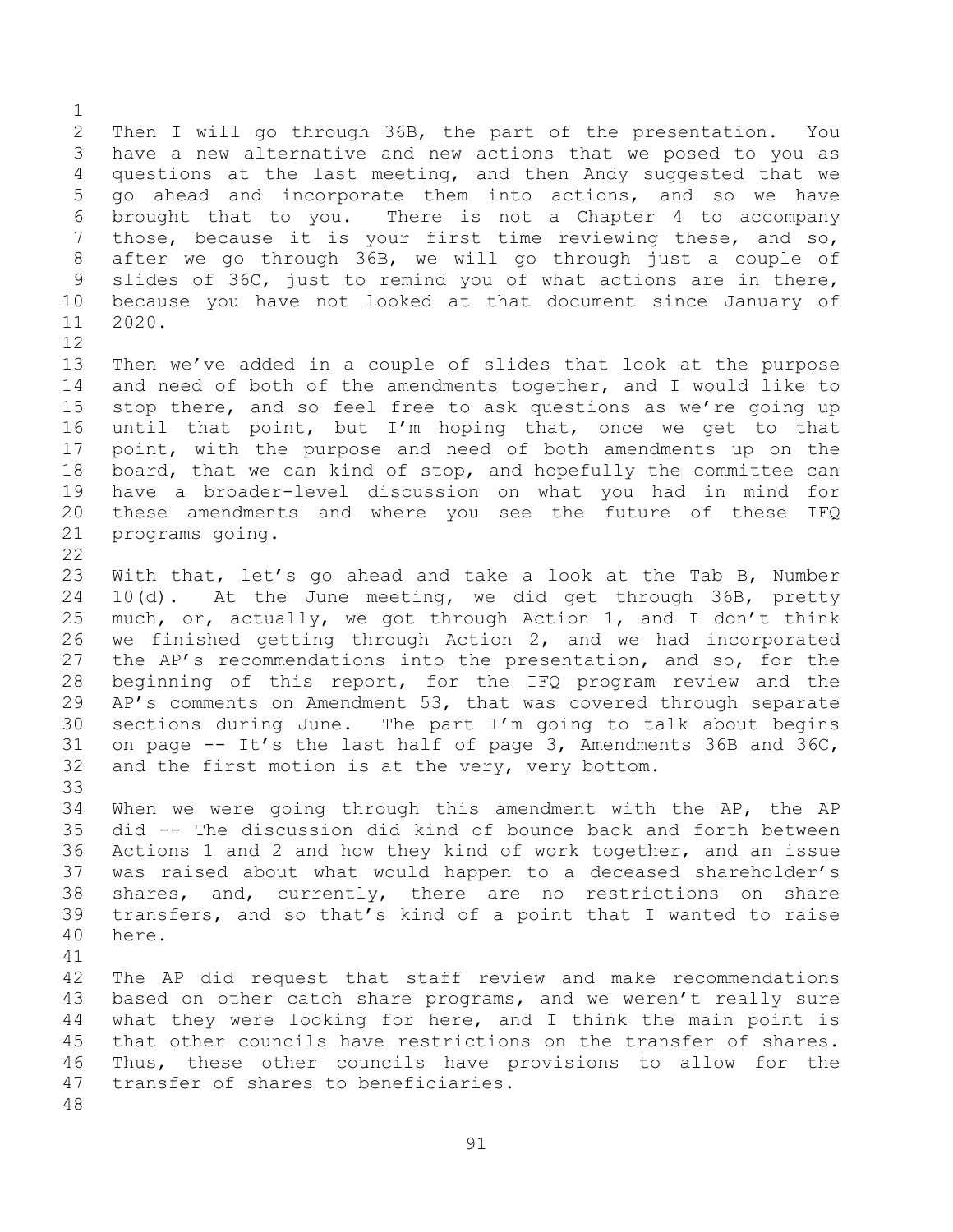1 Currently, because this IFQ -- Our IFQ programs in the Gulf do<br>2 not have those same kinds of restrictions, you can transfer 2 not have those same kinds of restrictions, you can transfer<br>3 shares no problem, and we haven't needed to put those in place, 3 shares no problem, and we haven't needed to put those in place,<br>4 but, now that we're talking here about potentially putting the 4 but, now that we're talking here about potentially putting the<br>5 permit requirement on shareholders, then we are considering, in 5 permit requirement on shareholders, then we are considering,<br>6 this section action, a provision that would give time for peor 6 this section action, a provision that would give time for people<br>7 to get their accounts into compliance. to get their accounts into compliance.

9 We have looked into this, and that's really, I think, the key<br>10 point, is that, currently, in the Gulf programs, there are no 10 point, is that, currently, in the Gulf programs, there are no<br>11 restrictions on share transfers. Now that we're considering 11 restrictions on share transfers.<br>12 this similar to other programs, we 12 this similar to other programs, we may want to evaluate this as<br>13 well, and we have provided an alternative for that. well, and we have provided an alternative for that.

8

 $\frac{14}{15}$ 15 If you scroll down a little bit to the next page, there's two<br>16 more motions that the AP made in regard to 36B, and they did -more motions that the AP made in regard to 36B, and they did  $-$ -17 In the motion, they went back and tweaked it again, and the main<br>18 point is that they recommended to add a new alternative to 18 point is that they recommended to add a new alternative to<br>19 Action 1 with the date of that AP meeting as the control date. 19 Action 1 with the date of that AP meeting as the control date,<br>20 as the grandfather date. Accounts opened before that time would 20 as the grandfather date. Accounts opened before that time would<br>21 be exempt from the permit requirement, and accounts opened after 21 be exempt from the permit requirement, and accounts opened after<br>22 would be required to have a reef fish permit. would be required to have a reef fish permit.

 $\frac{23}{24}$ 24 This is similar to their previous meeting, as well as the Reef<br>25 Fish AP's meeting, where they are just recommending each time a 25 Fish AP's meeting, where they are just recommending each time a<br>26 date, to pick a date, to pick a late date, but pick a date for 26 date, to pick a date, to pick a late date, but pick a date for<br>27 which people's accounts would either be grandfathered in or not, 27 which people's accounts would either be grandfathered in or not,<br>28 and this is one point that I wanted to reiterate, is that the 28 and this is one point that I wanted to reiterate, is that the<br>29 APs, both APs, in multiple meetings, have recommended that, if 29 APs, both APs, in multiple meetings, have recommended that, if<br>30 vou're going to do this, pick a date, and please don't leave 30 you're going to do this, pick a date, and please don't leave<br>31 this open-ended, because it allows people to try to find ways to this open-ended, because it allows people to try to find ways to 32 game around the system.

33<br>34 34 Then, if we scroll down just a little bit, you can see, when<br>35 they tweaked the motion, they added in this last part about 35 they tweaked the motion, they added in this last part about<br>36 inherited shares from a death in the family, is their 36 inherited shares from a death in the family, is their<br>37 recommendation, would be exempt from this requirement for a 37 recommendation, would be exempt from this requirement for a<br>38 period of three years, and so, when we go into the document, the 38 period of three years, and so, when we go into the document, the<br>39 actions, you will see that this has been added as an actions, you will see that this has been added as 40 alternative, but, again, that was a question that we had posed 41 to you, and Andy had requested it to be added to the document.

42 43 The rest of the motions, recommendations, from the AP pertained<br>44 to 36C, and so let's come back to that after I have reminded you 44 to 36C, and so let's come back to that after I have reminded you<br>45 of the actions that are in that, since it's been so long since 45 of the actions that are in that, since it's been so long since<br>46 we've looked at that. Let's go ahead and take a look at the 46 we've looked at that. Let's go ahead and take a look at the<br>47 presentation, which is going to be Tab B, Number 10(a). While presentation, which is going to be Tab B, Number 10(a). While 48 they're getting that up, if anybody has questions, go ahead and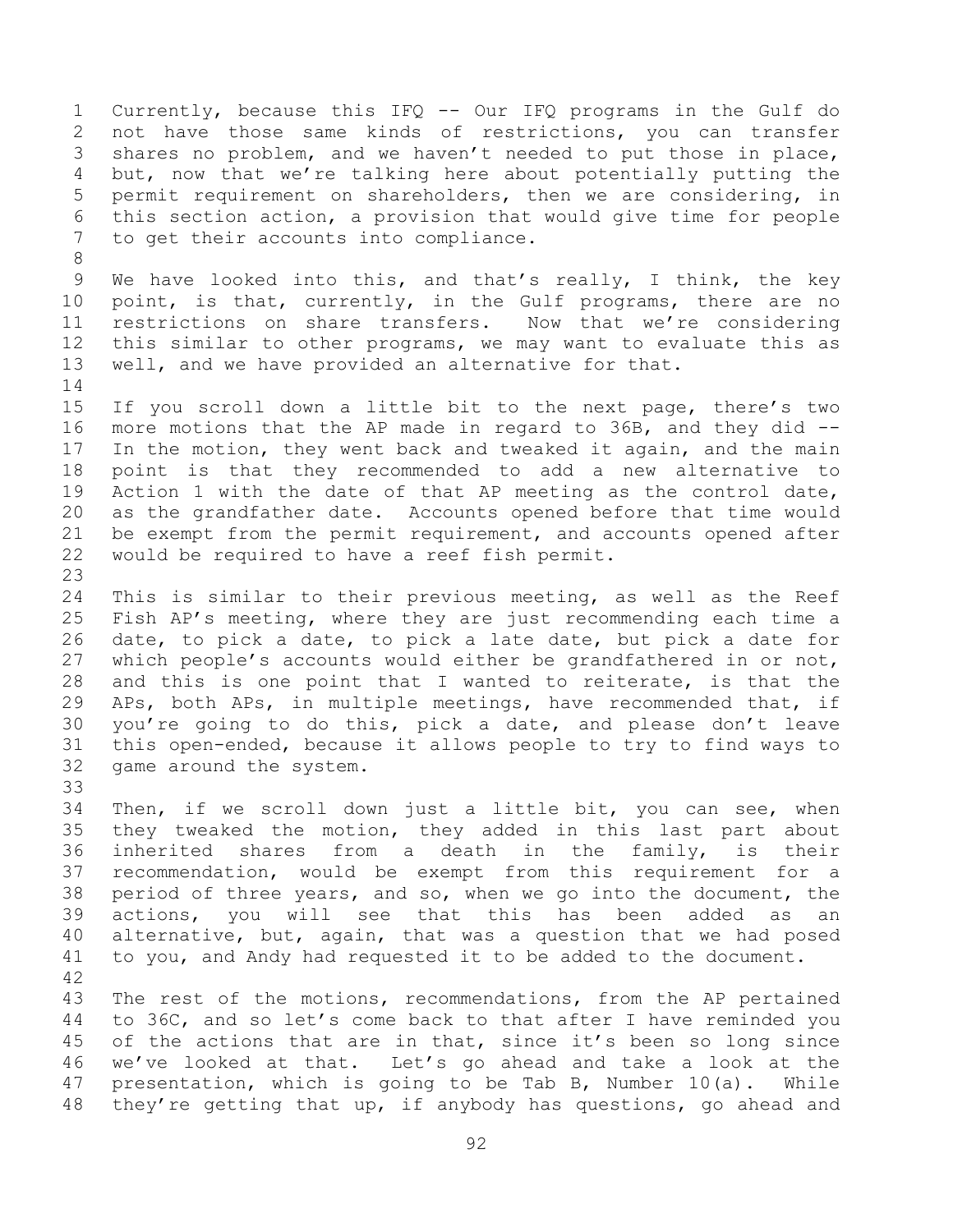1 speak up.

 $\frac{2}{3}$ 3 **CHAIRMAN GUYAS:** Okay. Any questions for Ava on the AP report? 4 Bob.

5 6 **MR. GILL:** Thank you, Madam Chair. The link to 10(a) in the agenda, at least for me, doesn't work. It brings me back to the 8 council home site, and so I can't pull up the presentation.

 $\begin{array}{c} 9 \\ 10 \end{array}$ 10 **DR. LASSETER:** I have the link too, and it worked for me. 11 Anybody else having issues? The one that's actually on our<br>12 website. It's working for me, Bob. website. It's working for me, Bob.

13<br>14 14 **CHAIRMAN GUYAS:** We've got it. Bob has got it. Okay, Ava. I<br>15 think we're ready to go, whenever you're ready. think we're ready to go, whenever you're ready. 16

17 **DR. LASSETER:** A little refresh for everybody, 36B, the purpose 18 of this document currently is to limit IFQ share ownership in<br>19 shareholder accounts without a valid or renewable commercial 19 shareholder accounts without a valid or renewable commercial<br>20 reef fish permit, thereby promoting share ownership by fishermen 20 reef fish permit, thereby promoting share ownership by fishermen<br>21 who have the ability to land reef fish within the IFO programs. 21 who have the ability to land reef fish within the IFQ programs.<br>22 We are going to want to come back to this, given your current 22 We are going to want to come back to this, given your current<br>23 preferred alternative, in terms of how your current preferred 23 preferred alternative, in terms of how your current preferred<br>24 would actually be limiting the share ownership, but, for right 24 would actually be limiting the share ownership, but, for right<br>25 now, let's focus on the actions. now, let's focus on the actions.

26<br>27 27 Action 1 would require some or all, depending on the<br>28 alternative, shareholder-accounts to have a commercial reef fish 28 alternative, shareholder accounts to have a commercial reef fish<br>29 permit, and what we have done for the Chapter 2 is added this 29 permit, and what we have done for the Chapter 2 is added this<br>30 language to differentiate between permit-required and permit-30 language to differentiate between permit-required and permitexempt accounts, because there was starting to be some confusion 32 with these control dates, with these grandfather dates, whatever<br>33 you want to call them, which accounts we're talking about, and 33 you want to call them, which accounts we're talking about, and<br>34 so language has been added that differentiates if you pick that 34 so language has been added that differentiates if you pick that<br>35 some shareholder accounts will be required to have a permit, all 35 some shareholder accounts will be required to have a permit, all<br>36 those after whatever date you pick would be permit-required, and 36 those after whatever date you pick would be permit-required, and<br>37 all accounts created before that date would be permit-exempt. all accounts created before that date would be permit-exempt.

38<br>39 With these little labels, we're hoping that that will clear up 40 some of the confusion when we're talking about which accounts 41 would be affected by which action.

42 43 Action 2 considers share divestment for those accounts that<br>44 would be permit-required. They are accounts that would be 44 would be permit-required. They are accounts that would be<br>45 required to have a permit, but that do not have a permit, and so 45 required to have a permit, but that do not have a permit, and so<br>46 shares would only be divested from an account if that account is 46 shares would only be divested from an account if that account is<br>47 not able to get a permit by some date that the council will not able to get a permit by some date that the council will 48 select.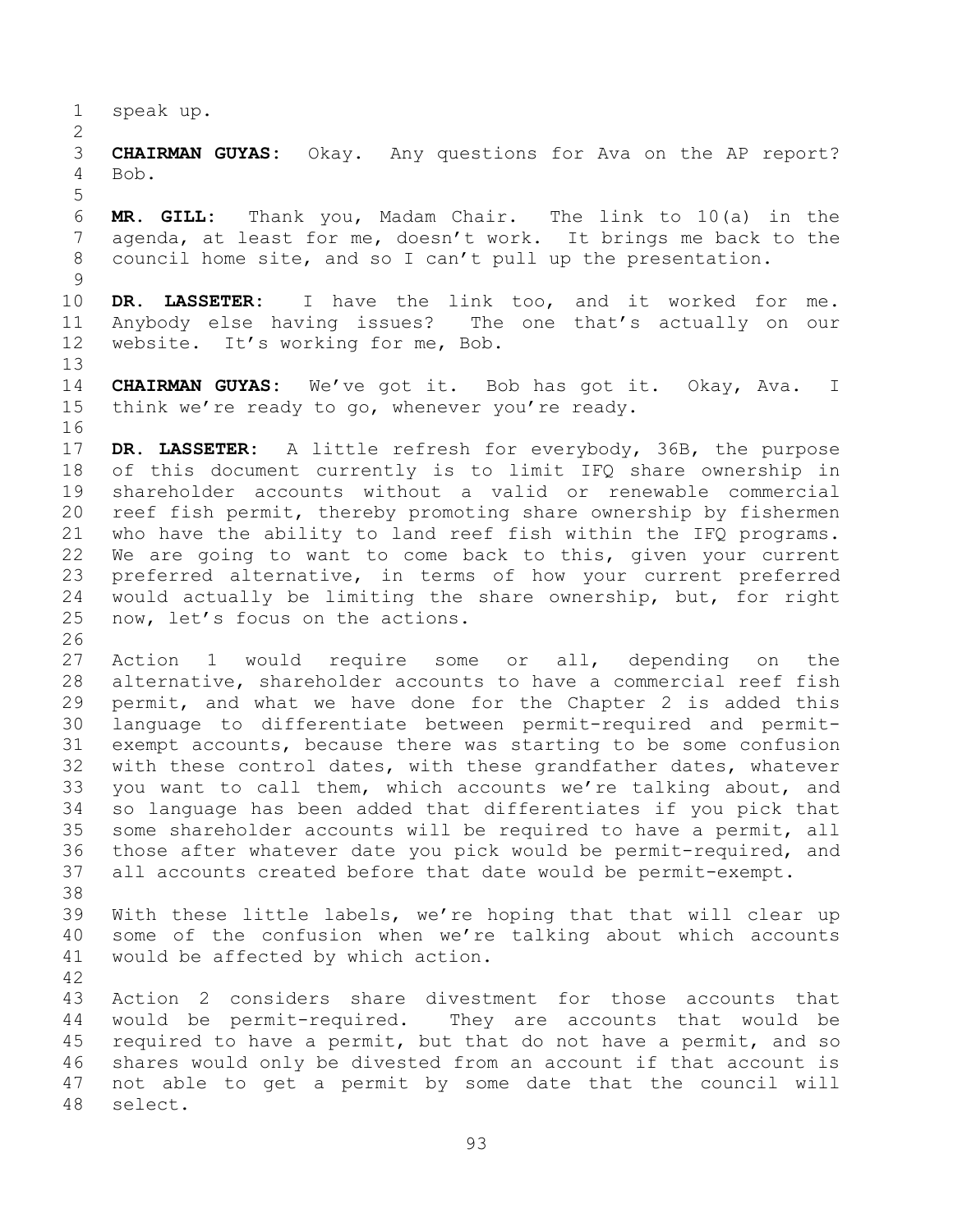$\frac{1}{2}$ 2 Then, finally, in Action 3, these are the questions that we<br>3 posed to you in the June meeting that we have now worked into 3 posed to you in the June meeting that we have now worked into<br>4 draft actions here for you to take a look at, which detail what 4 draft actions here for you to take a look at, which detail what<br>5 permit-exempt accounts would be able to do, and so these are 5 permit-exempt accounts would be able to do, and so these are<br>6 actions that, if you do create a group of accounts that would be 6 actions that, if you do create a group of accounts that would be<br>7 permit-exempt, this is your opportunity to further specify what permit-exempt, this is your opportunity to further specify what 8 these accounts are able to do.  $\begin{array}{c} 9 \\ 10 \end{array}$ 10 Action 1, you've seen these before, and, essentially, this<br>11 account would require some or all shareholder accounts to have a 11 account would require some or all shareholder accounts to have a<br>12 permit, and you would be establishing, for some of the 12 permit, and you would be establishing, for some of the<br>13 alternatives, permit-exempt accounts, and that's kind of a 13 alternatives, permit-exempt accounts, and that's kind of a<br>14 significant part that I want to explain here. significant part that I want to explain here.  $\frac{15}{16}$ Alternative 1 is always our no action alternative, and we would 17 not establish any new requirements for keeping one's shares,<br>18 obtaining more shares or keeping one's shares. All the 18 obtaining more shares or keeping one's shares.<br>19 remaining alternatives stipulate the same language 19 remaining alternatives stipulate the same language, that, in<br>20 order to obtain or maintain shares in a shareholder account, and 20 order to obtain or maintain shares in a shareholder account, and<br>21 Alternative 2 would require all shareholder accounts to be 21 Alternative 2 would require all shareholder accounts to be<br>22 associated with a valid or renewable commercial reef fish 22 associated with a valid or renewable commercial reef fish<br>23 permit. permit.  $\frac{24}{25}$ 25 Alternatives 3 through 5 would create some of these permit-<br>26 exempt accounts. Alternative 3 would use the control date 26 exempt accounts. Alternative 3 would use the control date<br>27 that's five years after the grouper-tilefish IFQ program. All 27 that's five years after the grouper-tilefish IFQ program. All<br>28 accounts established after that date must be associated with a 28 accounts established after that date must be associated with a<br>29 reef fish permit. That means all the accounts established 29 reef fish permit. That means all the accounts established<br>30 before that date would be permit-exempt. before that date would be permit-exempt. 31 32 Alternative 4 uses the date that the Reef Fish AP -- That was<br>33 the first AP meeting while you were developing this whole 33 the first AP meeting while you were developing this whole<br>34 action, the AP recommendation that suggested a date that was 34 action, the AP recommendation that suggested a date that was<br>35 later than the five years, later than Alternative 3. Since you 35 later than the five years, later than Alternative 3. Since you<br>36 added this Alternative 4 to the document, you have the other 36 added this Alternative 4 to the document, you have the other<br>37 recommendations from the AP. recommendations from the AP. 38<br>39 The Reef Fish AP, on October 6, 2020, had recommended adding an<br>alternative with the date of October 6, 2020. Then the 40 alternative with the date of October 6, 2020. 41 recommendation we just saw from the Red Snapper and Grouper-<br>42 Tilefish IFO AP recommended June 2, 2021, the date of their 42 Tilefish IFQ AP recommended June 2, 2021, the date of their<br>43 meeting, and they also recommended that that be selected as 43 meeting, and they also recommended that that be selected as<br>44 preferred. Now let's go back to the previous slide. preferred. Now let's go back to the previous slide. 45 46 You've had three different APs recommend picking their<br>47 respective meeting dates, and I don't think a specific date is respective meeting dates, and I don't think a specific date is 48 what is important, or significant, but it's the idea of just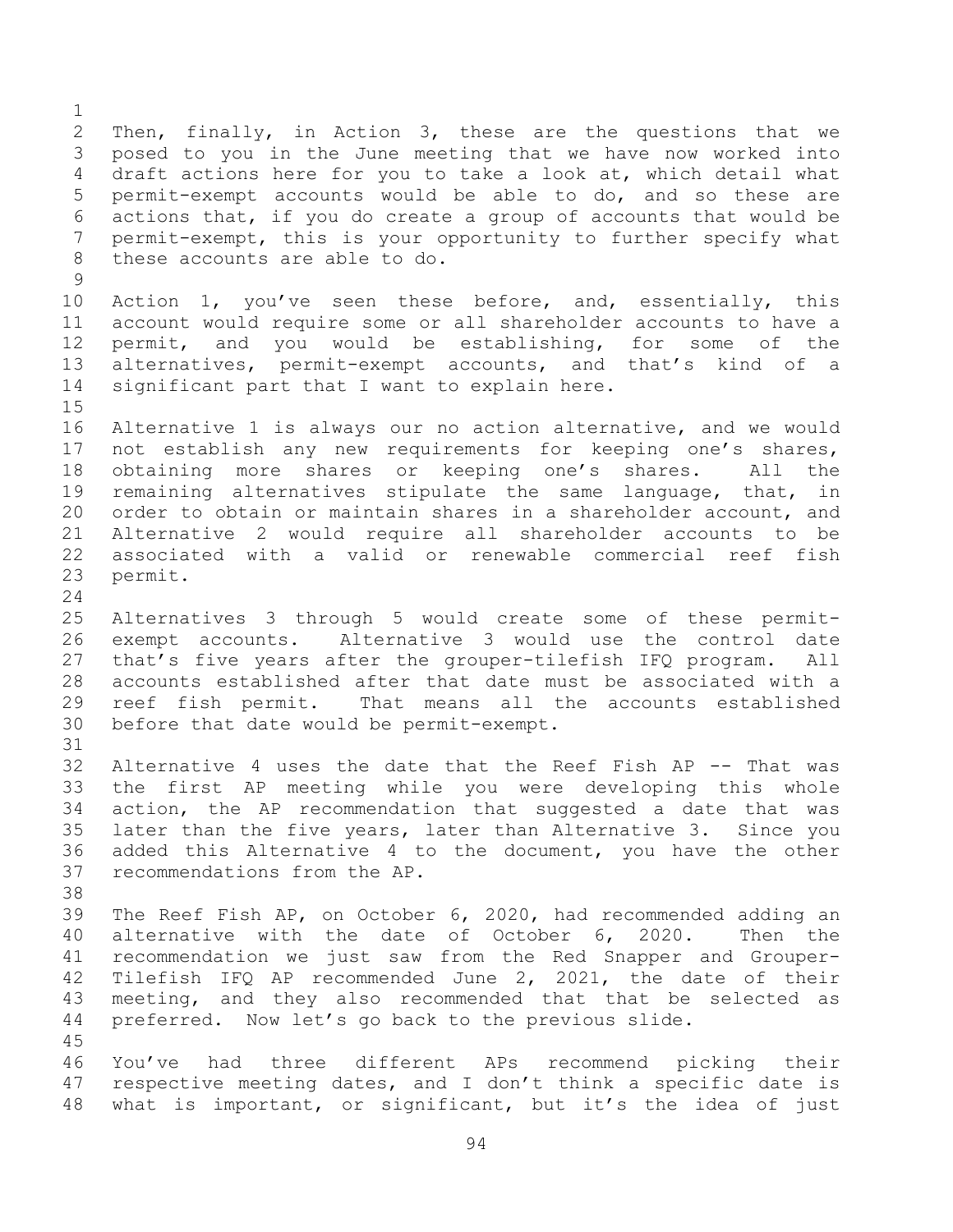1 picking a date and having that basically give people notice<br>2 that, okay, now, if you create an account from here on out, you 2 that, okay, now, if you create an account from here on out, you<br>3 would need to be associated with a permit, in order to keep 3 would need to be associated with a permit, in order to keep<br>4 shares in that account. shares in that account. 5 6 Then, finally, Preferred Alternative 5, you selected this as<br>7 preferred at your last meeting, and this alternative would preferred at your last meeting, and this alternative would<br>affect all shareholder accounts established following 8 affect all shareholder accounts established following 9 implementation of this amendment. All accounts up until that<br>10 point would be permit-exempt accounts, and that means all 10 point would be permit-exempt accounts, and that means all<br>11 accounts right now would be permit-exempt, and sometime into the 11 accounts right now would be permit-exempt, and sometime into the<br>12 future, following when we take final action of this amendment, 12 future, following when we take final action of this amendment,<br>13 and so we do not know how many accounts would be considered 13 and so we do not know how many accounts would be considered<br>14 permit-exempt. permit-exempt.  $15$ <br> $16$ I described that previous action as establishing permit-exempt 17 accounts, and so, under Alternative 1, this is what we have.<br>18 Shareholder accounts, amongst all the shareholder accounts, you 18 Shareholder accounts, amongst all the shareholder accounts, you<br>19 could have accounts -- There are accounts that have shares and a 19 could have accounts -- There are accounts that have shares and a<br>20 permit, and there are accounts with shares and no permit, and 20 permit, and there are accounts with shares and no permit, and<br>21 there are accounts with no shares, but they have a permit, and 21 there are accounts with no shares, but they have a permit, and<br>22 there are accounts out there with no shares and no permit. there are accounts out there with no shares and no permit.  $\frac{23}{24}$ 24 If you select Alternative 2, Alternative 2 would require all<br>25 accounts with shares to be associated with a permit, and so what 25 accounts with shares to be associated with a permit, and so what<br>26 that would do is actually simplify, by removing that one option. 26 that would do is actually simplify, by removing that one option.<br>27 If you have shares in your account, there has to be a permit 27 If you have shares in your account, there has to be a permit<br>28 associated with that account as well, or it's going to be 28 associated with that account as well, or it's going to be<br>29 flagged. You could still have accounts with no shares and a 29 flagged. You could still have accounts with no shares and a<br>30 permit or no shares and no permit. permit or no shares and no permit. 31 32 Under Alternatives 3 through 5, you're adding in quite a bit of<br>33 complexity to this program that NMFS is going to need to 33 complexity to this program that NMFS is going to need to<br>34 monitor, because vou're going to have a group of accounts that 34 monitor, because you're going to have a group of accounts that<br>35 are exempt from the requirement to have a permit, permit-exempt 35 are exempt from the requirement to have a permit, permit-exempt<br>36 shareholder accounts, and all those will look just like what we 36 shareholder accounts, and all those will look just like what we<br>37 have now under Alternative 1, and then you're also going to have 37 have now under Alternative 1, and then you're also going to have<br>38 permit-required shareholder accounts, which would be the same, 38 permit-required shareholder accounts, which would be the same,<br>39 but there would be some that would not be allowed to have but there would be some that would not be allowed to have 40 shares, if they do not have a permit. 41<br>42 42 Also, selecting any of Alternatives 3 through 5, different<br>43 actions would apply, and so, right now, under Action 1, if you 43 actions would apply, and so, right now, under Action 1, if you<br>44 pick Alternative 2, you would follow the left column. If you 44 pick Alternative 2, you would follow the left column. If you<br>45 pick one of Alternatives 3 through 5, you would follow the right 45 pick one of Alternatives 3 through 5, you would follow the right<br>46 column, and so Alternative 2 is all accounts would essentially 46 column, and so Alternative 2 is all accounts would essentially<br>47 be permit-required, and we wouldn't even use that term then. be permit-required, and we wouldn't even use that term then. 48 All accounts would be permit-required.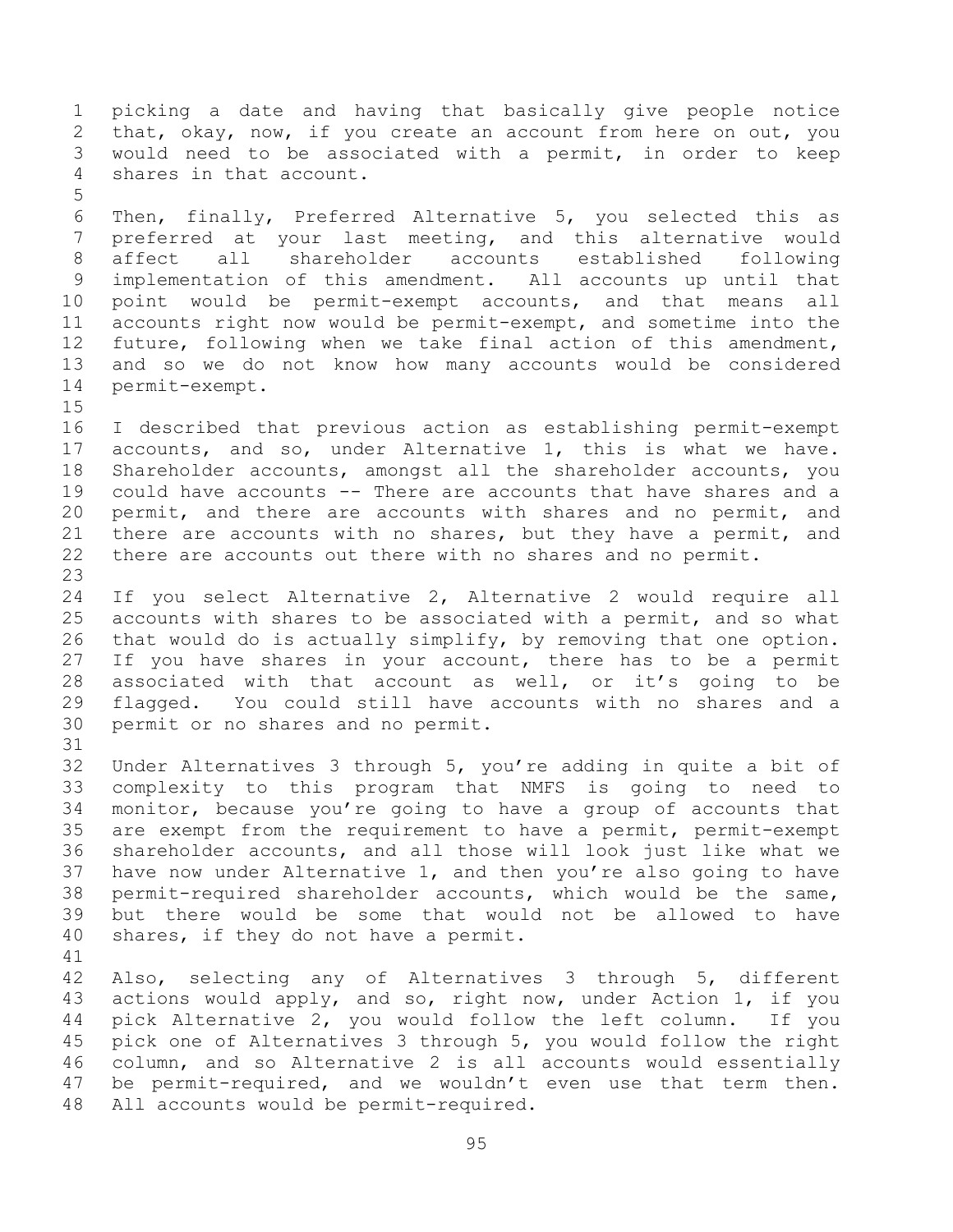$\frac{1}{2}$ 2 Action 2, share divestment for those permit-required accounts,<br>3 it would apply to all accounts, and, if you did pick Alternative 3 it would apply to all accounts, and, if you did pick Alternative<br>4 2. Action 3 would not be applicable. Now, let's take a look on 4 2, Action 3 would not be applicable. Now, let's take a look on<br>5 the right side, the right-hand column. If you pick one of 5 the right side, the right-hand column. If you pick one of<br>6 Alternatives 3 through 5, you are creating separate groups of 6 Alternatives 3 through 5, you are creating separate groups of<br>7 accounts, permit-exempt accounts and permit-required accounts. accounts, permit-exempt accounts and permit-required accounts. 8 9 Action 2 will only apply to the permit-required accounts, and so<br>10 those accounts that are permit-exempt, they are not falling 10 those accounts that are permit-exempt, they are not falling<br>11 under the requirement to divest of their shares if they do not 11 under the requirement to divest of their shares if they do not<br>12 have the permit by whatever time is specified. Action 2 only 12 have the permit by whatever time is specified. Action 2 only<br>13 applies to permit-required accounts. applies to permit-required accounts.  $\frac{14}{15}$ 15 Then, finally, Action 3 would apply just to those Alternatives 3<br>16 through 5, because Action 3 applies only to permit-exempt through 5, because Action 3 applies only to permit-exempt 17 accounts, and Action 3 proposes a share limit for those<br>18 accounts, and it's an opportunity for you to determine whether 18 accounts, and it's an opportunity for you to determine whether<br>19 reopened accounts are permit-exempt. reopened accounts are permit-exempt. 20<br>21 21 We put together these couple of slides, because we were starting<br>22 to see a little bit of confusion for people about their account 22 to see a little bit of confusion for people about their account<br>23 was opened at this time or this time, and which action -- How do 23 was opened at this time or this time, and which action -- How do<br>24 the actions apply to them, and so this is the language that we 24 the actions apply to them, and so this is the language that we<br>25 came up with, is permit-exempt and permit-required, is a way to 25 came up with, is permit-exempt and permit-required, is a way to<br>26 differentiate. Again, any questions, go ahead and speak up. differentiate. Again, any questions, go ahead and speak up.  $\frac{27}{28}$ 28 **CHAIRMAN GUYAS:** Yes, we do have a question from Susan.'  $\frac{29}{30}$ 30 **MS. BOGGS:** Thank you, Madam Chairman. Ava, it's been so long, and this is complicated to begin with. If you can quickly 32 explain to me how can an account be permit-exempt, versus<br>33 permit-required? I think I lost you there. permit-required? I think I lost you there. 34<br>35 35 **DR. LASSETER:** Okay. Let's go back to the Slide 3, the one with 36 all the alternatives for Action 1. Currently, of course,<br>37 Alternative 1 is no action. You have either Alternative 2 or 37 Alternative 1 is no action. You have either Alternative 2 or<br>38 Alternatives 3 through 5 that are different, that do something 38 Alternatives 3 through 5 that are different, that do something<br>39 slightly different. slightly different. 40 41 Under Alternative 2, all shareholder accounts would be<br>42 associated, must be associated, with a permit. That means that 42 associated, must be associated, with a permit. That means that<br>43 all accounts are required to have a permit. Therefore, 43 all accounts are required to have a permit.<br>44 Alternative 2 is only permit-required accounts. *I* 44 Alternative 2 is only permit-required accounts. Alternatives 3<br>45 through 5 are specifying that accounts created before a date, 45 through 5 are specifying that accounts created before a date,<br>46 whatever is underlined, before that are not required to be 46 whatever is underlined, before that are not required to be<br>47 associated with a permit, but before that date would be permitassociated with a permit, but before that date would be permit-48 exempt accounts. Accounts established after that date would be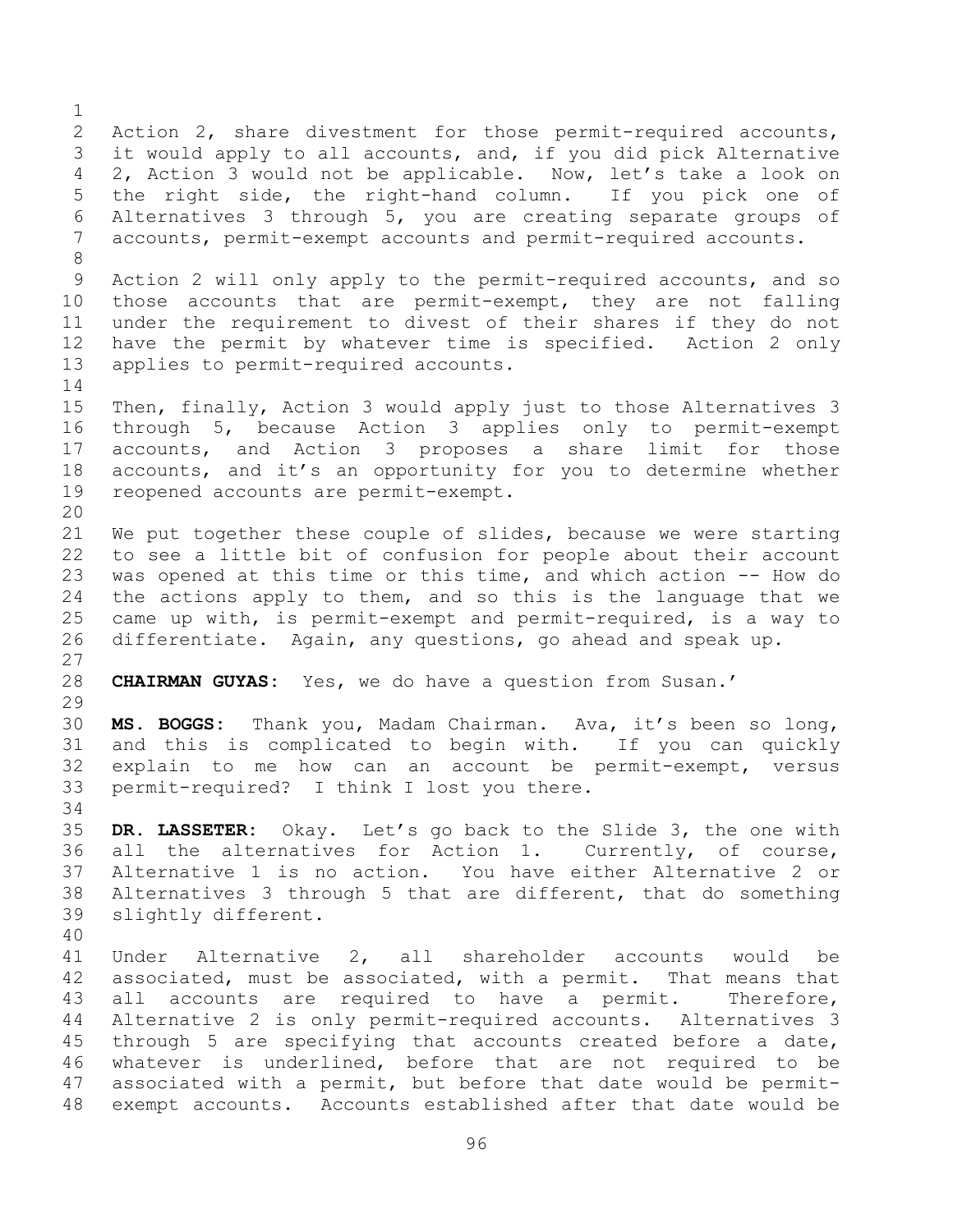1 the same as Alternative 2, permit-required accounts. Does that<br>2 help, Susan? help, Susan? 3 4 **MS. BOGGS:** Yes. Thank you. 5 6 **DR. LASSETER:** Okay. 7 8 **CHAIRMAN GUYAS:** Any other questions for Dr. Lasseter before she 9 moves on? Is everybody good? Okay. Go ahead, Ava. 10<br>11 11 **DR. LASSETER:** Okay. Great. Let's go back down, and I think 12 it's going to be Slide 7 for Action 2. Here, we're talking<br>13 about share divestment for permit-required accounts, and so this 13 about share divestment for permit-required accounts, and so this<br>14 action would apply only to accounts that are required to be 14 action would apply only to accounts that are required to be<br>15 associated with a permit, and so that would be all accounts 15 associated with a permit, and so that would be all accounts<br>16 under Alternative 2 of Action 1 and those accounts under 16 under Alternative 2 of Action 1 and those accounts under<br>17 Alternatives 3 through 5 that are established after that 17 Alternatives 3 through 5 that are established after that<br>18 underlined date, whenever that is. underlined date, whenever that is. 19<br>20 20 Of course, Alternative 1 is not taking any action, and, here,<br>21 how we understand Alternative 1, with this action, is dependent 21 how we understand Alternative 1, with this action, is dependent<br>22 on Action 1, where you created, established, these permit-22 on Action 1, where you created, established, these permit-<br>23 required accounts. Therefore, by taking no action, the 23 required accounts. Therefore, by taking no action, the<br>24 shareholders of these permit-required accounts must be in 24 shareholders of these permit-required accounts must be in<br>25 compliance with the requirement at the time this is implemented, 25 compliance with the requirement at the time this is implemented,<br>26 immediately, essentially, is the no-action. immediately, essentially, is the no-action.  $\frac{27}{28}$ 28 The idea is, in Action 1, if you go ahead and make that<br>29 requirement for accounts to have a commercial reef fish permit, 29 requirement for accounts to have a commercial reef fish permit,<br>30 what we're saying here, in this action, is, if you take no 30 what we're saying here, in this action, is, if you take no<br>31 further action on this action, that requirement is effective as further action on this action, that requirement is effective as 32 soon as this amendment is implemented. 33<br>34 34 The alternative to that is proposed here is a grace period,<br>35 essentially, and so the Alternative 2 here is that NMFS will 35 essentially, and so the Alternative 2 here is that NMFS will<br>36 reclaim all shares in a permit-required shareholder account that 36 reclaim all shares in a permit-required shareholder account that<br>37 is not associated with a permit, and you have options for either 37 is not associated with a permit, and you have options for either<br>38 one year, three years, or five years following the effective 38 one year, three years, or five years following the effective<br>39 date of the final rule implementing this amendment. date of the final rule implementing this amendment. 40 41 There is two more alternatives, but I want to talk a little bit<br>42 more about this one first. You saw this at the last meeting, 42 more about this one first. You saw this at the last meeting,<br>43 and we went over this, but I wanted to reiterate that 43 and we went over this, but I wanted to reiterate that<br>44 shareholders without a permit -- We would expect them to respond 44 shareholders without a permit -- We would expect them to respond<br>45 in different ways, and so, while that action is about divesting 45 in different ways, and so, while that action is about divesting<br>46 of shares, we don't expect that many shares would actually be 46 of shares, we don't expect that many shares would actually be<br>47 remaining in accounts to be reclaimed by NMFS, because we would remaining in accounts to be reclaimed by NMFS, because we would 48 expect people, the holders of those accounts, would either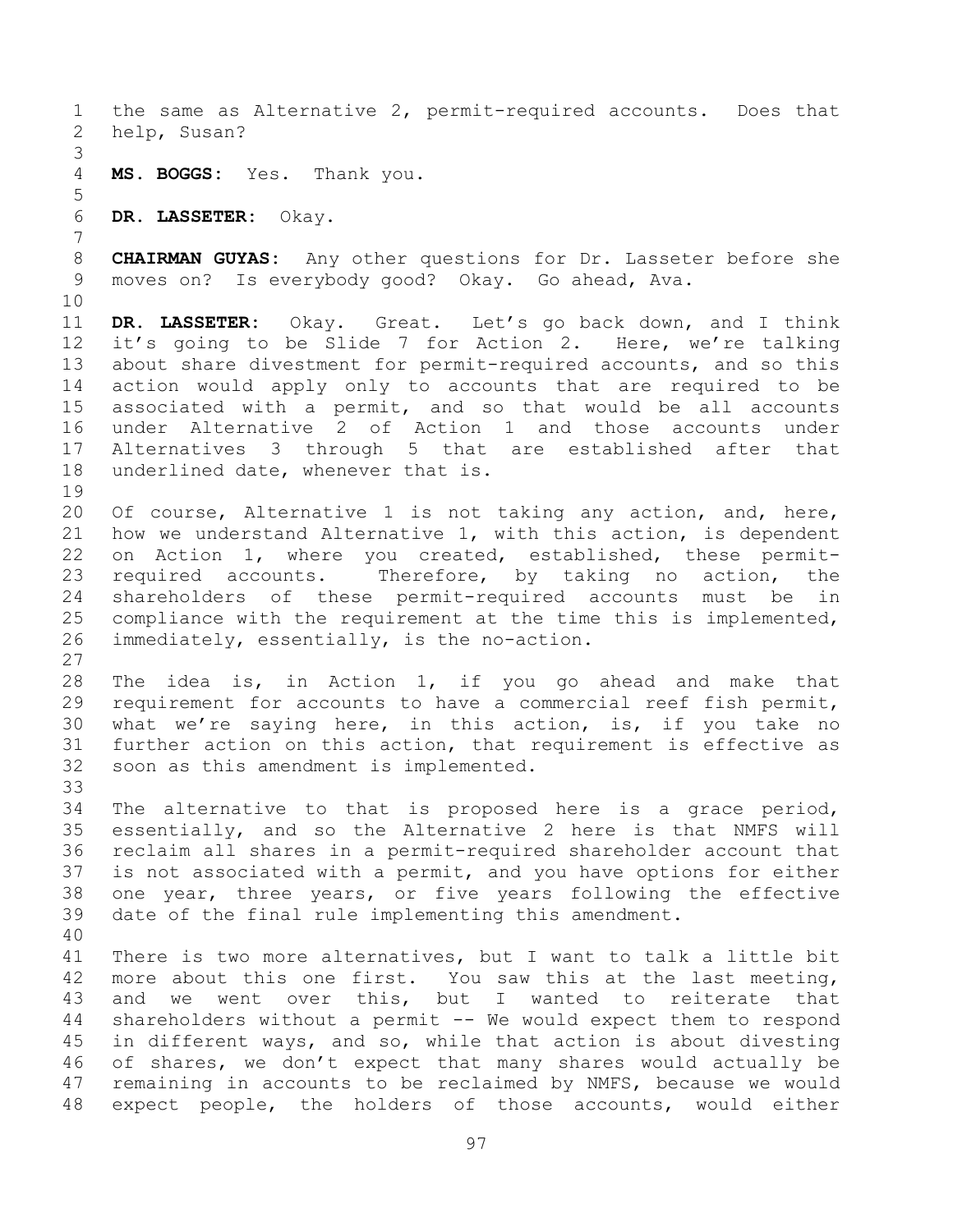1 obtain a permit, sell their shares, or consolidate related<br>2 accounts or form new business partnerships. accounts or form new business partnerships. 3 4 A lot of these accounts, as we heard ibn the presentation in<br>5 June on the IFQ program review, are related to other accounts, June on the IFQ program review, are related to other accounts, 6 and people have established these separate accounts and moved<br>7 shares around for various business functions, accounting shares around for various business 8 functions, what have you, and we would expect a lot of account 9 consolidation to occur. 10<br>11 11 We really don't know who is going to do what, which response,<br>12 and public hearings could let us know more. Again, we were 12 and public hearings could let us know more. Again, we were<br>13 proposing a mail-out and a couple of virtual meetings, and not 13 proposing a mail-out and a couple of virtual meetings, and not<br>14 in-person, and then one more point is that accounts without 14 in-person, and then one more point is that accounts without<br>15 shares could continue to transfer allocation without a permit, 15 shares could continue to transfer allocation without a permit,<br>16 and we do know that dealers often use accounts, and they may not and we do know that dealers often use accounts, and they may not 17 have shares, but they may procure allocation, as an example, to<br>18 ensure vessels, if they want to land with them, would be able to 18 ensure vessels, if they want to land with them, would be able to<br>19 have allocation to fish, and so that would be one example of why 19 have allocation to fish, and so that would be one example of why<br>20 somebody may not have shares, but may be transferring 20 somebody may not have shares, but<br>21 allocation. allocation.  $\frac{22}{23}$ 23 These tables are in the document, and these numbers are valid<br>24 from February of 2020, and this looks at the number of accounts 24 from February of 2020, and this looks at the number of accounts<br>25 that are active, initial, or suspended. Initial means it's been 25 that are active, initial, or suspended. Initial means it's been<br>26 created, but it hasn't been locked in yet, and suspended means 26 created, but it hasn't been locked in yet, and suspended means<br>27 they need to get some paperwork, probably citizenship work or 27 they need to get some paperwork, probably citizenship work or<br>28 whatnot, done with the NMFS office, but these are accounts with 28 whatnot, done with the NMFS office, but these are accounts with<br>29 and without a permit and with shares and without shares. and without a permit and with shares and without shares. 30<br>31 Circled there is 314, and that's the number of accounts with 32 shares, but without a permit, and so then, in the bottom table,<br>33 you can see that number under Alternative 2, and all 314 of 33 you can see that number under Alternative 2, and all 314 of<br>34 those accounts would be required to be associated with a permit, 34 those accounts would be required to be associated with a permit,<br>35 and then, as you back out that grandfather date, you're 35 and then, as you back out that grandfather date, you're<br>36 affecting fewer and fewer accounts. affecting fewer and fewer accounts. 37<br>38 38 On the right column, you can see the inverse, essentially, the<br>39 number of accounts that would be exempt from the permit number of accounts that would be exempt from the permit 40 requirement, and, here, again, we are talking about open 41 accounts, all open accounts, rather than closed accounts. Keep<br>42 in mind that the total in all four of these cells in the top 42 in mind that the total in all four of these cells in the top<br>43 table total 1,024 accounts, and we're going to come back to this 43 table total 1,024 accounts, and we're going to come back to this<br>44 when we get to Action 3, but, essentially, that 314, as of 44 when we get to Action 3, but, essentially, that 314, as of<br>45 February 2020, would be the number of accounts that would be 45 February 2020, would be the number of accounts that would be<br>46 affected under Alternative 2, and we need to do something with 46 affected under Alternative 2, and we need to do something with  $47$  the shares in that account. the shares in that account. 48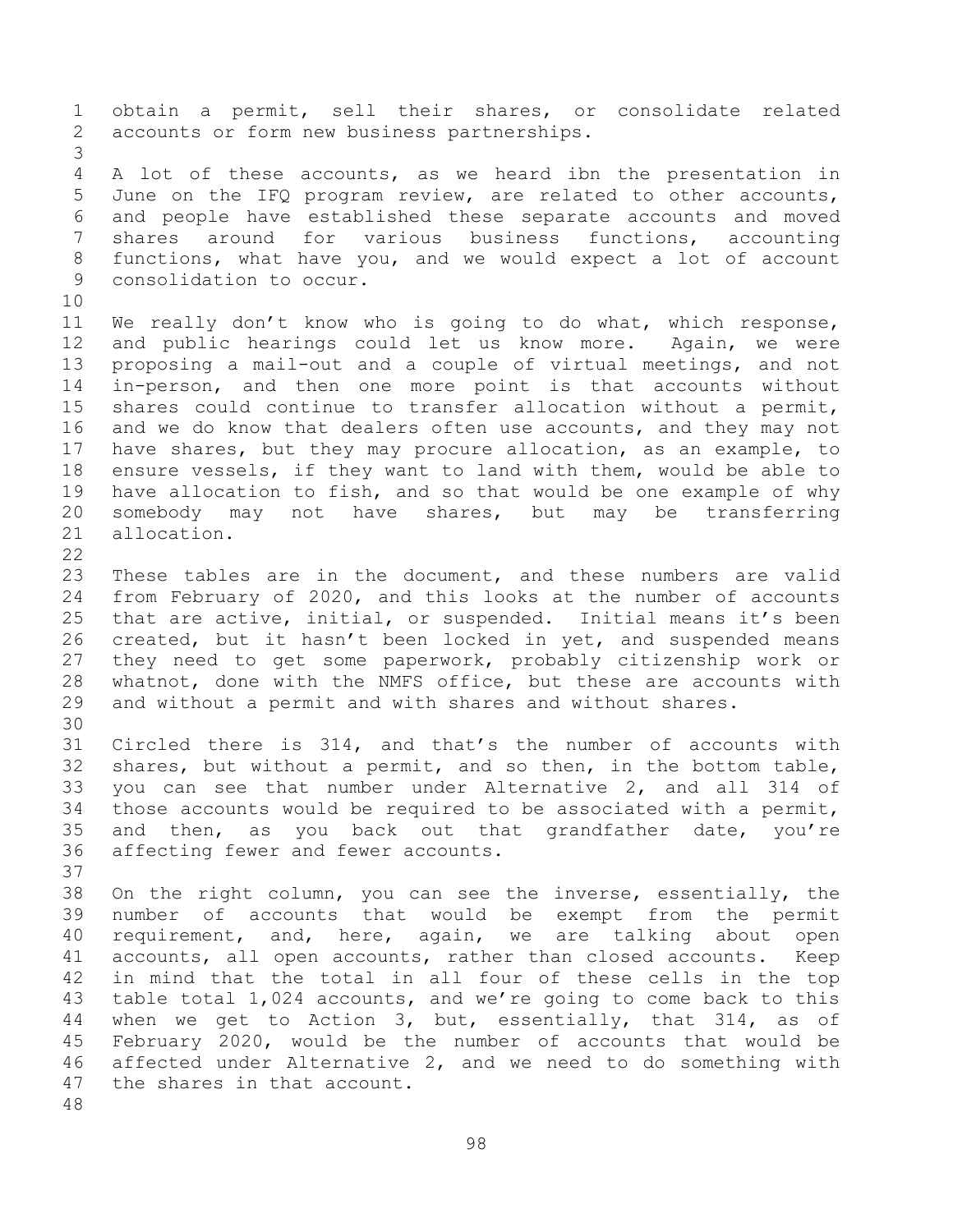1 Let's return to the rest of the alternatives in this action.<br>2 Action 2, the slide we saw before with the alternatives, the 2 Action 2, the slide we saw before with the alternatives, the<br>3 Alternative 2 was essentially giving everybody, giving 3 Alternative 2 was essentially giving everybody,<br>4 shareholder accounts, from the time this is implemented 4 shareholder accounts, from the time this is implemented, to get<br>5 that account in compliance by getting a permit or divesting 5 that account in compliance by getting a permit or divesting<br>6 their shares, as they choose. their shares, as they choose. 7 8 Alternatives 3 and 4 provide other scenarios for which an 9 account that is required to have a permit, a permit-required<br>10 account, may be given a grace period by the council, as 10 account, may be given a grace period by the council, as<br>11 selected, to get a permit. I apologize, and I realize that this 11 selected, to get a permit. I apologize, and I realize that this<br>12 should say "Preferred Alternative 3", and you did select this 12 should say "Preferred Alternative 3", and you did select this<br>13 one, and I neglected to put "preferred" here, and it is 13 one, and I neglected to put "preferred" here, and it is<br>14 preferred in the document. Excuse me for that. preferred in the document. Excuse me for that.  $15$ <br> $16$ At the last meeting, you did pick this Alternative 3 as 17 preferred. After implementation of this amendment, if a permit-<br>18 required account becomes unassociated with a permit, as in the 18 required account becomes unassociated with a permit, as in the<br>19 permit is transferred or not renewed, you gave a time period. 19 permit is transferred or not renewed, you gave a time period.<br>20 The shares will be reclaimed by NMFS, and there is the same time 20 The shares will be reclaimed by NMFS, and there is the same time<br>21 period range of one vear, three vears, or five vears, but this 21 period range of one year, three years, or five years, but this<br>22 is time following the transfer or termination of the permit, and 22 is time following the transfer or termination of the permit, and<br>23 you had selected three years. Did I have that wrong? Was it 23 you had selected three years. Did I have that wrong? Was it<br>24 alternative -- Give me one second. No, that's correct. Yes, 24 alternative -- Give me one second. No, that's correct. Yes,<br>25 you had Preferred Alternative 3 and Preferred Option 3b, and it 25 you had Preferred Alternative 3 and Preferred Option 3b, and it<br>26 is correct in the document. is correct in the document.  $\frac{27}{28}$ 28 Then, Alternative 4, this issue was initially raised by the AP,<br>29 and we discussed it with you at the last meeting, and Andy 29 and we discussed it with you at the last meeting, and Andy<br>30 suggested that, if we could put it in terms of an alternative, 30 suggested that, if we could put it in terms of an alternative,<br>31 it might make it more clear and help you in discussing it. it might make it more clear and help you in discussing it. 32<br>33 33 In Alternative 4, it proposes a different type of time period,<br>34 grace period, and that is for instances where shares are 34 grace period, and that is for instances where shares are<br>35 acquired from a legal proceeding, and that would be an 35 acquired from a legal proceeding, and that would be an<br>36 inheritance, because the shareholder has passed away, or a 36 inheritance, because the shareholder has passed away, or a 37 divorce settlement. Under this kind of a situation, the new<br>38 shareholder would be afforded one year, three years, or five 38 shareholder would be afforded one year, three years, or five<br>39 vears following the date the shares were transferred into the years following the date the shares were transferred into the 40 account. They have that much time in order to get a permit, or 41 the shares will be reclaimed by NMFS. Let me pause there and<br>42 see if there's anv questions. see if there's any questions. 43 44 **CHAIRMAN GUYAS:** Susan.

45 46 **MS. BOGGS:** Thank you, Madam Chairman. Ava, I know we've talked about this before, but the Table 1.1.2 and  $2.1.2$ , and they're 48 dated February 25, 2020, and has there been much of a change?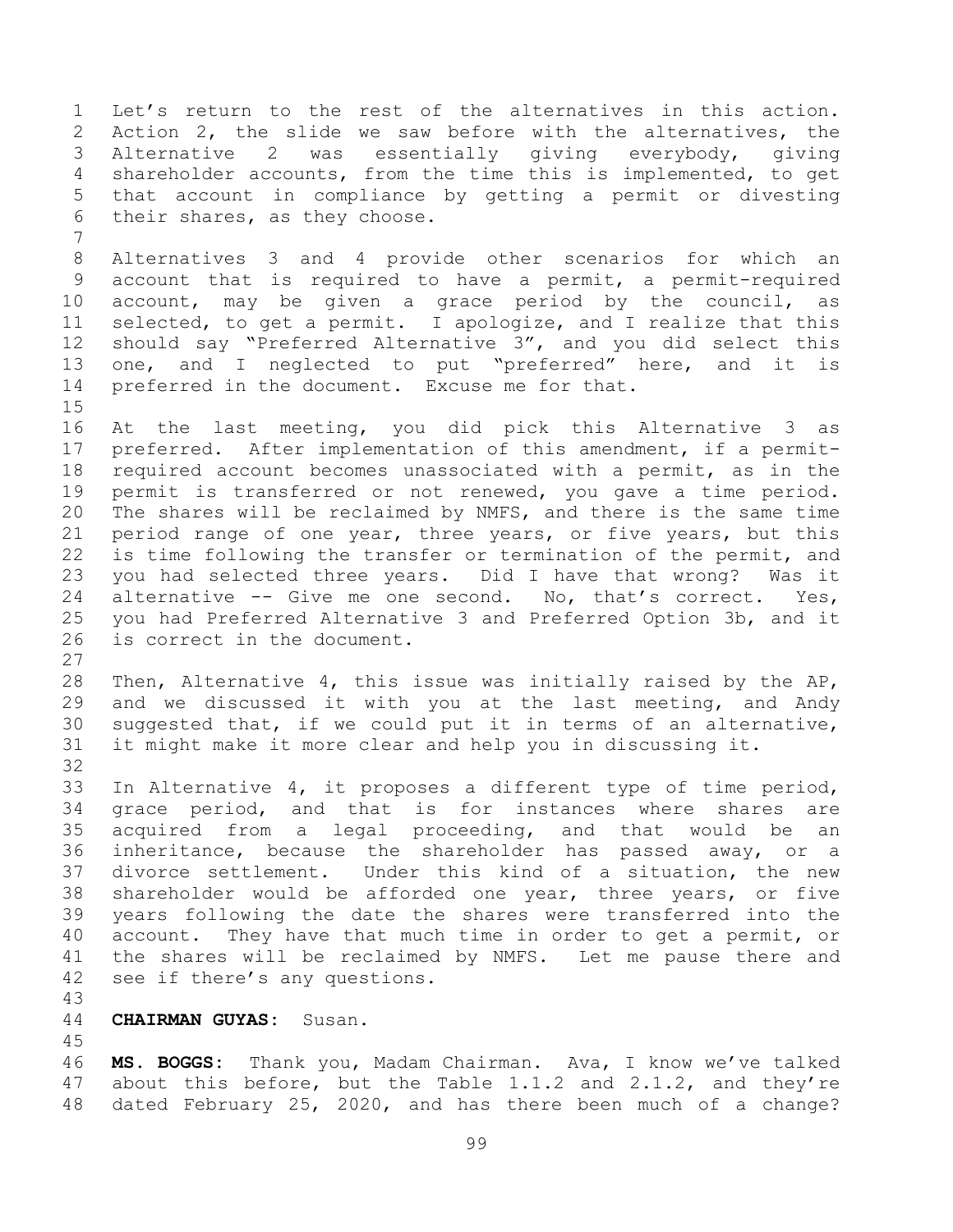1 Do you know? I mean, it's been a little over a year-and-a-half<br>2 since this table was put in here. since this table was put in here.

3 4 **DR. LASSETER:** We could ask NMFS. I know that some accounts I don't think it's substantial. I think I<br>Jessica on the line. I know we did not 6 saw both Alicia and Jessica on the line.<br>7 request this to be updated vet, because they request this to be updated yet, because they actually have to go 8 through -- It's quite tedious to have calculated this, and it's 9 not something that they can just check easily. Let me see if<br>10 one of them has raised their hand to give you any sense of how 10 one of them has raised their hand to give you any sense of how<br>11 many more accounts have been created. I don't see either of 11 many more accounts have been created. I don't see either of<br>12 them raising their hands. I will try to find out for you by 12 them raising their hands. I will try to find out for you by<br>13 Full Council, but, I mean, it's definitely at least a handful, 13 Full Council, but, I mean, it's definitely at least a handful,<br>14 but I don't think that they're seeing a substantial number. 14 but I don't think that they're seeing a substantial number.<br>15 There's Jessica. There's Jessica.

17 **DR. JESSICA STEPHEN:** I don't have it right off the top of my 18 head, but I can try and see what we can calculate, and so you<br>19 were looking at how many new accounts were created, and do we 19 were looking at how many new accounts were created, and do we<br>20 have a particular date that we're looking for from? have a particular date that we're looking for from?

21<br>22 22 **DR. LASSETER:** February 25, 2020. Since February 25, 2020.

23 24 **DR. STEPHEN:** Okay. I will see if I can grab something. It 25 will take me a little bit of time to look, and so go ahead and<br>26 continue. If I find it, I will raise my hand again. continue. If I find it, I will raise my hand again.

 $\frac{27}{28}$ 28 **DR. LASSETER:** Okay.

16

31

29<br>30 30 **CHAIRMAN GUYAS:** Thanks, Dr. Stephen. Go ahead, Susan.

32 **MS. BOGGS:** Just to follow-up to that, the reason I ask, that 33 I'm curious, is, I mean, we've been talking about this document<br>34 for several vears, and I am just curious. Are there people 34 for several years, and I am just curious. Are there people<br>35 already making moves, in preparation of what actions the council 35 already making moves, in preparation of what actions the council<br>36 might take? That was the reason for my question. Thank you. might take? That was the reason for my question. Thank you.

37<br>38 38 **DR. LASSETER:** I think that would be good for SERO staff to reply to as well, and I see that both their hands are up, but I 40 will just speak first. I definitely have people telling me 41 that, that they're seeing this coming, and they're planning<br>42 ahead. I have heard some creative solutions proposed as well, 42 ahead. I have heard some creative solutions proposed as well,<br>43 that we'll have to figure out if they -- Or they will have to 43 that we'll have to figure out if they -- Or they will have to<br>44 figure out if they're going to work or not, but let's see what 44 figure out if they're going to work or not, but let's see what<br>45 Alicia has to say. Alicia has to say.

```
46<br>47
     47 CHAIRMAN GUYAS: Go ahead, Alicia.
48
```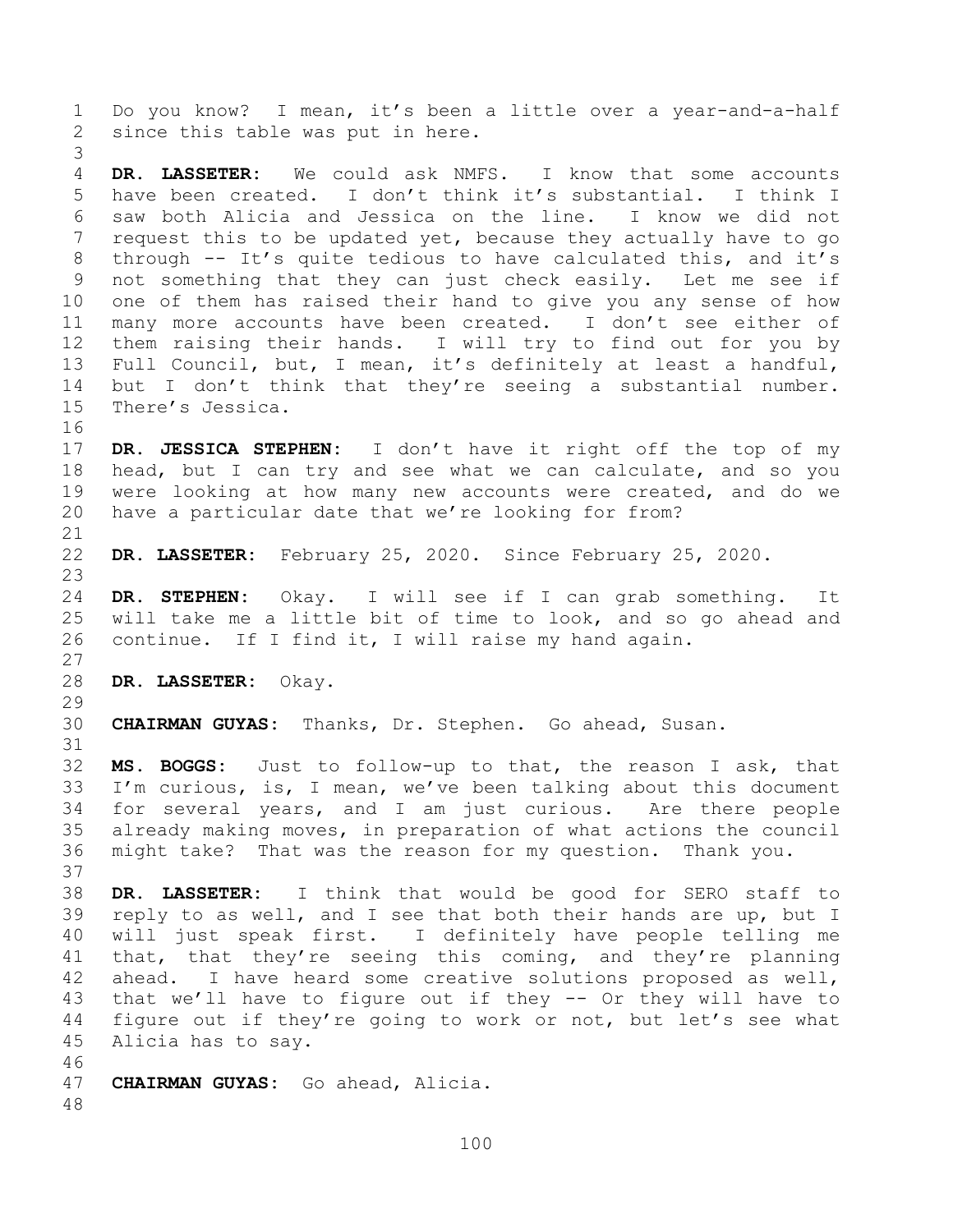1 **MS. ALICIA GRAY:** Thank you, Ava. So, I reran these numbers, 2 and I would have to look at them again, because, as you said,<br>3 it's very tedious. The shares with no permit box, that I think 3 it's very tedious. The shares with no permit box, that I think<br>4 we're questioning right now, went from 314 back in 2020 to 327 4 we're questioning right now, went from 314 back in 2020 to 327<br>5 on July 8, 2021. 5 on July 8, 2021. 6<br>7 7 **DR. LASSETER:** Bernie, could you put that slide up? I think 8 it's 9.  $\begin{array}{c} 9 \\ 10 \end{array}$ 10 **CHAIRMAN GUYAS:** Perfect. 11<br>12 12 **DR. LASSETER:** Okay, and so the 314 -- It sounds like 314 has become 327.  $\frac{14}{15}$ 15 **MS. GRAY:** Correct, yes. 16<br>17 **CHAIRMAN GUYAS:** Okay. Any further questions at this point? 18<br>19 19 **DR. LASSETER:** Okay, and so let's move on to Action 3. Action 3 20 has two sub-actions, 3.1 and 3.2. 3.1 allows you to consider a<br>21 share limit for permit-exempt accounts, and so, again, this 21 share limit for permit-exempt accounts, and so, again, this<br>22 Action 3 is applicable to those accounts that are permit-exempt 22 Action 3 is applicable to those accounts that are permit-exempt<br>23 only. only.  $\frac{24}{25}$ 25 When we say share limit, the limit would be set at the account<br>26 level, and that differs from when we say share caps. Share caps 26 level, and that differs from when we say share caps. Share caps<br>27 are in place for each share category right now, red snapper, 27 are in place for each share category right now, red snapper,<br>28 deepwater grouper, shallow-water grouper, and each share 28 deepwater grouper, shallow-water grouper, and each share<br>29 category does have a share cap. A share cap is set at the 29 category does have a share cap. A share cap is set at the<br>30 individual person level. Any U.S. citizen or permanent resident 30 individual person level. Any U.S. citizen or permanent resident the share cap is set for. 32<br>33 33 We are not proposing any modification to the share cap through<br>34 this action. Thev stav the same. This considers setting a 34 this action. They stay the same. This considers setting a<br>35 share limit for each one of those permit-exempt accounts. Now, 35 share limit for each one of those permit-exempt accounts. Now,<br>36 a permit-exempt account, even though we say it's exempt, it 36 a permit-exempt account, even though we say it's exempt, it<br>37 doesn't have to have a permit, many of these accounts will have 37 doesn't have to have a permit, many of these accounts will have<br>38 a permit, because, if you're picking one of those dates of 38 a permit, because, if you're picking one of those dates of<br>39 Alternative 3 through 5 in Action 1, there is a lot of accounts Alternative 3 through 5 in Action 1, there is a lot of accounts 40 that were created before whichever date that have shares, and 41 they also have a permit, and, while they fish some of their<br>42 shares, thev might be transferring allocation as well, but, just 42 shares, they might be transferring allocation as well, but, just<br>43 because we say permit-exempt account, it doesn't mean that 43 because we say permit-exempt account, it doesn't mean that<br>44 accounts don't have a permit. A lot of these do. I'm going to 44 accounts don't have a permit. A lot of these do. I'm going to  $45$  come back to that, because that makes it a little tricky. come back to that, because that makes it a little tricky. 46<br>47 Then one last point is that, during the first five years of each 48 program, you needed a permit to increase your shareholdings, and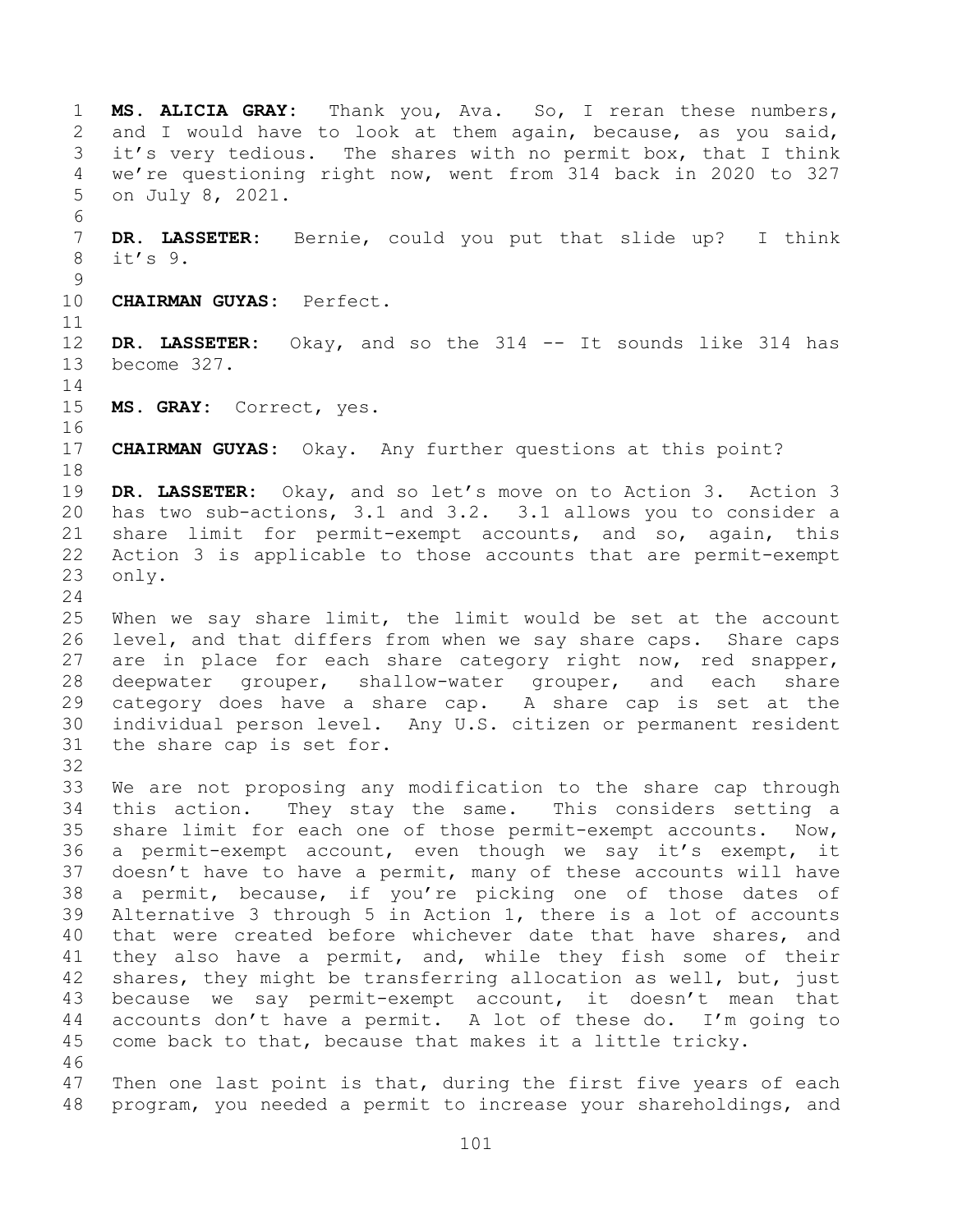1 so, during the first five years of each program, public<br>2 participation was not open yet, and the only people that could 2 participation was not open yet, and the only people that could<br>3 buy shares were those who had a permit, but initial shareholders 3 buy shares were those who had a permit, but initial shareholders<br>4 who had a permit in order to receive the initial distribution of 4 who had a permit in order to receive the initial distribution of<br>5 shares may have let their permit lapse, or may have transferred 5 shares may have let their permit lapse, or may have transferred<br>6 it, and thev didn't have to give up their shares. it, and they didn't have to give up their shares. 7 8 They didn't have to divest of their shares, but they couldn't 9 increase their shareholdings unless they had a permit, and so,<br>10 because of that, we're considering -- We're providing you the 10 because of that, we're considering -- We're providing you the<br>11 consideration for establishing a share limit for these accounts. 11 consideration for establishing a share limit for these accounts.<br>12 Let's look at the alternatives on the next slide. Let's look at the alternatives on the next slide. 13<br>14 14 In all the alternatives, and I am going to reiterate this, the<br>15 existing share cap for each share category remains in place, and 15 existing share cap for each share category remains in place, and<br>16 this is not modifying the cap that is specific to any individual this is not modifying the cap that is specific to any individual 17 U.S. citizen or permanent resident. This is specific for the<br>18 creation of these permit-exempt accounts, if you pick one of 18 creation of these permit-exempt accounts, if you pick one of<br>19 those alternatives in Action 1. those alternatives in Action 1. 20<br>21 21 If you pick Alternative 1, there is no share limit for permit-<br>22 exempt shareholder accounts that do not have a permit, and, of 22 exempt shareholder accounts that do not have a permit, and, of<br>23 course, shareholder accounts, permit-exempt shareholder 23 course, shareholder accounts,<br>24 accounts, that have a permit -- W 24 accounts, that have a permit  $-$  We don't think you're probably 25 qoing with those anyway. going with those anyway. 26<br>27 27 Alternatives 2 and 3 are both the same, in that they would<br>28 establish an account-based share limit for permit-exempt 28 establish an account-based share<br>29 shareholder accounts based on the am 29 shareholder accounts based on the amount of shares held in the<br>30 account, either -- This is a little long here, but at the time 30 account, either -- This is a little long here, but at the time<br>31 the final rule implementing this amendment is effective, at the the final rule implementing this amendment is effective, at the 32 time the IFQ online system first records that the account is not<br>33 associated with a permit, or at the time shares are transferred 33 associated with a permit, or at the time shares are transferred<br>34 to the account, based on an inheritance or other legal 34 to the account, based on an inheritance or other legal<br>35 proceeding. proceeding. 36<br>37 37 That's a lot of words, but, simply, each one of those match up<br>38 with Action 2, Alternatives 2, 3, and 4. If you select  $-$ 38 with Action 2, Alternatives 2, 3, and 4. If you select  $-$ -<br>39 Whatever time period you select for those three situations in Whatever time period you select for those three situations in 40 Action 2, this mirrors the language in those alternatives, and 41 so, basically, it makes it consistent, so that the share limit,<br>42 if vou decide to create one, would apply consistently with 42 if you decide to create one, would apply consistently with<br>43 Action 2. The difference between these alternatives is on the 43 Action 2. The difference between these alternatives is on the 44 next slide. next slide. 45 46 Alternative 2 says permit-exempt shareholder accounts may retain<br>47 the shares held, but they cannot increase the shareholdings in the shares held, but they cannot increase the shareholdings in 48 the account for any share category. Alternative 3 has that same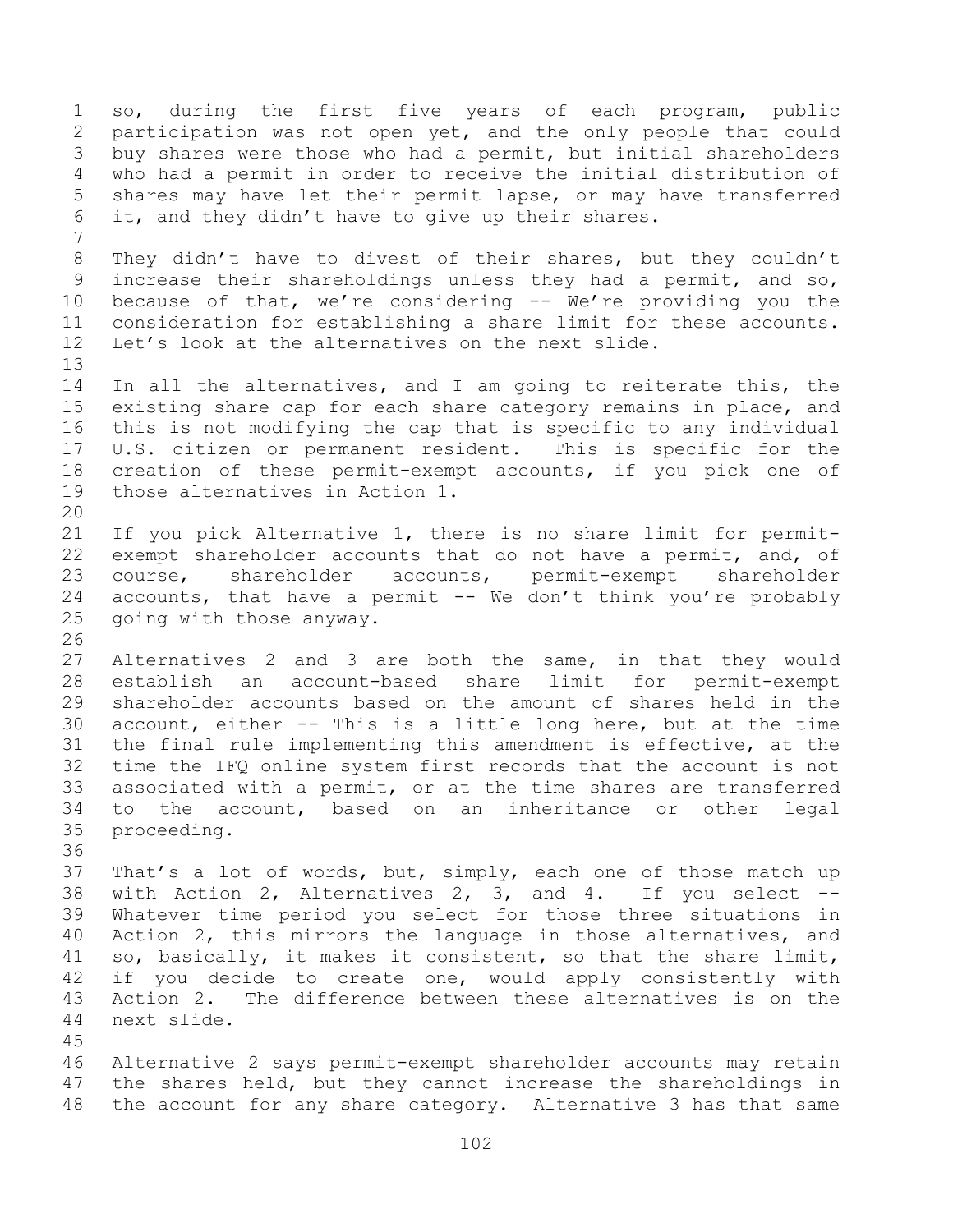1 language, but it adds that, if shares are transferred out of the<br>2 account, the amount of shares held after the transfer becomes 2 account, the amount of shares held after the transfer becomes<br>3 the new share limit for that account. That essentially is 3 the new share limit for that account.<br>4 reducing the amount of shares that can be 4 reducing the amount of shares that can be held in that account,<br>5 if that account transfers out shares. I am going to pause there 5 if that account transfers out shares. I am going to pause there<br>6 for a moment, to see if there's any questions. for a moment, to see if there's any questions. 7

8 **CHAIRMAN GUYAS:** Any questions for Ava? I am not seeing any.

 $\begin{array}{c} 9 \\ 10 \end{array}$ 10 **DR. LASSETER:** If we go to the next slide, here we have this 11 idea of closed accounts, and so, when we talked earlier about<br>12 the 314 accounts that could potentially be impacted, if you 12 the 314 accounts that could potentially be impacted, if you<br>13 picked Alternative 2 and required all accounts to have a permit, 13 picked Alternative 2 and required all accounts to have a permit,<br>14 those four cells there totaled 1,024 accounts, and those were 14 those four cells there totaled 1,024 accounts, and those were<br>15 active, initial, and suspended accounts, or essentially open 15 active, initial, and suspended accounts, or essentially open<br>16 accounts, but accounts that have now been closed. accounts, but accounts that have now been closed.

 $\begin{array}{c} 17 \\ 18 \end{array}$ 18 However, the online system maintains records of accounts that<br>19 have been closed, and NMFS periodically does cleansing of 19 have been closed, and NMFS periodically does cleansing of<br>20 accounts that have no shares, no allocation, haven't been used 20 accounts that have no shares, no allocation, haven't been used<br>21 for some amount of time, and there's official regulations for 21 for some amount of time, and there's official regulations for<br>22 what they do. They may close accounts, or a shareholder may ask 22 what they do. They may close accounts, or a shareholder may ask<br>23 for an account to be closed, if they transfer all of their 23 for an account to be closed, if they transfer all of their<br>24 shares, and they're not going to ever use the account again, 24 shares, and they're not going to ever use the account again,<br>25 but, at any time an account holder whose account has been 25 but, at any time an account holder whose account has been<br>26 closed, either by NMFS or because they requested it, may request 26 closed, either by NMFS or because they requested it, may request<br>27 that account to be reopened. that account to be reopened.

28<br>29

29 The original date that the account was established, of course,<br>30 remains. However, the names on the account cannot be changed, 30 remains. However, the names on the account cannot be changed,<br>31 and so a shareholder could ask to reopen the account, but they and so a shareholder could ask to reopen the account, but they 32 can't just transfer that account to another person and have the<br>33 name on the account change. The name on the account has to stay 33 name on the account change. The name on the account has to stay<br>34 the same. the same.

35<br>36

36 Many accounts, open or closed, are in the names of businesses,<br>37 and so, again, the same thing. A closed account, you can't 37 and so, again, the same thing.<br>38 change the name of the busine 38 change the name of the business on the account, but the<br>39 ownership behind a business-named account can be changed,  $overship$  behind a business-named account can be changed, 40 whether it's open or closed, and, in fact, if you have an 41 account that's held in the name of a business, and it's open and<br>42 it's being used -- If the ownership of that business, behind 42 it's being used -- If the ownership of that business, behind<br>43 that business, changes, those shareholders are obligated to 43 that business, changes, those shareholders are obligated to<br>44 update ownership with NMFS. update ownership with NMFS.

45

46 You can change the ownership behind the name of an account, but<br>47 you can't change the names on an account, and so, to give you an you can't change the names on an account, and so, to give you an 48 idea of how many accounts we're talking about here, on that top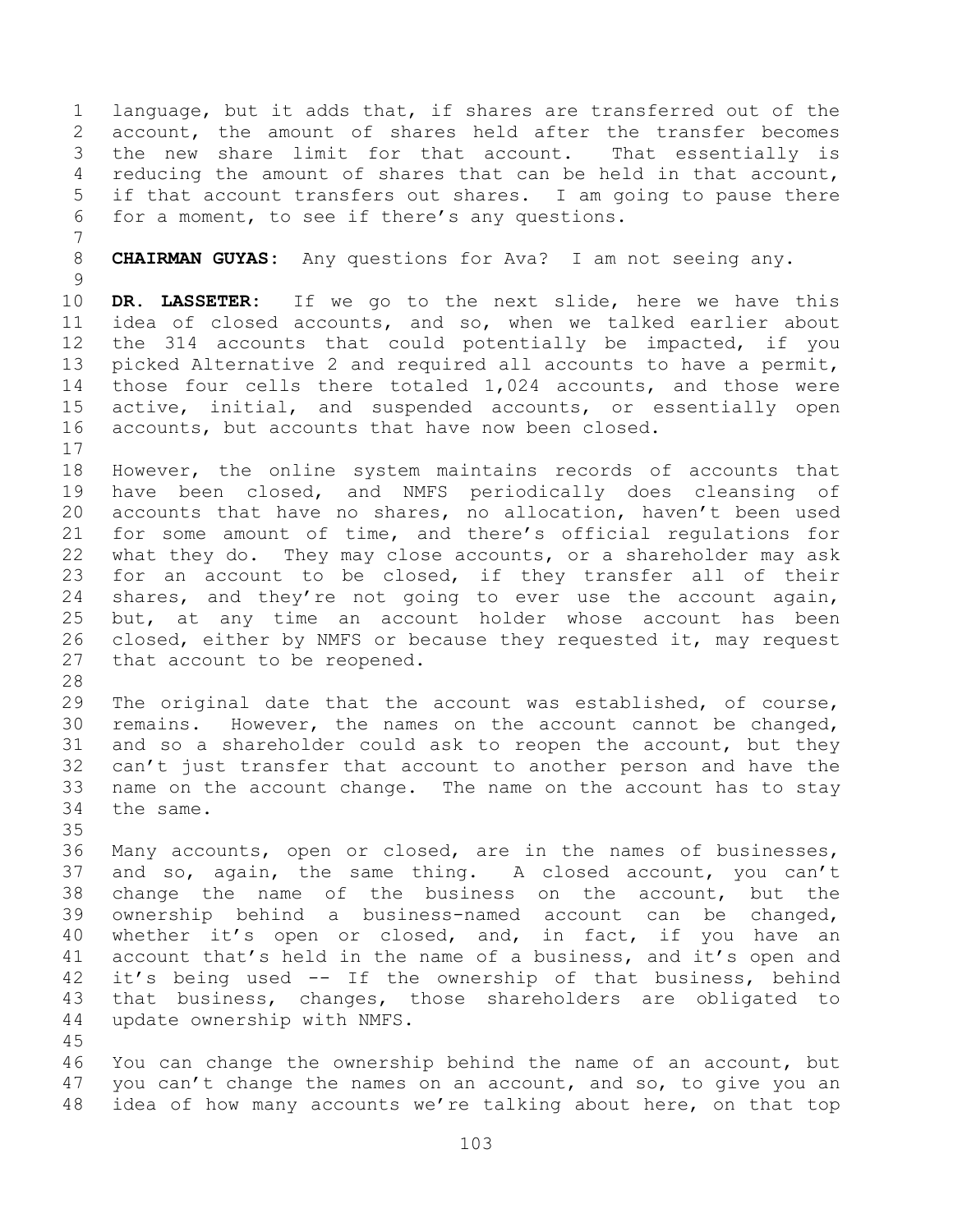1 row, and the table on the bottom, there is your active, initial,<br>2 and suspended accounts that we looked at earlier, and there is 2 and suspended accounts that we looked at earlier, and there is your 1,024. your 1,024.  $\frac{4}{5}$ 5 Then, again, there is some counting here, on the part of Alicia,<br>6 but she calculated these other cells for -- There is a little 6 but she calculated these other cells for  $-$ - There is a little  $7$  row on the bottom that gave us the date there, and I think it row on the bottom that gave us the date there, and I think it 8 was the December 31, 2019. All accounts on that date -- There 9 were 1,891 accounts at the very end of 2019. 867 of those were<br>10 closed, and then, if you look at the last two rows, you've got 10 closed, and then, if you look at the last two rows, you've got<br>11 the number of accounts that are closed that could potentially be 11 the number of accounts that are closed that could potentially be<br>12 reopened if you were to pick one of those dates, and the January 12 reopened if you were to pick one of those dates, and the January<br>13 of 2015 would be Action 1, Alternative 3. That's the five years 13 of 2015 would be Action 1, Alternative 3. That's the five years<br>14 after the grouper-tilefish IFO program was implemented. You've 14 after the grouper-tilefish IFQ program was implemented.<br>15 got 439 accounts from the end of that date, the end of 2 15 got 439 accounts from the end of that date, the end of 2019, and<br>16 then Action 1, Alternative 4, the date from the AP, 848 closed 16 then Action 1, Alternative 4, the date from the AP, 848 closed<br>17 accounts. accounts. 18<br>19 19 It we go to the next slide, here's our alternatives. Does the<br>20 council intend to allow closed accounts to be reopened and be 20 council intend to allow closed accounts to be reopened and be<br>21 permit-exempt? Alternative 1 is no action, and shareholder 21 permit-exempt? Alternative 1 is no action, and shareholder<br>22 accounts that have been closed can be reopened. The date the 22 accounts that have been closed can be reopened.<br>23 account was originally established determines 23 account was originally established determines whether the<br>24 account is considered a permit-exempt account, and Alternative 2 24 account is considered a permit-exempt account, and Alternative 2<br>25 proposes that shareholder accounts that have been closed may be 25 proposes that shareholder accounts that have been closed may be<br>26 reopened, but a reopened account becomes a permit-required 26 reopened, but a reopened account becomes a permit-required<br>27 account and must be associated with a commercial reef fish 27 account and must be associated with a commercial reef fish<br>28 permit to hold shares. permit to hold shares.  $\frac{29}{30}$ 30 The time periods provided under Action 2 to bring an account<br>31 into compliance, following implementation of the amendment, into compliance, following implementation of the amendment, 32 would apply to reopened accounts, if selected. I will pause<br>33 there for a moment and see if there's any questions. there for a moment and see if there's any questions. 34<br>35 35 **CHAIRMAN GUYAS:** Any questions? Dr. Stephen. 36<br>37 37 **DR. STEPHEN:** I just wanted to let you know that I was able to 38 calculate the number of new accounts, and these are new<br>39 shareholder accounts, and that means they may or may not have shareholder accounts, and that means they may or may not have 40 shares within them, and we had 102 new accounts since February 41 25, 2020. 42 43 **DR. LASSETER:** I'm sorry, and so how does that differ from Jessica, can you give that number one more time? 45 46 **DR. STEPHEN:** I had 102 new shareholder-type accounts since February 25, 2020. I can't dig into who has permits and who 48 doesn't without significant more work, as well as who has shares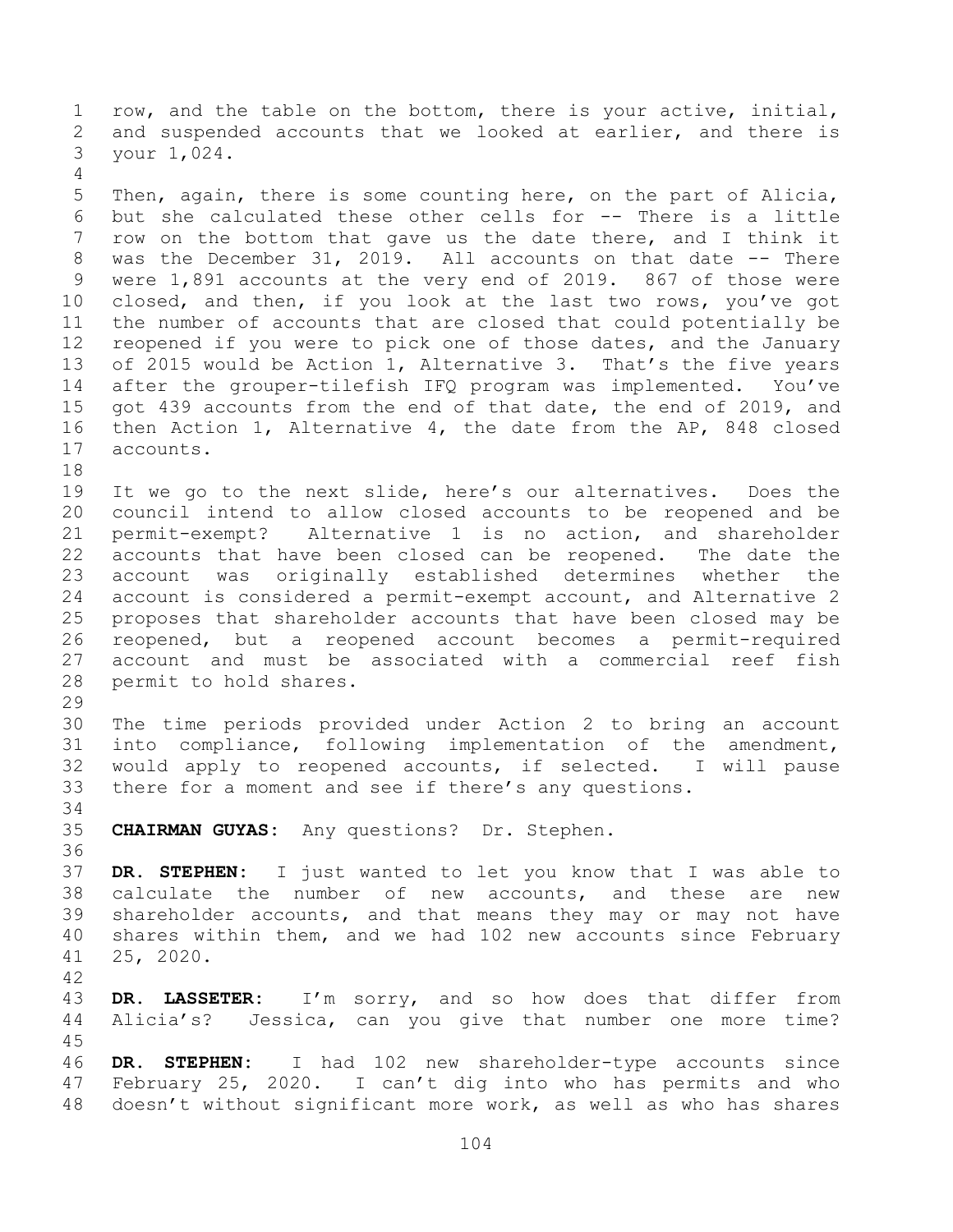1 and not shares without more work.  $\frac{2}{3}$ 3 **DR. LASSETER:** Okay, and so, of those 102, Alicia told us that 4 thirteen have shares and no permit, and so we have a large<br>5 number of accounts created that just don't necessarily have 5 number of accounts created that just don't necessarily have<br>6 shares in them. shares in them. 7 8 **CHAIRMAN GUYAS:** Okay. Thanks. I'm going to go to Leann, and 9 then I see you, Susan. 10<br>11 11 **MS. BOSARGE:** Thank you, Madam Chair. I was just wondering why 12 does NMFS close an account? I mean, obviously, there's reasons,<br>13 but I don't think Ava told us why. At what point does NMFS go 13 but I don't think Ava told us why. At what point does NMFS go<br>14 in and close out an account? in and close out an account?  $\frac{15}{16}$ DR. LASSETER: It doesn't close out. Like it would have no 17 shares and no allocation, and it doesn't owe any fees. I can<br>18 let Jessica or Alicia read the quote from the regs, but it's a 18 let Jessica or Alicia read the quote from the regs, but it's a<br>19 periodic just cleaning up of accounts that are completely 19 periodic just cleaning up of accounts that are completely<br>20 inactive but that also have no shares and no allocation. 20 inactive but that also have no shares and no allocation.<br>21 Jessica, is there anything that you want to contribute? Jessica, is there anything that you want to contribute?  $\frac{22}{23}$ 23 DR. STEPHEN: Yes, that's correct, and so we go through,<br>24 according to the regulations, and change the status of the 24 according to the regulations, and change the status of the<br>25 accounts to closed, for those who have no shares and allocation 25 accounts to closed, for those who have no shares and allocation<br>26 and have not been active during the required time period. We 26 and have not been active during the required time period.<br>27 can also close accounts upon request from people who have 27 can also close accounts upon request from people who have left<br>28 the program and just want to make sure that an account gets 28 the program and just want to make sure that an account gets<br>29 closed out, and so we've done it in both ways. It gets the 29 closed out, and so we've done it in both ways. It gets the<br>30 status of closed, and it can always be reopened. status of closed, and it can always be reopened. 31<br>32 MS. BOSARGE: So what is that timeframe that it's been inactive? 33<br>34 34 **DR. STEPHEN:** I need to double-check the regs, but I think it's either a year or a year-and-a-half. 36<br>37 DR. LASSETER: I think it's a year. 38<br>39 DR. STEPHEN: A year then. 40 41 **MS. BOSARGE:** Okay. Thank you. 42 43 **CHAIRMAN GUYAS:** All right. Thanks. Susan.  $\begin{array}{c} 44 \\ 45 \end{array}$ 45 **MS. BOGGS:** How many active commercial reef fish permits are 46 there? I found it on the website, but I don't want to sit here<br>47 and count, and can you all just tell me how many there are? and count, and can you all just tell me how many there are?

48 Thank you.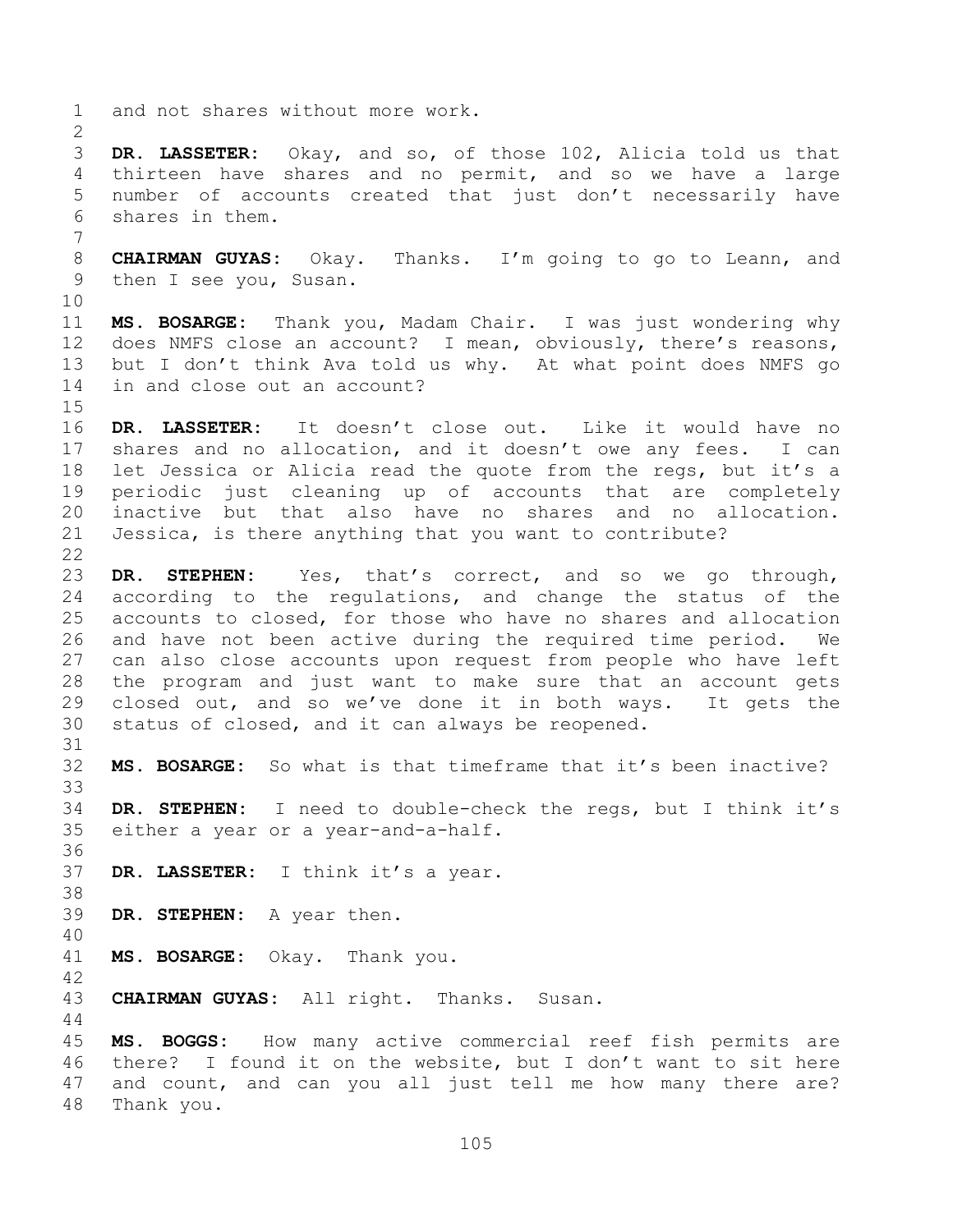$\frac{1}{2}$ 2 **DR. LASSETER:** Martha, I apologize, and I just kind of keep 3 speaking up, and I do have that in the presentation, if we want<br>4 to scroll down. I think it's on Slide -- Sorry, guys. It's in 4 to scroll down. I think it's on Slide -- Sorry, guys. It's in<br>5 the document, and it's not in your presentation anymore. Let me 5 the document, and it's not in your presentation anymore.<br>6 qet it out of the document, real quick. get it out of the document, real quick. 7 8 **MS. BOGGS:** I found it.  $\begin{array}{c} 9 \\ 10 \end{array}$ 10 **DR. LASSETER:** It's on page 19 of the document, and so this is 11 another analysis that's quite tedious to calculate, because we<br>12 have to look at logbooks and the IFQ program, and it's page 19 12 have to look at logbooks and the IFQ program, and it's page 19<br>13 of the document, the page number on the document. of the document, the page number on the document.  $\begin{array}{c} 14 \\ 15 \end{array}$ 15 We have had this analysis run twice, and for 2015 and 2018, and<br>16 so we've provided you both of those for comparison. The top so we've provided you both of those for comparison. The top 17 bold line for reef fish permits, those are valid or renewable<br>18 permits. I think it's for the end of the year for each of those 18 permits. I think it's for the end of the year for each of those<br>19 vears, and then the vessels with reef fish landings row means, 19 years, and then the vessels with reef fish landings row means,<br>20 looking at the coastal logbook records, if there was at least 20 looking at the coastal logbook records, if there was at least<br>21 one pound of any reef fish landed on that vessel with that 21 one pound of any reef fish landed on that vessel with that<br>22 permit in the respective vear, and that's how we considered it. 22 permit in the respective year, and that's how we considered it.<br>23 The difference then is how we're considering the latent permits. The difference then is how we're considering the latent permits.  $\frac{24}{25}$ 25 Active permits, 2018, you've got 845, and 317 of those in that<br>26 year were not used to land any reef fish whatsoever, IFQ program 26 year were not used to land any reef fish whatsoever, IFQ program<br>27 species or not. species or not. 28<br>29 29 **CHAIRMAN GUYAS:** Any other questions for Ava? Okay. I think we're ready to move on then, Ava. 31 32 **DR. LASSETER:** Okay. Then let's go on to -- Before we discuss 33 36B, I want to introduce a little bit of 36C, and so let's go to<br>34 the next slide. We haven't talked about this in a vear-and-a-34 the next slide. We haven't talked about this in a year-and-a-<br>35 half, over a vear-and-a-half now, and so a little reef fish 35 half, over a year-and-a-half now, and so a little reef fish<br>36 overview of what's in this amendment. overview of what's in this amendment. 37<br>38 38 There is currently three actions, with Action 2 having several<br>39 somewhat developed, range of developed, sub-actions. Action 1 somewhat developed, range of developed, sub-actions. Action 1 40 addresses the distribution of the reclaimed shares, and so this 41 action is set up for the shares that were reclaimed from<br>42 accounts that had never been activated, and vou took final 42 accounts that had never been activated, and you took final<br>43 action on that through 36A, and that was in 2017, and I think it 43 action on that through 36A, and that was in 2017, and I think it<br>44 was final in 2018, and so those shares have been sitting there 44 was final in 2018, and so those shares have been sitting there<br>45 for a while. There's not a lot in them. There's a table in 45 for a while. There's not a lot in them.<br>46 both the document and the PowerPoint. Furt 46 both the document and the PowerPoint. Further down, you can see<br>47 how much is in those. how much is in those. 48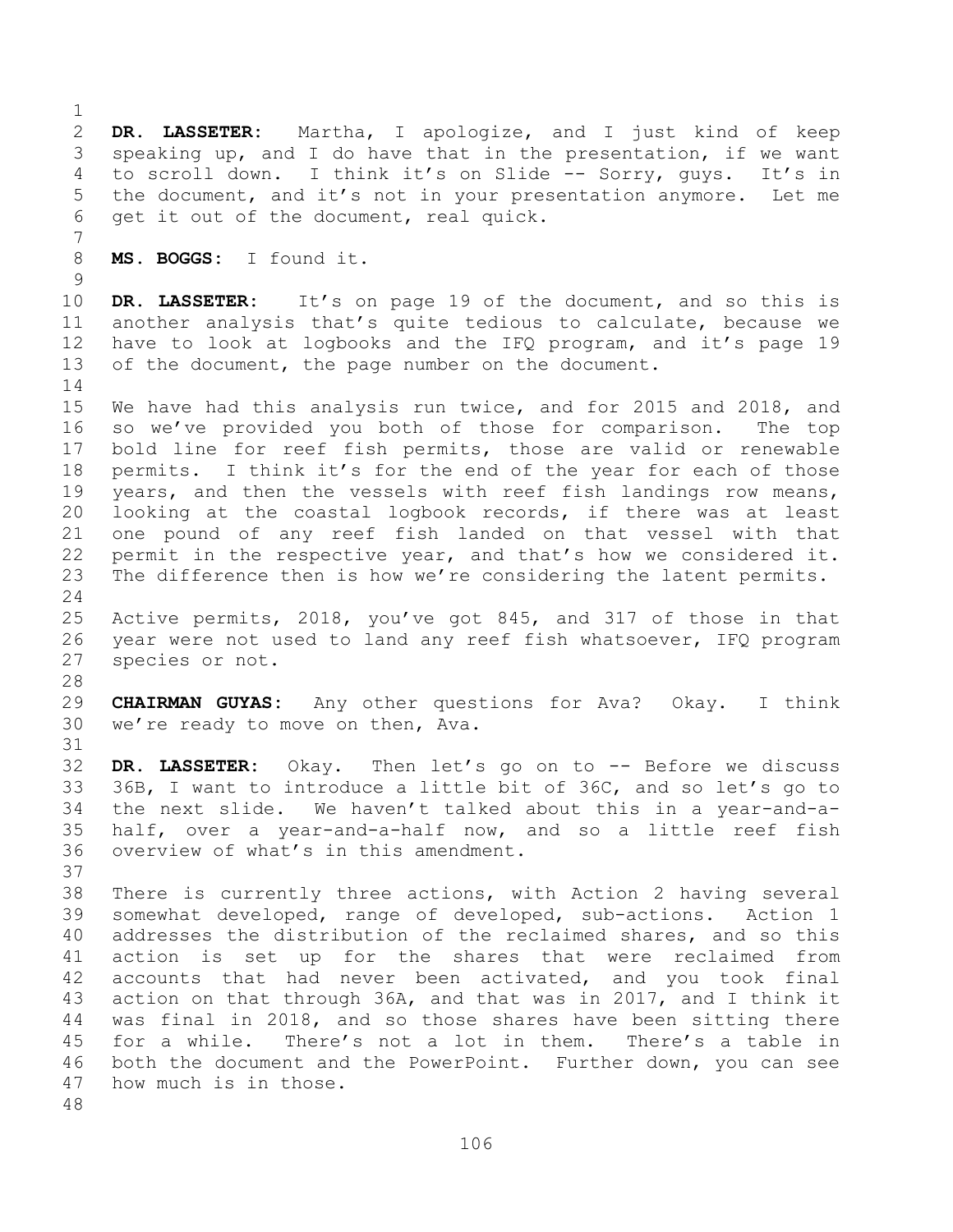1 This Action 1 considers either distributing those reclaimed<br>2 shares out to existing shareholders, and there is some 2 shares out to existing shareholders, and there is some<br>3 alternatives proposed there, or the final alternative is to use 3 alternatives proposed there, or the final alternative is to use<br>4 those shares to seed a quota bank, and that leads vou to Action 4 those shares to seed a quota bank, and that leads you to Action 2. 6<br>7 The Action 2 has several sub-actions that would define the 8 amount of additional allocation to add to the quota bank, 9 because, again, those reclaimed shares aren't a lot, and the<br>10 eligible recipients who could get allocation from that quota 10 eligible recipients who could get allocation from that quota<br>11 bank, how much allocation would be available for those eligible 11 bank, how much allocation would be available for those eligible<br>12 recipients that you decide in 2.2 and then, finally, the 12 recipients that you decide in 2.2 and then, finally, the<br>13 distribution method of allocation from the quota bank. distribution method of allocation from the quota bank.  $\frac{14}{15}$ 15 If you do go the route of a quota bank, it's highly likely that<br>16 you will need to develop additional actions for that, but this you will need to develop additional actions for that, but this 17 would kind of be the general shape and form of what the quota<br>18 bank could look like, and then Action 3 addresses the accuracy 18 bank could look like, and then Action 3 addresses the accuracy<br>19 of those estimated weights and advance landing notifications, 19 of those estimated weights and advance landing notifications,<br>20 and so that's what is under consideration in 36C. and so that's what is under consideration in 36C.  $\begin{array}{c} 21 \\ 22 \end{array}$ 22 Currently, the purpose statement for Amendment 36C is to assist<br>23 small participants and new entrants to the IFO programs to 23 small participants and new entrants to the IFQ programs to<br>24 reduce discards and to increase access to shares to actively 24 reduce discards and to increase access to shares to actively<br>25 fishing commercial fishermen. fishing commercial fishermen. 26<br>27 27 Now, this purpose statement came from three separate motions<br>28 that vou made, and those are documented in Appendix A, about 28 that you made, and those are documented in Appendix A, about<br>29 what you broadly wanted to do in this amendment, and we've 29 what you broadly wanted to do in this amendment, and we've<br>30 talked a lot about how we would define some of these terms, and 30 talked a lot about how we would define some of these terms, and<br>31 like what would it mean. What would actively fishing mean? Who like what would it mean. What would actively fishing mean? Who 32 would new entrants be? Who would small participants be? A lot 33 of those sub-actions in Action 2 are proposing not even<br>34 alternatives vet, but more bulleted lists of various wavs that 34 alternatives yet, but more bulleted lists of various ways that<br>35 you could go about defining this. Right now, this is still 35 you could go about defining this. Right now, this is still<br>36 quite broad, and this could entail a lot of entities that are in 36 quite broad, and this could entail a lot of entities that are in<br>37 the program. the program. 38<br>39 Here, this is the purpose statement for Amendment 36B at the top 40 and 36C on the bottom, and the purpose and need for just 41 Amendment 36B, or the need statement, is on the next slide, just<br>42 if we need that, but let's take a look here. Let's come back to 42 if we need that, but let's take a look here. Let's come back to 43 36B. 43 36B.  $\begin{array}{c} 44 \\ 45 \end{array}$ 45 What you're considering there is to limit IFQ share ownership in<br>46 shareholder accounts without a permit, thereby promoting share 46 shareholder accounts without a permit, thereby promoting share<br>47 ownership by fishermen who have the ability to land reef fish ownership by fishermen who have the ability to land reef fish

48 within the programs, IFQ programs, and then your 36C is to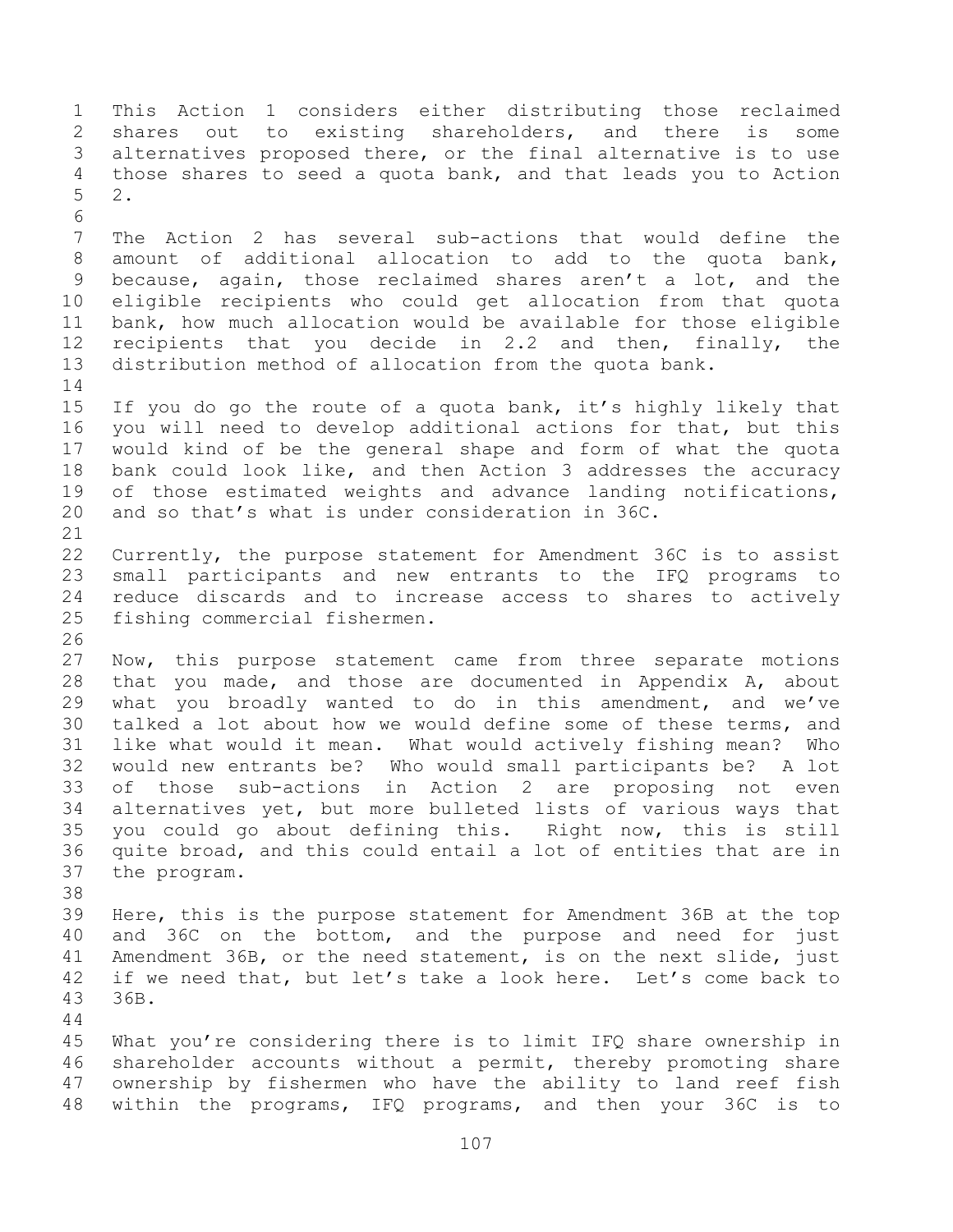1 assist, it sounds like, small participants and new entrants, and<br>2 to reduce discards, and to increase access to shares to actively 2 to reduce discards, and to increase access to shares to actively<br>3 fishing eligible commercial fishermen, and I'm assuming that 3 fishing eligible commercial fishermen, and I'm assuming that<br>4 there would be great overlap between actively fishing eligible 4 there would be great overlap between actively fishing eligible<br>5 commercial fishermen and small participants, or new entrants, 5 commercial fishermen and small participants, or new entrants,<br>6 and that's probably a pretty well overlapping Venn diagram 6 and that's probably a pretty well overlapping Venn diagram there. 8 9 Currently, your preferred alternative is 36B is to require<br>10 accounts to have a permit, but only accounts with shares that 10 accounts to have a permit, but only accounts with shares that<br>11 have a permit that are established at some point in the future 11 have a permit that are established at some point in the future<br>12 from now, after you take final action at the time the amendment 12 from now, after you take final action at the time the amendment<br>13 is implemented, any account created after that. is implemented, any account created after that.  $\frac{14}{15}$ 15 It doesn't really seem that that action is doing much to limit<br>16 IFQ share ownership, and the IPT is a little -- Is struggling IFQ share ownership, and the IPT is a little -- Is struggling 17 with it a little bit. If for 36B is for some time in the<br>18 future, it's going to affect only accounts in the future would 18 future, it's going to affect only accounts in the future would<br>19 be required to have a permit, and vou're currently working on 19 be required to have a permit, and you're currently working on<br>20 36C, it might be timely to go ahead and have a conversation 20 36C, it might be timely to go ahead and have a conversation<br>21 about how you see both of these working together, because you'll 21 about how you see both of these working together, because you'll<br>22 be working on 36C. be working on 36C. 23 24 If you go forward with 36B right now, with your current<br>25 preferred, that's not even going to start to take effect until 25 preferred, that's not even going to start to take effect until<br>26 sometime in the future, while we're still working on 36C, and so 26 sometime in the future, while we're still working on 36C, and so<br>27 I think perhaps a conversation here could be helpful for staff, 27 I think perhaps a conversation here could be helpful for staff,<br>28 definitely, to kind of get a sense of where you're going with 28 definitely, to kind of get a sense of where you're going with<br>29 this and what you kind of see the future of these IFQ fisheries 29 this and what you kind of see the future of these IFQ fisheries<br>30 looking like, and so let me pause there. looking like, and so let me pause there. 31<br>32 32 **CHAIRMAN GUYAS:** Thanks, Ava. I talked to Ava before this 33 meeting and asked her to put this slide in here, to help us, I<br>34 quess, zoom out a little bit and think about the big picture, 34 guess, zoom out a little bit and think about the big picture,<br>35 about where we want to go with 36B and 36C and what are the 35 about where we want to go with 36B and 36C and what are the 36 problems we're trying to solve, is this really where we want to<br>37 qo, and I quess, if we identify problems, are we outlining the 37 go, and I guess, if we identify problems, are we outlining the<br>38 way to solve them, I quess, with this purpose and need and then 38 way to solve them, I guess, with this purpose and need and then<br>39 with the subsequent actions? with the subsequent actions? 40 41 I feel like, if we can have a little bit of discussion about<br>42 that, even if we don't get into the actions, I think that would 42 that, even if we don't get into the actions, I think that would<br>43 help clarify and kind of steer where we're going here and just 43 help clarify and kind of steer where we're going here and just<br>44 kind of think across both of these amendments, and so I know 44 kind of think across both of these amendments, and so I know<br>45 that 3:10 in the afternoon is always a great time to have this 45 that 3:10 in the afternoon is always a great time to have this<br>46 conversation. If you need to get a snack and go pep yourself 46 conversation. If you need to get a snack and go pep yourself<br>47 up, go for it, but let's -- This is something I think we need to up, go for it, but let's -- This is something I think we need to 48 stop and think about, before we go further down into the weeds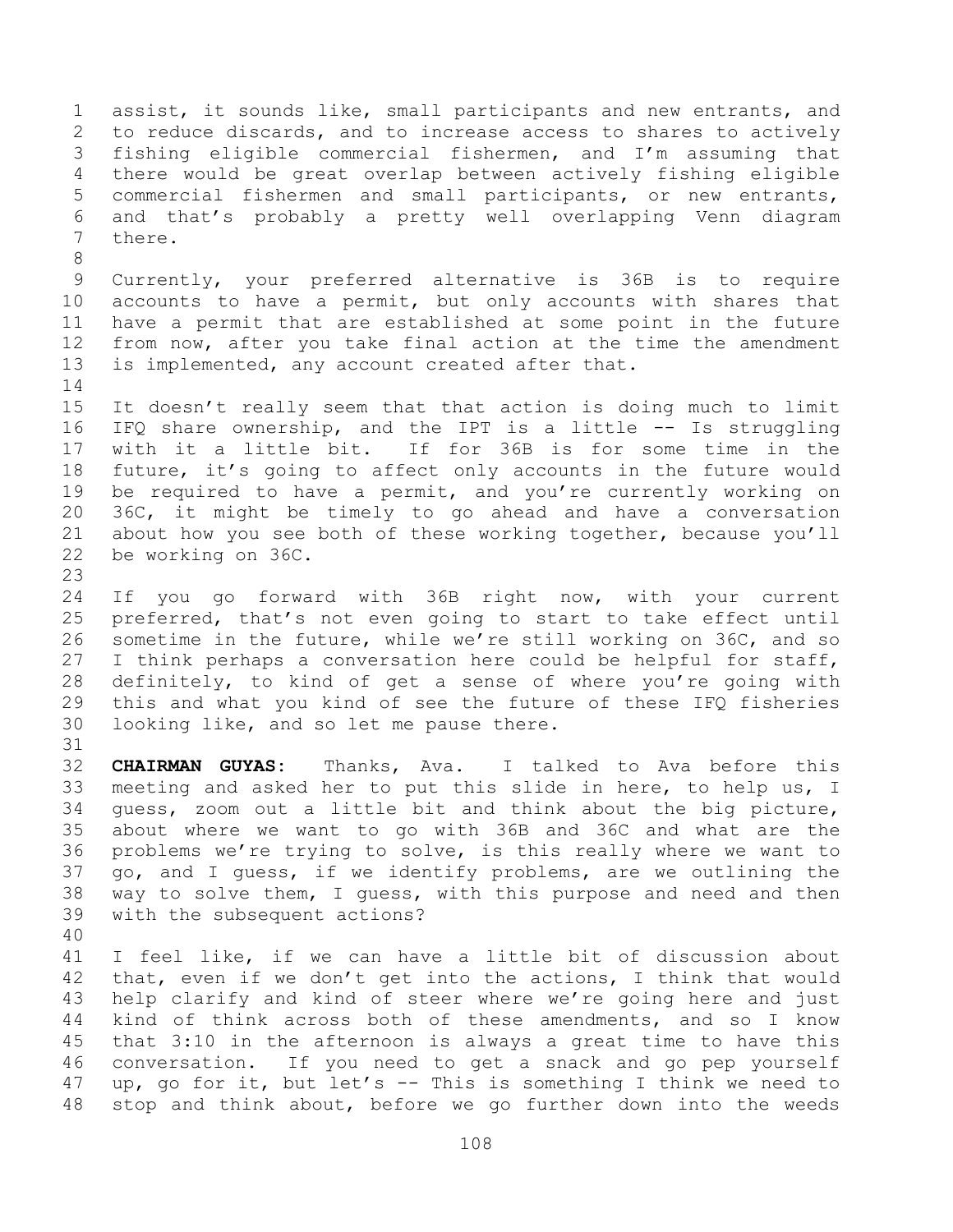1 on these very complicated amendments. Troy.  $\frac{2}{3}$ 3 **MR. WILLIAMSON:** Thank you, Madam Chair. I am just kind of 4 giving you a stream of consciousness here, and, first off, let<br>5 me just say, to Ava, that she's done a wonderful job of trying 5 me just say, to Ava, that she's done a wonderful job of trying<br>6 to put this verv convoluted scenario into a system here, and, 6 to put this very convoluted scenario into a system here, and,<br>7 when I was looking at 36B, I went back to one of the appendices, when I was looking at 36B, I went back to one of the appendices, 8 and there was an AP, back in -- I think it was 2011 or 2013, but 9 Bob Gill actually chaired it, and I was on the AP, and we were<br>10 discussing 36B and 36C, or the elements of them. discussing 36B and 36C, or the elements of them. 11<br>12 12 Maybe they weren't 36B and 36C then, and maybe it was just 36A,<br>13 but, to get to the meat of it, I think we're going in the wrong 13 but, to get to the meat of it, I think we're going in the wrong<br>14 direction here. We are creating -- We've got a limited universe 14 direction here. We are creating -- We've got a limited universe<br>15 of reef fish permits that have been artificially created for the 15 of reef fish permits that have been artificially created for the<br>16 purpose of meeting the requirements, or the policy, of catch purpose of meeting the requirements, or the policy, of catch 17 shares, as set forth by NOAA. 18<br>19 19 I mean, it was to reduce overcapitalization and reduce<br>20 overfishing and promote safety-at-sea, and, in all of that, it 20 overfishing and promote safety-at-sea, and, in all of that, it<br>21 was to promote fishing communities and all kinds of things. 21 was to promote fishing communities and all kinds of things.<br>22 well, now we have these -- Just a few, and, what is it, eight-22 well, now we have these -- Just a few, and, what is it, eight-<br>23 hundred-and-some-odd, or 500, active reef fish permits, and 23 hundred-and-some-odd, or 500, active reef fish permits, and<br>24 you're creating an artificial profit center for the people who 24 you're creating an artificial profit center for the people who<br>25 own these permits. own these permits. 26<br>27 27 The price of them is going up, and we hear \$20,000 for a reef<br>28 fish permit now, and how is a new entrant going to come into 28 fish permit now, and how is a new entrant going to come into<br>29 this fishery, and you see partnerships and corporations being 29 this fishery, and you see partnerships and corporations being<br>30 formed to circumvent this 36B requirement for permits, and 30 formed to circumvent this 36B requirement for permits, and<br>31 they're already doing it. they're already doing it. 32<br>33 33 Someone who owns a substantial amount of -- Who has invested a<br>34 substantial amount of monev into shares, thev're going to find a 34 substantial amount of money into shares, they're going to find a<br>35 way, and it doesn't matter what you put under it, and so 35 way, and it doesn't matter what you put under it, and so<br>36 limiting the number of permits is only punishing the guy who is 36 limiting the number of permits is only punishing the guy who is<br>37 qoing to try to come into the system. He is going to be a 37 going to try to come into the system. He is going to be a 38 sharecropper. sharecropper. 39 40 In 36C, we're talking about half of the 36C is estate planning 41 for people who have shares already, and the goals of the catch<br>42 share program -- Most of the definable goals have been met, and 42 share program -- Most of the definable goals have been met, and<br>43 we don't talk about the other aspects that NOAA policy set out, 43 we don't talk about the other aspects that NOAA policy set out,<br>44 such as an auction of these shares, taking these shares back 44 such as an auction of these shares, taking these shares back<br>45 from the shareholders and auctioning them off for the benefit of 45 from the shareholders and auctioning them off for the benefit of<br>46 the nation. I mean, how is twenty-five-dollar-a-pound red

109

46 the nation. I mean, how is twenty-five-dollar-a-pound red<br>47 snapper fillet benefiting the nation?

snapper fillet benefiting the nation?

48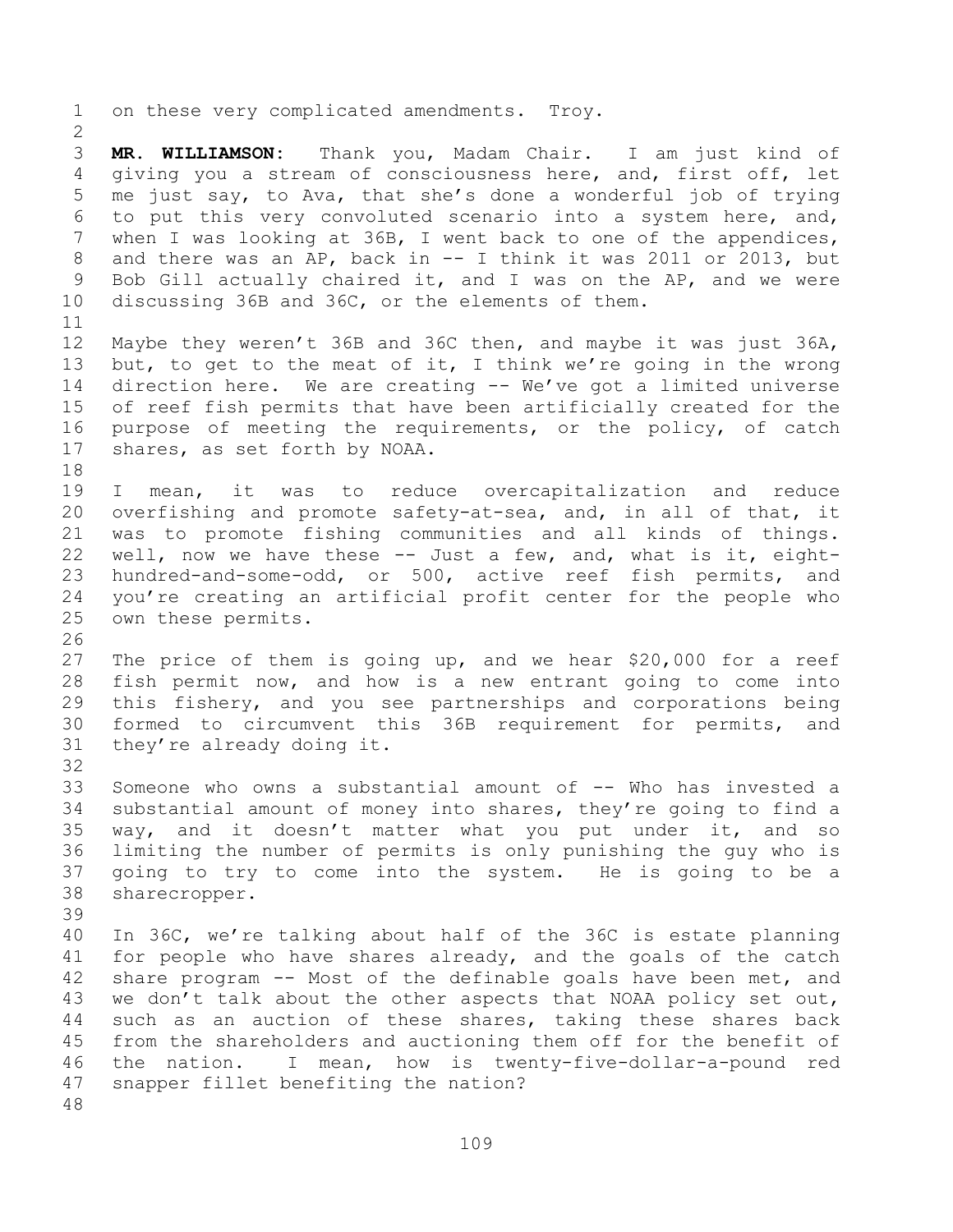1 If I sound pessimistic about this, it's because I am. Taking a<br>2 public resource and giving it to a limited number of people, and 2 public resource and giving it to a limited number of people, and<br>3 letting them pass it down to their heirs, or whatever, without 3 letting them pass it down to their heirs, or whatever, without<br>4 bringing it back in and helping new entrants, is -- It just goes 4 bringing it back in and helping new entrants, is  $-$  It just goes<br>5 against my grain, and I quess I will stop there, but that  $-$  To 5 against my grain, and I guess I will stop there, but that -- To<br>6 encapsulate what I am saving, it's that we're becoming overly 6 encapsulate what I am saying, it's that we're becoming overly<br>7 restrictive and not helpful, and we need to consider something restrictive and not helpful, and we need to consider something 8 outside the box, like recovering these shares and doing an 9 auction or some other type of resource royalty earning, just<br>10 like the oil and gas industry, timber, coal, you name it. like the oil and gas industry, timber, coal, you name it. 11<br>12 12 People who are using public resources, they pay for them, and<br>13 the fishing industry does not, and that's wrong, and so I will 13 the fishing industry does not, and that's wrong, and so I will<br>14 just stop there, and I'm sure that other people have ideas, and 14 just stop there, and I'm sure that other people have ideas, and<br>15 I would like to hear them. I would like to hear them. 16<br>17 **CHAIRMAN GUYAS:** Thanks, Troy. I've got Bob and then Joe. 18<br>19 19 **MR. GILL:** Thank you, Madam Chair. Troy, I don't share your 20 pessimism, but I would like to share with the committee my<br>21 approach to 36B and 36C. As I was preparing to understand where 21 approach to 36B and 36C. As I was preparing to understand where<br>22 the council was in this regard, and where they were going, and 22 the council was in this regard, and where they were going, and<br>23 what was getting laid out, I rapidly came to the conclusion that 23 what was getting laid out, I rapidly came to the conclusion that<br>24 it's kind of like a ship with no rudder and only half a sail, 24 it's kind of like a ship with no rudder and only half a sail,<br>25 because it's just wandering all over the map. It's like having 25 because it's just wandering all over the map. It's like having<br>26 a blank sheet of paper that everybody is putting something on, 26 a blank sheet of paper that everybody is putting something on,<br>27 but it's totally uncoordinated. but it's totally uncoordinated. 28<br>29 29 Perhaps I am biased, and, as Troy mentioned, and Robin would<br>30 recollect, 36 was started back when I was on the council, and 30 recollect, 36 was started back when I was on the council, and<br>31 that was some ten years ago, and so progress has not been real that was some ten years ago, and so progress has not been real 32 good, and my conclusion is that, in reality, what we have here<br>33 is a lack of focus, that everybody is putting in their input, 33 is a lack of focus, that everybody is putting in their input,<br>34 but it's not coordinated. It's not headed in the same 34 but it's not coordinated. It's not headed in the same<br>35 direction, and we don't have, if you will, where are we trying 35 direction, and we don't have, if you will, where are we trying<br>36 to go and a direction to get there. to go and a direction to get there. 37<br>38 38 That is what is missing, in my opinion, and so I would like to<br>39 proffer a motion that I think would assist us in getting there, proffer a motion that I think would assist us in getting there, 40 and, by doing so, Bernie, if you would bring up the IFQ motion, 41 and I think it's under the 36B email. I am not casting<br>42 aspersions on anvbodv, but, somehow, we've got to go from this 42 aspersions on anybody, but, somehow, we've got to go from this<br>43 where we at and where are we going and finding a different 43 where we at and where are we going and finding a different<br>44 direction on how to get there, and that's what the purpose of my 44 direction on how to get there, and that's what the purpose of my<br>45 motion is, and I will discuss it a little bit when we get it up. 45 motion is, and I will discuss it a little bit when we get it up.<br>46 Maybe it addresses Troy's thinking out-of-the-box. There you 46 Maybe it addresses Troy's thinking out-of-the-box. There you 47 go. 48

110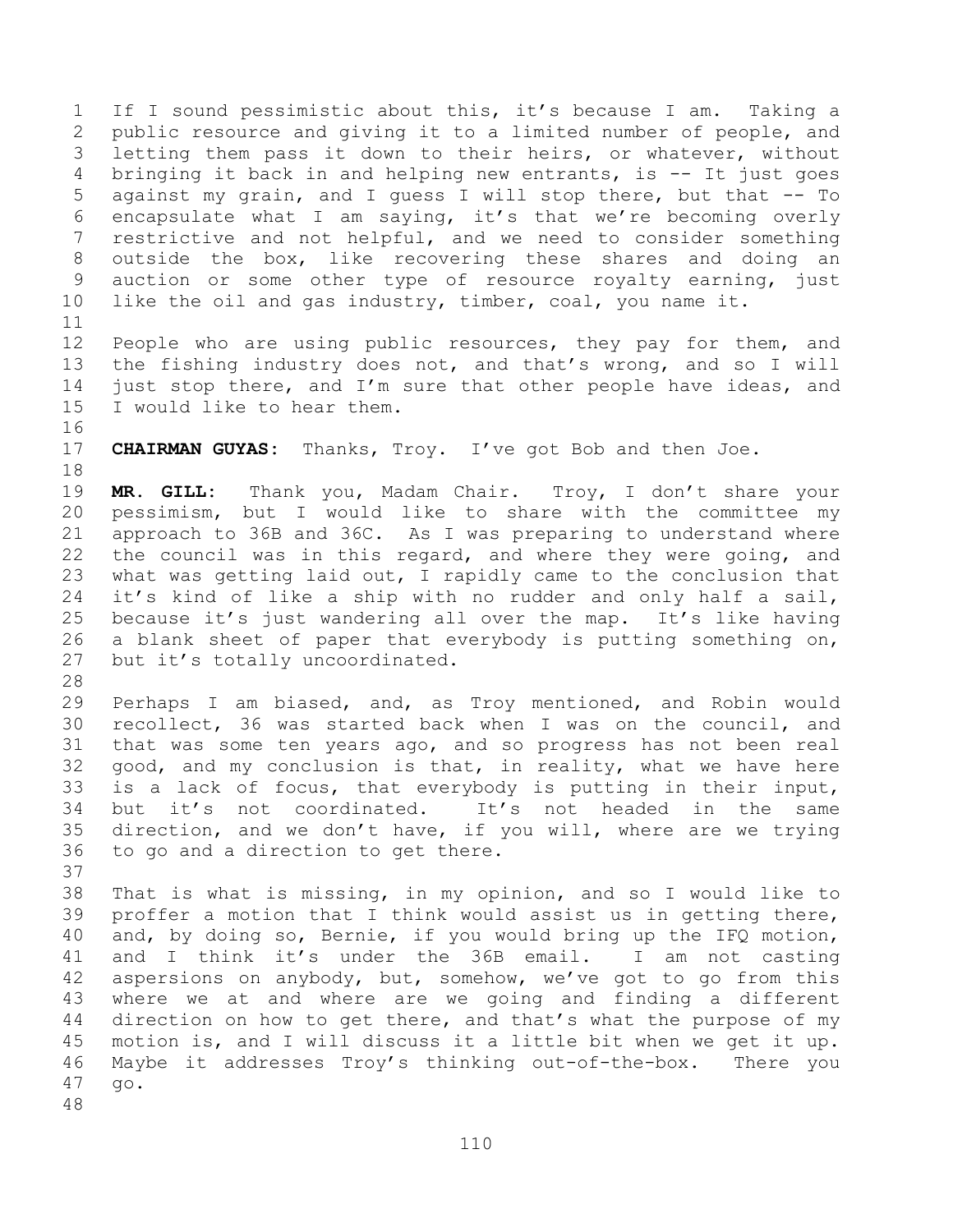1 Part of the problem, and, right out of the box, I think the two<br>2 key words are "small" and "facilitated", and, when you have a 2 key words are "small" and "facilitated", and, when you have a<br>3 qazillion people trying to weigh-in on where the boatload ought 3 gazillion people trying to weigh-in on where the boatload ought<br>4 to go, it's hard to get it to there, and so what I think we need 4 to go, it's hard to get it to there, and so what I think we need<br>5 to do is -- That's one of the problems with the AP. We've got a 5 to do is -- That's one of the problems with the AP. We've got a<br>6 lot of people on the AP, and a lot of knowledge, but thev're not 6 lot of people on the AP, and a lot of knowledge, but they're not<br>7 all on the same plane and headed in the same direction. all on the same plane and headed in the same direction.

9 Secondly, I think, to help get that focus, you need to have<br>10 facilitation. You need somebody that is driving them to get to 10 facilitation. You need somebody that is driving them to get to<br>11 that answer, whatever that answer happens to be, and so I think 11 that answer, whatever that answer happens to be, and so I think<br>12 those are two key elements of this motion, to basically back up 12 those are two key elements of this motion, to basically back up<br>13 and sav, all right, where are we going, and what would a program 13 and say, all right, where are we going, and what would a program<br>14 look like that we think is better than the current program, how 14 look like that we think is better than the current program, how<br>15 do we get there, and that probably means re-looking at, as Troy 15 do we get there, and that probably means re-looking at, as Troy<br>16 mentioned, the goals and objectives, whether we're at the right mentioned, the goals and objectives, whether we're at the right 17 place there, whether they ought to be changed, and then take<br>18 that sheet of paper and put something on it that gives some 18 that sheet of paper and put something on it that gives some<br>19 focus for the APs and this committee to look at, so that 19 focus for the APs and this committee to look at, so that<br>20 something of substance can be dealt with. something of substance can be dealt with.

21<br>22 22 I don't think we have that now, and I would like to think that<br>23 this is one way to get there, and I would be happy to entertain 23 this is one way to get there, and I would be happy to entertain<br>24 discussion about it, but that's my thought on, with that charge, 24 discussion about it, but that's my thought on, with that charge,<br>25 on how perhaps we can move forward. Thank you, Madam Chair. on how perhaps we can move forward. Thank you, Madam Chair.

26<br>27 **CHAIRMAN GUYAS:** Okay. Thanks, Bob. I am going to read this 28 into the record, and then we're going to see if we have a<br>29 second. The motion is to form a small facilitated focus group second. **The motion is to form a small facilitated focus group of knowledgeable individuals selected by the Executive Director and Council and Reef Fish Committee Chairs to provide a detailed plan responding to their charge. The charge of this focus group shall be to: 1)define the structure of an idealized IFQ program for red snapper and grouper-tilefish; 2)detail the changes needed to the current program to achieve the improved IFQ program; 3)report their findings to the SSC and appropriate APs for review and advice to the council.** Is there a second to this motion?

39

8

40 **MR. WILLIAMSON:** I will second it for discussion.

41<br>42 42 **CHAIRMAN GUYAS:** Okay. It's seconded by Troy. Thanks, Troy. 43 All right. I've got a couple of hands. I am going to work<br>44 through the hands, and I will add to my list, and so I've got 44 through the hands, and I will add to my list, and so I've got<br>45 Joe, I've got Leann, I've got Greg, and then I've got Kevin and 45 Joe, I've got Leann, I've got Greg, and then I've got Kevin and Andy. Okav. Susan and Andy. Okay.

47

48 **MS. BOSARGE:** Thank you, Madam Chair. My hand was up actually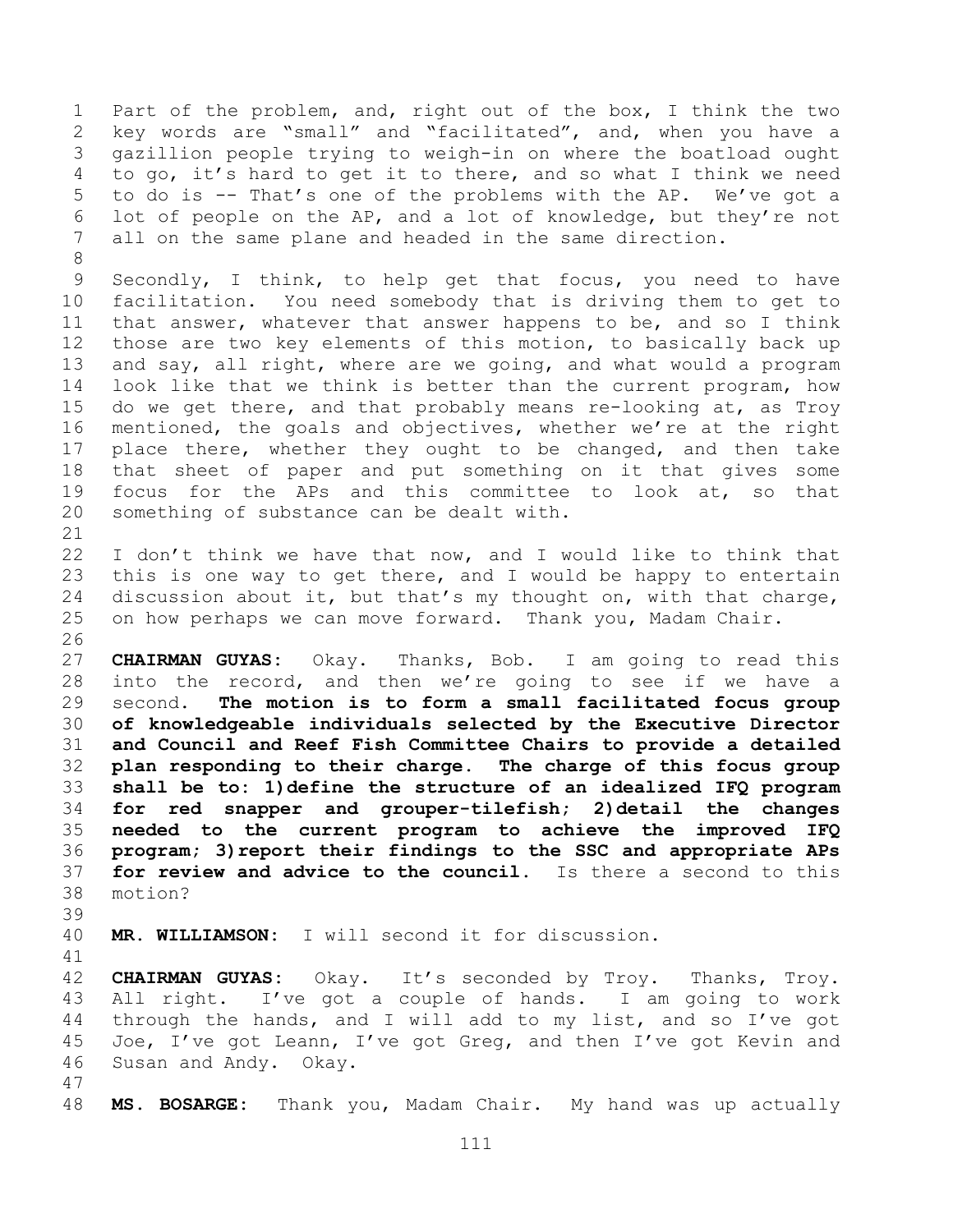1 for some discussion on 36B, but I guess we'll come back to that<br>2 when we dispense with this motion. Bob, I'm okay with your 2 when we dispense with this motion.<br>3 motion, and I don't think it's a bad 3 motion, and I don't think it's a bad idea. However, above it,<br>4 it savs Reef Fish Amendments 36B and 36C, and, I mean, I feel 4 it says Reef Fish Amendments 36B and 36C, and, I mean, I feel<br>5 like 36B has direction, and it's really taking one action, and 5 like 36B has direction, and it's really taking one action, and<br>6 then vou're determining some outcomes from that action. Do vou 6 then you're determining some outcomes from that action.<br>7 want a permit or do you not want to ask them to have a p want a permit or do you not want to ask them to have a permit? 8 Do you want a permit or no permit requirement?

 $\begin{array}{c} 9 \\ 10 \end{array}$ 10 Then you can have a few exemptions to that, if you so choose,<br>11 and that's pretty much what the rest of the actions do, and so 11 and that's pretty much what the rest of the actions do, and so<br>12 it's as streamlined a document, I think, as you can get when you 12 it's as streamlined a document, I think, as you can get when you<br>13 have a document related to the IFO, and so, as long as this 13 have a document related to the IFQ, and so, as long as this<br>14 motion is not going to slow down 36B, that it's really more the 14 motion is not going to slow down 36B, that it's really more the<br>15 36C document, which I agree with you it's kind of all over the 15 36C document, which I agree with you it's kind of all over the<br>16 place, and that's why we carved out the permit requirement from place, and that's why we carved out the permit requirement from 17 36B and put it in its own document, then I am definitely onboard<br>18 with that. Thank you. with that. Thank you.

19<br>20

20 **CHAIRMAN GUYAS:** Bob, did you want to respond to that?

21<br>22 22 **MR. GILL:** Thank you, Leann, and part of my response to that is 23 I look at 36B's history, and I see all these control dates, and<br>24 I see all of these exemptions, and I come away with the 24 I see all of these exemptions, and I come away with the<br>25 impression that, by all the actions going on with it, that we're 25 impression that, by all the actions going on with it, that we're<br>26 trying to make it a win-win for everybody, and you can't do 26 trying to make it a win-win for everybody, and you can't do<br>27 that. Either -- For example, either the permit system, having 27 that. Either -- For example, either the permit system, having<br>28 shares without permits, is good or it's bad, and you can't turn 28 shares without permits, is good or it's bad, and you can't turn<br>29 it into perfect for everybody. it into perfect for everybody.

30<br>31

Yes, this applies to 36B, but I think it's a broader discussion 32 than that. I think it's a discussion of trying to get that<br>33 focus on just what is it we're trying to accomplish and how do 33 focus on just what is it we're trying to accomplish and how do<br>34 we get there, and so I appreciate vour comments, Leann. I am 34 we get there, and so I appreciate your comments, Leann. I am<br>35 not fully in agreement with them, because I think the evidence 35 not fully in agreement with them, because I think the evidence<br>36 shows that we're not getting anywhere very fast, and that's what 36 shows that we're not getting anywhere very fast, and that's what<br>37 this is hoping to get over. Thank you. this is hoping to get over. Thank you.

38<br>39

MS. BOSARGE: To that point, Madam Chair?

40

41 **CHAIRMAN GUYAS:** Yes. Go ahead.

42 43 **MS. BOSARGE:** Okay. So, the 36B that we were presented with 44 today, and I guess I would hope to have some discussion on 36B<br>45 before we go down this road, because there are new action items 45 before we go down this road, because there are new action items<br>46 in there that we did not have before, and I think some of it I 46 in there that we did not have before, and I think some of it I<br>47 am completely onboard with you, and I think it's am completely onboard with you, and I think it's 48 overcomplicating the situation, and I think some of those things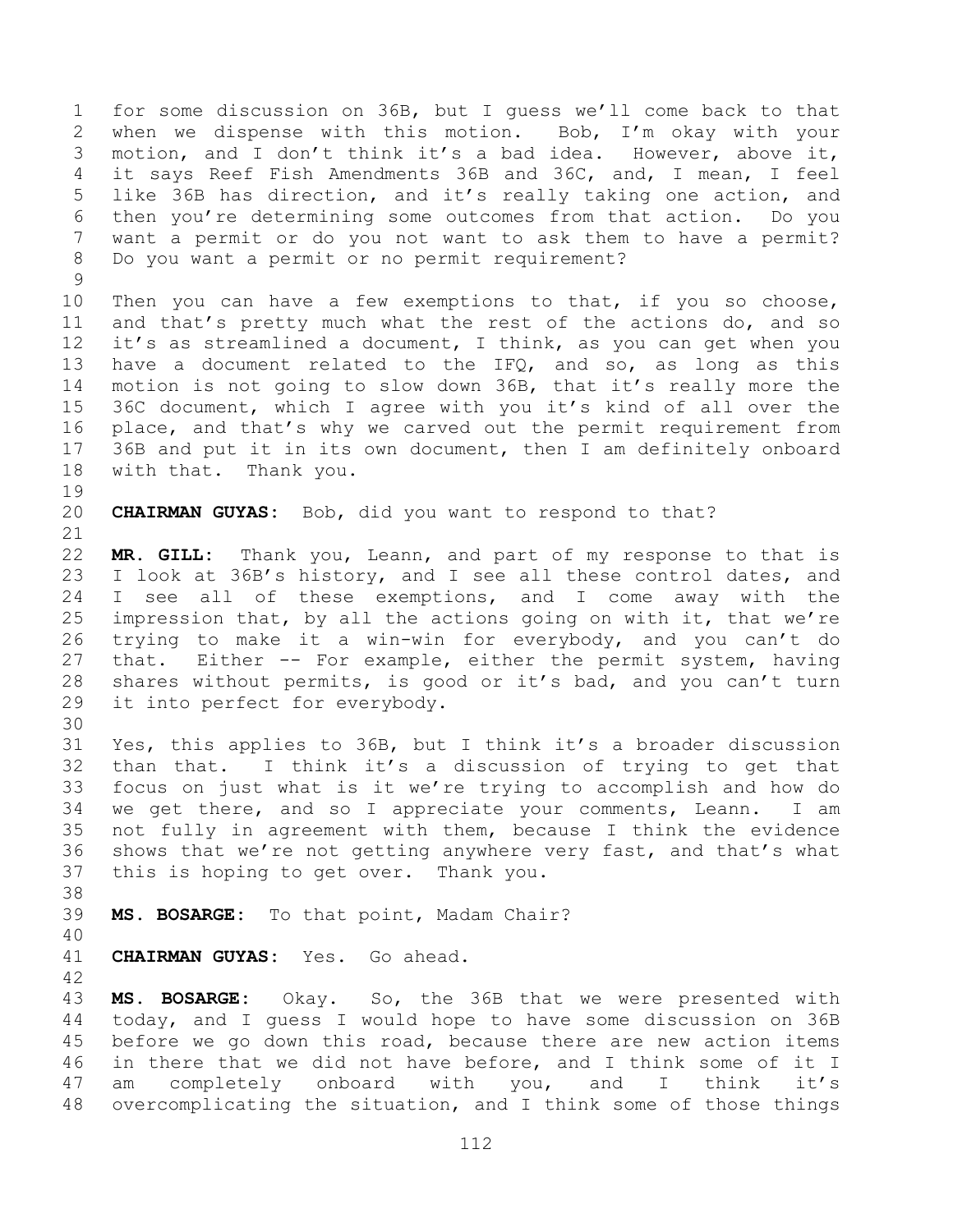1 can be remedied without having to put them in an amendment that<br>2 the council takes action on, and I am with you. I am not 2 the council takes action on, and I am with you. I am not<br>3 onboard with carving out an exception for every single thing out 3 onboard with carving out an exception for every single thing out<br>4 there. there.

5 6 If we can have some discussion on 36B, I think we can streamline<br>7 that document and get it back down to a reasonable path forward 7 that document and get it back down to a reasonable path forward 8 that doesn't have a million exemptions in it, but that does have 9 some leeway, and so, before we throw out 36B without any<br>10 discussion on what we just were presented for the first time, 10 discussion on what we just were presented for the first time,<br>11 and go to a focus group, I would rather have some discussion and 11 and go to a focus group, I would rather have some discussion and<br>12 see if we can get back to a streamlined document. see if we can get back to a streamlined document.

13<br>14 14 **CHAIRMAN GUYAS:** Okay. Thanks, Leann. Phil, I see you, and I'm<br>15 going to go to General Spraggins. going to go to General Spraggins.

17 **GENERAL SPRAGGINS:** Thank you, Madam Chair. You know, I'm kind 18 of like Mr. Williamson over there. Sometimes I have a hard time<br>19 qiving away a federal asset of anything, and I wonder about 19 giving away a federal asset of anything, and I wonder about<br>20 that. I wonder how we give a federal asset away, but I do 20 that. I wonder how we give a federal asset away, but I do<br>21 understand also, as I was talking to Dale earlier, that there's 21 understand also, as I was talking to Dale earlier, that there's<br>22 a lot of people that probably went out here and borrowed money, 22 a lot of people that probably went out here and borrowed money,<br>23 or did something else, to be able to buy some of these shares, or did something else, to be able to buy some of these shares, 24 or whatever they did, and I don't want to hurt somebody for<br>25 doing something else, that they were trying to do what's right, 25 doing something else, that they were trying to do what's right,<br>26 too. too.

 $\frac{27}{28}$ 28 I am like Leann, and I would like to see something moved forward<br>29 on this thing, and I'm not trying to muddy the water at all, but 29 on this thing, and I'm not trying to muddy the water at all, but<br>30 maybe, when we do get down to something on it, Bob, if you're 30 maybe, when we do get down to something on it, Bob, if you're<br>31 looking at it, maybe look at the possibility of what we could do looking at it, maybe look at the possibility of what we could do 32 with income. In other words, how might  $a$  -- If you had to have 33 a certain percentage of your income involved to be able to buy 33 a certain percentage of your income involved to be able to buy<br>34 into these shares. into these shares.

35<br>36 36 That way, it would put some kind of buy-in from the people that<br>37 are doing it, and, if you had to put that 50 percent of your 37 are doing it, and, if you had to put that 50 percent of your<br>38 income had to be from commercial fishing, or something to that 38 income had to be from commercial fishing, or something to that<br>39 effect, and that's just a thought, and I am not trying to muddy  $effect,$  and that's just a thought, and I am not trying to muddy 40 the waters, and I appreciate the time.

41<br>42

16

42 **CHAIRMAN GUYAS:** All right. Thanks, Joe. Next on my list is Greg Stunz.

 $\begin{array}{c} 44 \\ 45 \end{array}$ 45 **DR. STUNZ:** Thank you, Madam Chair. Originally, I raised my 46 hand to bring up another point, but I want to speak to this<br>47 motion, but if you would come back to me, because that point, I motion, but if you would come back to me, because that point, I 48 think, will help us avoid some of this convolution that we're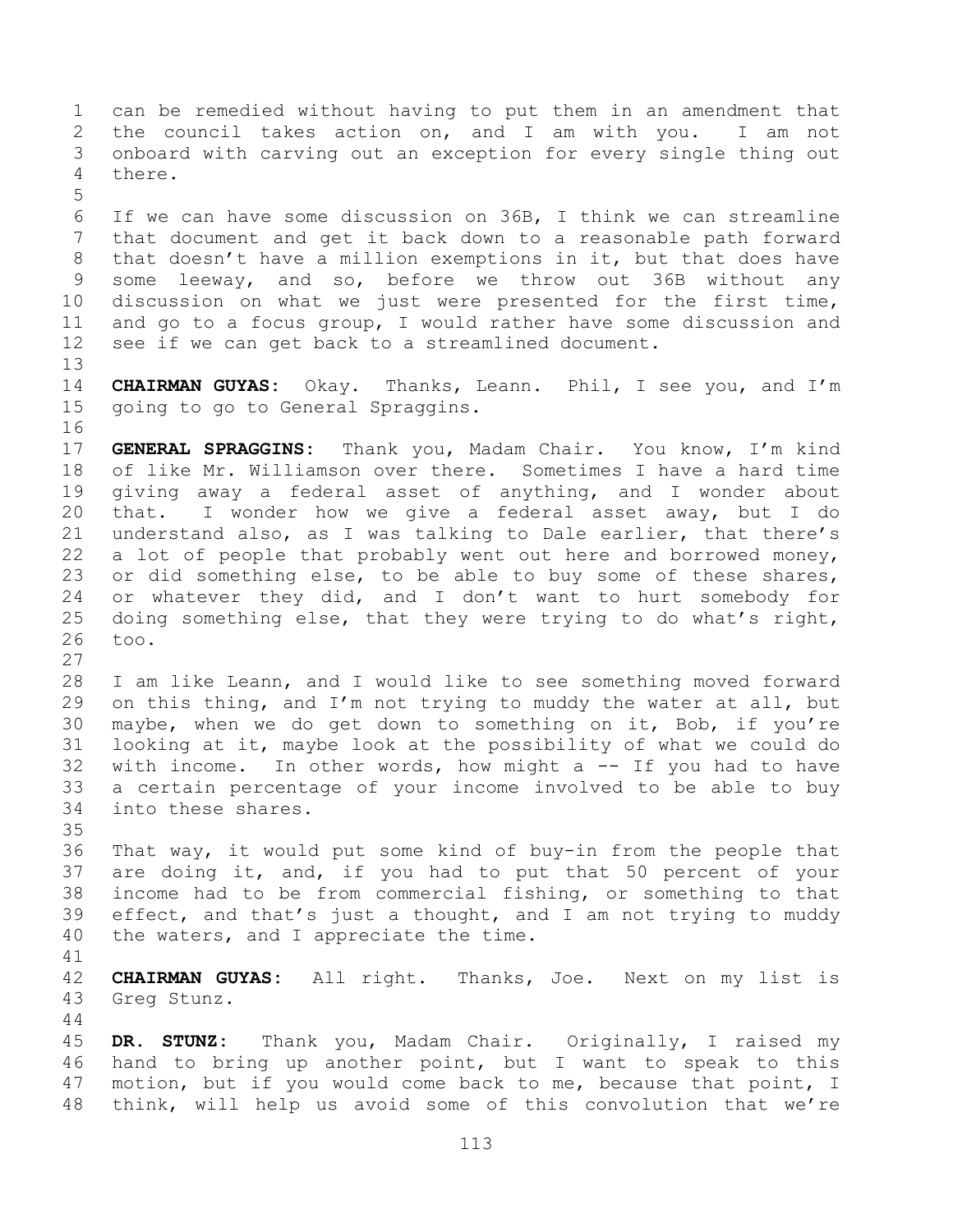1 talking about here, and maybe streamline this document, but I<br>2 want to deal with the motion, obviously, and, Bob, I support 2 want to deal with the motion, obviously, and, Bob, I support<br>3 your motion, and I think it's a great idea to sort of define the 3 your motion, and I think it's a great idea to sort of define the<br>4 end here, so we keep that in mind. end here, so we keep that in mind. 5 6 The real challenge though that I see here -- I am going to support it for sure, but what I want to make sure that the 8 council helps define -- You know, you're right about a small, 9 facilitated group, but the problem is, with a small, we want to<br>10 make sure it's representative, because, obviously, the people we 10 make sure it's representative, because, obviously, the people we<br>11 get on that committee are going to define what it looks like, 11 get on that committee are going to define what it looks like,<br>12 and so I just want to make sure that we go on the record, as we 12 and so I just want to make sure that we go on the record, as we<br>13 start defining who that's going to be, that you certainly have 13 start defining who that's going to be, that you certainly have<br>14 shareholders on there. shareholders on there.  $\frac{15}{16}$ The real controversy we start hearing from this are folks like 17 dealing with the discard perspective, where you have the grouper<br>18 quys that would like to be in on this so that they don't have to 18 guys that would like to be in on this so that they don't have to<br>19 discard snapper when they're getting grouper, and so that's a 19 discard snapper when they're getting grouper, and so that's a<br>20 representative. Maybe the lessees that would like to eventually 20 representative. Maybe the lessees that would like to eventually<br>21 get into this program, and I am not a proponent of expanding the 21 get into this program, and I am not a proponent of expanding the<br>22 program, but still allowing for new entrants and not some of the 22 program, but still allowing for new entrants and not some of the<br>23 issues that Trov is talking about, to avoid those kind of 23 issues that Troy is talking about, to avoid those kind of 24 issues. issues.  $\frac{25}{26}$ 26 I think we need to be real careful about keeping it small, but<br>27 selecting the right mix of people, so we get all the input for 27 selecting the right mix of people, so we get all the input for<br>28 us, but I think it's a great idea, Bob, for us to really have 28 us, but I think it's a great idea, Bob, for us to really have<br>29 this in, so that we can begin the targeting of how do we get 29 this in, so that we can begin the targeting of how do we get<br>30 there. there. 31 32 **CHAIRMAN GUYAS:** To that point? 33<br>34 34 **MR. GILL:** Thank you, Madam Chair. To that point, and I agree, 35 Greg, and that's why I chose the selection by the folks that I<br>36 did, because they have that perspective and can provide that 36 did, because they have that perspective and can provide that<br>37 assemblage of the right kind of people, and you're right that 37 assemblage of the right kind of people, and you're right that<br>38 the right kind of people is key to get anything out of it. the right kind of people is key to get anything out of it. 39 40 I would want the folks, whoever they are, in the room to come 41 out and say we come to an agreement on a plan to make some<br>42 sense, but it's a plan, and it's not the plan of the council, 42 sense, but it's a plan, and it's not the plan of the council,<br>43 but it's the plan that's brought to the council for 43 but it's the plan that's brought to the council<br>44 consideration and review and modification or whatever, des 44 consideration and review and modification or whatever, designed<br>45 to get us to an endpoint, and so it's the means to an end, if

45 to get us to an endpoint, and so it's the means to an end, if<br>46 you will, but my thought on the selection of the group is they 46 you will, but my thought on the selection of the group is they<br>47 would provide that knowledge and base of who those folks ought would provide that knowledge and base of who those folks ought 48 to be to get to that end as well as anybody in the room.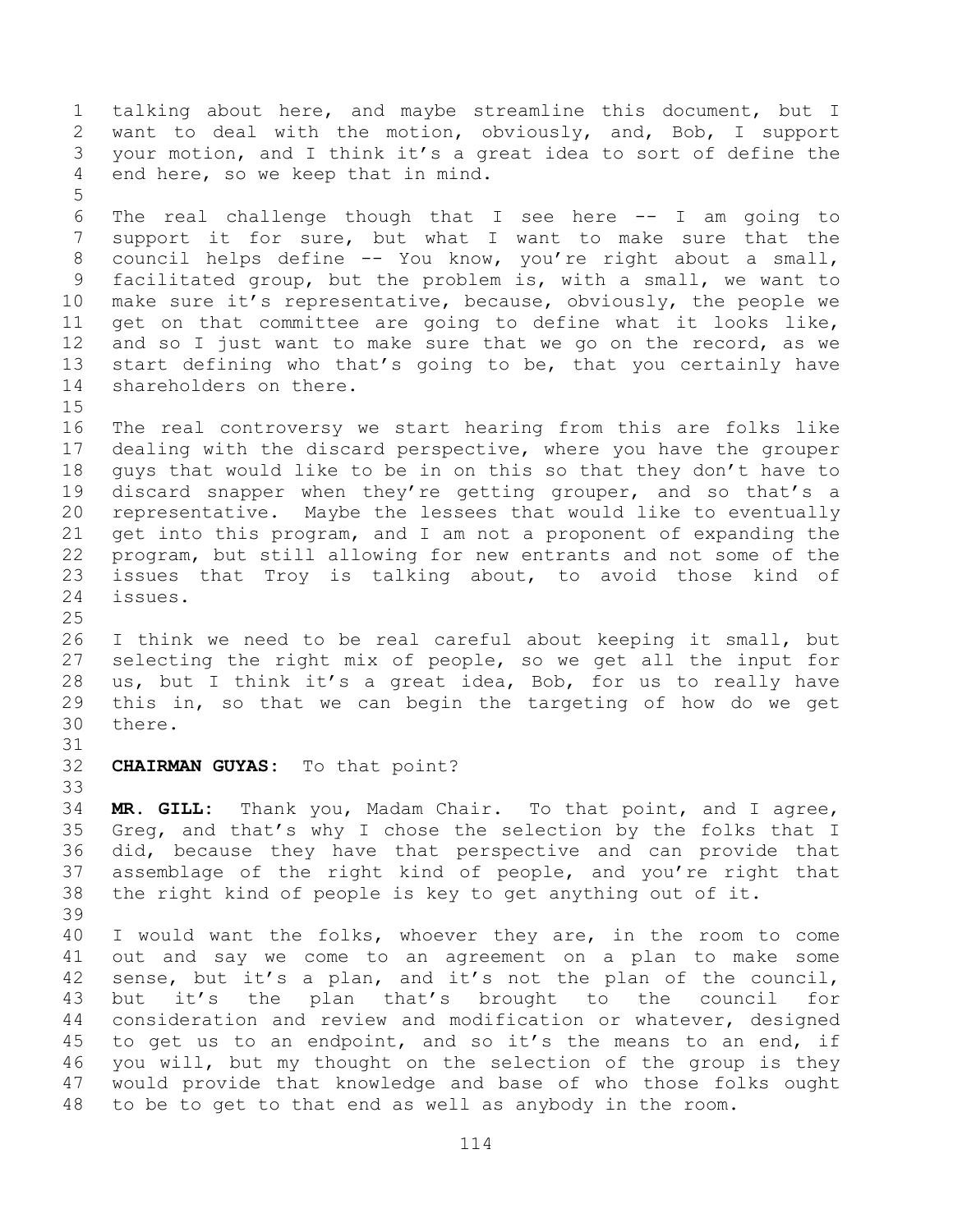$\frac{1}{2}$ 2 **CHAIRMAN GUYAS:** Okay. Thanks, Bob. Kevin, you're up, or did you want to speak to this, or we can come back to you.  $\frac{4}{5}$ MR. ANSON: I want to speak to this. Is Phil up at some point? 6<br>7 7 **CHAIRMAN GUYAS:** Yes, and he's on my list, but you were on there

8 first.

 $\begin{array}{c} 9 \\ 10 \end{array}$ 10 **MR. ANSON:** I thought he was ahead of me. Sorry about that. As<br>11 far as the discussion, or the comments, regarding pessimism, I'm 11 far as the discussion, or the comments, regarding pessimism, I'm<br>12 a little pessimistic myself as to where we are, seeing how long 12 a little pessimistic myself as to where we are, seeing how long<br>13 we've been discussing this issue, and I don't believe this 13 we've been discussing this issue, and I don't believe this<br>14 motion gets us any farther down the road, to be quite frank, 14 motion gets us any farther down the road, to be quite frank,<br>15 although I certainly have respect for the Executive Director and 15 although I certainly have respect for the Executive Director and<br>16 the Council and Reef Fish Committee Chairs, but I don't know the Council and Reef Fish Committee Chairs, but I don't know 17 that necessarily they will pick the best group that would come<br>18 back with an idealized IFQ program that would align kind of with 18 back with an idealized IFQ program that would align kind of with<br>19 what the council has currently been talking about. what the council has currently been talking about.

20<br>21 21 I think the purpose and need statements have been cleaned up<br>22 here, as of late, in 36B and 36B, and that, in my mind, helps 22 here, as of late, in 36B and 36B, and that, in my mind, helps<br>23 further clarify what the purpose and need of this action would 23 further clarify what the purpose and need of this action would<br>24 do, and it is to address the very thing, or at least one of the 24 do, and it is to address the very thing, or at least one of the<br>25 things, that you just mentioned, Mr. Williamson, and that is 25 things, that you just mentioned, Mr. Williamson, and that is<br>26 whether or not a public resource needs to be made available to 26 whether or not a public resource needs to be made available to<br>27 folks that they have permanent retention, and their heirs can 27 folks that they have permanent retention, and their heirs can<br>28 have permanent retention, of that resource, and that's the 28 have permanent retention, of that resource, and that's the<br>29 biggest thing, in my mind. biggest thing, in my mind.

30<br>31

Secondarily to that, if you address that, and you're able to 32 utilize those shares of that resource and redistribute to those<br>33 who are actually fishing and going out and trying to earn a 33 who are actually fishing and going out and trying to earn a 34 living off of that resource and maximize the monetary potential<br>35 of that resource for them, that's another issue that we need to 35 of that resource for them, that's another issue that we need to<br>36 address, and so I am -- You know, we split 36B and 36B, to split 36 address, and so I am -- You know, we split 36B and 36B, to split<br>37 it up so that it would be much easier to pass one aspect and 37 it up so that it would be much easier to pass one aspect and<br>38 then move on to the next, and here we are talking about the same 38 then move on to the next, and here we are talking about the same documents. documents.

40

41 As far as how long it has taken, I mean, it was a full year, a<br>42 vear-plus, since we even took a look at these things, and so I 42 year-plus, since we even took a look at these things, and so I<br>43 just see this as further delaying the process and that it's up 43 just see this as further delaying the process and that it's up<br>44 to the council to clarify and identify what it is they would 44 to the council to clarify and identify what it is they would<br>45 like to get, and then, through APs, and through public hearings 45 like to get, and then, through APs, and through public hearings<br>46 and public comment, we get to hear, as we tweak and modify that 46 and public comment, we get to hear, as we tweak and modify that<br>47 program and develop it, the amendments that we modify. I am program and develop it, the amendments that we modify. I am 48 just -- I am not going to support the motion.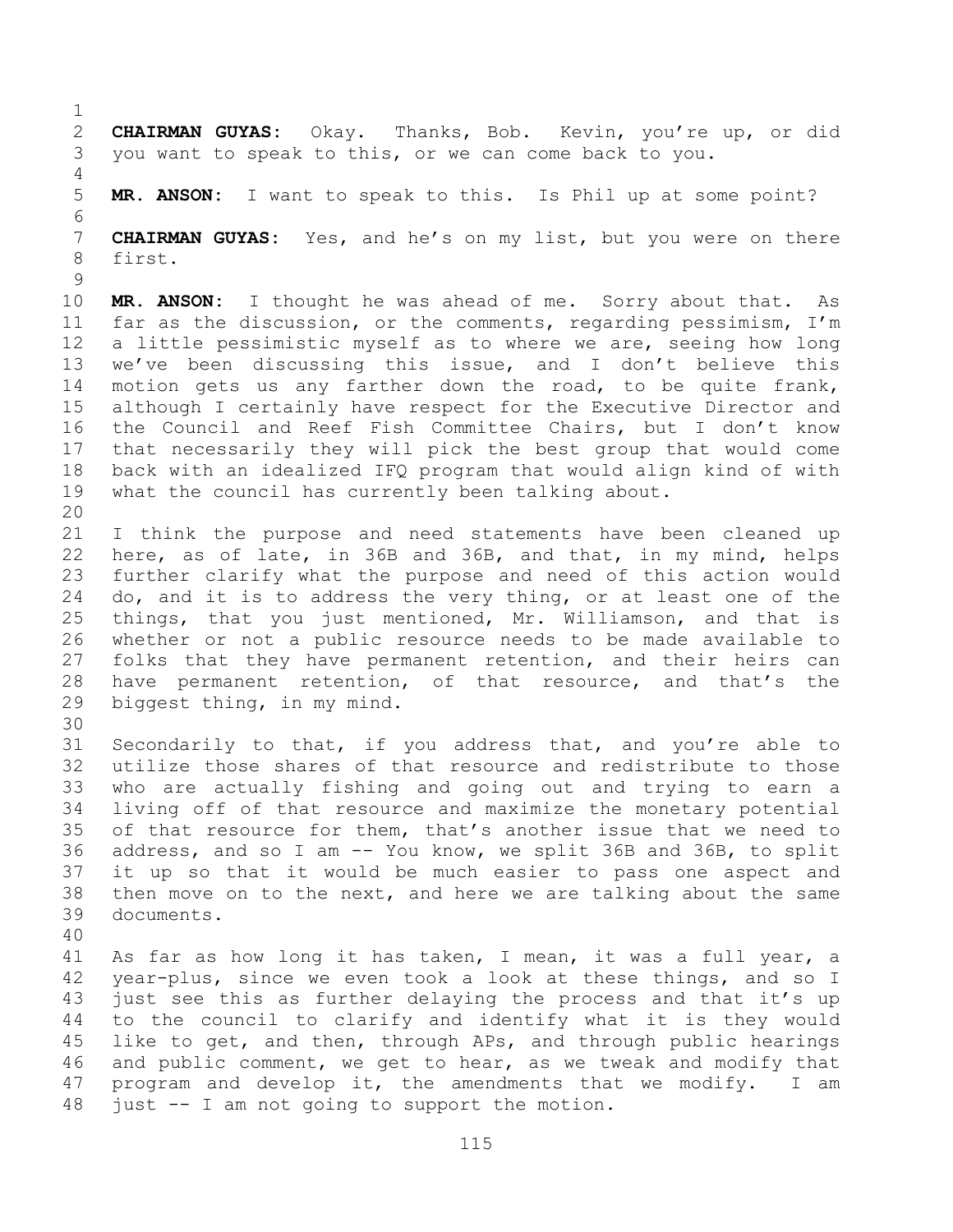$\frac{1}{2}$ 2 **CHAIRMAN GUYAS:** Okay. Thanks, Kevin. I do have a number of 3 people on the list, and so I know there's a lot of people<br>4 waiting, and so we'll get to you. Susan is next. waiting, and so we'll get to you. Susan is next.

5 6 **MS. BOGGS:** Thank you, Madam Chairman. Bob, I appreciate you thinking outside of the box, and a lot of my sentiments are the 8 same as what Kevin said. I don't think this gets us where we 9 need to do, and, I mean, I look at this as we're going to<br>10 appoint the same people that we always appoint and do the same 10 appoint the same people that we always appoint and do the same<br>11 thing that we currently do. thing that we currently do.

 $\begin{array}{c} 12 \\ 13 \end{array}$ 13 The council has these alternatives before them, and you have<br>14 public comment, where people can come up and provide their 14 public comment, where people can come up and provide their<br>15 comments, and we're already incorporating the AP chairs, and the 15 comments, and we're already incorporating the AP chairs, and the<br>16 AP committees, I should say, for recommendation, and I think AP committees, I should say, for recommendation, and I think 17 this slows it down. I am kind of thinking along the lines of<br>18 Leann, and I think this council can take action and do something 18 Leann, and I think this council can take action and do something<br>19 with 36B, and, ves, mavbe, if we go down the road of a guota 19 with 36B, and, yes, maybe, if we go down the road of a quota<br>20 bank, then maybe we look at something like this, but I don't 20 bank, then maybe we look at something like this, but I don't<br>21 think I can support this motion at this time. Thank you. think I can support this motion at this time. Thank you.

 $\frac{22}{23}$ 

23 **CHAIRMAN GUYAS:** Thanks, Susan. Andy.

 $\frac{24}{25}$ 25 **MR. STRELCHECK:** Thank you, Martha. I am supportive of the 26 motion, and I guess I wanted to speak to it in a number of<br>27 regards. First, I have seen the council really struggle with 27 regards. First, I have seen the council really struggle with<br>28 IFO actions for a considerable period of time, and it's been 28 IFQ actions for a considerable period of time, and it's been<br>29 mentioned by several folks, and I think a lot of it just comes 29 mentioned by several folks, and I think a lot of it just comes<br>30 down to differences in perspective and differences in terms of 30 down to differences in perspective and differences in terms of<br>31 what we're trying to accomplish, and I really don't see 36B or what we're trying to accomplish, and I really don't see 36B or 32 36C right now as any different than that.

33<br>34 34 I think that we have a substantial difference in kind of what<br>35 we're trying to accomplish through the purpose and need and 35 we're trying to accomplish through the purpose and need and<br>36 whether or not those actions will actually be effective in 36 whether or not those actions will actually be effective in<br>37 accomplishing the purpose and need, and so I have major concerns 37 accomplishing the purpose and need, and so I have major concerns<br>38 with disrupting a program that is working fairly well, but 38 with disrupting a program that is working fairly well, but<br>39 knowing that also it could be improved. knowing that also it could be improved.

40

41 I like Bob's motion, from the standpoint of that it helps us<br>42 kind of take a step back. What I am struggling with is it's a 42 kind of take a step back. What I am struggling with is it's a<br>43 very broad charge, and I am concerned that we might get mired 43 very broad charge, and I am concerned that we might get mired<br>44 down in thinking about this too broadly, and I spent some time, 44 down in thinking about this too broadly, and I spent some time,<br>45 before this council meeting, talking to a number of people about 45 before this council meeting, talking to a number of people about<br>46 the IFO program. the IFO program.

47

48 To me, it keeps boiling down to handful of kind of issues that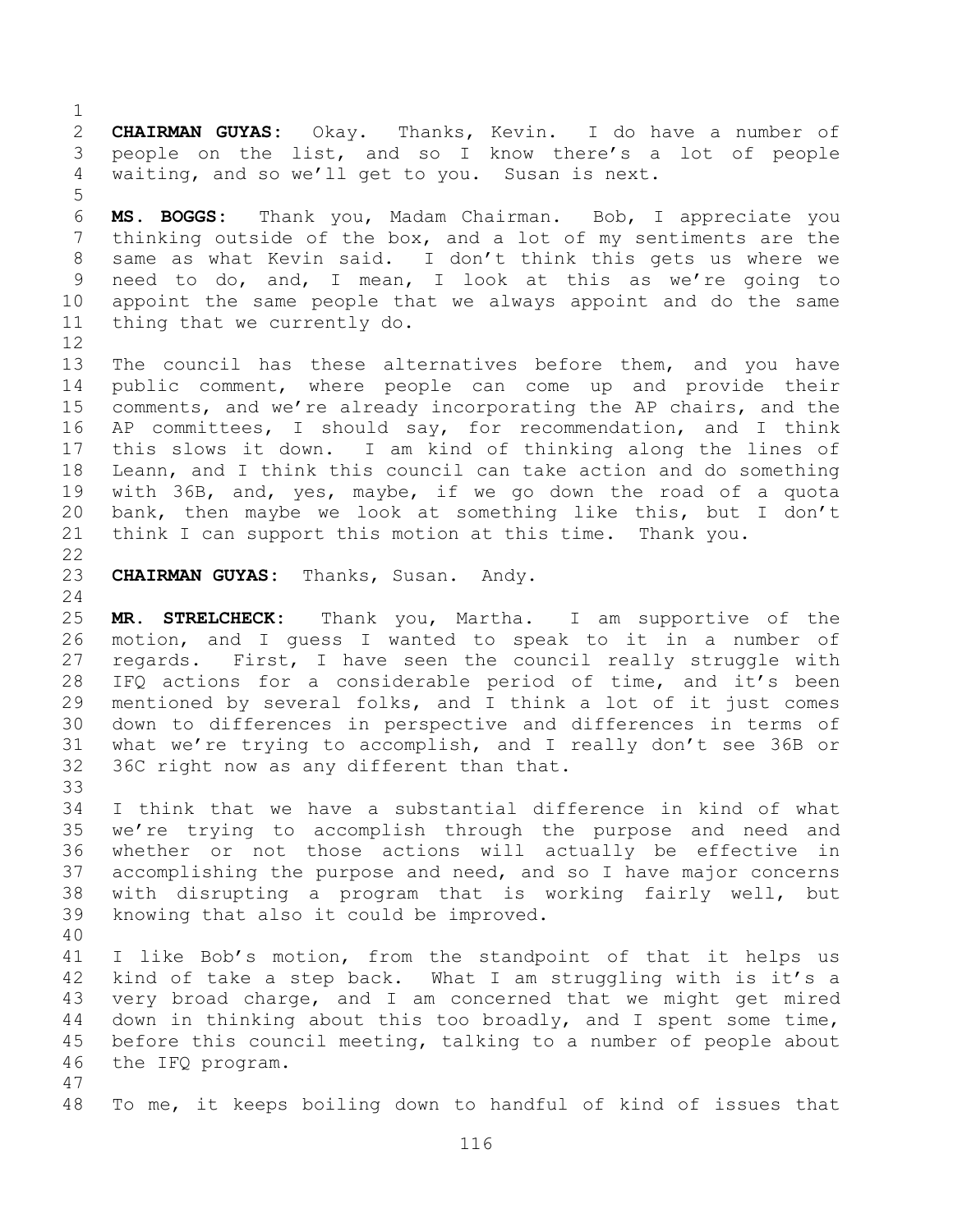1 people are concerned about with regard to how the IFQ program<br>2 operates, and so I would, I think, like to see a little bit more 2 operates, and so I would, I think, like to see a little bit more<br>3 specific direction built in, if we go down this path of 3 specific direction built in, if we go down this path of<br>4 developing a committee to look into this, and have them really 4 developing a committee to look into this, and have them really<br>5 focus on some key topics. focus on some key topics.

6<br>7 Just as an example, bycatch and discards keeps hitting us right 8 in the face, in terms of this program. New entrants continues 9 to be a challenge for us, and there's a whole host of things<br>10 that I think we could really look at, and it kind of 10 that I think we could really look at, and it kind<br>11 accomplishes what is being asked, in terms of 1 and 2, but 11 accomplishes what is being asked, in terms of 1 and 2, but it<br>12 provides that direction right upfront to this group of 12 provides that direction right upfront to this group<br>13 individuals. individuals.

 $\begin{array}{c} 14 \\ 15 \end{array}$ 15 I think the other key aspect of this is the program is really<br>16 complicated, and we need people that work on both the backend of complicated, and we need people that work on both the backend of 17 the program as well as participate in the program, because,<br>18 administratively, if you think you have a solution, and you 18 administratively, if you think you have a solution, and you<br>19 think vou've dealt with an issue, and the reality is that 19 think you've dealt with an issue, and the reality is that<br>20 there's ways around it. There is ways to essentially operate 20 there's ways around it. There is ways to essentially operate<br>21 within the system that ultimately will not end up with your 21 within the system that ultimately will not end up with your<br>22 desired outcome, and so a group like this, to me, can kind of 22 desired outcome, and so a group like this, to me, can kind of<br>23 help troubleshoot that and look at the pros and cons of 23 help troubleshoot that and look at the pros and cons<br>24 different actions or activities that could be imposed within t 24 different actions or activities that could be imposed within the<br>25 program to make it more successful. program to make it more successful.

26<br>27 27 **CHAIRMAN GUYAS:** Thanks, Andy. I think you bring up a good 28 point. I think -- Should this motion pass, I feel like it would<br>29 be beneficial for this group to talk about what are the problems 29 be beneficial for this group to talk about what are the problems<br>30 that this group would need to focus on, and I think that's a 30 that this group would need to focus on, and I think that's a<br>31 fair point. Phil, you're next on my list. fair point. Phil, you're next on my list.

32<br>33 33 **MR. DYSKOW:** Thank you, Madam Chair. Because I've been waiting 34 so long, many of the concerns that I wanted to discuss have been<br>35 addressed, but I think there's a third option, which I was never 35 addressed, but I think there's a third option, which I was never<br>36 in favor of previously, but is another alternative that would 36 in favor of previously, but is another alternative that would<br>37 get us to a different place, and that's a sunset provision, 37 get us to a different place, and that's a sunset provision,<br>38 whereby, at some point down the road, we start over and draw up 38 whereby, at some point down the road, we start over and draw up<br>39 a new program that is more succinct to what we think, or how we a new program that is more succinct to what we think, or how we 40 think, this program should operate.

41<br>42

42 I would like to support this motion, but I am not going to, and<br>43 I am going to support the idea of continuing with 36B and hope 43 I am going to support the idea of continuing with 36B and hope<br>44 that we can at least get that behind us, but, down the road, a 44 that we can at least get that behind us, but, down the road, a<br>45 sunset provision is another option that we need to get on the 45 sunset provision is another option that we need to get on the<br>46 table and consider if we can't address this thing. If we can't 46 table and consider if we can't address this thing. If we can't<br>47 work together to address it, we can certainly start over, and work together to address it, we can certainly start over, and 48 that's all I have. Thank you.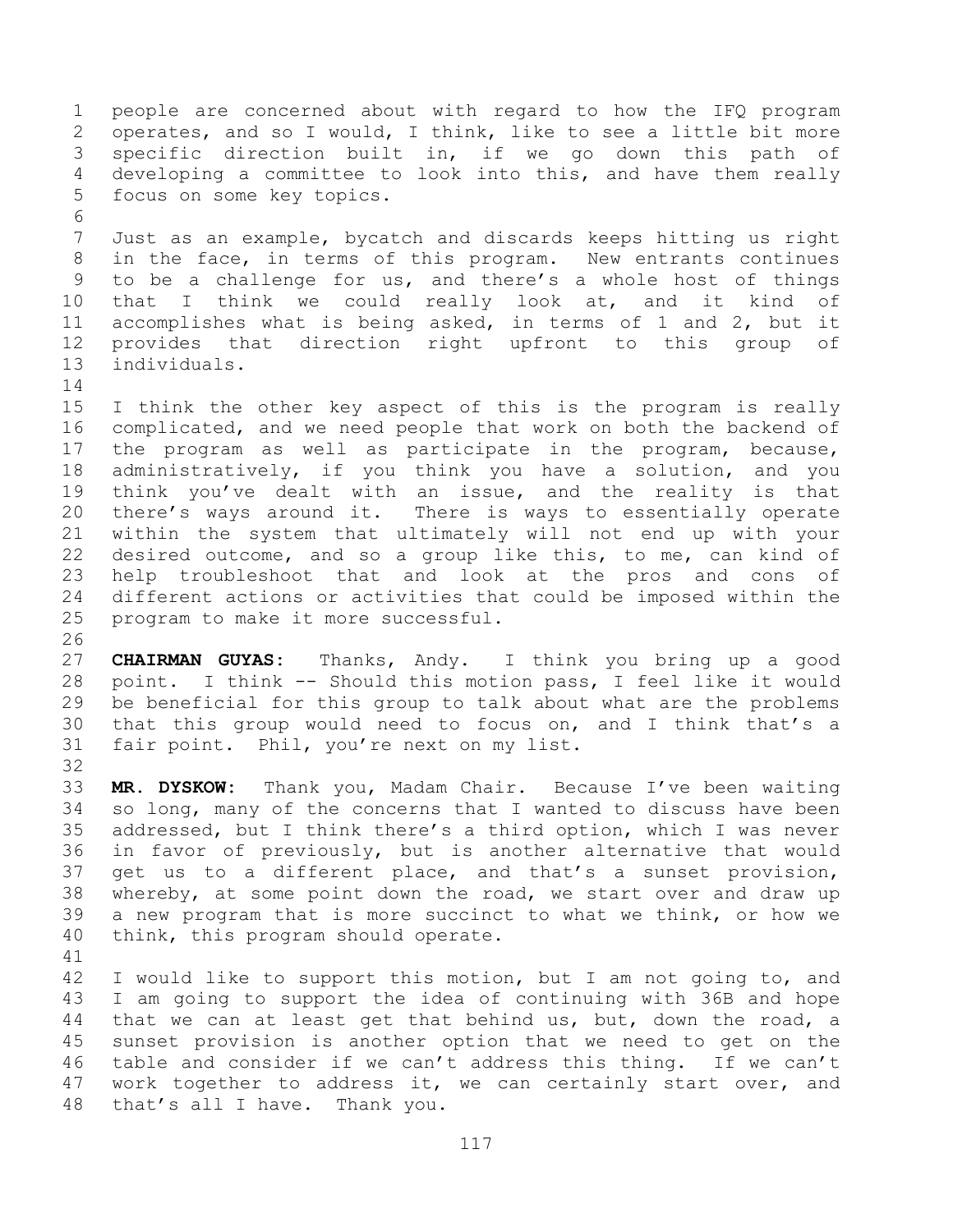$\frac{1}{2}$ 2 **CHAIRMAN GUYAS:** Thanks, Phil. Carrie. 3 4 **EXECUTIVE DIRECTOR SIMMONS:** Thank you, Madam Chair. A couple 5 of things. I do think we need clear direction, at least by Full<br>6 Council, on where we're going with 36B, and perhaps 36C. That 6 Council, on where we're going with 36B, and perhaps 36C. That<br>7 aside, and I know we may even come back to that during aside, and I know we may even come back to that during 8 committee, if it's the will of the council for me to be involved 9 in the selection process, I'm fine with that, but I would just<br>10 note, in our SOPPs, that, typically, I am involved on the more 10 note, in our SOPPs, that, typically, I am involved on the more<br>11 technical selection of members for technical committees, and so 11 technical selection of members for technical committees, and so<br>12 I will leave that up to the council. I will leave that up to the council. 13<br>14 14 I would certainly be willing to help as a facilitator, making<br>15 sure we get good applicants, but just noting that I am not 15 sure we get good applicants, but just noting that I am not<br>16 normally involved in selecting of the individuals that would be normally involved in selecting of the individuals that would be 17 involved in a particular working group, and I would certainly<br>18 discuss with people the various expertise, as the council 18 discuss with people the various expertise, as the council<br>19 members request, and so I just wanted to note that. members request, and so I just wanted to note that. 20<br>21 21 Then I do agree with Andy, and I really feel like this needs a<br>22 lot more fleshing out, and perhaps we would bring it back again 22 lot more fleshing out, and perhaps we would bring it back again<br>23 with what do we mean by "achieve an improved IFO program", and 23 with what do we mean by "achieve an improved IFQ program", and<br>24 perhaps an ideal program for red snapper may not be the same as 24 perhaps an ideal program for red snapper may not be the same as<br>25 for the grouper-tilefish. I mean, I just think there's a lot of 25 for the grouper-tilefish. I mean, I just think there's a lot of<br>26 considerations and details that we would have to work on, should 26 considerations and details that we would have to work on, should<br>27 this motion pass. Thank you. this motion pass. Thank you. 28<br>29 29 **CHAIRMAN GUYAS:** Okay. Thanks, Dr. Simmons. I have a couple of 30 people on my list, but I think they wanted to speak specifically<br>31 to 36B, after we get through this, and so is there any other to 36B, after we get through this, and so is there any other 32 discussion on this motion in front of us? Phil, is your hand<br>33 back up? back up? 34<br>35 35 **MR. DYSKOW:** No, it is not. 36<br>37 37 **CHAIRMAN GUYAS:** Okay. Just checking. Andy. 38<br>39 MR. STRELCHECK: Given the discussion, and at least some 40 opposition that I expect from this motion, would, Bob, you be 41 willing to withdraw it, and we could maybe reconsider the motion<br>42 in a different form at Full Council? in a different form at Full Council? 43 44 **MR. GILL:** Sure. The intent is to try and get to the point 45 where, whatever we do relative to 36B and 36C, we're actually<br>46 making progress, and, if that's the best technique, I am for it. 46 making progress, and, if that's the best technique, I am for it.<br>47 I think you're suggesting more specificity, and that's fine, and

118

I think you're suggesting more specificity, and that's fine, and

48 I am willing to work on that as well, and we can bring it back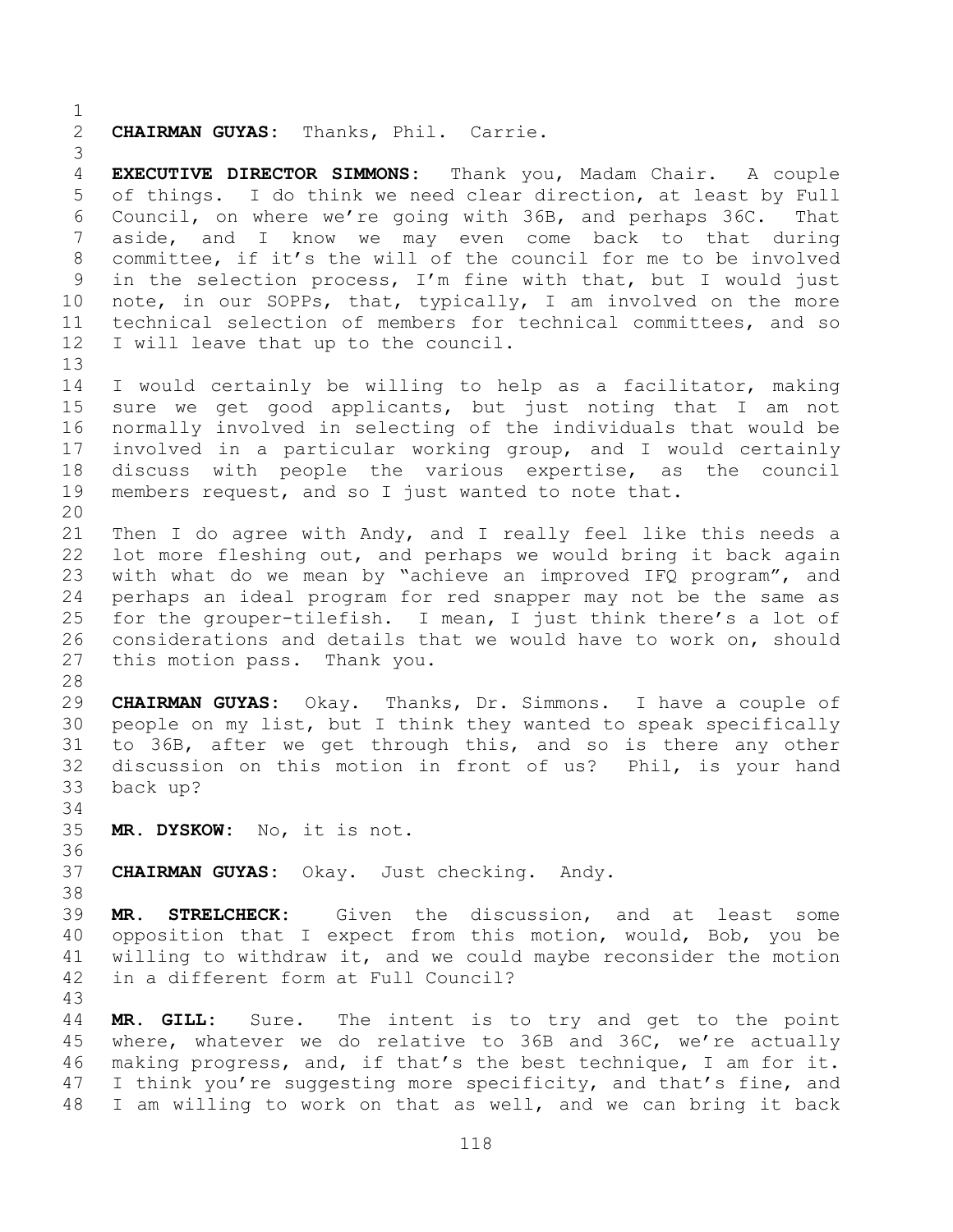1 to Full Council and go from there. **Madam Chair, if that's the** 2 **will of the committee, I will withdraw the motion.** 3 4 **CHAIRMAN GUYAS:** Kevin, is it to that? 5 6 **MR. ANSON:** To that point, yes. If you would, Mr. Gill, consider possibly the length of time, or a period of time, that 8 this group would have to come back with a report, to consider 9 that as adding to your motion. Thank you. 10<br>11 11 **CHAIRMAN GUYAS:** Okay. At this point, the motion is withdrawn.<br>12 Ava, I saw your hand. Ava, I saw your hand. 13<br>14 14 **DR. LASSETER:** Yes. Thank you, Madam Chair. I forgot to 15 mention that we will have this -- We intend to add this to your<br>16 agenda for October, because it was released after agendas were agenda for October, because it was released after agendas were 17 finalized for this meeting, but the National Academy of Sciences<br>18 study on the effect of LAPPs mixed-use fisheries report -- The 18 study on the effect of LAPPs mixed-use fisheries report -- The<br>19 preliminary report has come out, and hopefully the final report 19 preliminary report has come out, and hopefully the final report<br>20 will be out before October. will be out before October. 21<br>22 22 Anyway, this report has come out, and I am still working my way<br>23 through it, and I read like the conclusions, but I'm still kind 23 through it, and I read like the conclusions, but I'm still kind<br>24 of slogging the 150 pages. It has a lot of comments and 24 of slogging the 150 pages. It has a lot of comments and<br>25 discussions on the IFO programs and kind of Gulf fisheries 25 discussions on the IFQ programs and kind of Gulf fisheries<br>26 broadly, but this will be on your agenda in October, and we want 26 broadly, but this will be on your agenda in October, and we want<br>27 to consider possibly even having one of the people on the 27 to consider possibly even having one of the people on the<br>28 committee present it, and we're not sure. We really haven't 28 committee present it, and we're not sure.<br>29 talked this out yet, but it has some intere 29 talked this out yet, but it has some interesting comments on --<br>30 From an outside perspective on these IFO programs, and we'll 30 From an outside perspective on these IFQ programs, and we'll<br>31 definitely distribute that to you all. If you can spend some definitely distribute that to you all. If you can spend some 32 time looking through that, that may also kind of give us some<br>33 thoughts and ideas for ways to frame some of the problems that 33 thoughts and ideas for ways to frame some of the problems that<br>34 we're facing. we're facing. 35<br>36

36 **CHAIRMAN GUYAS:** Okay. Great. Yes, that sounds wonderful, Ava. 37 If we can pull that off for October, it sounds like it would be<br>38 pretty helpful. Ava, because I have -- I know Leann and Greq, 38 pretty helpful. Ava, because I have -- I know Leann and Greg,<br>39 and mavbe others, wanted to speak on 36B. Would you suggest and maybe others, wanted to speak on 36B. Would you suggest 40 that we back up to 36B at this point, or do you want to continue 41 the 36C presentation first?

42

43 **DR. LASSETER:** Either, and that's really the will of the 44 council. I went over the actions in 36C, with the overview, and<br>45 I think that kind of gives you a sense of what's in there. I do 45 I think that kind of gives you a sense of what's in there. I do<br>46 hope that, just at the very end, before we run out of time 46 hope that, just at the very end, before we run out of time<br>47 today, if I could just cover the AP recommendations from 36C, today, if I could just cover the AP recommendations from  $36C$ , 48 because those are kind of still hanging out there, but, no, I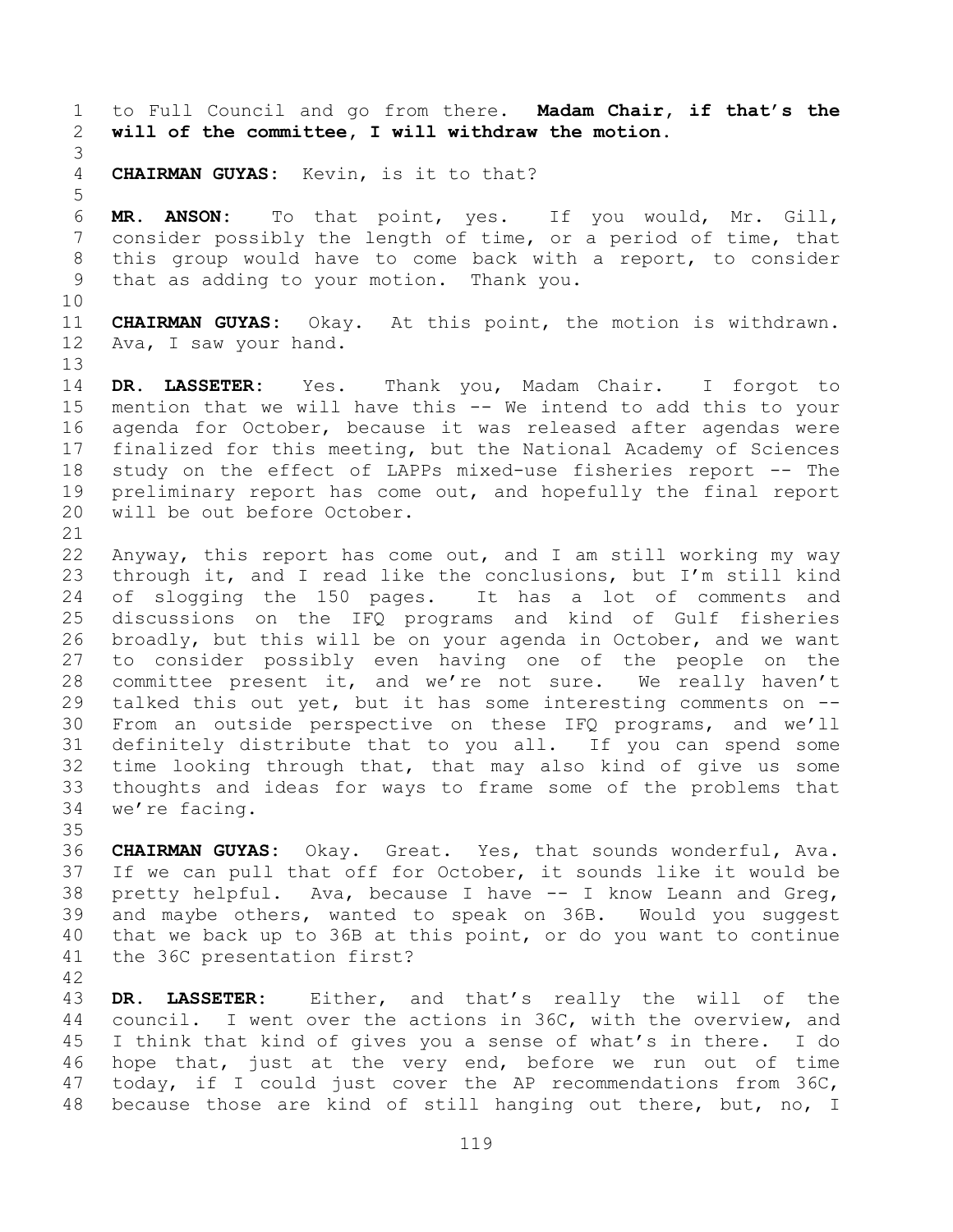1 would encourage any discussion. If anybody wants to talk about<br>2 36B, that would be great. 36B, that would be great. 3 4 **CHAIRMAN GUYAS:** Okay. Let's back to up 36B then. Leann, are you ready to speak on this? 6<br>7 7 **MS. BOSARGE:** Hell, yes, I am. 8 9 **CHAIRMAN GUYAS:** All right. 10<br>11 11 **MS. BOSARGE:** All right, and so let's take it action-by-action. 12 If they can pull the actual document up on the board. In Action<br>13 1, which is the -- I am going to address the concerns that Ava 13 1, which is the -- I am going to address the concerns that Ava<br>14 had as I kind of go through each one of these actions, and so, 14 had as I kind of go through each one of these actions, and so,<br>15 Ava, I am going to give you feedback. Ava, I am going to give you feedback. 16 17 Action 1 is a permit requirement in order to have shares. We<br>18 have a preferred on that action. We said, all right, we're 18 have a preferred on that action. We said, all right, we're<br>19 going to do this, and you're going to have to have a permit in 19 going to do this, and you're going to have to have a permit in<br>20 order to own shares, and so we're going to grandfather some 20 order to own shares, and so we're going to grandfather some<br>21 people in. We chose Alternative 5, which is, anybody that opens 21 people in. We chose Alternative 5, which is, anybody that opens<br>22 an account after this amendment is implemented, they are going 22 an account after this amendment is implemented, they are going<br>23 to have to have a permit in order to have shares. to have to have a permit in order to have shares.  $\frac{24}{25}$ 25 Now, Ava, IPT, Andy, I don't know, but somebody -- A host of<br>26 people have issues with that not seeming to line up with the 26 people have issues with that not seeming to line up with the<br>27 purpose and need. However, I think it's all in your 27 purpose and need. However, I think it's all in your<br>28 perspective. I quess the way I see this program is in the long 28 perspective. I guess the way I see this program is in the long term. 30<br>31 Right now, initial shareholders, and that's the people that we 32 have divvied out shares to when we originally started this<br>33 program, and many of those people are still fishing, and some of 33 program, and many of those people are still fishing, and some of<br>34 them are mavbe not fishing, but thev are still in the industry, 34 them are maybe not fishing, but they are still in the industry,<br>35 and they now maybe own a couple of boats and have a dock, and so 35 and they now maybe own a couple of boats and have a dock, and so<br>36 they have the unloading facility, but, by and large, most of 36 they have the unloading facility, but, by and large, most of<br>37 those people are still associated with the fishery. They are 37 those people are still associated with the fishery.<br>38 still fishermen, and they're still in the fishery. still fishermen, and they're still in the fishery. 39 40 However, we're seeing some participants come in that are not 41 associated with the fishery, and call them whatever you want to<br>42 call them. Call them investors or call them whatever. We're 42 call them. Call them investors or call them whatever. We're<br>43 still in that first generation though. We're not like other 43 still in that first generation though.<br>44 IFOs, where they're in the second or 44 IFQs, where they're in the second or third generation from<br>45 original shareholders. original shareholders. 46<br>47 As you get further and further out, generation after generation, 48 if you look at some of these other programs, you see that divide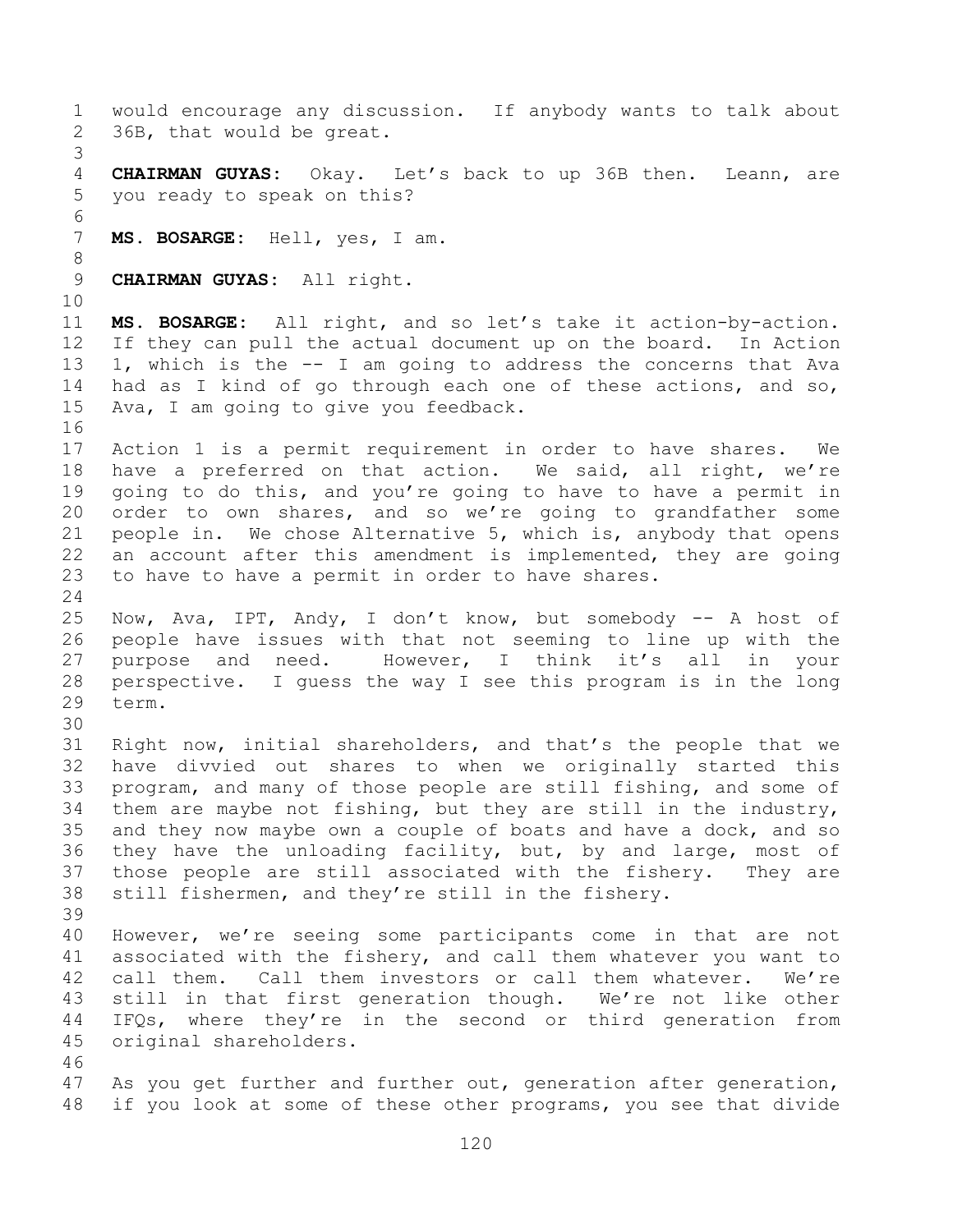1 start to get larger and larger and larger between the actual<br>2 fishermen and people that are participating in the fishery, 2 fishermen and people that are participating in the fishery,<br>3 either as dock owners or whatever, but they have some 3 either as dock owners or whatever, but they have some<br>4 involvement in commercial fishing, and shareholders that have no 4 involvement in commercial fishing, and shareholders that have no<br>5 involvement in the fishery, and so, to me, yes, you may see this 5 involvement in the fishery, and so, to me, yes, you may see this<br>6 as implementing this -- I mean, as this having effects a vear or 6 as implementing this -- I mean, as this having effects a year or<br>7 two from now, when it's actually implemented, and I think that's two from now, when it's actually implemented, and I think that's 8 great.

 $\begin{array}{c} 9 \\ 10 \end{array}$ 10 Would I like to have it retroactive? Yes, but I'm happy if we<br>11 can get it on the books at all, and I think the fact that we're 11 can get it on the books at all, and I think the fact that we're<br>12 still in the first generation -- That definitely meets up with 12 still in the first generation -- That definitely meets up with<br>13 the purpose and need. We're going to do this during the first 13 the purpose and need. We're going to do this during the first<br>14 qeneration of this IFO program and not three generations down 14 generation of this IFQ program and not three generations down<br>15 the line, and so don't look at it as, well, but we're going to 15 the line, and so don't look at it as, well, but we're going to<br>16 qrandfather all these people in. grandfather all these people in.

 $\begin{array}{c} 17 \\ 18 \end{array}$ 18 Yes, but we're doing it now, and we're not doing it three<br>19 qenerations in, where you have this huge divide already. This 19 generations in, where you have this huge divide already.<br>20 will prevent that huge divide, help to prevent that huge d 20 will prevent that huge divide, help to prevent that huge divide,<br>21 from occurring and from the ownership of the fishery getting 21 from occurring and from the ownership of the fishery getting<br>22 farther and farther and farther from the actual participants in 22 farther and farther and farther from the actual participants in<br>23 the fishery landing the fish and offloading the fish and putting 23 the fishery landing the fish and offloading the fish and putting<br>24 the fish in the market, and so I don't see where this does not 24 the fish in the market, and so I don't see where this does not<br>25 meet up with the purpose and need, that preferred alternative. 25 meet up with the purpose and need, that preferred alternative.<br>26 The next action, Action 2, share divestment, we have a preferred 26 The next action, Action 2, share divestment, we have a preferred<br>27 alternative on that as well. alternative on that as well.

28<br>29 29 **CHAIRMAN GUYAS:** Hang on. I will come back to you, but I've got a couple of people that want to jump in on this action. Andy.

31<br>32 32 **MR. STRELCHECK:** Leann, I really don't like you not being in the room here.

34<br>35 MS. BOSARGE: Because you can't shut me up?

36<br>37 37 **MR. STRELCHECK:** Sorry to jump in, but I guess I do want to go 38 to the comment that you just made about not aligning with the<br>39 purpose and need, and I quess you could arque that it does align purpose and need, and I quess you could arque that it does align 40 with the purpose and need, and we're limiting, obviously, the 41 shareholdings with regard to a commercial permit, to some<br>42 extent. extent.

43 44 What I don't like about this is that  $--$  I don't recall the exact 45  $--$  Ava or Jessica can probably tell us, but I think we're on the 45 -- Ava or Jessica can probably tell us, but I think we're on the<br>46 order of about 30 percent of the accounts right now, or at least 46 order of about 30 percent of the accounts right now, or at least<br>47 shareholdings, are held in accounts that would be grandfathered shareholdings, are held in accounts that would be grandfathered 48 in, and that can just continue to go up until implementation of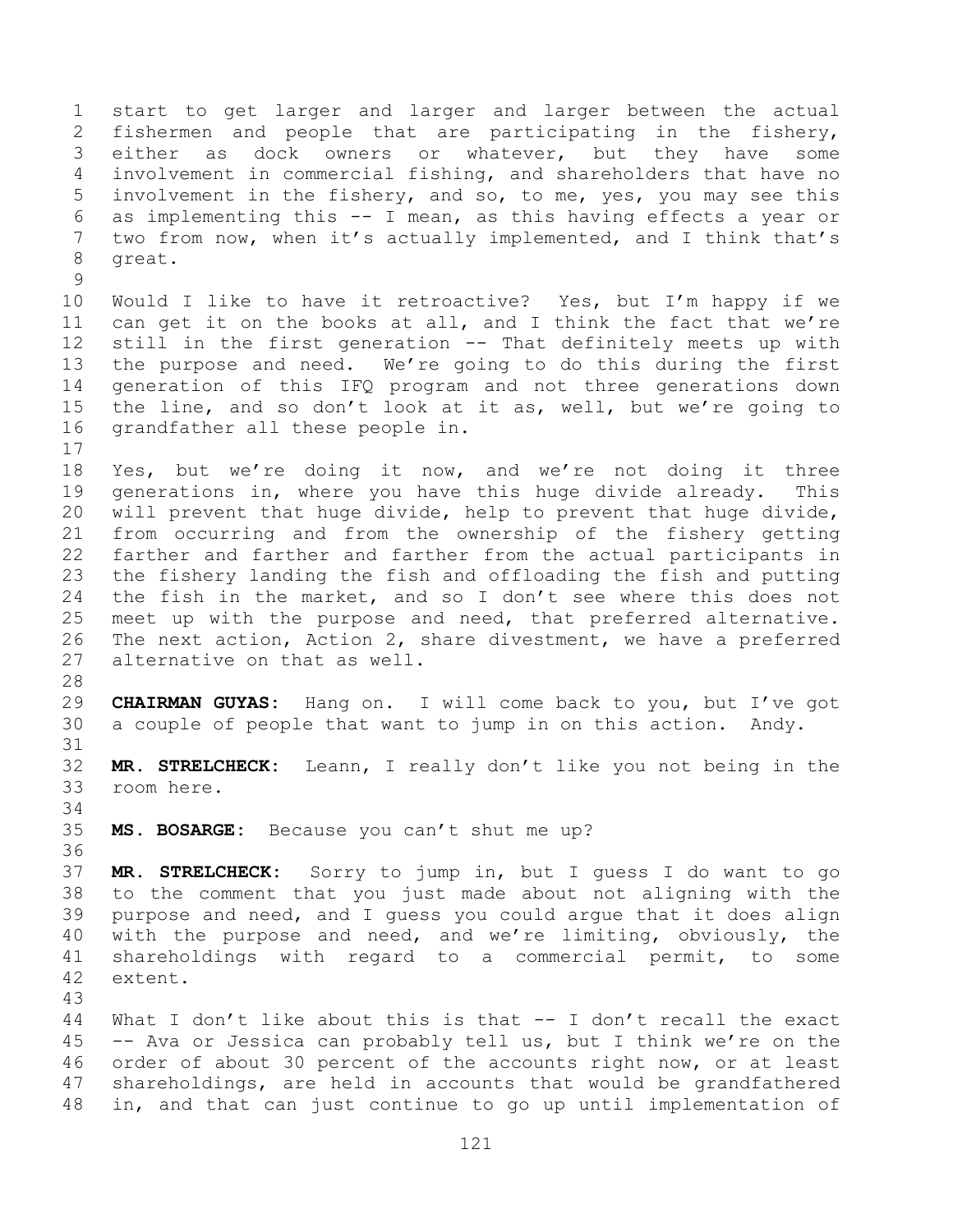1 this amendment.

 $\frac{2}{3}$ 3 The other problem that I see with this is we're now starting to<br>4 create kind of classes of shareholder accounts that then 4 create kind of classes of shareholder accounts that then<br>5 complicates the administration of the IFQ program and tracking 5 complicates the administration of the IFQ program and tracking<br>6 of shareholdings based on account status, and, at the end of the 6 of shareholdings based on account status, and, at the end of the<br>7 day, what do we really want to accomplish here, and how day, what do we really want to accomplish here, and how 8 successful are we going to be, in terms of limiting those 9 shareholders to shareholder accounts or not shareholder<br>10 accounts, and this is where I get back to the complexity of the 10 accounts, and this is where I get back to the complexity of the<br>11 program, because so many of the participants in this program 11 program, because so many of the participants in this program<br>12 have the accounts that are not associated with a permit and have 12 have the accounts that are not associated with a permit and have<br>13 their shares in it currently, but they also have an account with 13 their shares in it currently, but they also have an account with<br>14 a permit that they can move their shareholdings in, right? a permit that they can move their shareholdings in, right?

 $15$ <br> $16$ To me, it's not going to accomplish a significant amount just to 17 grandfather people in or not, or have people move shareholdings<br>18 around, and so that's the struggle that I am having, is that, on 18 around, and so that's the struggle that I am having, is that, on<br>19 paper, it looks like we're doing something significant, but, in 19 paper, it looks like we're doing something significant, but, in<br>20 reality, I just don't think it's going to accomplish much. reality, I just don't think it's going to accomplish much.

 $\frac{21}{22}$ 22 **CHAIRMAN GUYAS:** Okay. More hands. I am assuming to Andy's 23 point. Kevin and then Susan. point. Kevin and then Susan.

 $\frac{24}{25}$ 25 **MR. ANSON:** I just would agree with Andy. If you're on the side 26 of the discussion that wants to ensure that the fish are at<br>27 least associated with a reef fish permit, which a reef fish 27 least associated with a reef fish permit, which a reef fish<br>28 permit is needed to sell the fish, Preferred Alternative 5, 28 permit is needed to sell the fish, Preferred Alternative 5,<br>29 although it's better than waiting until some date in the future, 29 although it's better than waiting until some date in the future,<br>30 it really leaves the door open for a lot of folks that -- Again, 30 it really leaves the door open for a lot of folks that -- Again,<br>31 if your intent is to try to keep it amongst those that are 31 if your intent is to try to keep it amongst those that are<br>32 actively fishing, it allows a significant number of those to 32 actively fishing, it allows a significant number of those to<br>33 still retain those shares. still retain those shares.

34<br>35 35 It does affect those that have purchased those shares, General<br>36 Spraggins, and I do realize that, and so that's a discussion we 36 Spraggins, and I do realize that, and so that's a discussion we<br>37 can have, but I just agree with Andy that Preferred Alternative 37 can have, but I just agree with Andy that Preferred Alternative<br>38 5 -- If that's where you want to be, is to try to make sure that  $38$  5 -- If that's where you want to be, is to try to make sure that  $39$  those accounts are remaining with at least the reef fish permit. those accounts are remaining with at least the reef fish permit, 40 which then is needed to sell those fish, that doesn't do you 41 much good, Preferred Alternative 5. Thank you.

42

43 **CHAIRMAN GUYAS:** All right. I'm going to go to Susan, and then,<br>44 Ava, I see you. I've got you next. Susan is good. Ava, go 44 Ava, I see you. I've got you next. Susan is good. Ava, go ahead.

46<br>47 DR. LASSETER: I guess why I'm struggling with Preferred 48 Alternative 5 is why you wouldn't just pick a date like today,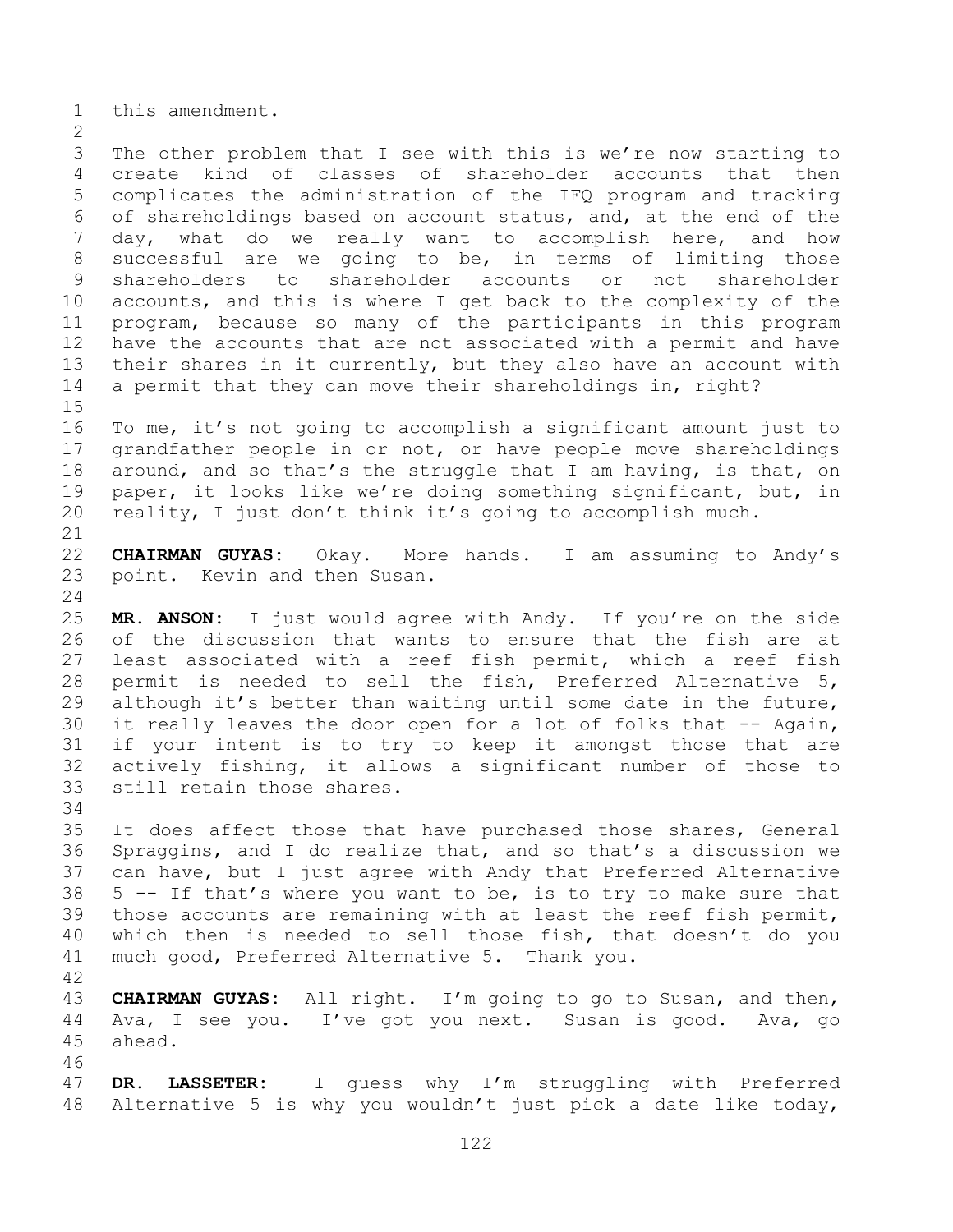1 and I guess, as a social scientist, we often get teased, because<br>2 it's very hard to quantify human behavior, and that's really 2 it's very hard to quantify human behavior, and that's really<br>3 because, when people know that they're being studied, they 3 because, when people know that they're being studied, they<br>4 respond differently, and so, when we go ahead and tell people 4 respond differently, and so, when we go ahead and tell people<br>5 upfront that, hey, we're going to be requiring a permit, or, 5 upfront that, hey, we're going to be requiring a permit, or,<br>6 hev, we're going to be taking this action, especially with 6 hey, we're going to be taking this action, especially with something like this follow-up implementation of this amendment, 8 we're giving people this grace period, from now until an 9 indeterminate date, and that just introduces a whole lot of<br>10 uncertainty, and potentially unintended consequences. uncertainty, and potentially unintended consequences. 11<br>12 12 Since the analysis was presented here in the document with that<br>13 February 2020 date, we've already got 102 new accounts, and only 13 February 2020 date, we've already got 102 new accounts, and only<br>14 thirteen of those have shares, but those are potentially 102 14 thirteen of those have shares, but those are potentially 102<br>15 additional permit-exempt accounts already, and who knows how 15 additional permit-exempt accounts already, and who knows how<br>16 many more could happen at the time of implementing this, and I 16 many more could happen at the time of implementing this, and I<br>17 am just struggling with why you -am just struggling with why you  $-$ 18<br>19 19 If that's the way you're going to go, rather than like picking a<br>20 date like today, why you wouldn't just fold this back into 36C, 20 date like today, why you wouldn't just fold this back into 36C,  $\frac{21}{100}$  because vou're not concerned about going ahead and stemming the 21 because you're not concerned about going ahead and stemming the<br>22 creation of new accounts that are permit-exempt now. If it's 22 creation of new accounts that are permit-exempt now.<br>23 not a timely concern, why wouldn't you just address it 23 not a timely concern, why wouldn't you just address it with the<br>24 actions in 36C? That seems a little more congruent. actions in 36C? That seems a little more congruent.  $\frac{25}{26}$ 26 I just wanted to point out, again, that the APs recommended, for<br>27 those exact reasons, to pick a date, and so I quess I just 27 those exact reasons, to pick a date, and so I guess I just<br>28 wanted to kind of reiterate some of that, because that's 28 wanted to kind of reiterate some of that, because that's<br>29 reflected in the document as well, in the analyses. reflected in the document as well, in the analyses. 30<br>31 31 **CHAIRMAN GUYAS:** Okay. Thanks, Ava. I've got a couple of 32 hands. I am going to go to Bob and then Robin and then back to Leann. Go ahead, Bob. 34<br>35 35 **MR. GILL:** Thank you, Madam Chair. In terms of Alternative 1, 36 or, excuse me, Action 1, that's one of the situations that drove<br>37 me to trying to think of a different way to go. My feeling, 37 me to trying to think of a different way to go. My feeling,<br>38 part of my KISS-system thinking, I believe, is that, basically, 38 part of my KISS-system thinking, I believe, is that, basically,<br>39 it savs either we believe the holding shares without a permit is it says either we believe the holding shares without a permit is 40 okay or it's not okay, and it's as simple as that, and making 41 all these control dates and these exemptions, et cetera, doesn't<br>42 answer that question. answer that question. 43 44 For me, it's Alternative 2, but I could see where folks could<br>45 say, no, it's okay, and we vote for Alternative 1, but 45 say, no, it's okay, and we vote for Alternative 1, but<br>46 Alternatives 3, 4, and 5 beg the question, and we never answer 46 Alternatives 3, 4, and 5 beg the question, and we never answer<br>47 it, whether it's what we think is right or what we don't think it, whether it's what we think is right or what we don't think

123

48 is right, and so I think Action 1 is misguided, and it doesn't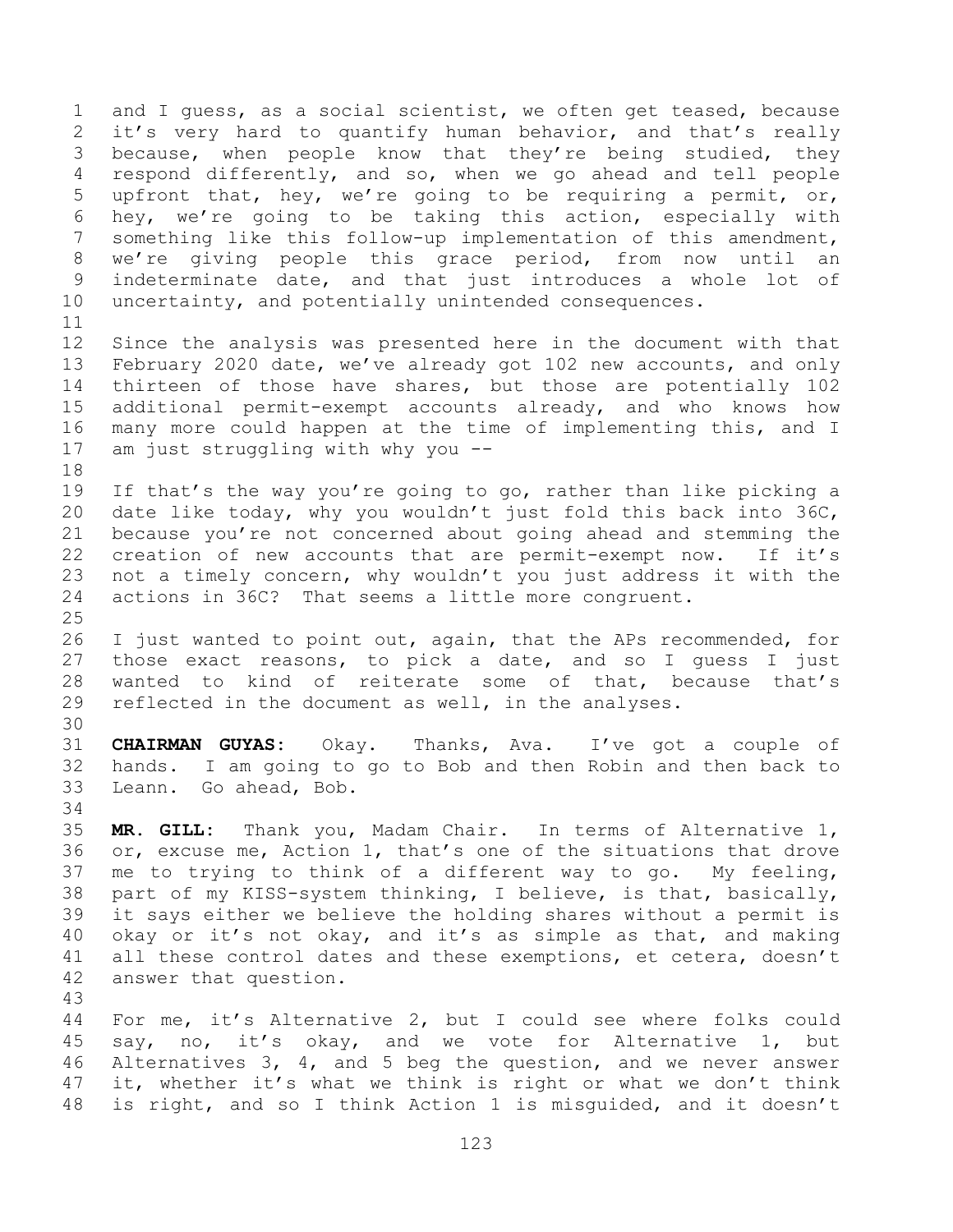1 fundamentally get to the question that's being asked. Thank 2 you.

3

4 **CHAIRMAN GUYAS:** Thanks, Bob. Robin.

5 6 **MR. RIECHERS:** Bob will find this very ironic, that I am going to agree with him about that.

- 9 **MR. GILL:** Oh my god.
- 

8

10<br>11 11 **MR. RIECHERS:** No, but I do agree, and I think we are -- I mean,<br>12 basically, 3, 4, and 5, and really the two recommendations of 12 basically, 3, 4, and 5, and really the two recommendations of<br>13 the AP, the different AP panels below, are control dates. 13 the AP, the different AP panels below, are control dates.<br>14 That's really all they are. They are establishing a control 14 That's really all they are. They are establishing a control<br>15 date and suggesting to the individuals that, if you bought --15 date and suggesting to the individuals that, if you bought --<br>16 Inside of this window, you're either okay, and we may Inside of this window, you're either okay, and we may 17 grandfather you in later in the document, or we may make you<br>18 sell at a particular time, and you've got some amount of time to 18 sell at a particular time, and you've got some amount of time to<br>19 take some action. take some action.

20<br>21 21 I guess the fundamental question is do we in fact want them to<br>22 maintain shares or not, and, in this aspect, I agree with Andy, 22 maintain shares or not, and, in this aspect, I agree with Andy,<br>23 because what we found with these systems is there will be ways 23 because what we found with these systems is there will be ways<br>24 to maneuver through the systems, and I think what everyone who 24 to maneuver through the systems, and I think what everyone who<br>25 is attempting to really participate in this discussion, and this 25 is attempting to really participate in this discussion, and this<br>26 is where it becomes that value judgement you were talking about 26 is where it becomes that value judgement you were talking about<br>27 earlier, Tom, but it's a value judgment about a belief that 27 earlier, Tom, but it's a value judgment about a belief that<br>28 someone should not be able to make a profit off of a government 28 someone should not be able to make a profit off of a government<br>29 resource that they were gifted in some way and not be out there 29 resource that they were gifted in some way and not be out there<br>30 working it and fishing it, or be somewhere in that associated 30 working it and fishing it, or be somewhere in that associated  $\overline{31}$  ownership at a level where it's close -- In our judgment, 31 ownership at a level where it's close -- In our judgment,<br>32 somewhat close enough to the water, and what close enough is a 32 somewhat close enough to the water, and what close enough is a<br>33 judgment, a value-based judgement. judgment, a value-based judgement.

34<br>35

35 My other side of this would be that why wouldn't we allow those<br>36 people to hold shares? It's a market-based system, and you 36 people to hold shares? It's a market-based system, and you<br>37 created a market-based system when you created an IFQ program, 37 created a market-based system when you created an IFQ program,<br>38 and, if it is a market-based system, why wouldn't we just have 38 and, if it is a market-based system, why wouldn't we just have<br>39 it as a market-based system and open it up, and really maybe it as a market-based system and open it up, and really maybe 40 even go further than what we have it open now? Remove some of 41 those restrictions and find ways to make it a really open market<br>42 svstem. system.

43 44 What we now have is a market system that is only associated with<br>45 a couple of the sectors, and you could create a market system 45 a couple of the sectors, and you could create a market system<br>46 that allows it to be more traded than it is now, and so I think 46 that allows it to be more traded than it is now, and so I think<br>47 that may be one of the fundamental questions, when we think that may be one of the fundamental questions, when we think 48 about an ideal IFQ program and what that might look like, but I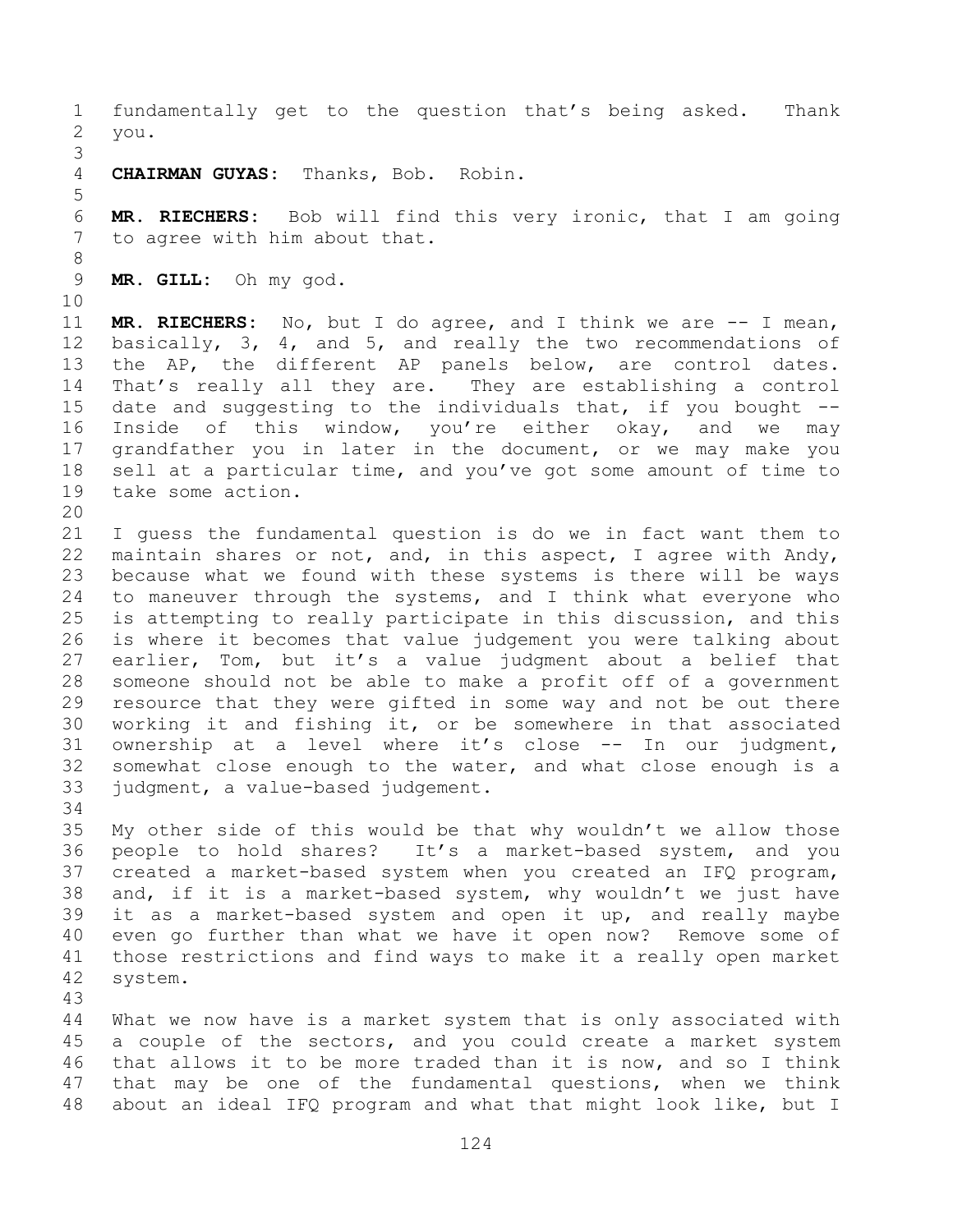1 do agree that we're complicating this somewhat more than it<br>2 needs to be, because it's really a question of do you want to 2 needs to be, because it's really a question of do you want to<br>3 have a permit or not, and then that's a fundamental question 3 have a permit or not, and then that's a fundamental question<br>4 about vour value belief about whether or not that's really going 4 about your value belief about whether or not that's really going<br>5 to constrain people, and are they close enough to the water or 5 to constrain people, and are they close enough to the water or<br>6 the production of the resource that you have allowed them to 6 the production of the resource that you have allowed them to<br>7 have. have. 8 9 **CHAIRMAN GUYAS:** All right. Thanks, Robin. I am going to go back to Leann. 11<br>12 12 **MS. BOSARGE:** All right, and it sounds like there is some people 13 that want it to be Alternative 2, and so, as I said, I was okay<br>14 with Alternative 5. I would rather have something rather than 14 with Alternative 5. I would rather have something rather than<br>15 nothing, but, if there's a holdup here, and a hang-up over that, 15 nothing, but, if there's a holdup here, and a hang-up over that,<br>16 I will float a motion. The motion would be to make Alternative 16 I will float a motion. **The motion would be to make Alternative** 17 **2 in Action 1 the preferred alternative.** 18<br>19 19 We'll see if that's the will of the council or not. If it<br>20 passes, then there we go, and we've got an answer. If it fails, 20 passes, then there we go, and we've got an answer. If it fails,<br>21 then we know that, no, we want some exceptions, and so we'll go 21 then we know that, no, we want some exceptions, and so we'll go<br>22 with the preferred that we have would stav, and we'll move 22 with the preferred that we have would stay, and we'll move<br>23 forward into the next couple of actions and make some decisions. forward into the next couple of actions and make some decisions, 24 and I will go ahead and forecast for you here. I intend to get<br>25 rid of a couple of those, at least one of those actions, and 25 rid of a couple of those, at least one of those actions, and<br>26 maybe streamline the other one, so that we could have preferreds 26 maybe streamline the other one, so that we could have preferreds<br>27 on everything. on everything. 28<br>29 MR. GILL: I second that motion. 30<br>31 31 **CHAIRMAN GUYAS:** All right, and so Leann has got a motion. 32 Let's get that up on the board. **The motion is, in Action 1, to** 33 **make Alternative 2 the preferred alternative.** I will give staff a couple of minutes, and then, Dale, go ahead. 35<br>36 36 **MR. DIAZ:** I am struggling with this. I am listening to the 37 conversation, and we're having some great conversations today,<br>38 and I appreciate the things that has been brought up, especially 38 and I appreciate the things that has been brought up, especially<br>39 by the motion earlier, and I thought that got us to have some by the motion earlier, and I thought that got us to have some 40 good conversations. 41<br>42 42 I do struggle with making Alternative 2 the preferred, for this<br>43 one reason. General Spraggins said earlier that I think some 43 one reason. General Spraggins said earlier that I think some<br>44 people have bought shares and had to borrow money to do that, 44 people have bought shares and had to borrow money to do that,<br>45 and, if we don't allow some grandfather option to do that, and 45 and, if we don't allow some grandfather option to do that, and<br>46 I'm wondering if we're going to put some people in a situation 46 I'm wondering if we're going to put some people in a situation<br>47 where they lose a lot more. where they lose a lot more. 48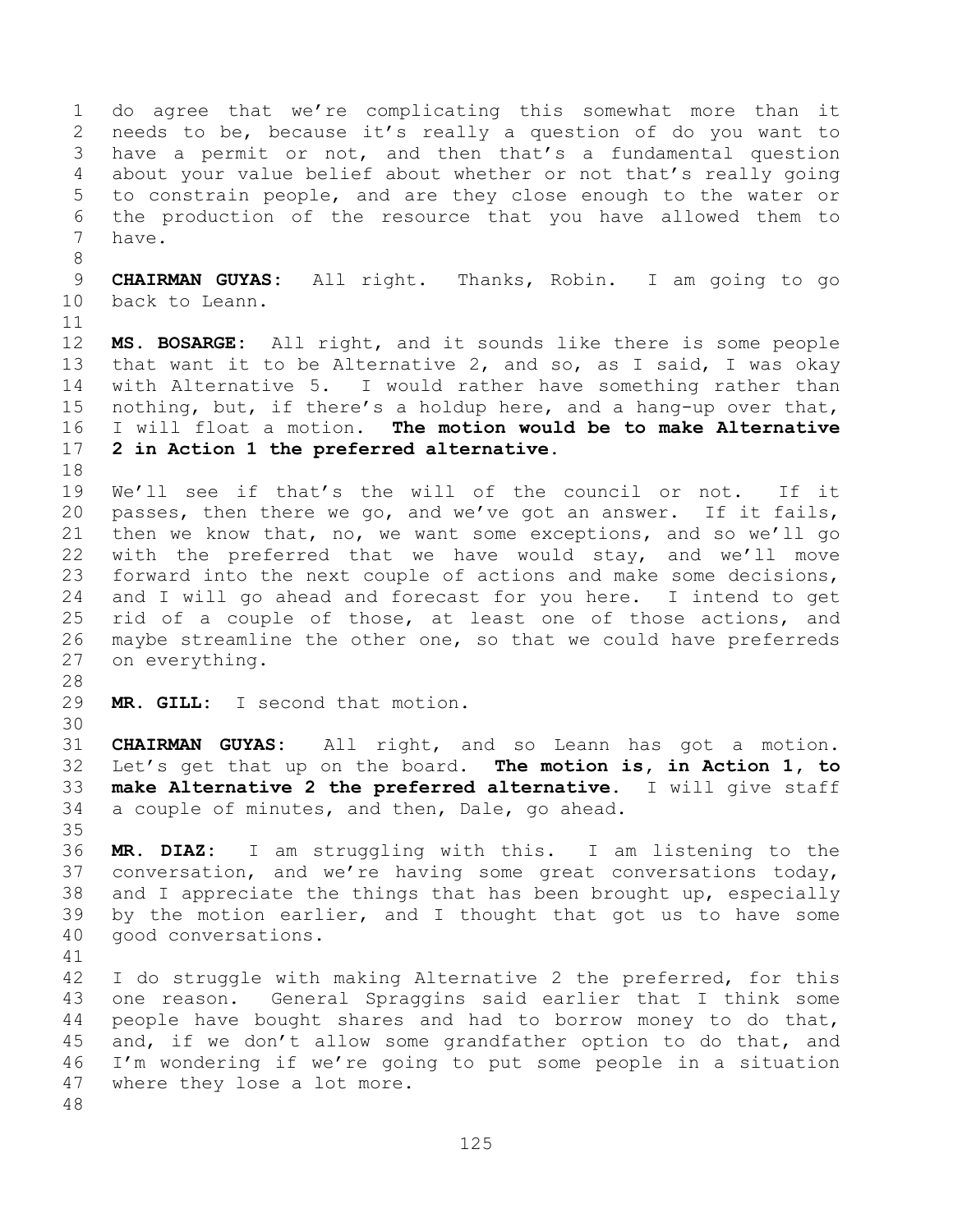1 I don't know the answer to that question, and we might not, but<br>2 I don't know the answer to that question, and that's the only 2 I don't know the answer to that question, and that's the only<br>3 thing that gives me pause on it, and I'm trying to think through 3 thing that gives me pause on it, and I'm trying to think through<br>4 that as I decide how to vote on this. Thank vou, Madam Chair. that as I decide how to vote on this. Thank you, Madam Chair. 5

6 **CHAIRMAN GUYAS:** All right. Thanks, Dale. Bob Gill seconded the motion. I want to get the motion on the board, just so that 8 we're looking at it. Okay. Cool. Bob and then Kevin.

 $\begin{array}{c} 9 \\ 10 \end{array}$ 10 **MR. GILL:** Part of my thinking about this is that, if people buy<br>11 shares and don't have permits, they're making an investment, and 11 shares and don't have permits, they're making an investment, and<br>12 it's like buying an investment in the market. You think it's 12 it's like buying an investment in the market. You think it's<br>13 going to go up, and you think it's a worthwhile use of your 13 going to go up, and you think it's a worthwhile use of your<br>14 money, and there are no quarantees. The risk level is whatever 14 money, and there are no guarantees. The risk level is whatever<br>15 you think it is, but you may or may not make money. In today's 15 you think it is, but you may or may not make money. In today's<br>16 market, I would say that most folks that bought shares before, market, I would say that most folks that bought shares before, 17 versus the price today, are probably doing very well.

18<br>19 19 Nevertheless, as an investment, we're not obligated to guarantee<br>20 folks that that investment was a good one. That's the risk they 20 folks that that investment was a good one. That's the risk they<br>21 take when they buy it, and what we need to worry about is what 21 take when they buy it, and what we need to worry about is what<br>22 is right for the fishery, and so I don't get all that uptight 22 is right for the fishery, and so I don't get all that uptight<br>23 about folks that have bought shares and don't have a permit, are 23 about folks that have bought shares and don't have a permit, are<br>24 not fishing, but have that investment, and, okay, they might 24 not fishing, but have that investment, and, okay, they might<br>25 have to divest themselves of that investment. Fine. We do it 25 have to divest themselves of that investment. Fine. We do it<br>26 all the time, anybody that makes an investment. all the time, anybody that makes an investment.

27<br>28 28 If you put your money in the bank, it's the same way. You hope<br>29 that bank doesn't fail, but I don't share the concern on 29 that bank doesn't fail, but I don't share the concern on<br>30 protecting folks that invested their money in hopes of making a 30 protecting folks that invested their money in hopes of making a<br>31 profit of some sort and that we ought to be in that business of profit of some sort and that we ought to be in that business of 32 ensuring it.

33<br>34 34 **CHAIRMAN GUYAS:** Thanks, Bob. Kevin and then, Leann, I see you.

35<br>36 36 **MR. ANSON:** Just ditto to Bob's statement, and I think it's been 37 discussed before that there was the fine print, so to speak,<br>38 when we took away the permit requirement back in 2014, I 38 when we took away the permit requirement back in 2014, I<br>39 believe, that this can be changed in the future, by future believe, that this can be changed in the future, by future 40 council action, and so there was notice given to those that did 41 want to partake in it and invest.

42 43 Another way to maybe look at it is the rest of the document, I<br>44 believe, deals with how many years it would take before it 44 believe, deals with how many years it would take before it<br>45 actually goes into practice, and so I think the lease price is 45 actually goes into practice, and so I think the lease price is<br>46 around \$25 or \$30, and they're getting about five-bucks a pound, 46 around \$25 or \$30, and they're getting about five-bucks a pound,<br>47 and so that's five vears, in order to break even, and so, even and so that's five years, in order to break even, and so, even 48 if someone just got their shares this year, assuming that the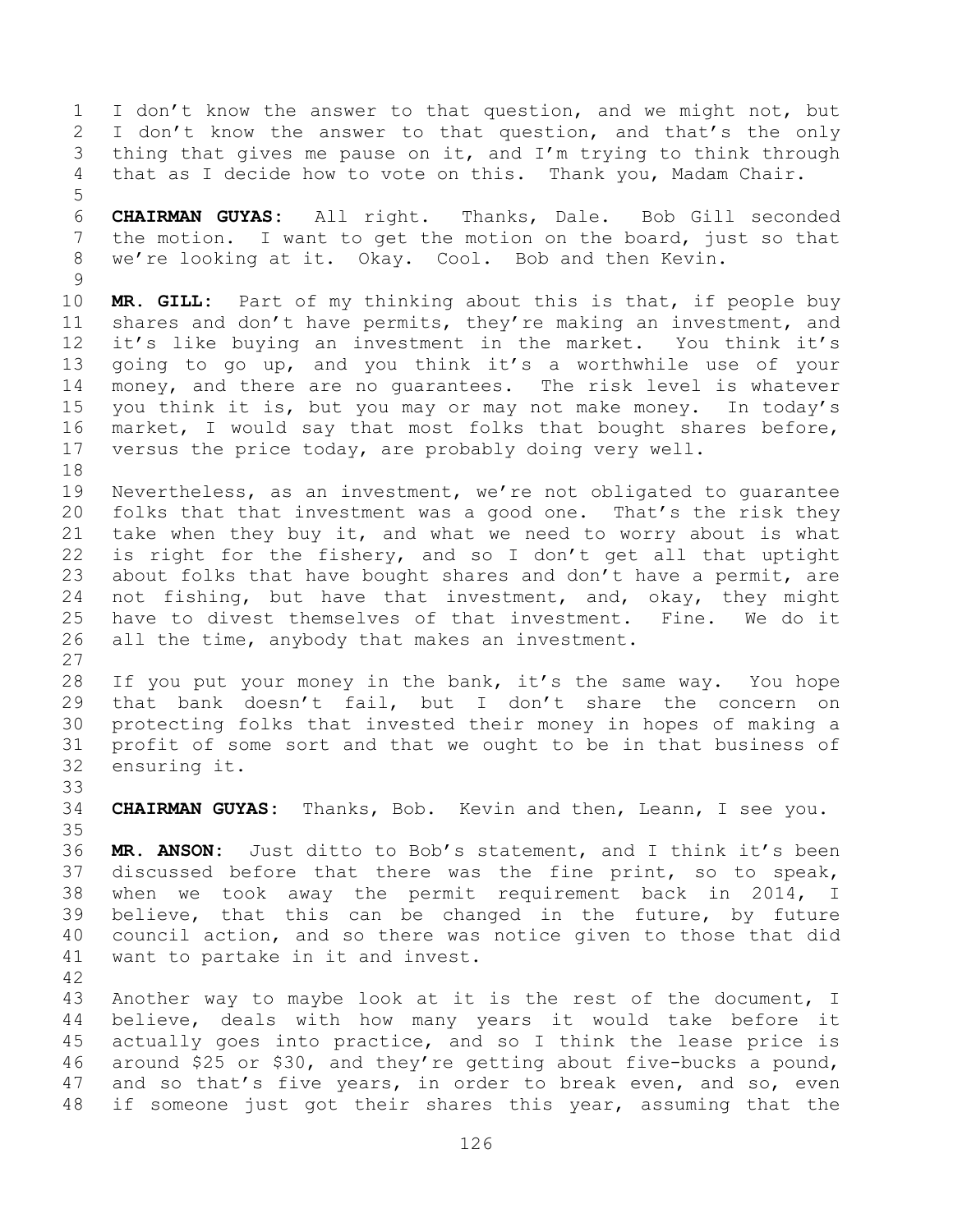1 lease price is still the same, they recoup their money, at<br>2 least, in five years, if you want to look at that and have a 2 least, in five years, if you want to look at that and have a<br>3 five-year phase-in timeline, that that helps answer that 3 five-year phase-in timeline, that that helps answer that<br>4 question. Thank you. question. Thank you. 5 6 **CHAIRMAN GUYAS:** Leann. 7 8 **MS. BOSARGE:** I don't have anything for this. I just want to 9 have my hand up for after this motion, so that I can talk about<br>10 Action 2. Action 2. 11<br>12 12 **CHAIRMAN GUYAS:** Okay. Sounds good. Susan and then Joe Spraggins and then Troy.  $\frac{14}{15}$ 15 **MS. BOGGS:** Thank you, Madam Chair. I really don't know if I'm going to support this motion or not, because I am real concerned 17 about all the discussion around the table. I do agree, and from<br>18 a different perspective. My husband and I have been in the 18 a different perspective. My husband and I have been in the<br>19 charter/for-hire business since 1998, and I cannot tell vou how 19 charter/for-hire business since 1998, and I cannot tell you how<br>20 many times we have had to redo our business model because of the 20 many times we have had to redo our business model because of the<br>21 actions taken by this council, and now here I sit, and I'm doing 21 actions taken by this council, and now here I sit, and I'm doing<br>22 the same thing, and I have to think, what am I about to do to 22 the same thing, and I have to think, what am I about to do to  $23$  the livelihoods of these people? the livelihoods of these people?  $\frac{24}{25}$ 25 To something that Troy said, it's not the commercial fishermen<br>26 on the water that are getting \$25 per pound for their fish, 26 on the water that are getting \$25 per pound for their fish,<br>27 because I hear them come to the podium all the time saying that 27 because I hear them come to the podium all the time saying that<br>28 I barely break even, by the time I buy my bait and my ice and 28 I barely break even, by the time I buy my bait and my ice and<br>29 all of these things, and so I don't think you're pointing the 29 all of these things, and so I don't think you're pointing the<br>30 finger in the right direction. finger in the right direction. 31 32 Now, I don't disagree with anybody in this room, in this<br>33 fishery, in making a living. I think this is a public resource 33 fishery, in making a living. I think this is a public resource<br>34 that some people don't have access to, because they don't own a 34 that some people don't have access to, because they don't own a<br>35 boat, because they don't live in one of the five Gulf states, 35 boat, because they don't live in one of the five Gulf states,<br>36 but they live somewhere within the fifty United States, and to 36 but they live somewhere within the fifty United States, and to<br>37 take that resource away from them is wrong. take that resource away from them is wrong. 38<br>39 When you're talking about destroying this IFQ program that has 40 done nothing but safety-at-sea, sustainability in the market, a 41 good living for most of these people, I don't think I'm going to<br>42 support this motion, because I don't know where I want to go 42 support this motion, because I don't know where I want to go<br>43 with this right now, but I am really appalled at some of the 43 with this right now, but I am really appalled at some of the<br>44 conversation going on around this table today. Thank you. conversation going on around this table today. Thank you. 45 46 **CHAIRMAN GUYAS:** All right. Thanks, Susan. Next, I've got Joe. 47 48 **GENERAL SPRAGGINS:** Thank you, Madam Chair. Just a quick

127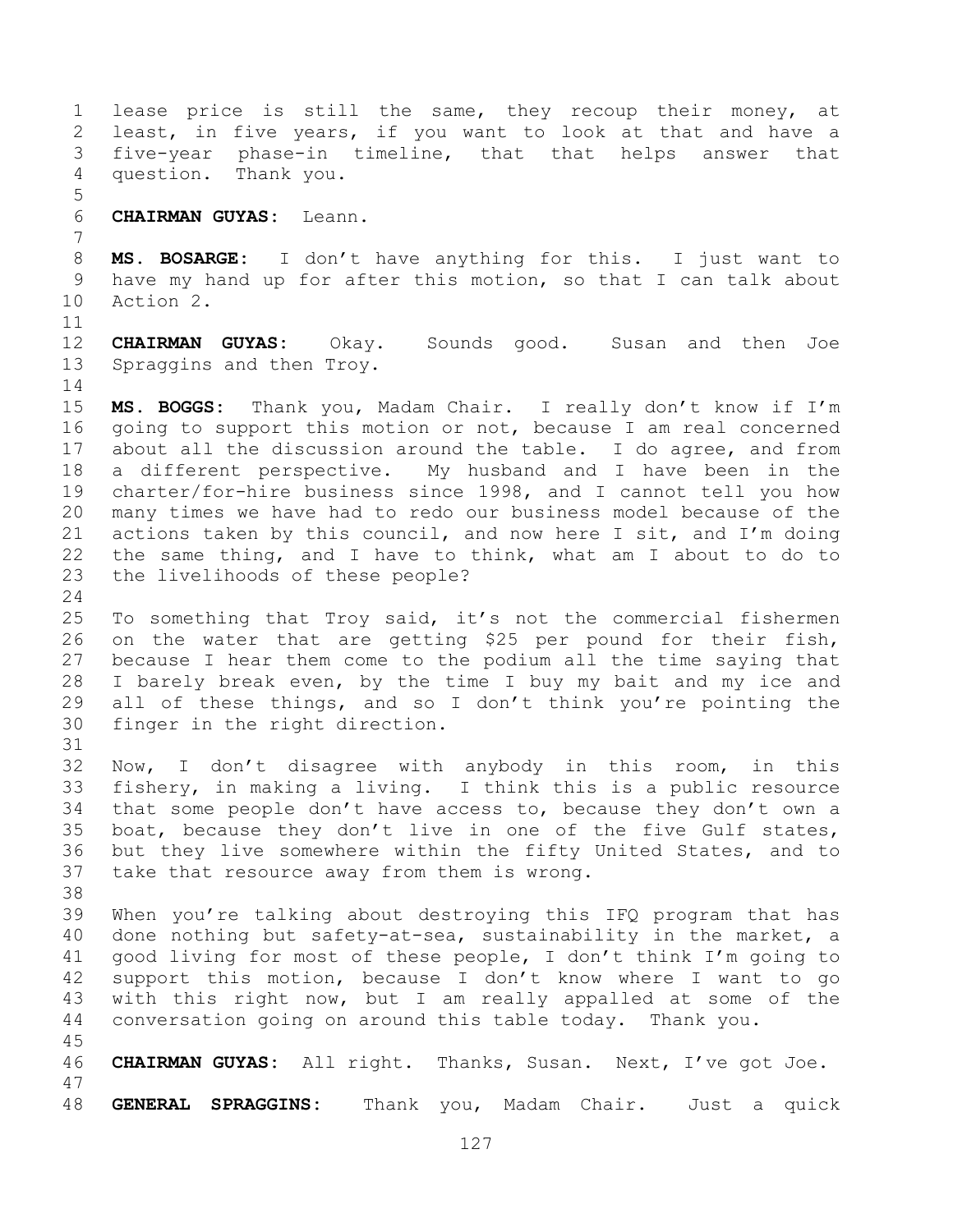1 question. I wasn't on the committee in 2014, but, in 2014, the<br>2 number we're working off of here, the option at that point was 2 number we're working off of here, the option at that point was<br>3 not quaranteed, like it was prior, and, I mean, is there 3 not guaranteed, like it was prior, and, I mean, is there<br>4 something that I am missing here? In other words, the people 4 something that I am missing here? In other words, the people<br>5 who bought shares after 2014, and that's what we're working off, 5 who bought shares after 2014, and that's what we're working off,<br>6 and is that correct? Was there something in 2014 to where thev 6 and is that correct? Was there something in 2014 to where they<br>7 were told that, hev, this is like rolling the dice? were told that, hey, this is like rolling the dice?

8

9 **CHAIRMAN GUYAS:** Andy, do you want to speak to that?

10<br>11

11 **MR. STRELCHECK:** The first five years of the program, you had to 12 have a reef fish permit, but then, after that, it went to public<br>13 participation being authorized, and so vou no longer had to have 13 participation being authorized, and so you no longer had to have<br>14 a reef fish permit, as of the end of 2014 and going into the 14 a reef fish permit, as of the end of 2014 and going into the<br>15 2015 fishing season, and so that was the change. It was 15 2015 fishing season, and so that was the change. It was<br>16 intentional on the council's part when they set up the program, intentional on the council's part when they set up the program, 17 to allow that five-year timeframe for reef fish permit holders,<br>18 but then, after that, allow for public participation. Anything 18 but then, after that, allow for public participation. Anything<br>19 the council does, we can come back and revisit and change, and 19 the council does, we can come back and revisit and change, and<br>20 so that's why we're having the discussion today. so that's why we're having the discussion today.

21<br>22 22 **GENERAL SPRAGGINS:** The reason I ask that, Madam Chair, was<br>23 that, you know, I'm trying to get my mind around this, as me and 23 that, you know, I'm trying to get my mind around this, as me and<br>24 Dale were talking, and, if we gave somebody a false impression 24 Dale were talking, and, if we gave somebody a false impression<br>25 that they could go out and buy something and then maybe put a 25 that they could go out and buy something and then maybe put a<br>26 mortgage on it, or whatever they had to do to borrow money -- I 26 mortgage on it, or whatever they had to do to borrow money -- I<br>27 quess, if we qave that, that's one thing. If we didn't, it's 27 guess, if we gave that, that's one thing. If we didn't, it's<br>28 entirely different, and I am trying to get knowledge, is all I'm 28 entirely different, and I am trying to get knowledge, is all I'm  $29$  trying to do, and so I appreciate it. trying to do, and so I appreciate it.

30<br>31

31 **CHAIRMAN GUYAS:** All right. Thank you. Troy.

32<br>33

33 **MR. WILLIAMSON:** To the General's point, I think the Act is very 34 specific, in that there was no possessory rights given to the<br>35 initial recipients, nor any of the people that they transferred 35 initial recipients, nor any of the people that they transferred shares to.

37<br>38 38 As far as the permit goes, what's the purpose of the reef fish<br>39 permit? We've got a hail-in and a hail-out requirement, and permit? We've got a hail-in and a hail-out requirement, and 40 they have to have certain instrumentation on the boat to do 41 various functions. I mean, to limit them to just a small<br>42 universe is -- Like I said before, it's an impediment to the new 42 universe is  $-$  Like I said before, it's an impediment to the new<br>43 entrants, and why not just have these permits for people who 43 entrants, and why not just have these permits for people who<br>44 have allocation? I mean, the catch limit, annual catch limit, 44 have allocation? I mean, the catch limit, annual catch limit,<br>45 and the allocation is what limits the fishing. The permit 45 and the allocation is what limits the fishing.<br>46 itself could just be available to those peopl 46 itself could just be available to those people that have<br>47 allocation, and I just really don't see why we're limiting the allocation, and I just really don't see why we're limiting the 48 permit.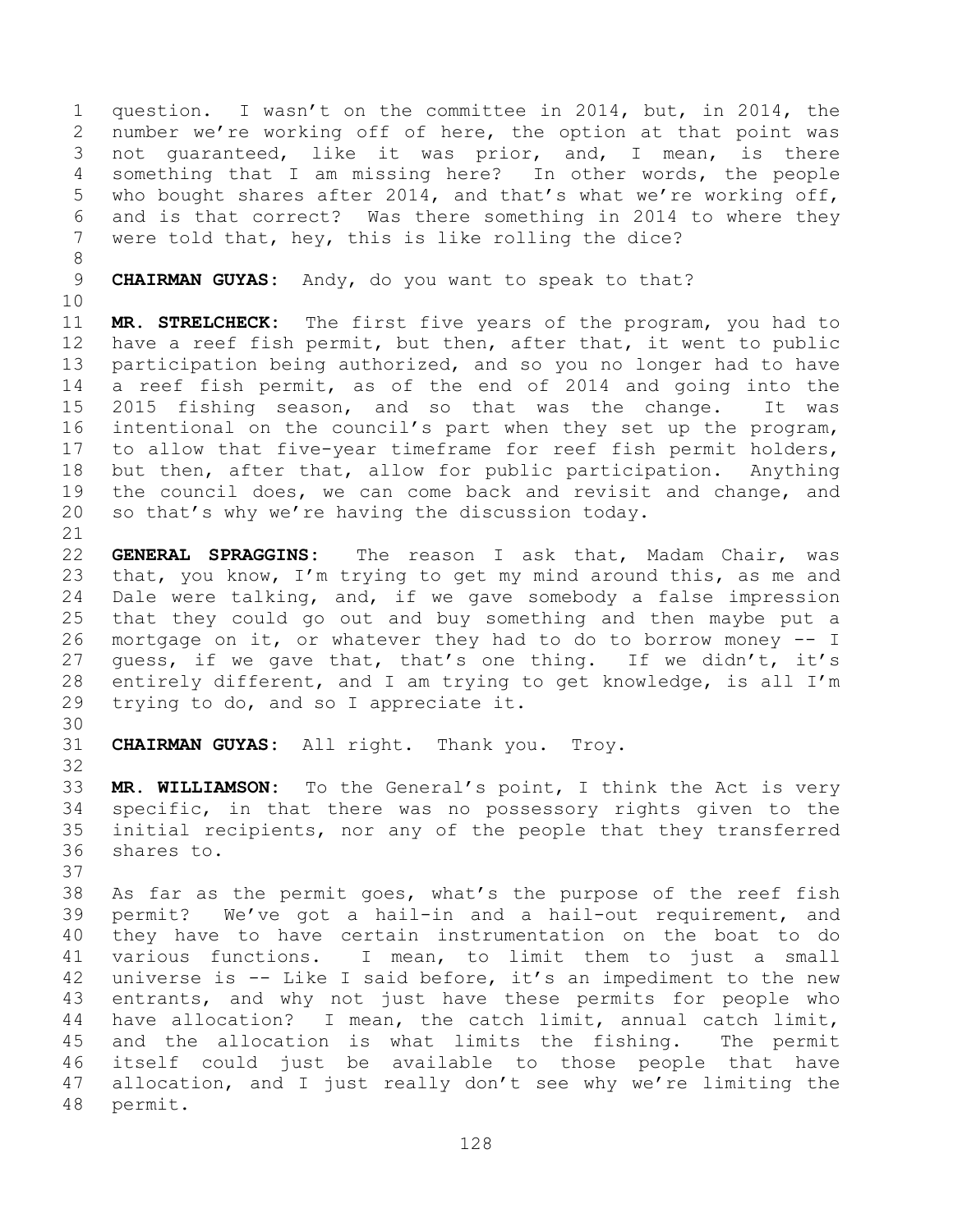$\frac{1}{2}$ 2 **CHAIRMAN GUYAS:** Thanks, Troy. Susan, and then I think we're going to vote.

 $\frac{4}{5}$ 5 **MS. BOGGS:** The issue with the permits, from what I understand,<br>6 and, of course, I myself hold some limited-access permits in the 6 and, of course, I myself hold some limited-access permits in the<br>7 Gulf of Mexico for reef fish, and I own CMP, and the point of Gulf of Mexico for reef fish, and I own CMP, and the point of 8 the permits for the commercial sector and the charter/for-hire 9 sector were to limit the number of fishermen that enter the<br>10 fishery, unlike the recreational fishermen. Thank you. fishery, unlike the recreational fishermen. Thank you.

11<br>12 12 **CHAIRMAN GUYAS:** All right. Thanks, Susan. Andy, go ahead, and<br>13 then we're going to vote. then we're going to vote.

 $\frac{14}{15}$ 15 **MR. STRELCHECK:** Thanks, Martha. One other point I wanted to make is that certainly Alternative  $2$ , in my view, is better than 17 Alternative 5, and I am hesitant to support really any preferred<br>18 alternative in this action, largely from the standpoint of what 18 alternative in this action, largely from the standpoint of what<br>19 Bob brought up earlier, which is we are debating this issue 19 Bob brought up earlier, which is we are debating this issue<br>20 around this table with no agreement, in my view, in terms of how 20 around this table with no agreement, in my view, in terms of how<br>21 to proceed, nor really a good fundamental understanding of the 21 to proceed, nor really a good fundamental understanding of the<br>22 implications of this. implications of this.

23 24 Susan has kind of implied that from the standpoint of kind of<br>25 what's the impact to the industry and the trickle-down effect of 25 what's the impact to the industry and the trickle-down effect of<br>26 this, and so I think, from my standpoint, at this stage, yes, 26 this, and so I think, from my standpoint, at this stage, yes,<br>27 this may be better, in terms of accomplishing the purpose and 27 this may be better, in terms of accomplishing the purpose and<br>28 need, but, once again, are we really accomplishing anything by 28 need, but, once again, are we really accomplishing anything by<br>29 doing this? doing this?

30<br>31 Yes, we're limiting it to permit holders, but getting a permit 32 is the price to pay, and people that can afford to get a permit<br>33 will then just have a permit, but it doesn't prevent them from 33 will then just have a permit, but it doesn't prevent them from<br>34 still not fishing those shares and transferring those shares, 34 still not fishing those shares and transferring those shares,<br>35 and so I'm likely to abstain on this vote. and so I'm likely to abstain on this vote.

36<br>37 **CHAIRMAN GUYAS:** Okay. Thanks, Andy. **Our motion is, in Action 1, to make Alternative 2 the preferred.** We're going to need to raise hands for this one. **All in favor of this motion, please raise your hand. Online folks can also raise your hand. Leann, Phil, and Bob all voted yes, and so we've got three online, and three in the room, and so six. All those opposed, please raise your hand. The motion fails six to seven.**<br>44 Action 1? All right. Leann, I believe you 44 Action 1? All right. Leann, I believe you had something on<br>45 Action 2, and so I am going to go back to you. Action  $2$ , and so I am going to go back to you.

46<br>47 47 **MS. BOSARGE:** Thank you, ma'am. On Action 2 -- Now we know 48 that, right now, the will of the council is to grandfather a few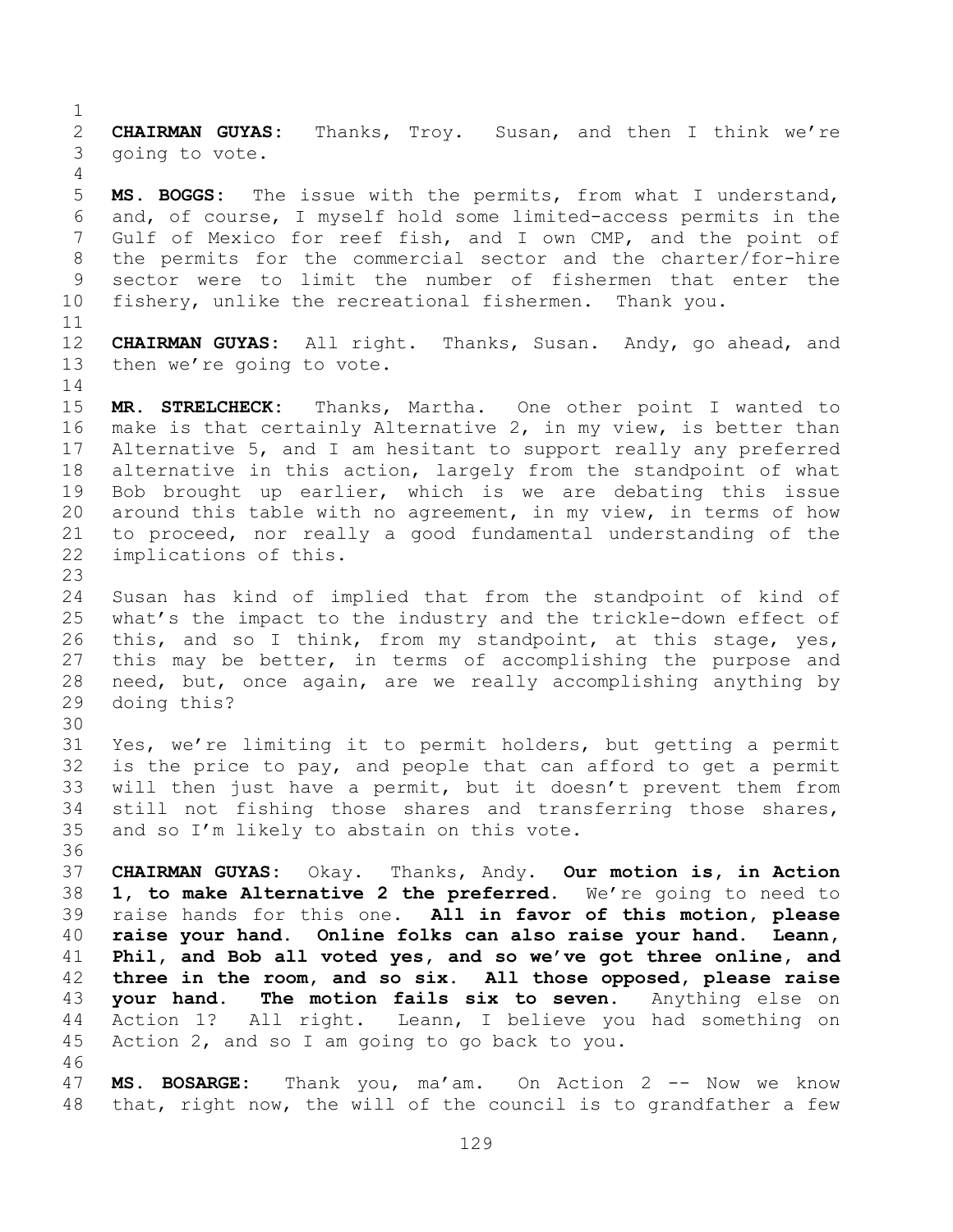1 people in, and so Action 2 does still apply. Let's see. Well,<br>2 it would apply either way, I quess, but we have a preferred 2 it would apply either way, I guess, but we have a preferred<br>3 alternative, Alternative 3, where we said, hey, we'll give you 3 alternative, Alternative 3, where we said, hey, we'll give you<br>4 three vears following the transfer or termination of a permit 4 three years following the transfer or termination of a permit<br>5 associated with those shares to fiqure out what we're you're 5 associated with those shares to figure out what we're you're<br>6 qoing to do before you have to divest. going to do before you have to divest. 7 8 We haven't had much discussion on that, and I haven't heard a 9 lot of people wanting to change that to one of the other one-<br>10 year or five-year alternatives, and so I'm going to move right 10 year or five-year alternatives, and so I'm going to move right<br>11 on to this new stuff, this Action 3, which has a couple of 11 on to this new stuff, this Action 3, which has a couple of 12 decision points in it. decision points in it. 13<br>14 14 I would like to actually look at Action 3.2 first, and I think<br>15 that's the lower-hanging fruit here, this idea that we have to 15 that's the lower-hanging fruit here, this idea that we have to<br>16 make a decision on closed accounts, and, personally, I don't make a decision on closed accounts, and, personally, I don't 17 think we need to make any -- I think we're getting too far into<br>18 the weeds. We've said that you're going to have to have a 18 the weeds. We've said that you're going to have to have a<br>19 permit if you're going to hold shares. permit if you're going to hold shares. 20<br>21 21 They gave us some real big numbers, eight-hundred-and-something,<br>22 accounts that were currently closed that could be reopened, and 22 accounts that were currently closed that could be reopened, and<br>23 we don't need to get into that. I think, if your account is 23 we don't need to get into that. I think, if your account is<br>24 closed, it's closed, and you can't reopen it later and then have 24 closed, it's closed, and you can't reopen it later and then have<br>25 this apply. Your account is closed, and it's closed, and we're 25 this apply. Your account is closed, and it's closed, and we're<br>26 not going to get into that. not going to get into that.  $\frac{27}{28}$ 28 NMFS can handle that on their end, and they do, it sounds like,<br>29 close accounts on their end, if it's inactive for a year, and so 29 close accounts on their end, if it's inactive for a year, and so<br>30 that may be an internal operation that they want to look at 30 that may be an internal operation that they want to look at<br>31 maybe being a little more lenient on that going into the future maybe being a little more lenient on that going into the future 32 and not closing accounts after one year or a year-and-a-half. I<br>33 don't think we need to take this up. I think we're 33 don't think we need to take this up. I think we're<br>34 micromanaging that situation a little too far. micromanaging that situation a little too far. 35<br>36 36 Ava, is this in the document, or was this draft? Is this like a<br>37 draft action that staff was proposing to put in the document, 37 draft action that staff was proposing to put in the document,<br>38 because I don't remember it being in there last time. because I don't remember it being in there last time. 39 40 **DR. LASSETER:** Okay. Can we put up the correct slide? We're in 41 Action now, and go to 3.2. Last time I brought a presentation,<br>42 and I had all of these as questions to vou. and I had all of these as questions to you. 43 44 **MS. BOSARGE:** Right. 45 46 **DR. LASSETER:** I said I don't think these need to be actions,<br>47 but if you could just provide me some input, and I couldn't get but if you could just provide me some input, and I couldn't get

130

48 any input, and so then Andy spoke up and said perhaps these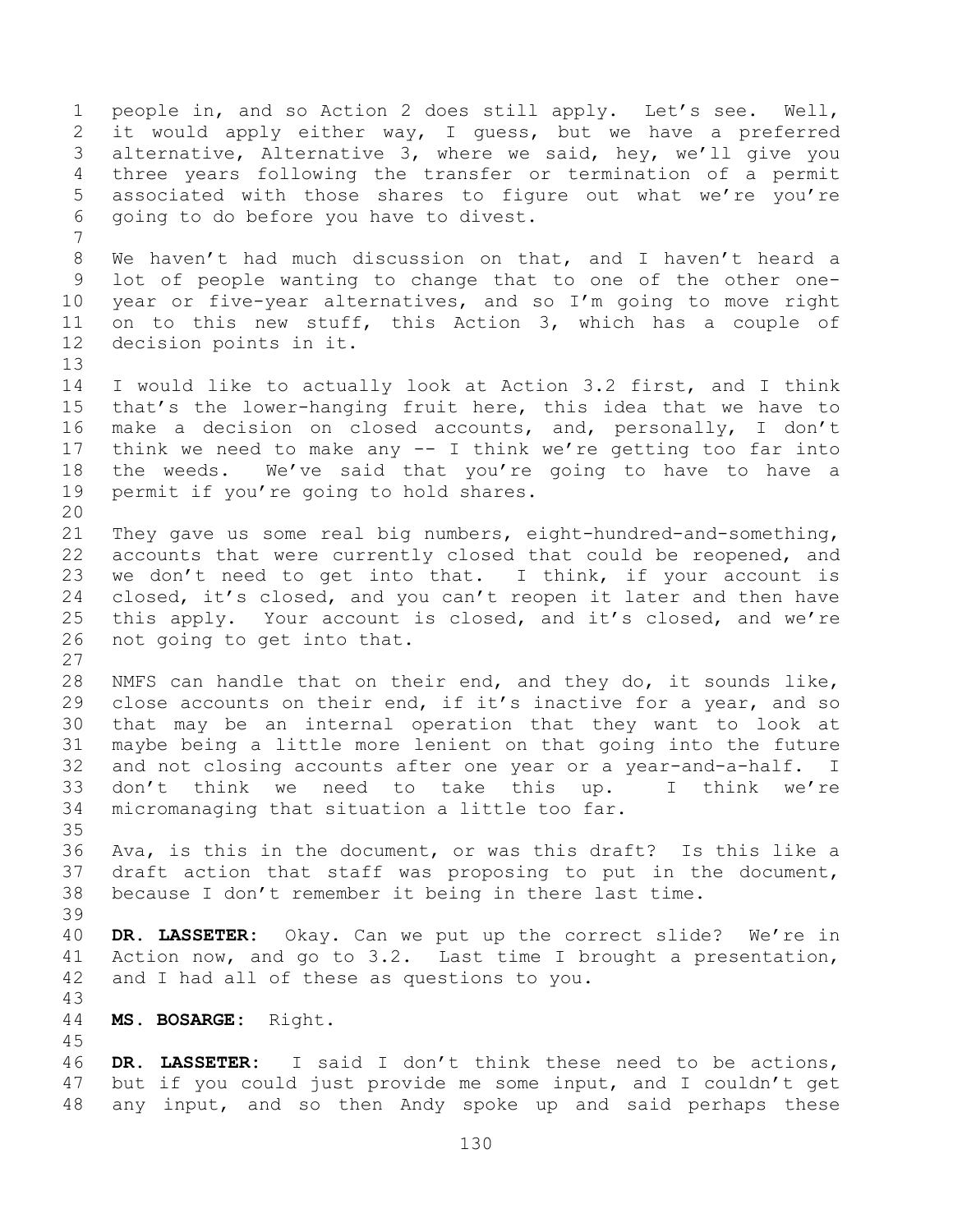1 should be added as actions, and I said okay, and nobody<br>2 objected, and so that's why I took the effort into crafting them 2 objected, and so that's why I took the effort into crafting them<br>3 into actions, because I thought that would be easier to go 3 into actions, because I thought that would be easier to go<br>4 through and to work out. through and to work out. 5 6 **MS. BOSARGE:** All right. Madam Chair, can I follow-up then? 7 8 **CHAIRMAN GUYAS:** Yes.  $\begin{array}{c} 9 \\ 10 \end{array}$ 10 **MS. BOSARGE:** Okay, and so I just needed to know if it was in 11 the document or not, so I make the motion correctly. **My motion** 12 **would be to move Action 3.2, Closed Accounts, to the Considered** 13 **but Rejected, into Considered but Rejected, which would remove** 14 **it from the document, if I can get a second.**  $\frac{15}{16}$ 16 **CHAIRMAN GUYAS:** Give us just a second. We're going to get that 17 on the board, and then we'll see if there's a second for it. 18<br>19 MR. GILL: I will second, Madam Chair. 20<br>21 21 **CHAIRMAN GUYAS:** Okay, and so we've got a second from Bob Gill,<br>22 and the motion is to move Action 3.2 to Considered but Rejected. 22 and the motion is to move Action 3.2 to Considered but Rejected.<br>23 Okav. Any other discussion of this motion? Mara. Okay. Any other discussion of this motion? Mara.  $\frac{24}{25}$ 25 **MS. LEVY:** Thank you. I don't have any objection or anything to 26 moving it to Considered but Rejected, but I think, if you do<br>27 that, it would be good to know that the council agrees with what 27 that, it would be good to know that the council agrees with what<br>28 Leann said about if it's closed, it's closed, and you don't get 28 Leann said about if it's closed, it's closed, and you don't get<br>29 to reopen it and it pops back up into whatever, I don't know, 29 to reopen it and it pops back up into whatever, I don't know,<br>30 whatever this said, meaning the language here -- If what the 30 whatever this said, meaning the language here -- If what the<br>31 council wants to do is consistent with what Alternative 2 says, council wants to do is consistent with what Alternative 2 says, 32 then we should discuss that in the document, right, so it's very<br>33 clear what the intent is, and it doesn't necessarily need to be 33 clear what the intent is, and it doesn't necessarily need to be 34 an action with alternatives. I quess. an action with alternatives, I guess. 35<br>36 36 I just don't want this to like get put into Considered but<br>37 Rejected, but then it's like absent from any type of discussion 37 Rejected, but then it's like absent from any type of discussion<br>38 in the document as to what is supposed to happen with these 38 in the document as to what is supposed to happen with these<br>39 closed accounts that might get reopened. closed accounts that might get reopened. 40 41 **CHAIRMAN GUYAS:** Robin. 42 43 **MR. RIECHERS:** Well, and at least what I'm reading here, it 44 basically says they can be closed now and reopened, and they<br>45 only difference would be that, if you did establish a permit 45 only difference would be that, if you did establish a permit<br>46 requirement, then, to be reopened, they would have to have a 46 requirement, then, to be reopened, they would have to have a<br>47 permit, and while, Mara, I can't suggest whether or not -- I am permit, and while, Mara, I can't suggest whether or not -- I am

48 looking at the presentation, and I haven't tried to pull back up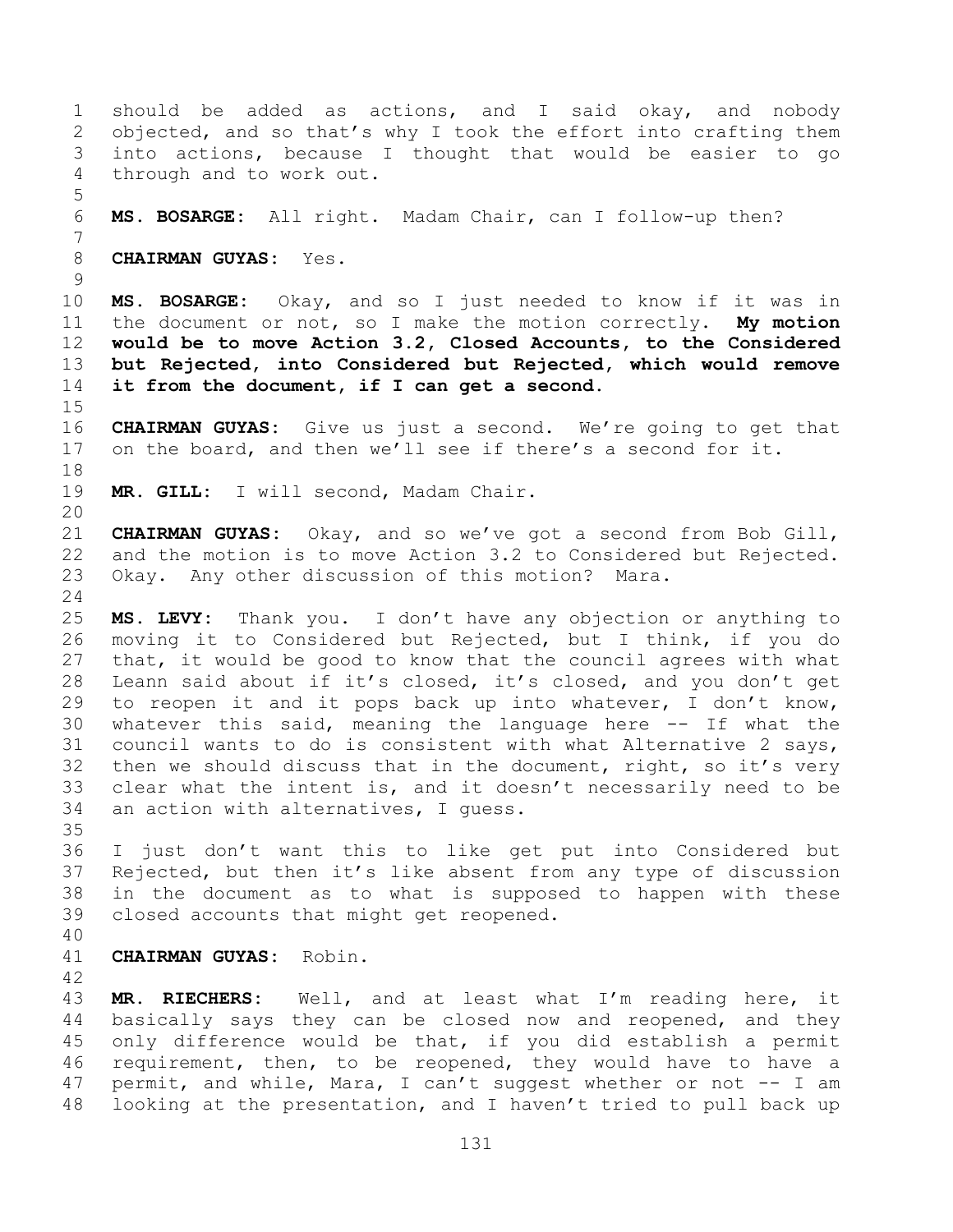1 the document right now, and I can't suggest whether that's<br>2 clearly articulated in the document, but it does appear to be 2 clearly articulated in the document, but it does appear to be<br>3 that this is somewhat of an administrative function and handling 3 that this is somewhat of an administrative function and handling<br>4 of the permit database, in some respects. of the permit database, in some respects. 5 6 I agree with you that lets clearly spell it out for everyone,<br>7 but I also agree that I'm not certain it needs the full-blown but I also agree that I'm not certain it needs the full-blown 8 treatment of an alternative with options.  $\begin{array}{c} 9 \\ 10 \end{array}$ 10 **CHAIRMAN GUYAS:** Thanks, Robin. Ava. 11<br>12 12 **DR. LASSETER:** It's administrative in the sense that SERO did 13 ask what was the council's intent, because there are these<br>14 accounts, and they can be reopened, and, based on what you pick 14 accounts, and they can be reopened, and, based on what you pick<br>15 in Alternative 1, all of these accounts would be grandfathered 15 in Alternative 1, all of these accounts would be grandfathered<br>16 in, and so we just need to know. in, and so we just need to know.  $\begin{array}{c} 17 \\ 18 \end{array}$ 18 What I would understand, if this motion passes, is I'm going to<br>19 interpret that as Alternative 1 is what you are selecting, and 19 interpret that as Alternative 1 is what you are selecting, and<br>20 so a reopened account would -- Because, essentially, you're 20 so a reopened account would -- Because, essentially, you're<br>21 picking no action, I'm assuming, if you move it to Considered 21 picking no action, I'm assuming, if you move it to Considered<br>22 but Rejected, and so shareholder accounts that have been closed 22 but Rejected, and so shareholder accounts that have been closed<br>23 can be reopened, and the date then determines whether it's a 23 can be reopened, and the date then determines whether it's a<br>24 permit-exempt account. permit-exempt account.  $\frac{25}{26}$ 26 This also came up with the historical captain permits, and there<br>27 was discussion that this is similar to that, and you had these 27 was discussion that this is similar to that, and you had these<br>28 old permits out there laying around, that they could have still 28 old permits out there laying around, that they could have still<br>29 turned in the letters, and then you quys did take an action to 29 turned in the letters, and then you guys did take an action to<br>30 determine that, yes, those permits could be traded in for a for-30 determine that, yes, those permits could be traded in for a for-<br>31 hire permit, a standard permit, and so this is a similar hire permit, a standard permit, and so this is a similar 32 situation. 33<br>34 34 These accounts are out there, and they really were created, and<br>35 they were established, and I am happy to not have to expand a 35 they were established, and I am happy to not have to expand a<br>36 whole action in the document and write Chapter 4 on it, but we 36 whole action in the document and write Chapter 4 on it, but we<br>37 do need to incorporate some text in the document that just lets 37 do need to incorporate some text in the document that just lets<br>38 NMFS know what the council's will is. If you move this to 38 NMFS know what the council's will is. If you move this to<br>39 Considered but Rejected, I'm going to assume it's Alternative 1, Considered but Rejected, I'm going to assume it's Alternative 1, 40 because that means you're not taking any action. If I'm wrong, 41 please correct me. 42 43 **CHAIRMAN GUYAS:** Thanks, Ava. At least from my perspective, if<br>44 this motion passes, then, yes, the council has basically chosen 44 this motion passes, then, yes, the council has basically chosen<br>45 no action. I feel like, a lot of times -- Maybe we're just 45 no action. I feel like, a lot of times -- Maybe we're just<br>46 doing this a little more expeditiously than we would otherwise, 46 doing this a little more expeditiously than we would otherwise,<br>47 but, if we are moving forward -- We're considering an action, but, if we are moving forward -- We're considering an action,

132

48 and we choose Preferred Alternative 1, eventually, at some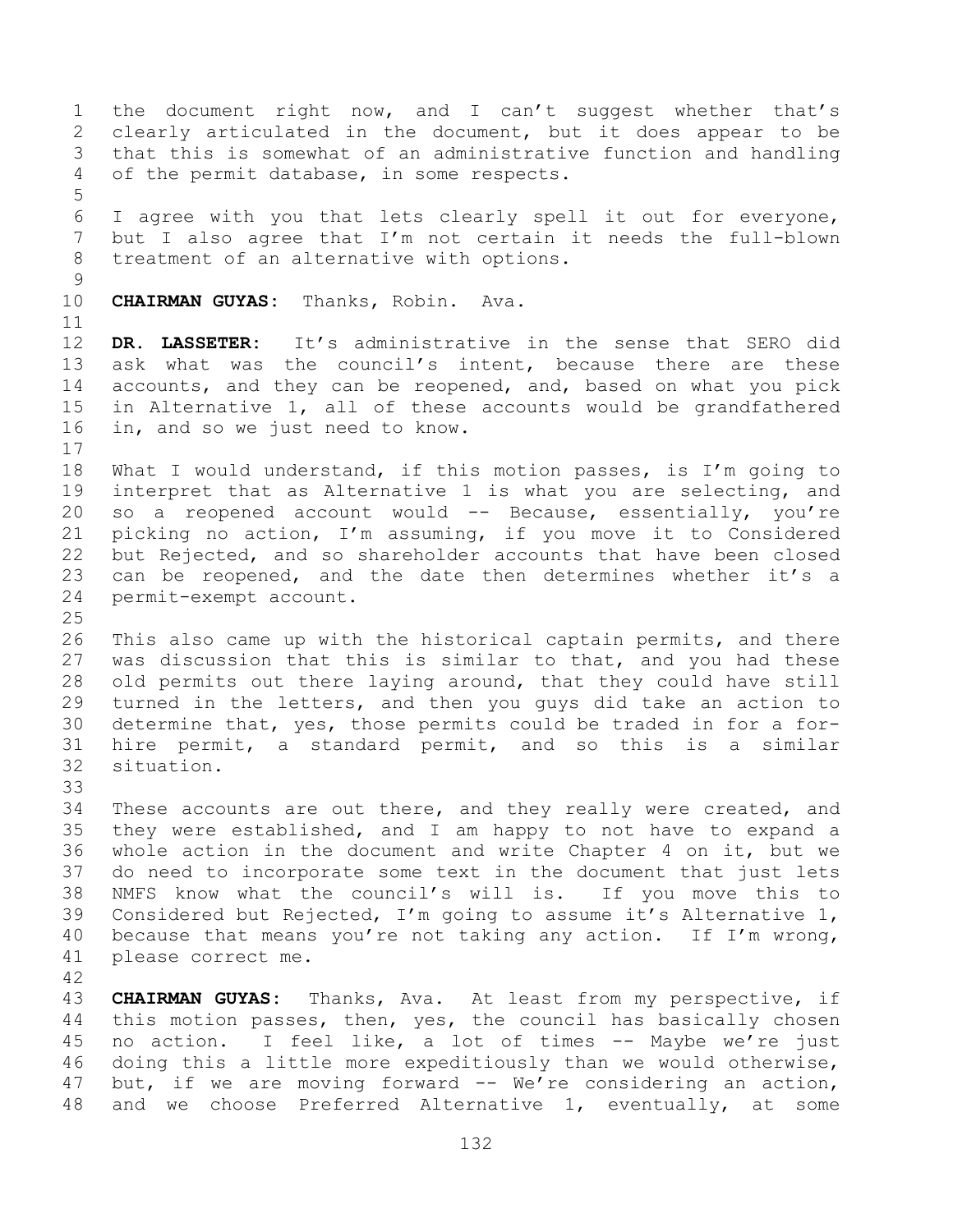1 point, that action gets moved to Considered but Rejected anyway,<br>2 and so we'll just, I quess, streamline that process here. 2 and so we'll just, I guess, streamline that process here.<br>3 Leann, is it to this, or did you want to go back to 3.1, once we 3 Leann, is it to this, or did you want to go back to 3.1, once we<br>4 dispense with this? dispense with this?

5 6 **MS. BOSARGE:** No, that's fine. I would bring Ava back, and I think that Robin said it the best. Ava, what Robin and myself 8 both said, I believe, Robin, is that, no, if you want to reopen 9 your account -- You have a closed account. If you want to<br>10 reopen it, after all this goes into effect, you're going to have 10 reopen it, after all this goes into effect, you're going to have<br>11 to comply with the rules at that point in time, which is you're 11 to comply with the rules at that point in time, which is you're<br>12 qoing to have to have a permit associated with that account, if 12 going to have to have a permit associated with that account, if<br>13 you're going to have shares. you're going to have shares.

 $\frac{14}{15}$ 15 It's not what -- Disregard Alternative 1 and 2, and so that's<br>16 what Robin said, I'm pretty sure, and that's what I said, what Robin said, I'm pretty sure, and that's what I said, 17 because there is eight-hundred-and-something of these closed<br>18 accounts, and they're going to have to be compliant and have a 18 accounts, and they're going to have to be compliant and have a<br>19 permit to be reopened, and vou're opening an account. I 19 permit to be reopened, and you're opening an account. I<br>20 understand that it has an original open date, when you 20 understand that it has an original open date, when you<br>21 originally opened it, but it's got a closed date on it too, and 21 originally opened it, but it's got a closed date on it too, and<br>22 so, Robin, was that what you were saying as well, that you would 22 so, Robin, was that what you were saying as well, that you would<br>23 have to get a permit? have to get a permit?

 $\frac{24}{25}$ 25 **MR. RIECHERS:** Leann, that's certainly what Alternative 2 26 suggests, but, again, even under Alternative 1, we're saying you<br>27 can reopen an account, and so 2 only puts the restriction on the 27 can reopen an account, and so 2 only puts the restriction on the<br>28 reopening, assuming we take an action in Alternative 1 that is 28 reopening, assuming we take an action in Alternative 1 that is<br>29 not the status quo, which is currently what we have selected, 29 not the status quo, which is currently what we have selected,<br>30 but that can change as we move through the document, or as we go 30 but that can change as we move through the document, or as we go<br>31 further with this document, and let me put it that way, and further with this document, and let me put it that way, and 32 we're past that today, but --

## 33<br>34 34 **CHAIRMAN GUYAS:** Mara.

35<br>36 36 **MS. LEVY:** So I think this is exactly why Ava put this in here 37 as an action alternative, because what this is dealing with is,<br>38 if you make it such that you have accounts, and some are permit-38 if you make it such that you have accounts, and some are permit-<br>39 exempt, and some are permit-required, we need to know what exempt, and some are permit-required, we need to know what 40 happens when someone closes an account that was originally 41 permit-exempt.

42

43 It gets closed, and they are going to reopen it, and does it<br>44 stay permit-exempt, because they originally had it as permit-44 stay permit-exempt, because they originally had it as permit-<br>45 exempt, which is Alternative 1, or, because it closed, and they 45 exempt, which is Alternative 1, or, because it closed, and they<br>46 want to reopen it, and is it now permit-required? want to reopen it, and is it now permit-required?

- 47
- 48 **CHAIRMAN GUYAS:** Robin.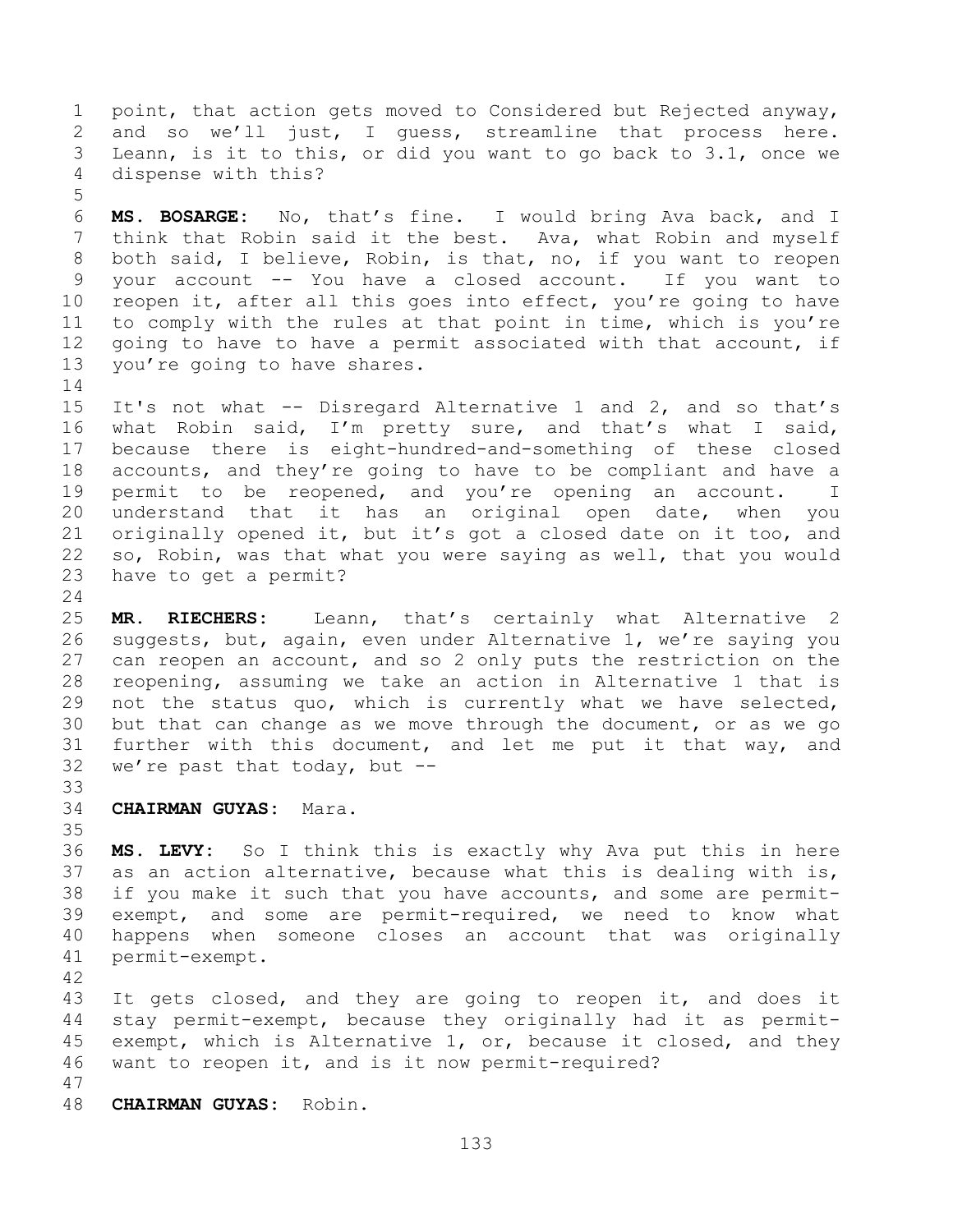$\frac{1}{2}$ 2 **MS. BOSARGE:** Martha, my hand is back up, when you get ready. 3 4 **CHAIRMAN GUYAS:** Okay. Let me go to Robin and then back to you, Leann. 6<br>7 MR. RIECHERS: Mara -- Maybe I am just missing something, and I 8 certainly have the tendency to do that, but, if we're going to 9 allow them to open, either way, no matter what we choose, and<br>10 all it really is a different way to open again, what are we 10 all it really is a different way to open again, what are we<br>11 losing by just making that an administrative function, as 11 losing by just making that an administrative function, as<br>12 opposed to trying to really articulate it here and go through 12 opposed to trying to really articulate it here and go through<br>13 it, because both alternatives sav vou're going to allow them to 13 it, because both alternatives say you're going to allow them to<br>14 open. open.  $\frac{15}{16}$ 16 **MS. LEVY:** Right, but one is letting them keep their permit-17 exempt status that they originally had, and one is taking that<br>18 away, and I'm not saying that it has to be an action with 18 away, and I'm not saying that it has to be an action with<br>19 alternatives, but I think it's like that, because it is a 19 alternatives, but I think it's like that, because it is a<br>20 decision. I mean, if the council comes to a consensus and is 20 decision. I mean, if the council comes to a consensus and is<br>21 like write it up like this, okav, but I think the problem was 21 like write it up like this, okay, but I think the problem was<br>22 that there are these two different outcomes, and it was more 22 that there are these two different outcomes, and it was more<br>23 difficult to articulate and get feedback on which outcome the 23 difficult to articulate and get feedback on which outcome the<br>24 council was thinking would happen if someone actually closed an 24 council was thinking would happen if someone actually closed an<br>25 account that was permit-exempt. account that was permit-exempt. 26<br>27 27 **CHAIRMAN GUYAS:** All right. Leann. 28<br>29 29 **MS. BOSARGE: I would like to withdraw this motion.** I'm going to make a different motion. 31<br>32 32 **CHAIRMAN GUYAS: The motion is withdrawn.** Go ahead with your next motion. 34<br>35 35 **MS. BOSARGE:** Okay, but keep it up on the board, so I can read 36 it, please. All right. **In Action 3.2, to make Alternative 2** 37 **the preferred.** 38<br>39 If we need to get in the weeds, we'll get in the weeds. There 40 you go, and so your account gets closed -- We've got eight-41 hundred-and-something accounts that are closed right now, but<br>42 that were open before essentially the control date that we're 42 that were open before essentially the control date that we're<br>43 picking, which is implementation of this account, and so they 43 picking, which is implementation of this account, and so they<br>44 would be able to reopen those accounts and not have to have a 44 would be able to reopen those accounts and not have to have a<br>45 permit associated with them. If we're going to micromanage it, 45 permit associated with them. If we're going to micromanage it,<br>46 let's do it. I'm going to say that, no, you can reopen it, but 46 let's do it. I'm going to say that, no, you can reopen it, but<br>47 you're going to have to get a permit, because it's after you're going to have to get a permit, because it's after 48 implementation of this account.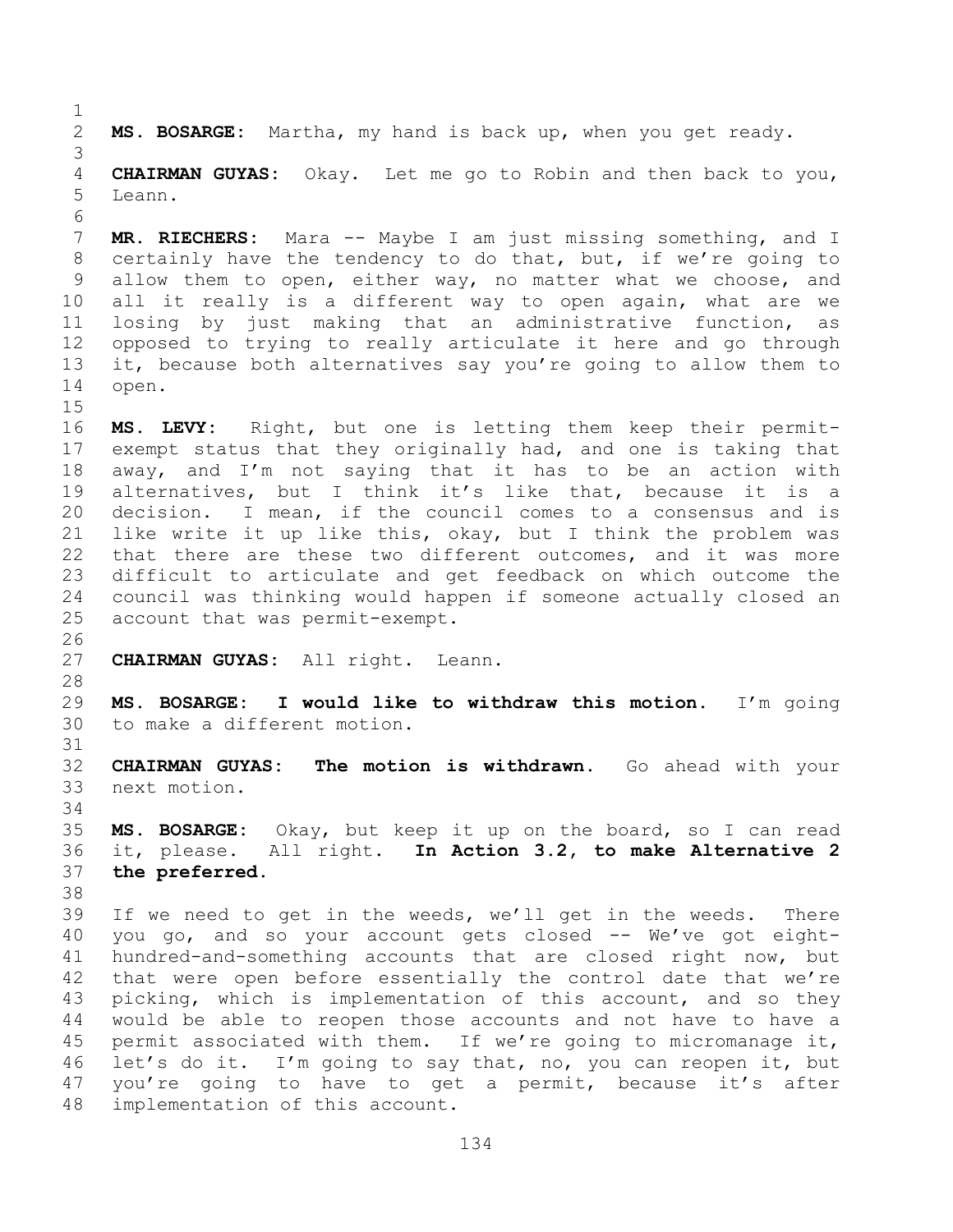$\frac{1}{2}$ 2 **CHAIRMAN GUYAS:** All right, and so we've got a new motion on the<br>3 board, and we're looking for a second. The motion is, in Action 3 board, and we're looking for a second. **The motion is, in Action** 4 **3.2, to make Alternative 2 the preferred.** Is there a second to this motion? 6<br>7 MR. GILL: Second, Madam Chair. 8 9 **CHAIRMAN GUYAS:** All right. It's seconded by Bob Gill. I think<br>10 we've already discussed this, but is there anything else that 10 we've already discussed this, but is there anything else that<br>11 anybody wants to weigh-in on here with this action? All right. 11 anybody wants to weigh-in on here with this action? All right.<br>12 Is there any opposition to this motion? Please raise your hand 12 **Is there any opposition to this motion? Please raise your hand** 13 **if you have any opposition to this motion.** Bob Shipp opposes this motion. Anyone else?  $\frac{15}{16}$ 16 **DR. SHIPP:** No, I just --  $\frac{17}{18}$ 18 **CHAIRMAN GUYAS:** Bob, are you opposed to this, just to be clear? 19<br>20 DR. SHIPP: I am not opposed to this motion. 21<br>22 22 **CHAIRMAN GUYAS:** All right. Thanks, Bob. Okay. **I think this** 23 **motion carries with no opposition.** If I'm wrong, please just 24 shout it out. Okay. Bob Shipp, did you want to speak? Okay.<br>25 We're good then. All right. Leann, I know you wanted to back 25 We're good then. All right. Leann, I know you wanted to back<br>26 up to Action 3.2. up to Action 3.2.  $\frac{27}{28}$ 28 **MS. BOSARGE:** Yes. Thank you. This is the only action left, I 29 think, that we don't have a preferred on. This one, I think we<br>30 will have to have just a little bit of discussion, and so if we 30 will have to have just a little bit of discussion, and so if we could get Action 3.1, Share Limit for Permit-Exempt Shareholder 32 Accounts, on the board. 33<br>34 34 I understand Alternative 2, no action, and so there is no share<br>35 Iimit for a permit-exempt account, and that means you can add to 35 limit for a permit-exempt account, and that means you can add to<br>36 it, you can increase your holdings, and you are still 36 it, you can increase your holdings, and you are still<br>37 grandfathered. In other words, we're not grandfathering you at 37 grandfathered. In other words, we're not grandfathering you at<br>38 the level that you're at when we implement this account, or the 38 the level that you're at when we implement this account, or the<br>39 number of shares that you have when we implement this account, number of shares that you have when we implement this account, 40 but we're just grandfathering you, period. 41<br>42 42 You can increase -- You can buy more shares, and you can<br>43 increase it or decrease it whatever, and Alternative 2 says, all 43 increase it or decrease it whatever, and Alternative 2 says, all<br>44 right, we're going to grandfather you, but we're grandfathering 44 right, we're going to grandfather you, but we're grandfathering<br>45 you at the shareholding level that you're at right now, and you 45 you at the shareholding level that you're at right now, and you<br>46 don't have to have a permit as long as you stay at that level. 46 don't have to have a permit as long as you stay at that level.<br>47 If you want to increase your shareholdings, you are -- In any If you want to increase your shareholdings, you are -- In any 48 share category, whether it's snapper or grouper or whatever, you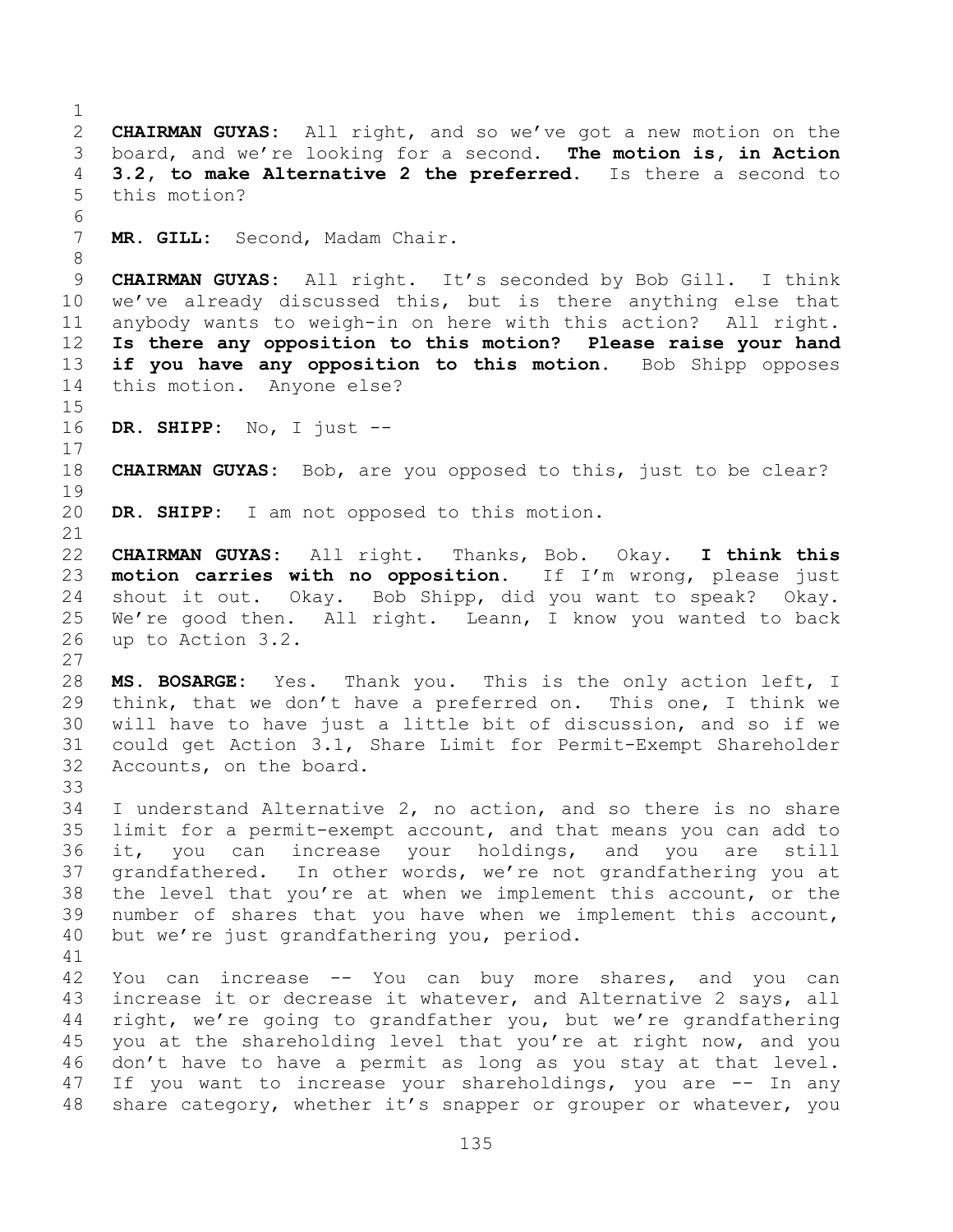1 are going to have to put a permit on your account.  $\frac{2}{3}$ 3 Alternative 3, Ava, this is where I get a little confused. Tell<br>4 me what Alternative 3 -- Is it essentially the same as 4 me what Alternative  $3$  -- Is it essentially the same as<br>5 Alternative 2, but we're picking species or something? What are 5 Alternative 2, but we're picking species or something?<br>6 we doing there? we doing there? 7 8 **DR. LASSETER:** They are almost exactly the same, except, in 9 Alternative 3, you get a new lower share limit if you transfer<br>10 shares out. Alternative 2, you have a cap, and it's that amount 10 shares out. Alternative 2, you have a cap, and it's that amount<br>11 that you have at the time that these are permit-exempt, and 11 that you have at the time that these are permit-exempt, and<br>12 Alternative 3 adds the part that, if shares are transferred out 12 Alternative 3 adds the part that, if shares are transferred out<br>13 of the account, the amount of shares held after the transfer 13 of the account, the amount of shares held after the transfer<br>14 becomes the new share limit for that account, and so it just -becomes the new share limit for that account, and so it just  $-$ - $\frac{15}{16}$ 16 If you have 1 percent of the shares at the time you're 17 determined permit-exempt, 1 percent shares in gag, in<br>18 Alternative 2, you could sell some of those shares and then buy 18 Alternative 2, you could sell some of those shares and then buy<br>19 more later to vour original share limit. Alternative 3 savs, 19 more later to your original share limit. Alternative 3 says,<br>20 once you decrease your shareholdings, you decrease your gag 1 20 once you decrease your shareholdings, you decrease your gag 1<br>21 percent down to half, and you cannot return back up to that 21 percent down to half, and you cannot return back up to that<br>22 original share limit of 1 percent. original share limit of 1 percent. 23 24 **MS. BOSARGE:** Okay. Thank you, Ava. All right. I am going to 25 float a motion on this, to get some discussion going, so we can<br>26 make some progress here. I am going to move that, in Action 26 make some progress here. **I am going to move that, in Action** 27 **3.1, we make Alternative 1 the preferred alternative.** If I can 28 get a second, I will give you my rationale, and then we can<br>29 debate this thing out. debate this thing out. 30<br>31 31 **CHAIRMAN GUYAS:** All right. We are getting that on the board 32 right now. **The motion is, in Action 3.1, to make Alternative 1** 33 **the preferred.** Is there a second to this motion? It's seconded<br>34 by Dale. Leann, do you want to give us some rationale? by Dale. Leann, do you want to give us some rationale? 35<br>36 36 **MS. BOSARGE:** Sure. I will be quick. First off, I think, if 37 you're grandfathered, you're grandfathered. I mean, that's it.<br>38 We talked about not grandfathering anybody, and I didn't have 38 We talked about not grandfathering anybody, and I didn't have<br>39 strong preferences either way. I could go either way, as long strong preferences either way. I could go either way, as long 40 as we get something in place, but, if you're grandfathered, I 41 don't see where we go and we start putting qualifiers on that. 42 43 The second thing is I think, logistically, from NMFS' side,<br>44 which usually I don't worry too much about how much it 44 which usually I don't worry too much about how much it<br>45 complicates their life, but, in this case, that seems pretty 45 complicates their life, but, in this case, that seems pretty<br>46 complicated, to try and follow and keep up with, especially when 46 complicated, to try and follow and keep up with, especially when<br>47 you're buying and selling. I think, if you're grandfathered, you're buying and selling. I think, if you're grandfathered, 48 it's clean. You're just grandfathered, and that's why I said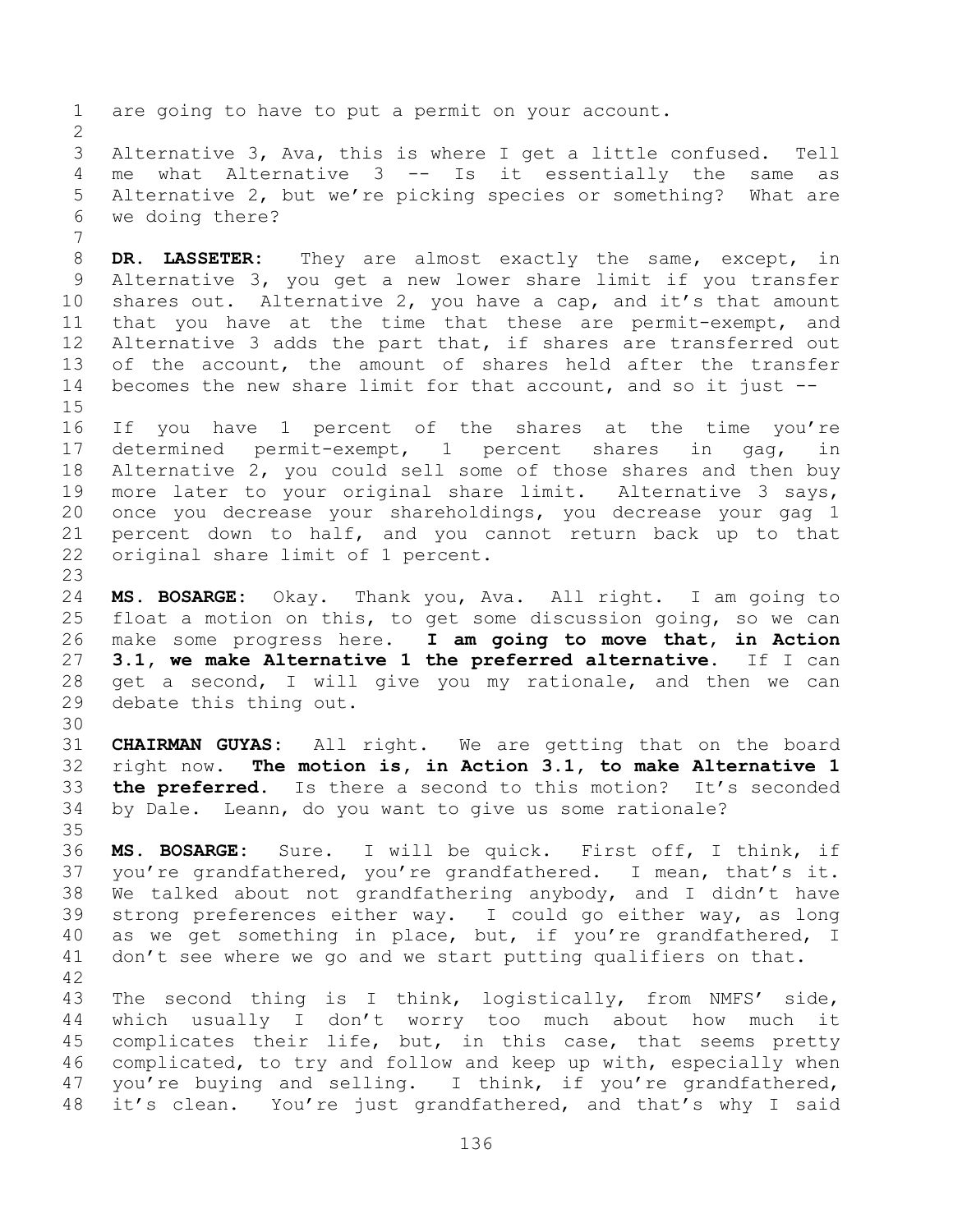1 Alternative 1, but I'm open, and I'm all ears for debate on<br>2 this. this. 3 4 **CHAIRMAN GUYAS:** Okay. Any discussion of this motion? Andy. 5 6 **MR. STRELCHECK:** I guess my point would be that, if we were going to select no action, my preference would just be to move 8 this to Considered but Rejected, because it's adopting status 9 quo. 10<br>11 11 **CHAIRMAN GUYAS:** Fair point. Maybe at least we can vote this 12 up, and then, if it passes, then we can deal with it in Full<br>13 Council, or, if somebody is feeling spunky, we can deal with it 13 Council, or, if somebody is feeling spunky, we can deal with it 14 after this. Leann. after this. Leann.  $\frac{15}{16}$ MS. BOSARGE: That was going to be my comment. If this passes, 17 then I will be happy to make another motion that moves the<br>18 action to Considered but Rejected, but I wanted to have some 18 action to Considered but Rejected, but I wanted to have some<br>19 conversation about it first. conversation about it first. 20<br>21 21 **CHAIRMAN GUYAS:** Okay. Great. Any discussion on this? We're<br>22 wearing out. All right. Is there any opposition to this 22 wearing out. All right. **Is there any opposition to this** 23 **motion? Please raise your hand. We've got one in the room.** 24 **Any online? No go from Bernie.** Okay. **The motion carries with** 25 **one opposed.** 26<br>27 27 Okay, and so we've got preferreds now for everything in 36B, and<br>28 I know Greg had something on 36C. Do vou want to offer that 28 I know Greg had something on 36C. Do you want to offer that<br>29 now, or do we want to go through the rest of the slides that Ava 29 now, or do we want to go through the rest of the slides that Ava  $30$  had, or what do you  $$ had, or what do you  $-$ -31<br>32 32 **DR. STUNZ:** Well, I would leave that up to you, Madam Chair. It's kind of related to B and C. 34<br>35 35 **CHAIRMAN GUYAS:** Go ahead then. 36<br>37 37 **DR. STUNZ:** So one thing, just to step back a little bit, 38 regarding our conversations today, and I know it's been<br>39 controversial, but I wasn't appalled at all. Is it difficult controversial, but I wasn't appalled at all. Is it difficult 40 conversations that probably none of us want to have? 41<br>42 42 Certainly I think we would rather stick our heads in the sand<br>43 and move on, and that's probably what has delayed this amendment 43 and move on, and that's probably what has delayed this amendment<br>44 as long as it's been delayed, but I feel strongly that we do 44 as long as it's been delayed, but I feel strongly that we do<br>45 need to have these conversations, as awkward and as difficult as 45 need to have these conversations, as awkward and as difficult as<br>46 they are, to make sure that all our opinions are on the table, 46 they are, to make sure that all our opinions are on the table,<br>47 and make sure they're fully vetted, so that, in the end, we get and make sure they're fully vetted, so that, in the end, we get 48 the best amendment as we can, and that's why I liked Bob's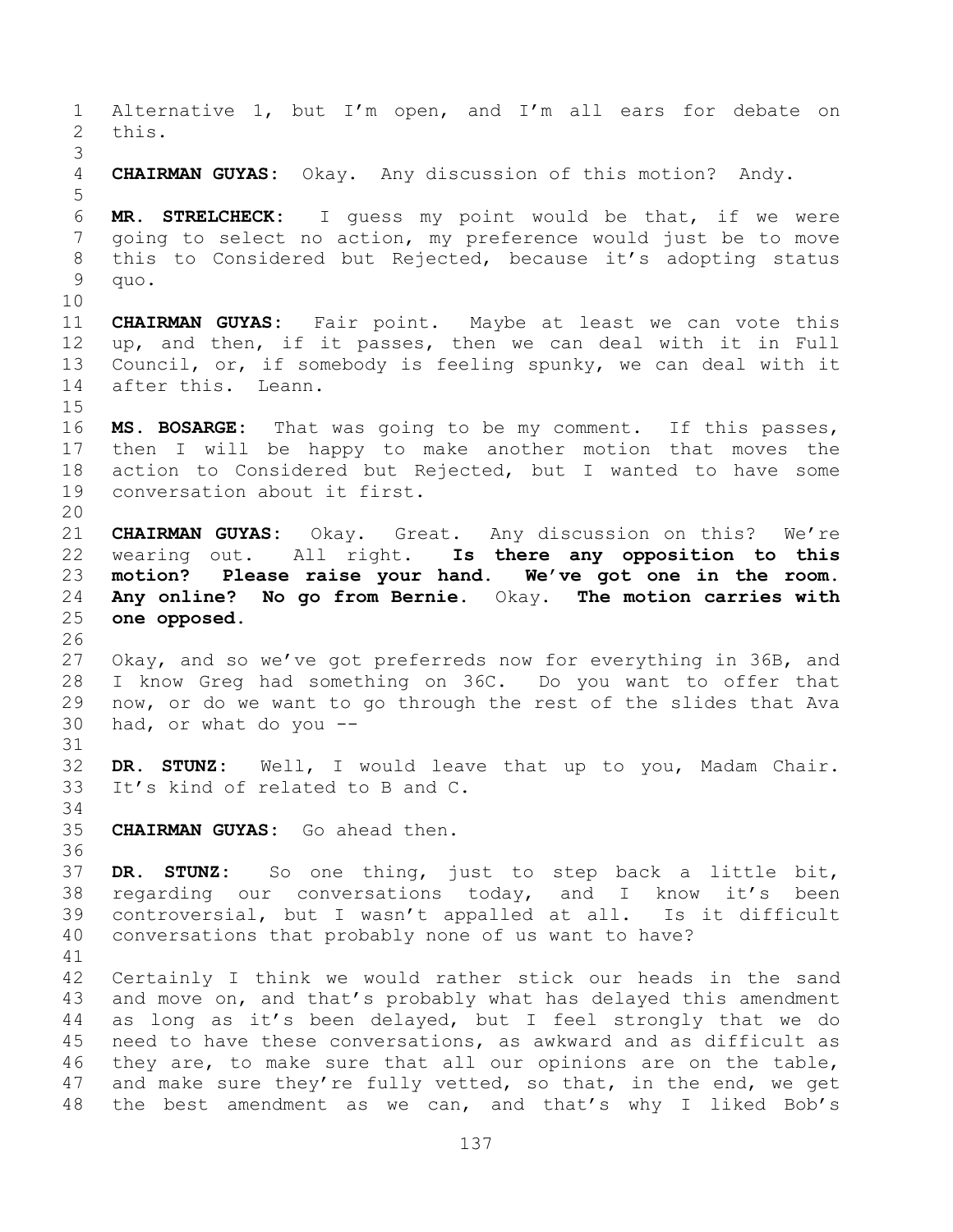1 motion, because that mechanism provides a way for us to get a<br>2 lot of these controversial ideas into the mix kind of thing, and 2 lot of these controversial ideas into the mix kind of thing, and<br>3 it's not as bad, but I think it's important that we have these 3 it's not as bad, but I think it's important that we have these<br>4 conversations, whether vou like the points or not, essentially. conversations, whether you like the points or not, essentially. 5 6 That's not what I wanted to talk about, Madam Chair, and what I<br>7 wanted to talk about is if we could go back -- Ava, you put a wanted to talk about is if we could go back -- Ava, you put a 8 slide up that was kind of an overview of 36C, like the main 9 components of all the alternatives. There it is. 10<br>11 11 In an effort to remove some of the convolution, Action 3 is<br>12 obviously the odd action out there, and I don't remember the 12 obviously the odd action out there, and I don't remember the<br>13 history of why that got in there, and, if some of you recall, 13 history of why that got in there, and, if some of you recall,<br>14 that's the, when you arrive at the dock, it's estimating your 14 that's the, when you arrive at the dock, it's estimating your<br>15 weight, versus what you really have, in terms of those advance 15 weight, versus what you really have, in terms of those advance<br>16 notifications. notifications.  $17$ <br> $18$ 18 I am not going to offer a motion right now, but I probably will<br>19 at Full Council, and I want to do a little bit of fact-finding 19 at Full Council, and I want to do a little bit of fact-finding<br>20 first, to find out just -- The timing was an issue, and I don't 20 first, to find out just -- The timing was an issue, and I don't<br>21 know if it's still an issue or whatever, but, to me, this is 21 know if it's still an issue or whatever, but, to me, this is  $22$  going to take a while to get through. going to take a while to get through. 23 24 If this is still an issue, this is something we want to deal<br>25 with sooner than later, probably on its own, and I don't know if 25 with sooner than later, probably on its own, and I don't know if<br>26 that's a framework or  $--$  I'm not sure what mechanism it would be 26 that's a framework or  $--$  I'm not sure what mechanism it would be 27 to do that, but I would recommend pulling that out, and so 27 to do that, but I would recommend pulling that out, and so<br>28 that's coming, if there's any comments or questions or whatever, 28 that's coming, if there's any comments or questions or whatever,<br>29 and I wanted to talk to some of our law enforcement folks and 29 and I wanted to talk to some of our law enforcement folks and<br>30 others, to see if that's still an issue, but I think that should 30 others, to see if that's still an issue, but I think that should<br>31 be pulled out. That will help to streamline this. be pulled out. That will help to streamline this. 32<br>33 33 Then, finally, Martha, the last thing, and some of you, I'm<br>34 sure, around the table are aware of the recent Executive Order, 34 sure, around the table are aware of the recent Executive Order,<br>35 and it was back in July sometime, and it had to deal with 35 and it was back in July sometime, and it had to deal with<br>36 openness in markets and market competitiveness and that sort of 36 openness in markets and market competitiveness and that sort of<br>37 thing, as it relates to federal issues, and certainly federal 37 thing, as it relates to federal issues, and certainly federal<br>38 fisheries would fall under that. fisheries would fall under that. 39 40 The whole idea of that Executive Order had to do with markets 41 and things becoming more and more consolidated and how to<br>42 promote that openness and promote that competitiveness, and I 42 promote that openness and promote that competitiveness, and I<br>43 think it's directly related to 36 in general, both B and C, and 43 think it's directly related to 36 in general, both B and C, and<br>44 I think it would be very valuable for this council -- So, Tom, 44 I think it would be very valuable for this council  $--$  So, Tom,<br>45 I'm kind of looking at you, and I don't know where that 45 I'm kind of looking at you, and I don't know where that<br>46 Executive Order fits into this process, or how we even consider 46 Executive Order fits into this process, or how we even consider<br>47 that, but maybe a presentation, as it relates to us dealing with that, but maybe a presentation, as it relates to us dealing with 48 market systems and federal fisheries, would be very valuable and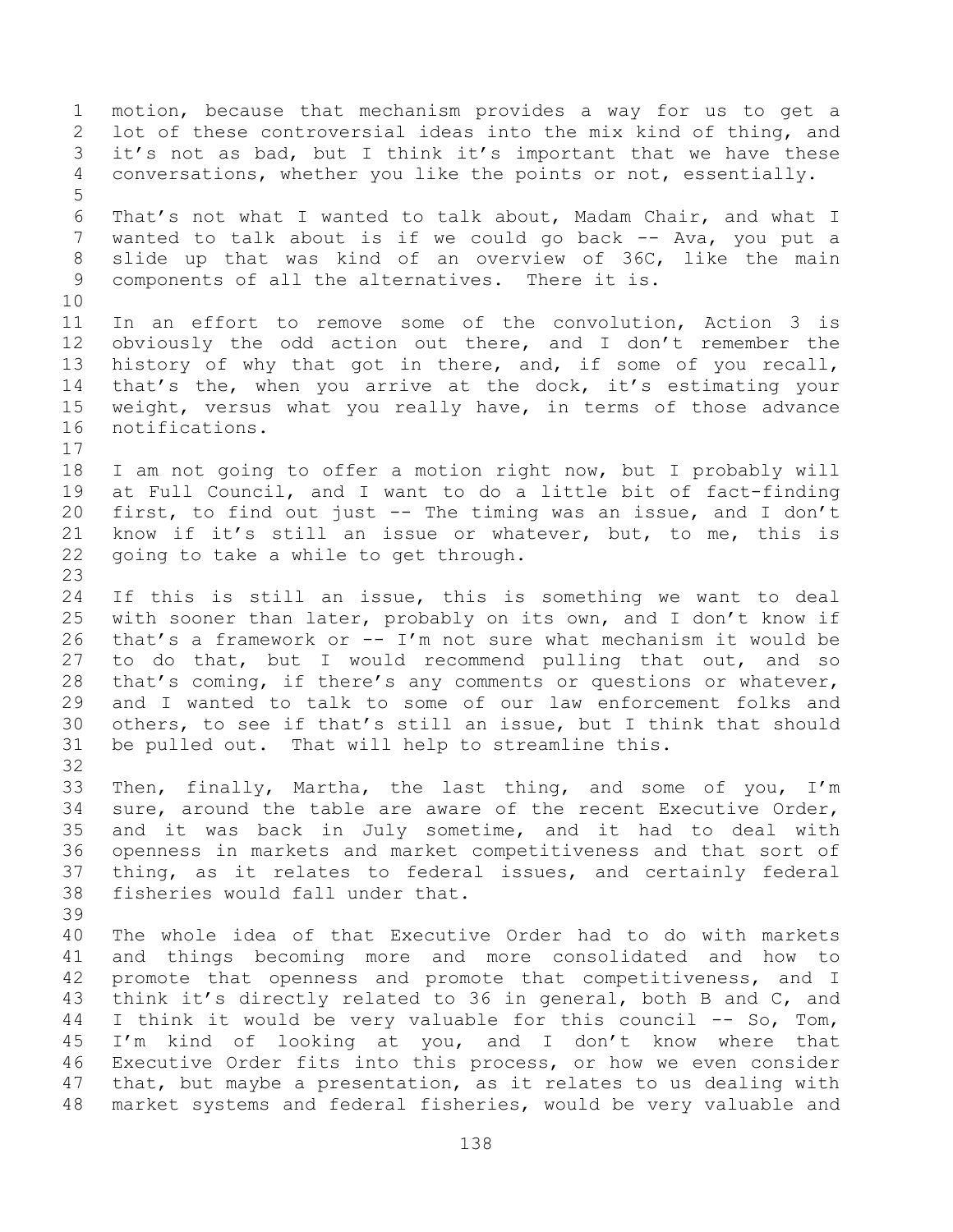1 help us form our opinions as we start moving down the road,<br>2 especially on 36B. especially on 36B.

3 4 I don't have a perfect idea of how to integrate that in, or even<br>5 who would be appropriate to do that, but it certainly has 5 who would be appropriate to do that, but it certainly has<br>6 relevance to what we're doing. relevance to what we're doing.

7 8 **CHAIRMAN GUYAS:** Thanks, Greg. Go ahead, Tom.

 $\begin{array}{c} 9 \\ 10 \end{array}$ 10 **DR. FRAZER:** I would think that we could certainly explore that 11 a little bit, Greg, and get a presentation, if we need to, and<br>12 I'm happy to explore it, and that's all I'm saying right now, 12 I'm happy to explore it, and that's all I'm saying right now,<br>13 but what I did want to say though is today has been a bit of a 13 but what I did want to say though is today has been a bit of a<br>14 frustrating day, and I think, in large part, because we've been 14 frustrating day, and I think, in large part, because we've been<br>15 online for a vear, or a vear-and-a-half, and we have these 15 online for a year, or a year-and-a-half, and we have these<br>16 interactions that we're not used to, and even I lost my way a interactions that we're not used to, and even I lost my way a 17 little bit here earlier in the day, but, you know, this<br>18 amendment, as Bob pointed out, has been floating around for a 18 amendment, as Bob pointed out, has been floating around for a<br>19 decade. decade.

20<br>21 21 A lot of people on this council probably don't even know why we<br>22 implemented the IFO program and what the goals were, and I think 22 implemented the IFQ program and what the goals were, and I think<br>23 there's probably a time, and it might be an appropriate time, 23 there's probably a time, and it might be an appropriate time,<br>24 and I look forward to seeing Bob's motion in the Full Council, 24 and I look forward to seeing Bob's motion in the Full Council,<br>25 to see -- You know, how do we move forward to revisit those 25 to see -- You know, how do we move forward to revisit those<br>26 qoals and evaluate whether or not -- What effects the IFQ 26 goals and evaluate whether or not -- What effects the IFQ<br>27 program might have had on the resource, the resource as not just 27 program might have had on the resource, the resource as not just<br>28 the fisheries, the habitats, and the people involved, but then 28 the fisheries, the habitats, and the people involved, but then<br>29 how do those effects propagate to all the stakeholders, how were 29 how do those effects propagate to all the stakeholders, how were<br>30 their colleagues affected, how were the retailers and the 30 their colleagues affected, how were the retailers and the<br>31 wholesalers affected, how might the resource have been impacted? wholesalers affected, how might the resource have been impacted?

32<br>33 33 If those impacts were negative, do we have a plan, moving<br>34 forward, to fix them? I think these 36B and 36C probably have 34 forward, to fix them? I think these 36B and 36C probably have<br>35 lost sight of the big picture, and it's probably time that we 35 lost sight of the big picture, and it's probably time that we<br>36 need to step back and look at where we are, and so I'm not 36 need to step back and look at where we are, and so I'm not<br>37 opposed to the discussion that's going on here today, but I do 37 opposed to the discussion that's going on here today, but I do<br>38 look forward to seeing the motion in Full Council about possibly 38 look forward to seeing the motion in Full Council about possibly<br>39 moving forward, and that's all I wanted to sav. moving forward, and that's all I wanted to say.

40

41 **CHAIRMAN GUYAS:** Thanks, Tom. I've got a couple more hands. Dale.

43 44 **MR. DIAZ:** Tom, thank you for those comments. I think those are<br>45 very relevant. As far as people's position on whether this is 45 very relevant. As far as people's position on whether this is<br>46 effective or not, I think we need to start talking to users, and 46 effective or not, I think we need to start talking to users, and<br>47 it's a point-of-view thing, and they're going to have real it's a point-of-view thing, and they're going to have real 48 diverse opinions on that, and, if I'm a shareholder, and I've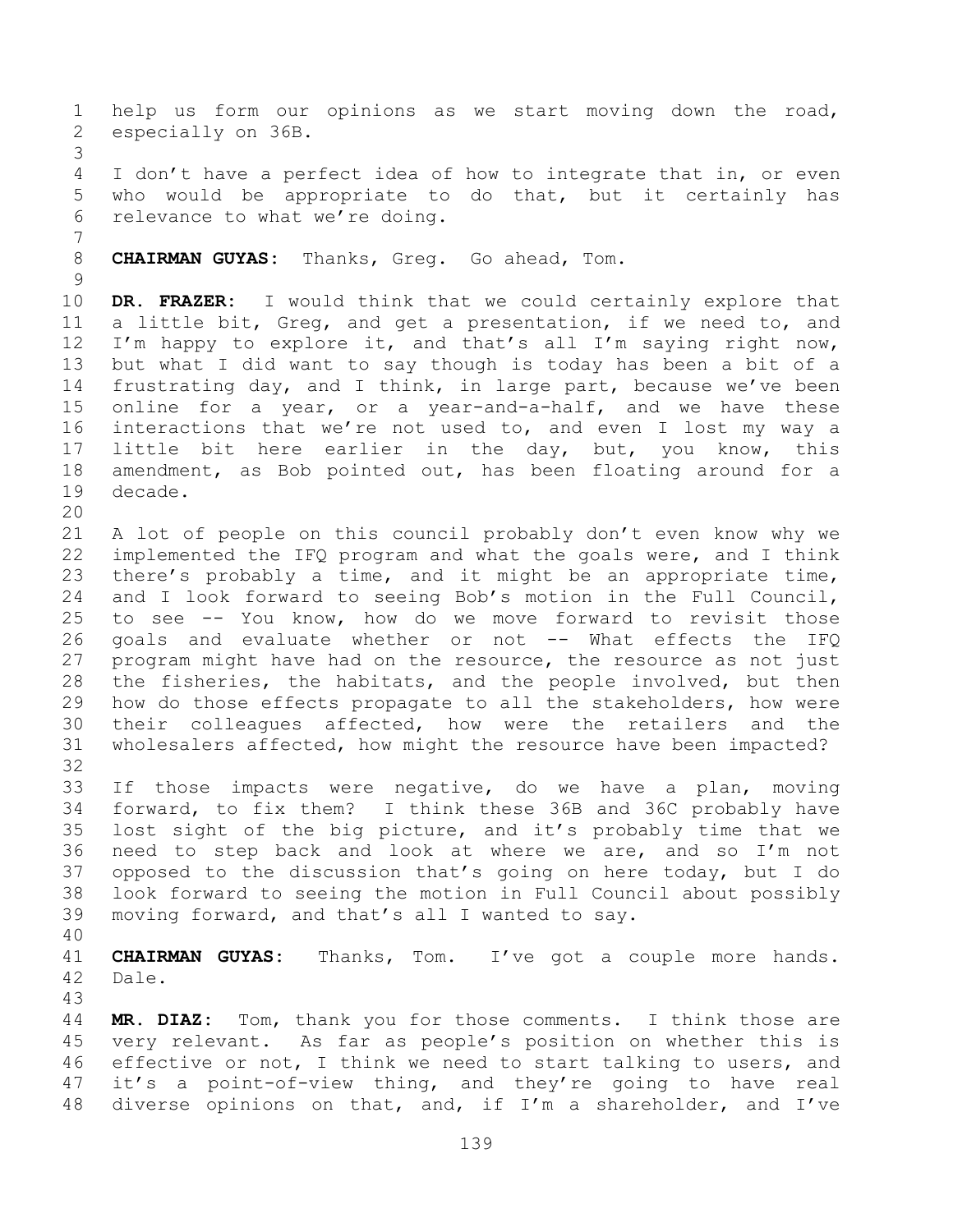1 got a ton of shares, and they were gifted to me, that's the best<br>2 thing since sliced bread. thing since sliced bread.

3 4 If I don't own any, and I've got to lease them at four-dollars a<br>5 pound, this is the worst thing that ever happened to me in my 5 pound, this is the worst thing that ever happened to me in my<br>6 life, and we're going to have a lot of different people, and 6 life, and we're going to have a lot of different people, and<br>7 that's both ends of the spectrum, I think, and everything in that's both ends of the spectrum, I think, and everything in 8 between, but I think you're dead on. I do think we've lost our 9 way some, and we do need to refocus, and that's why I<br>10 appreciated Bob making his motion earlier and trying to work 10 appreciated Bob making his motion earlier and trying to work<br>11 through that. through that.

12<br>13 13 That's not what I wanted to speak to originally, whenever I<br>14 raised my hand, though. The LETC -- Greg had brought up Action 14 raised my hand, though. The LETC -- Greg had brought up Action<br>15 3 and the weight adjustments, and, whether we do it now or at 15 3 and the weight adjustments, and, whether we do it now or at<br>16 Full Council, but the LETC originally supported that, but, as we Full Council, but the LETC originally supported that, but, as we 17 discussed, it got watered down, and, ultimately, the LETC<br>18 decided that it was better to do Considered but Rejected, and 18 decided that it was better to do Considered but Rejected, and<br>19 so, at some point in time, whenever you say it's appropriate, 19 so, at some point in time, whenever you say it's appropriate,<br>20 either me or Greq will make that motion to do that. Thank you. either me or Greg will make that motion to do that. Thank you.

21<br>22 22 **CHAIRMAN GUYAS:** Thanks, Dale. Let me circle through a couple 23 of hands here. Ava, do you want to go next? Troy, I see you,<br>24 and I've got you on the list now, too. and I've got you on the list now, too.

 $\frac{25}{26}$ 26 **DR. LASSETER:** I think Dale pretty much covered what I was going 27 to comment on. I was going to give a specific date, and so the<br>28 LETC, at its October 2019 meeting, recommended Alternative 1, 28 LETC, at its October 2019 meeting, recommended Alternative 1,<br>29 taking no action, for that accuracy of estimated weights, 29 taking no action, for that accuracy of estimated weights,<br>30 because they commented that the alternatives, as modified, were 30 because they commented that the alternatives, as modified, were<br>31 not going to address the problem. Greg, if you wanted more of a not going to address the problem. Greq, if you wanted more of a 32 history on how that action came about in the LETC, the back-and-<br>33 forth, I do have all of those reports that I can provide for 33 forth, I do have all of those reports that I can provide for<br>34 vou. you.

35<br>36 36 Tom, I wanted to comment that it sounds like what you're looking<br>37 for, in terms of an analysis on the program, overlaps quite a 37 for, in terms of an analysis on the program, overlaps quite a<br>38 bit with this -- The NAS report that I just commented on that 38 bit with this -- The NAS report that I just commented on that<br>39 will be on the agenda in October, but I can go ahead and forward will be on the agenda in October, but I can go ahead and forward 40 a copy, a preliminary copy, of it to you as well.

41<br>42

42 **DR. FRAZER:** Thank you, Ava.

43 44 **CHAIRMAN GUYAS:** Okay. Let me go to Kevin. Troy.

45 46 **MR. WILLIAMSON:** Thank you. To Tom's comments about the purpose and I guess need of the catch shares, there were a lot of good 48 things that came out of the catch share program. As far an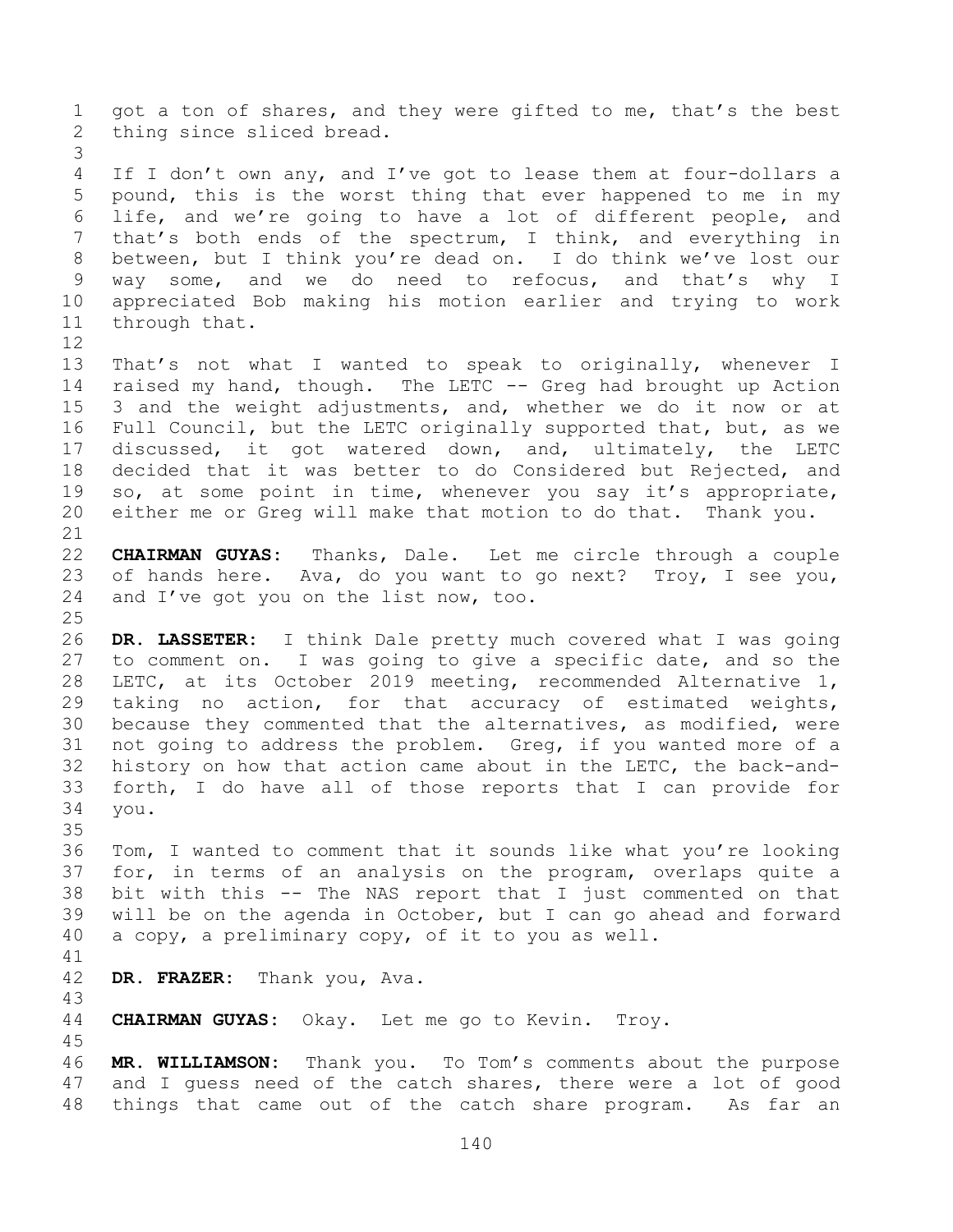1 overview and a review of it, there's an excellent paper, the<br>2 NOAA Catch Share Policy, and you can find it on their web, and 2 NOAA Catch Share Policy, and you can find it on their web, and<br>3 it, amazingly, discusses a lot of the things that we're 3 it, amazingly, discusses a lot of the things that we're<br>4 referencing around the table here today, and it focuses on some 4 referencing around the table here today, and it focuses on some<br>5 of the future actions that might be taken by the council, and so 5 of the future actions that might be taken by the council, and so<br>6 it was helpful to me, in refreshing, and I would recommend it. 6 it was helpful to me, in refreshing, and I would recommend it.<br>7 Thank you. Thank you.

8

9 **CHAIRMAN GUYAS:** Thanks, Troy. Kevin, now you're up.

10<br>11 11 **MR. ANSON:** Thank you, and just to expound upon a comment that 12 Troy had made earlier regarding Dr. Lasseter's work on the<br>13 document, as well as the IPT staff, I appreciate all the work 13 document, as well as the IPT staff, I appreciate all the work<br>14 that they have done to get us to where we are, but I quess, Ava, 14 that they have done to get us to where we are, but I guess, Ava,<br>15 if you could comment, and we had a second vote on Action 2 in 15 if you could comment, and we had a second vote on Action 2 in<br>16 36B, and we ended up with Alternative 5 is still the preferred. 16 36B, and we ended up with Alternative 5 is still the preferred.

 $\frac{17}{18}$ 18 If that were to go as final, how does that affect, or impact,<br>19 all of the actions, or the two actions, that are remaining in 19 all of the actions, or the two actions, that are remaining in<br>20 Amendment 36C if we delete Action 3, based on comments just made 20 Amendment 36C if we delete Action 3, based on comments just made<br>21 from the LETC? from the LETC?

 $\frac{22}{23}$ 

23 **DR. LASSETER:** I think I understood. In 36B, you mentioned, if 24 you go forward with the Preferred Alternative 5, how does that<br>25 affect Amendment 36C, this Action 3? affect Amendment 36C, this Action 3?

26<br>27 27 **MR. ANSON:** No. How does it affect Actions 1 and 2 that are 28 remaining if we basically set  $-$  At whatever point that that that  $29$  document becomes final, as the cutoff date, is there anything 29 document becomes final, as the cutoff date, is there anything<br>30 that would be available to address distribution of reclaimed 30 that would be available to address distribution of reclaimed<br>31 shares, anything left available to do a quota bank? shares, anything left available to do a quota bank?

32<br>33 33 **DR. LASSETER:** Okay. so, if you -- I understand what you're 34 saying. Coming out of 36B, even if you picked Alternative 2,<br>35 requiring all shareholder accounts to have shares, we don't 35 requiring all shareholder accounts to have shares, we don't<br>36 think that there would be any shares that you would reclaim 36 think that there would be any shares that you would reclaim<br>37 through divestment. Nobody is going to sit on those shares, or 37 through divestment. Nobody is going to sit on those shares, or<br>38 it would be highly unlikely, and so, whatever alternative you 38 it would be highly unlikely, and so, whatever alternative you<br>39 pick in 36B, you're really not contributing anything to this pick in 36B, you're really not contributing anything to this 40 pool of reclaimed shares.

41<br>42

42 Moving to 36C, you have one more recommendation from the AP to<br>43 consider as a method to redistribute shares that came from the 43 consider as a method to redistribute shares that came from the<br>44 last AP meeting, and their recommendation -- From the AP 44 last AP meeting, and their recommendation -- From the AP<br>45 recommendations that I haven't gone through yet, they don't 45 recommendations that I haven't gone through yet, they don't<br>46 support the quota bank anymore, and they do just support those 46 support the quota bank anymore, and they do just support those<br>47 shares being distributed out to existing shareholders. shares being distributed out to existing shareholders.

48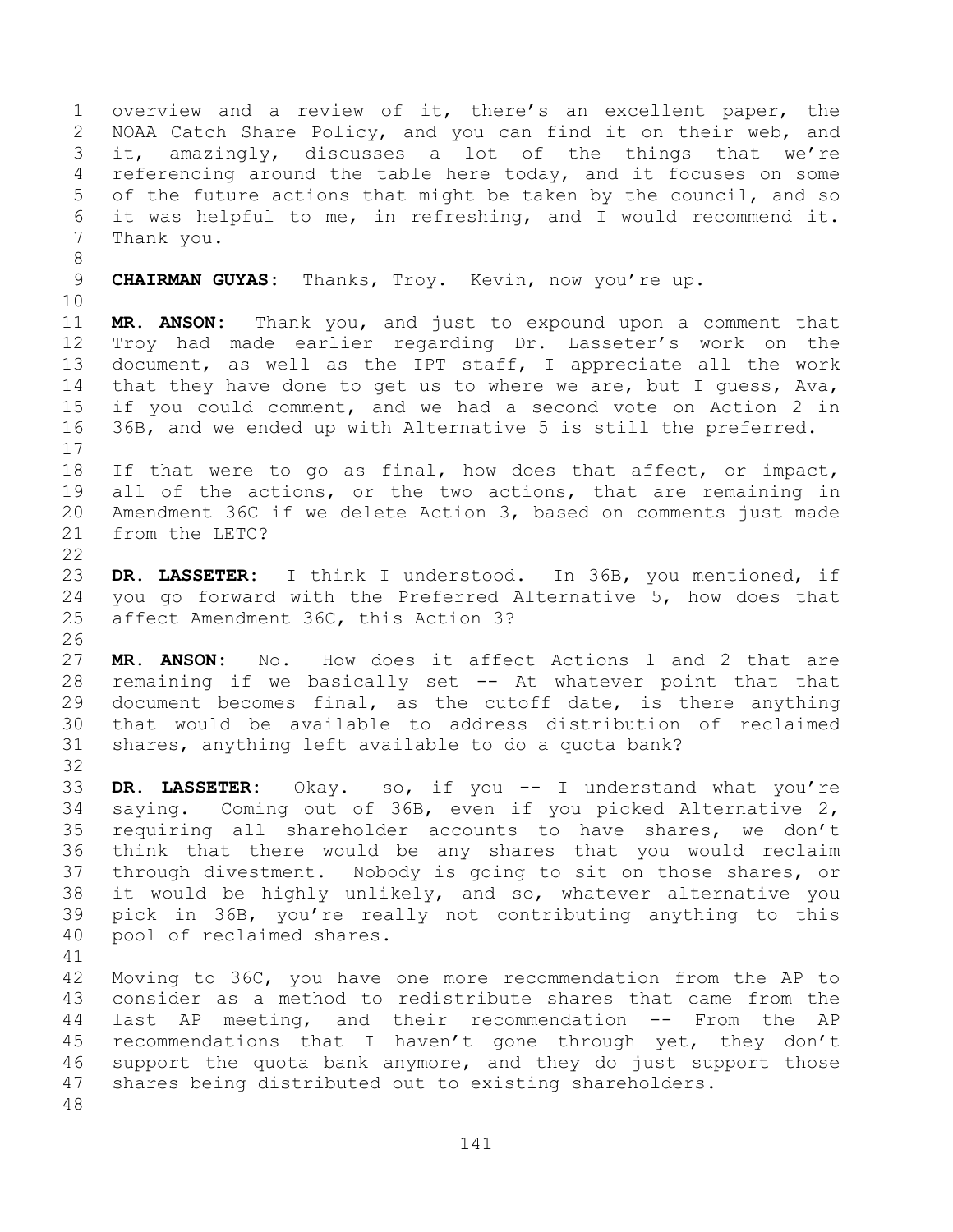1 Now, the implications though, between 36B and 36C, it comes down<br>2 to how you're thinking of this quota bank. Originally, it was a 2 to how you're thinking of this quota bank. Originally, it was a<br>3 NOAA quota bank, and then, previously, Roy had talked about that 3 NOAA quota bank, and then, previously, Roy had talked about that<br>4 thev just don't really have the funds for setting this up, and 4 they just don't really have the funds for setting this up, and<br>5 it sounded like there wasn't a lot of interest for NMFS to do 5 it sounded like there wasn't a lot of interest for NMFS to do<br>6 it, and I believe one of your most recent motions was for a non-6 it, and I believe one of your most recent motions was for a non-<br>7 NOAA quota bank, and that was one of the last AP motions. NOAA quota bank, and that was one of the last AP motions. 8 9 Depending on how the quota bank shakes out, I guess is where I'm<br>10 qoing, if you want to use an account for shares and allocation 10 going, if you want to use an account for shares and allocation<br>11 for this quota bank, you would then need to be creating an 11 for this quota bank, you would then need to be creating an<br>12 additional carveout, because you have just created a requirement 12 additional carveout, because you have just created a requirement<br>13 for new accounts for 36B to have a permit, be required to have a 13 for new accounts for 36B to have a permit, be required to have a<br>14 permit. permit.  $15$ <br> $16$ That is one of the places where there is kind of this interplay, 17 and I see it in the quota bank, and, right now, your purpose<br>18 statement is to help these small participants and new entrants, 18 statement is to help these small participants and new entrants,<br>19 and vou're definitelv -- Well, I understand it as vou're 19 and you're definitely -- Well, I understand it as you're<br>20 defining then a new entrant or a small participant as somebody 20 defining then a new entrant or a small participant as somebody<br>21 who does already have a permit and shares. Like you may be 21 who does already have a permit and shares. Like you may be<br>22 starting to create some of those definitions for what you do in 22 starting to create some of those definitions for what you do in<br>23 36B, and so you probably just want to consider that. Did I 23 36B, and so you probably just want to consider that. Did I<br>24 answer your question? It's real convoluted. answer your question? It's real convoluted.  $\frac{25}{26}$ MR. ANSON: I guess enough for now. Thank you.  $\begin{array}{c} 27 \\ 28 \end{array}$ 28 **DR. LASSETER:** Okay. I'm sorry.  $\frac{29}{30}$ 30 **CHAIRMAN GUYAS:** All right. Thanks, Ava. I'm going to go to Leann, and she had a question. 32<br>33 33 **MS. BOSARGE:** My question, and we went on a different path, but 34 my question was actually about what point we're at with 36B, and 35 could we have a discussion about when we intend to go out to<br>36 public hearings, so that -- Because I do think it's going to be 36 public hearings, so that -- Because I do think it's going to be<br>37 very important to get feedback on this and see, you know, where 37 very important to get feedback on this and see, you know, where 38 the public stands on it. the public stands on it. 39 40 However, before I get to that point, I heard Dale and Greg 41 essentially make motions, without making motions, about the<br>42 Action 3, Accuracy of Estimated Weights in Advance Landing 42 Action 3, Accuracy of Estimated Weights in Advance Landing<br>43 Notifications in Amendment 36B, and I have a feeling that Bob's 43 Notifications in Amendment 36B, and I have a feeling that Bob's<br>44 motion is going to come up again in Full Council. I think for 44 motion is going to come up again in Full Council. **I think for** 45 **us to have a discussion, I guess a little more organized and** 46 **pointed and focused, I will go ahead and make that motion to put** 47 **Action 3 in Amendment 36B in the Considered but Rejected.** 48

142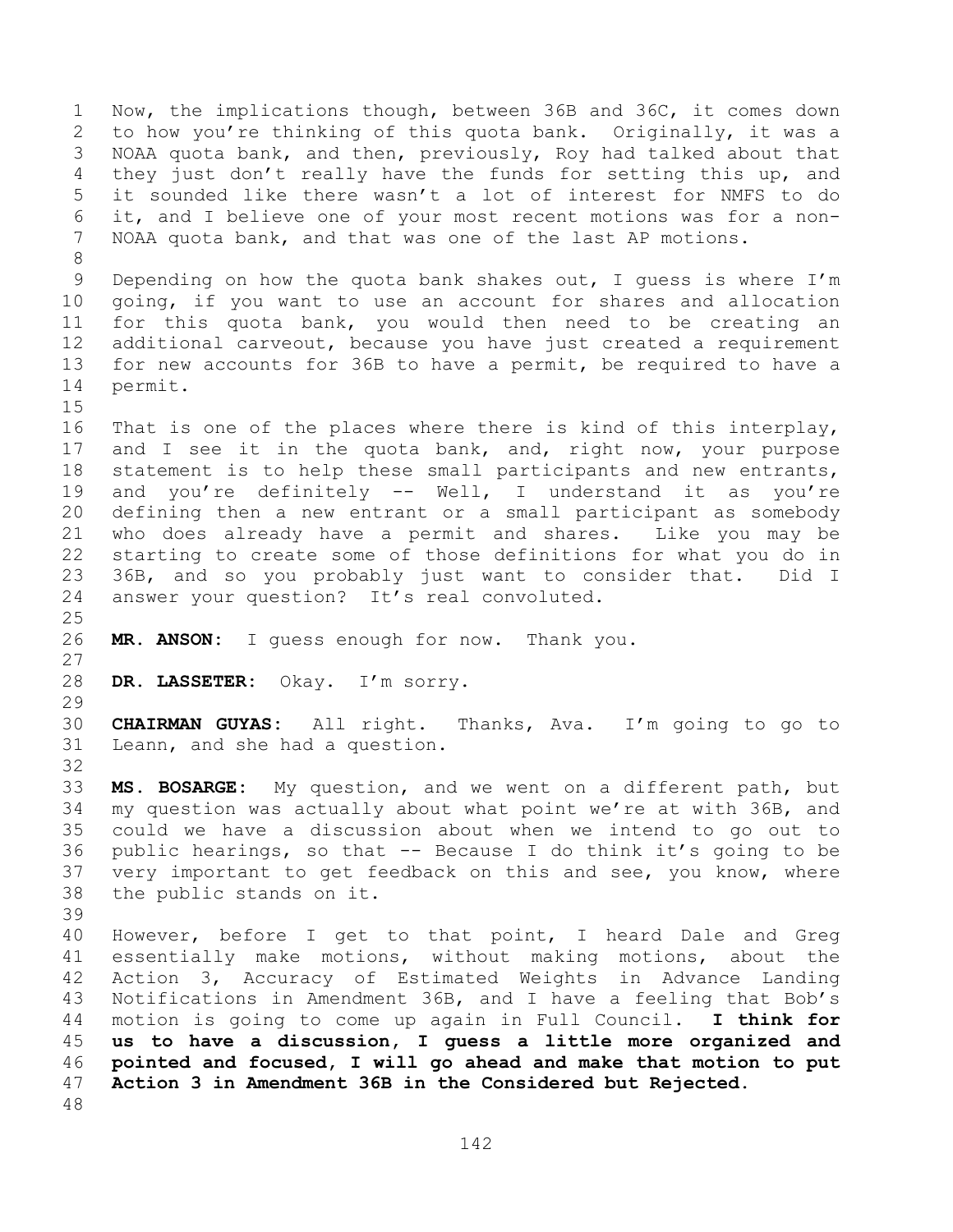1 We've already had the discussion on why, and I think Greg is<br>2 right, and it is kind of the odd man out in that list of things 2 right, and it is kind of the odd man out in that list of things<br>3 that we're looking at, and, if we are going to possibly go down 3 that we're looking at, and, if we are going to possibly go down<br>4 the path of having a focus group, I think that, by getting rid 4 the path of having a focus group, I think that, by getting rid<br>5 of that, I think that at least begins in hone-in on a little 5 of that, I think that at least begins in hone-in on a little<br>6 more focus, and so I will make that motion and see if we can 6 more focus, and so I will make that motion and see if we can<br>7 make some progress there, and then I would like to talk about make some progress there, and then I would like to talk about 8 those public hearings. Thank you.

 $\begin{array}{c} 9 \\ 10 \end{array}$ **CHAIRMAN GUYAS:** All right. We are getting that motion on the hoard. The motion is to move Action 3 to Considered but board. **The motion is to move Action 3 to Considered but Rejected, Action 3 in 36C, since we're kind of jumping around between documents.** Okay. All right. **In 36C, to move Action 3 to Considered but Rejected.** Dale has seconded that motion. Greg.

17 **DR. STUNZ:** I just have a comment to that, and I don't have a 18 problem with moving it to Considered but Rejected, but I just<br>19 don't want it to go away, and that's why I wanted to have a day 19 don't want it to go away, and that's why I wanted to have a day<br>20 or so to figure out and talk to some folks, to see if it's still 20 or so to figure out and talk to some folks, to see if it's still<br>21 an issue. If that's the case, I wanted to bring it up again, to 21 an issue. If that's the case, I wanted to bring it up again, to<br>22 figure out how we need to address that, through some framework 22 figure out how we need to address that, through some framework<br>23 action or something else. I don't want it just to go away. action or something else. I don't want it just to go away.

 $\frac{24}{25}$  **CHAIRMAN GUYAS:** Okay. Great. Any other comments on this 26 action or the motion? Seeing none, can we just put that motion<br>27 back on the board, just for a split second, and we're going to 27 back on the board, just for a split second, and we're going to<br>28 vote. All right. The motion is, in 36C, to move Action 3 to vote. All right. **The motion is, in 36C, to move Action 3 to Considered but Rejected, and that is the weights action, and so is there any opposition to this motion? Seeing none in the room and none online.** Okay. **The motion carries without opposition.** All right. Leann, back to you on public hearings.

33<br>34 34 **MS. BOSARGE:** Thanks. I was just wondering what the schedule 35 looks like on public hearings for this document. I know staff<br>36 is pretty swamped, and so I didn't know if it would be soon or a 36 is pretty swamped, and so I didn't know if it would be soon or a 37 little later or what on 36B. little later or what on 36B.

38<br>39 39 **CHAIRMAN GUYAS:** Ava, do you want to speak to that, the 36B 40 public hearings?

41<br>42

16

42 **DR. LASSETER:** I am going to have to talk to Carrie and John, I 43 guess. Can we get back with you at Full Council, because I also<br>44 wanted to -- I definitely want to have, on the October agenda, 44 wanted to  $-$  I definitely want to have, on the October agenda,<br>45 the NAS report, and greater amberjack too, and can I talk with 45 the NAS report, and greater amberjack too, and can I talk with<br>46 Carrie and John, and then we'll get back to you? Carrie and John, and then we'll get back to you? 47

48 **CHAIRMAN GUYAS:** Absolutely. All right. Mara.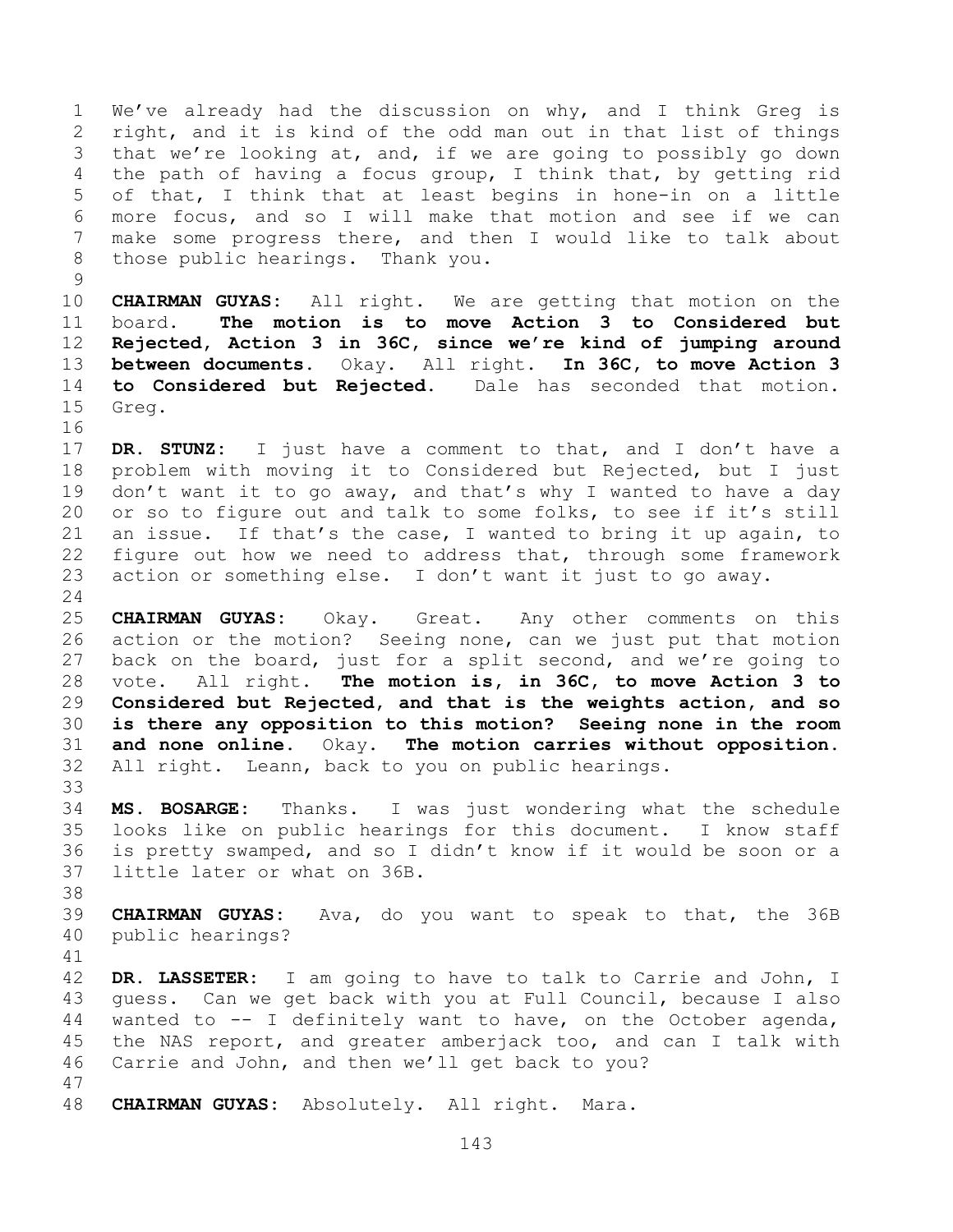$\frac{1}{2}$ 2 **MS. LEVY:** Just, I mean, Leann is zooming through this at 3 lightning speed, and so I just wanted to make sure -- In Action<br>4 2 right now, there was that new alternative that dealt with like 4 2 right now, there was that new alternative that dealt with like<br>5 inheritance, or legal proceedings, that transfer shares, and how 5 inheritance, or legal proceedings, that transfer shares, and how<br>6 long you would have, if your account required a permit, to get a 6 long you would have, if your account required a permit, to get a<br>7 permit or divest, and I didn't know if Ava needed any further permit or divest, and I didn't know if Ava needed any further 8 discussion on that, or you wanted to have further discussion on 9 that, either now or at Full Council. 10<br>11 **CHAIRMAN GUYAS:** What's your pleasure, folks?  $\begin{array}{c} 12 \\ 13 \end{array}$ 13 **MS. BOSARGE:** Now.  $14$ <br> $15$ 15 **CHAIRMAN GUYAS:** Okay, Leann. Go ahead, if you've got something<br>16 to say. to say.  $\frac{17}{18}$ 18 **MS. BOSARGE:** If Ava will bring it up on the board, we'll have 19 discussion now. I'm sorry if I missed one. I thought I had<br>20 qotten them all. I will give staff a minute to bring it up on 20 gotten them all. I will give staff a minute to bring it up on<br>21 the board. the board.  $\frac{22}{23}$ 23 DR. LASSETER: This is Action 2, and it was an alternative added<br>24 to Action 2, and so we'll get that back up. It's going to be 24 to Action 2, and so we'll get that back up. It's going to be<br>25 around Slide 6, 7, 8, 9-ish. If we go back two more up, I will 25 around Slide 6, 7, 8, 9-ish. If we go back two more up, I will<br>26 just remind everybody of this action. Again, this action 26 just remind everybody of this action.<br>27 addresses only those accounts that are 27 addresses only those accounts that are required to have a<br>28 permit, and so your Alternative 1, no action, of course, would 28 permit, and so your Alternative 1, no action, of course, would<br>29 require everybody to be in compliance at the time this is 29 require everybody to be in compliance at the time this is<br>30 implemented. implemented. 31 32 This then would give you a grace period, and then the new<br>33 alternative is this Alternative 4. If shares are acquired from 33 alternative is this Alternative 4. If shares are acquired from<br>34 a legal proceeding, the shares would be -- So vou're giving 34 a legal proceeding, the shares would be -- So you're giving<br>35 people a grace period, and the reason that Alternative 2 is not 35 people a grace period, and the reason that Alternative 2 is not<br>36 applicable is because that is -- That would apply to accounts 36 applicable is because that is -- That would apply to accounts<br>37 that would be permit-required from some grandfathered date that 37 that would be permit-required from some grandfathered date that<br>38 is before this is implemented. Because you're grandfathering 38 is before this is implemented. Because you're grandfathering<br>39 everybody in until implemented, that Alternative 2 is not everybody in until implemented, that Alternative 2 is not 40 applicable, and, here, this Alternative 3, again, is preferred, 41 and so it's Preferred Alternative 3 and Preferred Option 3b, and 42 here is the new alternative. here is the new alternative. 43 44 If shares were acquired from a legal proceeding, such as an<br>45 inheritance or a divorce, a timeframe that you would allow them 45 inheritance or a divorce, a timeframe that you would allow them<br>46 to be grandfathered in, and we did think of this as similar to 46 to be grandfathered in, and we did think of this as similar to<br>47 Alternative 3, but the AP had discussed this as different, and Alternative 3, but the AP had discussed this as different, and

144

48 so we crafted it as a separate alternative, and I will pause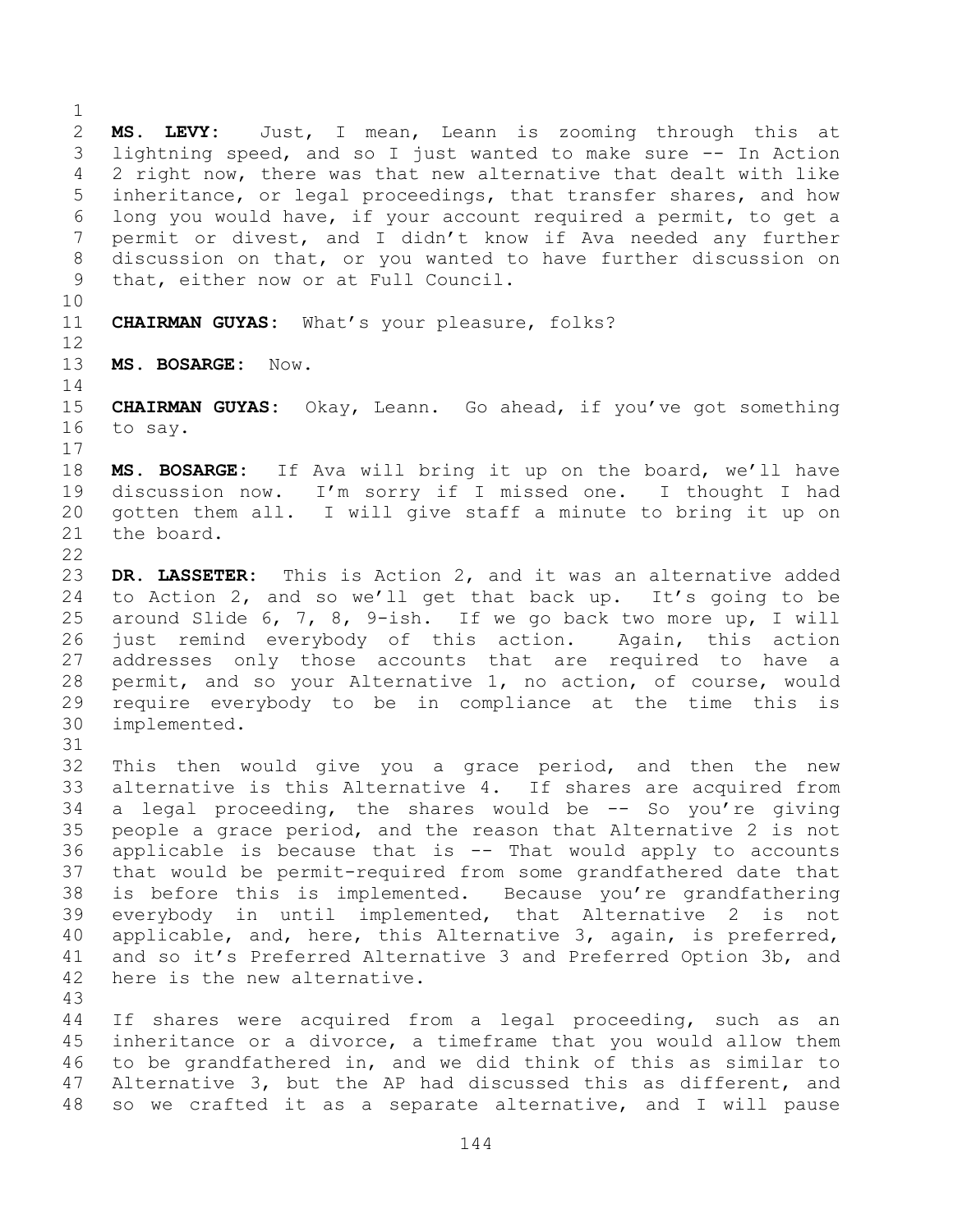1 there.  $\frac{2}{3}$ 3 **CHAIRMAN GUYAS:** Okay. Thanks, Ava. If I'm understanding, at 4 least the way we talked about the new actions before, we have<br>5 already, or you have already, taken the liberty of adding this 5 already, or you have already, taken the liberty of adding this<br>6 to the document, and so vou don't need a motion to add it, but 6 to the document, and so you don't need a motion to add it, but<br>7 it's just does the committee have anything to say about this it's just does the committee have anything to say about this 8 alternative right now?  $\begin{array}{c} 9 \\ 10 \end{array}$ 10 **DR. LASSETER:** Again, we would not normally just add 11 alternatives, especially to a public hearing draft, but, given<br>12 the preferred alternative you had selected, and we were 12 the preferred alternative you had selected, and we were<br>13 developing this idea of permit-required and permit-exempt 13 developing this idea of permit-required and permit-exempt<br>14 accounts, we worked through, and we identified these additional 14 accounts, we worked through, and we identified these additional<br>15 questions and presented them to you just as questions at the 15 questions and presented them to you just as questions at the<br>16 June meeting. June meeting.  $\frac{17}{18}$ 18 When we didn't get any feedback, Andy had suggested that, hey,<br>19 let's put these in actions to facilitate discussion, and so 19 let's put these in actions to facilitate discussion, and so<br>20 that's why we put them in this way, and there was no objection 20 that's why we put them in this way, and there was no objection<br>21 to Andy recommending that, and so we did not have a formal 21 to Andy recommending that, and so we did not have a formal<br>22 motion to have these added to the document, but we had Andy 22 motion to have these added to the document, but we had Andy<br>23 recommending it, and nobody objected. recommending it, and nobody objected.  $\frac{24}{25}$ 25 **CHAIRMAN GUYAS:** Okay, and so do you want a motion now, or are we feeling good about it?  $\frac{27}{28}$ 28 **DR. LASSETER:** If you would like, but these are in the document. 29 This alternative is in the document. If you would like to<br>30 select it as preferred and select a time period, you could do 30 select it as preferred and select a time period, you could do that now. 32<br>33 33 **CHAIRMAN GUYAS:** Okey-doke. Robin. 34<br>35 35 **MR. RIECHERS:** It's inside the document with preferreds already selected. 37<br>38 38 **CHAIRMAN GUYAS:** I think what Ava is saying is this could be an additional preferred in this action. 40 41 **DR. LASSETER:** That is correct. At the last meeting, you 42 selected Alternative 3 as preferred, because you selected that<br>43 after you picked Alternative 5 as preferred in Action 1. You 43 after you picked Alternative 5 as preferred in Action 1. You<br>44 did pick preferreds, at the June meeting, for Action 1 and 44 did pick preferreds, at the June meeting, for Action 1 and<br>45 Action 2, and then I had additional questions to ask about this 45 Action 2, and then I had additional questions to ask about this<br>46 inheritance and divorce issue, and I talked about how I thought 46 inheritance and divorce issue, and I talked about how I thought<br>47 this could have just been reworded into Alternative 3, as an

145

this could have just been reworded into Alternative 3, as an

48 example, in addition to not having a permit anymore, it could be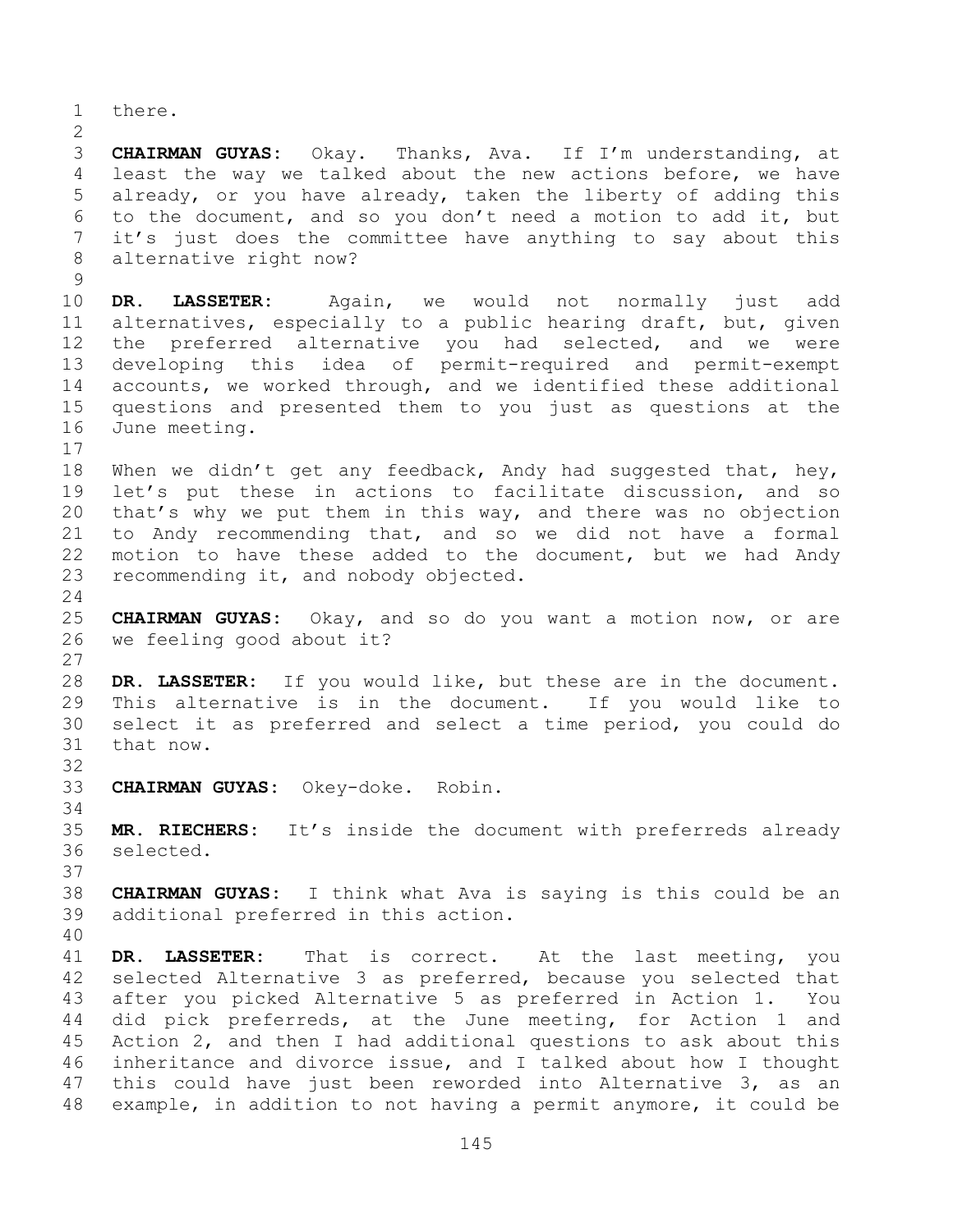1 require these shares in legal proceedings, and then it was<br>2 suqqested by Andy that we just add it as an additional 2 suggested by Andy that we just add it as an additional alternative.  $\frac{4}{5}$ 5 **CHAIRMAN GUYAS:** I am going to go to Dr. Simmons. 6<br>7 7 **EXECUTIVE DIRECTOR SIMMONS:** Thank you, Madam Chair. I think, 8 Ava, folks are a little confused, because, in the document, in 9 the tab, it's listed as Preferred Alternative 3 with Preferred<br>10 Option 3b, but, in the presentation, it's not, and so should we 10 Option 3b, but, in the presentation, it's not, and so should we<br>11 perhaps bring up the document? perhaps bring up the document? 12<br>13 13 **DR. LASSETER:** We could, yes. I have mentioned a couple of 14 times, and begged forgiveness, that I forgot to put it as<br>15 preferred in the presentation, but it is correct in the 15 preferred in the presentation, but it is correct in the<br>16 document, for only that 3. Alternative 3 and Option 3b, have document, for only that 3. Alternative 3 and Option 3b, have 17 been selected as preferred in the action, and I did forget to do 18 that in the presentation. that in the presentation. 19<br>20 20 **CHAIRMAN GUYAS:** Mara. 21<br>22 22 **MS. LEVY:** Right, and I think this new Alternative 4 is getting at a different question, right, and so it's like do you want to 24 have a time period, and what would that be, if someone gets<br>25 shares through some sort of legal proceeding, and then now they 25 shares through some sort of legal proceeding, and then now they<br>26 have an account that's permit-required, but they don't have a 26 have an account that's permit-required, but they don't have a<br>27 permit, right? permit, right? 28<br>29 **CHAIRMAN GUYAS:** Right. Leann and then Dale. 30<br>31 MS. BOSARGE: On this one, I think this was -- Andy was talking 32 about this, but Andy was talking about it because the AP brought<br>33 it up, right, and they thought about, well, you know, what about 33 it up, right, and they thought about, well, you know, what about<br>34 these people that might be grandfathered, and then, when they 34 these people that might be grandfathered, and then, when they<br>35 die, more than likely, the name on the account is going to 35 die, more than likely, the name on the account is going to<br>36 change. Yes, it could be in a corporation, but even then, and, 36 change. Yes, it could be in a corporation, but even then, and,<br>37 more than likely, the name on the account is going to change. more than likely, the name on the account is going to change. 38<br>39 When you change the name on an account, you have to open a new 40 account, and so then they would no longer be grandfathered, and 41 so Ava has given us the option to give a grandfathering to legal<br>42 proceedings, in shares acquired from an inheritance or other 42 proceedings, in shares acquired from an inheritance or other<br>43 legal proceeding, and so divorce, et cetera, et cetera. legal proceeding, and so divorce, et cetera, et cetera.  $\begin{array}{c} 44 \\ 45 \end{array}$ 45 I am not apt to carve out another exception at this point, and<br>46 so I am not going to float a motion on this one, and I think I 46 so I am not going to float a motion on this one, and I think I<br>47 would just leave the preferred as Alternative 3, Option 3b, but would just leave the preferred as Alternative 3, Option 3b, but 48 I am open to discussion on it.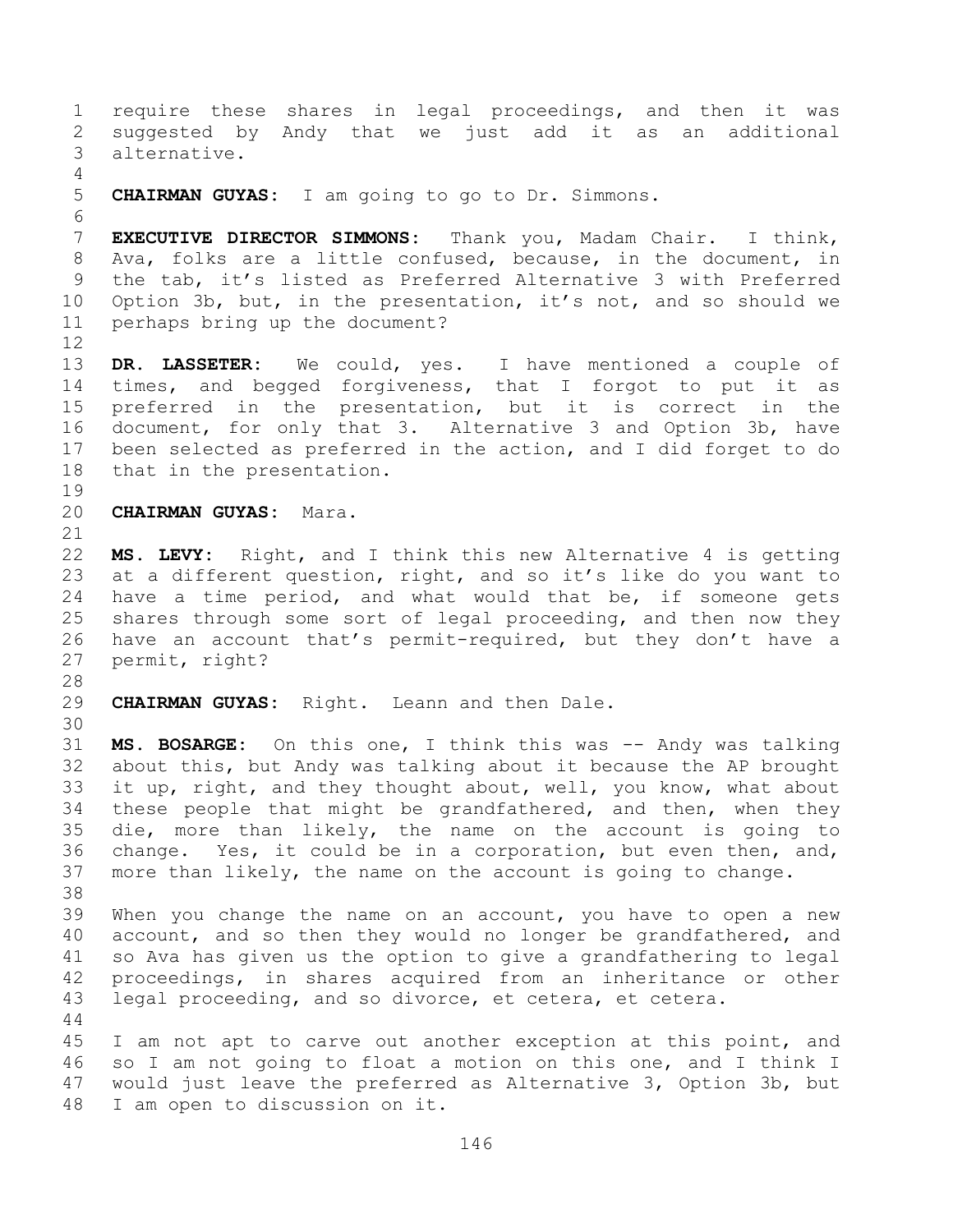$\frac{1}{2}$ 2 **CHAIRMAN GUYAS:** Okay. Thanks. I see Dale and then Robin. 3 4 **MR. DIAZ:** I think a little bit of confusion might be -- I'm 5 going to ask a question of Ava. Should Alternative 4 also be a<br>6 preferred alternative in this document, in addition with other 6 preferred alternative in this document, in addition with other<br>7 alternatives? alternatives? 8 9 **DR. LASSETER:** Yes. 10<br>11 11 **MR. DIAZ:** So Alternative 3 and Alternative 4 could be preferred? 13<br>14 14 **DR. LASSETER:** Yes, absolutely, and you can select a different 15 time period. You could select both alternatives as preferred,<br>16 but you may think, well, you already get -- With a permit, it's but you may think, well, you already get -- With a permit, it's 17 already been renewable for a year, and so we don't think that<br>18 needs to be -- I am not suggesting you do this, but you may have 18 needs to be -- I am not suggesting you do this, but you may have<br>19 a different rationale for a different time period for different 19 a different rationale for a different time period for different<br>20 circumstances, or you could pick the same. circumstances, or you could pick the same. 21<br>22 22 If you had a different alternative picked in Action 1, then<br>23 Alternative 5 and Alternative 2 in this action would be 23 Alternative 5 and Alternative 2 in this action would be<br>24 applicable, and you could select that as well, and so, yes, they 24 applicable, and you could select that as well, and so, yes, they<br>25 can all be selected. can all be selected. 26<br>27 27 **CHAIRMAN GUYAS:** Okay. Robin. 28<br>29 29 **MR. RIECHERS: I am going to go ahead and move to make a** 30 **preferred alternative also out of Alternative 4 and also out of Option 4b.** If I get a second, I will give the rationale. 32<br>33 MR. GILL: Second, Madam Chair. 34<br>35 35 **CHAIRMAN GUYAS:** All right, and so let's get that on the board. 36 We're back in 36B. We've got a motion from Robin and a second 37 from Bob Gill in Action 2 to make Alternative 4 and Option 4b the preferred. Discussion? 39 40 **MR. RIECHERS:** Let's make sure we clarify that it's not the 41 preferred, but it's an added preferred, just to make sure. I<br>42 will quickly make a discussion of rationale. If we're going to 42 will quickly make a discussion of rationale. If we're going to<br>43 qive this alternative to other individuals of basically the same 43 give this alternative to other individuals of basically the same<br>44 three-year period to, if you will, get their ducks in a row, we 44 three-year period to, if you will, get their ducks in a row, we<br>45 should at least give that amount of time to someone who might 45 should at least give that amount of time to someone who might<br>46 have received those shares in an inheritance or some other legal 46 have received those shares in an inheritance or some other legal<br>47 proceeding. 47 proceeding. 48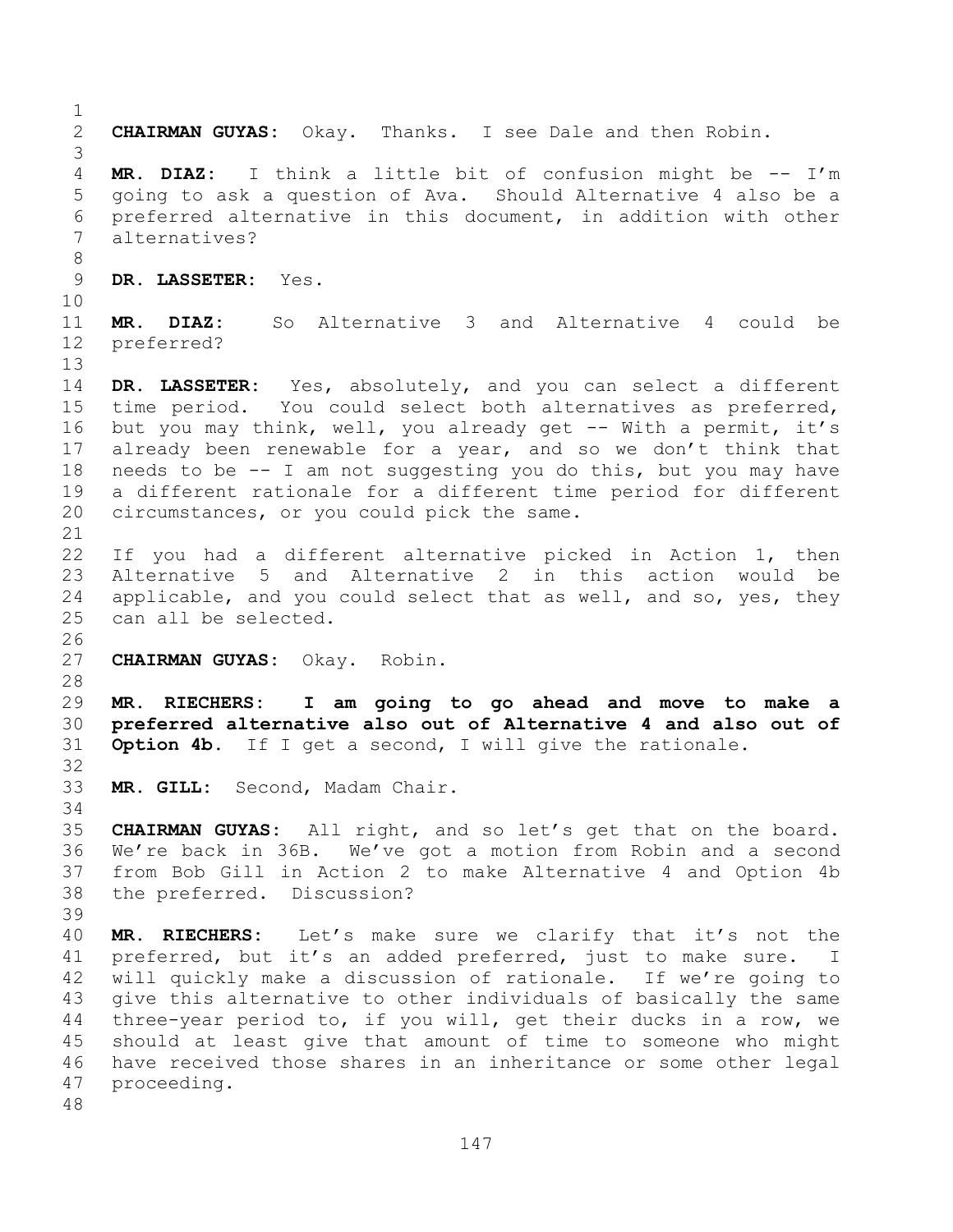1 They wouldn't really get those shares until the legal proceeding<br>2 concludes, and so they would have the same amount of three 2 concludes, and so they would have the same amount of three<br>3 years. I don't think they necessarily need more time, even 3 years. I don't think they necessarily need more time, even<br>4 though that can be somewhat complex for people, but, until the 4 though that can be somewhat complex for people, but, until the<br>5 actual court delivers it to them, they would be inside of a 5 actual court delivers it to them, they would be inside of a<br>6 proceedings until then, which would keep those shares alive, you 6 proceedings until then, which would keep those shares alive, you<br>7 would believe, if the executor is doing what they're supposed to would believe, if the executor is doing what they're supposed to 8 do, et cetera, and then they would have the same amount of time 9 as anyone else at that point.

10<br>11

11 **CHAIRMAN GUYAS:** Ava.

 $\begin{array}{c} 12 \\ 13 \end{array}$ 13 **DR. LASSETER:** This did get discussed a little bit, and I could 14 follow-up with SERO again, but we did couch it in terms of<br>15 following -- The time period of three years is following the 15 following -- The time period of three years is following the<br>16 date the shares were transferred into this account, and so the date the shares were transferred into this account, and so the 17 understanding is that the shares would be in the account of this<br>18 -- Whatever that legal proceeding is, whatever other person's 18 -- Whatever that legal proceeding is, whatever other person's<br>19 account, it would be the person that is either -- If thev passed 19 account, it would be the person that is either -- If they passed<br>20 away, then they would just not be used, and it wouldn't be an 20 away, then they would just not be used, and it wouldn't be an<br>21 active account, or, if it's part of a divorce proceeding, it's 21 active account, or, if it's part of a divorce proceeding, it's<br>22 not actually in the person's account until they have completed 22 not actually in the person's account until they have completed<br>23 the legal paperwork. the legal paperwork.

 $\frac{24}{25}$ 25 However you want to decide the time period, this is framed in<br>26 terms of the date upon which that new shareholder has obtained 26 terms of the date upon which that new shareholder has obtained<br>27 those accounts, obtained those shares, and put them in their new 27 those accounts, obtained those shares, and put them in their new<br>28 account. account.

 $\frac{29}{30}$ 30 **MR. RIECHERS:** No, and that's my intent. I mean, basically, they get the same option as anyone else, once it technically is 32 in their name. They can't do anything with it until it is<br>33 officially in their name and then their account. officially in their name and then their account.

34<br>35 35 **CHAIRMAN GUYAS:** Any other discussion on this motion? Carrie.

36<br>37 37 **EXECUTIVE DIRECTOR SIMMONS:** Thank you, Madam Chair. I didn't 38 know if you wanted to add "as an additional preferred", or I<br>39 thought you made that clarification, and I just wanted to make thought you made that clarification, and I just wanted to make 40 sure the motion reflects that.

41<br>42

**CHAIRMAN GUYAS:** Yes, and let's clarify that, just in case, so<br>43 we don't get crosswise, and so as an additional preferred. 43 we don't get crosswise, and so as an additional preferred.<br>44 Okay. Thanks. Now we have, in Action 2, to make Alternative 4 Okay. Thanks. **Now we have, in Action 2, to make Alternative 4 and Option 4b as an additional preferred. Any other discussion on this? Is there any opposition to this motion? Please raise your hand. Leann is opposed. One opposed.** 48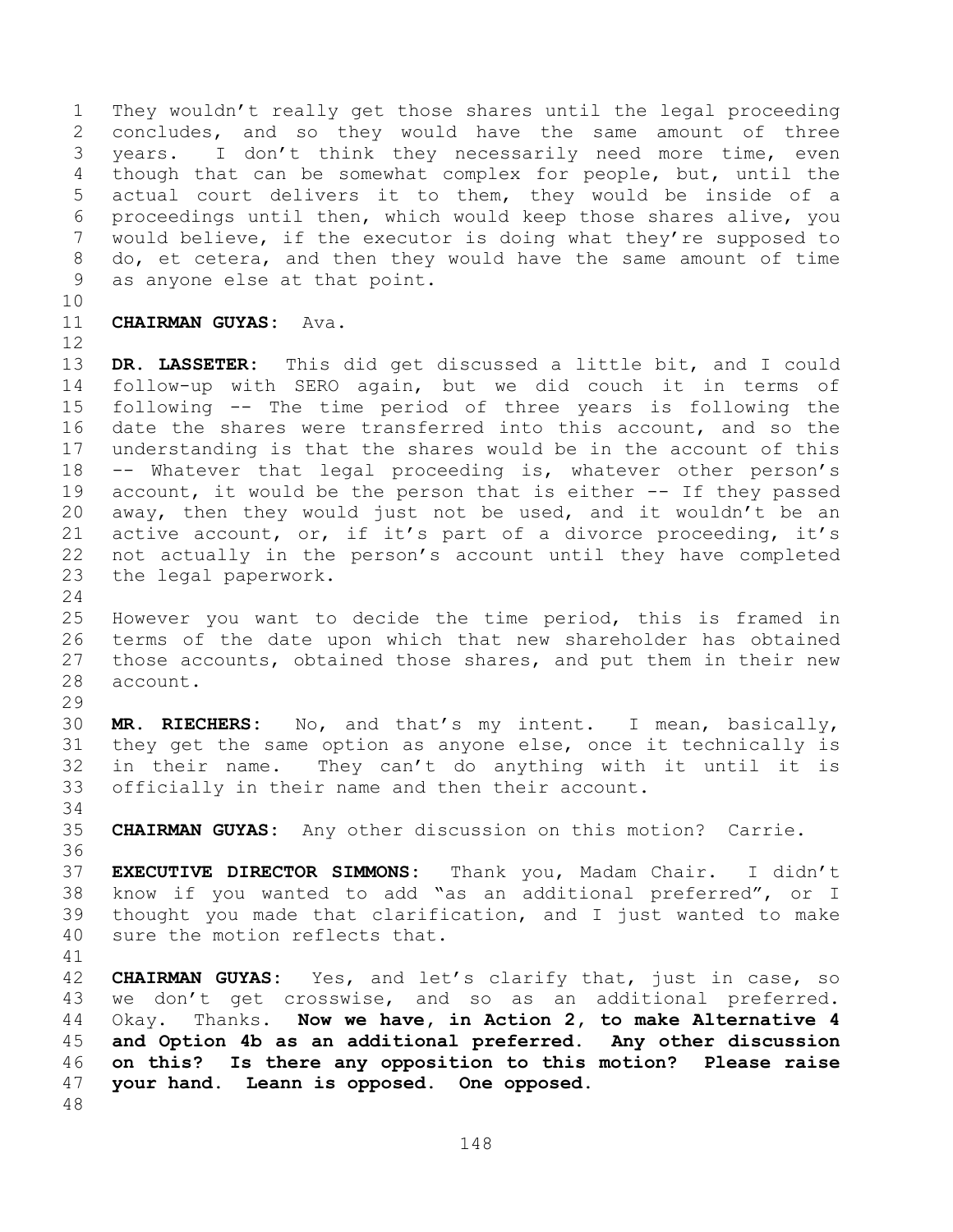1 **MS. BOSARGE:** No, I'm not opposed. I'm sorry.  $\frac{2}{3}$ 3 **CHAIRMAN GUYAS:** Okay. Is it to this motion? We're voting.  $\frac{4}{5}$ 5 **MS. BOSARGE:** I was just going to say that I was in support of 6 the motion, because now I understand it,<br>7 Alternative 4, and I was confused about what it Alternative 4, and I was confused about what it meant, and so 8 I'll good. I'm in favor of the motion.  $\begin{array}{c} 9 \\ 10 \end{array}$ 10 **CHAIRMAN GUYAS:** Okay. Cool. All right. **Then I think we have** 11 **a motion that carries with no opposition.** All right. I am 12 going to suggest that we move on from 36B and C for right now.<br>13 The Chair is kind of worn out from these amendments right now, 13 The Chair is kind of worn out from these amendments right now,<br>14 and we have just under a half-an-hour to cover a couple of other 14 and we have just under a half-an-hour to cover a couple of other<br>15 agenda items. agenda items. 16<br>17 17 I know our next one, yellowtail, is really quick, and I am<br>18 hoping that Dr. Diagne can be kind of speedy in his sector 18 hoping that Dr. Diagne can be kind of speedy in his sector<br>19 separation presentation, and then we might be able to get to 19 separation presentation, and then we might be able to get to<br>20 Kevin's item. Maybe. Maybe not. We'll see. If people want to 20 Kevin's item. Maybe. Maybe not. We'll see. If people want to<br>21 throw down some crazy motions, that might have to wait until 21 throw down some crazy motions, that might have to wait until<br>22 Full Council. Ryan, go ahead. Full Council. Ryan, go ahead.  $\frac{23}{24}$ 24 **DISCUSSION: DRAFT SNAPPER GROUPER AMENDMENT 44 AND REEF FISH** 25 **AMENDMENT 55: MODIFICATIONS TO SOUTHEASTERN U.S. YELLOWTAIL** 26 **SNAPPER JURISDICTIONAL ALLOCATIONS, CATCH LIMITS, AND SOUTH** 27 **ATLANTIC SECTOR ANNUAL CATCH LIMITS** 28<br>29 29 **MR. RINDONE:** You guys know that we have reviewed SEDAR 64, 30 which looked at yellowtail snapper, and it found that the<br>31 yellowtail snapper stock was healthy. However, the model yellowtail snapper stock was healthy. 32 estimated that the stock was smaller than previously thought. 33<br>34 34 Because the councils share management of the stock, we're going<br>35 to develop a joint document to amend the Snapper Grouper FMP and 35 to develop a joint document to amend the Snapper Grouper FMP and<br>36 the Reef Fish FMP between councils, and this should expedite 36 the Reef Fish FMP between councils, and this should expedite<br>37 development of the management alternatives. Most of the 37 development of the management alternatives.<br>38 proposed management alternatives will ultima 38 proposed management alternatives will ultimately affect the<br>39 South Atlantic Council's portion of the stock. South Atlantic Council's portion of the stock. 40 41 The Reef Fish AP had met and had said that they were pretty<br>42 happy with how things were, and so, so long as the Gulf Council 42 happy with how things were, and so, so long as the Gulf Council<br>43 could make sure that things for the Gulf remained otherwise 43 could make sure that things for the Gulf remained otherwise<br>44 unchanged, as far as access is concerned, the Reef Fish AP would 44 unchanged, as far as access is concerned, the Reef Fish AP would<br>45 be generally happy. be generally happy. 46<br>47 The next time that you guys will have the opportunity to see 48 proposed options, which are in development, and that's why we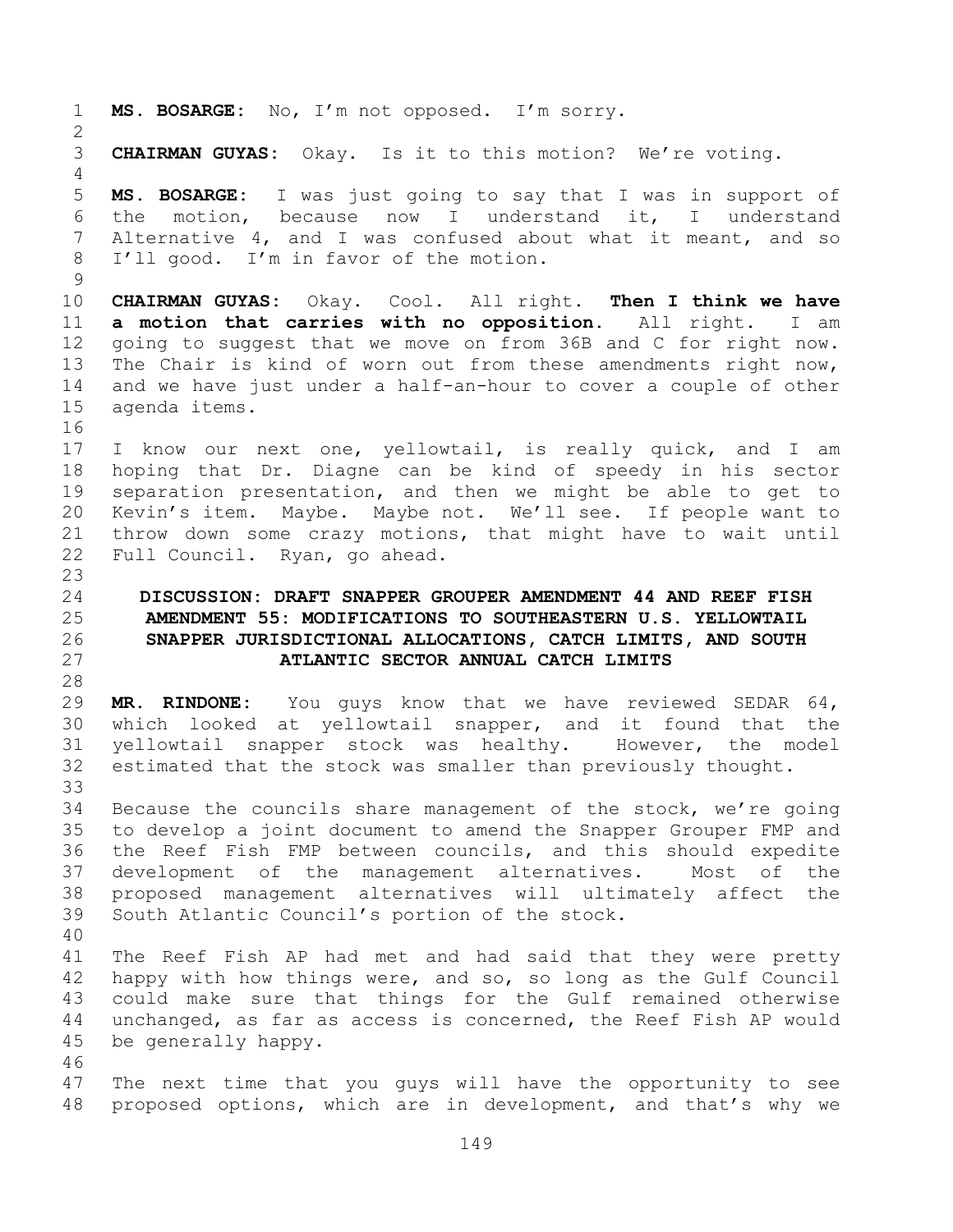1 don't have anything to show you yet, will be at the October 2021<br>2 meeting in Orange Beach. Madam Chair. meeting in Orange Beach. Madam Chair. 3 4 **CHAIRMAN GUYAS:** Excellent. Any questions about yellowtail?<br>5 Excellent. Okay. Let's move on to Dr. Diagne to give us that 5 Excellent. Okay. Let's move on to Dr. Diagne to give us that<br>6 presentation, Tab B, Number 12(a), on sector separation. presentation, Tab B, Number  $12(a)$ , on sector separation. 7 8 **PRESENTATION ON SECTOR SEPARATION FOR FOUR REEF FISH SPECIES**  $\begin{array}{c} 9 \\ 10 \end{array}$ 10 **DR. ASSANE DIAGNE:** Thank you, Madam Chair. I will try to be 11 very quick with this. Good afternoon. Just to give you an<br>12 overview of the discussion paper that we prepared, this is a 12 overview of the discussion paper that we prepared, this is a<br>13 presentation to support that discussion paper. presentation to support that discussion paper.  $\begin{array}{c} 14 \\ 15 \end{array}$ 15 A general outline is we'll just provide an introduction and<br>16 spend most of the time looking at recreational landings and spend most of the time looking at recreational landings and 17 effort for the four reef fish species that we are dealing with,<br>18 and we will conclude by looking at the potential actions and 18 and we will conclude by looking at the potential actions and<br>19 discuss a few management considerations. discuss a few management considerations.  $\begin{array}{c} 20 \\ 21 \end{array}$ 21 As you recall, the council passed a motion, and I think it was<br>22 in September of 2020, requesting us to prepare this paper, but 22 in September of 2020, requesting us to prepare this paper, but<br>23 the presentation has been delaved a couple of times. In talking 23 the presentation has been delayed a couple of times. In talking<br>24 about sector separation, we have a model, in the sense that we 24 about sector separation, we have a model, in the sense that we<br>25 have implemented sector separation for red snapper, and, to 25 have implemented sector separation for red snapper, and, to<br>26 define it, we did create two separate components, a federal for-26 define it, we did create two separate components, a federal for-<br>27 hire component for all owners, if you would, of a valid or 27 hire component for all owners, if you would, of a valid or<br>28 renewable federal reef fish for-hire permit and a private 28 renewable federal reef fish for-hire permit and a private<br>29 angling component for the private angler, as well as the state-29 angling component for the private angler, as well as the state-<br>30 permitted for-hire operators. permitted for-hire operators. 31 32 We are going to spend time just looking at the trends in<br>33 landings and in effort for the four reef fish species that are 33 landings and in effort for the four reef fish species that are<br>34 included in this document, and we can start with red grouper, 34 included in this document, and we can start with red grouper,<br>35 and what we have provided for each one of the species, red 35 and what we have provided for each one of the species, red<br>36 grouper included, would be for the private angling component 36 grouper included, would be for the private angling component<br>37 landings in CHTS, as well as FES, and we also provided the 37 landings in CHTS, as well as FES, and we also provided the<br>38 landings for the for-hire sector. As expected, the FES 38 landings for the for-hire sector. As expected, the FES<br>39 landings, looking at the private anglers, would magnify whatever landings, looking at the private anglers, would magnify whatever 40 trends we see in the data query, if we are looking at the 41 landings expressed in CHTS units. 42 43 As far as the effort, for the effort, we only report here the<br>44 charter boat effort, and the reason is the charter boat effort, 44 charter boat effort, and the reason is the charter boat effort,<br>45 as we know, is measured in angler trips, but the headboat effort 45 as we know, is measured in angler trips, but the headboat effort<br>46 is measured in angler days, and, of course, those two metrics 46 is measured in angler days, and, of course, those two metrics<br>47 would not allow us to add the two effort values, but, just to would not allow us to add the two effort values, but, just to 48 look at the trends here, we are looking at the charter effort,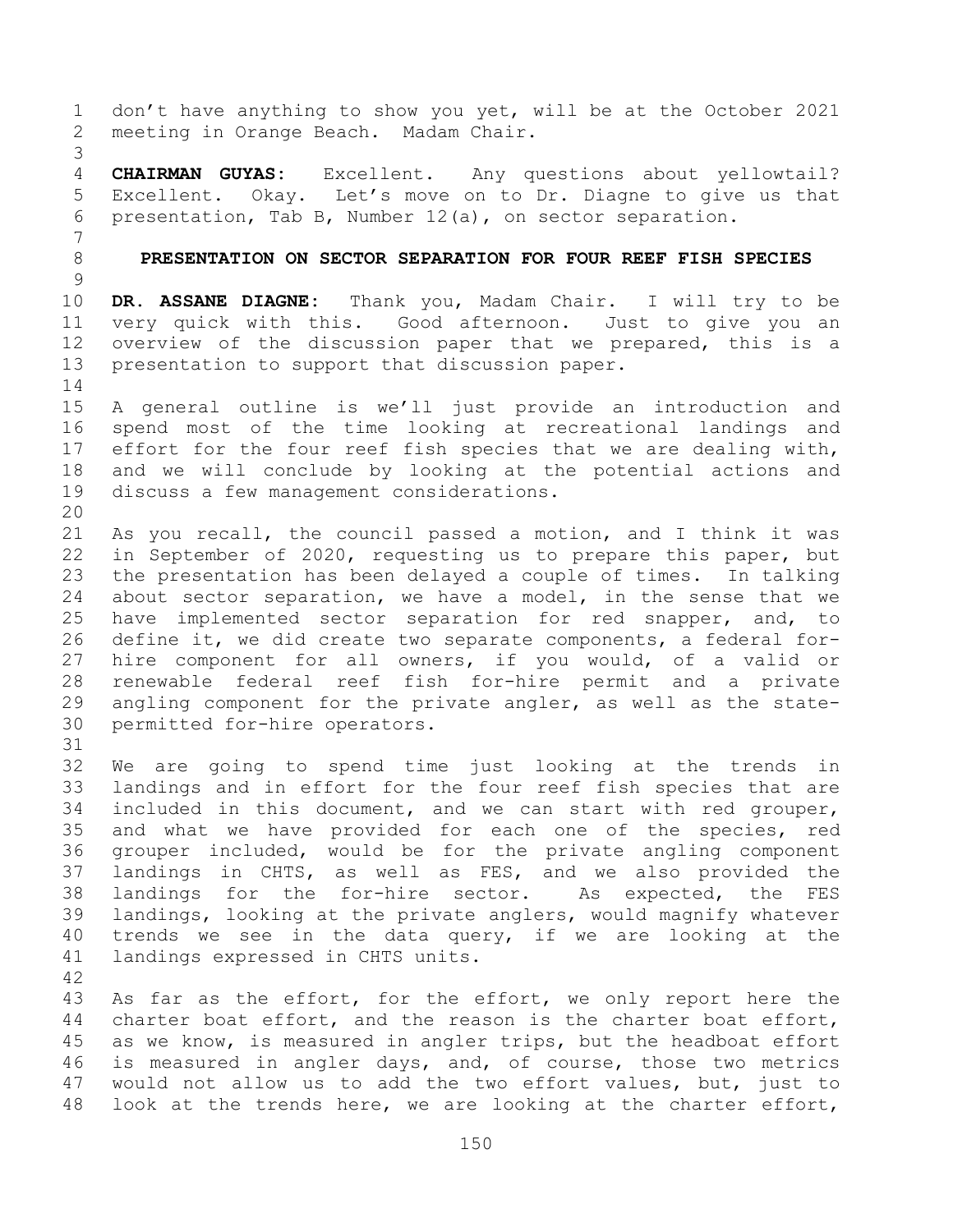1 and we see fluctuating trends in the private angling as well as<br>2 a fairly stable one for the charter sector. a fairly stable one for the charter sector. 3 4 Now we can switch to the next species, and we can look at the<br>5 qaq landings, and the comments that I made earlier, in the sense 5 gag landings, and the comments that I made earlier, in the sense<br>6 that FES landings would magnify whatever trends we may see in 6 that FES landings would magnify whatever trends we may see in<br>7 the data series, is applicable throughout, and we see the same the data series, is applicable throughout, and we see the same 8 thing here.  $\begin{array}{c} 9 \\ 10 \end{array}$ 10 In terms of effort, we see a wide fluctuation in terms of gag<br>11 effort for the private angling component. In the next slide, we 11 effort for the private angling component. In the next slide, we<br>12 can look at greater amberjack. In terms of landings by 12 can look at greater amberjack. In terms of landings by<br>13 component, we see, essentially, the same thing, in terms of 13 component, we see, essentially, the same thing, in terms of<br>14 magnifying, or amplifying, the trends that we see in let's say 14 magnifying, or amplifying, the trends that we see in let's say<br>15 the blue line, which is expressed in a different unit. the blue line, which is expressed in a different unit. 16 17 We can finish with gray triggerfish. In terms of the landings,<br>18 we see, really, wide fluctuations in the landings, and we can 18 we see, really, wide fluctuations in the landings, and we can<br>19 look at the effort, if you would. look at the effort, if you would. 20<br>21 21 This is the last slide, in terms of looking at landings and<br>22 effort for grav triggerfish, and this is just looking at the 22 effort for gray triggerfish, and this is just looking at the<br>23 trends, and there is nothing stable, really. There is a lot of 23 trends, and there is nothing stable, really. There is a lot of<br>24 fluctuation, in terms of the effort, for the private angling 24 fluctuation, in terms of the effort, for the private angling<br>25 component. component. 26<br>27 27 If the council decided to move forward and start an amendment,<br>28 these are some of the potential actions, perhaps, that would be 28 these are some of the potential actions, perhaps, that would be<br>29 considered. The first one would be the decision whether or not 29 considered. The first one would be the decision whether or not<br>30 to establish sector separation, meaning whether to create two 30 to establish sector separation, meaning whether to create two<br>31 separate components within the recreational sector, the private separate components within the recreational sector, the private 32 angling component and the federal for-hire component, and the<br>33 options would be to pick the species that we would want to apply 33 options would be to pick the species that we would want to apply<br>34 this to. It could be any combination or subset, if you would, 34 this to. It could be any combination or subset, if you would,<br>35 of these four species, or we also could put them all together. of these four species, or we also could put them all together. 36<br>37 37 Some of the things that would have to be addressed -- Of course,<br>38 the central question would be to allocate the resource between 38 the central question would be to allocate the resource between<br>39 the components, and the council has typically used time series the components, and the council has typically used time series 40 to allocate, and, here, the council could consider alternative 41 allocation methods. Just as a reminder, for red snapper, the<br>42 council did a mix, essentially, between the longest time series 42 council did a mix, essentially, between the longest time series<br>43 available, to account for the historical participation in the 43 available, to account for the historical participation in the<br>44 fishery, as well as take some fairly recent years, the latest 44 fishery, as well as take some fairly recent years, the latest<br>45 years of data available at the time, to also account for current 45 years of data available at the time, to also account for current<br>46 trends in participation in the fishery. trends in participation in the fishery. 47 48 Other things that would have to be considered, and that have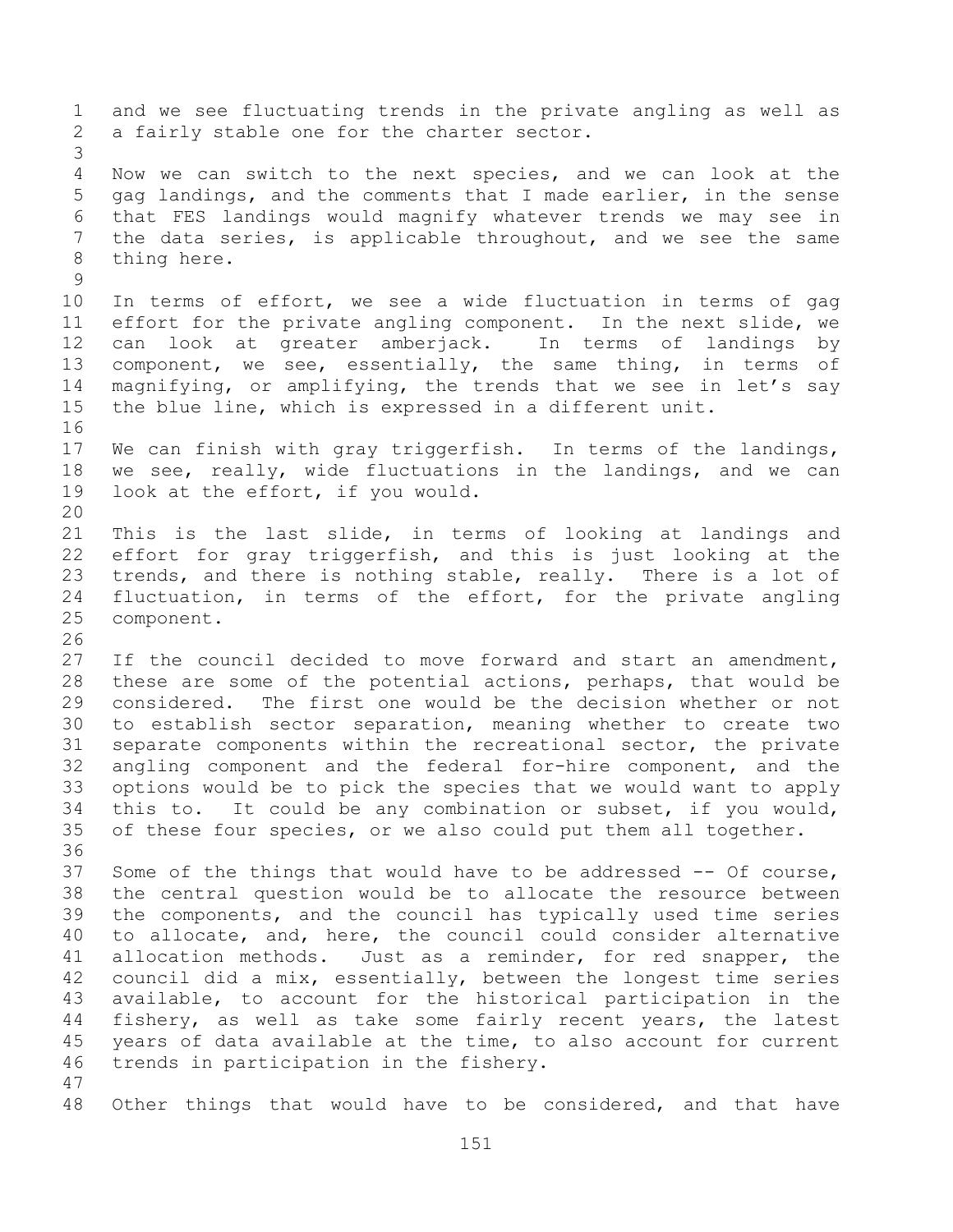1 been considered, some of them in Amendment 40, which is sector<br>2 separation for red snapper, is we would have to consider 2 separation for red snapper, is we would have to consider<br>3 separate accountability measures that would be relevant. For 3 separate accountability measures that would be relevant. For<br>4 example, one would think also about annual catch targets, and we 4 example, one would think also about annual catch targets, and we<br>5 would have to consider provisions to determine season length, 5 would have to consider provisions to determine season length,<br>6 and mavbe consider pavback provisions. These are just examples 6 and maybe consider payback provisions. These are just examples<br>7 of essentially things that the council may think about. of essentially things that the council may think about. 8 9 I believe I have one more slide, and this really shows some<br>10 management considerations, and the first thing that this would 10 management considerations, and the first thing that this would<br>11 show is that the presentation was prepared in January, and I 11 show is that the presentation was prepared in January, and I<br>12 quess today was the first opportunity to present it, and so, in 12 guess today was the first opportunity to present it, and so, in<br>13 terms of the for-hire emphasis here, with SEFHIER, what we could 13 terms of the for-hire emphasis here, with SEFHIER, what we could<br>14 say now, to update the information in front of you, is that, 14 say now, to update the information in front of you, is that,<br>15 essentially, the data improvements will be coming, and, 15 essentially, the data improvements will be coming, and,<br>16 essentially, the implementation is ongoing. essentially, the implementation is ongoing.  $\begin{array}{c} 17 \\ 18 \end{array}$ 18 Of course, you have already taken final action on Amendment 53,<br>19 and the gag stock assessment is in its final stages, and, as far 19 and the gag stock assessment is in its final stages, and, as far<br>20 as the greater amberjack status, I quess the best way to put it, 20 as the greater amberjack status, I guess the best way to put it,<br>21 right now, is to sav simply that it is to be determined, and an 21 right now, is to say simply that it is to be determined, and an<br>22 amendment has been initiated and will address those things. 22 amendment has been initiated and will address those things.<br>23 Finally, in terms of gray triggerfish, the framework action has 23 Finally, in terms of gray triggerfish, the framework action has<br>24 been implemented, and this was recent. Madam Chair, that is 24 been implemented, and this was recent. Madam Chair, that is<br>25 what I have, in terms of a presentation, and I will try to 25 what I have, in terms of a presentation, and I will try to<br>26 answer questions, if the committee has any. Thank you. answer questions, if the committee has any. Thank you.  $\begin{array}{c} 27 \\ 28 \end{array}$ 28 **CHAIRMAN GUYAS:** All right. Thanks, Dr. Diagne. Given that we 29 have fifteen minutes until the fireside chat begins, I am going<br>30 to suggest that we take questions for Assane now, but, if we've 30 to suggest that we take questions for Assane now, but, if we've<br>31 qot motions, and we want to do crazy stuff, let's do that in got motions, and we want to do crazy stuff, let's do that in 32 Full Council, if we don't mind. I've got Leann, and then I see<br>33 you, Bob. 33 you, Bob. 34<br>35 MS. BOSARGE: My hand was up from earlier. Sorry. 36<br>37 37 **CHAIRMAN GUYAS:** Okay. No problem. Bob. 38<br>39 39 **MR. GILL:** Thank you, Madam Chair. Thank you, Dr. Diagne, for 40 leading us through that, and I guess I'm not up to speed on this 41 particular category, but what I didn't see in the paper, and<br>42 perhaps vou can direct me, if I missed it, but it seems to me 42 perhaps you can direct me, if I missed it, but it seems to me<br>43 that this request, which I am not against, but I want to 43 that this request, which I am not against, but I want to<br>44 understand it better, and what I missed in the paper was how 44 understand it better, and what I missed in the paper was how<br>45 creation of these four species, separated out, is an improvement 45 creation of these four species, separated out, is an improvement<br>46 over the current system. over the current system. 47 48 One of the things we do know is that it's more complicated, and,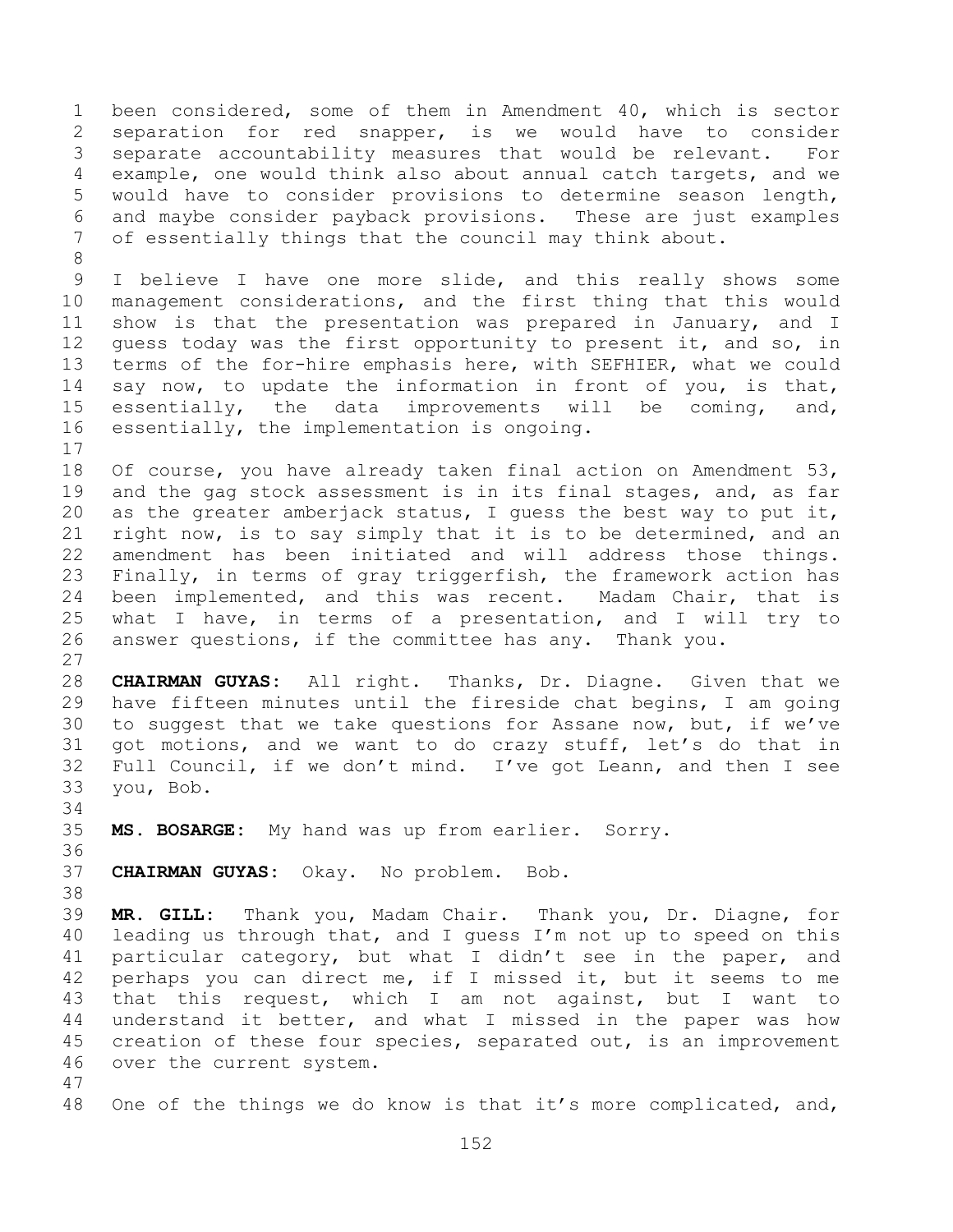1 in keeping with my KISS philosophy, that's a bar that I need to<br>2 consider, and so I need to understand a little bit better about, 2 consider, and so I need to understand a little bit better about,<br>3 for each species, why this -- What this does that's better than 3 for each species, why this -- What this does that's better than<br>4 what we currently have, or perhaps it's more addressed to what's 4 what we currently have, or perhaps it's more addressed to what's<br>5 wrong with the current, and I didn't get that, and perhaps, as I 5 wrong with the current, and I didn't get that, and perhaps, as I<br>6 sav. I missed it. say, I missed it.

8 You will recollect that this is not dissimilar from the request 9 back in 2012 to expand the IFQ to other species, and, at first<br>10 blush, it seems like a reasonable idea, but then, when we looked 10 blush, it seems like a reasonable idea, but then, when we looked<br>11 at it, we couldn't describe well how that improved the current 11 at it, we couldn't describe well how that improved the current<br>12 situation or fit the purpose and need, and so the purpose and 12 situation or fit the purpose and need, and so the purpose and<br>13 need, for me, on this one is a big one, and where it shows 13 need, for me, on this one is a big one, and where it shows<br>14 improvement, and, if we can document that, then I think we have 14 improvement, and, if we can document that, then I think we have<br>15 something to talk about, and I think we need to go through that 15 something to talk about, and I think we need to go through that<br>16 loop before we get into all the details on how this thing would loop before we get into all the details on how this thing would 17 have to work, so that we understand where we're going on it.<br>18 Thank you. Thank you.

19<br>20

7

20 **CHAIRMAN GUYAS:** Thanks, Bob. Dr. Diagne, I don't know if you want to answer that question.

 $\frac{22}{23}$ 23 **DR. DIAGNE:** I will just provide a very, very short answer, and 24 I could be very brief. Yes, Mr. Gill, and you didn't miss it.<br>25 That is not in the paper, and that is on purpose. This is, 25 That is not in the paper, and that is on purpose. This is,<br>26 essentially, just to stimulate discussion at the council level, 26 essentially, just to stimulate discussion at the council level,<br>27 so that, if the council has in mind a direction, in terms of a 27 so that, if the council has in mind a direction, in terms of a<br>28 purpose and need, we can take that and start from there, 28 purpose and need, we can take that and start from there,<br>29 essentially, and so we have provided, if you will, quote, 29 essentially, and so we have provided, if you will, quote,<br>30 unquote, objectives, if there is such a thing, in a starting 30 unquote, objectives, if there is such a thing, in a starting<br>31 paper, as we could, but, I mean, the initial thing one could say paper, as we could, but, I mean, the initial thing one could say 32 is both sectors may benefit from separate management, and that<br>33 is a "may". is a "may".

34<br>35 35 It depends on one's perspective, having two separate, quote,  $\frac{1}{36}$  unquote, management, and you have the charter/for-hire determine 36 unquote, management, and you have the charter/for-hire determine<br>37 the season that works for them, et cetera, and the same thing 37 the season that works for them, et cetera, and the same thing<br>38 for the private angling side. That would be, really, the main 38 for the private angling side. That would be, really, the main<br>39 benefit that one would bring forth, but, on purpose, we have benefit that one would bring forth, but, on purpose, we have 40 refrained from putting any of those arguments, to have the 41 council have discussions as far as the purpose and need that<br>42 they wanted for sector separation, if they decided to go to the 42 they wanted for sector separation, if they decided to go to the 43 next step. next step.

 $\begin{array}{c} 44 \\ 45 \end{array}$ 45 **MR. GILL:** Thank you, Dr. Diagne. It's the old chicken-and-egg 46 problem, isn't it? My reaction to your comeback is that that<br>47 would best come from the folks making the request. They are the would best come from the folks making the request. They are the 48 ones that see a rationale and a need, and I think they can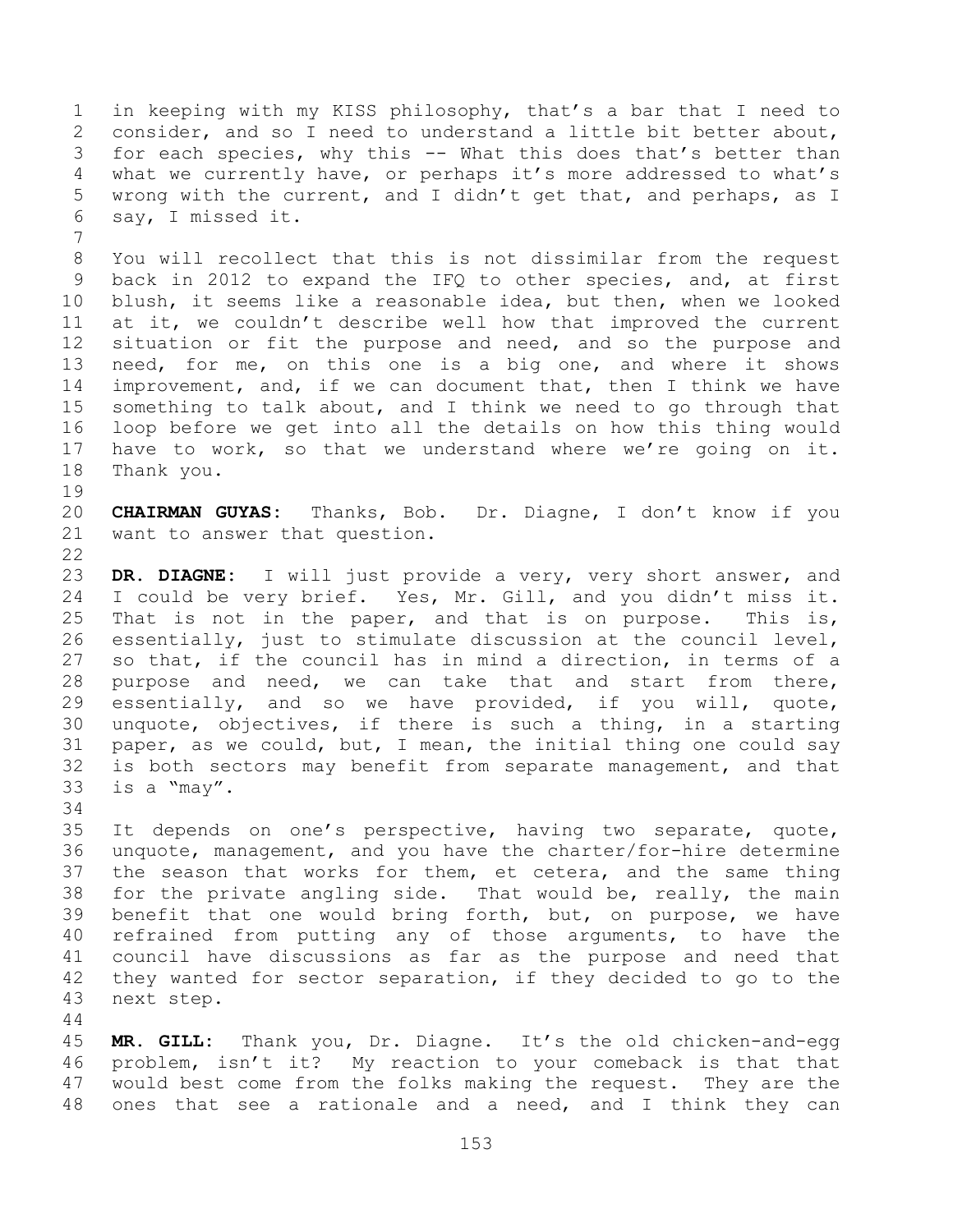154 1 provide the justification as to, A, what the purpose and need<br>2 is, and, B, why it's better than the current, and I look forward 2 is, and, B, why it's better than the current, and I look forward<br>3 to seeing that. to seeing that.  $\frac{4}{5}$ 5 **CHAIRMAN GUYAS:** You may hear that in public testimony, perhaps.<br>6 We'll see. Anv other questions for Assane? Dale. We'll see. Any other questions for Assane? Dale. 7 8 **MR. DIAZ:** Not a question, but, building off of what Mr. Gill 9 just said, I hope we do hear some public testimony on this, to<br>10 see what folks are thinking. You know, it was asked that we 10 see what folks are thinking. You know, it was asked that we<br>11 develop a white paper, and we've done it. develop a white paper, and we've done it.  $\begin{array}{c} 12 \\ 13 \end{array}$ 13 When I read through it, and I look at the percentages that<br>14 potentially could be had on some of the species, I am not sure -14 potentially could be had on some of the species, I am not sure  $-$  15  $-$  I didn't think that it made sense for every species, but it 15 - I didn't think that it made sense for every species, but it<br>16 might for some, but I would like to hear what some of the public might for some, but I would like to hear what some of the public 17 has to say about it and what their opinions are, and so<br>18 hopefully we'll get some of that comment. Thank you. hopefully we'll get some of that comment. Thank you. 19<br>20 20 **CHAIRMAN GUYAS:** Okay. Great. Anybody else? All right. We've 21 got ten minutes, Kevin. Can you cover your item in less than<br>22 ten minutes? ten minutes?  $\frac{23}{24}$ 24 **OTHER BUSINESS** 25 **DISCUSSION OF SEDAR 74** 26<br>27 27 **MR. ANSON:** I appreciate the less than ten minutes, Madam Chair.<br>28 Recently, the stock ID workshop for SEDAR 74, red snapper, the 28 Recently, the stock ID workshop for SEDAR 74, red snapper, the<br>29 research track assessment, wrapped up. They wrapped up a little 29 research track assessment, wrapped up. They wrapped up a little<br>30 later than what was scheduled, due to some discussion and some 30 later than what was scheduled, due to some discussion and some<br>31 lack of agreement amongst the various participants. lack of agreement amongst the various participants. 32<br>33 33 Just to inform some folks, and certainly Clay, if I say<br>34 something wrong, please let me know, but, the stock ID workshop, 34 something wrong, please let me know, but, the stock ID workshop,<br>35 their charge, basically, is to identify any information that 35 their charge, basically, is to identify any information that<br>36 would suggest a break from the traditional splitting of the 36 would suggest a break from the traditional splitting of the<br>37 Gulf. We have had, historically, two regions, east and west of 37 Gulf. We have had, historically, two regions, east and west of<br>38 the Mississippi River, and that's how the assessments are 38 the Mississippi River, and that's how the assessments are<br>39 usually conducted, because there are some differences there in usually conducted, because there are some differences there in 40 the data that are generate within each of those regions. 41<br>42 42 So they looked at all the new data that's been collected since<br>43 the previous assessment, and, particularly, for this assessment, 43 the previous assessment, and, particularly, for this assessment,<br>44 they are looking far and wide, because it's a research track 44 they are looking far and wide, because it's a research track<br>45 assessment, but, essentially, between the three different 45 assessment, but, essentially, between the three different<br>46 groups, and there was a life history group, which included 46 groups, and there was a life history group, which included<br>47 genetics and age and growth and such, and then there was a genetics and age and growth and such, and then there was a 48 recreational data group, looking at catch rates and such, and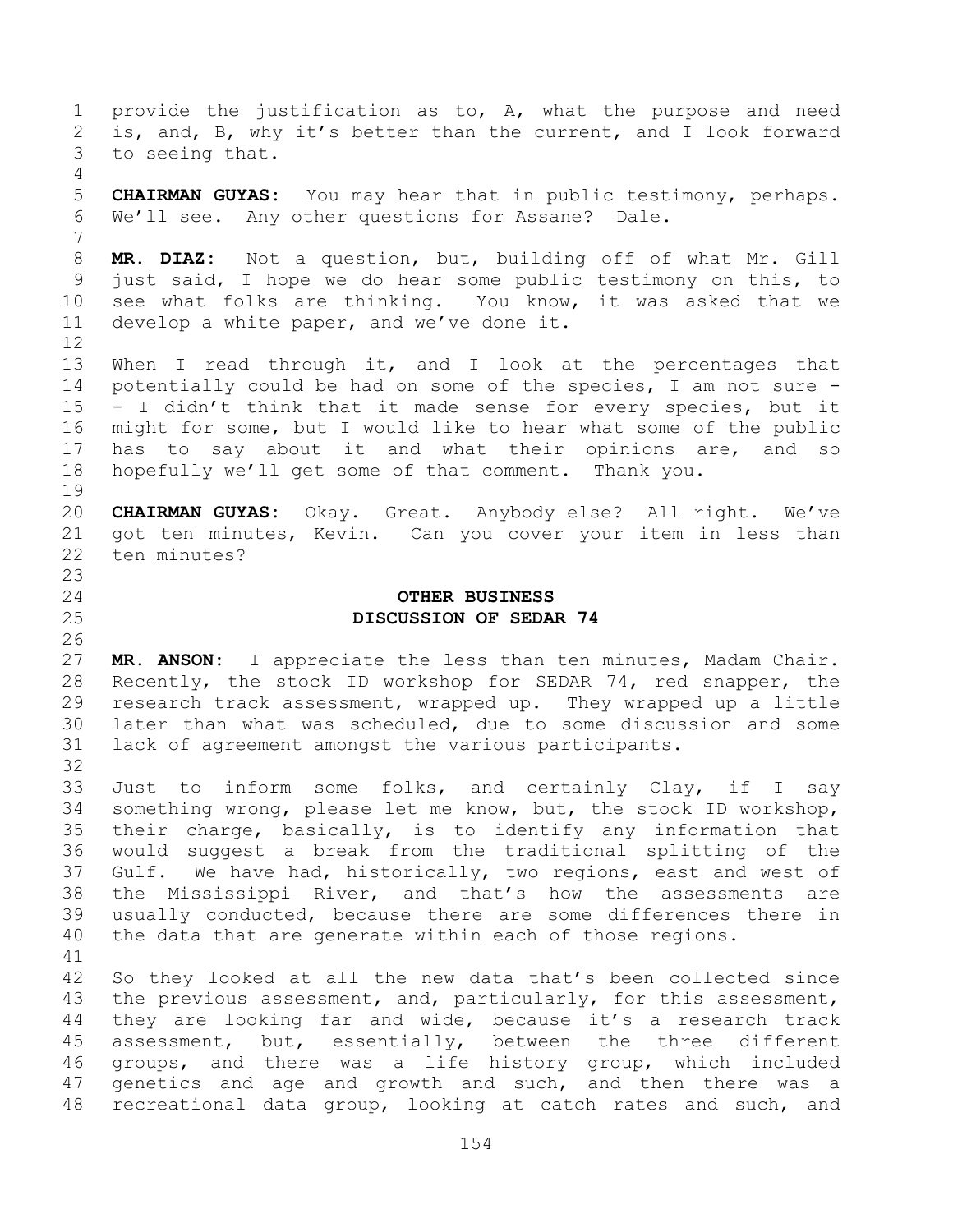1 then a third group, which escapes me right now, but,<br>2 essentially, they all looked at the data, and they came to a 2 essentially, they all looked at the data, and they came to a<br>3 consensus that there wasn't a definitive consensus on really 3 consensus that there wasn't a definitive consensus on really<br>4 separating between the east/west split, but there was enough 4 separating between the east/west split, but there was enough<br>5 differences in the data that could allow for splitting the Gulf 5 differences in the data that could allow for splitting the Gulf<br>6 into three regions, potentially, as was kind of indicated from 6 into three regions, potentially, as was kind of indicated from<br>7 the council and other areas, as the SSC -- As they have been the council and other areas, as the SSC  $-$ - As they have been 8 looking at the data and such.

 $\begin{array}{c} 9 \\ 10 \end{array}$ 10 They came to a consensus, amongst the group, that, based on the<br>11 data and the reports of each of the individual three working 11 data and the reports of each of the individual three working<br>12 groups, or groups within this working group, they recommended 12 groups, or groups within this working group, they recommended<br>13 that the split be still at the Mississippi River and then a 13 that the split be still at the Mississippi River and then a<br>14 northern Gulf section, or region, which would be encompassed 14 northern Gulf section, or region, which would be encompassed<br>15 between that break at the Mississippi River on the west, and 15 between that break at the Mississippi River on the west, and<br>16 then to the east, basically the Big Bend of Florida. Then, 16 then to the east, basically the Big Bend of Florida. Then,<br>17 south of there, on the West Florida Shelf, would be the third 17 south of there, on the West Florida Shelf, would be the third<br>18 region. region.

19<br>20 20 I guess -- I was participating in the CPUE group, and I missed<br>21 the first meeting, and I was participating in the subsequent 21 the first meeting, and I was participating in the subsequent<br>22 meetings, and then at these meetings that they had where all of 22 meetings, and then at these meetings that they had where all of<br>23 the groups got together, and there was significant dissention 23 the groups got together, and there was significant dissention<br>24 amongst the participants, to the point that they would prefer, 24 amongst the participants, to the point that they would prefer,<br>25 or have preferred, to have under analysis a third option, which 25 or have preferred, to have under analysis a third option, which<br>26 would be to have the east/west line, or the split at the 26 would be to have the east/west line, or the split at the<br>27 Mississippi River and then a line at the Alabama/Florida border, 27 Mississippi River and then a line at the Alabama/Florida border,<br>28 basically, such that you would have west of the Mississippi 28 basically, such that you would have west of the Mississippi<br>29 River as a region, Mississippi and Alabama as its own region, 29 River as a region, Mississippi and Alabama as its own region,<br>30 and then Florida contained within a region. and then Florida contained within a region.

31<br>32 32 There were various reasons for doing that, and one of the<br>33 reasons that was proposed is that it would most benefit 33 reasons that was proposed is that it would most benefit<br>34 management. I mean, that's what the assessment is supposed to 34 management. I mean, that's what the assessment is supposed to<br>35 qive us, is management advice, and so, with the advent of 35 give us, is management advice, and so, with the advent of<br>36 Amendment 50, the regional management on the private 36 Amendment 50, the regional management on the private<br>37 recreational side, some felt that it would be beneficial to try 37 recreational side, some felt that it would be beneficial to try<br>38 to apportion the data, or get the data aligned, such that the 38 to apportion the data, or get the data aligned, such that the<br>39 assessment could look at those differences on a smaller scale, 39 assessment could look at those differences on a smaller scale,<br>40 if you will. if you will.

41<br>42 42 One of the points that  $-$  They created a report, and it's on the 43 SEDAR website, and one of the points that they provided as a con 43 SEDAR website, and one of the points that they provided as a con<br>44 to looking at the three regions was the headboat data, and they 44 to looking at the three regions was the headboat data, and they<br>45 have made -- They have partitioned the data between Alabama and 45 have made -- They have partitioned the data between Alabama and<br>46 Florida for the Panhandle region, which was originally 46 Florida for the Panhandle region,<br>47 identified as the sampling region from 2 identified as the sampling region from 2013 forward, but, prior 48 to that, the data could not be partitioned, based on the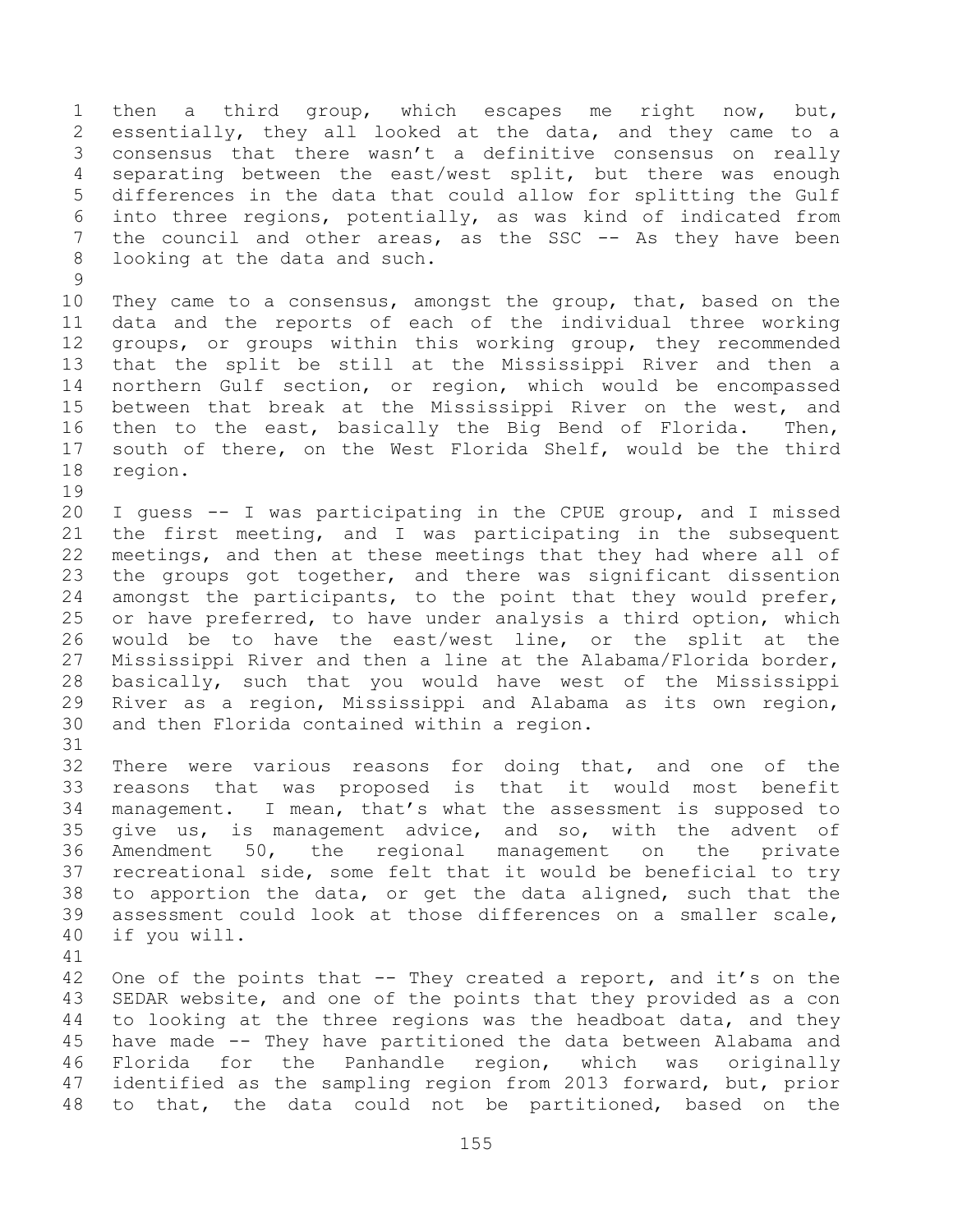1 information at-hand, and we would have to make some assumptions<br>2 as to what split that would be for that historical data prior to 2 as to what split that would be for that historical data prior to 3 2013.  $\frac{4}{5}$ I am kind of on the same thinking, and I did not participate in 6 any of the voting, but I do think that this is the opportunity<br>7 for us, in the research track, to really kind of open the hood for us, in the research track, to really kind of open the hood 8 and take a look at the engine, so to speak, and tinker with it, 9 and so this would be an opportune time for us to try to look at that. 11<br>12 12 They selected the Cape San Blas and the Mississippi River break<br>13 for the second option, just because that was what they thought 13 for the second option, just because that was what they thought<br>14 was best of the three, of the two new options, because there was 14 was best of the three, of the two new options, because there was<br>15 a limitation on the availability of Science Center staff to 15 a limitation on the availability of Science Center staff to<br>16 compile the data and to help with the assessment, the model compile the data and to help with the assessment, the model 17 runs, associated with those. 18<br>19 19 Part of that was it would impact the SEDAR schedule to try to<br>20 add that third region and do the analysis associated with that, 20 add that third region and do the analysis associated with that,<br>21 and so I am just bringing this to the attention of council, at 21 and so I am just bringing this to the attention of council, at<br>22 this point in time. Again, I do appreciate the few minutes to 22 this point in time. Again, I do appreciate the few minutes to<br>23 discuss this, and I would like to possibly investigate this 23 discuss this, and I would like to possibly investigate this<br>24 further at Full Council, to see if the council would be 24 further at Full Council, to see if the council would be<br>25 interested in maybe writing a letter indicating that it is 25 interested in maybe writing a letter indicating that it is<br>26 important for us to try to take advantage of the research track 26 important for us to try to take advantage of the research track<br>27 assessment process and that, if it needed to be adjusting of 27 assessment process and that, if it needed to be adjusting of<br>28 some schedules for stock assessment, to free up some Science 28 some schedules for stock assessment, to free up some Science<br>29 Center staff to do that, just to maybe draft a letter, or have 29 Center staff to do that, just to maybe draft a letter, or have<br>30 the letter drafted, and go through a council vote to do that. the letter drafted, and go through a council vote to do that. 31 32 Maybe, Ryan, if you could, in preparation at Full Council, maybe<br>33 look at the SEDAR schedule and have that available for us, if 33 look at the SEDAR schedule and have that available for us, if<br>34 that's what the council would like to do at this point. Thank 34 that's what the council would like to do at this point. Thank<br>35 you. 35 you. 36<br>37 37 **CHAIRMAN GUYAS:** All right. Thanks, Kevin, for bringing that to our attention. 39 40 **DR. FRAZER:** I am just going to try to keep us on schedule 41 today, right, and I think it would be informative for the<br>42 council to have kind of a brief overview of the SEDAR process, 42 council to have kind of a brief overview of the SEDAR process,<br>43 and I think Rvan can provide that at Full Council, and what was 43 and I think Ryan can provide that at Full Council, and what was 44 involved there. involved there. 45 46 Along the same lines, I think we should have a recap about the<br>47 research track assessments and the expectations surrounding research track assessments and the expectations surrounding 48 those assessments and how it relates to the allocation of